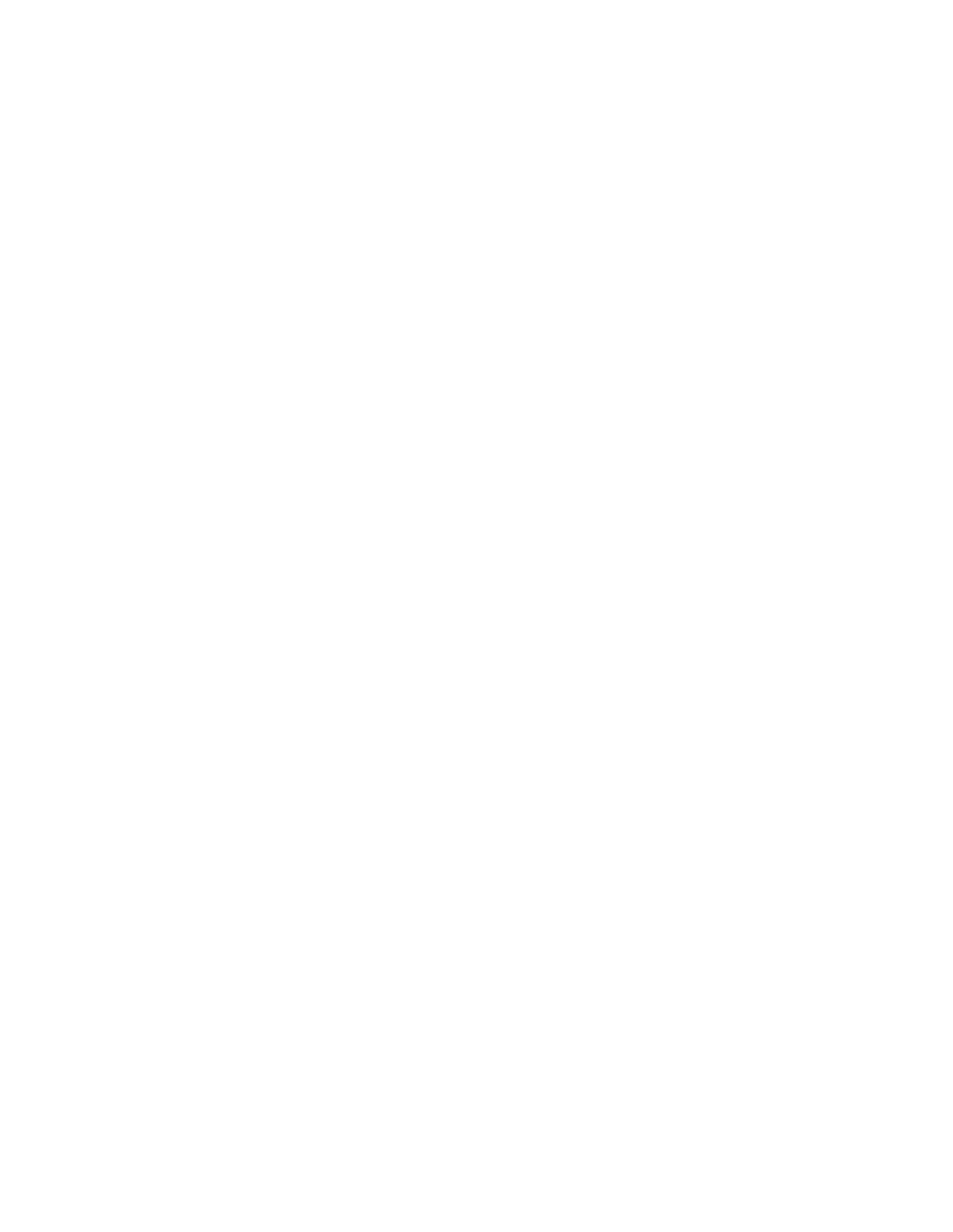## **TABLE OF CONTENTS**

| <b>Executive Summary</b>                                                                                                                             | $\overline{111}$ |
|------------------------------------------------------------------------------------------------------------------------------------------------------|------------------|
| Chapter 1. Population and Employment Trends in the Pittsburgh Region<br><b>Christopher Briem</b>                                                     | 1                |
| Chapter 2. Industrial Change in Pittsburgh<br>Sabina Deitrick                                                                                        | $\tau$           |
| Chapter 3. Welfare Program Trends in Allegheny County<br>Rafael Engel, Helen Petracchi, and Kevin Brown                                              | 35               |
| Chapter 4. The Status of Women in the Pittsburgh Region: Economy, Politics, and Violence<br>Susan Hansen, Audrey Murrell, and S. Laurel Weldon       | 63               |
| Chapter 5. The State of the Child in Allegheny County<br>Christina J. Groark and Beth Osborne Daponte                                                | 103              |
| Chapter 6. Economic Impact of the Elderly in Allegheny County<br>Christopher Briem and Richard Schulz                                                | 127              |
| Chapter 7. Policies to Improve African American Economic Conditions in Pittsburgh and<br><b>Allegheny County</b><br>Leon L. Haley and Ralph L. Bangs | 141              |
| Chapter 8. Transforming the Governance of Western Pennsylvania from Town to Region<br>David Y. Miller                                                | 153              |
| Chapter 9. Crime Patterns in the Pittsburgh Region<br>Phyllis Coontz and Jim Nesbitt                                                                 | 169              |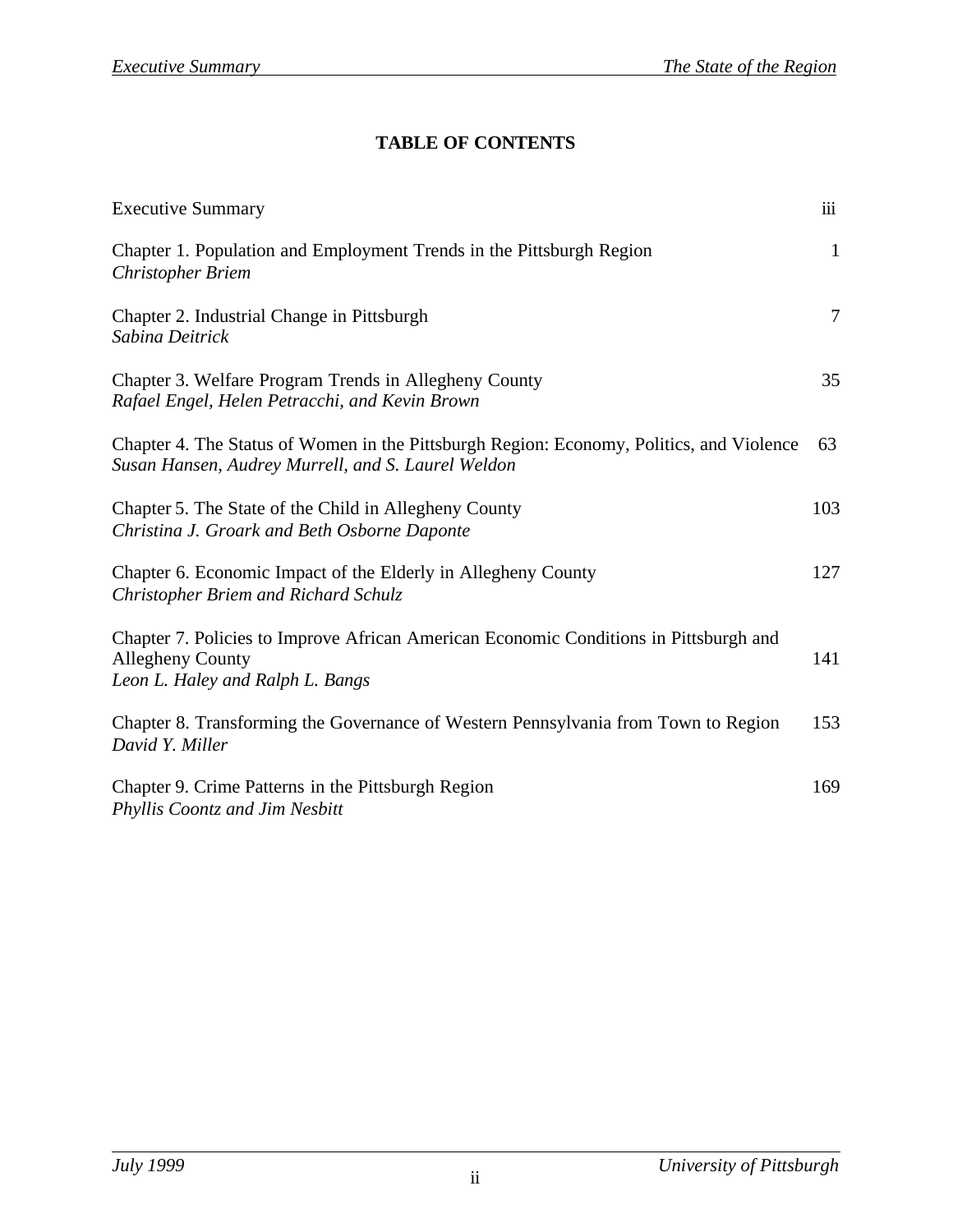## **EXECUTIVE SUMMARY**

This is the sixth *State of the Region Report* published by the University Center for Social and Urban Research at the University of Pittsburgh. Previous reports were released in 1984, 1988, 1989, 1990, and 1992.

Each of the chapters of this report documents social and economic conditions and trends in the Pittsburgh region. Some of the chapters also put an emphasis on assessing and recommending policies for improving local conditions. The main findings of the report are:

# **Chapter 1. Population and Employment Trends in the Pittsburgh Region**

by Christopher Briem

- The estimated rate of population decline in the region in the 1990s of 0.20% per year was much less than the rate of decline in the 1970s (0.42%) and in the 1980s (0.74%).
- The outmigration of the working-age population and the retention of many elderly people in recent decades has left the region with a high percentage of elderly (e.g., 18.1% in Allegheny County in 1997, which was the third highest rate among large counties).
- ß Growth in the region's population in the future will be restrained by the low percentage of adults of child-bearing age, lack of immigration into the region, and continuing outmigration.
- ß Regional job growth occurred through most of the 1990s, but at a lower rate than in the US.

## **Chapter 2. Industrial Change in Pittsburgh**

by Sabina Deitrick

- Private sector employment in the Pittsburgh region increased by 11.6% from 1986 to 1990, which was about equal to US growth of 12.1%.
- **•** Private sector employment growth was much less in the region than in the US from 1990 to 1995. Growth in the region was 3.3%, while US growth was 7.3%.
- ß Slow relative growth is occurring in the region in the 1990s because the region had developed during the prior century a highly specialized manufacturing economy, the region had more decline in the 1970s and 1980s in its specialized industries than did most other regions of the country, and no new agglomerations of export-oriented industries have formed sufficiently to accelerate the region's growth while such growth agglomerations still exist or have formed in many other regions.
- Among export industries that are sources of regional growth and agglomeration in the US, the Pittsburgh region currently specializes in *intellectual capital industries*, i.e., those with a high proportion of high wage, nonproduction occupations.
- ß While the region's rate of job growth in *intellectual capital industries* equaled the national rate from 1986 to 1990, the region's rate fell substantially below the national rate for 1990 to 1995.
- ß Four *intellectual capital industries* are specialized in the region and had job growth from 1986 to 1990 and from 1990 to 1995: measuring and controlling devices, financial holding offices, management and public relations, and colleges and universities.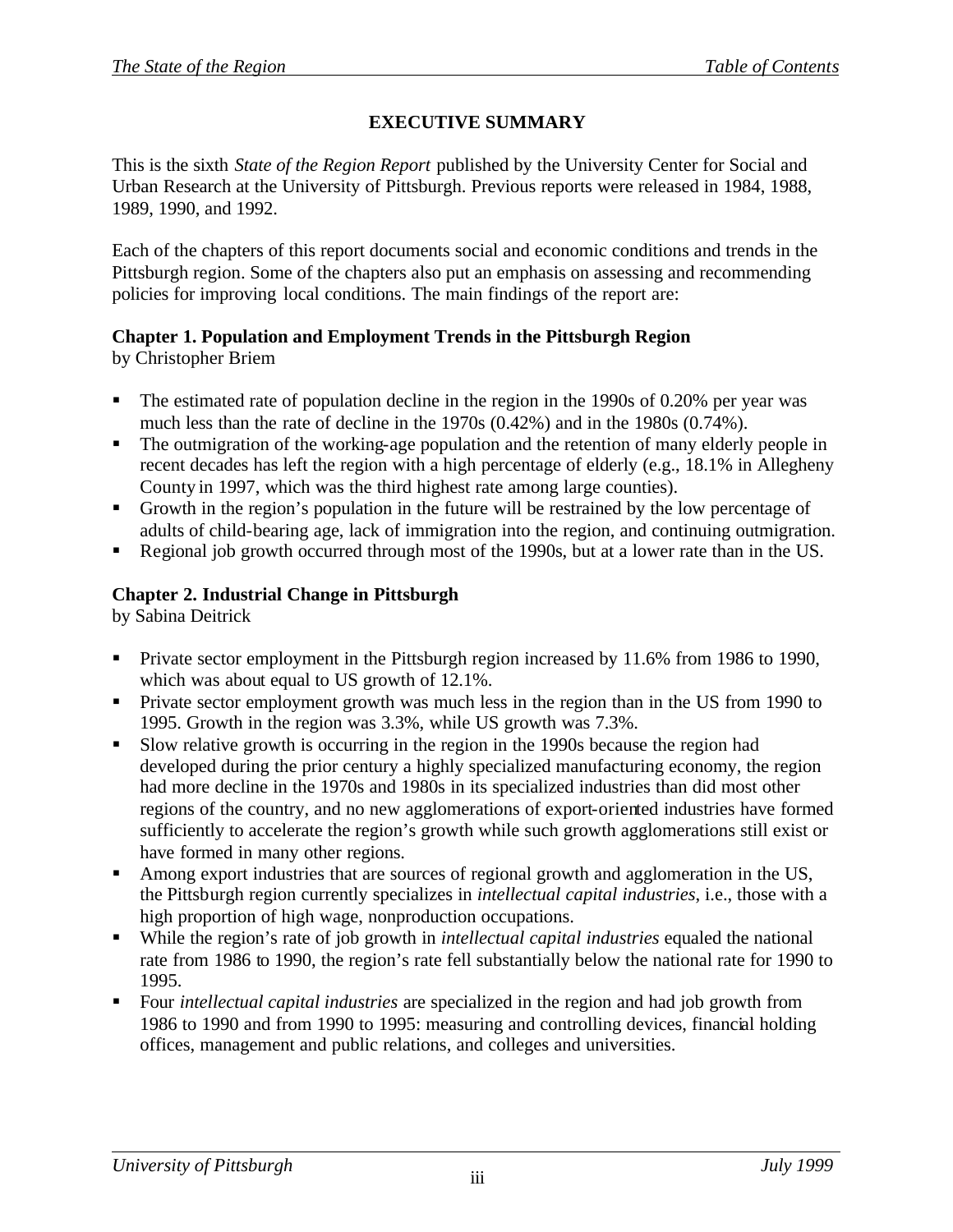ß Shift-share analysis of major industry categories showed that finance, insurance, and real estate (FIRE) was the only sector to increase employment share in the region relative to employment share in the nation from 1990 to 1995.

## **Chapter 3. Welfare Program Trends in Allegheny County**

by Rafael Engel, Helen Petracchi, and Kevin Brown

- Medicaid has the most total expenditures of any welfare program in the county. In 1997 this program spent \$632 million with about 173,000 persons participating. The number of participants and amount of expenditures began to decrease in the county after 1995.
- The Earned Income Tax Credit (EITC) is the second largest welfare program in the county in terms of expenditures (\$94 million in 1995). About 111,000 tax returns in the county included the EITC in 1995. Expenditures in the county in 1995 were nearly three times those of 1990, while the number of tax returns with the EITC increased by 30% from 1990 to 1995.
- ß Food Stamps is the third largest welfare program in the county, with more than \$86 million in expenditures and 102,000 persons participating in 1997. The number of households and persons participating in Food Stamps in the county began to decline after 1992 while expenditures began to decline after 1994.
- ß TANF (formerly AFDC) is now the fourth largest welfare program in the county, with about \$68 million in spending and 15,000 households and 42,000 persons participating in 1997. Spending and participation began to decline in the county after 1993.
- Other welfare programs in the county spend much less than the above programs. In 1997 these other programs and their expenditures in Allegheny County were: General Assistance, \$13.7 m; SSI, \$11.6; WIC, \$10.9 m; Public Housing, \$8.5 m; LIHEAP, \$7.5 m; and State Blind Benefits, \$200,000.

#### **Chapter 4. The Status of Women in the Pittsburgh Region: Economy, Politics, and Violence** by Susan Hansen, Audrey Murrell and Laurel Weldon

#### Economy

- ß Men receive a higher rate of return on education than women. For example, among full time workers with a professional degree, women earned only 49% of men's earnings in 1989.
- A smaller percentage of employed women than employed men  $(12.7\% \text{ vs. } 18.9\%)$  were employed as executives, administrators, and managers in the region in 1996.
- About 25% of employed women in the region in 1996 were administrative support workers compared to only 6.3% of employed men.
- ß Although women receive bachelor degrees at about the same rate as men, women are still segregated by field of study. For example, only 11% of students receiving engineeringrelated bachelor degrees in 1996 in the state were women while 75% of the psychology and education bachelor degrees went to women.
- A smaller percentage of firms are owned by women in Allegheny County  $(30.3\%)$  than in the state (31.2%) or US (34.1%).
- A smaller percentage of working age women  $(11\%)$  than working age men  $(14.5\%)$  in the region during 1994-1996 were uninsured.
- **K** African American women have much poorer economic conditions and much lower education levels than white women in the county.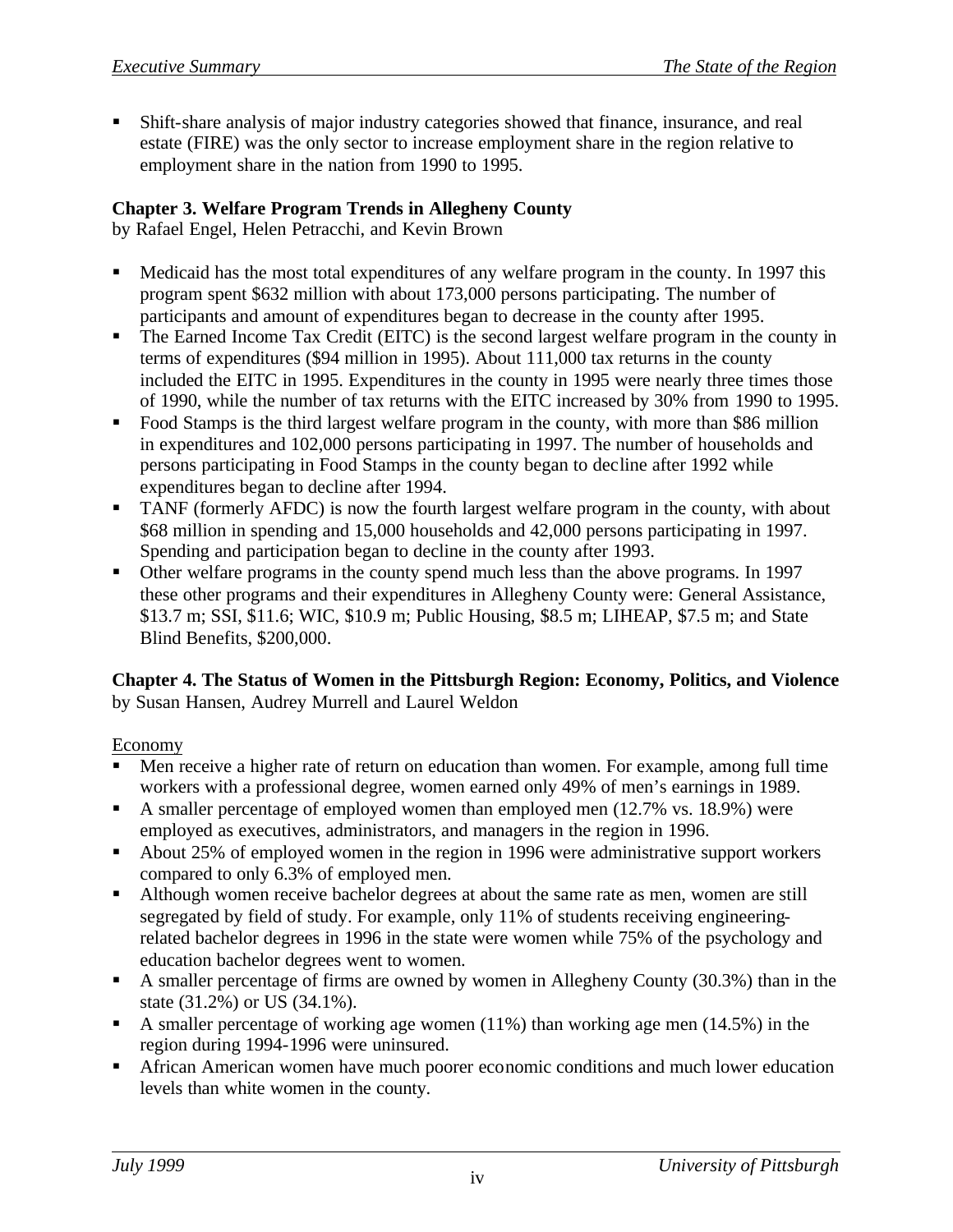ß The recommendations include training more women for high-wage jobs, reducing race and sex discrimination in employment, greater emphasis on contracting with women-owned businesses, increased income support for female-headed families, developing family-friendly workplaces, and increased access to higher education for poor African American women.

#### **Politics**

- In the history of the city and county governments, only one woman has ever been elected mayor and only one women was ever elected county commissioner.
- In 1997 the City of Pittsburgh had more women on its police force than any other large US city, but only 44 (8%) of the 538 police officers hired by the City since 1991 were women.
- As of 1998 none of the CEOs of the eight Fortune 500 corporations in Pittsburgh were headed by women.
- In early 1999 about half of the foundations in western Pennsylvania as well as in the nation were headed by women.
- The recommendations include recruiting more qualified women for leadership and public safety positions, campaign finance reform, and greater community input in economic development projects.

#### Violence

- ß About 11.6% of working age women in the nation are a victim of domestic violence each year. At this rate, an estimated 19,000 working age women in the city and 68,000 working age women in the county experience domestic violence each year. Only about 10% of the incidents are reported to police.
- Based on national studies, the number of women sexually assaulted each year is 1,200 in the city, 4,600 in the county, and 8,200 in the Pittsburgh MSA. Only 10-30% of all sexual assaults are reported to police.
- The recommendations include: 1) expand shelters, counseling, peer support groups, legal advocacy, and outreach for victims of domestic violence; 2) expand public education programs to prevent domestic violence; 3) legal reforms and expanded prosecution efforts to address domestic violence; and 4) better training for professionals who assist female victims of violence.

#### **Chapter 5. The State of the Child in Allegheny County**

by Christina J. Groark and Beth Osborne Daponte

- **From 1990 to 1996 the number of births decreased in the city of Pittsburgh by 15% and in** Allegheny County by 18%.
- **From 1990 to 1997 the number of children enrolled in public and private schools in the** county increased by 4% from 202,300 to 210,900.
- ß 60% of the children under age 18 in the city were white in 1990 and 91% were white in the remainder of the county.
- Infant mortality rates declined in the city and county from 1990 to 1996, but the black rate of 19.5 in the city in 1996 was 3.4 times the white rate of 5.7 and the black rate of 19.6 in the county in 1996 was 3.6 times the white rate of 5.4.
- $\blacksquare$  The percent of babies born with low birth weight declined in the city and county from 1990 to 1996.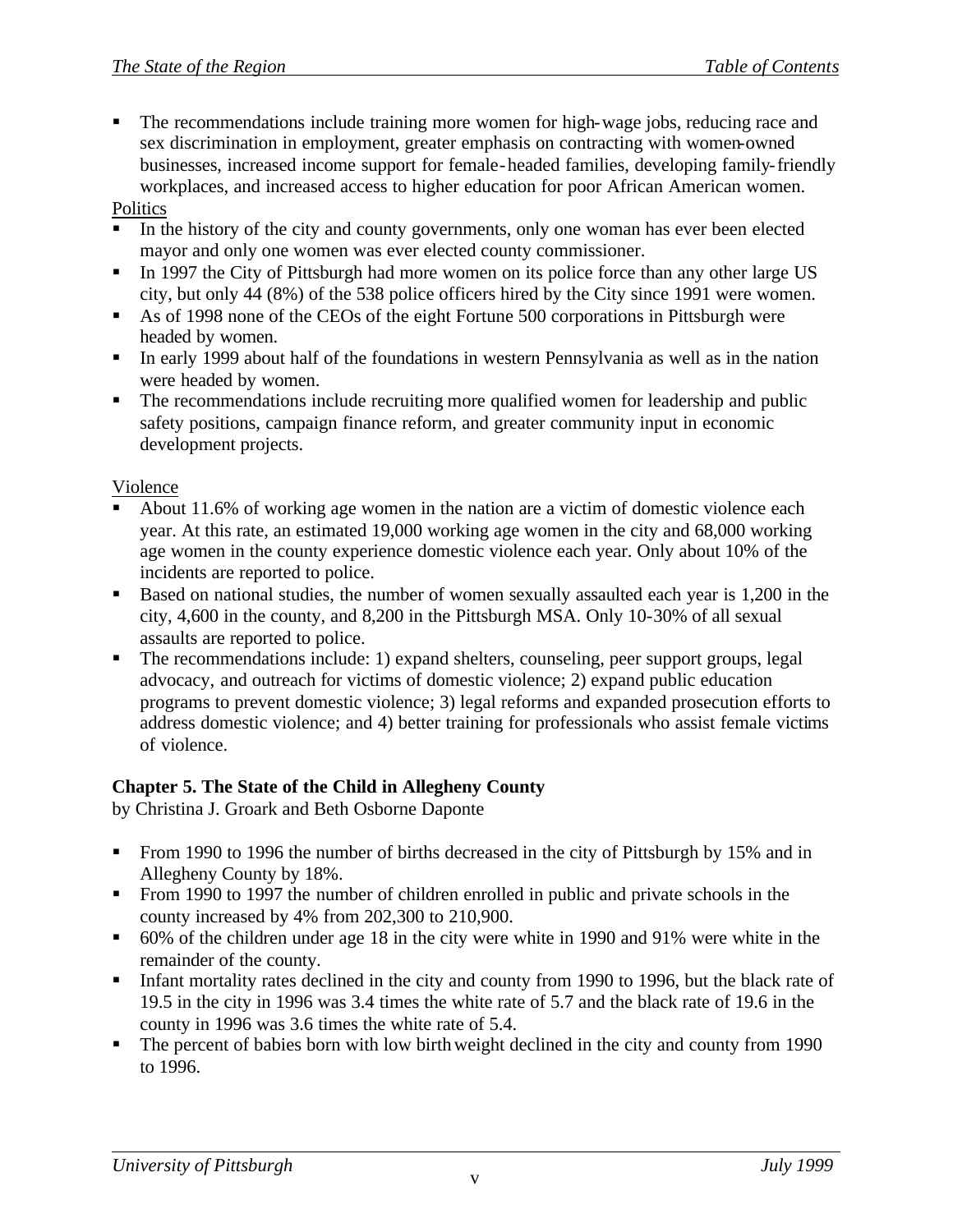- ß 56.9% of African American children and 16.6% of white children in the city in 1989 were living in poverty. 50.0% of the African American children and 10.7% of the white children in the county were in poverty in 1989.
- The high school dropout rate declined while juvenile delinquency increased in the county in the 1990s.
- Many local needs assessments and innovative program initiatives have occurred in the county in recent years.
- The authors recommend: 1) convene a county-wide leadership group to design a conceptual framework and results-based accountability system for children and family policies and programs; 2) provide support services and training to local agencies; 3) increase early childhood and after-school services; and 4) increase the training of parents.

## **Chapter 6. Economic Impact of the Elderly in Allegheny County**

by Christopher Briem and Richard Schulz

This paper is based on a REMI model simulation to determine the economic impact of the region's large elderly population. Specifically, the simulation estimates the impact of the 152,000 elderly people who would not live here if the share of elderly (17.5%) in the region's population were the same as the share of elderly (12%) in the national population. The economic impact of the elderly is:

- One job is created by the presence of every two elderly residents in the region.
- $\blacksquare$  Of all the jobs due to spending by elderly residents of the region, 42% occurs in service industries and 30% in retail and wholesale trade.
- One health care job is created for every nine elderly residents in the region.
- The contribution of the elderly to the region's gross regional product is equivalent to the share of elderly in the population (i.e., about 17.5%).

The paper also reports on a simulation which estimates the county impacts if federal medical programs, such as Medicare and Medicaid, were cut. The expected effect is the loss of about 10,000 jobs for every \$200 million decline in federal spending. About \$2.35 billion is spent by federal medical programs in the county each year now.

Since 1995 the elderly population in Allegheny County has been declining in number and as a percent of total population. From 1995 to the year 2012 the county will lose about 15% of its elderly population, about 35,000 people. The loss of 35,000 elderly is expected to reduce jobs by more than 17,000, which could cause about 10,000 people to leave the region. The health care industry alone is expected to lose 4,000 jobs.

## **Chapter 7. Policies to Improve African American Economic Conditions in Pittsburgh and Allegheny County** by Leon L. Haley and Ralph L. Bangs

Most African Americans in the city and county continue to be at the margins of the local economy due to a variety of barriers, such as housing and employment discrimination, mortgage and business lending discrimination, housing segregation, and the poor quality schools for lowincome kids. The unusually severe economic conditions among African Americans means that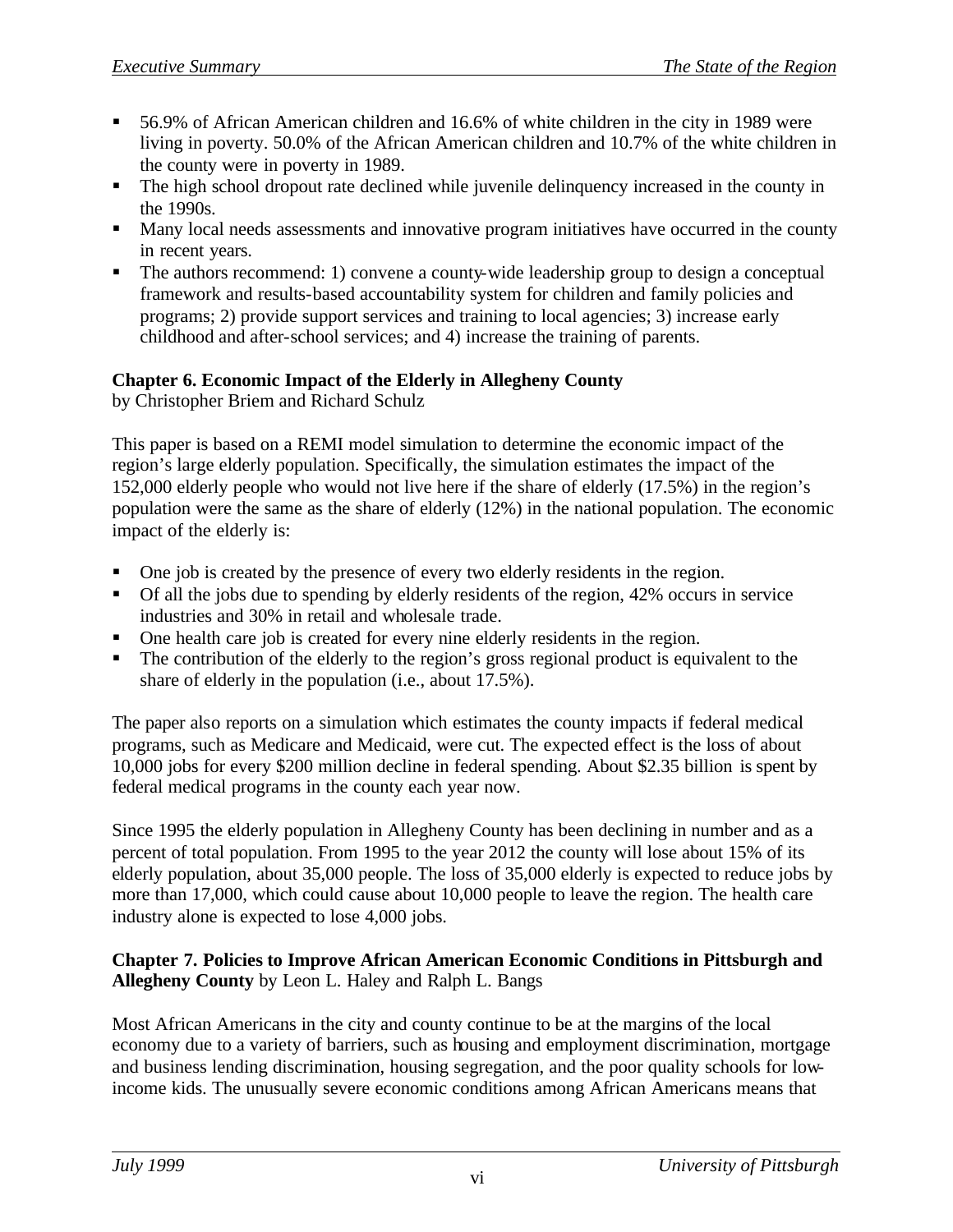local institutions will need to do more to alleviate these problems than would be necessary in most urban areas. Further, local institutions will need to make this extra effort even though the local economy is improving because many African Americans have received little benefit from regional economic growth.

In this chapter policy options were identified through a review of national literature on how to improve conditions for African Americans and other low-income populations. Policy options are recommended for adoption if they address factors that are believed to contribute to poor African American conditions in the city and county and if formal studies have shown that the policy options can lead to a substantial improvement in conditions in urban areas of the US.

The recommendations include:

- City, County, and State leaders should require government agencies to greatly expand their minority business contracting and subcontracting
- ß Use testing, enforcement, and public education to reduce all types of discrimination in the region
- Public schools which are failing to teach basic skills to their low-income children should adopt either of two successful national model programs: Ohio State University's "Early Learning Literacy Initiative" or John Hopkins University's "Success for All".
- Local organizations should help low-income, employed African Americans to take greater advantage of the Earned Income Tax Credit
- **•** Jobs supported directly or indirectly by government agencies, authorities, or school districts in Allegheny County should pay at least the local living wage (about \$8.50 in 1999) for the smallest household unit, one person living alone
- A Regional Fund should be created by public, private, and nonprofit organizations to increase social services to low-income people
- **Site-based job training for African Americans should be increased**
- ß Neighborhood-based family support services should be increased.

**Chapter 8. Transforming the Governance of Western Pennsylvania from Town to Region** by David Y. Miller, Graduate School of Public and International Affairs

Two of the greatest weaknesses of the town form of government are:

- The hundreds of local governments in the Pittsburgh region are often unable to respond to regional issues
- Towns seek homogeneity while society is becoming increasingly diversified.

A regional form of government has the following advantages:

- Regional approaches to housing, land use, education, and tax policies serve citizens more fairly and equitably
- Regional government agencies can provide some services more efficiently
- Regions are the unit of economic competitiveness and responsiveness in the global marketplace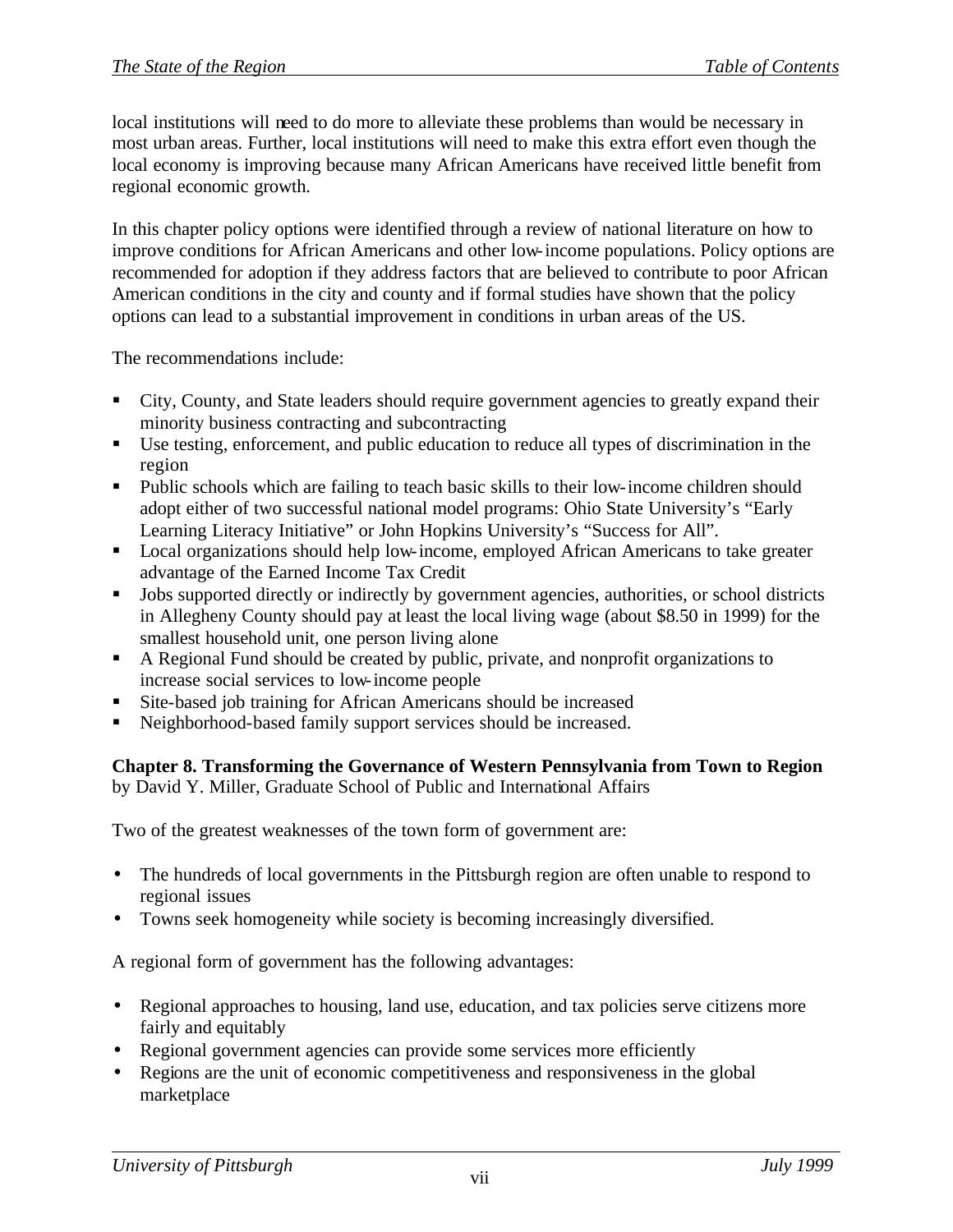• Public resources, such as for highway development, can be used more strategically to create greater total benefits.

The important characteristics of a region form of government are believed to be:

- A fiscally and managerially sound central city and county
- Formal and informal mechanisms for bringing leaders together to take unified actions
- A regional agency has the legal authority to make and enforce policy on housing, land use, education, and taxes.
- Intra-regional competition for businesses and jobs is minimized.

The Pittsburgh region generally lacks the above characteristics of a region form of government.

Many of the municipalities in Allegheny County have been fiscally stressed in the 1980s and 1990s. Further, the degree of fiscal stress worsened for many of these during this period. Finally, disparities in conditions among communities in the county increased as the resources of the rich communities expanded while the resources of the poor communities contracted.

In recent years the foundation for a region form of government in western Pennsylvania may have been laid as:

- County governments in the region are becoming more important since they have been assigned increasing shares of federal/state mandates and new programs and they have had substantial increases in real local tax revenues while municipalities have not.
- The Allegheny County Regional Asset District provides a broader funding base for assets that used to be supported only by the City of Pittsburgh and reduced reliance on the property tax and other taxes.
- **Example 1** Economic development programs of the City of Pittsburgh and Allegheny County have been combined.
- **Efforts are underway to secure a more solid funding base for councils of governments.**
- ß The Southwest Planning Commission will be responsible for allocating federal transportation spending in the region.

To move more towards regional governance, the author recommends:

- Reduce the disparity between rich and poor communities by turning over more functions in poor communities to COGs and by additional revenue and tax-base sharing
- Reduce duplication between city and county services, such as in bomb and homicide squads and in delinquent real estate tax collection
- ß Increase the geographic and demographic representativeness of the Southwest Planning Commission
- ß Increase cooperation between the City of Pittsburgh and the 38 adjacent communities.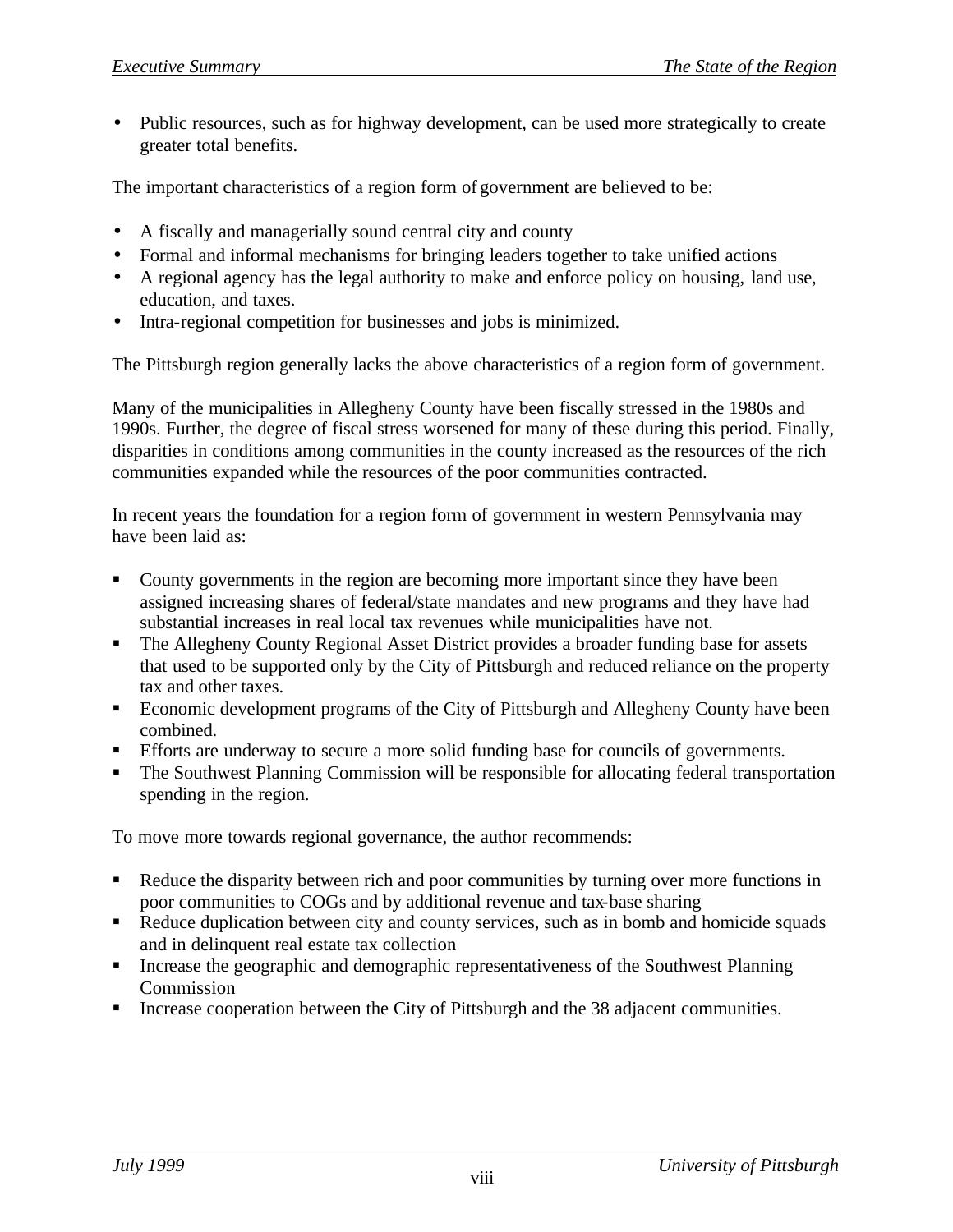#### **Chapter 9. Crime Patterns in the Pittsburgh Region**

by Phyllis Coontz and Jim Nesbitt

- Index (serious violent and property) crime rates, which do not include drug crimes, have been declining in the 1990s in the US but increasing in the Pittsburgh region.
- In 1997 index crime rates were much lower in the Pittsburgh region than in the US (2,783 vs.) 4,923 per 100,000 residents).
- Part 2 offenses, which include drug crimes and other less serious crimes, steadily declined in the city of Pittsburgh and remained fairly stable in the rest of the region from 1993-1997.
- Arrest rates for serious crimes have greatly declined in the US in the 1990s while incarceration rates for all crimes have greatly increased. Incarceration rates for all crimes also greatly increased in the Pittsburgh region in the 1990s.
- Expenditures on corrections by all levels of government in the US increased 248% from 1982 to 1992.
- 60% of federal prisoners and 25% of state prisoners are in prison for drug offenses.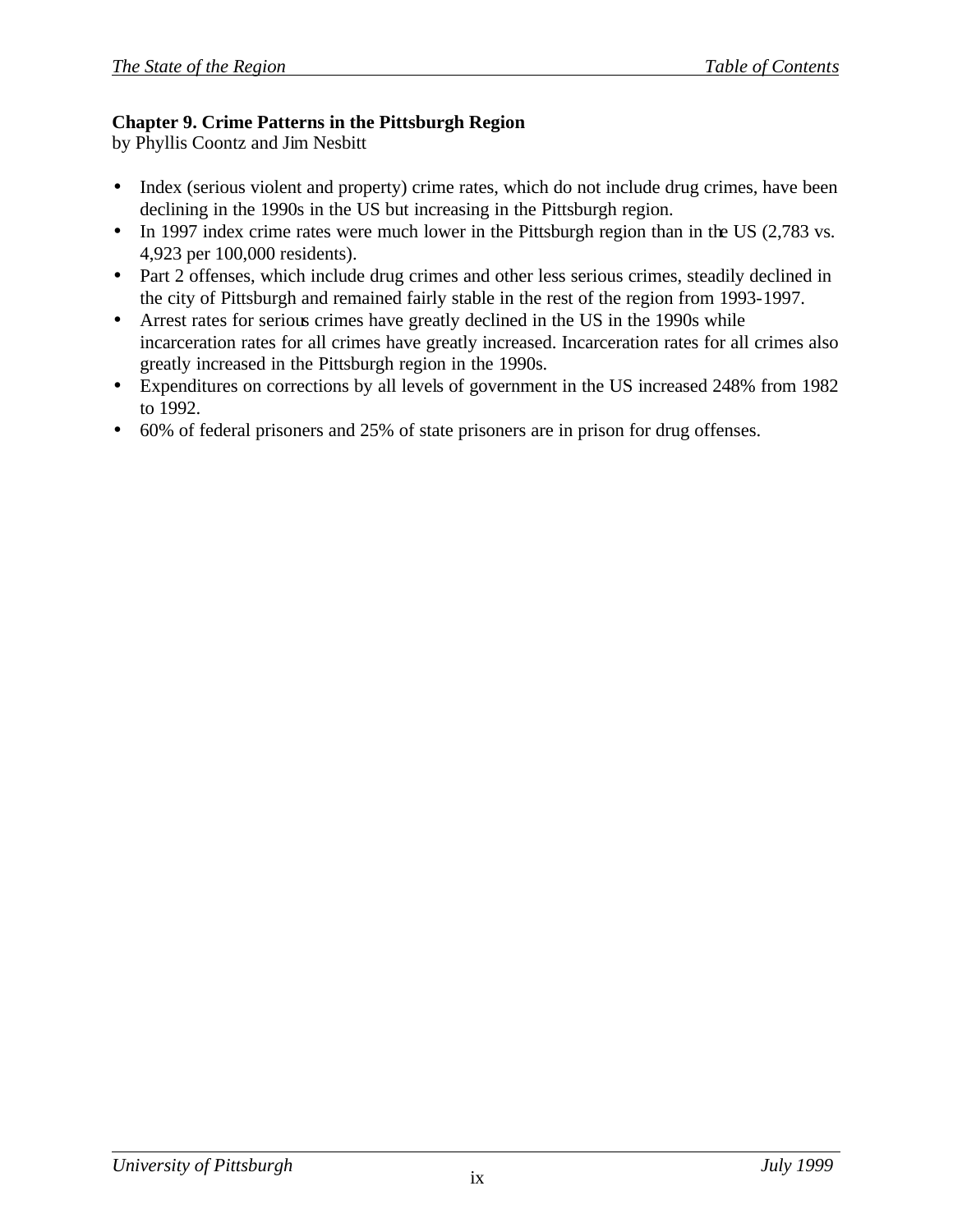#### **CHAPTER 1. POPULATION AND EMPLOYMENT TRENDS IN THE PITTSBURGH REGION**

Christopher Briem, Research Assistant University Center for Social and Urban Research University of Pittsburgh

## **Introduction**

The Pittsburgh Region is an area generally defined by the federal government's definition of the Pittsburgh Metropolitan Statistical Area (MSA), which is composed of Allegheny County and its five closest neighbors: Beaver, Butler, Fayette, Washington and Westmoreland counties. This grouping is meant to define a common labor market area and an integrated regional economy. Because of these linkages, economic and demographic forces have common effects across the region. The past and future of individual counties and municipalities in the region can not be separated from the trends that are affecting the region as a whole.

The Pittsburgh region has a long history that is defined by the growth and transition of the US heavy manufacturing industry and, in particular, the steel industry. This was the driving force for a long period of economic growth beginning in the  $19<sup>th</sup>$  century and continuing through World War II. The challenge since then has been to deal with the continuing decline in manufacturing firms and jobs in the region. In many aspects the challenges of the 1990's are the same as those of the 1970's and 1980's when this decline was acute. Loss of jobs meant then and now a loss of population as workers left the region in search of jobs and the accompanying loss of income and earnings that they produce. Many aspects of the region have changed since 1990 as are seen by changes in the regional population and employment picture. Population loss has slowed dramatically and employment is far more diversified in the 1990's than in previous decades. How the region is changing in the 1990's may define the future trends that will continue into the next century.

## **Population Trends**

The 1990's have seen a continuing decline in the population of the Pittsburgh region. The latest census estimates show that the overall population in the region declined by 1.4% between 1990 and 1997. This represents a net decline of over 34,000 people. Population decline is a major concern for regional policy makers. However, it must be noted that the rate of decline in the 1990's, approximately 0.20% per year, is far less than the rate of population decline experienced in the preceding decades. Over the 1970's and 1980's the annual population decline was 0.42 and 0.74% respectively. Thus, the current rate of decline in the population in the 1990's is less than 1/3 of what was experienced in the previous decade. Also, it should be noted that population decline is not uniform throughout the region. Table 1 breaks down the change in regional population by county from 1990 to 1997. Half of the counties in region (Butler, Washington and Westmoreland) have experienced population growth in the 1990's. Butler County in particular has increased in size by almost 11% since 1990. Allegheny County is primarily responsible for the overall decline in regional population, losing over 55,000 people over the same time-span.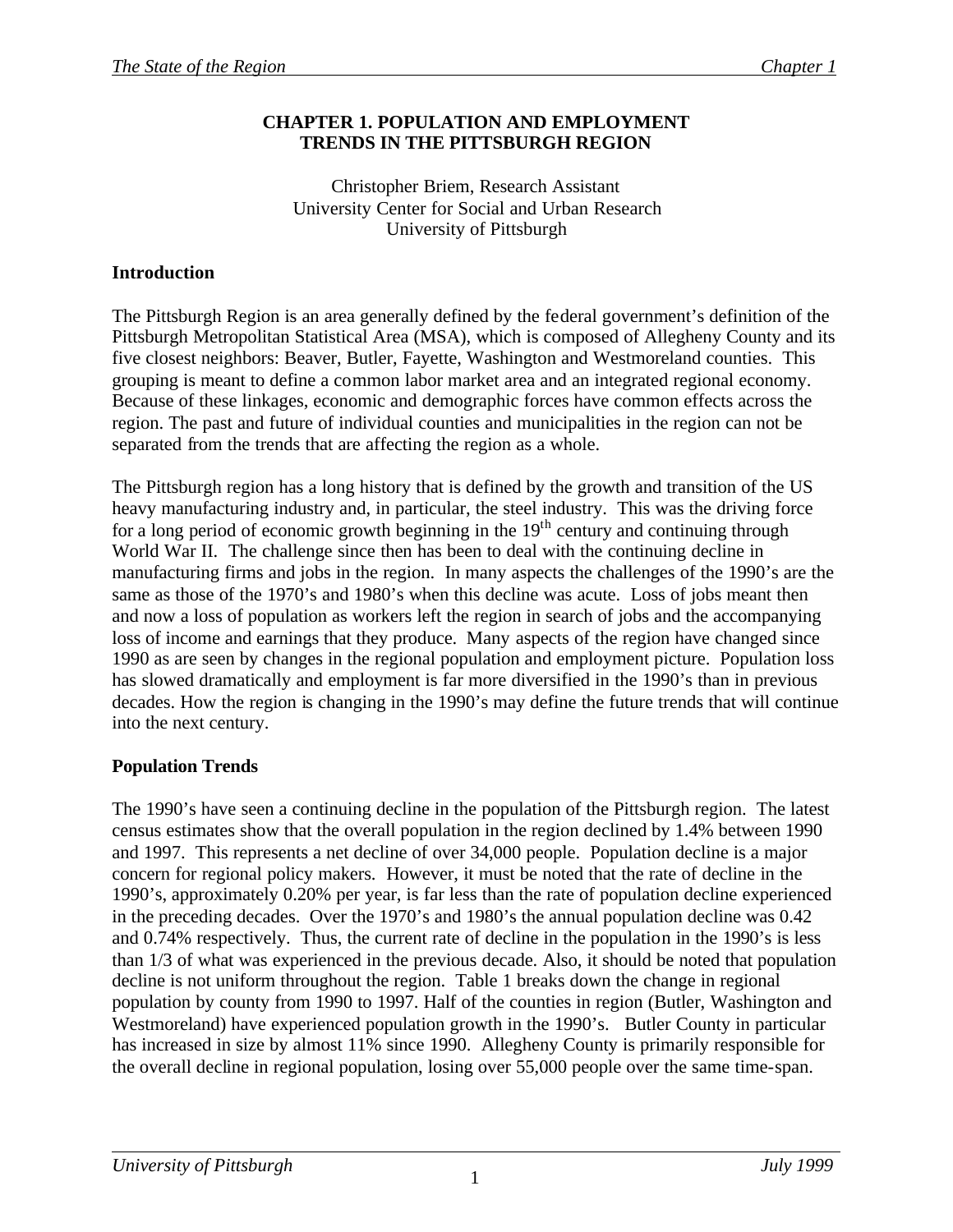|               |            | <b>Table T. Estimated Population Change by County, 1990-1997</b> |            |         |
|---------------|------------|------------------------------------------------------------------|------------|---------|
|               |            |                                                                  |            |         |
| County        | 1990       | 1997 Estimated                                                   | Change in  | Percent |
|               | Population | Population                                                       | Population | Change  |
| Allegheny     | 1,335,855  | 1,280,624                                                        | $-55,231$  | $-4.1$  |
| <b>Beaver</b> | 186,264    | 185,682                                                          | $-582$     | $-0.3$  |
| <b>Butler</b> | 152,624    | 169,197                                                          | 16,573     | 10.9    |
| Fayette       | 145,331    | 145,036                                                          | $-295$     | $-0.2$  |
| Westmoreland  | 370,396    | 374,673                                                          | 4,277      | 1.2     |
| Washington    | 204,617    | 205,807                                                          | 1,190      | 0.6     |
| Total         | 2,395,087  | 2,361,019                                                        | $-34,068$  | $-1.4$  |
|               |            |                                                                  |            |         |

| Table 1. Estimated Population Change by County, 1990-1997 |  |
|-----------------------------------------------------------|--|

*Source: US Bureau of the Census, PE-62 Population Estimates*

Population decline in the region has several causes. The 1970's and 1980's saw a large amount of net migration out of the region, mostly of workers seeking jobs elsewhere. This economic induced migration came from younger working age groups of the population. Those already retired tend to be less mobile and did not move out the region at the same rate as the working-age population. The result of this migration is that the Pittsburgh region now ha s one of the highest concentrations of elderly in the county. Allegheny County in particular, and to a slightly lesser degree the Pittsburgh region as a whole, has a disproportionate concentration of elderly compared to the rest of the US. The elderly in Allegheny County constitute over 18% of the total population, compared to 12% in the total US population. Table 2 ranks all large counties in the US by the percentage of their populations composed of those aged 65 and older. The only counties with a higher concentration of the elderly are in regions such as Florida, which receive a large amount of elderly in-migration. For the region as a whole the percentage composed of the elderly was 17.4% in 1997.

In the Pittsburgh region the size of the elderly population is relatively larger than the pre-elderly population who will be turning 65 over the next decade. As the population ages the size of the elderly population will decline. This is unlike the national trend, which will see the elderly population grow as the large baby boom generation begins to reach age 65. The peak of the elderly population in the Pittsburgh region is estimated to have passed in the middle of the 1990's and will continue to decline for at least the next decade. This is a major factor inhibiting population growth over that time period.

Another major cause of stagnant population growth in the region is the historically low rate of international migrants that settle here. Table 3 highlights the counties in the country with the fewest international migrants per capita in the 1990's. Allegheny County ranks 6th overall. International migration is a major source of the overall population increase in the United States. A secondary impact on the regional population comes from the fact that immigrant families generally have more children than the native population. The lack of immigration here will contribute to lower birth rates for the region into the future.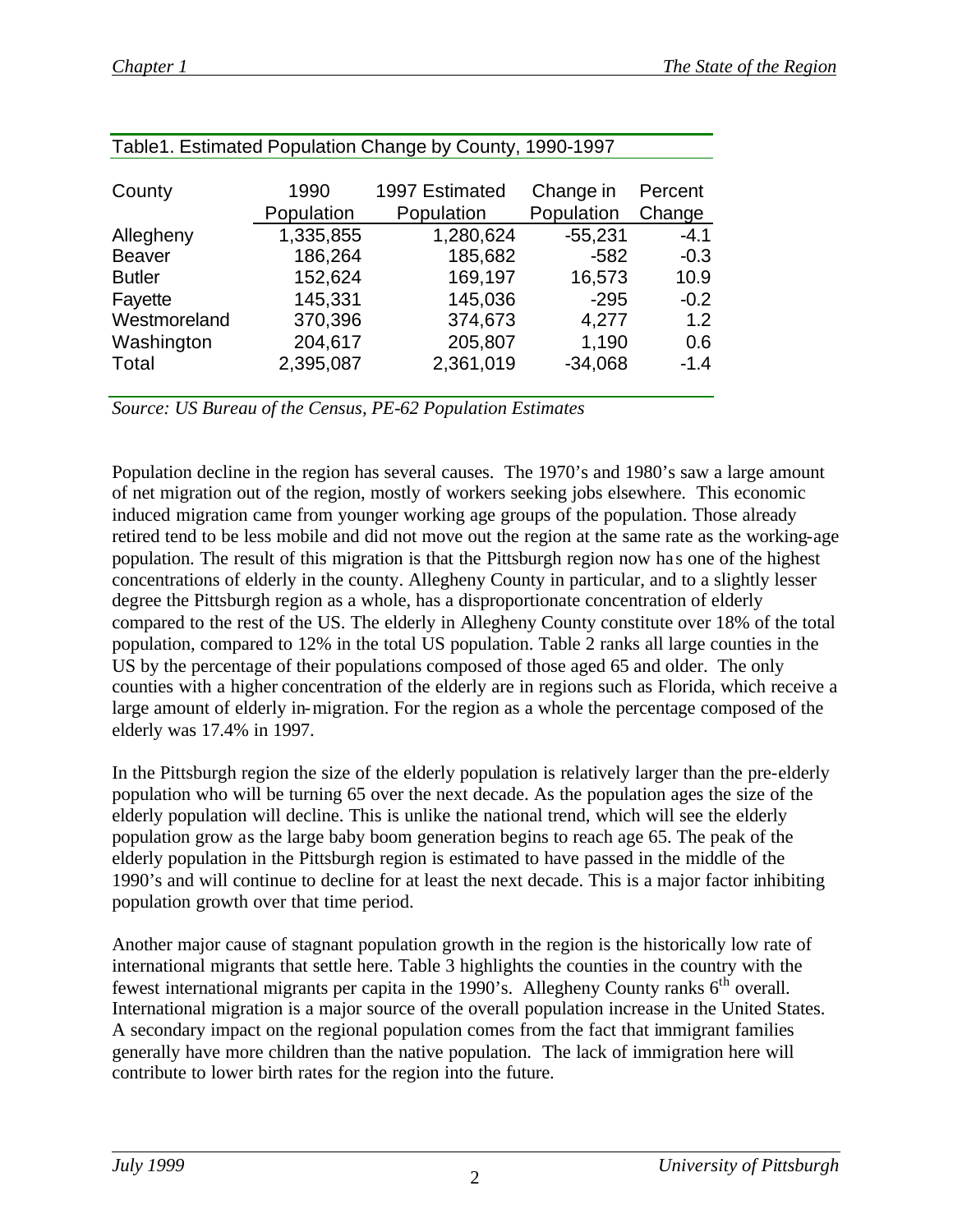|                | Rank County               |           | Population                           | Percentage |
|----------------|---------------------------|-----------|--------------------------------------|------------|
|                |                           |           | Population 65 and older 65 and older |            |
| 1              | Palm Beach County, FL     | 1,018,524 | 252,415                              | 24.8       |
| 2              | Pinellas County, FL       | 871,766   | 209,228                              | 24.0       |
| 3              | Allegheny County, PA      | 1,280,624 | 231,928                              | 18.1       |
| $\overline{4}$ | <b>Broward County, FL</b> | 1,470,758 | 265,151                              | 18.0       |
| 5              | Montgomery County, PA     | 712,466   | 116,821                              | 16.4       |
| 6              | Providence County,        | 574,429   | 93,431                               | 16.3       |
|                | Delaware County, PA       | 543,010   | 87,294                               | 16.1       |
| 8              | Cuyahoga County, OH       | 1,386,803 | 221,279                              | 16.0       |
| 9              | Erie County, NY           | 944,472   | 150,313                              | 15.9       |
| 10             | Bergen County, NJ         | 851,344   | 135,238                              | 15.9       |

#### Table 2. Large Counties (>500,000 population) Ranked by Percent Elderly,1997

*Source: US Bureau of the Census, PE-62 Population Estimates*

| 1<br>2<br>3<br>4<br>5<br>6<br>7<br>8<br>9 | County<br>Jefferson County, AL<br>Summit County, OH<br>Montgomery County, OH<br>Hamilton County, OH (Cincinnati)<br>Macomb County, MI<br><b>Allegheny County, PA</b><br>Jefferson County, KY<br><b>Shelby County, TN</b><br>Marion, IN (Indianapolis) | Intl Migrants<br>1990-1997<br>1,942<br>1,700<br>2,147<br>3,798<br>3,332<br>6,211<br>3,474<br>4,694<br>4,624 | As a % of<br>1990 Population<br>0.30<br>0.33<br>0.37<br>0.44<br>0.46<br>0.46<br>0.52<br>0.57<br>0.58 |
|-------------------------------------------|-------------------------------------------------------------------------------------------------------------------------------------------------------------------------------------------------------------------------------------------------------|-------------------------------------------------------------------------------------------------------------|------------------------------------------------------------------------------------------------------|
|                                           | International Migrants Per Capita for Nearby Cities                                                                                                                                                                                                   |                                                                                                             |                                                                                                      |
|                                           | County                                                                                                                                                                                                                                                | Intl Migrants As a % of<br>1990-1997                                                                        | 1990 Population                                                                                      |
| 1<br>$\overline{2}$<br>3                  | Philadelphia, PA<br>Cuyahoga County, OH (Cleveland) 11,016<br>Baltimore, MD                                                                                                                                                                           | 29,976<br>8,563                                                                                             | 1.90<br>0.78<br>1.23                                                                                 |

Table 3. Counties (>500,000 pop.) with Low International Migration, 1990-1997

*Source: US Bureau of the Census, PE-62 Population Estimates*

A third reason for population decline often receives the most public attention: the continuing migration of people out of the region. Public attention is focused here because, unlike the other primary reasons for population decline, it is believed that public policy can affect how people view the region and make them choose to stay. The rate of domestic net migration (the difference between those coming to and those leaving the region other than international migrants) has been negative for most of the 1990's and has appeared to increase in recent years (see Figure 1). The last three years for which census estimates are available (1995-1997) show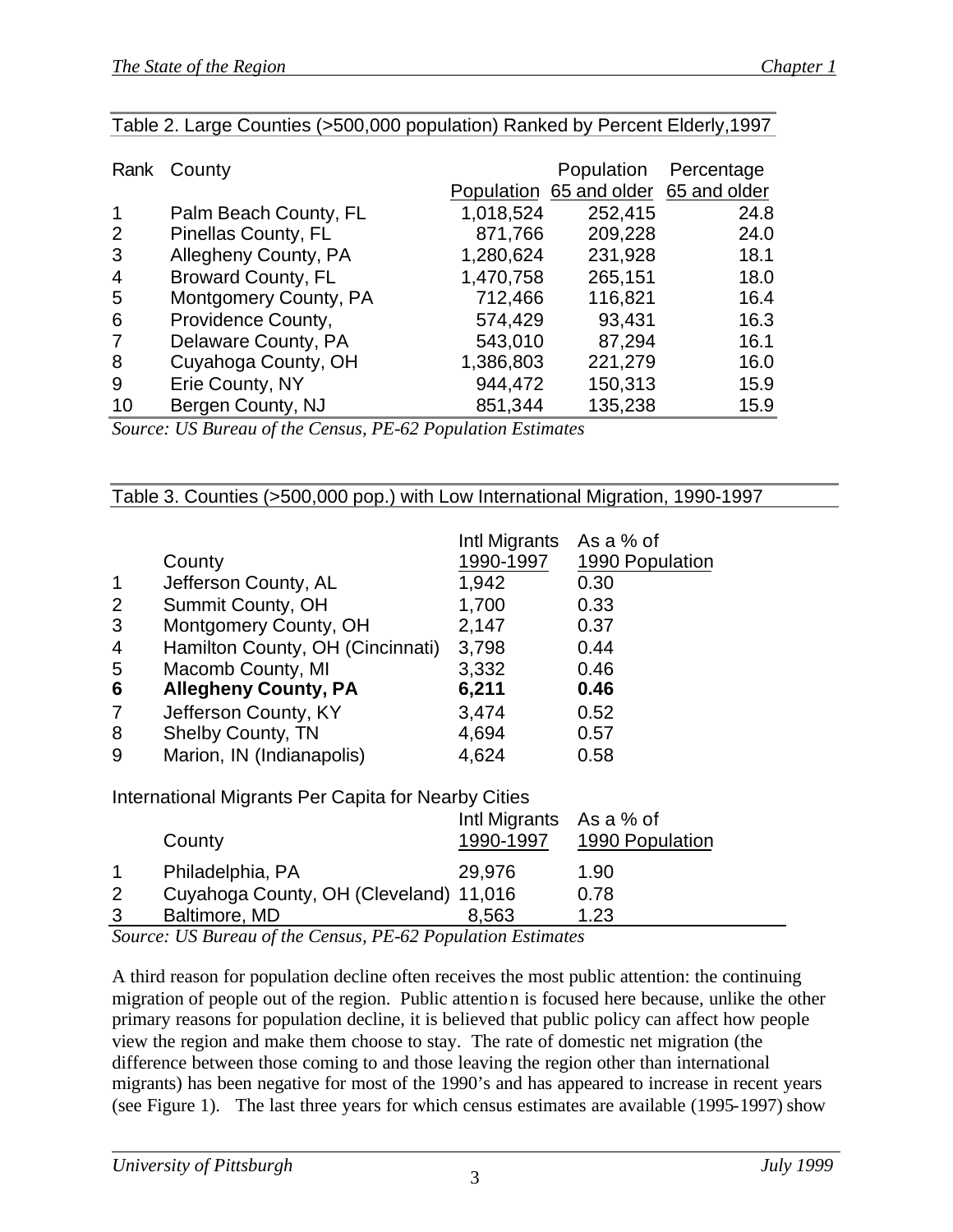that over  $\frac{1}{2}$  of 1% of the total population chose to leave the region each year. This may seem like a small number but compounded over time this can result in large population declines if it continues into the future.



*Source: US Bureau of the Census, PE-62 Population Estimates*

## **Pittsburgh Regional Employment**

Employment in the Pittsburgh region is far more diverse in the 1990's than it was in previous decades. The decline in the steel industry had resulted in large-scale decline in manufacturing and total employment throughout the region. Manufacturing now represents just under 11% of total private employment (see Table 4). The comparable number for 1970 was over 32%. In 1970 there were over 300,000 manufacturing jobs in the region. That number declined to just over 147 thousand manufacturing jobs in 1990. This long run decline in manufacturing employment has remarkably leveled off in the 1990's and has even seen some increase since 1993 (see Figure 2).

With the exception of 1991 there has been job growth in the regional economy every year since 1990. However, the local and state job growth rates have trailed the US in percentage terms since 1993. There has also been significant job growth in other industrial sectors including Finance, Insurance and Real Estate (FIRE), Transportation and other services (see Table 5).

|                                       | Employment % of Total |      |
|---------------------------------------|-----------------------|------|
| Construction                          | 72,951                | 5.7  |
| Manufacturing                         | 139,072               | 10.8 |
| <b>Transportation &amp; Utilities</b> | 74,419                | 5.8  |
| Trade                                 | 298,916               | 23.2 |
| <b>FIRE</b>                           | 100,846               | 7.8  |
| <b>Services</b>                       | 458,533               | 35.5 |
| Government                            | 131,679               | 10.2 |
|                                       |                       |      |
| Total                                 | 1,290,989             |      |

Table 4: Pittsburgh Region Employment by Industry, 1996

*Source: Regional Economic Information System, Bureau of Labor Statistics*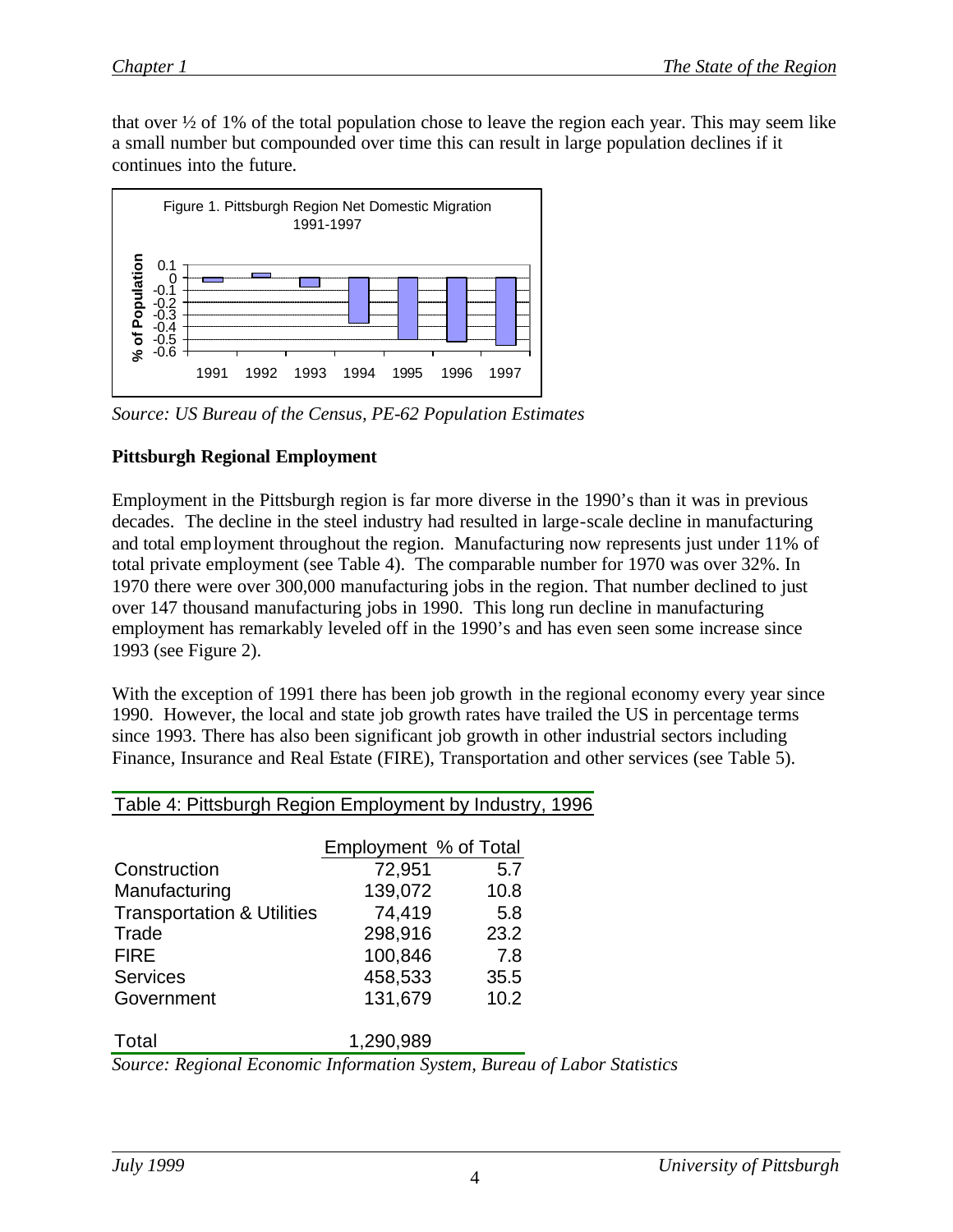

*Source: Regional Economic Information System, Bureau of Labor Statistics*

| <b>Employment Change</b> |
|--------------------------|
| $-1,710$                 |
| 3,360                    |
| $-8,733$                 |
| 4,467                    |
|                          |
| 12,270                   |
| 11,604                   |
|                          |
| 37,738                   |
|                          |

## Table 5. Employment Change by Industry in the Pittsburgh MSA, 1990-1996

#### *Source: Regional Economic Information System, Bureau of Labor Statistics*

The overall unemployment rate in the region is a key indicator of the region's economic health. The regional unemployment rate measures the percentage of the current labor force that is actively seeking employment. Job creation is a major factor affecting the unemployment rate. At the same time the overall size of the labor force is affected by other factors, including the net migration rate in or out of the region and the regional labor force participation rate. Even moderate new job creation coupled with the continuing outmigration of population have created the lowest unemployment rates in a generation. The regional unemployment rate has been decreasing continuously since 1992 reaching 3.9% for the region and 3.3% for Allegheny County in December 1998 (see Figure 3). Both represent the lowest figures in decades. In some highly skilled fields the lack of workers to fill existing needs has created 'negative' unemployment. This is the result of a strong economy and the rapid change of skills needed by the workforce exemplified by the expansion of telecommunications and high-technology industries. This can be a major impediment to economic expansion both locally and nationally.

These low unemployment numbers do not give a complete account of employment conditions here. The US steel industry has been negatively affected by the reduction in output prices caused by international financial crises in Asia and elsewhere. Temporary and permanent layoffs will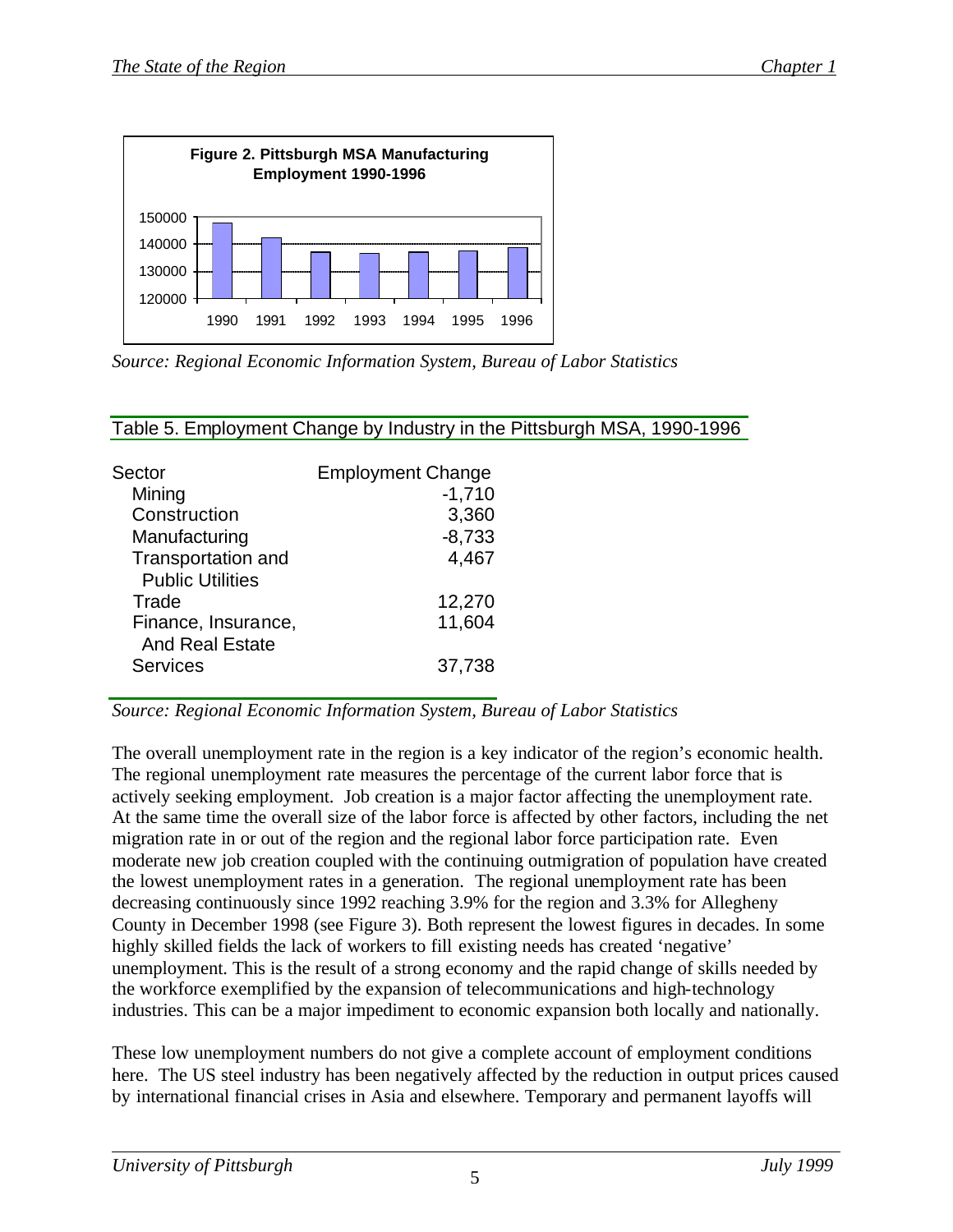continue to cause job insecurity in the steel industry until price stability is achieved in domestic and international markets.

The tight labor market has not benefited all workers equally. In particular there continues to be a large disparity in the unemployment rates between black and white workers. Unemployment rates among African-Americans are almost four times that for the white population in the Pittsburgh Region (18.1 vs. 4.7% in 1996). Racial differences in employment have historically been higher in the region than the nation as a whole. This disparity is even harder to explain considering the shrinking unemployment rate in recent years.



*Source: Bureau of Labor Statistics*

## **Looking Toward the Future**

One of the most important and difficult questions to be asked is what will future economic and population growth look like in the Pittsburgh region. Looking at the snapshot of the present gives conflicting evidence about what the future will be. The apparent turnaround in manufacturing employment is encouraging news for workers here and the diversification of overall employment should make the regional economy more resilient to national business cycle downturns in the future. Regional population growth is closely linked to the future of the regional economy. Jobs are needed to encourage workers to move here and keep those who are already here from leaving. The size and quality of the local labor force itself is an important factor driving growth and is essential to encourage new firms to locate here vs. other regions. The fact that migration out of the region does not compare to that of preceding decades may prevent some of the most pessimistic of forecasts for the region from coming true. A troubling statistic is that the most recent years of census information imply that this trend is not continuing to improve. Whichever way the future leads, the 1990's will clearly be seen as a transition decade between the years when steel was dominant and the future regional economy that is taking shape now.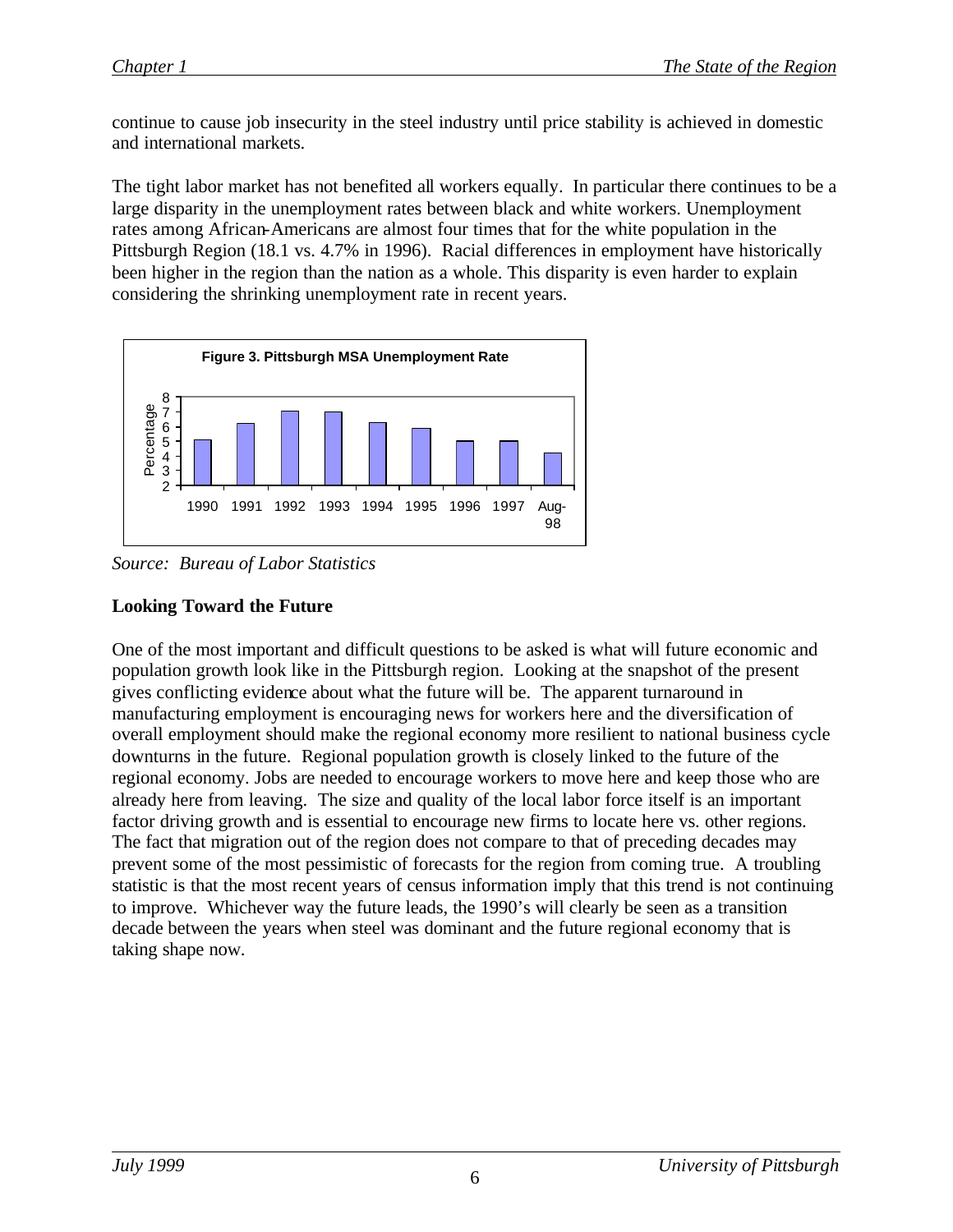## **CHAPTER 2. INDUSTRIAL CHANGE IN PITTSBURGH**

Sabina Deitrick, Ph.D. Graduate School of Public and International Affairs University of Pittsburgh

## **Introduction**

Pittsburgh has undergone a profound change in its regional economy that continues as what may be termed the Pittsburgh transition. Pittsburgh's long standing specialization in the steel industry left the region devastated when the mills closed in the 1980's. Growth in services-related employment buoyed the region against these losses in the late 1980's, but they were not enough to propel the region's growth in the first half of the 1990's. The region contained few concentrations of late 20th century growth industries to counter losses in the metals-related complex. For the past decade or so, the region's growth has lagged the nation's as a whole, and though new firm formation and firm expansion exists in select industries, no new core agglomerations of export-related industries have emerged to accelerate the region's growth into the 21st century.

What have been the sources of Pittsburgh's growth over the past decade? How has the region performed? What are the possible explanations for the more recent slowdown of the regional economy in the 1990's? This chapter will review the trends in the Pittsburgh region's industrial employment. It will examine these changes at broad industrial levels and at more detailed sectoral levels. We find that the Pittsburgh regional economy continues its industrial transition, but via no one clear path.

## **Theoretical Views**

Regional analysts have long sought to explain changing regional dynamics and differential regional growth through the examination of a region's economic base. What are the industries that constitute the dynamic sectors of growth? How and why did they develop and expand in a particular region? And what are the institutional and technological networks that are forged? In sum, how do we understand the current transition?

## The Service Economy and Post Industrialism

By the 1980's, manufacturing losses were being understood as a transition to a postindustrial or service economy. Here, as the reasoning went, just as U.S. employment moved up and out of agriculture by the early part of the 20th century, so too would employment shift from manufacturing to services. The term postindustrial society entered academic and contemporary society in the late 1960's and 1970's, as Daniel Bell (1973) in *The Coming of Post-Industrial Society* explored the nature of transitions in social development from an industrial base to a "post-industrial" or service base. Manufacturing and service dichotomies were established, deriving from the distinctions drawn earlier in the century by British economists Fisher (1935) and Clark (1940). The term service economy, whatever Bell's original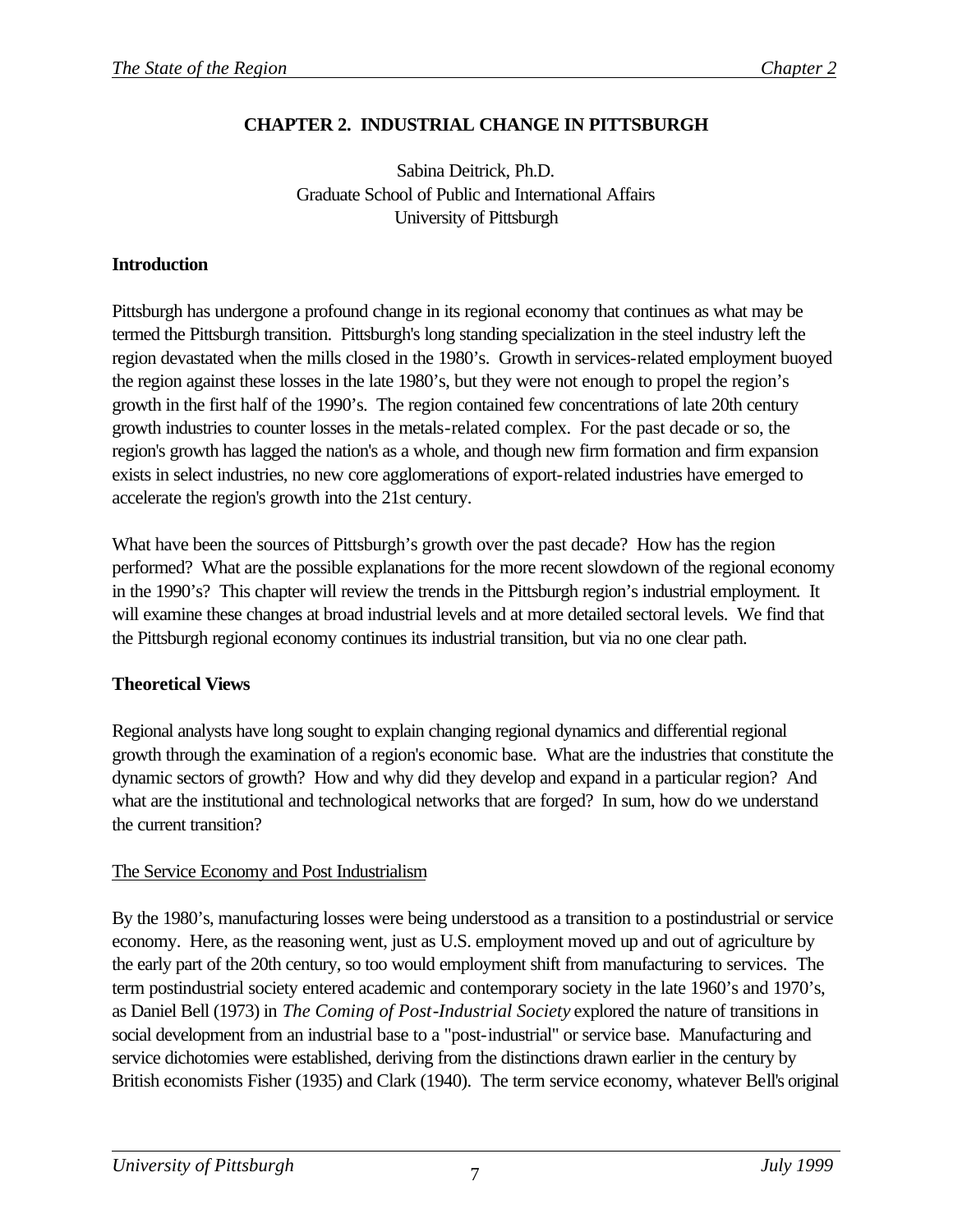formulations of post industrialism, subsequently came to refer to the growth in employment in services in advanced capitalistic economies over primary and secondary sectors' growth.

Countering this notion was Cohen and Zysman (1987) in *Manufacturing Matters: The Myth of Post-Industrial Economy*. Arguing that the U.S. employment moved from agriculture through automation and rising productivity, they drew parallels to the manufacturing sector with its rising productivity and output and the direct linkages between services and manufacturing. Growth and rising incomes will not come from a transition to services, argued Cohen and Zysman, but to more productive and competitive manufacturing. Sayer and Walker (1992) took up this theme by investigating the deepening of the social division of labor between goods-producing work and linked service activity. Others pointed out that the growth in services in the 1980's was largely in domestic services -- those "insulated from international competition" (Block, 1990, p. 19), such as housing, health, and transportation.

Nonetheless, international cities flourished under growing deregulation as complexes of advanced producer services were linked to the ever-emerging global economy (Sassen, 1991). Castells (1989) synthesized these trends in the informational city, which by the 1990's expanded to what he termed the network society (1996), where information itself becomes the product and process of economic growth. These shifts increased inequalities in some places, however. Intra-metropolitan divisions were analyzed under the "dual city" and the "divided city" nomenclatures (Fainstein et al, 1992; Mollenkopf and Castells, 1991), as social divisions continued and expanded in the new postindustrial economy.

Though the Cohen-Zysman thesis became a bellwether among those advocating for manufacturingbased policies at all governmental levels in the U.S., cities in the 1980's heralded their expanding services base. Cities and regions rocking from plant closures and the dismantling of hundred year old industrial complexes planned their futures, at least in part, on the postindustrial thesis. Much of the planning work conducted in Pittsburgh in the 1980's, most often under the directorship of the Allegheny Conference on Community Development (ACCD), reflected this view (ACCD, 1984; Mitchell-Weaver, 1992; Pittsburgh, 1982), as the region sought to transform itself through services and advanced technology growth. The bricks and mortar project resulting from this effort was the Pittsburgh Technology Center, where university and private sector research rose on the former J&L steel mill site, putting the transition from steel to a post-steel era in the starkest of spatial terms.

#### Post-Fordism

Piore and Sabel (1984) argued in the early 1980's that regional economies were crossing an "industrial divide," in a transformation from "Fordist," mass production to production based on batch runs, economies of scope and greater flexibility in both outputs and the organization of production. Researchers focused on case studies in different countries, and analyzed networks of production - industrial districts -- in traditional manufacturing regions such as the Third Italy and Baden-Württemburg in Germany (Triglia, 1992: Schmitz, 1992). In the US, older industrial regions benefited from flexible specialization in traditional industries, such as machine tools, electronics and even large-scale manufacturing, such as automobiles and steel (Storper and Walker, 1989; Florida, 1996; Brown et al, 1996).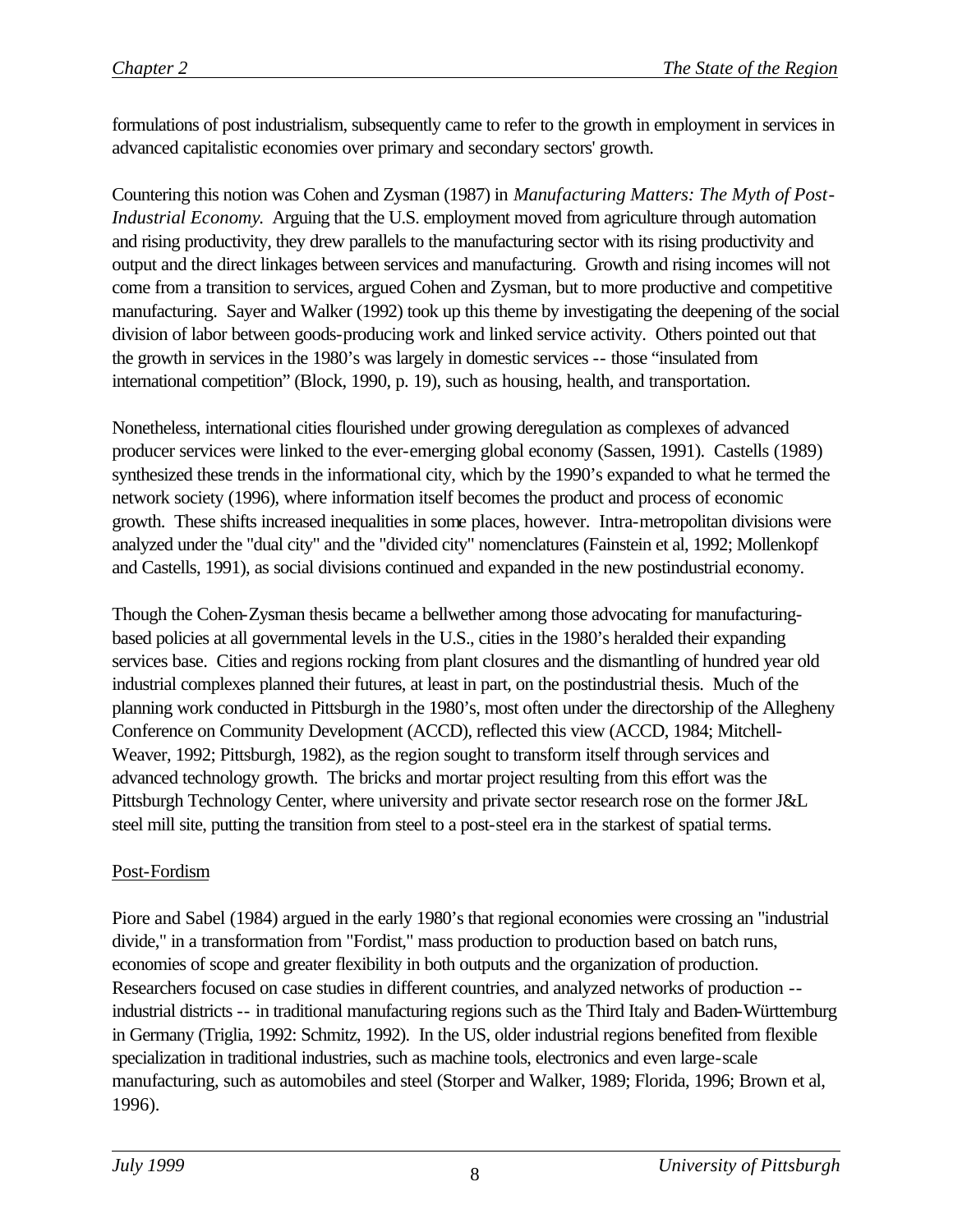Though the application of flexibility extended to high technology regions as well, such as Silicon Valley (Saxenian, 1994), some of the post-Fordism work examined industrial sectors that lay outside durable goods manufacturing and capital good industries, what Pollard and Storper (1996, p. 4) called "varietybased manufacturing" -- sectors with "high product differentiation, short production runs, and lower levels of mechanization than mass-production sectors." The prime example of this trend was the Third Italy, known for traditional production in textiles, footwear, ceramics, machine tools, and the like, which grew as an innovative and exporting region in the late 1970's and early 1980's (Brusco, 1986; Triglia, 1992). Emblematic of these changes were both process and organizational flexibility through subcontracting arrangements, familial and network-based production in small shops, interfirm cooperation, and craft or batch production hinging on implementation of flexible machinery. Baden-Württemburg also became a model of the industrial district and successful post Fordist manufacturing in the capital goods sector, through collective efficiency of agglomeration and the role of local and regional institutions (Schmitz, 1992). The extent and success of the regions extended well beyond individual firms, to networking arrangements of producers, trade promotion associations, and education and training afforded by regional and local governments.

In Pennsylvania, policies developed from these post-Fordist views and from the Northern Italian industrial district model informed programs at the state level through manufacturing modernization and industrial extension service, particularly the Industrial Resource Centers (IRCs) (Sabel, 1992). The Southwestern Pennsylvania IRC (SPIRC), one of nine across the state, promotes manufacturing extension, quality improvement and international standards training and upgrading through its Manufacturing Training Network and Manufacturing Extension Partnership. SPIRC's work is certainly not limited to the variety-based industries, but extends to smaller producers in capital goods industries as well. Upgrading the region's manufacturing capabilities extends to workforce development, another area that SPIRC is engaged in with regional manufacturing firms and workers. Likewise, the Pittsburgh High Technology Council sponsors an Advanced Manufacturing Network, linked to SPIRC and promoting networking relations among manufacturing firms in the region.

#### Innovative Milieu

Linked to a long line of understanding the dynamics of regional economies is the *innovative milieu*  (Aydalot, 1986). Through multiplier effects and agglomeration economies, dynamic regions benefit from what regional economists call urbanization and locationalization economies (Hoover, 1971). Urbanization economies are the external economies generated by the presence of different industries and firms and the built up infrastructure and service activities that support them in a place. Localization economies result from the presence of firms in the same sector located in one place, often thought of as a regional cluster of similar producers which realize economies of scale through, for example, shared inputs or diffusion of technology (Harrison, Kelley and Gant, 1996). An *innovative local milieu*, on the other hand, benefits from the constant innovation of information industries. The innovative milieu is not static, in the sense of external economies, but dynamic, and stemming from the agglomeration itself. Here local institutional networks and technological innovation become the basis for regional growth (Rigoupoulou and Mitchell-Weaver, 1996; Rigoupoulou, 1998).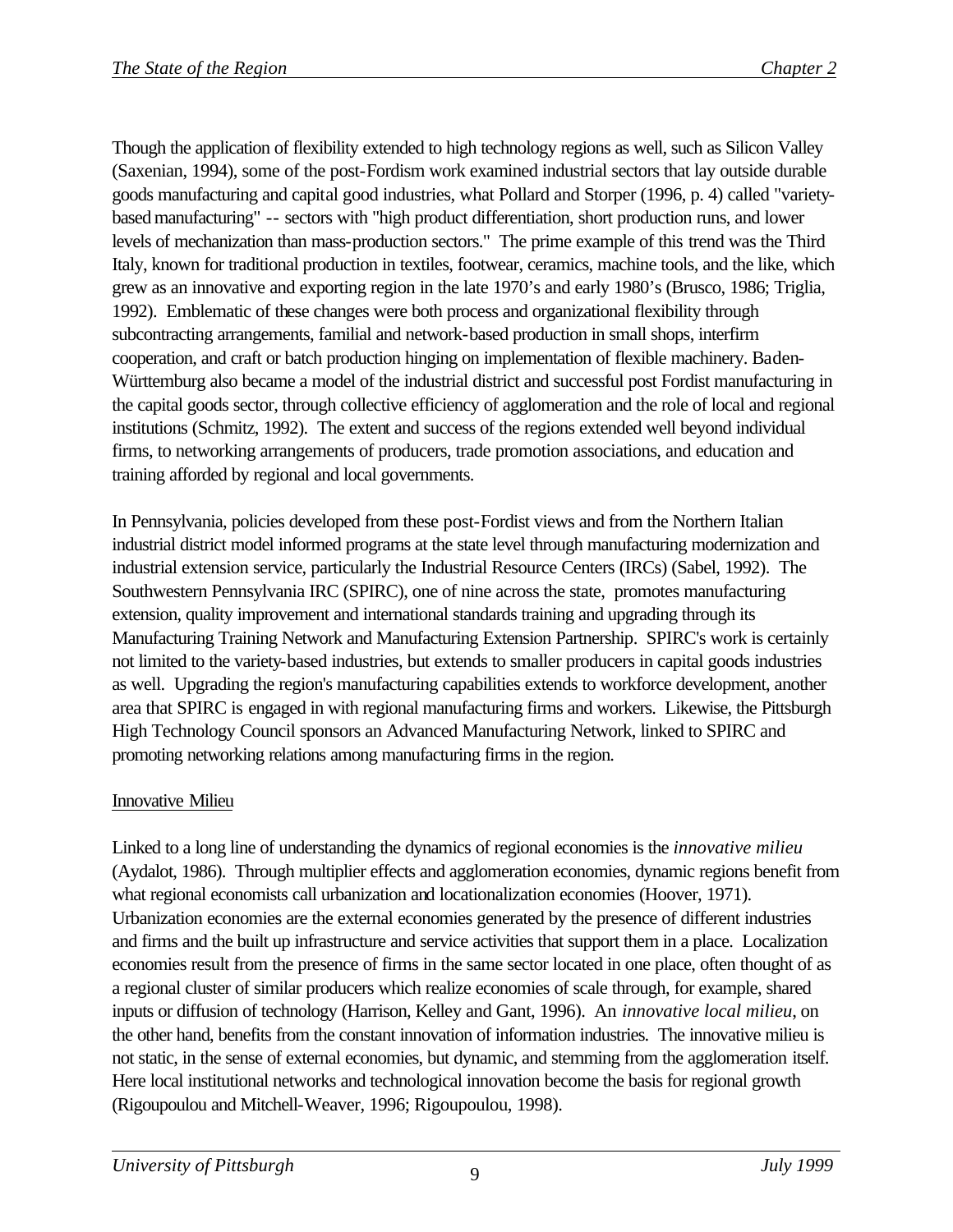The Pittsburgh region has seen a number of institutional and policy developments to foster the local innovative milieu. Parts of the network stem from work at the University of Pittsburgh and Carnegie Mellon University, with their expertise in biotechnology, medical services, computer sciences and software, and robotics (Mitchell-Weaver, 1992). The Pittsburgh Regional Alliance was formed to foster networks between existing public-private partnerships and the organizations and firms they serve. The Ben Franklin Partnership, likewise, forms part of this network to provide naissance funding to research and development projects in advanced technologies. As discussed above in reference to manufacturing, the Pittsburgh High Technology Council specifically targets innovative clusters information technology, biomedical/biotechnology, environmental technology, advanced manufacturing and advanced materials, through its networking and business associations. Despite efforts, the regionalness of the milieu organizations largely remains mired in "core/periphery antagonisms .. and redistributive pork-barrel politics," rather than radical regional institution-building (Mitchell-Weaver, Deitrick and Rigopoulou, 1999, 17).

## **The Pittsburgh Transition**

Can we understand regional economic growth through these views? First of all, they can help us to understand that the Pittsburgh transition is more complicated than a shift from an industrial economy to a service or post industrial economy. Regional economies are complex entities, built up over time through by what Michael Storper has called the "holy trinity" of regional economics: technology and technological change, organizations, and territories (Storper, 1997, p. 26). This in turn creates "the evolution of regional specificities," where a region's assets become specific to a place and relational to one another within that space. Put another way, Pittsburgh built up a regional economy *and* regional geography based on metals and manufacturing that created unique transportation, communications, and coordination patterns and likewise unique social, institutional, and labor relations (Deitrick and Mitchell-Weaver, 1998). The loss of the region's manufacturing base must be understood as a loss of an economic and geographic process that was built up over nearly a century. Pittsburgh's growth was tied to this economic base, through what is called export-led development -- specialization in industries which sell outside the local market. Though these industries experienced a secular decline over the post World War II period, when they collapsed in the late 1970's and early 1980's, the process of the region's growth, not only its industrial structure, but its technological and managerial organization and spatial networks, was upended.

In the broadest view, Pittsburgh's transition is not unique. As reviewed above, scholars have examined theoretical reasons for the post-industrial transition. Across the country, particularly in the industrial heartland, the loss of traditional industries in the 1970's and 1980's was transforming regions over space and time (Bluestone and Harrison, 1982). At the same time, new agglomerations were propelling growth in what was labeled the "sunbelt" region (Sawers and Tabb, 1984). As we saw, some were tied to advances in microelectronics and computers (Saxenian, 1994); some to what became known as "producer services," those business and financial services which expanded by volumes during the era of deregulation of national and global markets (Sassen, 1991), and some to expansion of military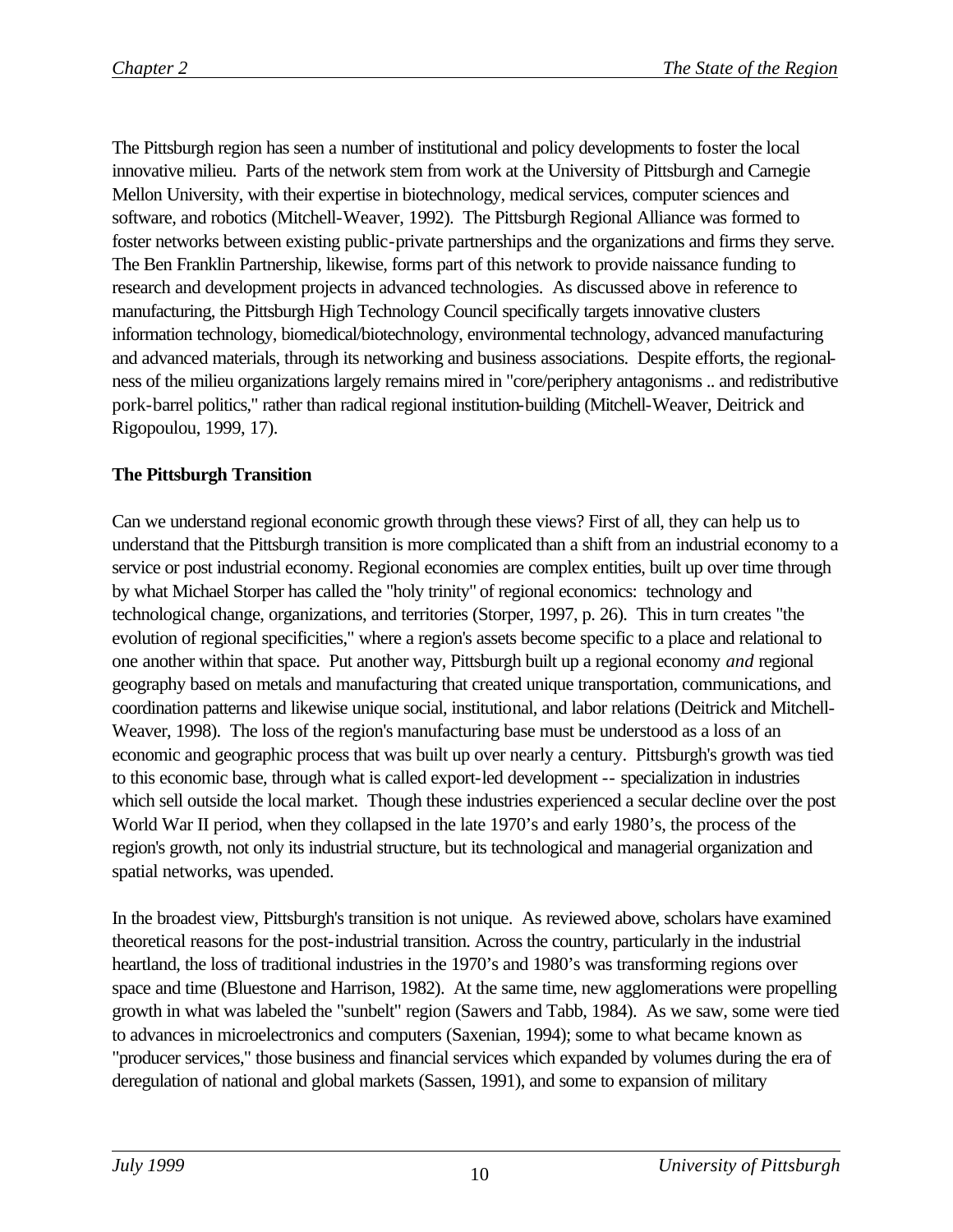procurement in high technology defense sectors during the latter years of the Cold War (Markusen et al, 1991).

The ongoing transition in other parts of the industrial heartland today is different, however. Much of the industrial Midwest made a dramatic turnaround from the losses of the late 1970's and early 1980's to a high performing economy by the mid 1990's (Testa, et al,  $1997$ ).<sup>1</sup> In the 1990's, the Midwest region exceeded the U.S. average in indicators such as employment growth, median household income, and labor force participation, as it increased its share of total U.S. manufacturing over the late 1980's and 1990's. The Federal Reserve Bank of Chicago interprets this resurgence to a number of factors, both internal to the region and external to it. Among the external factors, the Bank cites: Re-agglomeration of the automobile industry in the Midwest, both auto firms and supplier companies; Post Cold War federal spending shifts which hurt defense-dependent regions in the West and New England; Decline in energy prices, which have helped manufacturing; and Growth of exports, both from the Midwest in absolute terms and relatively, as a portion of the total U.S. economy. Internal changes in the region include: Reorganization of business practices and the implementation of advanced manufacturing technologies in production; Lowered business costs, especially labor costs; State and local government fiscal health, coupled with continued public infrastructure investment; and Sustained "institutional capital" from the nonprofit development sector.

The Pittsburgh region has largely not shared in this "industrial post-industrial" transition. The Midwest today reveals the complexity of regional change and the limitations of understanding regional growth in service-manufacturing dichotomy. It shows the importance of agglomeration in particular places and the linked institutional networks that enhance regional growth. Though manufacturing declined in the late 1970's and early 1980's in the Midwest, the region's resilience *and* flexibility shows that the adaptation of new technologies and new organizational forms is not limited to new growth regions (Brown et al, 1996; Florida, 1996). Nonetheless, while much of the former "rustbelt" region rebounds, through, in part, manufacturing-led growth, Pittsburgh's economy has not followed this trend. What has been the performance of the region's economy over the past decade?

#### General Sector Trends

While the tale is well told of Pittsburgh's manufacturing collapse, the emphasis in this section will be its performance over the past decade, 1986-1995.2 In terms of private sector employment, the region grew by 15.2% between 1986 and 1995, reversing its previous half decade of decline, but trailing national employment expansion of 20.3% (Table 1).

Breaking down the data into four intervals, we see the transition take root. With its heavy manufacturing employment losses, the region did not benefit from the Reagan economic expansion. In the latter half of

<sup>&</sup>lt;sup>1</sup> The Federal Reserve Bank of Chicago includes in its definition of the Midwest Illinois, Indiana, Iowa, Michigan, and Wisconsin.

<sup>&</sup>lt;sup>2</sup> The Pittsburgh region is defined here as the six county metropolitan area: Allegheny, Beaver, Butler, Fayette, Washington, and Westmoreland counties. The data used are County Business Patterns, except where noted.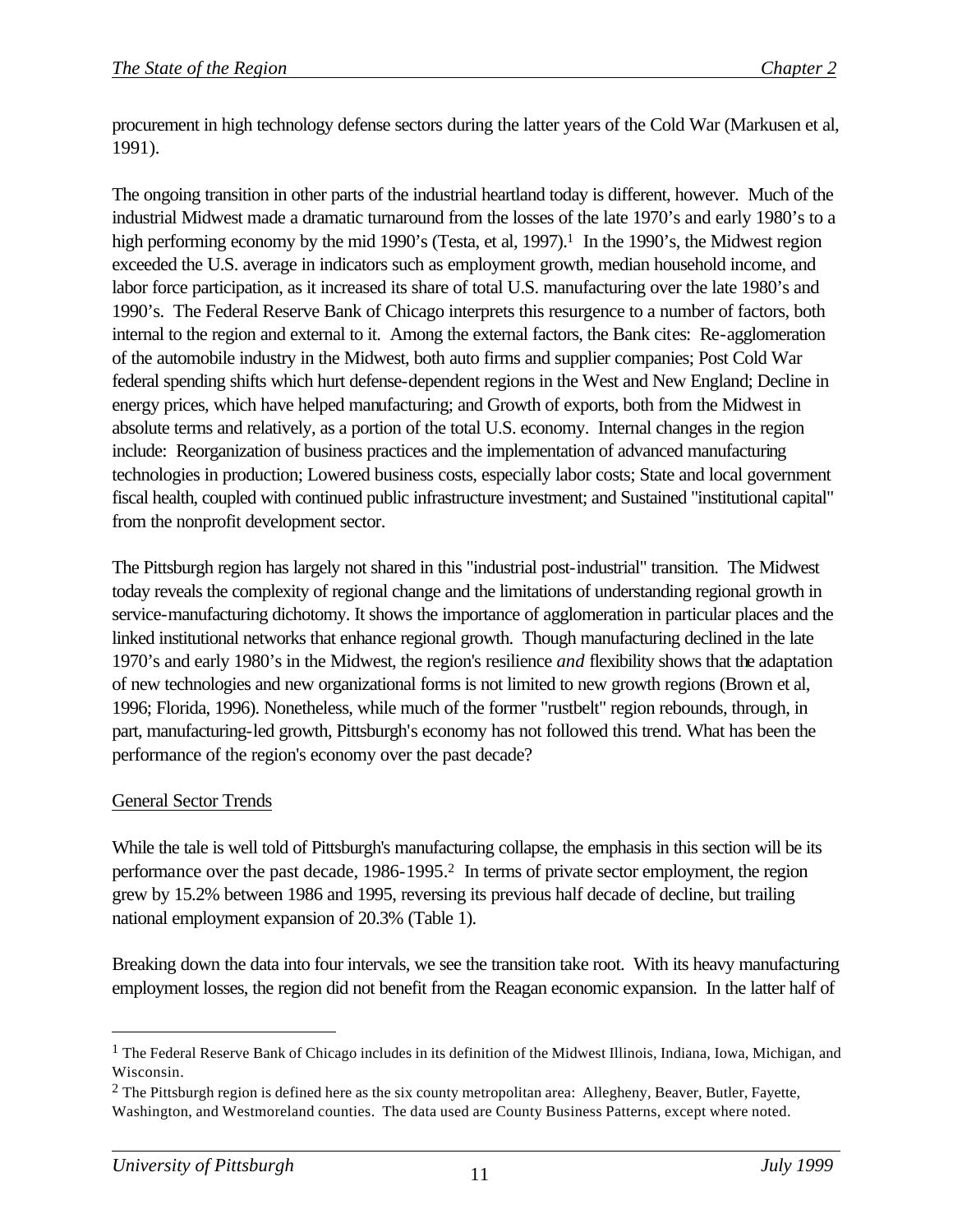the 1980's, the 1986-1990 period, the region's employment expansion kept pace with national trends, as it had not suffered from the real estate bust and post Cold War contraction that other places were experiencing. In the 1990's, however, the region again fell behind the national expansion, and employment growth contracted. What were the sources of these changes? Table 2 provides some answers.

Manufacturing continued its secular decline, decreasing by about 6% in each half decade interval and dropping to just over 14% of the region's private sector employment. Continued losses in manufacturing have hampered the region's employment growth. Nonetheless, other sectors of the region's economy have not kept pace. From the mid 1980's forward, employment in construction, transportation and public utilities, and wholesale trade grew over the late 1980's, but declined thereafter. Only agricultural services (albeit from a low base), retail trade, the FIRE category (finance, insurance and real estate), and services expanded over both 1986-90 and 1990-95 periods. Despite increases, these sectors largely lagged national trends. *Though most sectors of the regional economy, excluding manufacturing and mining, performed at or near national trends in the late 1980's, their growth rates slowed in the first half of the 1990's.*

These general trends are not, however, even across the metropolitan region (see Table 3). Beaver and Butler counties registered double digit employment growth between 1990 and 1995. By the early 1990's, Beaver County reversed its 1980's decline in manufacturing, as manufacturing employment grew by 25% in the first half of the decade. Butler County, the region's fastest growing, enjoyed employment growth across all sectors, except FIRE. Allegheny County represented the slowest growing county in the region, in terms of employment growth 1990 to 1995. Some of these shifts are attributable to a regional deconcentration of both population and economic activity from the core county. Growth in the retail trade sector in Butler and Fayette counties, for instance, resulted from this deconcentration. Both counties registered impressive gains in retail employment in the first half of the 1990's, 18.5% and 13.2% respectively, over a period where retail employment grew by barely 1% region wide.

Establishment data paint a somewhat more optimistic picture. Despite employment losses, the number of manufacturing establishments increased between 1986 and 1995 and grew in both subperiods, though only slightly between 1990 and 1995 (see Table 4). The number of manufacturing establishments for the years shown was greater than the total number in 1980 (4,301). Though the number of establishments of most sectors increased over both the late 1980's and first half of the 1990's, only the number of FIRE establishments increased faster in the first half of the 1990's, compared to the 1986-1990 period. Again, as with the employment figures, the creation of new establishments has slowed in the 1990's from the latter half of the 1980's.

## Testing theoretical relationships

Given the broad sectoral view above, what do we know about the Pittsburgh transition? Does the increase in the number of manufacturing establishments in the region suggest a shift toward smaller firms with more flexible production? Does the continued growth in financial and other services portend a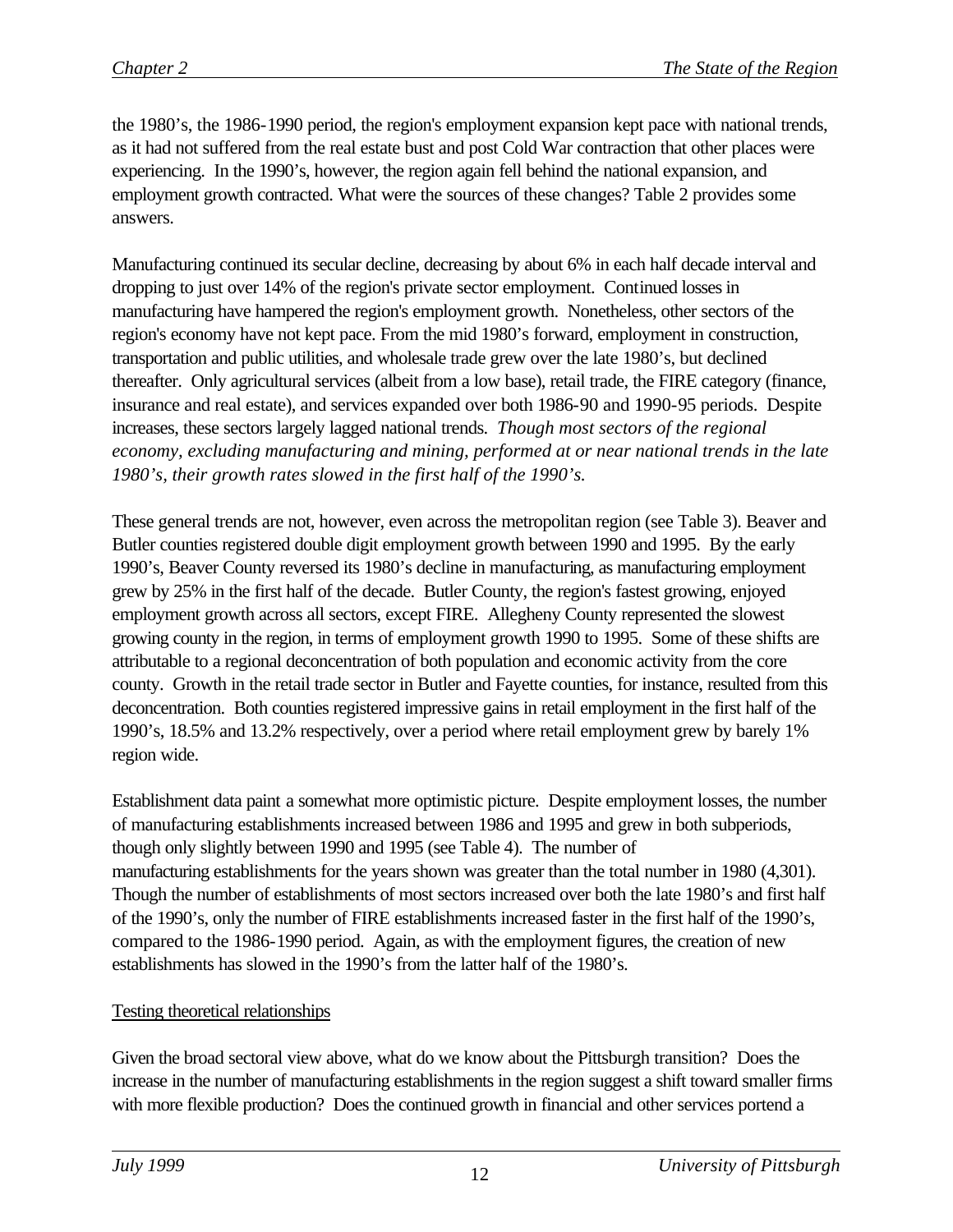post-industrial transition and agglomeration in information-intensive industries? We need to examine these changes at more detailed sectoral levels. To do so, the information below follows a typology established by Pollard and Storper (1996).

Pollard and Storper (1996) identified three key groups of industries that link to the above explanations of regional growth and agglomeration: *intellectual capital industries, innovative- or science-based industries, and variety-based industries*. Each group is comprised of a set of export-based industries that we might think of as dynamic industries in regional growth.3 Each set of industries corresponds with a major theoretical explanation of regional growth and change which understands dynamic industries to be a region's main economic driver. The selection is linked to more common typologies of high technology sectors, but encompasses different, though related, theoretical views of regional growth.4 (A complete list of each group is included in the Appendix).

Pollard and Storper analyzed their data for 12 metropolitan regions in the U.S. Using data from 1977- 1987, they found that the Pittsburgh region fell into the low-growth, single specialization category, with specialization in the intellectual capital sector. The data below update their analysis to examine changes over the decade to the mid 1990's. The information is presented in three different forms: percent of total employment, employment indexed to changes from 1986, and a location quotient.5 Thus we can examine growth relative to the region's employment, growth over time, and specialization against the US economy (see Table 5).

The first group, *intellectual capital industries*, includes those with high proportions of high-wage (greater than 150% of the mean wage for all occupations), nonproduction occupations (e.g., managerial, professional, technical, sales, support and service). Intellectual capital industries comprise part of high technology manufacturing sectors, but a larger proportion of the intellectual capital industries are finance and service sectors that we might think of as information industries. Some of these are part of targeted clusters or are themselves a local innovative milieu. These industries are key to the postindustrial, information economy thesis. The economy's transition is not to just to a service economy in general terms, but to specialization in nonroutine, exportable, high wage service activities (Pollard and Storper, 1996). This shift, in turn, reflects not only a shift in output, but a reorganization of production where information itself is part of that reorganization. Thus, the intellectual capital industries can be viewed as part of the shift to information-based regional growth.

<sup>&</sup>lt;sup>3</sup> Three digit SIC industries were used. The Standard Industrial Classification (SIC) system was established by the U.S. government to classify firms by industrial grouping. Though the system is largely based on an industrial economy and its application to new informational industries is being addressed, it remains the classification scheme in place.

<sup>4</sup> High technology industry categories have been mainly focused on manufacturing industries as dynamic sectors of regional economies (Markusen et al, 1986), with more recent additions of newer technologies in the information-based industries (Castells, 1996). The categories used here are a more nuanced theoretically variation on "high technology" industries.

<sup>5</sup> A location quotient (LQ) measures relative specialization of an industry in a region (by employment here) to a reference area, in this instance the nation. If the LQ is less than 1, the region is said to be underspecialized in that particular industry; if it's greater than 1, it is specialized in that industry. The LQ is a static measure and rests on a number of assumptions. The usual caveats apply here.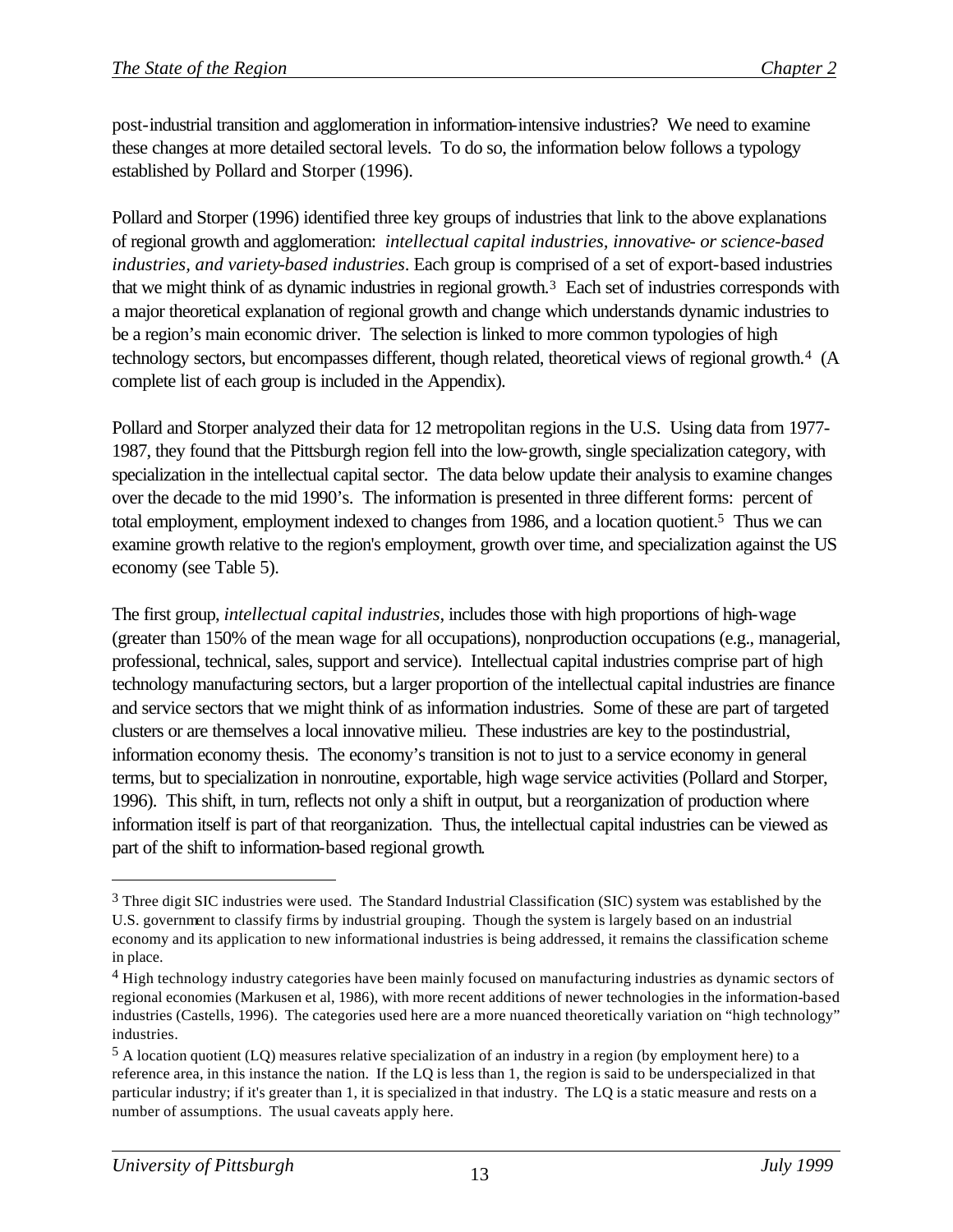The intellectual capital industries grew along our three measures over the period shown. Compared to the nation, the region remains a single specialization region in the intellectual capital industries category with a location quotient of 1.3 and increasing specialization over the decade. The intellectual capital industries grew along our other two measures: increasing employment over time and increasing its relative share to total regional employment. Nonetheless, its growth rate, which equaled the US between 1986 and 1990, fell below the national average in the 1990's.

The second group, what the authors term *innovation-based industries,* or referred to here as *sciencebased industries,* were industries with high proportions of highly skilled, technical (scientific, engineering and research) workers.<sup>6</sup> This group includes the more usual high technology industries that make advanced technology goods -- aerospace, missiles, electronics, computers, and so on.7 As research on high tech has shown, the location of high technology manufacturing and defense production activities was highly correlated (Markusen, et al, 1986). Pollard and Storper (1986) found that the regions with the highest overall growth rates in the 1980's were also specialized in these science-based industries, suggesting a dynamic importance to regional growth far greater than actual employment numbers might suggest. We cannot be sure what this relationship has become in the 1990's, however. We do find that since the end of the Cold War, as the defense sector contracted, this group of industries declined in relative importance to total employment.

Science-based industries make up less than 1% of the Pittsburgh region's economy. Because of the relative decline nationally of this group following the end of the Cold War, Pittsburgh's specialization in science-based industries rose between 1990 and 1995, as employment rebounded to nearer its 1986 level. In 1995, employment in science-based industries totaled less than 6,000 jobs region wide, with over 40% classified in electronic components and accessories (SIC 367).

The final group, *variety-based industries*, was distinguished by product diversification and increasing product diversification over time. The variety-based industries would be those with greater flexibility in production and organization, as suggested by the post-Fordist thesis. Additionally, this group of industries has higher than average productivity, since it contributes more to national value added than its share of total employment would suggest.<sup>8</sup> The remaining industries in the economy that did not fall within one of the three groups above were classified as routine manufacturing (for all remaining manufacturing industries), resources, and other services.

<sup>6</sup> Pollard and Storper used at least 14% of employees that were in scientific, engineering or research occupations.

<sup>&</sup>lt;sup>7</sup> Of the high technology manufacturing definition employed in Harrison and Kluver (1989), this group includes 9 of 16 three digit industries. Of the remaining seven, two were classified in variety-based industries and the rest in the intellectual capital group.

<sup>8</sup> For industries that fell into more than one category, Pollard and Storper (1996, p. 7) assigned them to the category in which they ranked the highest. For instance, guided missiles fell into both science-based and variety-based industries. Since missiles had the highest proportion of scientific and engineering workers for all manufacturers and a lower ranking on product diversification, it was placed in the science-based industries.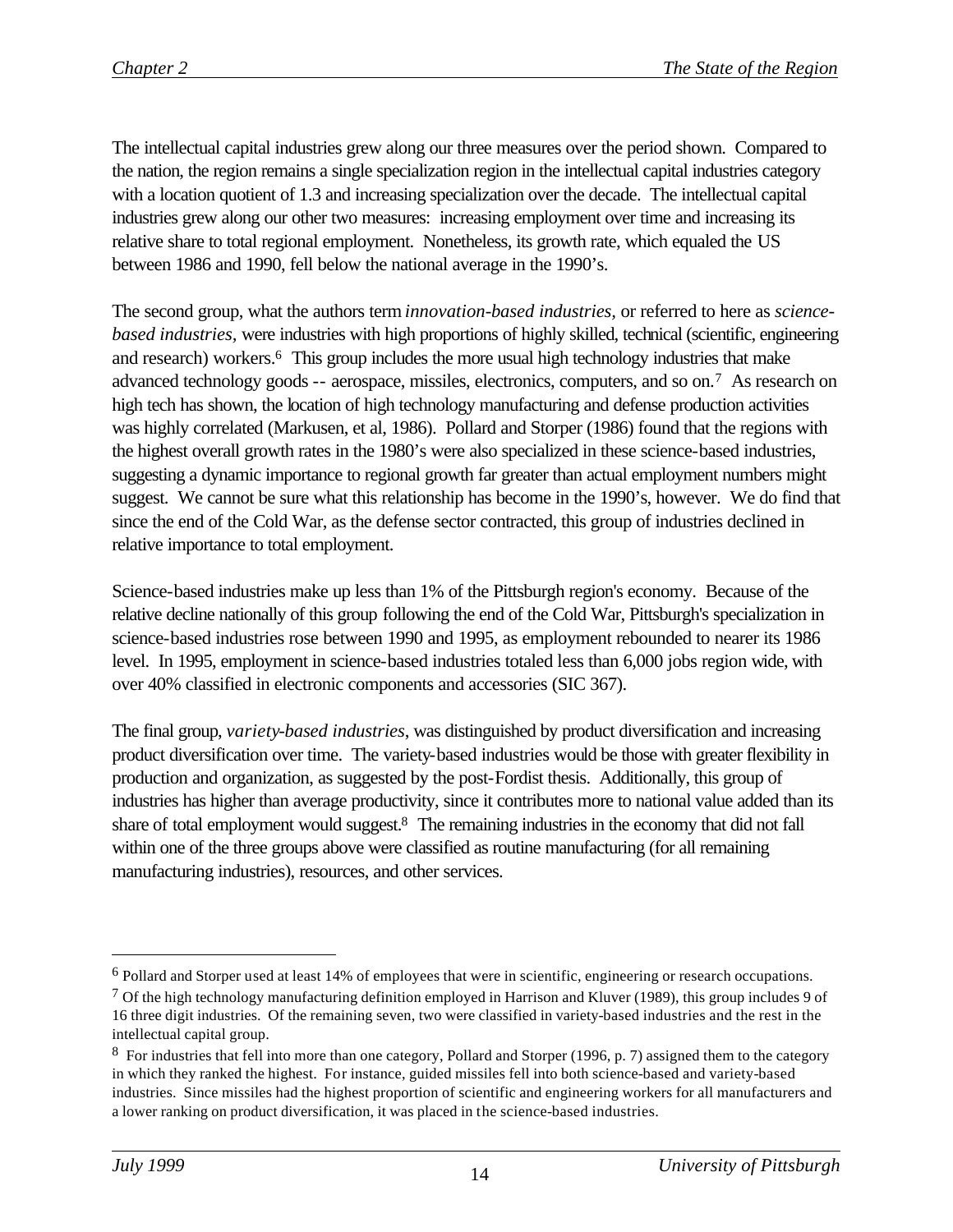Pittsburgh exhibits average (LQ=1) specialization in the variety-based industries. Over the period shown, employment in variety-based industries remained relatively flat in the US. In Pittsburgh, employment in variety-based industries grew slightly between 1986 and 1990, but has fallen since then. The importance of the variety-based industries is somewhat overstated by looking at these figures, however. Though variety-based industries appear to have stemmed the severe shift between 1980 and 1986, nearly 50% of variety-based employment in the Pittsburgh region 1995 was in blast furnace and basic steel products and unclassified primary metal products. Despite the region's loss of employment in the metals complex, the steel industry remains the most important component of the region's varietybased manufacturing mix.

Employment in the rest of the regional economy follows general trends outlined above. Reflecting more pervasive deindustrialization trends in the region, routine manufacturing declined on all three measures over both periods. It seems, though, that rather than reflecting a shifting of the region's economy to higher productivity, higher value added activities, this decline reflects general regional trends. Concurrently, resource employment in the region, less than 1% of all employment in 1995, has also declined on all three measures. All remaining sectors were then totaled in the other services category.<sup>9</sup> Dominated by services and trade, this category showed employment growth over the past decade. Despite employment increases, the region appears to be just keeping pace with national trends, as the location quotient remained at 1.0 over the past decade.

Clearly, the biggest force of growth for the region from 1986 and 1995 was in the intellectual capital industries. Overall, eight industries within this category were specialized in the region (see Table 6), with four -- measuring and controlling devices, holding offices, management and public relations, and colleges and universities -- growing over both subperiods (1986-1990 and 1990-1995) for all three measures. Measuring and controlling devices was the only manufacturer in this group. Though it accounts for less than one-half percent of the region's total employment, its growth and specialization is important to the economy as a supplier of precision industrial instruments. Holding offices and management and public relations represent newly specialized industries in the region, as the location quotient for both was less than 1 until the 1990's. Colleges and universities represented the largest employer in this grouping, with 3.3% of the region's total private employment in 1995. As shown, its importance, both in absolute and relative terms, has continued in the 1990's.

Four other intellectual capital industries were specialized and growing, but not with the same pace as the other four. The importance of the financial sector to the region's growth is underscored here, despite the national recession that began in 1989, as well as the health area and laboratory work, despite ongoing changes in health care. Interestingly to note, though the region is specialized in hospital employment compared to the nation (LQ=1.4 in 1995), its specialization decreased over both subperiods, even as it gained in its share of employment from 1986 to 1990. The continued restructuring of the health care sector, both locally and nationally, is already affecting the region's

<sup>&</sup>lt;sup>9</sup> This represents all other activities, including those normally thought of as local serving (distribution, utilities, construction, retail, etc.). Included here is also administrative and auxiliary and unclassified establishments from County Business Patterns, thus the totals are nearer to 100% than in Table 2.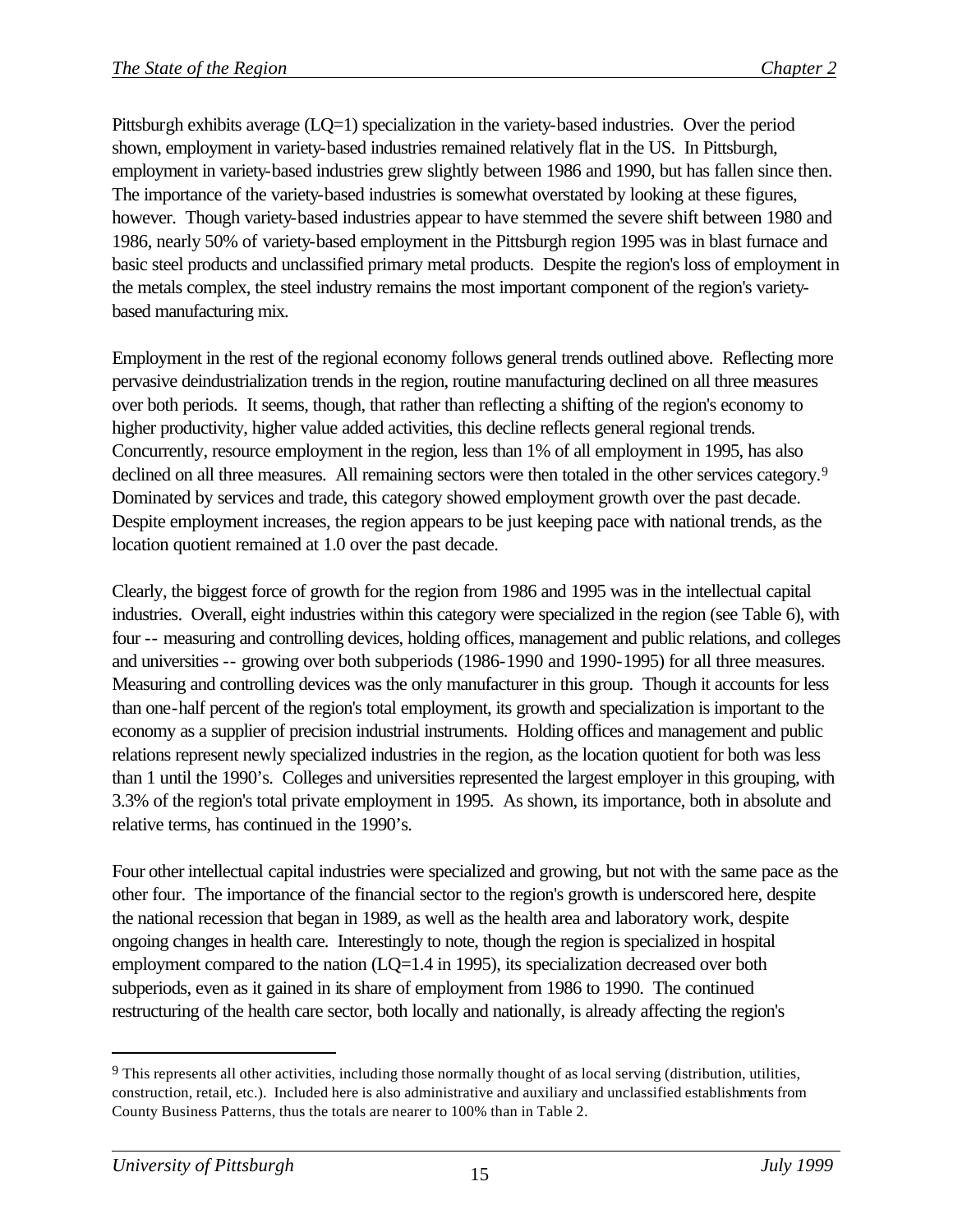hospital sector, which employs 7% of total private sector employment. With the current financial problems at Allegheny Health and Education Research Foundation (AHERF), we might expect a further decrease in this sector's specialization in the region.

Nine other intellectual capital industries realized sustained employment growth over the periods, but none of these had a location quotient greater than 1.0. Though growing, the region is not specialized compared to the nation in these nine. Storper and Pollard (1996) note that the intellectual capital sectors in their analysis between 1977 to 1987 increased in all their study regions, even in those with no specialization in the sectors. Is the increase in intellectual capital industries indicative of a shift to an information-based economy locally or nationally or both? We cannot answer this question with these data, but in lines of the innovative milieu thesis and the institutional factors affecting milieu, we must note that computer and data processing services (SIC 737), a key informational sector, showed no specialization to the US over the period. Its location quotient did rise between 1986 and 1990, from 0.7 to 0.9, but remained flat to 1995. Furthermore, within the nine subcategories in computer and data processing services, only two -- computer programming services and computer rental and leasing - were specialized compared to the nation in 1995 (see Table 7).<sup>10</sup> At least by 1995, the region's specialization in the intellectual capital industries rested more on other industries' strength, such as the financial and educational sectors, rather than on computer and data processing services.

As mentioned above, the region was not specialized in science-based industries. Only two industries here grew over the 1986-1995 period -- process control instruments (related to measuring devices) and electronic components. Firms such as Madrad, Respironics, and Fore Systems represent the future of the region's engineering and science-based growth.

Finally, as we discussed, in contrast to much of the writings on post-Fordism, variety-based manufacturing has not expanded nationally. Five industries here were specialized compared to the nation and grew over the period, with only manifold business forms growing along all three of our measures, and two of the other variety-based specialization in metals-related manufacturing. Four other industries grew over the period, but were underspecialized compared to the nation, including motion picture production. Variety-based manufacturing employed just 4% of the region's private sector employment in 1995, suggesting a trend more in line with the US economy trend perhaps, rather than anything specific to Pittsburgh regarding post-Fordist production.

## A View of the 1990's

Our final view of the region is to examine sectoral growth via shift-share analysis. Shift-share analysis is a static view of the region's economy -- it does not allow us to examine inter-sectoral relations and growth that would be important for understanding the role of linkages and networks in the regional

 $10$  This is not to say that the region is not specialized in the technology. Table 7 reports on employment only as it pertains to firms classified in SIC 737. That is why using larger categories, such as intellectual capital industries, more accurately includes "information-based" industries than one SIC category does alone.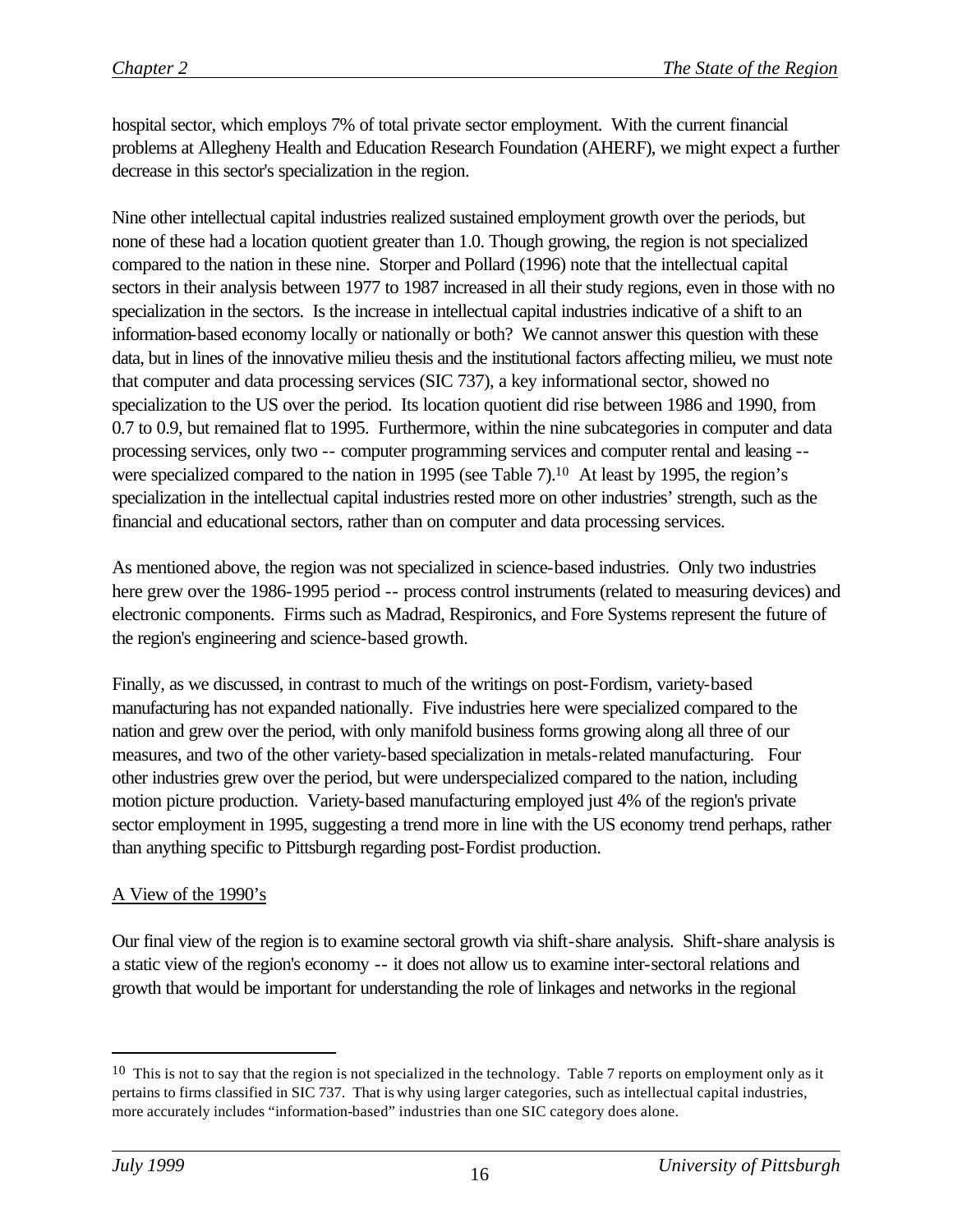economy. Nonetheless, it gives us an indication of how a sector in the region is faring against the nation and how the region is faring in a sector.

Shift-share analysis examines sectoral change in a region by breaking change into three components: how sectors would grow in a region if they had grown as the national average employment growth rate (N), how much growth is attributable to an industry's growth rate minus national average change (I), and the regional share component -- the growth in the region's industry that is not accounted for by either national average growth or industrial change.

First of all, as shown above, the region's addition of 30,367 net new jobs between 1990 and 1995 represented a 3.3% increase, below the national employment change of 7.3%. *The shift-share analysis reveals that the region needed to add an additional 38,000 jobs between 1990 and 1995 to keep pace with national growth* (see Table 8). At the broad sectoral categories, the shift-share analysis reiterates the trends stressed above. The finance, insurance and real estate category was the only major sector where the region's employment share increased compared to the nation.

Between 1990 and 1995, manufacturing employment in the US declined. Even so, manufacturing in the region declined even further, as the negative employment figure for the regional share shows. Unlike the 1980's, manufacturing losses in the 1990's are not accounted for by the disproportionate impact of the steel and metals complex -- losses occurred across many two digit industries. Despite this, six manufacturing sectors increased in both absolute employment and in the regional component: lumber and wood products (SIC 24), paper and allied products (SIC 26), rubber products (SIC 30), leather products (SIC 31), electronic and other electrical products (SIC 36), and instruments (SIC 38). Of these, instruments and rubber products were the most important components of growth.

Largely local-serving sectors, transportation, wholesale and retail trade, declined, both nationally compared to average employment growth, and in the region. Losses in the transportation category were dominated by the air transportation sector (SIC 45). This important industry, serving both local and national markets, saw both absolute employment and its regional share decline between 1990 and 1995. This reflects a number of factors, including the failure of the new Greater Pittsburgh International Air terminal to realize projected levels of activity by 1995. Few airlines have expanded at the airport, other than USAirways, and other air-related services had not generated substantial employment gains in the first half of the 1990's.

As suggested by the analysis in the previous section, an important component of the region's growth through 1995 has been generated by the financial sector. Depository institutions, including commercial banks, expanded both in absolute employment and in the region's share of the industry. Continued consolidation nationally of banking meant that Pittsburgh not only held on relative to the rest of the country, but increased its share of the industry up through 1995. Both PNC and Mellon banks' importance to this growth -- and the region's -- cannot be overstated. Nevertheless, these figures, from County Business Patterns, predate the Cleveland-based National City Bank's takeover of Integra in 1995. Other components of growth within the larger financial sector include insurance agents and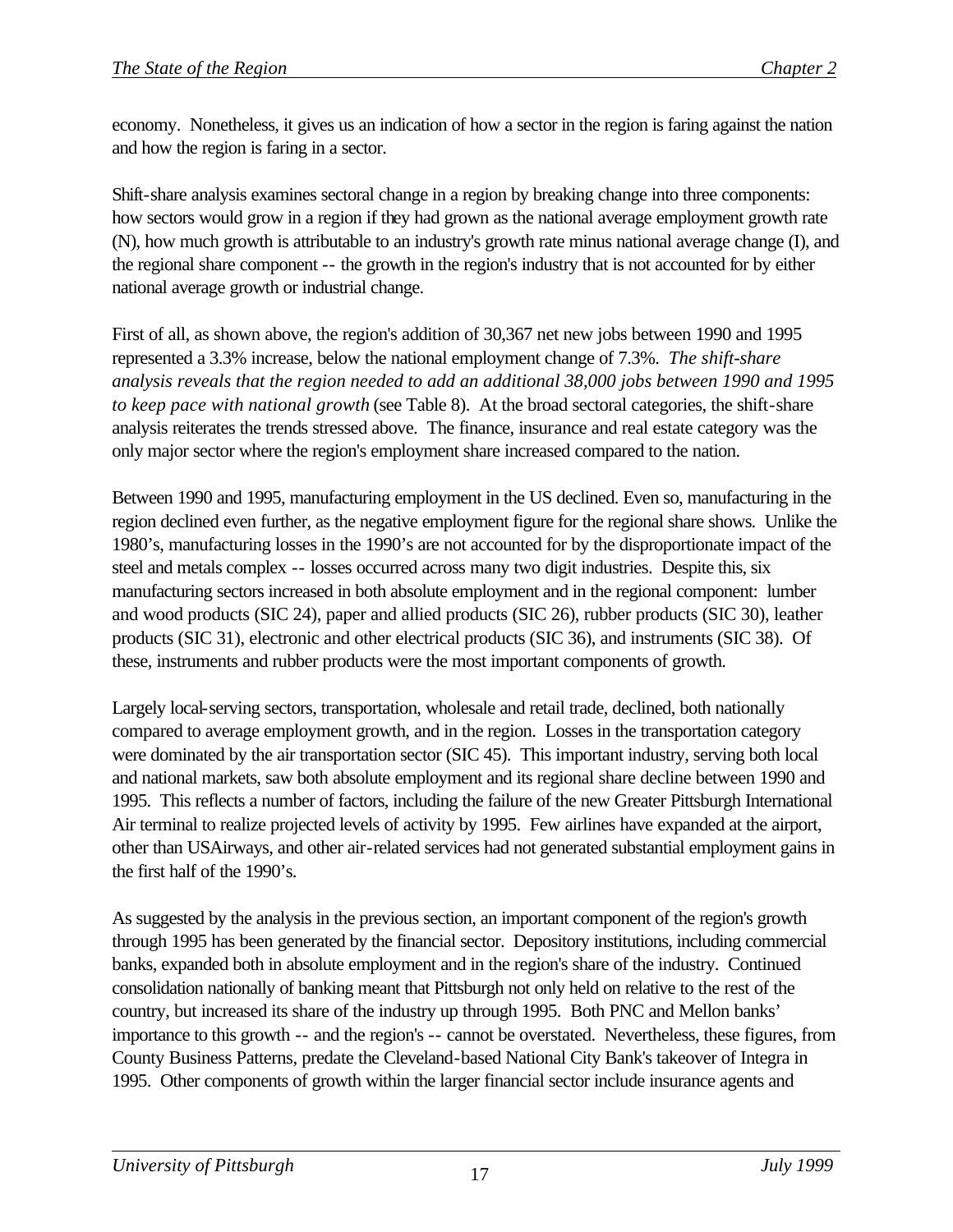brokers (SIC 66) and holding and other investment offices (SIC 67). Both of them added well over 1,000 jobs between 1990 and 1995 and outpaced national growth by substantial margins, as well.

Finally, we examine the broad services category for understanding regional employment change. Overall, the region lost in its share of service employment to the nation, growing only 15% between 1990 and 1995, compared to the national rate of 20.5%. Of more interest is how industries within this category performed over the period. We see expansion, both in absolute employment levels and vis a vis national industry growth in the following sectors: hotels (SIC 70), personal services (SIC 72), miscellaneous repair services (SIC 76), motion pictures (SIC 78), educational services (SIC 82), social services (SIC 83), and museums (SIC 84). Of these, hotels, motion pictures, education, and museums offer the most in terms of export-related and tourism development. Despite regional employment growth between 1990 and 1995, the two largest components of the services sector, business services (SIC 73) and health services (SIC 80), grew slower than the national industry growth rate for each sector. Both are vital to the region's economic health: together these sectors employ nearly 50% of the region's service category employment and 18.7% of total private sector employment in the region. That their employment growth has not kept pace with national trends in the first half of the 1990's should be of concern to regional leaders.

#### Making Sense of the Pittsburgh Transition

Several clear conclusions emerge from the above presentation. These conclusions point to the need to understand the Pittsburgh transition as a complex process of economic restructuring resulting in varied outcomes, dictated by no one theory or another.

- *· Losing ground:* Pittsburgh's growth has fallen off in the first half of the 1990's, compared to the nation. This has occurred for total employment, broad sector categories, and key subcomponents of the regional economy, including health and business services. The weakness of the regional economy is also evidenced by locally-serving sectors -- wholesale trade, retail trade, and transportation and public utilities -- lagging national industry growth rates. This stagnation should cause concern for the region, since prospective dynamic sectors of a post-industrial transition have not shown growth rates, as of yet, that one might expect from a region's economic driver.
- *Continued restructuring of the manufacturing base:* The deindustrialization of the region continues with regard to overall manufacturing employment. While much of the industrial Midwest has grown over the 1990's through an industrial post-industrial transition, and has done so through the re-agglomeration of traditional industries and re-organization of its manufacturing production, the continued relative and absolute decline of manufacturing employment in the Pittsburgh region means the trend of the late 1970's and 1980's has not yet been abated. Nevertheless, broad sectoral trends cannot account for changes in all manufacturing industries. Even within the continued secular decline of manufacturing in Pittsburgh, sectors within the industrial complex have expanded. Likewise, regional deconcentration of manufacturing continues outward from the central county to growing areas in other parts of the region.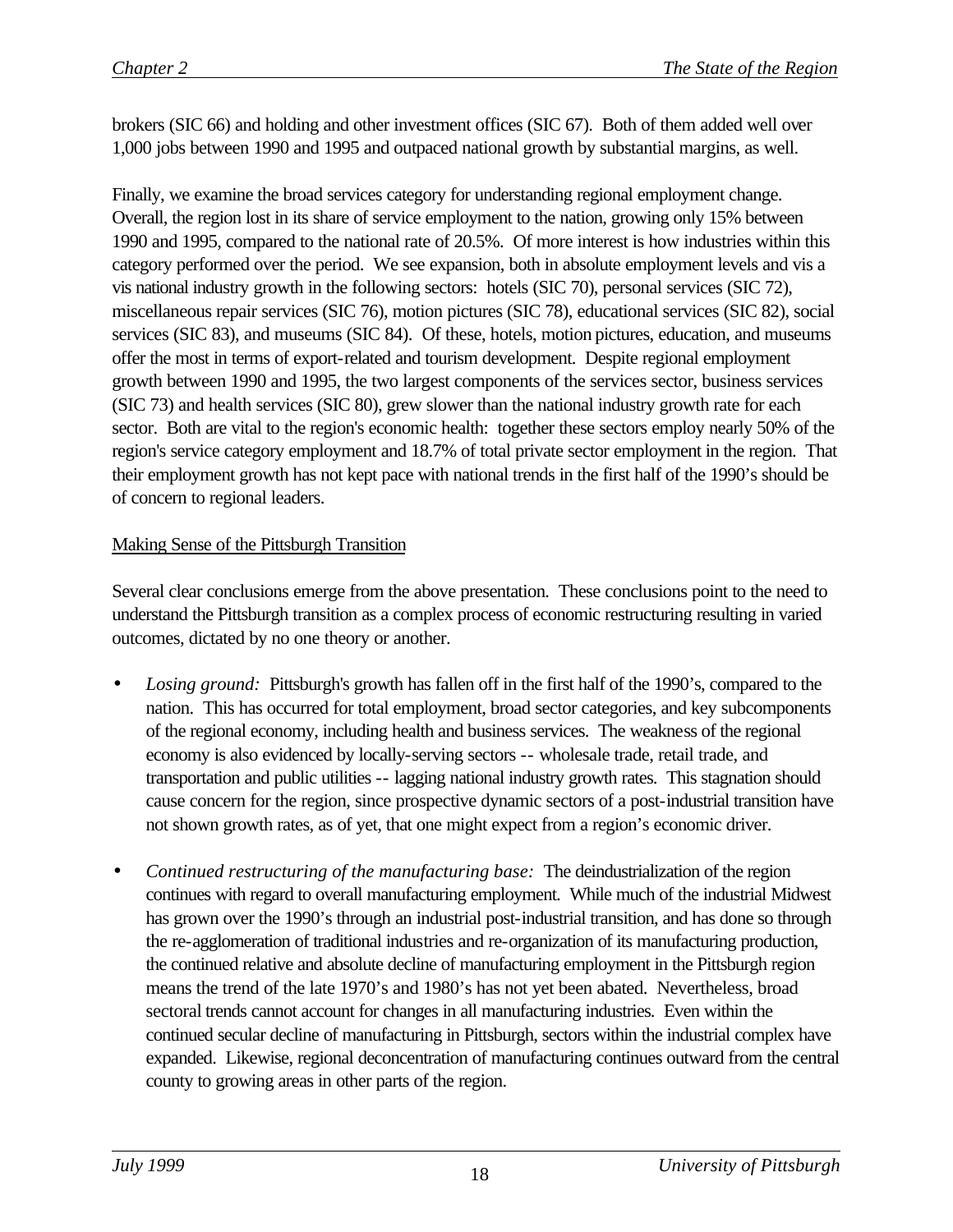• *Single specialization rather than diversified growth:* The region remains a single-specialized place, using the Pollard and Storper (1996) typology laid out in this chapter. The intellectual capital industries continue to grow here and grow in importance, both to the overall regional economy and in terms of absolute employment growth. This group of industries remains specialized compared to the US, but their degree of specialization has not increased from the mid 1980's. Educational and financial sectors show the greatest contribution to the region's specialization in this group.

Of the theories of regional change reviewed here, clearly none alone cannot account for the understanding the ongoing transition of the Pittsburgh regional economy. While much public policy has been dedicated to forging growth through advanced technology and service sectors, we find mixed evidence. Clearly, these areas have gained in importance in the region, but during a period when the region itself has not gained with respect to national growth. The transition, therefore, is more complicated than a simple shift to a post industrial economy. Within the regional economy, we find a deconcentration of manufacturing activities outside the core county to counties where manufacturing remains an important component of the economic base. Furthermore, parts of the region's manufacturing base have expanded, suggesting that the industrial economy of the region is more diverse than a simple shift to services. Support for the transition is evidenced by the region's specialization in intellectual capital industries, a specialization that dates back to before the losses in the steel and metals complex in the 1980's and which endures in the 1990's.

While the research presented here has not involved a study of how manufacturing is organized in the region, the post-Fordism theory may offer some explanation for some of the changes taking place. The region's growth in its relative share of nondurable manufacturing and other types of durable manufacturing, outside the traditional metals complex, may suggest a basis of regeneration of manufacturing in the region. Recent work on Canadian direct investment in the Pittsburgh region suggests that most of the Canadian manufacturing firms located here are producing the sort of varietybased, light manufacturing suggested by the post Fordist model (Deitrick and Mitchell-Weaver, 1998). Research is needed to assess the effectiveness of the region's manufacturers to improve their processes and organization and compete in national and global markets. Evaluation of existing public policies, such as the networking activities of SPIRC and the Advanced Manufacturing Network, would aid in understanding how these networks are helping manufacturers and what additional policies, if any, would be of further assistance.

The forces and effects of *innovative milieux* in the regional economy are another area where further research is needed. As shown above, one of the key milieux and components of regeneration of the regional economy, the computer and data processing services (SIC 737) lags, in part, behind national trends. Computer programming and software (SIC 7371) and computer integrated systems (SIC 7373) both grew absolutely and relatively over the 1990-1995 period, but their location quotients in 1995 (1.2 and 0.8 respectively) suggest a specialization somewhat lower than what might have been expected. The region has a solid base of research and employment in the information industries sector, and it is a key cluster in the region's policy agenda. By the mid 1990's, however, this sector's role as the generator of a regional growth network is unclear. Recent research on Pittsburgh's software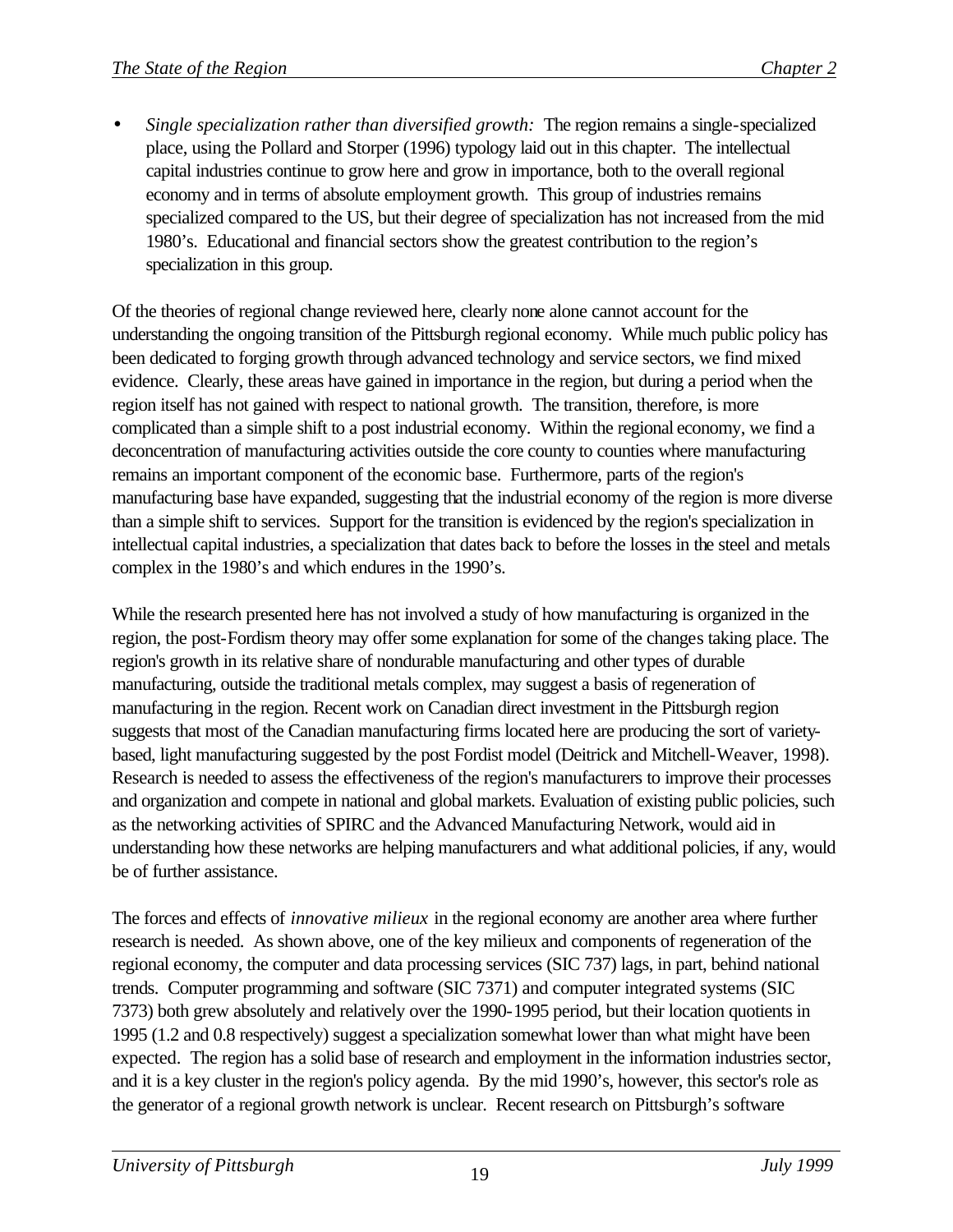industry has found a weak network both among software firms and also between software firms and the milieu organizations; Pittsburgh software firms were more likely to view each other as competitors (Rigoupoulou, 1998), rather than as a milieu of "competition and community," as found in cases such as Silicon Valley (Saxenian, 1994, ch. 2).

The Pittsburgh region shows that our understanding of regional growth and change must involve multilayered understanding of the make up of its industrial structure and potential future growth. No one explanation, of those laid out in the beginning of this article, can fully complement what we've seen happening here. Linda Lobao (1998), in an analysis of the Ohio River Valley, of which southwestern Pennsylvania represents the eastern end, observed: "the case of the Ohio River Valley suggests no clear break in economic change that would herald the arrival of post-Fordism. Rather, there appears continual layering of economic structure, social relationships, and built environment of past periods with the present."

The layering can be clearly viewed. Heinz, the pioneer of processed foods, still maintains headquarters and processing operations in the city. The embeddedness of the firm in the region derives from its historical *and* social relations rather than economic locational logic alone. Likewise, Westinghouse was similarly embedded in the region's fabric until its merger with New York-based CBS and the dismantling of its Pittsburgh-based operations. Fore Systems, a leader in asynchronous transfer devices, has grown as a regional presence and international firm from its founding by Carnegie Mellon University-based entrepreneurs. On the other hand, Lycos, the high flying Internet search engine firm also with CMU roots, left Pittsburgh and relocated to Boston.

These examples point to the need to understand the Pittsburgh transition as "the evolution of regional specificities" (Storper, 1997, p. 26), rather than the wholesale subscribing to one explanation or another. Recent research on old industrial regions points to one general conclusion: no one means of understanding regional restructuring can explain changes that these regions are undergoing (Brown et al, 1996; Florida, 1996). Theoretical understanding of regional growth and change must be multilayered and explained within the historical and institutional context of the region. The 1990's version of the Pittsburgh transition reveals the multifaceted nature of change, reflecting forces both inside and outside the regional economy, both domestic and global. The information presented here suggests that the Pittsburgh post-industrial transition has been an uneven one. The ongoing restructuring of the Pittsburgh regional economy reveals both the enduring limitations of growth and change in old industrial regions and the many challenges that lie ahead.

#### **References**

Allegheny Conference on Community Development. 1984. *A Strategy for Growth: An Economic Development Program for the Pittsburgh Region*. Pittsburgh. Aydalot, Philippe (ed.). 1986. *Milieux Innovateurs en Europe*. Paris: GREMI. Bell, Daniel. 1973. *The Coming of Post Industrial Society: A Venture in Social Forecasting*. New York: Basic Books.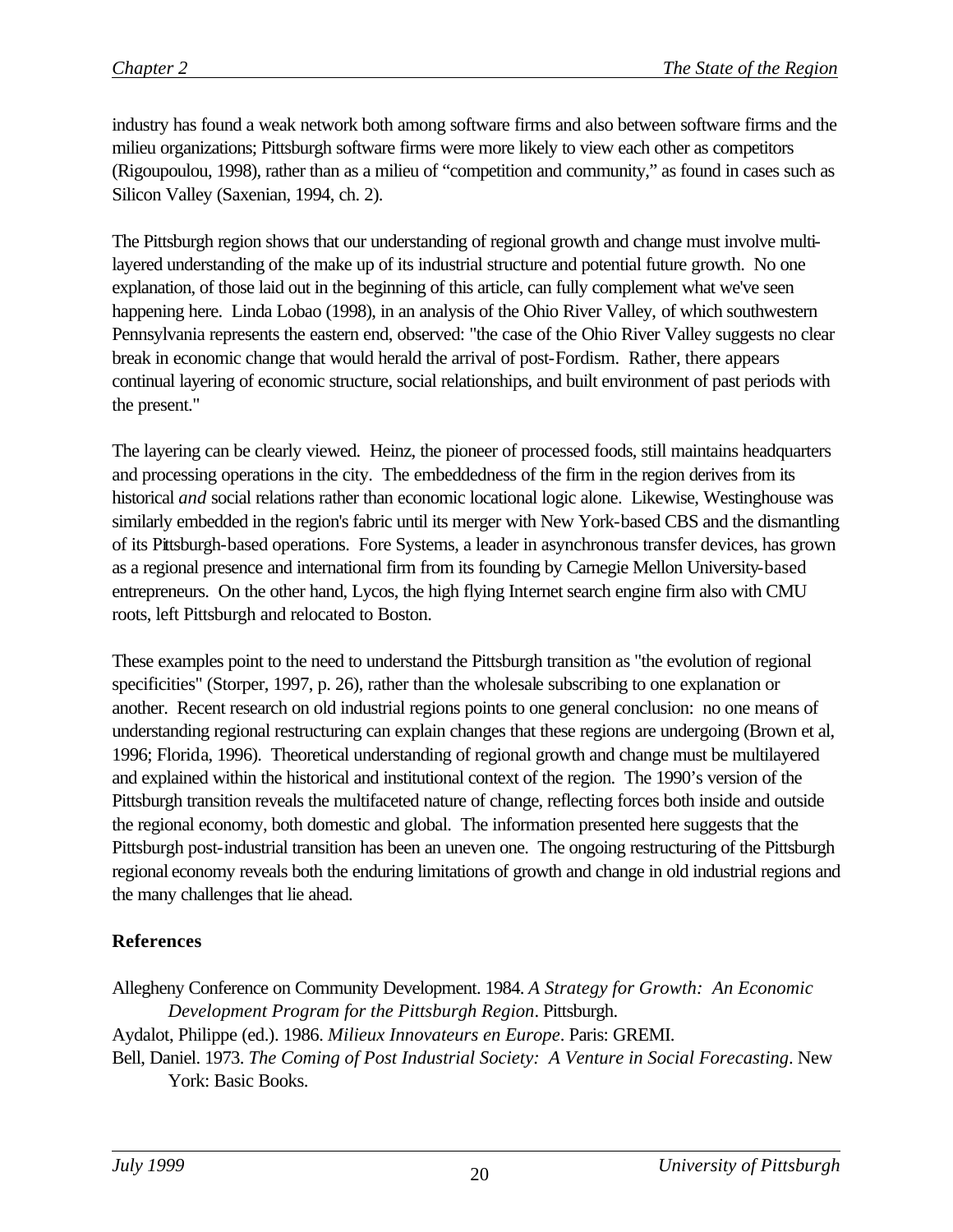- Block, Fred. 1990. *Postindustrial Possibilities: A Critique of Economic Discourse*. Berkeley and Los Angeles: University of California Press.
- Bluestone, Barry and Bennett Harrison. 1982. *The Deindustrialization of America*. New York: Basic.
- Brown, Lawrence A., Linda M. Lobao, and Anthony L. Verheyen. 1996. "Continuity and Change in an Old Industrial Region," *Growth and Change* 27, no. 2 (Spring): 175-205.
- Brusco, Sebastiano. 1986. "Small Firms and Industrial Districts: The Experience of Italy," in D. Keeble and E. Wever (eds.), *New Firms and Regional Development in Europe*. London: Croom Helm.
- Castells, Manuel. 1989. *The Informational City*. Oxford: Basil Blackwell.
- Castells, Manuel. 1996. *The Rise of the Network Society*. Oxford: Blackwell.
- Clark, Colin. 1940. *The Conditions of Economic Progress*, 3rd ed. London: Macmillan.
- Cohen, Stephen S. and John Zysman. 1987. *Manufacturing Matters : The Myth of the Post-Industrial Economy*. New York: Basic Books.
- Deitrick, Sabina and Clyde Mitchell-Weaver. 1999. "Canadian Foreign Direct Investment, the North American Free Trade Agreement and the Pittsburgh Regional Economy," *Revue Région et DJveloppement* 10, forthcoming.
- Fainstein, Susan, Ian Gordon, and Michael Harloe. 1992. *Divided Cities: New York and London in the Contemporary World*. Oxford: Blackwell.
- Fisher, Alan. 1935. *The Clash of Progress and Security*. London: Macmillan.
- Florida, Richard. 1996. "Regional Creative Destruction: Production Organization, Globalization, and the Economic Transformation of the Midwest," *Economic Geography* 72, no. 3 (July): 314- 334.
- Graves, William. 1998. "The Geography of Mutual Fund Assets," *Professional Geographer* 50, no. 2 (May): 243-255.
- Harrison, Bennett, Maryellen Kelley and Jon Gant. 1996. "Specialization Versus Diversity in Local Economies: The Implications for Innovative Private-Sector Behavior," *Cityscape: A Journal of Policy Development and Research* 2, no. 2 (May): 61-93.
- Harrison, Bennett and Jean Kluver. 1989. "Reassessing the Massachusetts Miracle," *Environment and Planning*, 21 (1989): 771-801.
- Hoover, Edgar. 1971. *An Introduction to Regional Economics, 2nd Edition*. New York: Knopt.
- Lobao, Linda. 1998. "Commentary: Social Science Generalizations and Old Industrial Regions: The Case of the Ohio River Valley," *Environment and Planning* 30, no. 4 (April): 571-4.
- Markusen, Ann, Peter Hall, and Amy K. Glasmeier. 1986. *High-Tech America: The What, How, Where and Why of Sunrise Industries*. Boston: Allen and Unwin.
- Markusen, Ann, Peter Hall, Scott Campbell and Sabina Deitrick. 1991. *The Rise of the Gunbelt*. New York: Oxford University Press.
- Mitchell-Weaver, Clyde. 1992. "Public-Private Partnerships, Innovation Networks, and Regional Development in Southwestern Pennsylvania," *Canadian Journal of Regional Science* 15, no. 2 (Summer): 131-146.
- Mitchell-Weaver, Clyde, Sabina Deitrick, and Aspasia Rigopoulou. 1999. "Linkages Between Reconversion of Old Industrial Milieux, Intra-Regional Dynamics and continentalization of the Economy: The Case of Pittsburgh," in J-M. Fontan (ed) *Entre la metropolisation et le*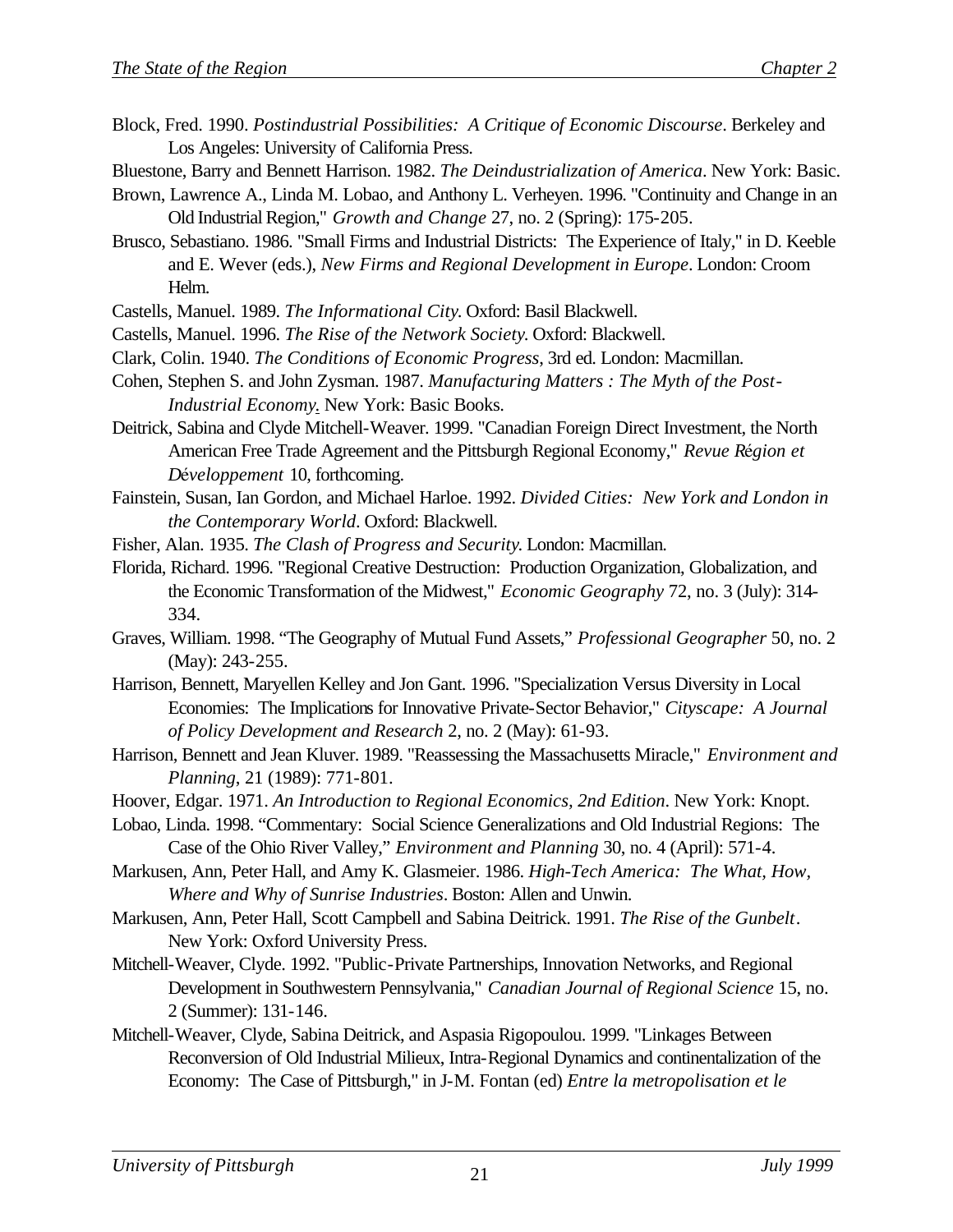*village global: Les scenes territoriales de la reconversion*. Montreal: Presses de l'Université du Quebec.

- Mollenkopf, John and Manuel Castells. 1991. *Dual Cities: Restructuring New York*. New York: Russell Sage Foundation.
- O'Neill, H and M Moss. 1991. *Reinventing New York: Competing in the Next Century's Global Economy*. New York: Urban Research Center, New York University.
- Piore, Michael and Charles Sabel. 1984. *The Second Industrial Divide*. New York: Basic Books.
- Pittsburgh, City of, et al. 1982. *Strategy 21: Building World Class Assets*. Pittsburgh.
- Pollard, Jane and Michael Storper. 1996. "A Tale of Twelve Cities: Metropolitan Employment Change in Dynamic Industries in the 1980's," *Economic Geography* 72, no. 1 (Jan.): 1-22.
- Rigoupoulou, Aspasia. 1998. "The Anatomy of Innovative Milieu: The Software Industry in the Pittsburgh Region." Unpublished manuscript. Graduate School of Public and International Affairs, University of Pittsburgh.
- Rigoupoulou, Aspasia and Clyde Mitchell-Weaver. 1996. "Innovative Networks, the Local Milieu and Public-Private Partnerships: The Experience of the Pittsburgh Economic Region." Paper presented at the 26th annual meeting Urban Affairs Association, New York, 13-16 March.
- Sabel, Charles. 1992. "Studied Trust: Building New Forms of Co-operation in a Volatile Economy," in Frank Pyke and Werner Sengenberger (eds) *Industrial Districts and Local Economic Regeneration*. Geneva: International Institute for Labour Studies, International Labour Office.
- Sassen, Saskia. 1991. *Global Cities: New York, London, Tokyo*. Princeton, N.J.: Princeton University Press.
- Sawers, Larry and William K. Tabb. 1984. *Sunbelt Snowbelt: Urban Development and Regional Restructuring*. New York and Oxford: Oxford University Press.
- Saxenian, Annalee. 1994. *Regional Networks: Industrial Adaptation in Silicon Valley and Route 128*. Boston: Harvard University Press.
- Sayer, Andrew and Richard Walker. 1992. *The New Social Economy: Reworking the Division of Labor*. Oxford: Basil Blackwell.
- Schmitz, Hubert. 1992. "Industrial Districts: Model and Reality in Baden-Wurttemberg, Germany," in Frank Pyke and Werner Sengenberger (eds) *Industrial Districts and Local Economic Regeneration*. Geneva: International Institute for Labour Studies, International Labour Office.
- Storper, Michael. 1997. *The Regional World: Territorial Development in a Global Economy*. New York and London: Guildford Press.
- Testa, William A. Thomas H. Klier, and Richard H. Matton. 1997. *Assessing the Midwest Economy: Looking Back at the Future*. Chicago: Federal Reserve Bank of Chicago.
- Triglia, Carlo. 1992. "Italian Industrial Districts: Neither Myth Nor Interlude," in Frank Pyke and Werner Sengenberger (eds) *Industrial Districts and Local Economic Regeneration*. Geneva: International Institute for Labour Studies, International Labour Office.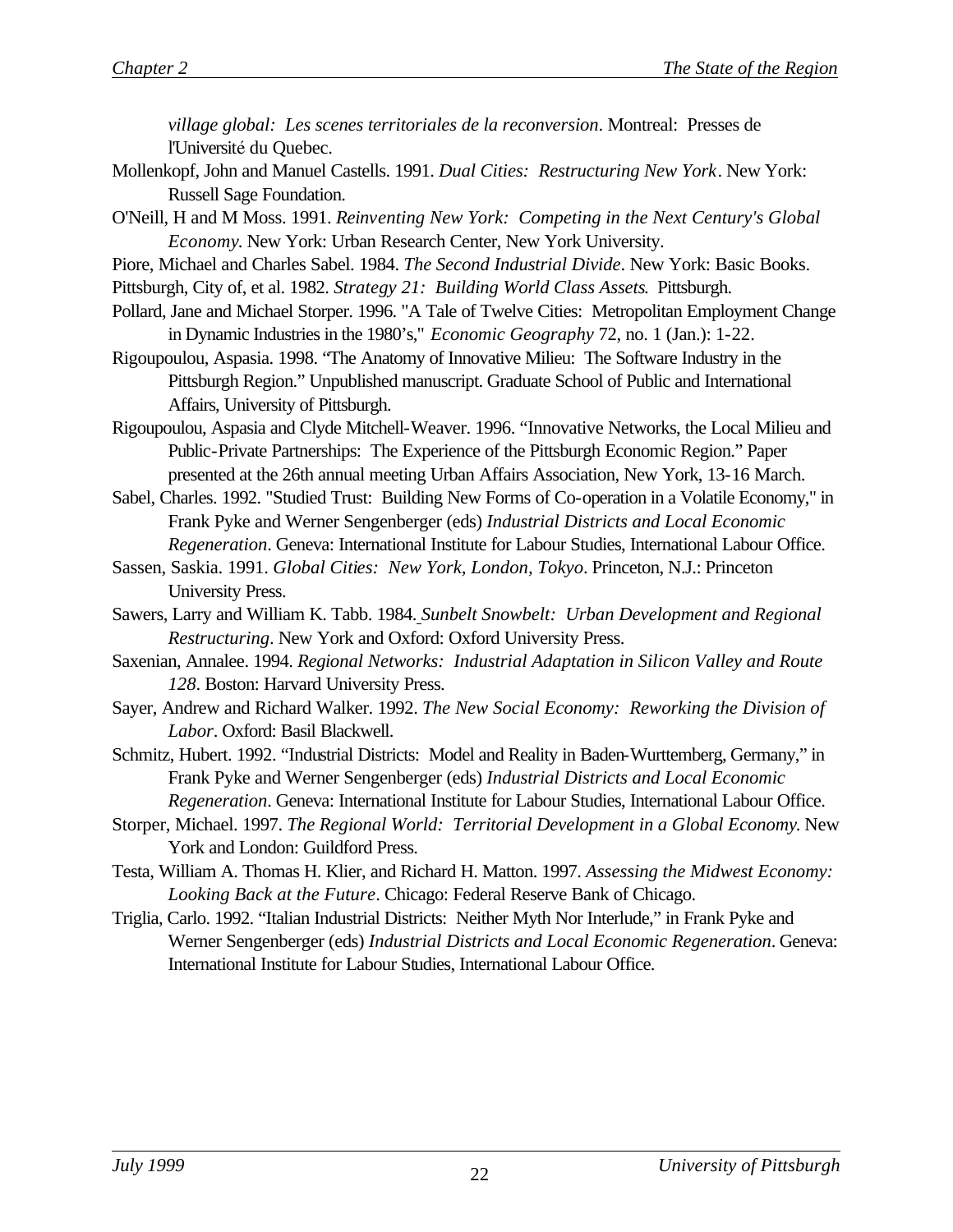|                      | 1980-1986 | 1986-1995 | 1986-1990 | 1990-1995 |
|----------------------|-----------|-----------|-----------|-----------|
| <b>United States</b> | 11.4      | 20.3      | 12.1      | 7.3       |
| Pittsburgh region    | $-6.8$    | 15.2      | 11.6      | 33        |

\_\_\_\_\_\_\_\_\_\_\_\_\_\_\_\_\_\_\_\_\_\_\_\_\_\_\_\_\_\_\_\_\_\_\_\_\_\_\_\_\_\_\_\_\_\_\_\_\_\_\_\_\_\_\_\_\_\_\_\_\_\_\_\_\_\_\_\_\_\_\_

\_\_\_\_\_\_\_\_\_\_\_\_\_\_\_\_\_\_\_\_\_\_\_\_\_\_\_\_\_\_\_\_\_\_\_\_\_\_\_\_\_\_\_\_\_\_\_\_\_\_\_\_\_\_\_\_\_\_\_\_\_\_\_\_\_\_\_\_\_\_\_

\_\_\_\_\_\_\_\_\_\_\_\_\_\_\_\_\_\_\_\_\_\_\_\_\_\_\_\_\_\_\_\_\_\_\_\_\_\_\_\_\_\_\_\_\_\_\_\_\_\_\_\_\_\_\_\_\_\_\_\_\_\_\_\_\_\_\_\_\_\_\_

**Table 1. Private Sector Employment Change in the U.S. and Pittsburgh Region, 1980-1995**<sup>1</sup>

Source: County Business Patterns

#### **Table 2. Private Sector Employment, by Sector, Pittsburgh Region, 1980-1996**

|                          |         | Number of employees |         |         | Percent change |                 |  |
|--------------------------|---------|---------------------|---------|---------|----------------|-----------------|--|
| Sector                   | 1986    | 1990                | 1995    | 1986-95 |                | 1986-90 1990-95 |  |
|                          |         |                     |         |         |                |                 |  |
| Total                    | 835,302 | 932,164             | 962,531 | 15.2    | 11.6           | 3.3             |  |
| Agriculture <sup>1</sup> | 1,819   | 2,830               | 3,430   | 88.6    | 55.6           | 21.2            |  |
| Mining                   | 7,999   | 7,310               | 3,823   | $-52.2$ | $-8.6$         | $-47.7$         |  |
| Construction             | 49,297  | 57,432              | 50,015  | 1.5     | 16.5           | $-12.9$         |  |
| Manufacturing            | 155,417 | 145,458             | 136,225 | $-12.3$ | $-6.4$         | $-6.3$          |  |
| $TCU^2$                  | 53,023  | 65,808              | 65,415  | 23.4    | 24.1           | $-0.6$          |  |
| Wholesale trade          | 53,926  | 59,422              | 56,536  | 4.8     | 10.2           | $-4.9$          |  |
| Retail trade             | 180,948 | 200,376             | 202,758 | 12.1    | 10.7           | 1.2             |  |
| FIRE <sup>3</sup>        | 58,820  | 63,396              | 64,775  | 10.1    | 7.8            | 2.2             |  |
| <b>Services</b>          | 266,834 | 327,779             | 376,859 | 41.2    | 22.8           | 15.0            |  |

\_\_\_\_\_\_\_\_\_\_\_\_\_\_\_\_\_\_\_\_\_\_\_\_\_\_\_\_\_\_\_\_\_\_\_\_\_\_\_\_\_\_\_\_\_\_\_\_\_\_\_\_\_\_\_\_\_\_\_\_\_\_\_\_\_\_\_\_\_\_\_

1. Includes agricultural services, forestry and fisheries.

2. Transportation, communications and public utilities

3. Finance, insurance and real estate.

 $\overline{a}$ 

Source: County Business Patterns.

 $1$  Employment includes nongovernmental employment only. 1986 is used as the transition year of the 1980's, when the region's growth rate accelerated to near national average rates.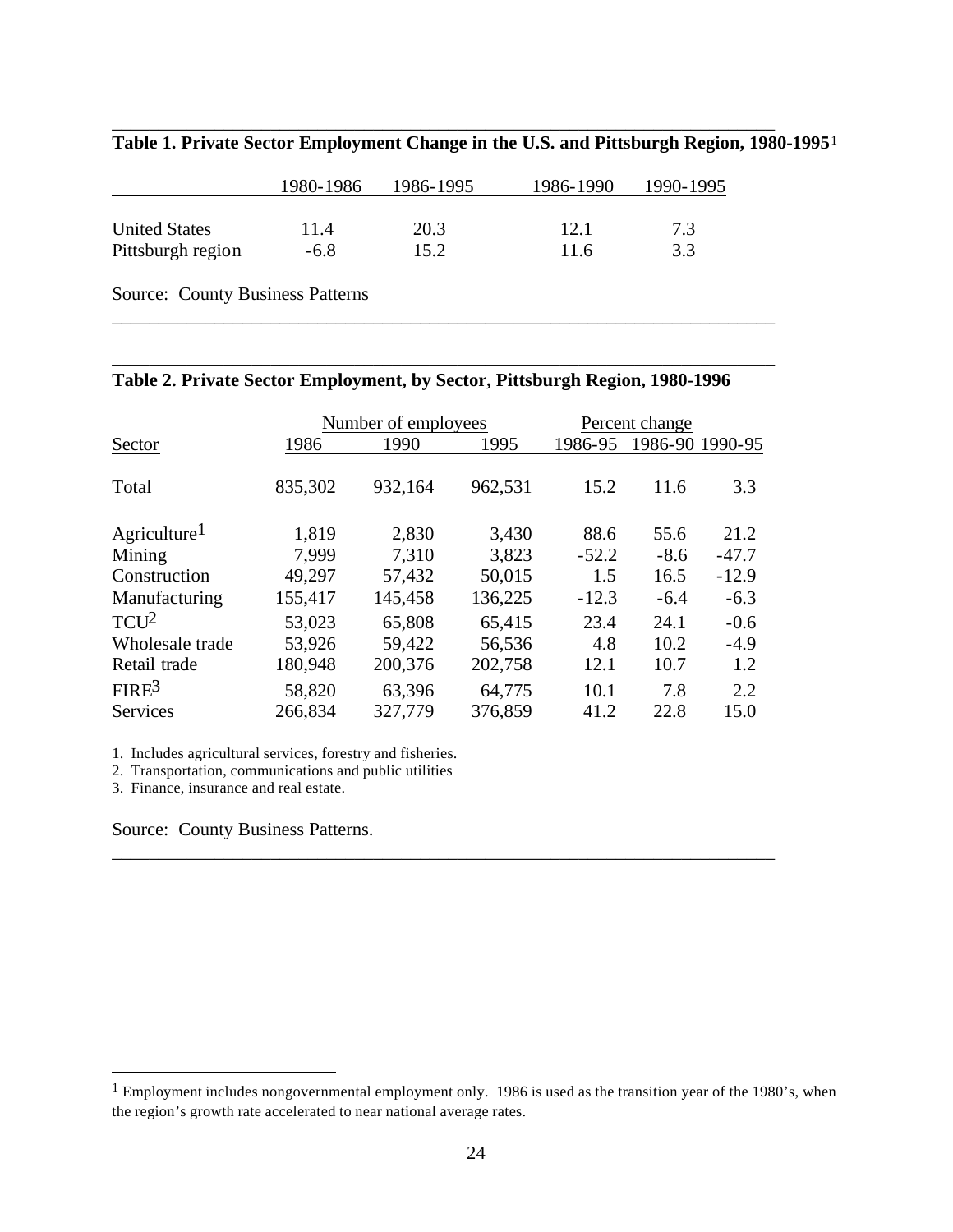| Allegh. | <b>Beaver</b> | <b>Butler</b> |        |         | West.   |
|---------|---------------|---------------|--------|---------|---------|
| 654,009 | 47,150        | 52,124        | 35,088 | 60,471  | 113,686 |
| 1,984   | 155           | 204           | 165    | 329     | 593     |
| 1,397   | 143           | 318           | 499    | 1,031   | 435     |
| 33,116  | 2,242         | 2,816         | 1,737  | 4,341   | 5,763   |
| 70,820  | 11,133        | 12,423        | 4,680  | 12,015  | 25,154  |
| 44,274  | 4,438         | 3,132         | 373    | 3,846   | 9,352   |
| 37,077  | 1,741         | 4,949         | 1,986  | 3,523   | 7,260   |
| 126,083 | 11,506        | 12,987        | 11,410 | 13,330  | 27,442  |
| 53,654  | 1,686         | 1,797         | 1,188  | 2,090   | 4,360   |
| 285,184 | 14,087        | 13,441        | 11,000 | 19,924  | 33,223  |
|         |               |               |        | Fayette | Wash.   |

\_\_\_\_\_\_\_\_\_\_\_\_\_\_\_\_\_\_\_\_\_\_\_\_\_\_\_\_\_\_\_\_\_\_\_\_\_\_\_\_\_\_\_\_\_\_\_\_\_\_\_\_\_\_\_\_\_\_\_\_\_\_ **Table 3. Private Sector Employment, Pittsburgh Region by County, 1995**

#### **Percent Change in Employment, 1990-1995**

|                       | Allegheny | Beaver  | <b>Butler</b> | Fayette | Wash.   | West.   |
|-----------------------|-----------|---------|---------------|---------|---------|---------|
| Total employment      | 1.0       | 11.3    | 16.7          | 5.6     | 3.0     | 7.9     |
| Agricultural services | 20.7      | 13.1    | 16.6          | 81.3    | 26.1    | 13.6    |
| Mining                | $-55.2$   | $-39.1$ | $-54.4$       | 31.7    | $-53.2$ | $-35.6$ |
| Construction          | $-13.0$   | 7.6     | 6.8           | 30.8    | $-34.2$ | $-14.1$ |
| Manufacturing         | $-14.2$   | 25.3    | 0.9           | $-13.9$ | $-0.6$  | 3.9     |
| <b>TCU</b>            | $-4.6$    | $-3.7$  | 4.5           | $-84.7$ | 21.9    | 50.8    |
| Wholesale trade       | $-11.3$   | 34.2    | 30.3          | $-20.8$ | 7.6     | 7.5     |
| Retail trade          | $-1.7$    | 0.4     | 18.5          | 13.2    | 3.2     | 2.8     |
| <b>FIRE</b>           | 2.1       | $-3.2$  | $-3.6$        | $-17.9$ | 5.6     | 14.4    |
| <b>Services</b>       | 13.2      | 19.2    | 48.3          | 17.4    | 24.0    | 12.5    |

Source: County Business Patterns.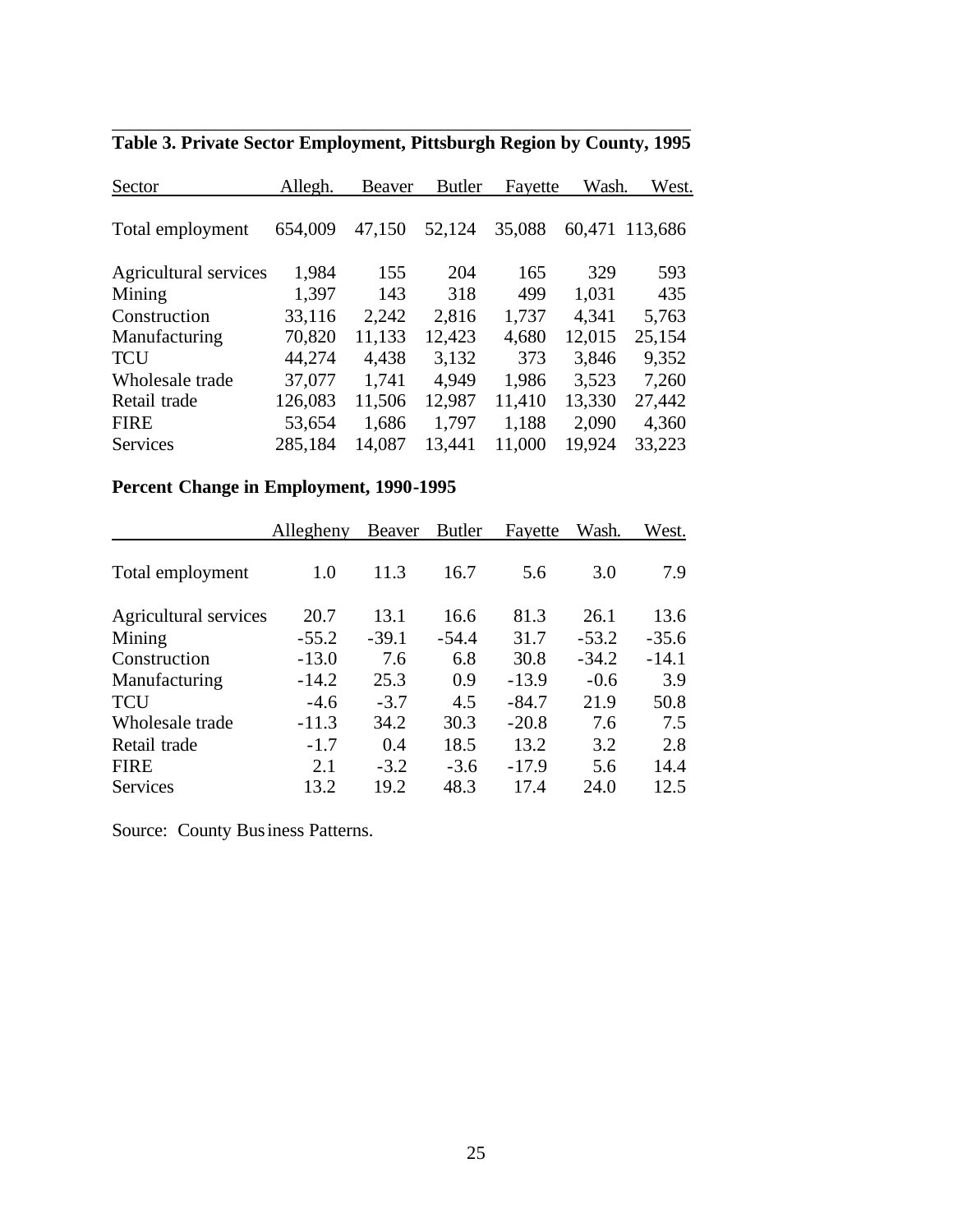|                          |        | Number of establishments |        |         | Percent change          |         |
|--------------------------|--------|--------------------------|--------|---------|-------------------------|---------|
|                          | 1986   | 1990                     | 1995   |         | 1986-95 1986-90 1990-96 |         |
| Total                    | 54,920 | 56,788                   | 57,654 | 5.0     | 3.4                     | 1.5     |
| Agriculture <sup>2</sup> | 330    | 482                      | 603    | 57.9    | 25.1                    | 26.2    |
| Mining                   | 269    | 281                      | 262    | $-27.8$ | $-6.8$                  | $-22.5$ |
| Construction             | 4,612  | 5,573                    | 5,702  | 23.6    | 20.8                    | 2.3     |
| Manufacturing            | 2,757  | 3,039                    | 3,058  | 10.9    | 10.2                    | 0.6     |
| $TCU^3$                  | 1,843  | 1,992                    | 2,052  | 11.3    | 8.1                     | 3.0     |
| Wholesale trade          | 3,975  | 4,297                    | 4,315  | 8.6     | 8.1                     | 0.4     |
| Retail trade             | 14,179 | 14,622                   | 14,158 | $-0.1$  | 3.1                     | $-3.2$  |
| FIRE <sup>4</sup>        | 4,490  | 4,748                    | 5,129  | 14.2    | 5.7                     | 8.0     |
| <b>Services</b>          | 17,892 | 19,860                   | 21,816 | 21.9    | 11.0                    | 9.8     |

\_\_\_\_\_\_\_\_\_\_\_\_\_\_\_\_\_\_\_\_\_\_\_\_\_\_\_\_\_\_\_\_\_\_\_\_\_\_\_\_\_\_\_\_\_\_\_\_\_\_\_\_\_\_\_\_\_\_\_\_\_\_\_\_\_\_\_\_\_\_\_\_\_

### **Table 4. Establishments by Sector, Pittsburgh Region, 1980-1996**

1. Totals will be less than the sum of the sectors owing to unclassified and administrative and auxiliary establishments, which are not assigned to an industrial classification.

\_\_\_\_\_\_\_\_\_\_\_\_\_\_\_\_\_\_\_\_\_\_\_\_\_\_\_\_\_\_\_\_\_\_\_\_\_\_\_\_\_\_\_\_\_\_\_\_\_\_\_\_\_\_\_\_\_\_\_\_\_\_\_\_\_\_\_\_\_\_

2. Includes agricultural services, forestry and fisheries.

3. Transportation, communications and public utilities

4. Finance, insurance and real estate.

Source: County Business Patterns.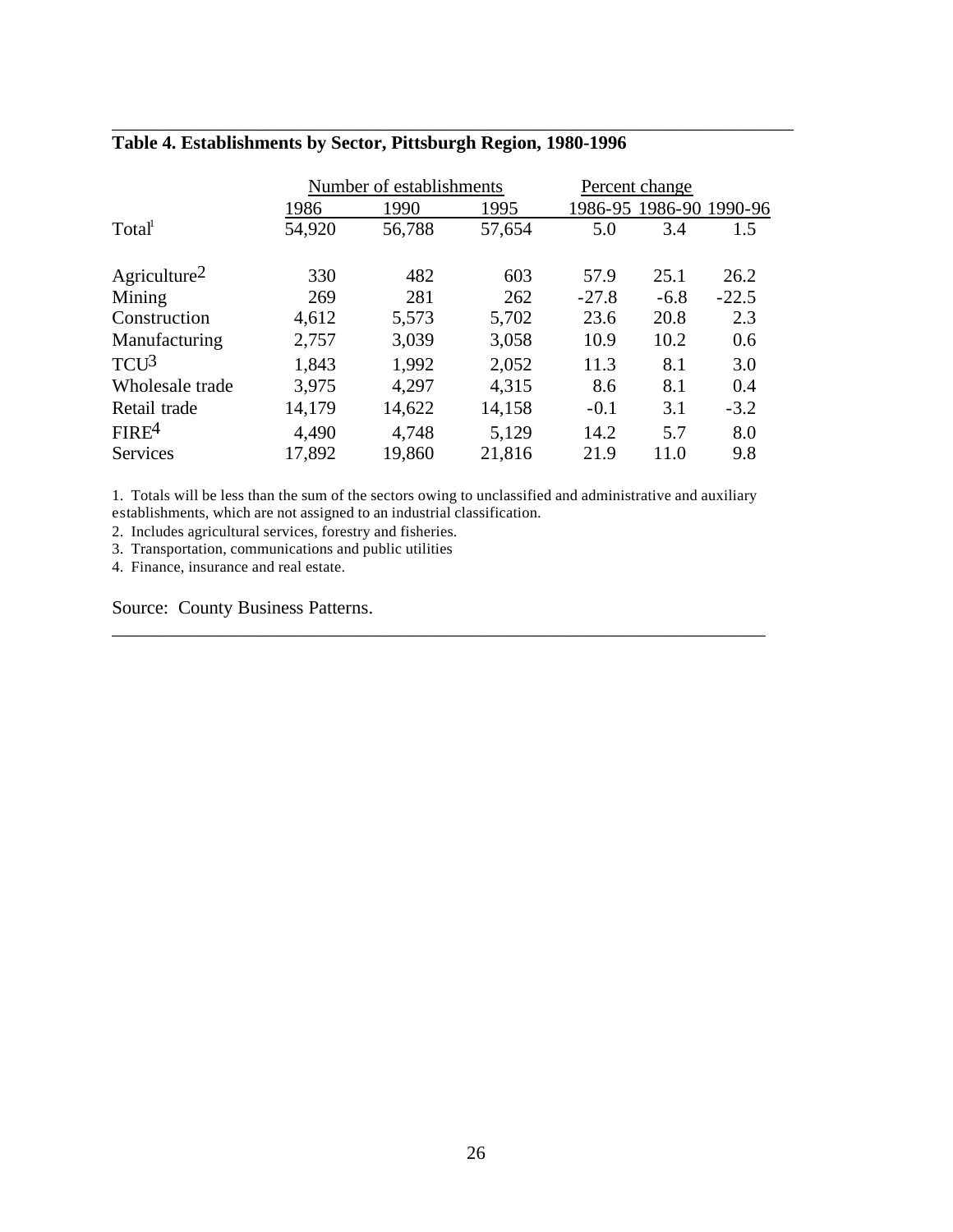|                            | Percent of Total |      |      |      | <b>Employment Index</b> |       |             |       | <b>Location Quotient</b> |      |      |      |
|----------------------------|------------------|------|------|------|-------------------------|-------|-------------|-------|--------------------------|------|------|------|
|                            | 1980             | 1986 | 1990 | 1995 | 1980                    | 1986  | 1990        | 1995  | 1980                     | 1986 | 1990 | 1995 |
| <b>Pittsburgh Region</b>   |                  |      |      |      |                         |       |             |       |                          |      |      |      |
| Intellectual capital       | 15.6             | 19.8 | 20.8 | 22.2 | 84.8                    | 100.0 | 117.2       | 129.0 | 1.16                     | 1.20 | 1.31 | 1.31 |
| Science-based              | 1.2              | 0.7  | 0.5  | 0.6  | 175.0                   | 100.0 | 74.7        | 96.9  | 0.35                     | 0.23 | 0.19 | 0.32 |
| Variety-based              | 11.7             | 4.5  | 4.4  | 4.0  | 280.4                   | 100.0 | 111.0       | 102.2 | 1.91                     | 0.96 | 1.05 | 1.04 |
| Total                      | 28.5             | 25.0 | 25.7 | 26.8 | 122.4                   | 100.0 | 114.9       | 123.3 | 1.25                     | 1.08 | 1.13 | 1.19 |
| Routine manufacturing 15.5 |                  | 12.1 | 9.6  | 8.8  | 137.6                   | 100.0 | 88.5        | 83.3  | 0.91                     | 0.89 | 0.77 | 0.73 |
| Other                      | 53.5             | 60.9 | 63.4 | 63.6 | 94.3                    | 100.0 | 116.2       | 120.4 | 0.93                     | 1.00 | 1.01 | 0.99 |
| Resources                  | 1.9              | 1.2  | 1.1  | 0.8  | 177.3                   | 100.0 | 103.3       | 73.9  | 1.13                     | 0.78 | 0.81 | 0.60 |
| Total employment           | 99.5             | 99.1 | 99.8 | 99.8 | 107.3                   | 100.0 | 111.6 115.2 |       |                          |      |      |      |
| <b>United States</b>       |                  |      |      |      |                         |       |             |       |                          |      |      |      |
| Intellectual capital       | 13.4             | 15.2 | 15.9 | 16.9 | 79.1                    | 100.0 | 116.8       | 133.2 |                          |      |      |      |
| Science-based              | 3.3              | 3.1  | 2.6  | 1.8  | 93.6                    | 100.0 | 91.6        | 70.7  |                          |      |      |      |
| Variety-based              | 6.1              | 4.6  | 4.2  | 3.8  | 118.6                   | 100.0 | 102.1       | 98.5  |                          |      |      |      |
| Total                      | 22.8             | 23.0 | 22.7 | 22.5 | 89.06                   | 100.0 | 112.1       | 120.3 |                          |      |      |      |
| Routine man'g              | 17.1             | 13.7 | 12.5 | 12.0 | 112.1                   | 100.0 | 102.0       | 105.4 |                          |      |      |      |
| Other                      | 57.7             | 60.8 | 62.6 | 64.2 | 85.2                    | 100.0 | 115.5       | 127.2 |                          |      |      |      |
| Resources                  | 1.7              | 1.5  | 1.3  | 1.3  | 102.1                   | 100.0 | 99.6        | 99.9  |                          |      |      |      |
| Total employment           | 99.3             | 99.0 | 99.1 | 99.9 | 89.8                    | 100.0 | 112.1 120.3 |       |                          |      |      |      |

#### **Table 5. Specialization, Pittsburgh Region and United States, 1980-1995**

\_\_\_\_\_\_\_\_\_\_\_\_\_\_\_\_\_\_\_\_\_\_\_\_\_\_\_\_\_\_\_\_\_\_\_\_\_\_\_\_\_\_\_\_\_\_\_\_\_\_\_\_\_\_\_\_\_\_\_\_\_\_\_\_\_\_\_\_\_\_\_\_\_\_\_\_\_\_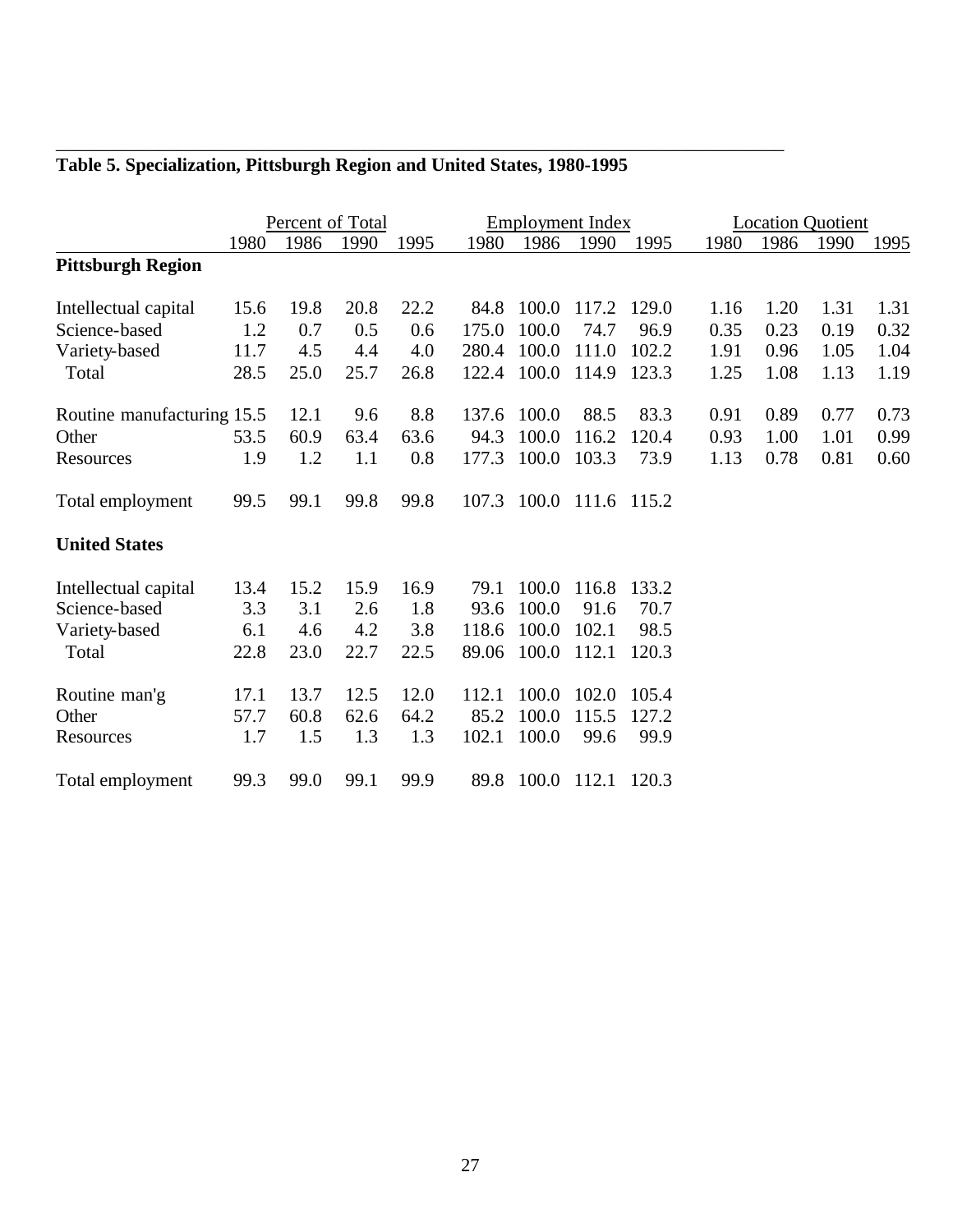**Table 6**. **Specialization and Growth Among Pittsburgh Intellectual-Capital, Innovation-Based, and Variety-Based Industries, 1986-1995**

|                                           |                                   | <b>Intellectual capital</b>                                                                                                                      | <b>Science-based</b>           | <b>Variety-based</b>                                                                                                         |
|-------------------------------------------|-----------------------------------|--------------------------------------------------------------------------------------------------------------------------------------------------|--------------------------------|------------------------------------------------------------------------------------------------------------------------------|
|                                           |                                   | industries                                                                                                                                       | industries                     | industries                                                                                                                   |
| <b>SPECIALIZED</b><br><b>INDUSTIRES</b>   | <b>SUSTAINED</b><br><b>GROWTH</b> | Measuring and controlling<br>devices<br>Holding offices<br>Management & public<br>relations*                                                     |                                | Manifold business forms                                                                                                      |
| (LQs > 1)                                 | <b>GENERAL</b><br><b>GROWTH</b>   | Colleges & universities<br>Central reserve<br>depository Commercial<br>banks Testing<br>laboratories Offices & clinics<br>of medical facilities* | Process control<br>instruments | Industrial inorganic<br>chemicals*<br>Paints & allied products<br>Blast furnace & basic steel<br>Primary metal products, nec |
| <b>UNSPECIALIZED</b><br><b>INDUSTRIES</b> | <b>SUSTAINED</b><br><b>GROWTH</b> | Electric lighting & wiring<br>Miscellaneous investing<br>Offices of osteopath physicians<br>Legal services**                                     | Electronic components          | Dairy products<br>Periodicals<br>Refrigeration & service<br>machinery<br>Motion picture production $&$<br>allied services    |
| (LQ<1)                                    | <b>GENERAL</b><br><b>GROWTH</b>   | Misc. chemical products<br>Savings institutions**<br>Investment offices<br>Computer & data processing<br>Noncommercial research                  |                                |                                                                                                                              |

 $*LQ=1.1$ 

\*\*LQ=1.0

Sustained growth: Growth on all three measures over both 1986-1990 and 1990-1995 periods.

General growth: Growth on all three measures though not over both periods for all three measures.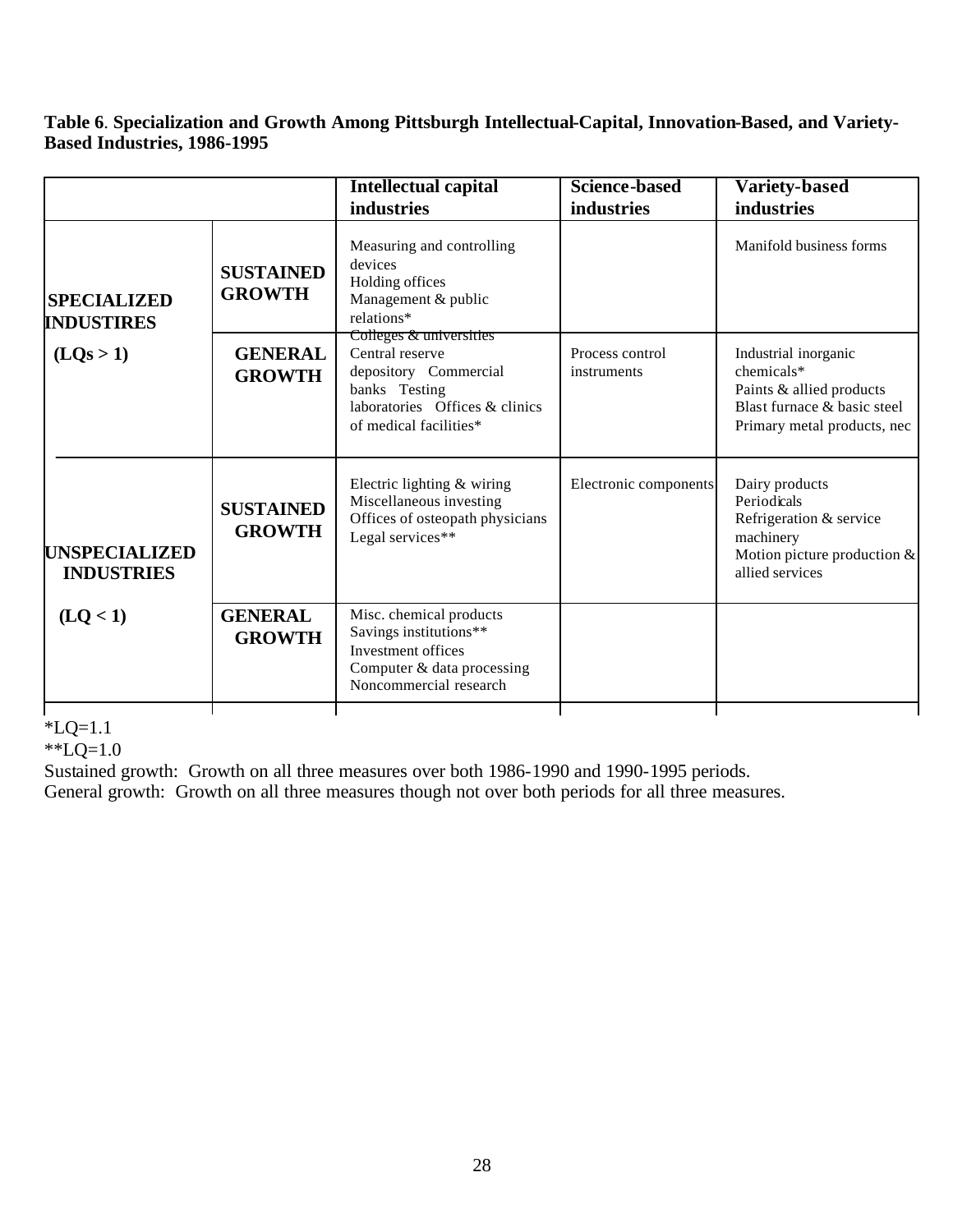|            |                           |                |       |          |      | <b>Location Quotient</b> |
|------------|---------------------------|----------------|-------|----------|------|--------------------------|
| <b>SIC</b> | Industry                  | 1990           | 1995  | % change | 1990 | 1995                     |
| 737        | Comp. & data processing   | $7,251*$       | 9,196 | 26.8     | 0.94 | 0.86                     |
| 7371       | Comp. programming         | 2,538          | 3,734 | 47.1     | 1.17 | 1.25                     |
| 7372       | Prepackaged software      | 520            | 928   | 78.5     | 0.68 | 0.60                     |
| 7373       | Comp. integrated systems  | 296            | 821   | 177.4    | 0.36 | 0.77                     |
| 7374       | Data processing           | 1,790          | 2,051 | 14.6     | 0.78 | 0.79                     |
| 7375       | Information retrieval     | 175            | 55    | $-68.6$  | 1.05 | 0.15                     |
| 7376       | Comp. facilities mgt.     | 175            | 195   | 11.4     | 0.72 | 0.66                     |
| 7377       | Comp. rental $&$ leasing  | $\overline{0}$ | 195   | na       | 0.00 | 1.99                     |
| 7378       | Computer maintenance      | 186            | 309   | 66.1     | 0.35 | 0.51                     |
| 7379       | Computer related services | 668            | 905   | 35.5     | 1.31 | 0.82                     |

\_\_\_\_\_\_\_\_\_\_\_\_\_\_\_\_\_\_\_\_\_\_\_\_\_\_\_\_\_\_\_\_\_\_\_\_\_\_\_\_\_\_\_\_\_\_\_\_\_\_\_\_\_\_\_\_\_\_\_\_\_\_\_\_\_\_\_\_\_\_\_

#### **Table 7. Pittsburgh Regional Employment in Computer & Data Processing (SIC 737) and Subsectors, 1990-1995**

\_\_\_\_\_\_\_\_\_\_\_\_\_\_\_\_\_\_\_\_\_\_\_\_\_\_\_\_\_\_\_\_\_\_\_\_\_\_\_\_\_\_\_\_\_\_\_\_\_\_\_\_\_\_\_\_\_\_\_\_\_\_\_\_\_\_\_\_\_\_\_

\* Subcategories do not add to total owing to data suppression.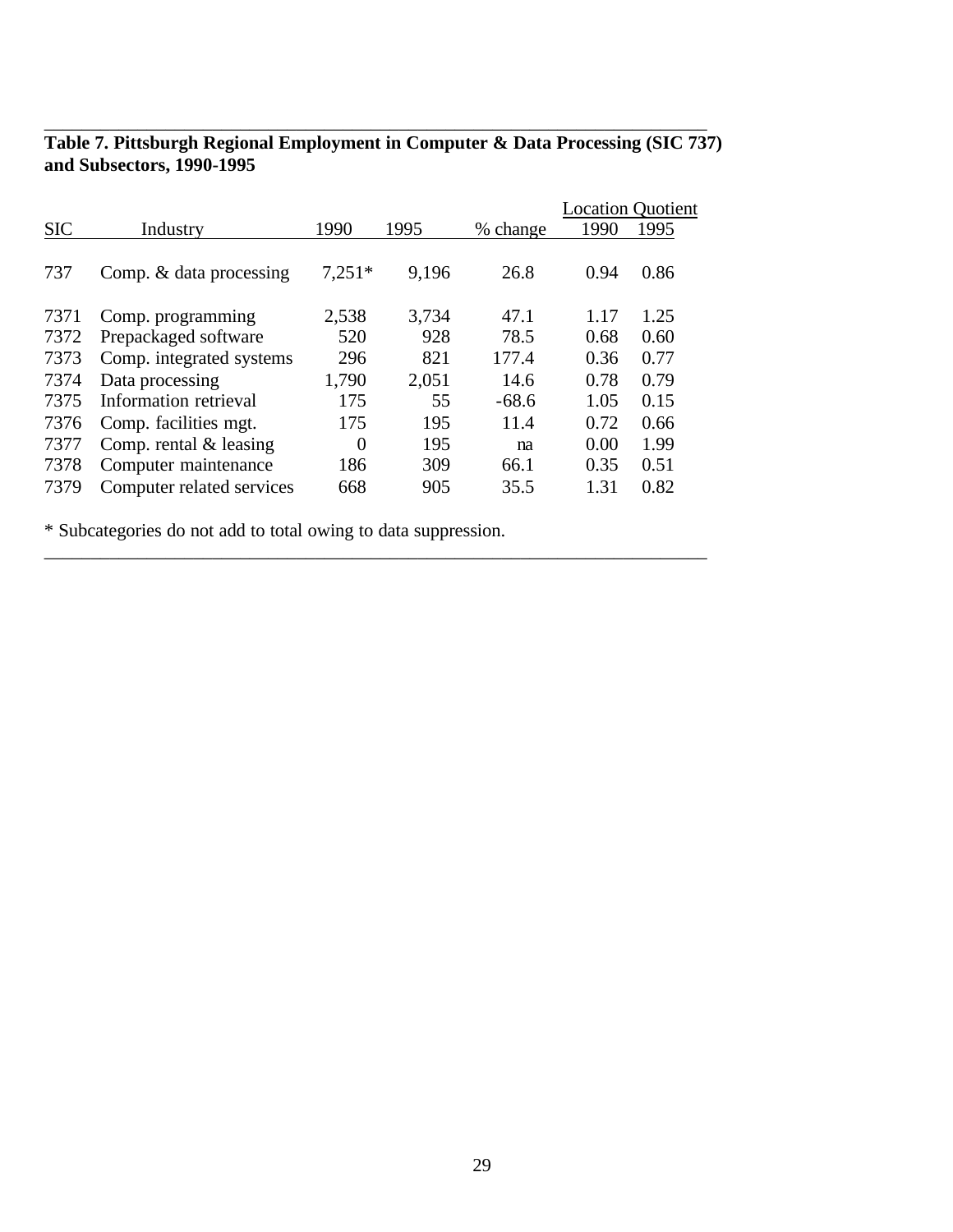|                   | Table 8. Shift-Share Analysis of Pittsburgh Region Private Sector Employment Versus |  |  |
|-------------------|-------------------------------------------------------------------------------------|--|--|
| the US, 1990-1995 |                                                                                     |  |  |

\_\_\_\_\_\_\_\_\_\_\_\_\_\_\_\_\_\_\_\_\_\_\_\_\_\_\_\_\_\_\_\_\_\_\_\_\_\_\_\_\_\_\_\_\_\_\_\_\_\_\_\_\_\_\_\_\_\_\_\_\_\_\_\_\_\_\_\_\_\_\_\_\_

|          | US                                        |                              |           |           |                   |
|----------|-------------------------------------------|------------------------------|-----------|-----------|-------------------|
|          | sectoral                                  | National                     | Total     |           | Industry Regional |
| 1990-95  |                                           | share                        | shift     | mix       | shift             |
| 30,367   | 7.3                                       | 68,396                       | 38,029    |           |                   |
| 600      | 18.7                                      | 208                          | 392       | 321       | 72                |
| $-3,487$ | $-13.2$                                   | 536                          | $-4,024$  | $-1,504$  | $-2,520$          |
| $-7,417$ | $-3.8$                                    | 4,214                        | $-11,631$ | $-6,409$  | $-5,222$          |
| $-9,233$ | $-2.9$                                    | 10,673                       | -19,906   | $-14,927$ | $-4,979$          |
| 1,916    | $-5.2$                                    | 1,876                        | $-3,792$  | $-3,217$  | $-575$            |
| $-393$   | 5.9                                       | 4,829                        | $-5,222$  | $-917$    | $-4,305$          |
| $-3,559$ | 6.1                                       | 1,298                        | $-4,857$  | $-220$    | $-4,637$          |
| $-2,886$ | 4.4                                       | 4,360                        | $-7,246$  | $-1,744$  | $-5,502$          |
| 2,382    | 6.4                                       | 14,702                       | $-12,320$ | $-1,864$  | $-10,456$         |
| 1,379    | 0.6                                       | 4,652                        | $-3,273$  | $-4,272$  | 999               |
| 49,080   | 20.5                                      | 24,050                       | 25,030    | 43,179    | $-18,150$         |
| 4,629    | 33.3                                      | 3,591                        | 1,038     | 12,724    | $-11,686$         |
| 17,285   | 23.2                                      | 8,005                        | 9,280     | 17,259    | $-7,979$          |
| 6,389    | 17.7                                      | 2,447                        | 3,942     | 3,468     | 474               |
|          | Pittsburgh<br><b>Educational services</b> | emp. change<br>growth $(\%)$ |           |           | 11,863 -49,892    |

Totals may not add because of administrative and auxiliary category and unclassified establishments.

\_\_\_\_\_\_\_\_\_\_\_\_\_\_\_\_\_\_\_\_\_\_\_\_\_\_\_\_\_\_\_\_\_\_\_\_\_\_\_\_\_\_\_\_\_\_\_\_\_\_\_\_\_\_\_\_\_\_\_\_\_\_\_\_\_\_\_\_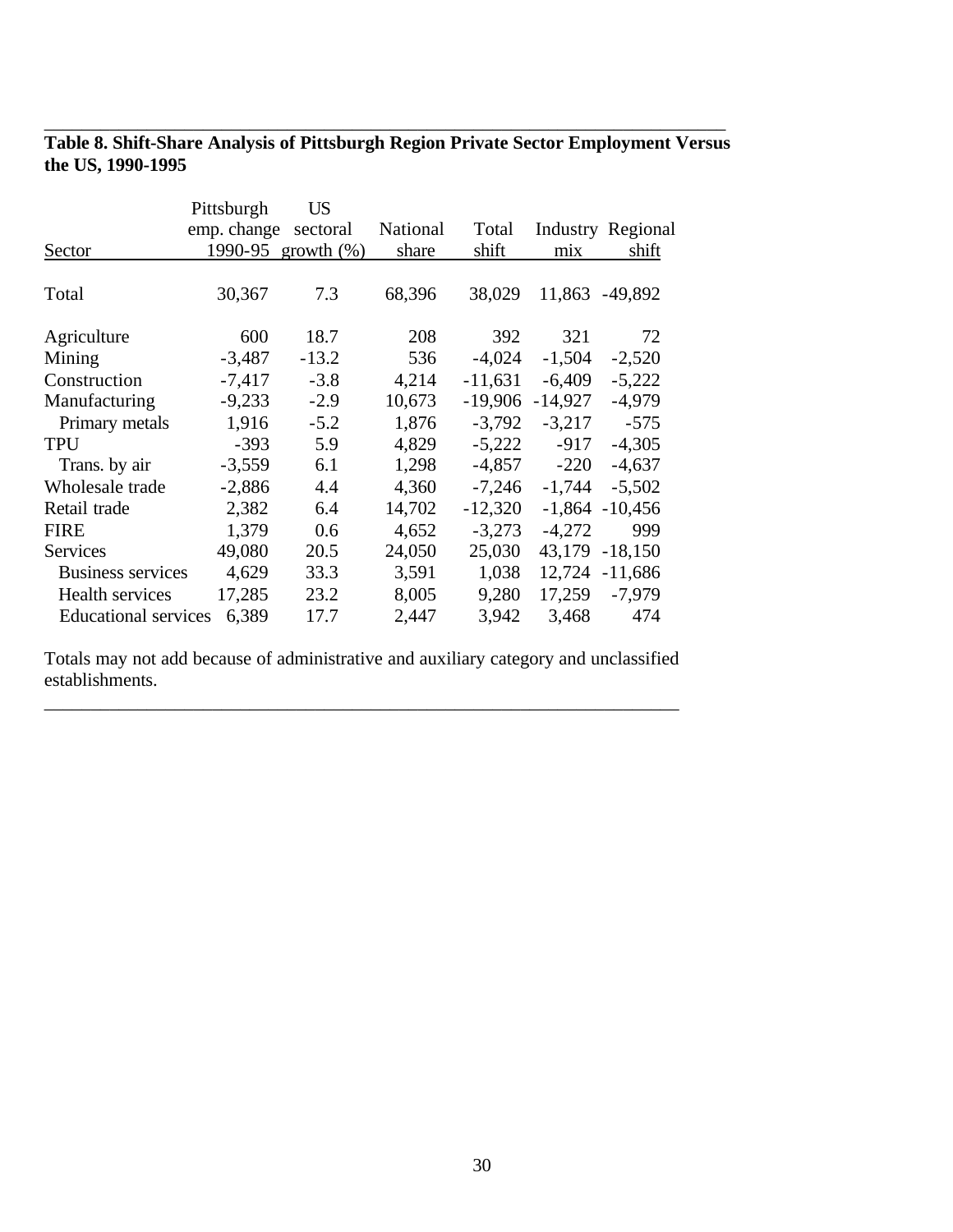### **INTELLECTUAL CAPITAL INDUSTRIES**

- Industrial organic chemicals
- Miscellaneous chemical products
- Ordnance and accessories, n.e.c.
- Electric distribution equipment
- Electrical industrial apparatus
- Electric lighting & wiring equipment
- Household audio & video equipment
- Misc. electrical equipment
- Motorcycles, bicycles & parts
- Measuring and controlling devices
- Photographic equipment & supplies
- Central reserve depository
- Commercial banks
- Savings institutions
- Foreign bank branches & agencies
- Functions closely related to banking
- Security brokers and dealers
- Commodity brokers, dealers
- Security and commodity exchange
- Security and commodity services
- Holding offices
- Investment offices
- Trusts
- Miscellaneous investing
- Computer & data porch. services
- Engineering & architectural service
- Research and testing services
- Commercial physical research
- Commercial nonphysical research
- Noncommercial research org.
- Testing laboratories
- Management and public relations
- Offices and clinics of medical doctor
- Offices of osteopathic physicians
- Hospitals
- Legal services
- Colleges and universities

#### **INNOVATION-BASED INDUSTRIES**

- Biological products
- Engines and turbines
- Computer and office equipment
- Communications equipment
- Electronic components & accessories
- Aircraft and parts
- Guided missiles and space
- Search and navigation equipment
- Process control instruments

#### **VARIETY-BASED INDUSTRIES**

- Dairy products
- Canned specialties
- Canned fruits and vegetables
- Pickles, sauces, and salad dressings
- Bakery products
- Fats and oils
- Broadwoven fabric mills, cotton
- Broadwoven fabric mills, manmade
- Textile finishing, except wool
- Men's and boys' suits and coats
- Public building and related furniture
- Pulp mills
- Paper mills, except building
- Building paper and board mills
- Newspapers
- Periodicals
- Commercial printing
- Manifold business forms
- Greeting cards
- Industrial inorganic chemicals
- Plastics materials and synthetics
- Medicinals and botanicals
- Pharmaceutical preparations
- Soap, cleaners, and toilet goods
- Paints and allied products
- Agricultural chemicals
- Petroleum refining
- Footwear, except rubber
- Blast furnace and basic steel product
- Primary metal products, n.e.c.
- Farm and garden machinery
- Construction and related machinery
- Refrigeration and service machinery
- Carburetors, pistons, rings, valves
- Railroad equipment
- 385 Ophthalmic goods<br>3965 Needles, pins and s
- Needles, pins and similar notions
- Motion picture production & service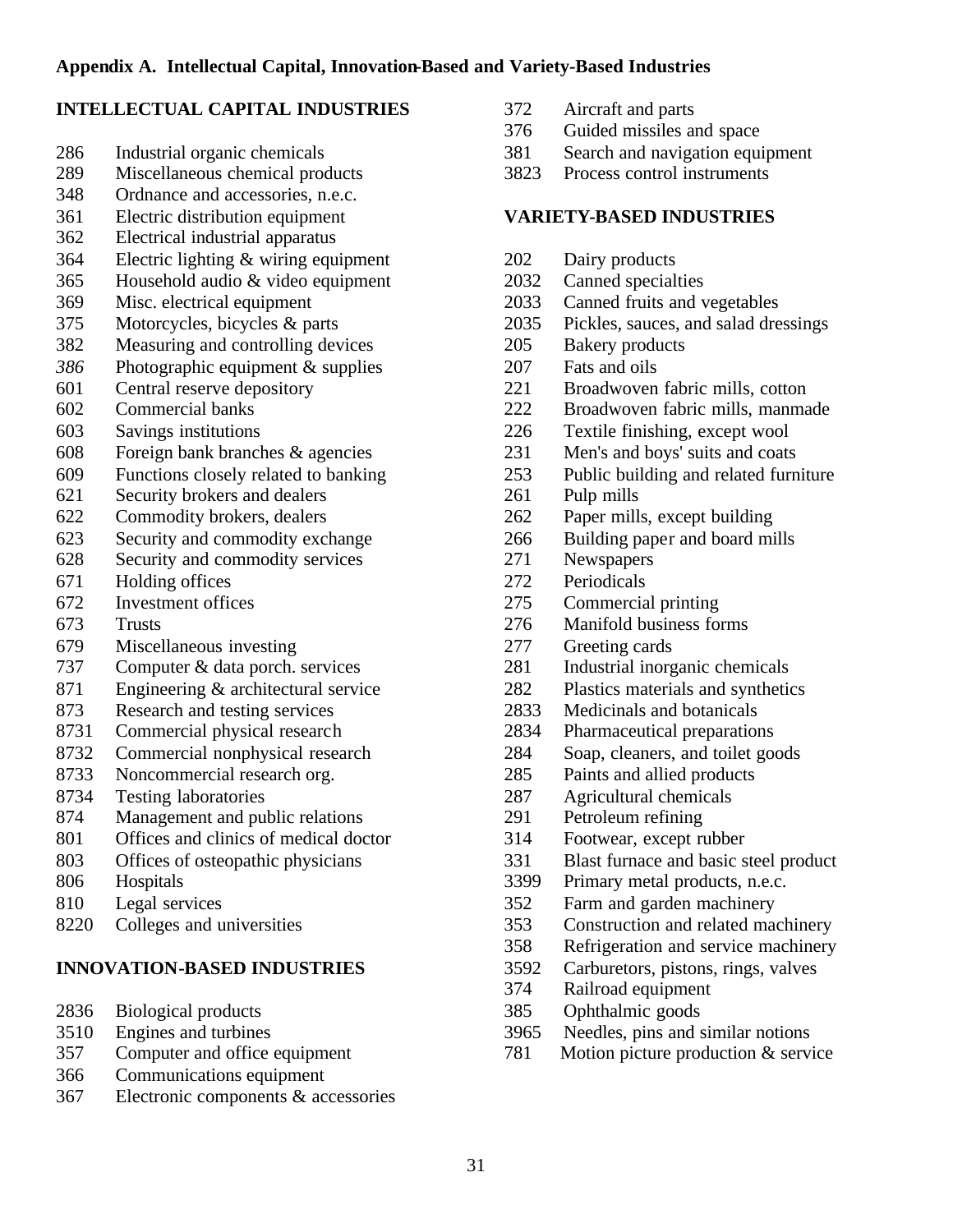# **CHAPTER 3. WELFARE PROGRAM TRENDS IN ALLEGHENY COUNTY**

Rafael J. Engel, Ph.D. and Helen E. Petracchi, Ph.D. School of Social Work University of Pittsburgh

Kevin Brown Graduate School of Public and International Affairs University of Pittsburgh

## **Introduction**

The federal government is in the process of devolution, giving states greater authority in the design of social programs and discretion about the use of federal block grant monies. The process of devolution began more than 25 years ago but was most recently underscored by the end of the Aid to Families with Dependent Children program and its replacement by the Temporary Assistance to Needy Families program. As responsibility for spending on social programs shifts to state and local communities, it is important to monitor trends in expenditures and citizen participation.

In this chapter we: (1) describe a variety of cash programs and goods and services provided by the government in lieu of cash (in-kind programs) that are of benefit to working age adults in Allegheny County; and (2) trace programmatic changes from 1989 through 1997. Specifically, we describe the programs as well as trends in programmatic spending, the number of recipients, and the number of participating households.

We describe the following programs: (1) Earned Income Tax Credit (EITC); (2) Aid to Families with Dependent Children/Temporary Assistance to Needy Families (AFDC/TANF); (3) General Assistance (GA); (4) Supplemental Security Income for the Blind and Disabled (SSI); (5) State Blind Program (SBP); (6) Food Stamps (FS); (7) Women, Infants, and Children (WIC); (8) Medicaid; (9) Children=s Health Insurance Program (CHIP); (10) Low Income Heating and Energy Assistance Program (LIHEAP); (11) Public Housing (PH) and Section 8 Housing Vouchers. Descriptions and eligibility criteria for these programs are provided in Table 1. The state and county also provide assistance in other areas crucial to the low-income working age population, such as child care and transportation subsidies. However, data were not available about these programs.

# **Earned Income Tax Credit**

The EITC, a federal program, is operated through the U. S. Treasury Department. Through the program, low-income working families receive a tax refund exceeding taxes paid during a given year. The EITC is a means-tested program; eligibility depends on the number of children and the taxpayer  $\equiv$ earnings from job or self-employment. For example, to be eligible for EITC in 1996, an individual with no dependent minors had to be between ages 25 and 65 and could earn no more than \$9,500; a family with one child could earn no more than \$25,078; and a family with two or more children was limited to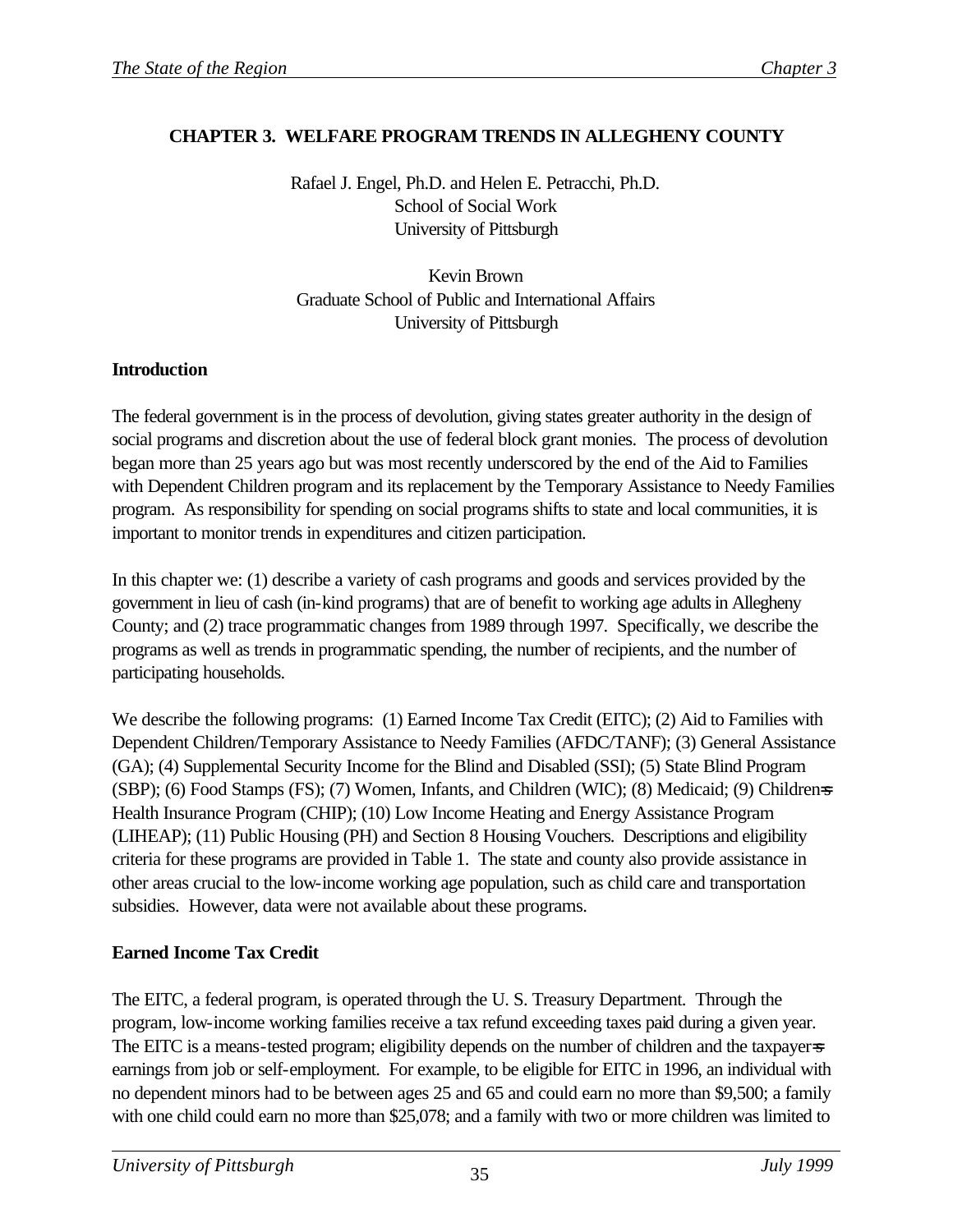earnings of \$28,495. The benefit amount also depends on the number of children and employment earnings. There is a maximum benefit with the credit beginning to phase-out when a family=s earnings exceed \$11,600 (or an individual searnings exceed \$5,280). Pennsylvania also has a parallel program, an income tax forgiveness program that is based on the EITC.

Between 1989 and 1997, there was one major legislative change in the EITC. Beginning in January 1993, benefit levels were increased for families with more than one child. People without children who were also low income became eligible to receive EITC. The EITC has recently been questioned and proposals have been made to reduce the size of the program, though these have been defeated.

Between 1989 and 1996, the number of households receiving EITC (budgets) and the total amounts of benefits they have received have increased for residents of Allegheny County (see Figure 1). While there was steady growth in the program benefits and the number of households prior to 1993, subsequent growth became more dramatic. It is likely this is the result of aforementioned broadened eligibility criteria and increased benefit levels as well as an expanding economy in which the unemployment rate declined and the number of people employed grew (particularly in low wage occupations).

It is difficult to identify a participation rate for Allegheny County. The EITC has been criticized for excluding some low-income working families not earning enough money to be required to file incometax returns. A 1990 national study estimates that only 80 to 86% of those eligible for EITC actually file for the credit (Scholz, 1994).

## **Aid to Families with Dependent Children/Temporary Assistance to Needy Families**

The most notable change to affect spending and eligibility occurred in the AFDC program. AFDC was repealed in August 1996 and replaced by the TANF program. In Pennsylvania, TANF became law in March 1997. AFDC was a federal-state grant-in-aid program providing financial aid for needy children and families deprived of parental support because of death, incapacity or absence. Most AFDC families lived in single-parent headed households, though two-parent families with children meeting eligibility criteria were eligible if one parent was unemployed. While there were various work (and miscellaneous) requirements, the program was identified as an Aentitlement@ program since participation was open-ended, that is, recipients could participate in the program as long as they met the eligibility criteria.

AFDC had been widely criticized in recent years. By the time of its repeal, many states had already received waivers to alter the nature of their program. TANF is a state-administered program funded by a federal block-grant. The federal legislation mandating TANF imposes few limits or requirements on the states other than targets for the percentage of the recipient population to be employed and time limits on benefits. Unlike AFDC, adult TANF participants must be employed within two years of their initial receipt of TANF funds. Unlike AFDC, participation in TANF is not open-ended; rather, there is a life time limit of five years for receipt of cash benefits. Pennsylvania has taken the Arapid-attachment@ approach, that is, moving recipients into the work force as quickly as possible rather than job training. Changes in the number of people covered by AFDC/TANF, the number of households participating in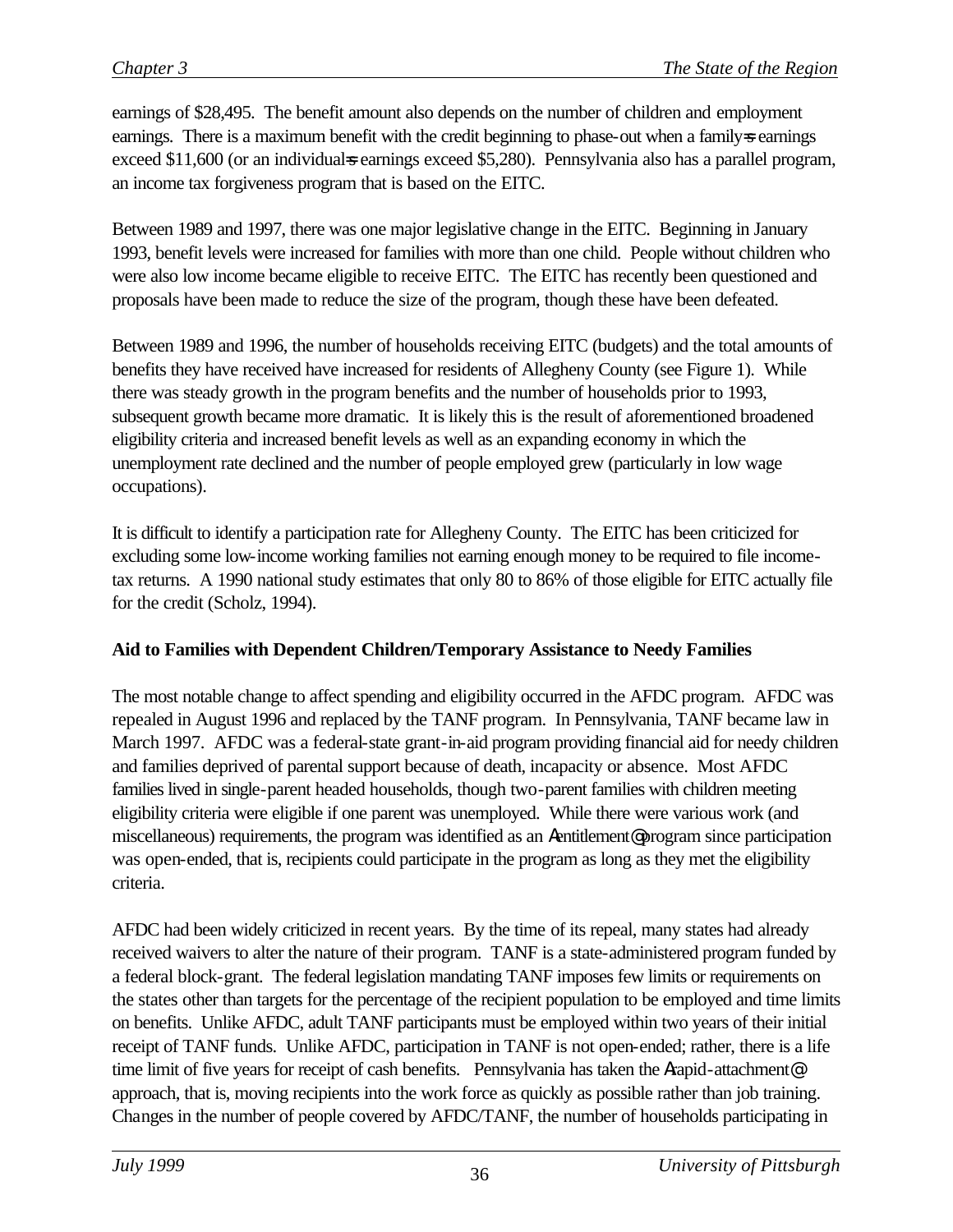AFDC/TANF and the amount of expenditures are presented on Figure 2. Between 1989 and 1993, levels of participation and expenditures grew slightly. During this time, the number of participating households increased 6%, the number of participants increased 6.9%, and expenditures increased 12.5%. Since 1993, there have been large declines in these figures. Specifically, between 1993 and 1997, the number of recipient households declined by 38.4%, the number of participants declined by 40.2%, and the amount of expenditures declined by 40.9%. It is noteworthy that these declines began prior to the implementation of TANF in Pennsylvania, though TANF may have accelerated the decline in both expenditures and participants.

Based on a national study, the participation rate in AFDC was about 62% in 1994 (1996 Greenbook, 1997), though an Urban Institute estimate suggests it might have been as high as 83%. As yet, it is difficult to assess TANF participation rates. However, given disincentives to participation (such as the 5-year life time limit on program participation or the various work requirements) it is likely participation rates will be further reduced.

## **General Assistance**

General Assistance (GA) is a state program that provides cash benefits to low-income people who are ineligible for other cash assistance programs. General Assistance is typically the program of Alast resort.@ Some states have no GA program while other states permit each county to decide whether to provide cash assistance.

In Pennsylvania, GA is funded by the state but administered by the county. Eligible people can only receive GA for three months in a given year. Eligibility is based on the applicant=s monthly income and available resources. For example, in 1989, a family of three was only eligible if their monthly household income did not exceed \$384 and their available resources did not exceed \$1,000. In 1995 the state eliminated benefits for working age, employable people with no children.

The changes in GA program participation and spending are displayed in Figure 3. Between 1989 and 1993, participation and spending remained fairly constant; the number of households covered declined by less than 1%, the number of people covered declined by 4.6%, and total spending increased by 3.2%. However, since 1993, there has been a rapid decline in the number of budgets dropping by 66.9%, the program participants declined by 68%, and spending fell by 65.7%.

# **Supplemental Security Income**

The Supplemental Security Income program (SSI) provides cash assistance to low-income elderly, disabled and blind persons. SSI is a federal-state program, for which the federal government provides money and establishes eligibility criteria and states may choose to supplement benefits. The program is administered by the Social Security Administration.

Pennsylvania chooses to supplement SSI benefits so that in 1998, the maximum benefit for an individual is \$521.40 with the maximum benefit for a couple being \$784.70. While the benefit level provided by the federal government increases annually, the state has not increased its supplement between 1989 and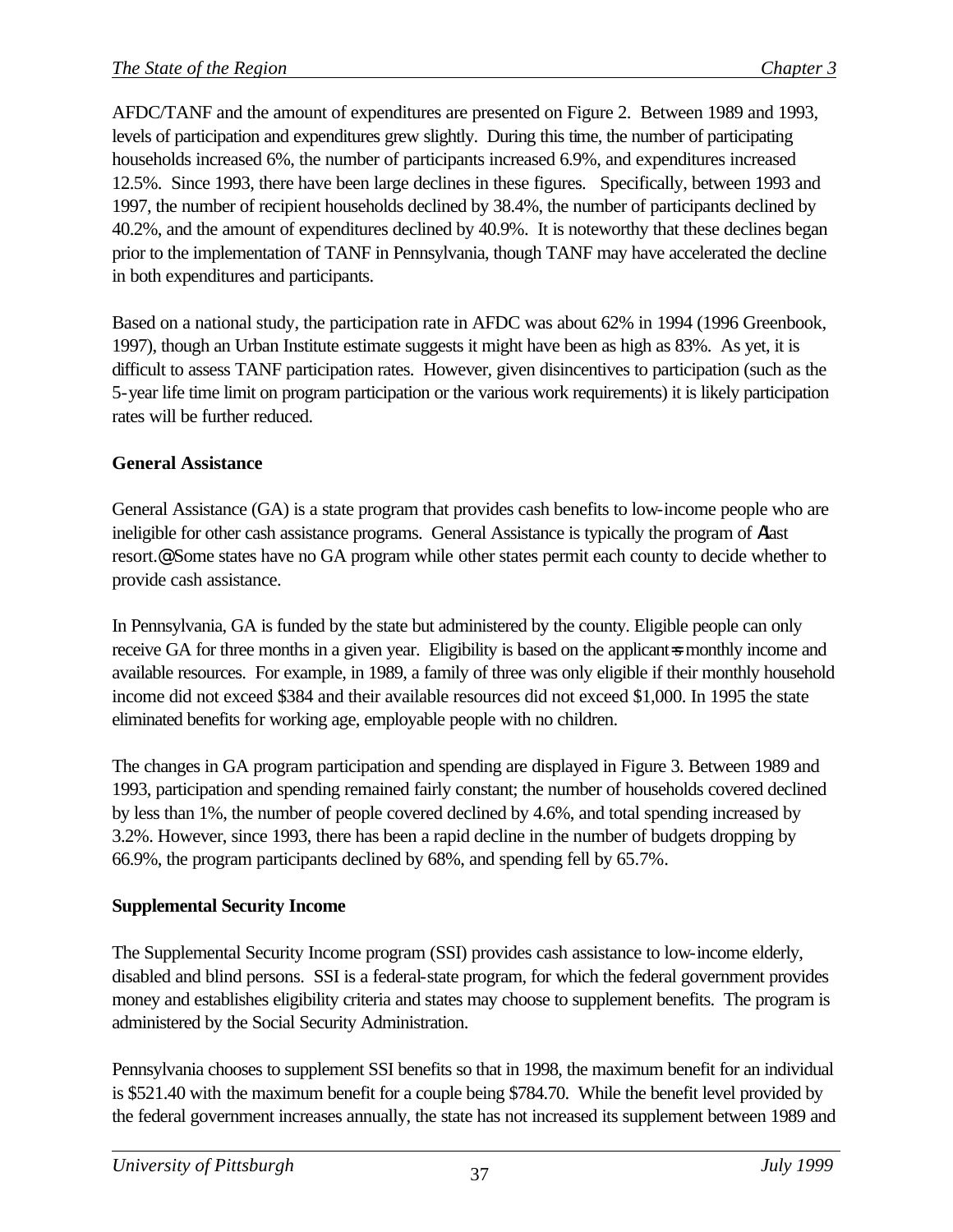1997. Further, in Pennsylvania, a person eligible for SSI is generally also eligible for Medicaid (medical assistance). Pennsylvania has tried to simplify the application procedures by allowing the federal government to include the state supplement in one check and by eliminating a separate medical assistance application.

SSI eligibility criteria are based on demonstrated vision impairment or permanent disability that preclude employment. In addition, children are eligible if their Aimpairment results in marked and severe functional limitations expected to last 12 months or result in death.@ There are also limits on income and assets. Beginning in 1998, the limit on countable income for a single adult or child is \$494 and the limit on countable income for a couple is \$741. The asset limits are respectively, \$2,000 and \$3,000. There are income disregards permitting some work without concomitant loss of benefits as well as income disregards for some unearned income such as Social Security Benefits. Further, not all assets are included in determining eligibility.

There have been two major changes in SSI during the 1989 to 1997 period. The first change regards the eligibility of noncitizens. Beginning in August 1996, SSI eligibility was restricted to citizens of the United States and to a limited category of noncitizens. This change in the law applied to both new SSI applications and to those already receiving benefits. The second major change greatly expanded the number of potential participants. In 1990, the U.S. Supreme Court decided in *Sullivan v. Zeble* that disabled children who did not meet the initial test of disability were entitled to the same functional tests administered to adults. The Court held that the Social Security Administration had to locate and reassess children denied benefits. This order was retroactive to eligibility decisions made since 1980.

SSI participation and spending data in Allegheny County are reported in Figure 4. The data are about elderly households. Since 1991, the trends in participation and spending show a gradual increase. Since 1993, however, the rate of the increase has slowed. We do not know the rate of growth for each of the covered subgroups. Extrapolating from national trends, the bulk of the increase in the number of participants are disabled persons, specifically children.

Historically, participation rates in SSI have been a problem. For example, The Urban Institute estimates that about 75% of eligible, single, disabled people participate in SSI and only 52% of eligible married couples participate. Participation rates for the elderly have been estimated as ranging from 40 to 70%. One barrier to disability assistance is the long and complex process involved in establishing eligibility.

Another factor that may impact on SSI is the recent court decision to classify people with AIDS/HIV as Adisabled@ and eligible for protection under the *Americans for Disability Act*. This decision could expand both the size of the population eligible for SSI as well as expenditures.

## **State Blind Program**

The State Blind Program is a modest program financed and administered and by the State. The program provides cash benefits to persons who are visually impaired but who do not meet the SSI income and asset limits. In general, benefits are fairly minimal with the maximum benefit level set at \$100 a month in 1989.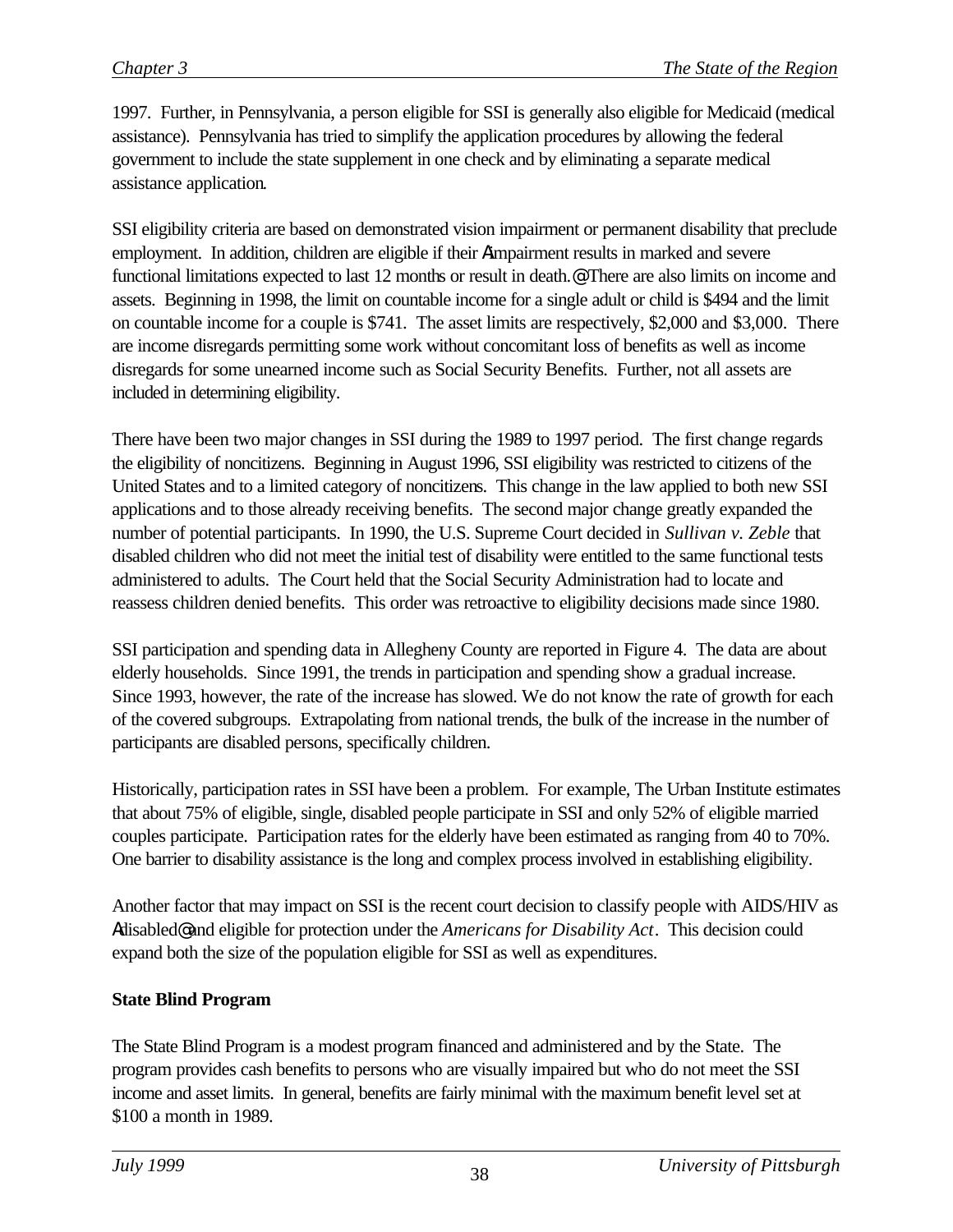Trend data are presented in Figure 5. The number of participants and the annual amount of spending on the State Blind Program have followed parallel paths of decline between 1989 and 1997. The number of participants has declined by 44% with a corresponding 43% decline in spending.

## **Food Stamp Program**

The Food Stamp program (FS) provides coupons to low-income individuals and families for the purchase of food. Food Stamp benefits are generally available to all low-income persons.

The federal government establishes guidelines and pays for most of the program while states administer the program. The Food Stamp program has income, asset, work, and citizenship eligibility criteria. To be eligible for Food Stamps, a household=s gross income must not exceed 130% of the poverty line and net income must be no more than 100% of the poverty line (with exceptions for the elderly and disabled). Countable assets cannot exceed \$2,000. People between the ages of 16 and 60 must be employed, register for work, or registered in a job training program. Recipients must be citizens, except for certain designated groups of non-citizens.

Major changes in the Food Stamp program were introduced in 1996, particularly under the Personal Responsibility and Work Opportunity Reconciliation Act. Specific changes included: (1) the work requirement described above; (2) a limit to assistance of three months in a three year period for unemployed people between the ages of 18 and 50 who are not raising children; (3) ineligibility of most non-citizens including legal immigrants; and (4) a reduction in the total amount of money budgeted for the program.

In Pennsylvania, in 1996, the average number of households participating in the Food Stamp program in a given month was nearly 500,000. The number of participants was 1,123,541 (of which nearly half were children). The average monthly benefit per person was \$72.76.

The data for Allegheny County are presented in Figure 6. Between 1989 and 1992 there was a slow increase in the number of participants and participating households. Between 1992 and 1995, the number of participants declined by an average of 3.2%, while the number of participating households declined by an average of 4%. The pace of decline in the number of participants and participating households accelerated in 1996 and 1997. Specifically, the number of participants declined by 9.3% between 1995 and 1996 and 10.6% between 1996 and 1997. The number of participating households declined by 9.9% and 11.3% during the same period.

The decline in expenditures did not begin until 1994. From 1989 to 1994, expenditures increased, though more gradually over time. Since 1994, expenditures have dropped at an increasing rate. The annual expenditure declines since 1994 are: (1) 1994 to 1995, 4.1%; (2) 1995 to 1996, 10.3%; and (3) 1996 to 1997, 13.1%.

Nationwide data indicate that in 1994, about 71% of all eligible persons participated in the food stamp program with nearly the same percentage of eligible households participating (69%). For specific subgroups of the population during this period, FS served 93% of eligible children under the age of five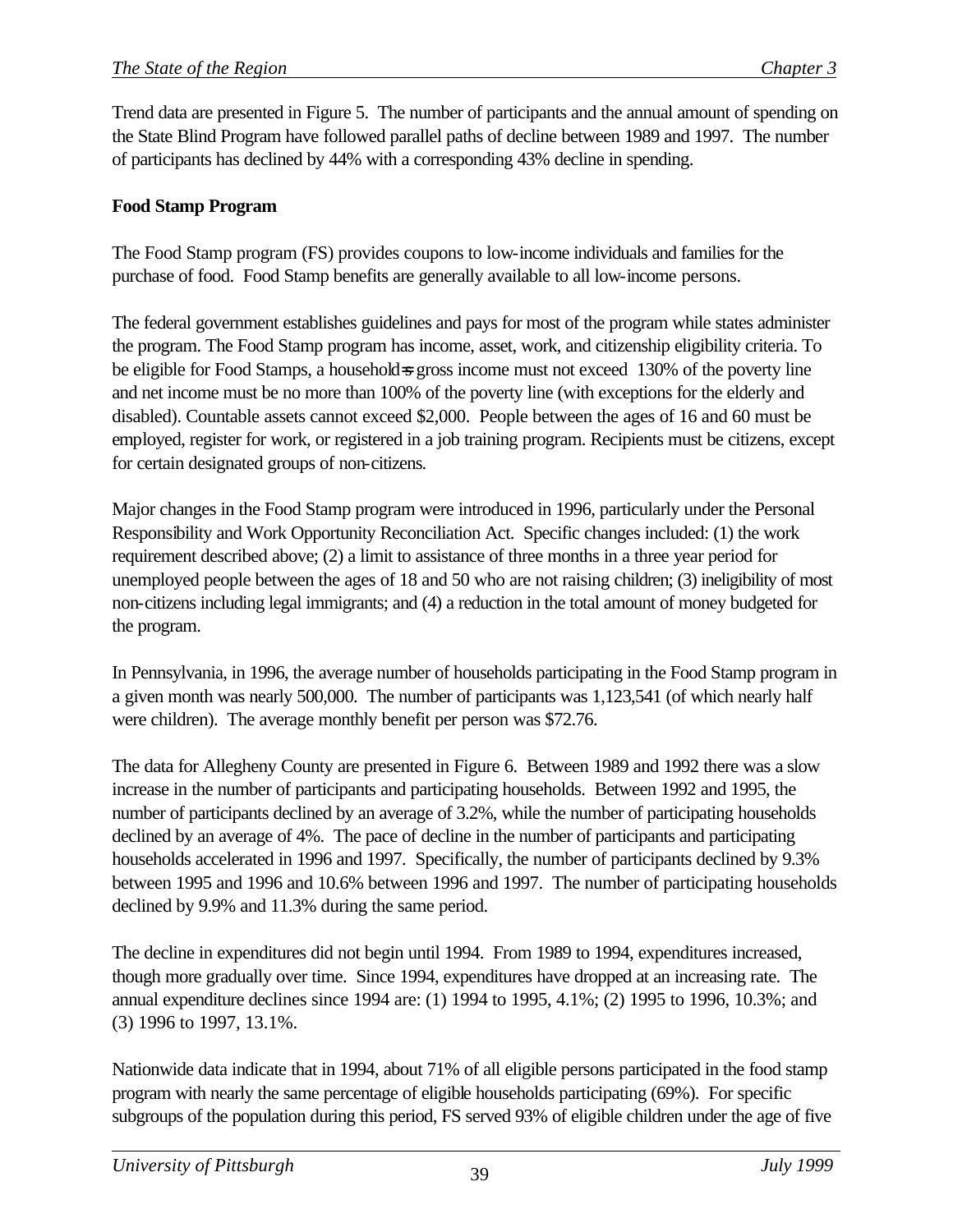and 80% of the eligible children under 18. The participation rate of unemployed persons still in the labor force was only 59%, but even fewer, 39%, of eligible employed people participated. As yet, there are no national or local data available which describe participation rates since the imposition of the 1996 program changes.

### **Special Supplemental Nutrition Program for Women, Infants and Children (WIC)**

WIC is a federal program funded through the Department of Agriculture. This program provides vouchers for the purchase of certain categories of food, nutrition counseling, and health care referrals. In Pennsylvania, WIC is administered by the Department of Health and also provides immunization screening for participants 24 months of age and younger. WIC targets pregnant women, breast-feeding women up to 12 months postpartum, nonbreastfeeding women up to six months postpartum, infants and children five years of age and under. Potential recipients must reside in the state, have a gross income below 185% of the poverty line, and be certified by a health professional to be at medical or nutritional risk.

WIC data were only available for Allegheny County for a three-year period, 1995 - 1997. As illustrated in Figure 7, both the number of participants and the amount of spending have declined slightly. During this period, the number of participants declined by 6.8% while expenditures declined by 2%. At the federal level, the budgeted amount for WIC has increased, therefore these declines may not be the result of reduced funding.

The USDA estimates that WIC reaches about 60% of all eligible categories of women, infants, and children. Ninety-eight percent of all eligible infants are served by the program. However, they report AWIC cannot serve all eligible people, so a system of priorities has been established....@ We can only conjecture that the priority system explains why some eligible people do not participate. This may be due to insufficient funding or inadequate outreach, but again, this is conjecture on our part.

## **Medicaid**

Medicaid provides payments for medical and hospital services to low-income individuals and families. The program is jointly designed and funded by the federal government and the states. Medicaid is administered at the state level. The federal government mandates coverage of some population groups and requires coverage of certain health services. States have discretion to add additional services or additional population groups to the program. For example, in Pennsylvania this includes the Amedically needy@ or persons with high medical expenses but with incomes too high to be eligible. States also decide reimbursement rates.

In Pennsylvania, individuals and families who meet AFDC and SSI eligibility criteria are eligible. After TANF, Medicaid requirements include: (a) family income and resources must meet the pre-reform AFDC standards and (b) the pre-reform AFDC deprivation requirement. If a family loses eligibility because of employment, they may receive extended benefits. In addition, Pennsylvania covers pregnant women and infants up to185% of the poverty line.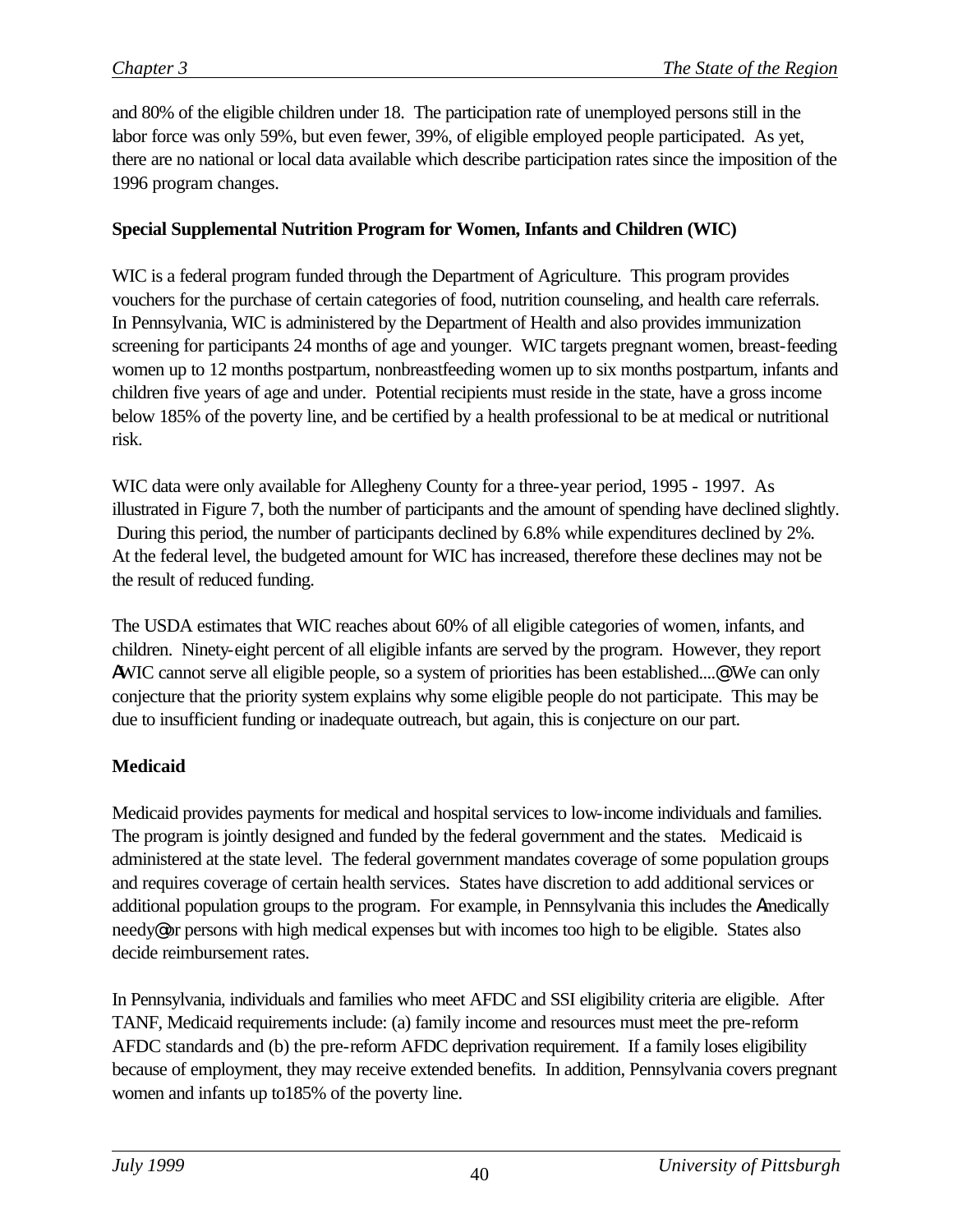The major change in Medicaid policy has been the recent move to place recipients in managed care programs. In Pennsylvania, as of 1996, 53% of beneficiaries (including those over age 65) were enrolled in managed care. Also, Pennsylvania reduced its coverage of those deemed Amedically needy.<sup>@</sup>

The Medicaid trend data come from two sources: the Health Care Finance Administration office in Philadelphia (HCFA) (Figure 8a) and the State Bureau of Evaluation, Department of Welfare (Figure 8b). Though the data differ slightly in the total number of participants, the changes over time are similar. Both data sources are necessary in that the HCFA data also provide expenditures while the State data provide breakdowns by recipient category.

Allegheny County changes in the number of Medicaid participants, households and spending as reported by HCFA are provided in Figure8a. The number of Medicaid participants increased yearly from 1989 to 1995 with a slight decline (8.3%) in 1996-1997. The number of participant households followed a similar pattern, though the decline began in 1994. Medicaid spending grew rapidly between 1990 and 1993, averaging annual increases of 19.3%. Between 1993 and 1995, spending increases slowed to 8.2% per year. Since 1995, there has been a very small decline in spending, dropping on average 1.5% for 1996 and 1997.

Figure 8b provides the number of Medicaid participants and recipient categories for Allegheny County provided by the State. According to the Department of Welfare, medical assistance participants fall into six categories. These categories are: (1) TANF cash recipient; (2) General Assistance recipient; (3) Supplemental Security Income recipient; (4) State Blind Program recipient; (5) Categorically Needy or those who are eligible for (but do not receive) cash assistance under TANF, GA, or SSI; and (6) Medically Needy or those who are not eligible for cash assistance but qualify for medical assistance.

One change seen in the Department of Welfare data between 1989 and 1997 has been a shift in the composition of those on Medicaid. In 1989, AFDC recipients comprised 44.4% of the Medicaid rolls while in 1997, TANF recipients represented only 29.1%. Similarly, the number of recipients on Medicaid who were also receiving General Assistance declined as a percentage of the Medicaid recipient population, from 14% in 1989 to 4.6% in 1997. The percentage of the Medically Needy dipped from 13.7% in 1989 to 8.5% in 1997. On the other hand, the proportion of the Categorically Needy increased from 13.4% in 1989 to 37.1% in 1997 while the proportion of SSI recipients increased from 14.5% to 20.6% during these same years.

It appears that the composition of the Medicaid rolls was changing each year, but that the major shift in the composition probably occurred after 1993. From 1989 to 1993 the number of AFDC recipients receiving Medicaid increased annually (7% overall), while from 1993 to 1997, the number of participants declined each year (40% overall). For GA recipients, between 1989 and 1993, there was a slight drop (4.6%) in the number of persons receiving Medicaid, followed by a rapid decline (66%) between 1993 and 1997. The decline in the number of Medically Needy participants did not begin until 1995-1996. On the other hand, the number of Categorically Needy participants increased yearly. From 1989 to 1993, the number increased by 77% and from 1993 to 1997 the number increased an additional 52.8%. Similarly, the number of SSI Medicaid recipients increased by 36.3% between 1989 and 1997.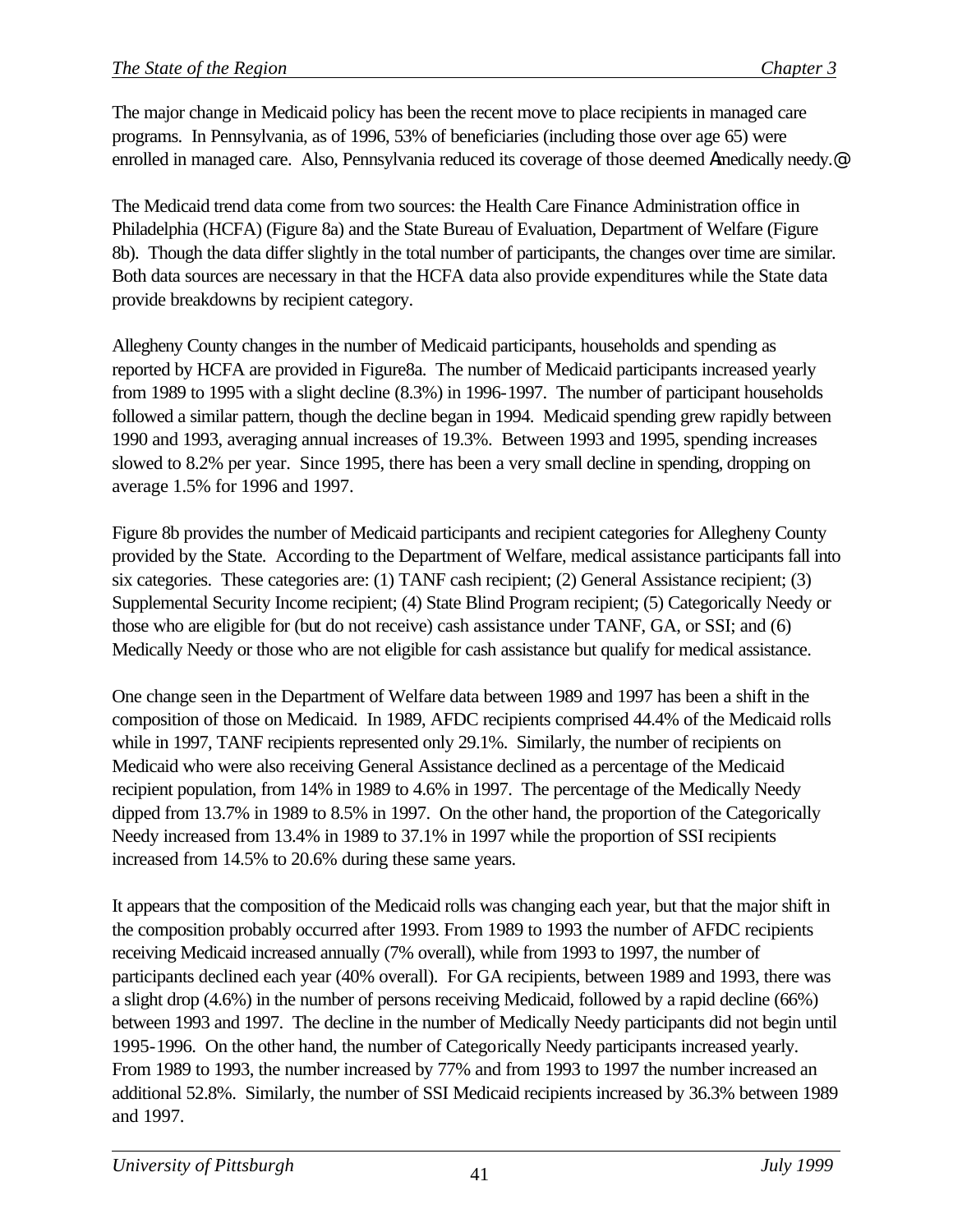## **Children=s Health Insurance Program (CHIP)**

The Childrens Health Insurance Program (CHIP) is a new program in Pennsylvania started in 1993. Through CHIP, the state initially provided medical insurance to children between the ages of one and 16 living in families whose income and assets exceeded the Medicaid eligibility criteria but whose income did not exceed 185% of the poverty line. Coverage for recipient children is free and enrollment in CHIP is guaranteed for 12 months.

Pennsylvania has slowly expanded the eligible pool of recipients. The state recently expanded CHIP coverage to include childrens ages one to 18 with family incomes up to 200% of the poverty line; these children will receive free coverage. Children age birth to 18 with family incomes between 200 and 235% of the poverty line receive subsidized coverage.

The only county-level data available for CHIP is the number of participants; these data are provided in Figure 9. The Allegheny County trend reflects the incremental expansion of eligibility criteria. In the four years of data, the number of participants has increased 62%. The recent changes expanding the eligible pool suggests this number will continue to grow.

### **Low Income Heating and Energy Assistance Program**

The Low Income Heating and Energy Assistance Program (LIHEAP) provides cash grants to lowincome households to pay for home heating or cooling and weatherization and crisis grants for energyrelated emergencies. The federal government provides block grants to the states with states, then, administering the program. In Allegheny County, cash grants range from \$50 to \$800 and are typically paid to the provider. Crisis grants are limited to no more than \$300 in a year.

LIHEAP eligibility is contingent upon household income, family size, heating source and region of the state. Eligible households are those in which at least one person is receiving government assistance such as food stamps or SSI are eligible. Further, households with incomes not exceeding 150% of the poverty level or having an income equal to 60% of the state median income are also eligible. For Acrisis<sup>®</sup> grants, the household must be in Aimminent danger<sup>®</sup> of being without an energy source.

The LIHEAP program has survived proposals that would abolish it (such as in 1995). On the other hand, federal appropriations for the program have fluctuated. While data for Pennsylvania were not available, the total federal appropriations for LIHEAP fluctuated between 1989 and 1994 and then dropped from 1994 to 1996. Only in 1997 did the block grant increase. In 1994, the total federal appropriation was \$1.7 billion and in 1997 it was \$1.2 billion. In 1998, only \$1.0 billion were allocated.

Household participation and expenditures for Allegheny County are displayed in Figure 10. Expenditures declined between 1989 and 1997, falling from \$15.9 million to \$7.5 million, (nearly 53%). More specifically, expenditures actually increased from 1989 to 1990 by 6%. Then between 1990 and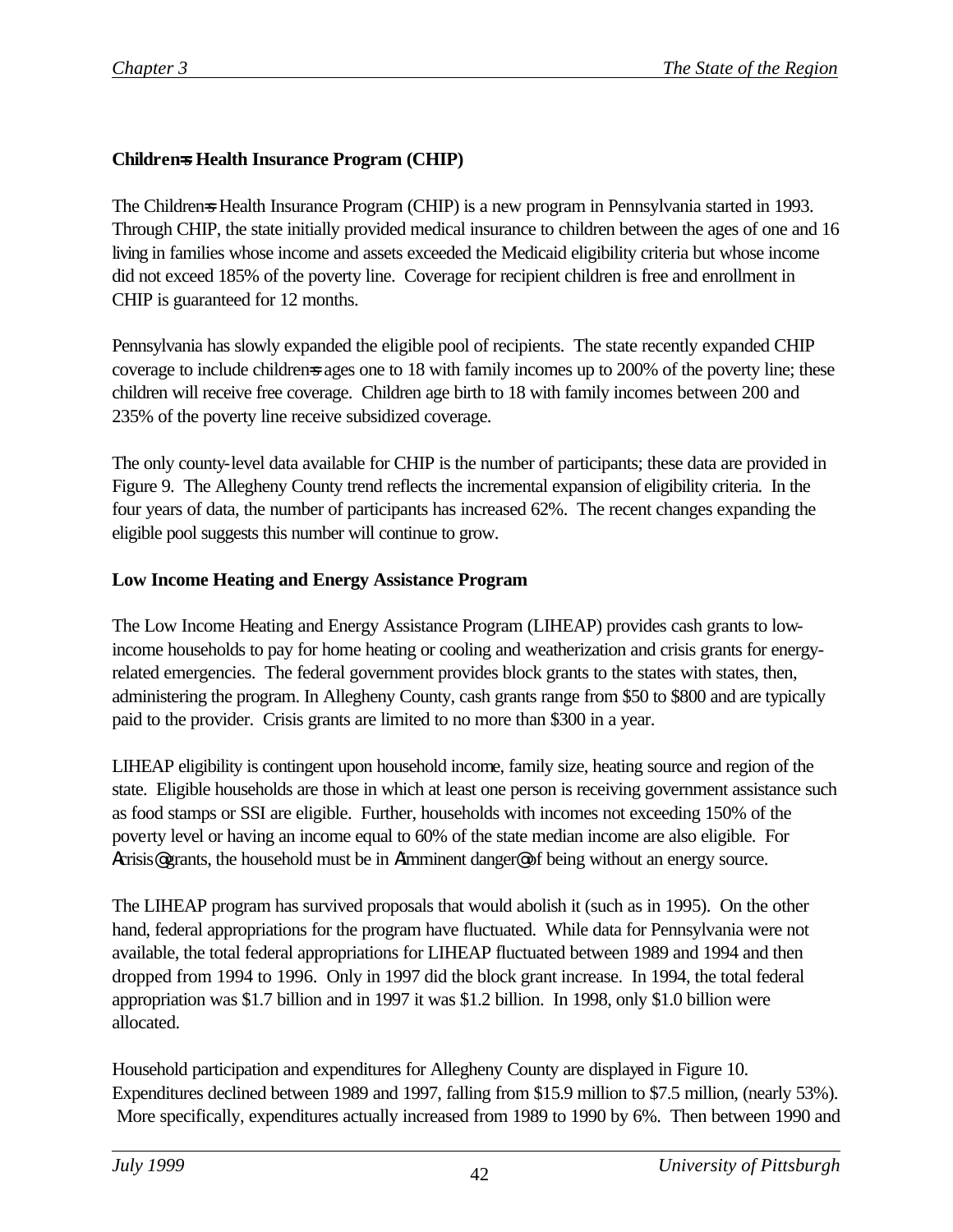1992 expenditures fell an average of 3%. Between 1992 and 1994, the rate of decline accelerated dropping an average of 15.8%. The greatest yearly drop was from 1995 to 1996, when spending fell by 46.6%. Subsequently, spending increased by 25.8% in 1997. While spending is influenced by weather conditions, the overall drop in spending appears to mirror trends in federal allocations.

The number of households participating also declined. Between 1989 and 1992 there was little change, but since 1992 the number of participating households has fallen by 45.3%.

## **Public Housing and Section 8 Housing Vouchers**

Two primary forms of housing assistance are Public Housing and Section 8 housing vouchers. Public Housing generally refers to project-based housing with construction financed by the federal government. This housing is administered and operated by local communities. Section 8 vouchers are rent vouchers which recipients use to find housing in the private market. In both programs, the recipient pays up to 30% of their monthly adjusted income or 10% of their gross income (whichever is higher) in rent.

Eligibility for both programs is based on family size and income limits that depend on the median income for the metropolitan area. For public housing, Avery low income@ is defined as 50% of the median income (for Pittsburgh in 1998, the median income for a single person household was \$14,300 and for two person households, \$16,350). ALow income@ is 80% of the median income.

Between 1989 and 1997, housing programs came under review. With efforts to eliminate the Department of Housing and Urban Development in 1993, federal housing budgets were cut. Federal policy shifted, encouraging home ownership. This shift was reflected in legislation in 1990 which established programs such as the Home Ownership and Opportunity for People Everywhere (HOPE) program, that encouraged the sale of public housing to low-income residents.

Data for the two programs are quite limited, with no participant data. Expenditures for the two programs are provided in Figure 11. The limited data show that between 1991 and 1993, while spending on Public Housing was declining, spending on Section 8 was increasing. From 1995 to 1997, Public Housing spending fluctuated but at higher levels than in previous years.

# **Conclusion**

With control of and directions for social welfare programs increasingly returning to the states, it is paramount that state and local trends be monitored. To this end, we have gathered available data for Allegheny County relative to 12 social welfare programs. Overall, fewer people are receiving benefits from these programs and with a concomitant decline in spending.

We speculate about various explanations for these trends. Between 1989 and 1997, the general trend in the economy has been growth with lower unemployment rates. Under these conditions, a program directly tied to work, such as the EITC, should experience growth, while programs whose eligibility is tied to very low income levels, such as TANF/AFDC, will experience declines in the number of recipients.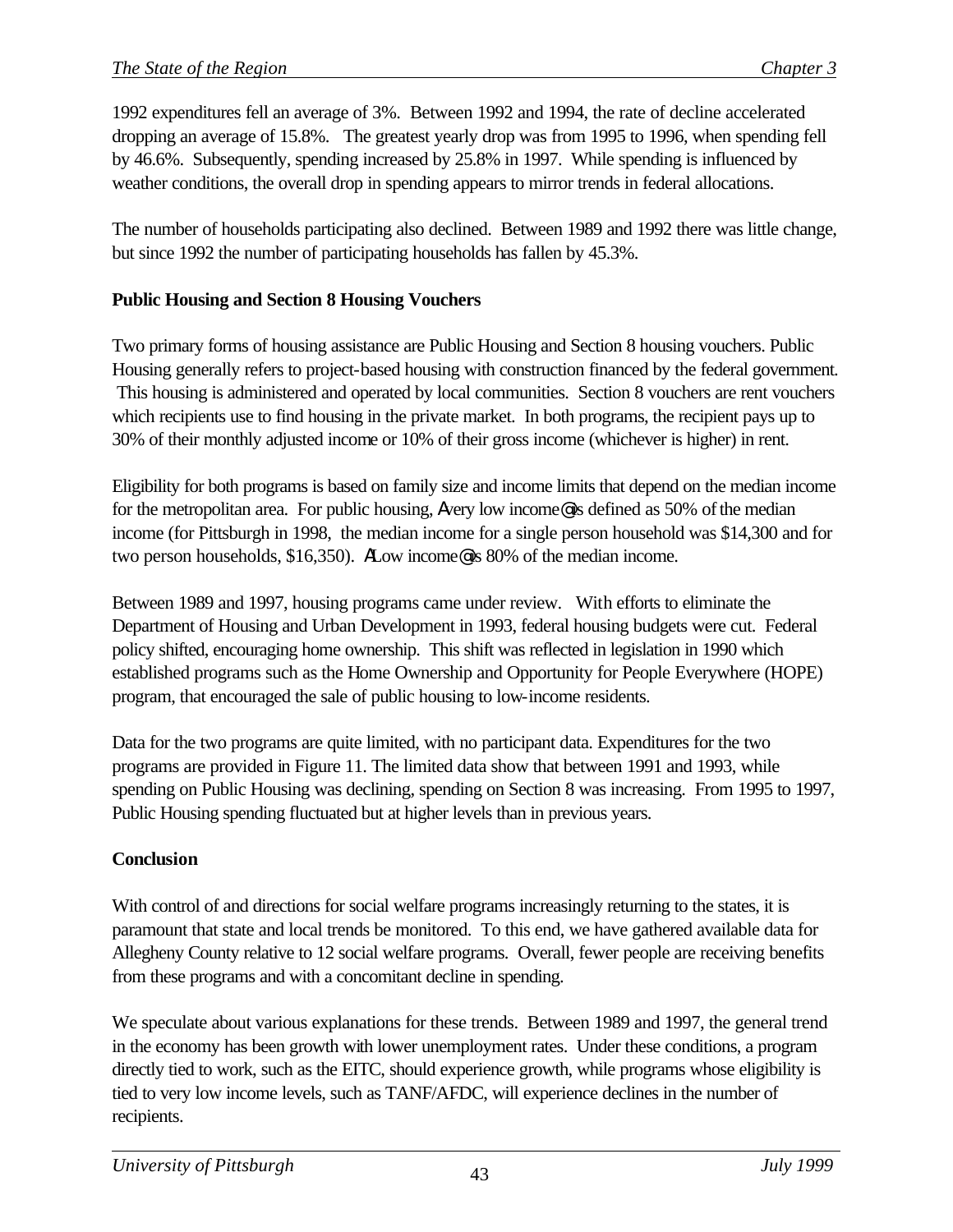A second explanation links these trends to legislative policy changes. Between 1989 and 1997, the eligibility criteria for many of these programs were narrowed so that previously eligible people could not longer avail themselves of program benefits. For example, such changes likely impacted on General Assistance and Food Stamps.

A third explanation reflects the policy changes legislating the amount of funding available for particular programs. For example, the funding for WIC is insufficient to cover all potential participants as evidenced by the service priority list. LIHEAP grants have been likely limited by the cuts in federal appropriations also.

The trends between 1989 and 1997 point to an increasing distinction between the working poor (and their children) and able-bodied people who are not working. Eligibility criteria as well as benefit levels for EITC were expanded to assist more working poor people. Medicaid was made available to labor force participants moving from reliance on TANF cash assistance to the workplace. CHIP has been expanded to cover the children of the working poor who are ineligible for Medicaid. At the same time, General Assistance is now denied to most single working age people and the goal of TANF is to eliminate the dependency of single parent households on cash assistance.

That more people are working, has not translated into the ability of many Allegheny County residents to meet their basic needs (Bangs, Kerchis, & Weldon, 1997). A recent New York Times article (November 22, 1998) noted that some states are trying to **increase** participation in the Food Stamps program because the jobs ex-TANF recipients are finding do not pay a sufficient income to achieve self-sufficiency. We suspect that Allegheny County is similar and efforts will be needed to expand participation in the various in-kind programs, CHIP, Food Stamps, housing and child care, to ensure that basic needs are met and people are able to remain in the workforce.

Similarly, the increasing number of Categorically Needy recipients of Medicaid suggests that there is a large pool of participants eligible for cash assistance who are not receiving benefits. Outreach efforts to enroll these people are needed.

The multiple sources of information and limits to the availability of data for these programs, as well as missing data from other important programs such as child care subsidies, suggest the need for better collection, aggregation, and access to data. As more responsibilities fall to the state and county, better information is necessary to enable policy makers and researchers to monitor the delivery of services to our citizens.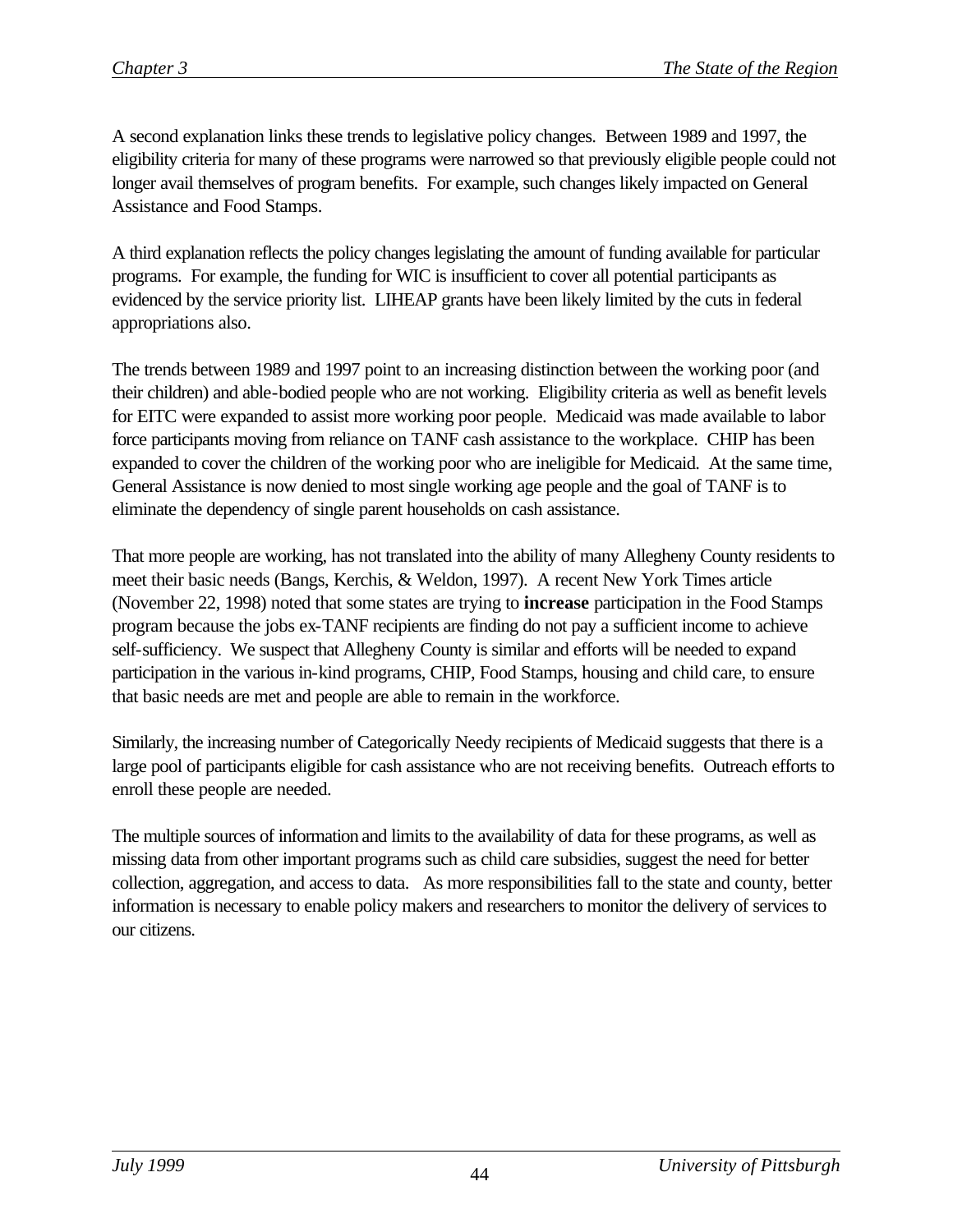# **Table 1. Program Summaries**

| Program                                           | Description                                                                                                                                                                                                                                                                                                                                                                                                                                                                                                                                                                                                                                                                                                                                                                                                           |
|---------------------------------------------------|-----------------------------------------------------------------------------------------------------------------------------------------------------------------------------------------------------------------------------------------------------------------------------------------------------------------------------------------------------------------------------------------------------------------------------------------------------------------------------------------------------------------------------------------------------------------------------------------------------------------------------------------------------------------------------------------------------------------------------------------------------------------------------------------------------------------------|
| Cash Programs                                     |                                                                                                                                                                                                                                                                                                                                                                                                                                                                                                                                                                                                                                                                                                                                                                                                                       |
| Earned Income Credit (EITC)                       | The Earned Income Credit (EITC) is a federal income-tax credit for<br>working families with low incomes. EITC is available to married<br>couples with children, single parents, or caregivers. Individuals and<br>families without children may also receive the EITC if their incomes<br>are sufficiently low. Workers with children can receive part of their<br>EITC with each paycheck by filing a W-5 with their employer.<br>Pennsylvania has an income tax Aforgiveness@program that is based on<br>the IRS EITC.                                                                                                                                                                                                                                                                                              |
|                                                   | Income must be earned from a job or self-employment. In 1996,<br>income must be less than \$25,078 with one child or \$28,495 with two<br>or more children. At least one qualifying child living must live with<br>the adult for more than half the year (1 year for a foster child).<br>Qualifying children include a biological son or daughter, adopted child,<br>grandchild, stepchild, or foster child. Children do not have to be<br>dependents. In divorced households, children can be claimed for the<br>EITC on only one tax return - person with higher adjusted gross<br>income has the right to claim the EITC. Persons without qualifying<br>children can claim EITC if their income is less than \$9,500, they are<br>between ages 25 and 65, and are not claimed as a dependent by another<br>person. |
| Temporary Assistance for Needy<br>Families (TANF) | TANF replaced AFDC on 7-1-97. TANF ended the federal guarantee<br>of cash assistance, leaving each state to develop its own plan using<br>block grant. A written AAgreement of Mutual Responsibility@(AMR)<br>is developed cooperatively between the recipient and the Department<br>of Public Welfare caseworker; there are sanctions for failure to comply<br>with the AMR. There is a mandatory up-front 8 week job search.                                                                                                                                                                                                                                                                                                                                                                                        |
|                                                   | TANF is described in PA ACT 35. Eligible participants are low<br>income parents with children who meet income and assets tests. There<br>is a two year limit on receipt of cash benefits without work<br>involvement. Five year lifetime limit. State can exempt up to 20% of<br>participants from work requirements.                                                                                                                                                                                                                                                                                                                                                                                                                                                                                                 |
| General Assistance (GA)                           | GA provides cash assistance to help people with disabilities or families<br>with dependent children who do not meet criteria for other programs.                                                                                                                                                                                                                                                                                                                                                                                                                                                                                                                                                                                                                                                                      |
|                                                   | Net monthly income must be less than a certain amount, based on<br>family size. The maximum benefit is equivalent to the prescribed<br>income limit. For example, for a family of three persons the<br>applicant is net monthly income must be less than \$384 (1989). There<br>is a resource limit of \$1,000 for all family sizes greater than one, a<br>single person is limited to \$250. Since July 1995 all able-bodied<br>employable persons (age 18 to 45) have been generally ineligible for<br>GA (PA Act 20).                                                                                                                                                                                                                                                                                              |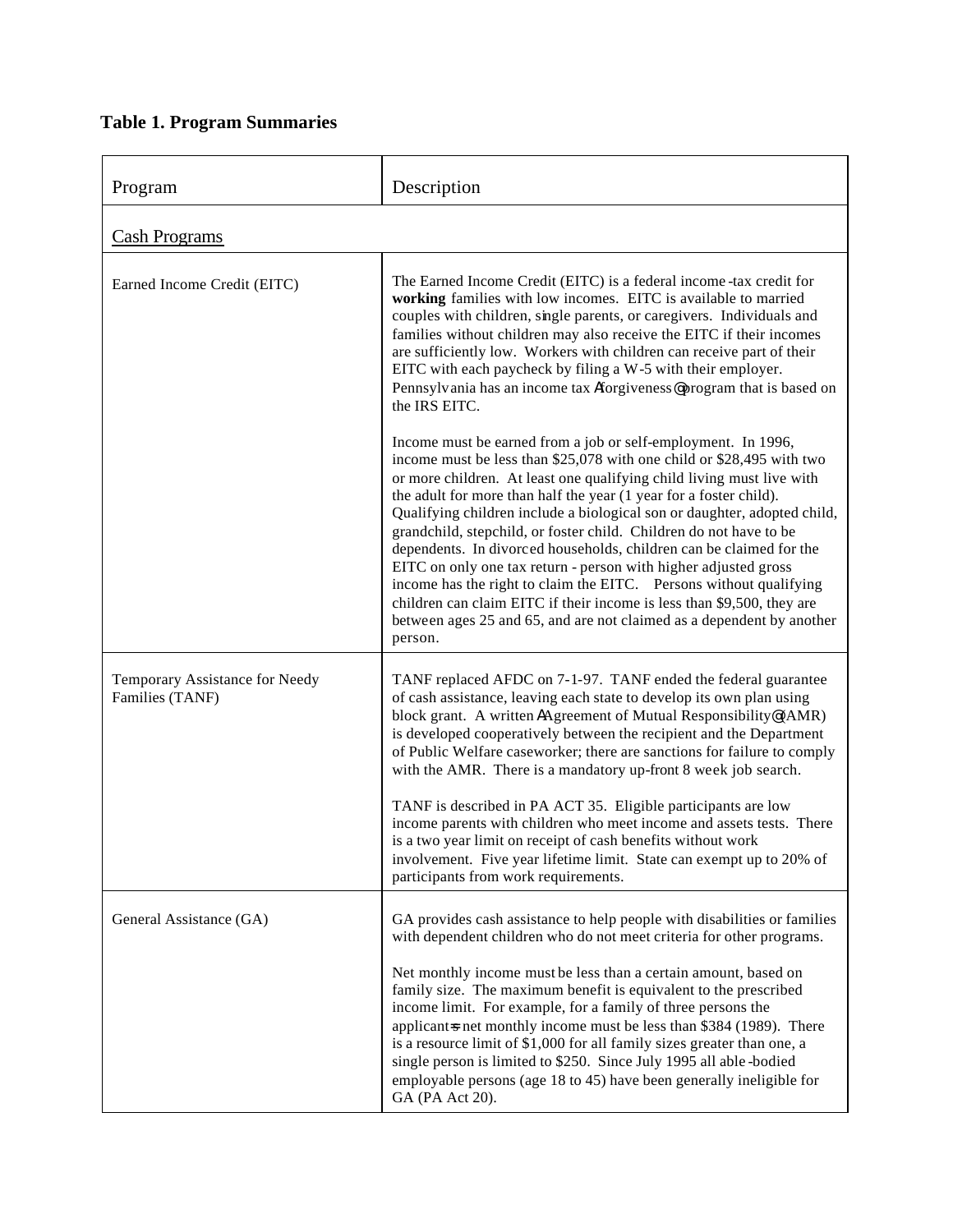| Supplemental Security Income (SSI) -<br>Blind and disabled | SSI is a federal/state program to provide cash assistance to low-income<br>elderly, blind and disabled people. The monthly SSI payment consists<br>of a federal benefit and a potential state supplement. The federal<br>benefit rate increases each January but the PA supplement has<br>remained constant during the 1989 to 1997 period. Persons living in a<br>personal care home and meeting financial requirements are eligible for<br>a state supplement provided the personal care home is licensed by the<br>state.                                                                                                                                                                                                                                                                                                                                                                                                                    |
|------------------------------------------------------------|-------------------------------------------------------------------------------------------------------------------------------------------------------------------------------------------------------------------------------------------------------------------------------------------------------------------------------------------------------------------------------------------------------------------------------------------------------------------------------------------------------------------------------------------------------------------------------------------------------------------------------------------------------------------------------------------------------------------------------------------------------------------------------------------------------------------------------------------------------------------------------------------------------------------------------------------------|
|                                                            | SSI eligibility is determined by income and assets limits. In 1998, a<br>single person was limited to no more than \$494 in monthly income and<br>no more than \$2,000 in countable assets; couples limited to<br>\$741/month in income and \$3,000 assets. SSI includes work and other<br>income disregards. Children are eligible if their impairment results in<br>marked and severe functional limitations expected to last at least 12<br>months or result in death.                                                                                                                                                                                                                                                                                                                                                                                                                                                                       |
| <b>State Blind Pensions (SBP)</b>                          | SBP provides cash assistance to help legally blind persons whose<br>income is high enough to exclude them from SSI.                                                                                                                                                                                                                                                                                                                                                                                                                                                                                                                                                                                                                                                                                                                                                                                                                             |
|                                                            | Person must be legally blind, with annual net income below \$4,260<br>(1989) with resources below \$7,500. Maximum benefit is \$100.                                                                                                                                                                                                                                                                                                                                                                                                                                                                                                                                                                                                                                                                                                                                                                                                            |
| In-Kind Programs                                           |                                                                                                                                                                                                                                                                                                                                                                                                                                                                                                                                                                                                                                                                                                                                                                                                                                                                                                                                                 |
| Food Stamps                                                | The Food Stamp program provides coupons to purchase food for<br>individuals and families who are eligible for income maintenance<br>programs or who have limited incomes. The program is administered<br>by the federal government through the State Department of Welfare.<br>Eligibility for the FSP is based on financial and non-financial factors.<br>Households, except those with elderly or disabled members, must have<br>gross incomes below 130% of the poverty line. All households must<br>have net incomes no higher than 100% of the poverty line to be<br>eligible. Most households may have up to \$2,000 in countable<br>resources. Households with at least one member age 60 or older may<br>have up to \$3,000 in resources. Since 1997 there have been limits on<br>undocumented immigrants (ineligible) and legal immigrants. Also,<br>time limits have been placed on many able-bodied, childless<br>unemployed adults. |
| Women, Infants, and Children (WIC)                         | WIC is a federally funded health program for high-risk, low-income,<br>pregnant or breast feeding women, postpartum mothers and children<br>under the age of five. It provides nutrition counseling, education,<br>referrals, and immunization screening. The WIC program issues<br>vouchers redeemable at participating grocery stores for infant formula,<br>cheese, milk, eggs, cereal, juices, and other selected nutritional foods.<br>Income limits are set at 185% of the federal poverty income guidelines<br>but participants must also meet medical guidelines. Because of limited<br>funding, there is a priority list for WIC services.                                                                                                                                                                                                                                                                                             |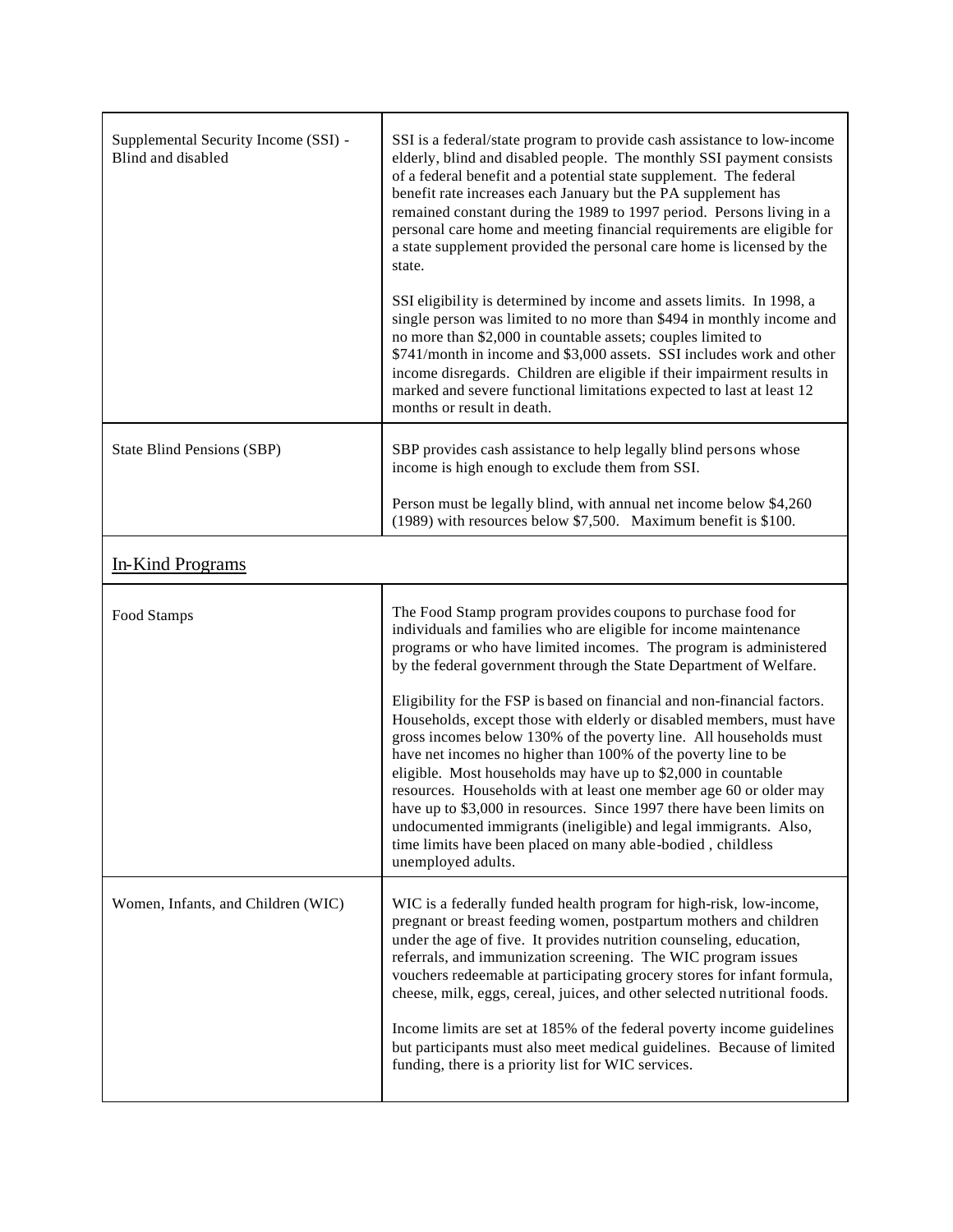| Medicaid                                              | Medicaid is a means-tested public assistance program that provides<br>payments for hospital and medical services to people who meet income<br>criteria. Funded jointly by federal and state governments, it includes<br>coverage for services such as inpatient hospital care, prescription<br>drugs, home health care, nursing home care, outpatient psychiatric<br>care, drug and alcohol clinic visits, physician, dental and other medical<br>services.<br>Families who met AFDC and SSI eligibility criteria were eligible.<br>Now: (a) the family income and resources must meet the pre-reform<br>AFDC standards and (b) meet the pre-reform AFDC deprivation<br>requirement. If a family loses eligibility because of employment or<br>receipt of support payments and received Medicaid in three of the six<br>preceding months, the family may receive extended benefits. States<br>may deny benefits to those who lose TANF benefits because of refusal<br>to work. Exempted are poverty-related pregnant women and children.                                                                                                                                                                                                                                                                                                                                                                                                                                    |
|-------------------------------------------------------|-----------------------------------------------------------------------------------------------------------------------------------------------------------------------------------------------------------------------------------------------------------------------------------------------------------------------------------------------------------------------------------------------------------------------------------------------------------------------------------------------------------------------------------------------------------------------------------------------------------------------------------------------------------------------------------------------------------------------------------------------------------------------------------------------------------------------------------------------------------------------------------------------------------------------------------------------------------------------------------------------------------------------------------------------------------------------------------------------------------------------------------------------------------------------------------------------------------------------------------------------------------------------------------------------------------------------------------------------------------------------------------------------------------------------------------------------------------------------------|
| Children=Health Insurance Program<br>(CHIP)           | CHIP began operating in May 1993 and expanded in PA in 1997.<br>CHIP provides health insurance to children not covered under<br>Medicaid.<br>Targeted children (up to age 19) who (a) are not eligible for Medicaid,<br>covered under a group health plan or other health insurance, in prisons<br>or who have parents who are state employees and (b) meet the<br>eligibility standards as determined by the state. These are either (a)<br>200% of the federal poverty line or (b) 50 percentage points above the<br>state = Medicaid eligibility level.                                                                                                                                                                                                                                                                                                                                                                                                                                                                                                                                                                                                                                                                                                                                                                                                                                                                                                                  |
| Low Income Home Energy Assistance<br>Program (LIHEAP) | LIHEAP is a federal block grant program that assists eligible low<br>income households in meeting their energy needs. The federal<br>government does not provide energy assistance benefits directly to<br>individuals but through LIHEAP grants to the states. LIHEAP funds<br>can be used for: heating assistance, cooling assistance, energy crisis<br>intervention, low-cost weatherization, and other energy-related home<br>repair. In PA, DPW divides the program into two components: cash<br>grants (\$50 to \$800) based on household income eligibility and crisis<br>grants (up to \$300) for households in Aimminent danger@ of being<br>without an energy source.<br>Benefits are based on household income, family size, heating source<br>and region of the state. Eligibility is based on $(1)$ households in which<br>1 or more individuals are receiving (a) assistance under the State<br>program funded under Title I, Part A, of the Social Security Act, (b)<br>SSI, (c) food stamps, or (d) other designated payments; or (2)<br>households with incomes which are not greater than (a) an amount<br>equal to 150% of the poverty level for PA or (b) an amount equal to<br>60% of the state median income. In 1998, pre-tax income could not<br>exceed \$738 for a single person household and \$995 for a two-person<br>household. Crisis grants are available to households that are without<br>heat and cover the cost of resolving the crisis. |
| Public Housing                                        | The Public Housing Program provides Adecent, affordable@housing to<br>very low income individuals.                                                                                                                                                                                                                                                                                                                                                                                                                                                                                                                                                                                                                                                                                                                                                                                                                                                                                                                                                                                                                                                                                                                                                                                                                                                                                                                                                                          |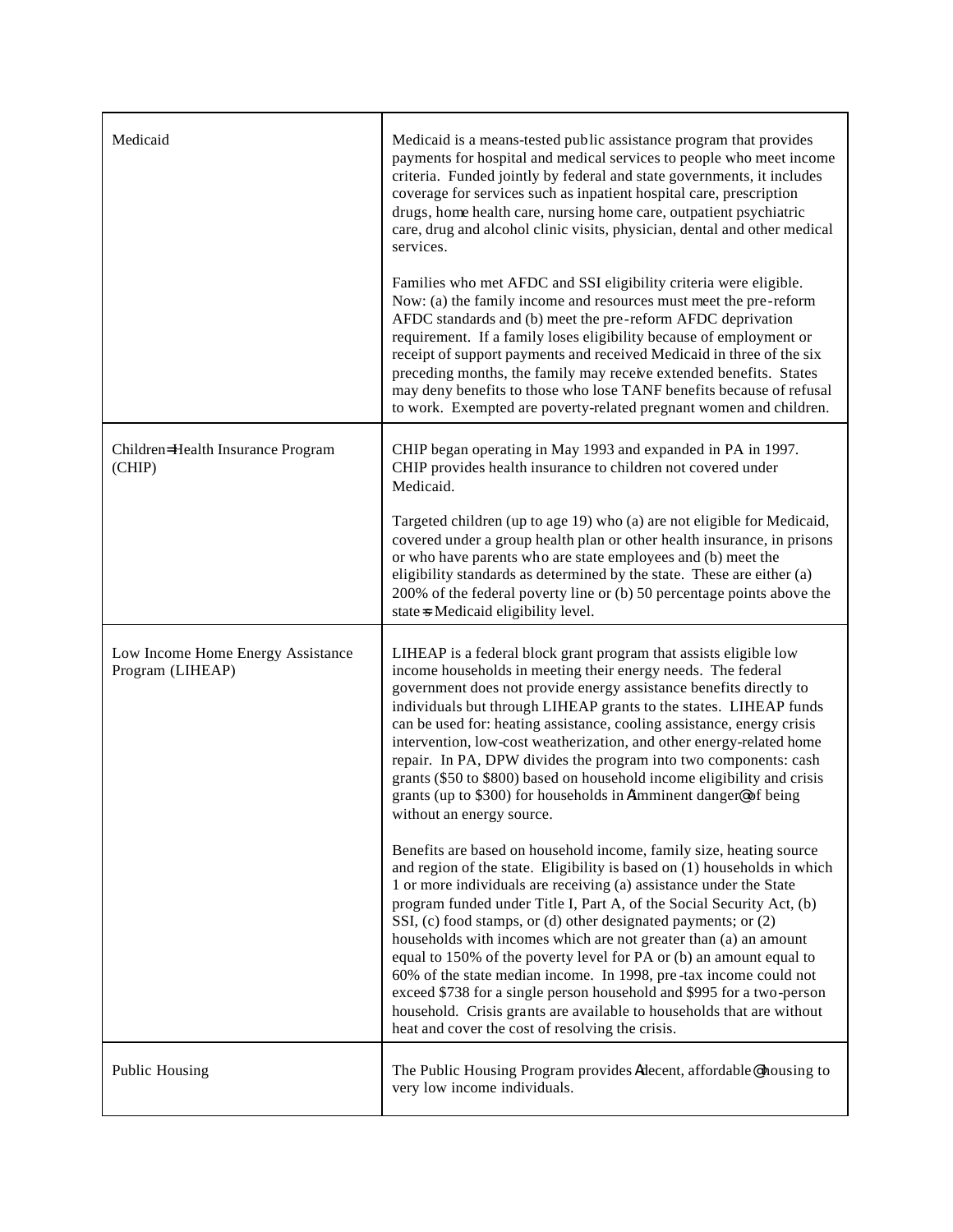|                            | Income limits vary depending on the number of family members and<br>based on the median income for the metro area. AVery low income@is<br>50% of the median income (Pgh 1998 limits are \$14,300 for one-<br>person households, \$16,350 for two-person households, and \$18,400<br>for three person households.). ALow income@is 80% of the median                      |
|----------------------------|--------------------------------------------------------------------------------------------------------------------------------------------------------------------------------------------------------------------------------------------------------------------------------------------------------------------------------------------------------------------------|
| Section 8 Housing Vouchers | The Section 8 program provides rental subsidies and vouchers to low-<br>income persons living in privately owned housing. The program<br>supplies assistance to eligible families who seek housing in the private<br>market and sign a conventional lease with a property owner.<br>Different criteria for different groups. Income limits, family size and<br>location. |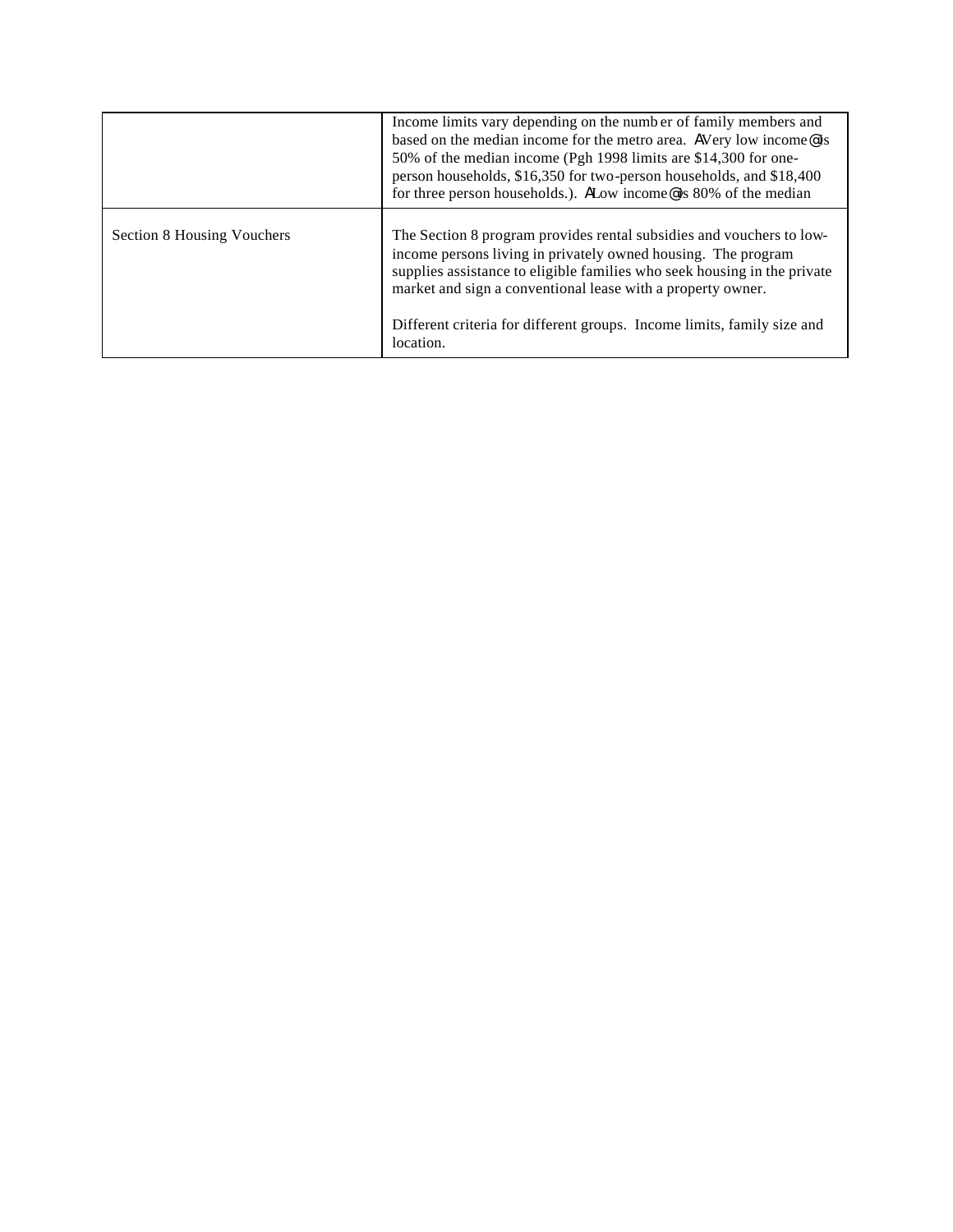### Information Sources

### **People**

Brockington, Randolph. Acting Director, Federal Programs. Allegheny County

Darling, Dennis. LIHEAP Weatherization Component. PA Department of Economic and Community Development.

Dodge, Joyce. WIC Program Director. Allegheny County.

Florey, Dave. Training/Educational Programs. PA Department of Labor.

Francis, Brian. Statistical Information Services. SIS@IRS.

Gross, Emily. Statistical Information Services. SIS@IRS.

Harvey, Carol. LIHEAP Administrator. PA Department of Welfare.

Johnson-Wasler, Linda. Earned Income Tax Office. Allegheny County.

Knavel, Stacey. Department of Revenue. PA Department of Revenue.

Maiden, Jon. Statistical Information Services. SIS@IRS.

Majewski, Dan. Public Affairs Specialist. SSA@HHS.

Mancuso, Joe. Analyst. PA Department of Welfare.

Morrison, Claire. Allegheny County Director. PA Department of Welfare.

Nemoytin, Richard. Pittsburgh Office. U. S. Department of Housing and Urban Development.

O=Neal, Pat. CHIP Program Information. PA Department of Insurance.

Pischke, Fran. Treasurer=s Office. City of Pittsburgh.

Poindexter, Nancy. Acting LIHEAP Director. PA Department of Welfare.

Putze, Dennis. Data Supervisor. PA Department of Welfare.

Reinhard, Bob. State Data Center. Penn State University.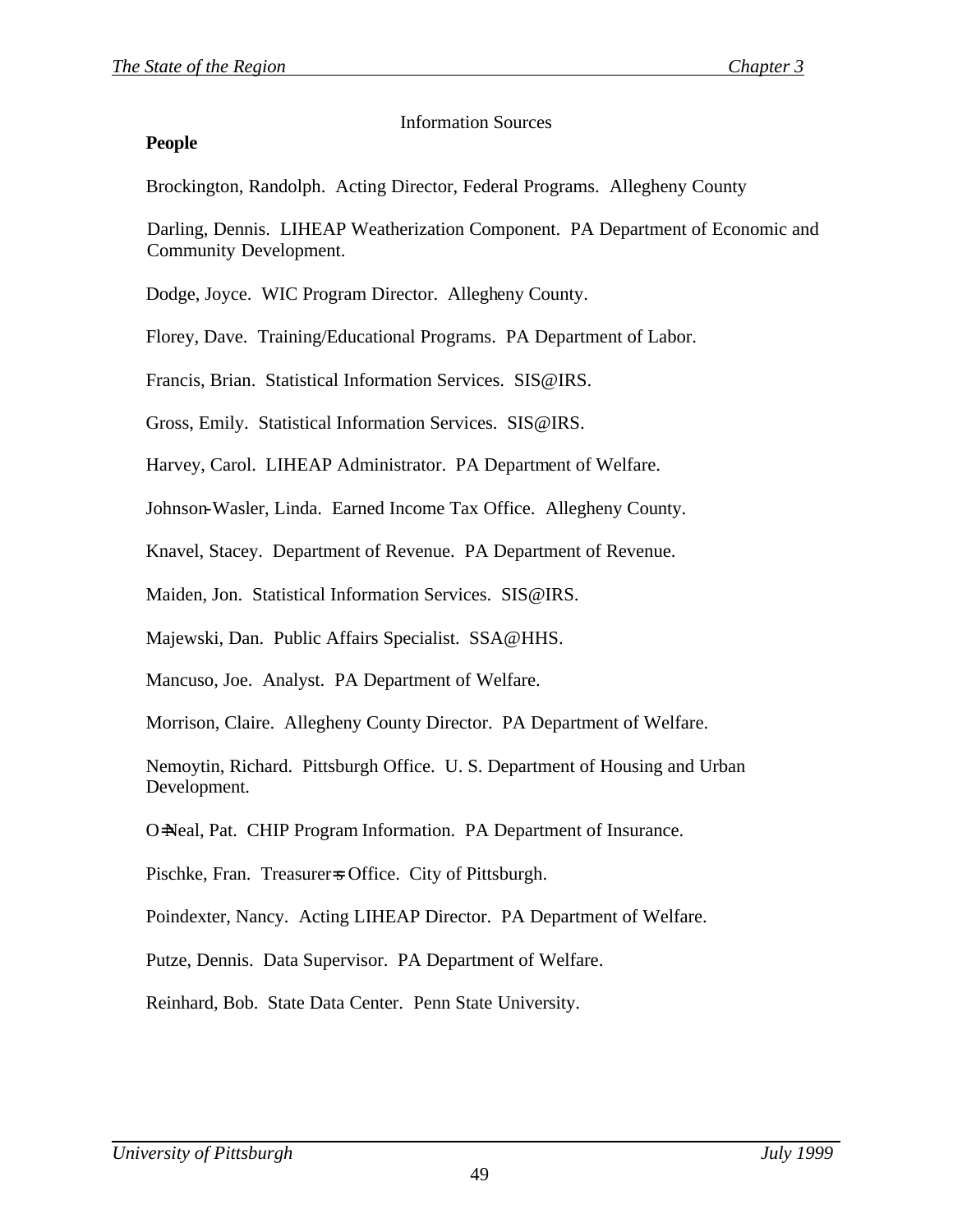Rosen, Joyce. Public Information Officer (Philadelphia). HCFA@HHS.

Shepherd, Diane S. Associate Community Builder. U. S. Department of Housing and Urban Development.

Williams, Christopher. Public Information Officer, (Phila.). SSA@HHS.

### **Web Sites Providing Information**

| LIHEAP:   | http://www.acf.dhhs.gov/programs/liheap<br>http://www.info.co.allegheny.pa.us/services/fedprogs/                                                 |
|-----------|--------------------------------------------------------------------------------------------------------------------------------------------------|
| SSI:      | http://www.ssa.gov/                                                                                                                              |
| FS:       | http://www.usda.gov/fcs/stamps/<br>http://www.frac.org/                                                                                          |
| GA:       | http://www.urban.org/                                                                                                                            |
| CHIP:     | http://medicaid.apwa.org/Pennsylvania.html/<br>http://www.kff.org/state_health/states/pa.html/<br>http://medicaid.apwa.org/chipudate6-15-98.html |
| Medicaid  | http://www.hcfa.gov/medicaid/<br>http://www.kff.org/state_health/factsheets/<br>http://www.kff.org/state_health/states/pa                        |
| WIC:      | http://www.usda.goc/fcs/ogapi/wicunf~1.html<br>http://www.health.state.pa.us/PHP/WIC/wicfact.html                                                |
| Greenbook | Online at several sites including: http://www.welfare-reform-<br>academy.org/research/greenbook/mcontent.html                                    |

## **Other**

- Bangs, R., Kerchis, C. & Weldon, L. (1997). *Basic living costs for working age adults and families in the City of Pittsburgh and Allegheny County*. Pittsburgh, PA: UCSUR and the University of Pittsburgh.
- Scholz, J. K. (1994). The Earned Income Tax Credit: Participation, compliance, and antipoverty effectiveness. *National Tax Journal*, 47, 63-88.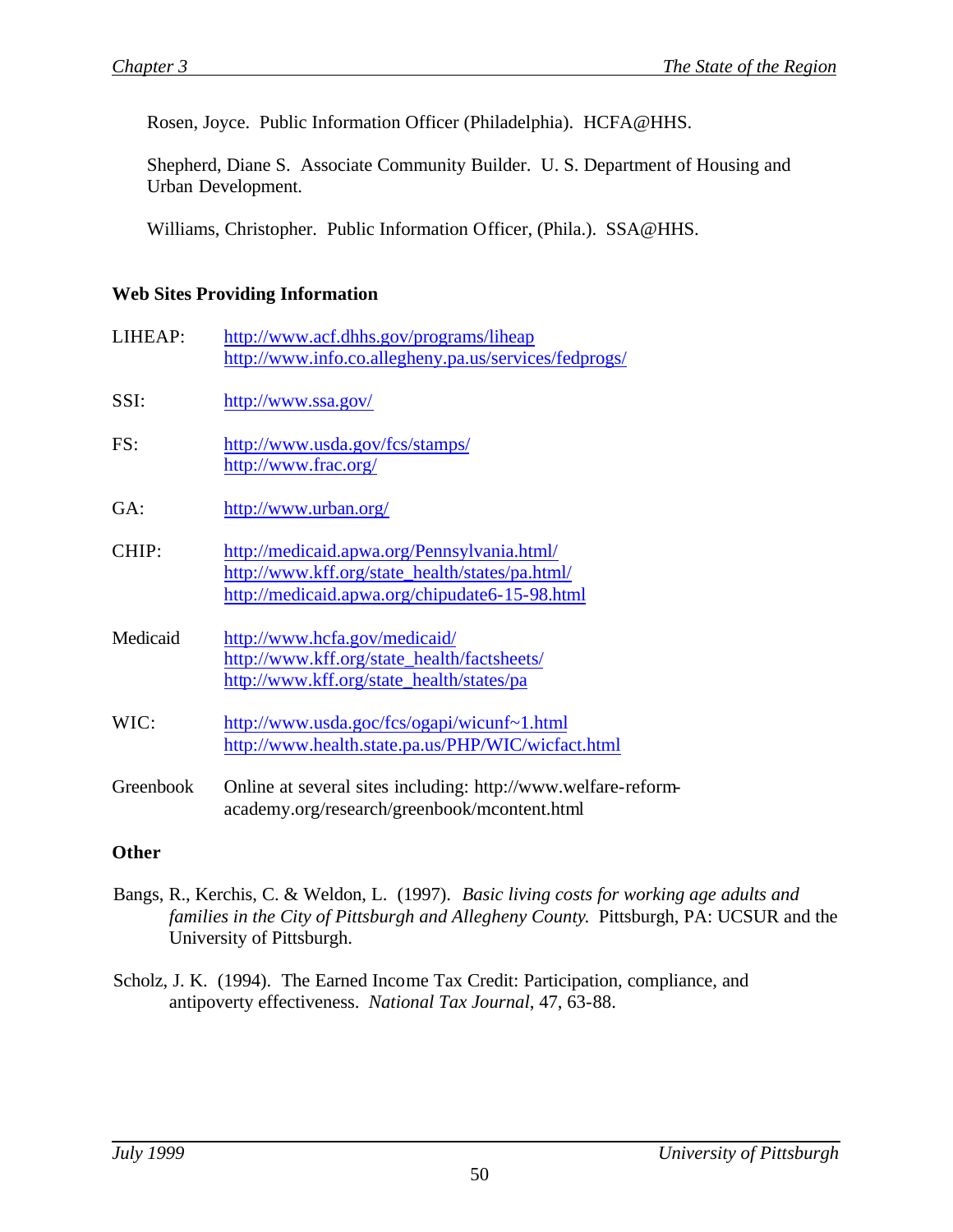

**Figure 1: Earned Income Tax Credit and PA Tax Forgiveness in Allegheny County**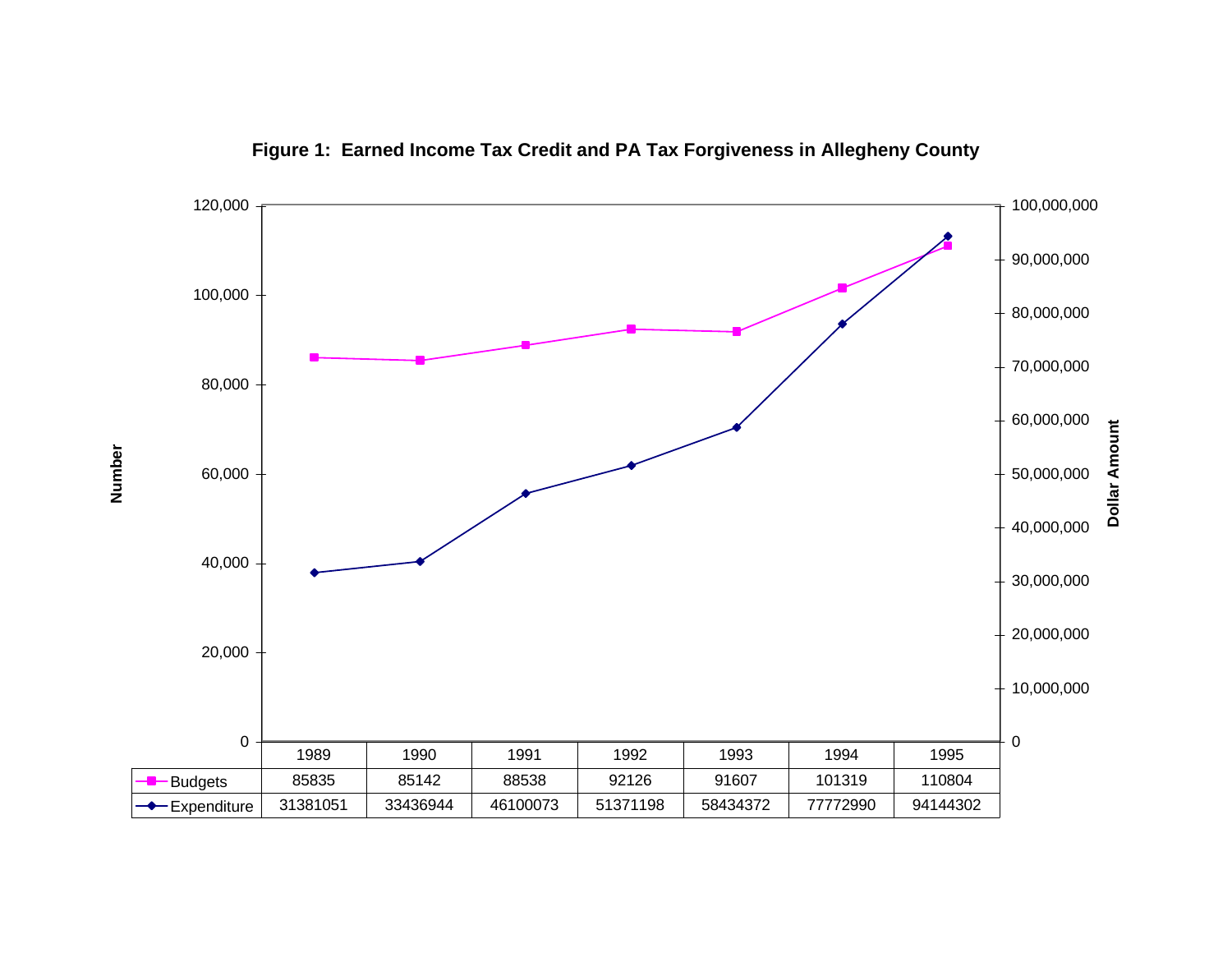

**Figure 2: AFDC/TANF in Allegheny County**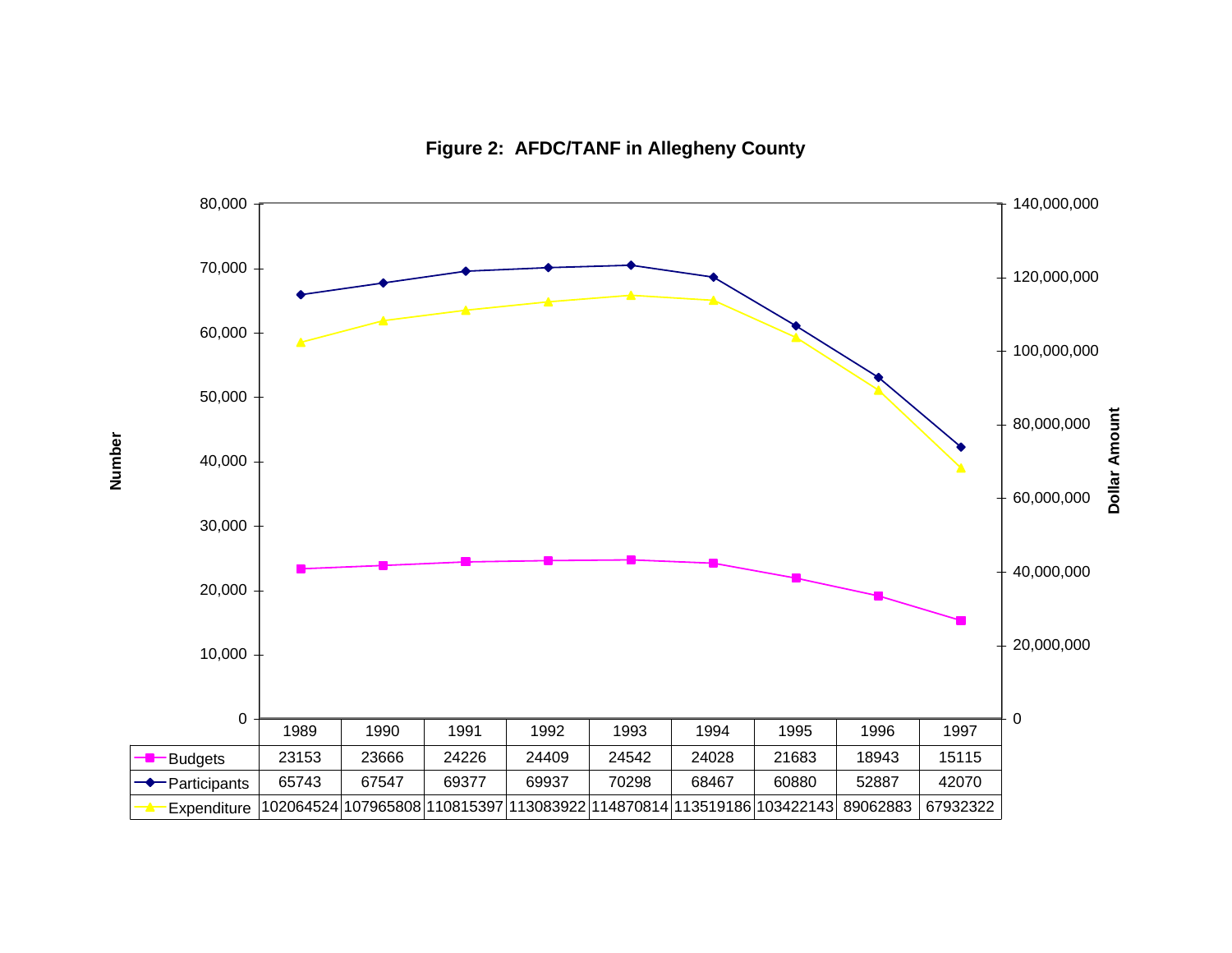

**Figure 3: General Assistance in Allegheny County**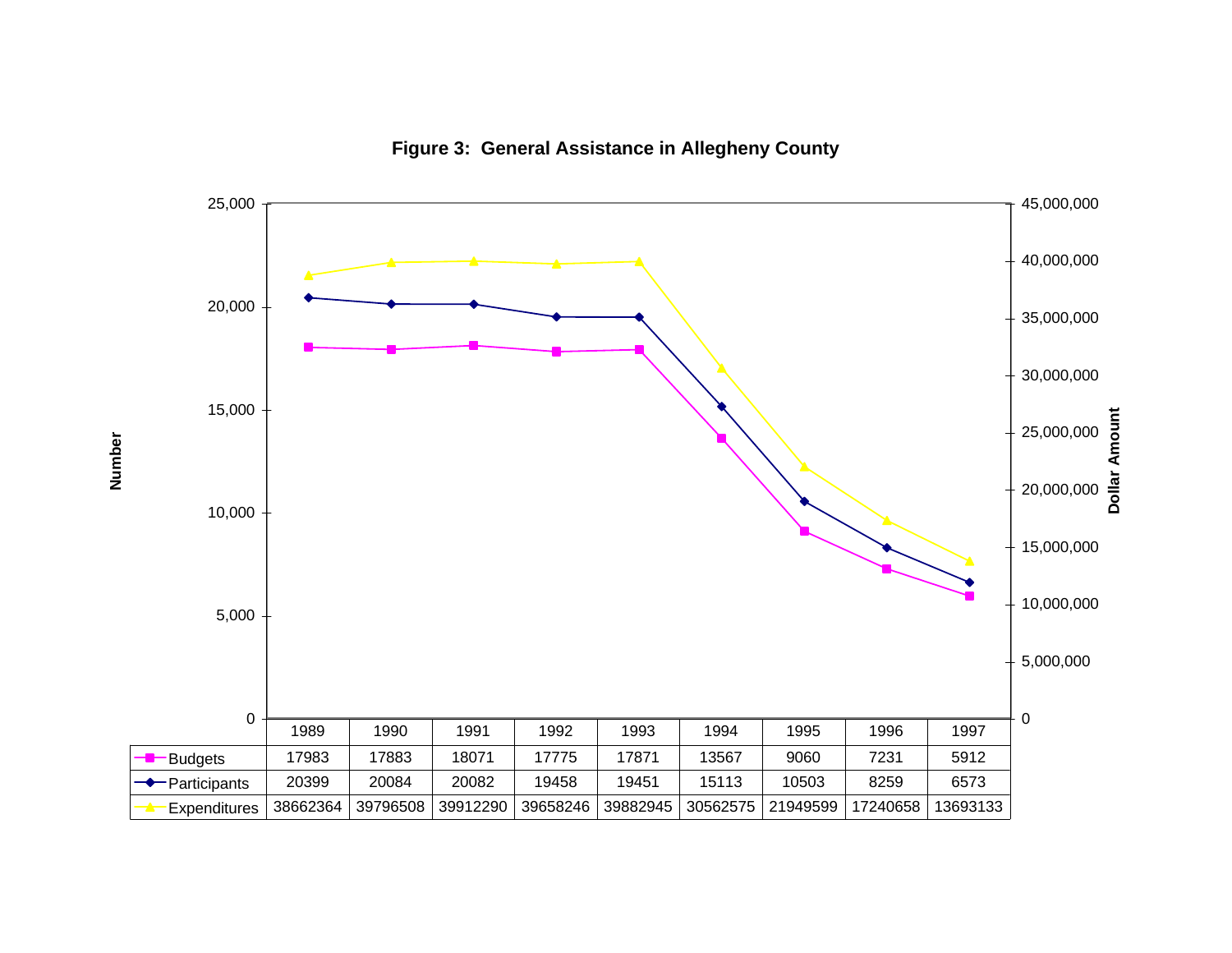

**Figure 4: Suppplemental Security Income in Allegheny County**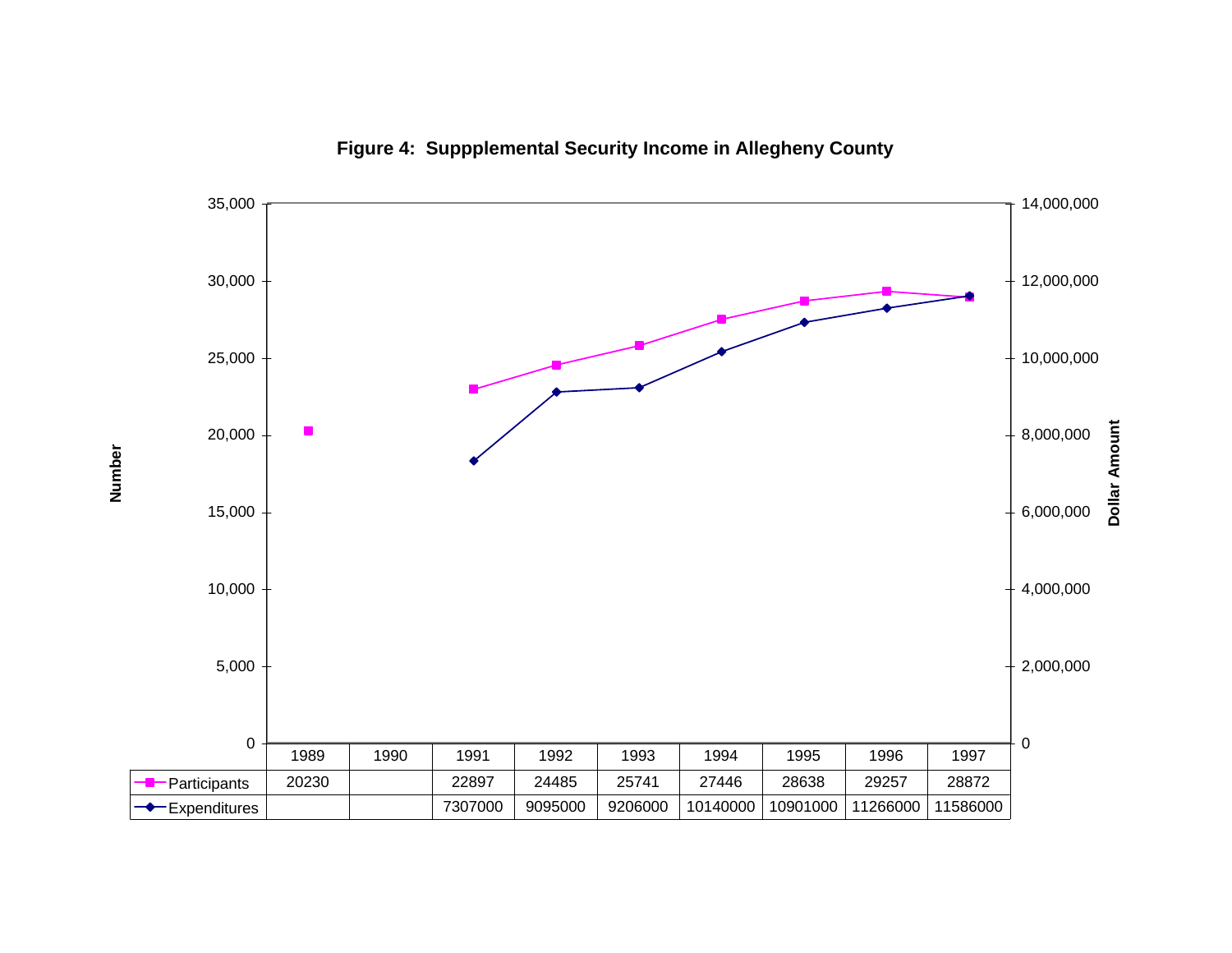

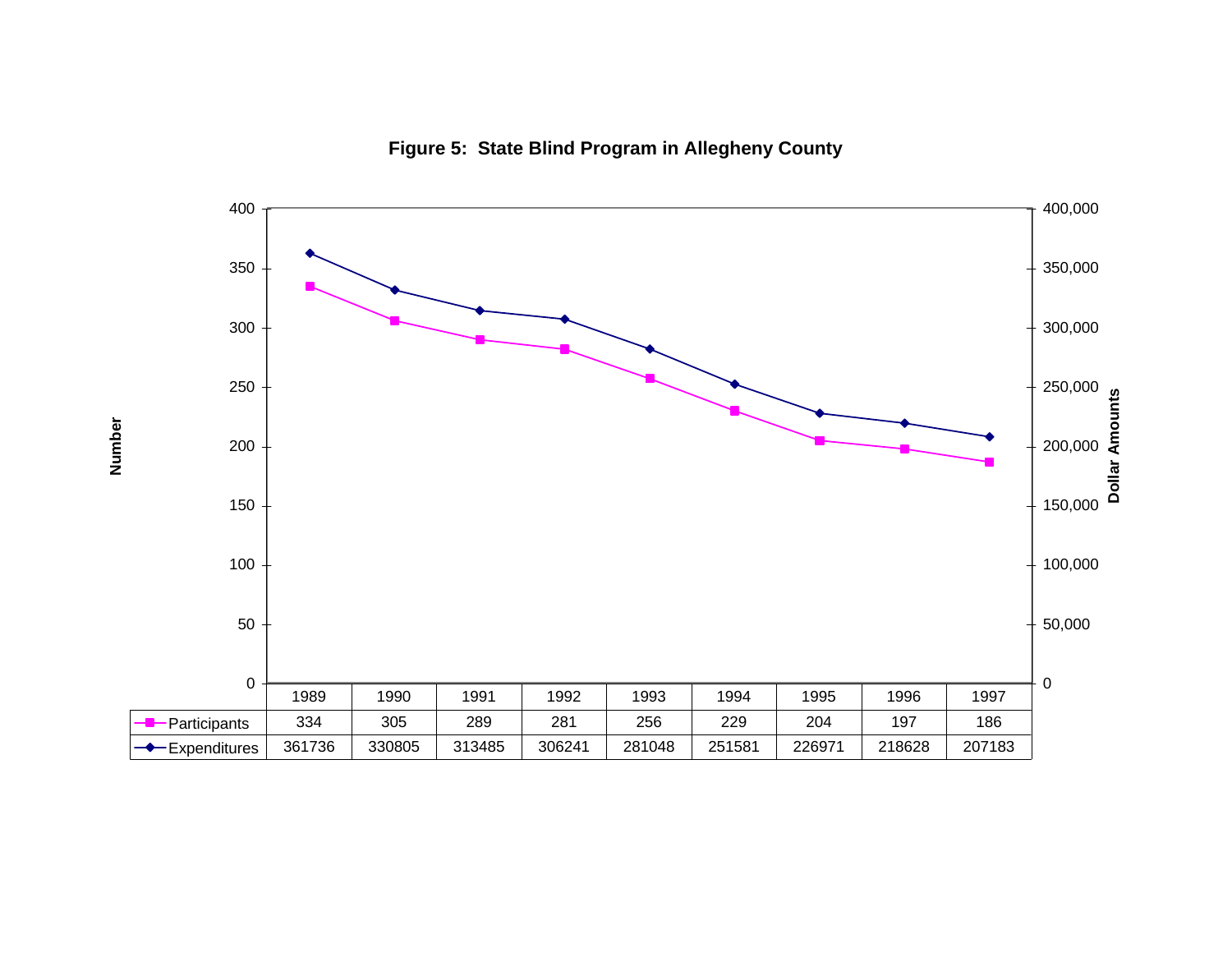

**Figure 6: Food Stamps in Allegheny County**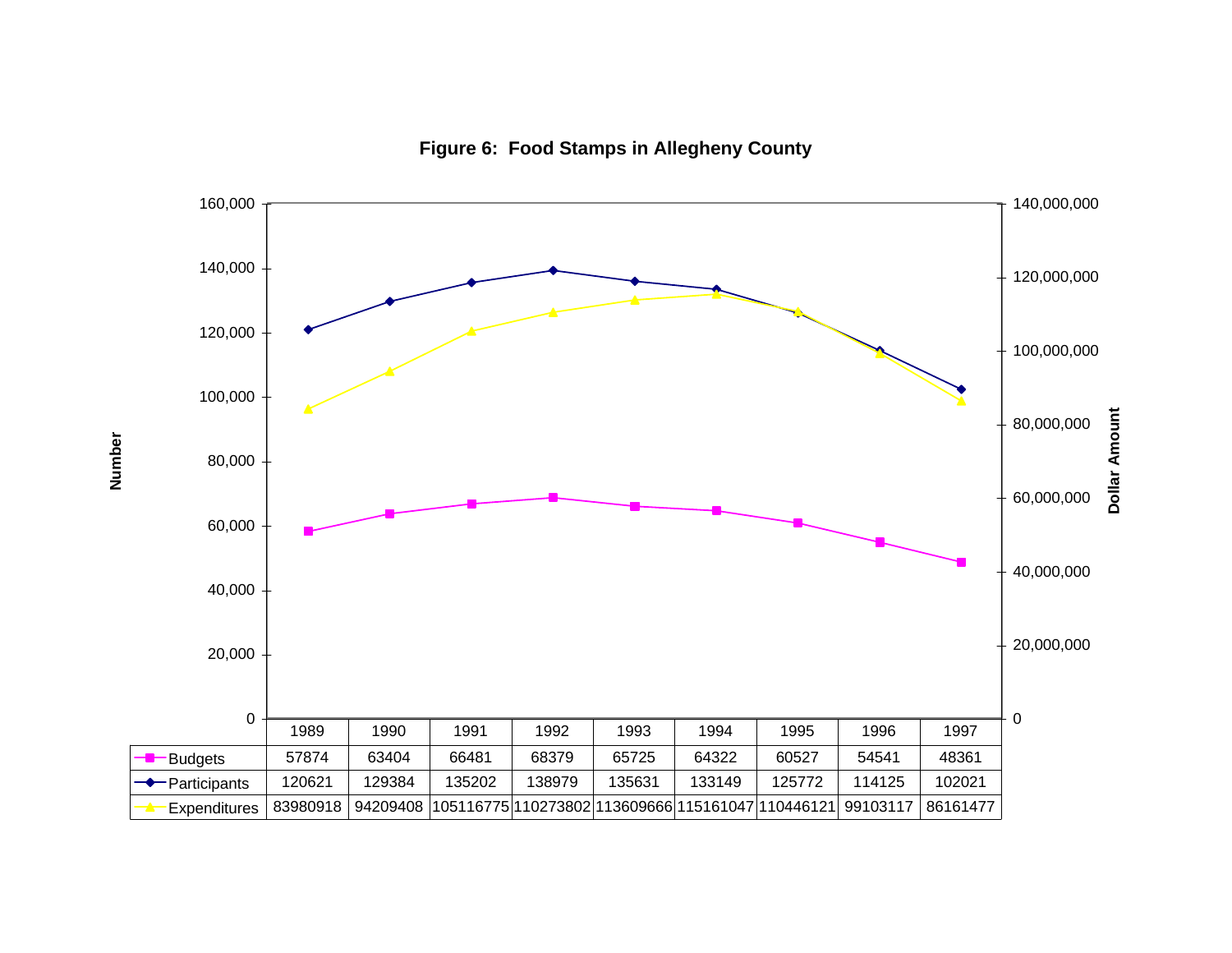**Figure 7: WIC in Allegheny County**

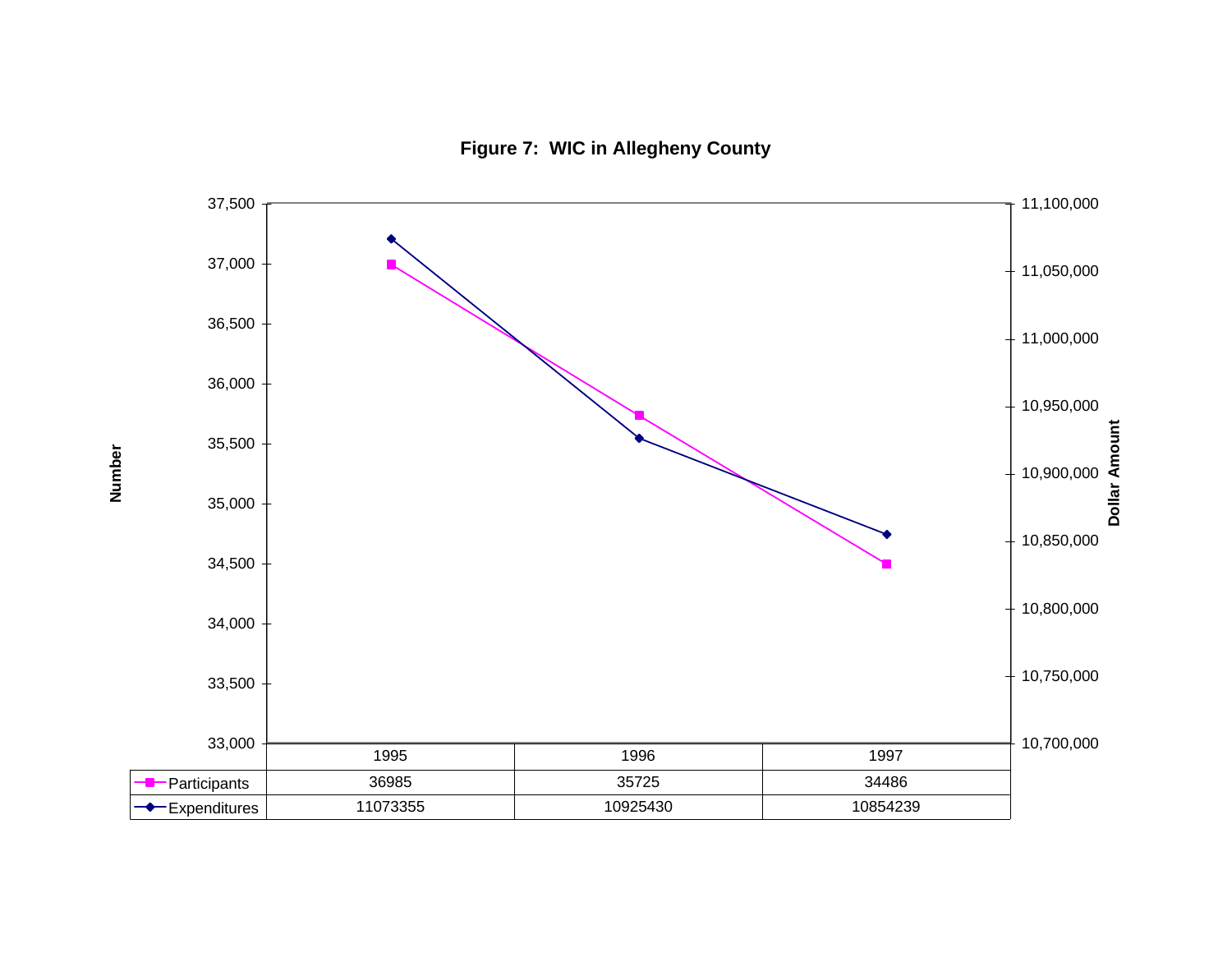

**Figure 8a: Medicaid in Allegheny County**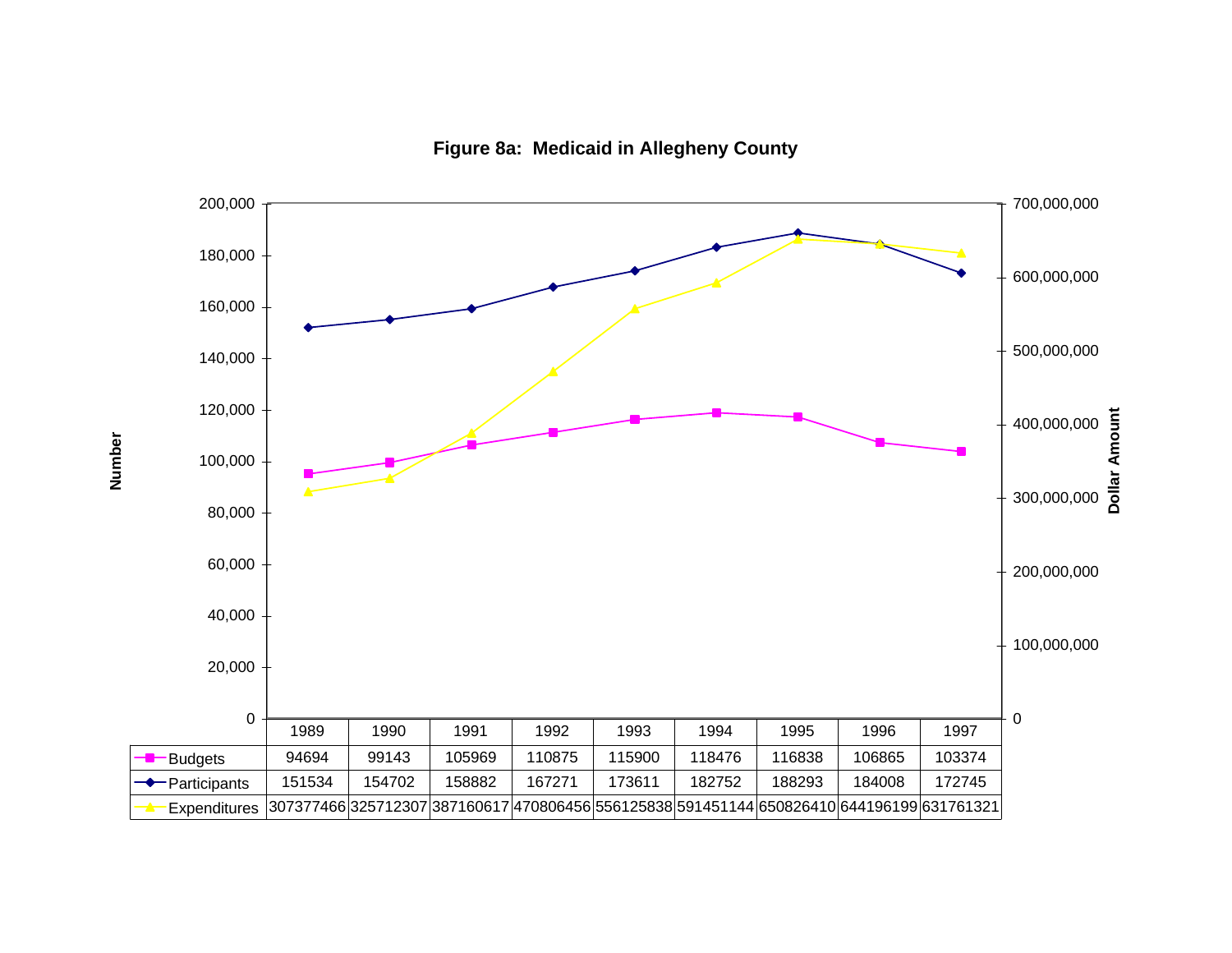

**Figure 8b: Medicaid Participants Total and by Category in Allegheny County**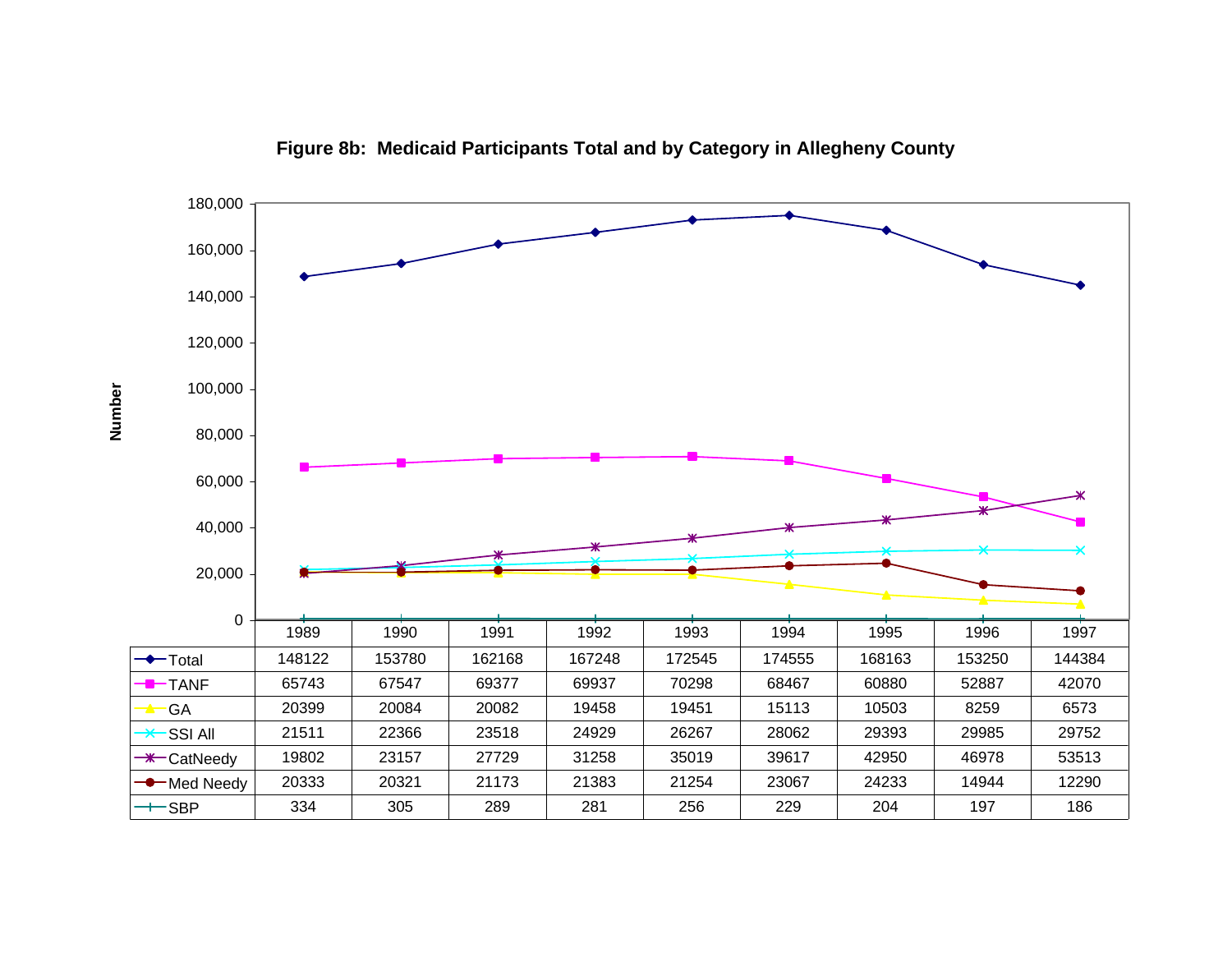

**Figure 9: Children's Health Insurance Program in Allegheny County**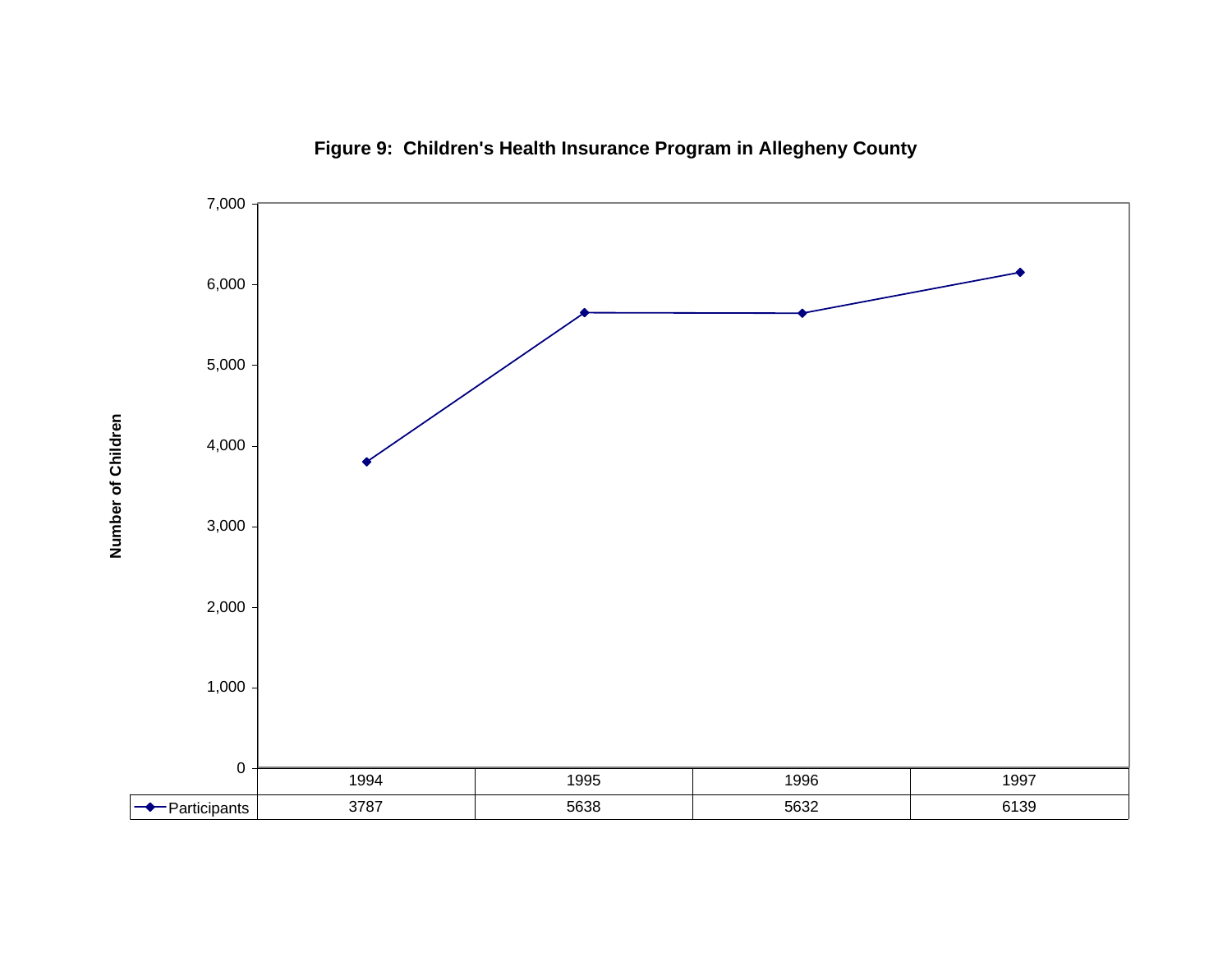

**Figure 10: Low Income Heating and Energy Assistance Program in Allegheny County**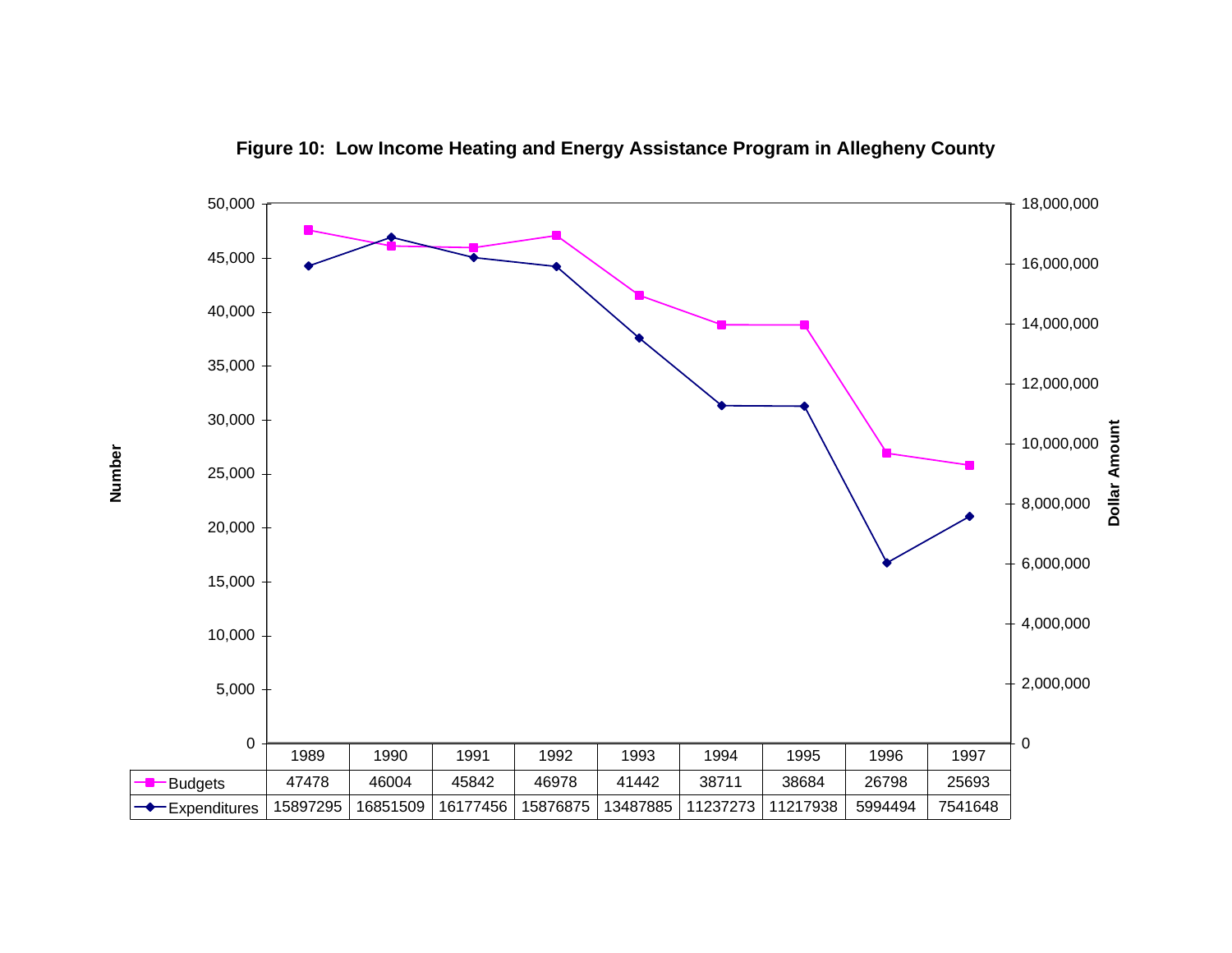

**Figure 11: Housing Program Expenditures in Allegheny County**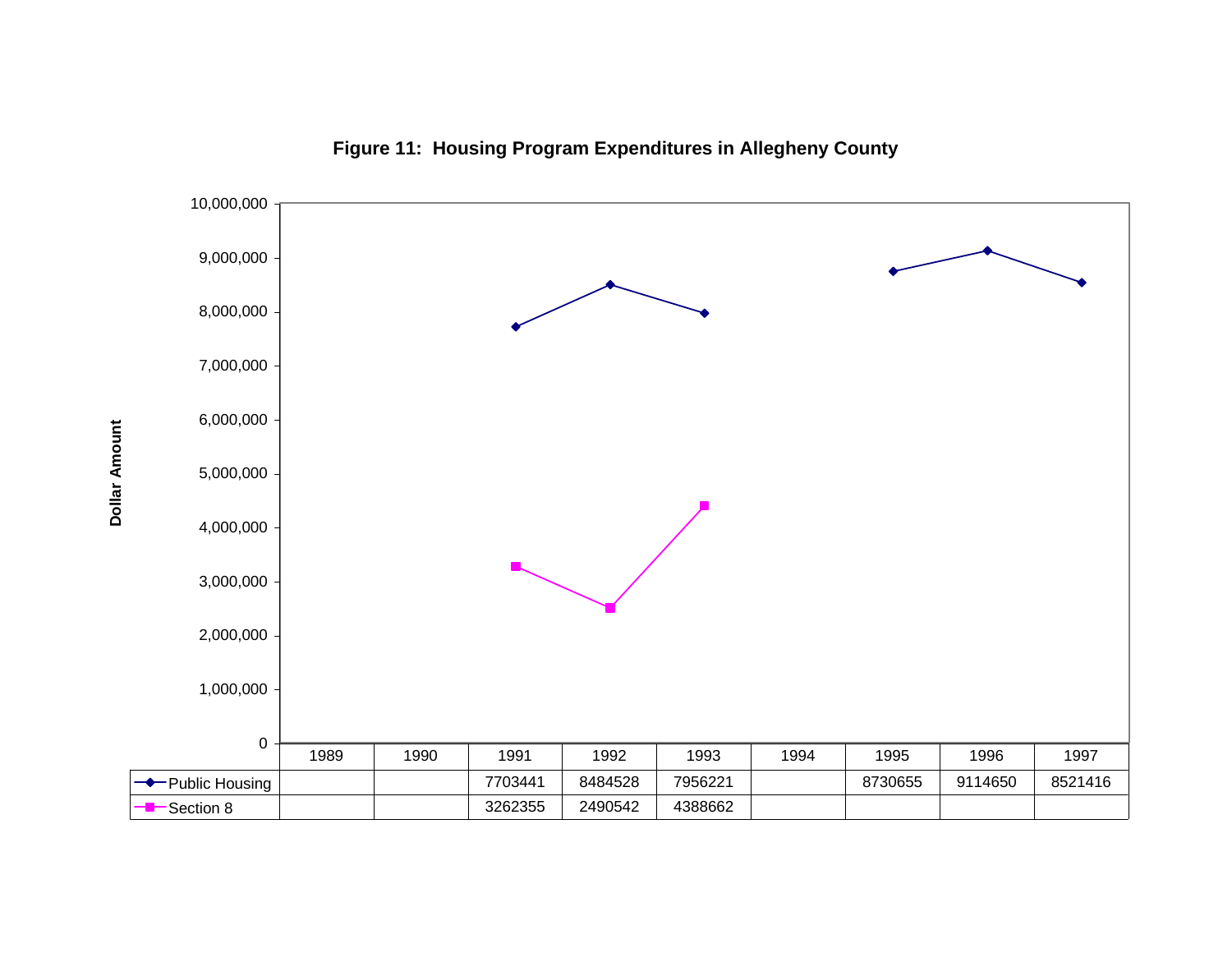### **CHAPTER 4. THE STATUS OF WOMEN IN THE PITTSBURGH REGION: ECONOMY, POLITICS, AND VIOLENCE**

Susan Hansen, Ph.D., Department of Political Science Audrey Murrell, Ph.D., Katz Graduate School of Business S. Laurel Weldon, Ph.D., Graduate School of Public and International Affairs University of Pittsburgh

### **Introduction**

Women constitute more than half the population of the Pittsburgh region but the concerns and contributions of women are often overlooked in general assessments of the state of the region, rendering these assessments incomplete. This chapter examines three key aspects of women=s experience in the Pittsburgh region: 1) economic status, 2) power and decision making, and 3) violence against women. These three categories are standard categories for assessments of womens status and have been identified as important by international experts on measuring womens status (see, for example, United Nations, 1995).<sup>1</sup> These different aspects of womens status are interrelated. For example, economic inequality between men and women has been shown to be a strong predictor of high levels of violence against women (Sanday, 1981; Levinson, 1988). For analytic purposes, however, we examine each of these three categories in turn.<sup>2</sup> Most of the discussion focuses on the city of Pittsburgh and Allegheny County. Data at the regional (MSA), state and national level are included where available. We also provide some recommendations as to how local actors who aim to promote the status of women can best direct their efforts.

#### **Economic Status**

This section explores the economic status of women in the city of Pittsburgh and Allegheny County. Economic status is reflected not only in the level of earnings and type of work, but also in whether women have the economic means required to Aact independently, exercise choice, and control their lives<sup>®</sup> (Institute for Womens Policy Research (IWPR), 1996).

## Employment and Earnings

 $\overline{a}$ 

In the United States the main source of income for most people is earnings. In addition, the kind of work that one does determines both one-s current standard of living and future prospects for economic

 $1$  Other standard categories of women=s status that might be examined include health, education, the media, and institutional mechanisms to promote women=s status (United Nations, 1995). We leave analysis of these regional issues for future projects.

 $2$  Other assessments of the status of women in the region include McElroy, 1997, who examined economic status and Shoop et. al, 1994.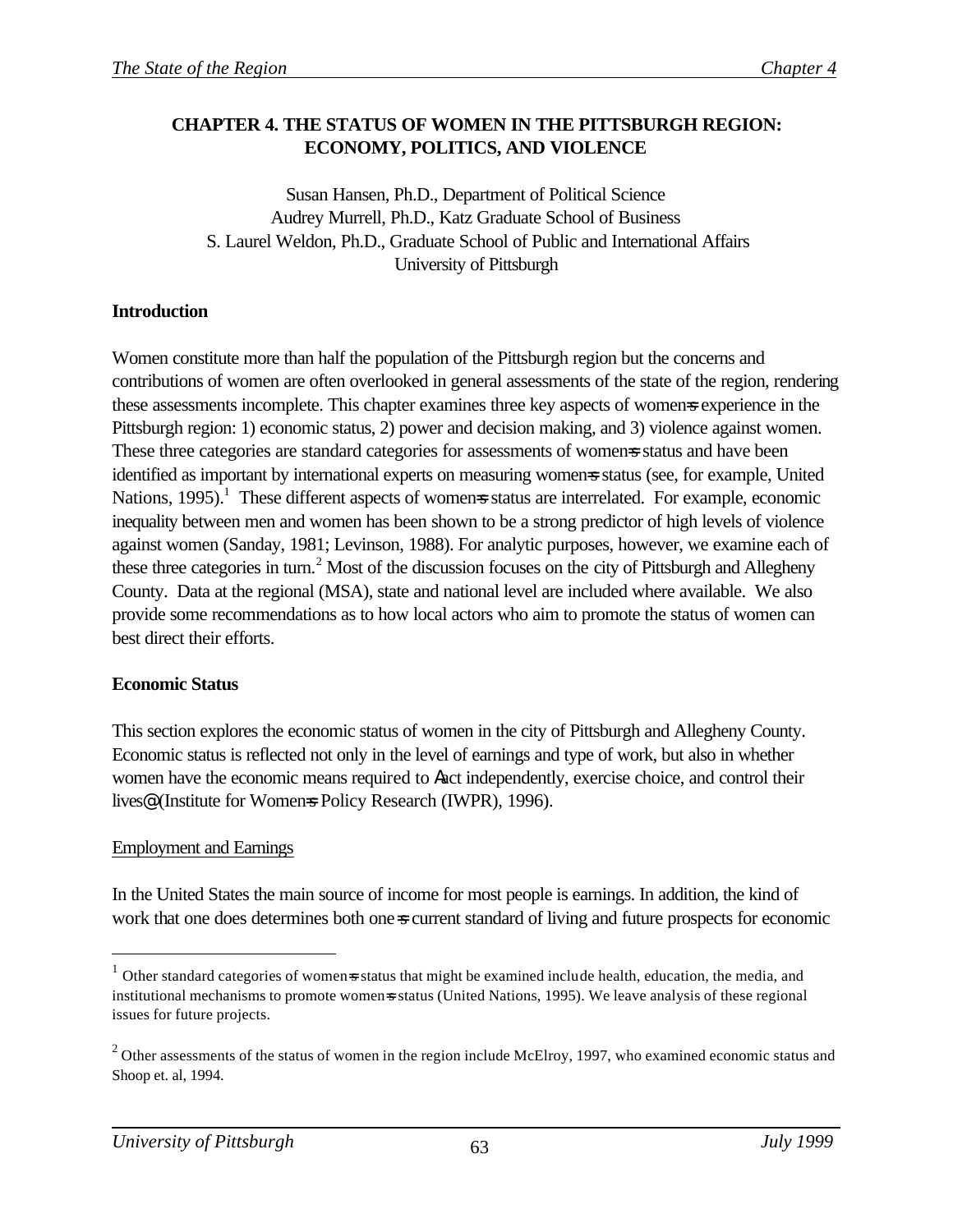advancement. So employment and earnings are important in determining the economic status of women. In this section we examine:

- labor force participation and unemployment,
- ß employment and earnings by educational level, and
- employment by occupation and industry.

#### Labor Force Participation

The labor force is the number of people of working age (16 years of age and over) available for work at any time and is usually defined to include those people actually employed as well as those who are looking for work but unable to procure it (the unemployed). The labor force does not include discouraged workers who are no longer looking for work or women who are not seeking work because of family responsibilities or other reasons.

Labor force participation for both men and women in the Pittsburgh region is generally believed to be far below national levels.<sup>3</sup> However, in the 1980s and 1990s, the low rates of labor force participation in Pittsburgh MSA appear to be more reflective of the large elderly population than of a markedly lower rate of female labor force participation.<sup>4</sup> In 1996 in Allegheny County, the proportion of the total working age population participating in the labor force caught up to national rates for the first time, with about 78% of the working age population in the labor force (Bangs and Weldon, 1998). A similar trend may have occurred for working age women locally, but reliable data on labor force by age and sex are not available for years after 1990, so we cannot be sure. The most recent data on the local labor force by sex indicate that the proportion of working age women in the labor force in the County increased steadily, and somewhat more quickly than nationally, from 1970 to 1990. In 1990, the County still had a smaller proportion of working age women in the labor market (68%) than did the nation (70%)(Bangs and Weldon, 1998). Thus, labor force participation rates for working age women in the County are likely only slightly lower than or about the same as they are nationally.

The increase in labor market participation has been attributed to several factors including the impact of the womens movement, an increased need for more income in two-earner families, and the worsening employment picture for men (IWPR, 1998). This increase represents a fundamental change for the Pittsburgh region, which has often been portrayed as retaining the Aculture of domesticity@ (a cultural association of women with the home and exclusion of women from paid work) associated with the highwage, male dominated manufacturing sector long after that sectors decline. Pittsburgh has begun to look more like the rest of the nation in terms of the proportion of women who work.

 $\overline{a}$ 

 $3$  In 1996, according to the Current Population Survey, 48.7% of women in the Pittsburgh MSA participated in the labor force, compared to 59.3% of women nationally (Bureau of Labor Statistics, 1998).

<sup>&</sup>lt;sup>4</sup> Pittsburgh MSA has a high proportion of elderly, and the elderly have lower rates of labor force participation than do non-elderly, working age people (Schulz and Kerchis, 1996).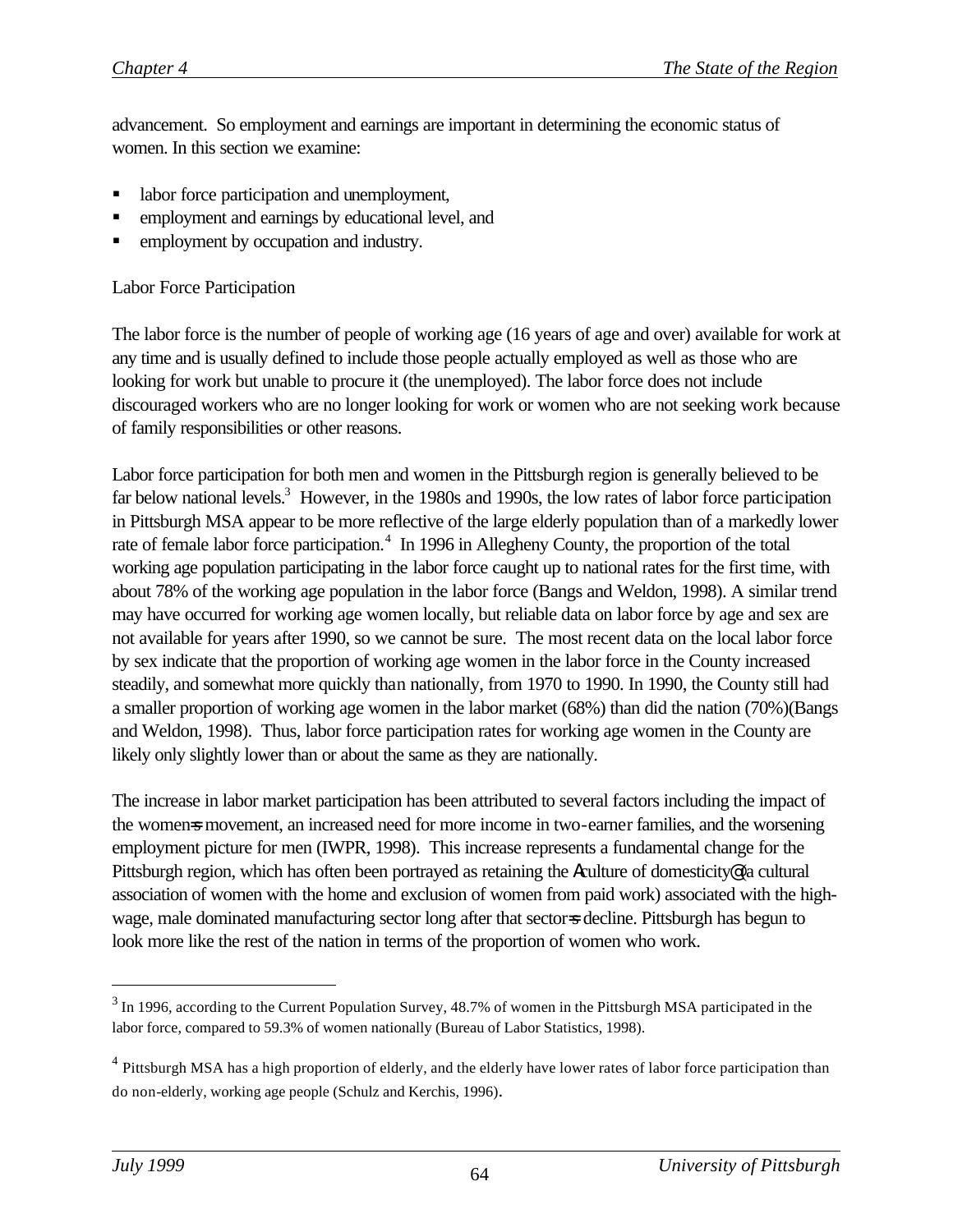## Unemployment Rates

There are no current local data of high enough quality to compare unemployment rates for men and women. In 1990, regional unemployment was about 3% higher for men than for women, a larger disparity than was evident nationally in the same year (Table 1). Regional unemployment rates for men were higher than they were nationally, especially in the city and in the region but outside the county. Unemployment rates for women were lower in the county and the Pittsburgh MSA than they were nationally. In the city, however, female unemployment rates were higher than in the county, Pittsburgh MSA or nation (Bureau of the Census).<sup>5</sup>

Since local labor force participation for women has likely increased since 1990 and is now close to national levels, the difference between male and female unemployment rates may have narrowed locally as it did nationally. In 1997, the national unemployment rate for men was 4.9% while for women it was 5.0% (Bureau of Labor Statistics, 1998).

Unemployment rates analyzed by race and sex reveal large racial disparities among women in 1990. The unemployment rate for prime age (25-54) working African American women was three times that for white women in the same age group in the city of Pittsburgh and Allegheny County. In Allegheny County, African American womens unemployment rate was 11.9% compared to only 3.7% for white women, yielding the  $15<sup>th</sup>$  highest disparity for prime working age women among the 50 largest counties in the United States in 1990. Racial disparities in unemployment were even more acute for young women in this region. Unemployment for African American women aged 16-19 was four times that for white females in the city of Pittsburgh (Bangs and Hong, 1996). Recent evidence suggests that these racial disparities persist in the Pittsburgh region in the late 1990s (Bangs and Weldon, 1998). Thus, it appears African American women have had a harder time than white women accessing employment in the local economy.

Full Time, Full Year Employment by Educational Attainment

Higher levels of education are associated with higher levels of employment and wages for all demographic groups, but men appear to obtain a higher rate of return on investment in education than women. A small percentage of working age (ages 18-64) adults in the County in 1990 who were without a high school diploma have full-time, full-year jobs: Only 39% of working age white men and 25% of working age African American men without a high school degree have full time, full year jobs.<sup>6</sup> However, even smaller proportions of women without high school degrees were working in full time, full

 $\overline{a}$ 5 Note that unemployment rates reported by the Census tend to be higher than those reported by the Bureau of Labor Statistics.

 $<sup>6</sup>$  In 1990 in Allegheny County, 8.8% of prime working age (25-59) whites and 20.2% of African Americans in the same</sup> age group lacked a high school degree (U.S. Bureau of the Census).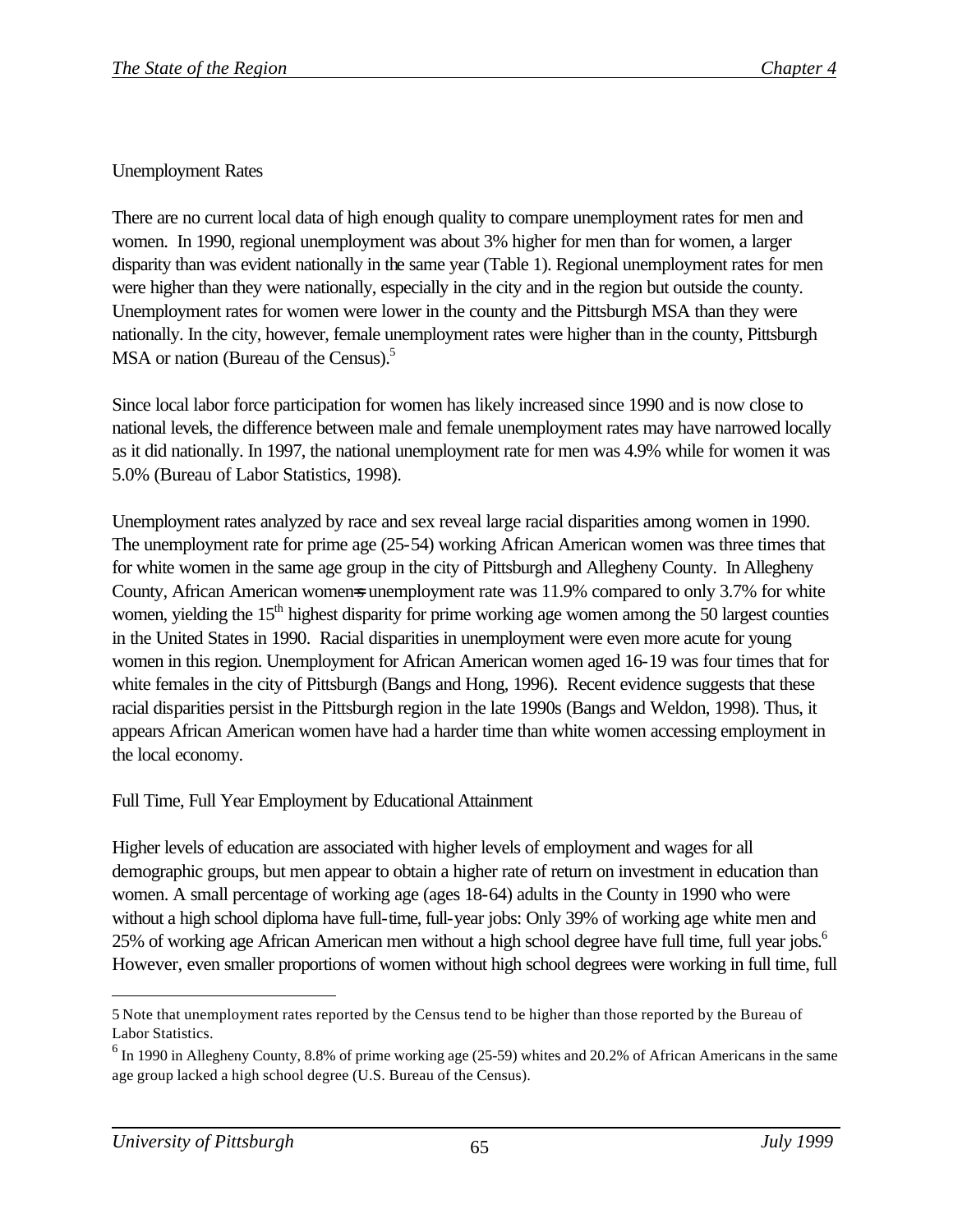year jobs: only 18% of white women and 18% of African American women. In the county the rate of full time employment for white men who have a high school degree or GED was 23 percentage points higher than it is for those without. In comparison, the rate of full time employment for white women with a high school degree or GED was only 17 percentage points higher than it was for those without (Bangs, Kerchis and Weldon, 1997). Although fewer African American men were employed full time than white men, African American men were still more likely to work in full time full year jobs than either African American or white women at every educational level.<sup>7</sup>

### Earnings by Educational Attainment

In Allegheny County women earn less than men when working full time, even controlling for educational level. White and African American men with a bachelor's degree or higher earn on average about \$11 and \$10 more per hour respectively than their male counterparts with only a high school degree or GED. White women with a bachelor=s degree or higher earn about \$8 more than women with only a high school degree, and African American women earn about \$7 more. Among full-time workers with a bachelors= degree or higher in Allegheny County, women earn 71% of what men earn (Bangs, Kerchis and Weldon, 1997).

In Allegheny County, annual earnings for working age women working full time were quite low compared to their needs. Needs, such as housing, food, childcare, and health care, are largely determined by the number and age of children and adults in the family. $8\,$  In 1989, two-thirds (68%) of women age 35 to 44 in Allegheny County had between one and three children, and three quarters (75%) had one or more children. About 75% of prime working age women were married or had been married at some point. Most families with children were married couple families, but about one-fifth (20%) of families were single-mother families (Bureau of the Census, 1990). It is estimated that a married couple with two or three children would need about 236% of the 1989 poverty line (\$29,677 for two children and 34, 923 for three children) to meet their basic needs if both worked full time. A single mother with two children under age 18 would similarly need about 235% of the poverty line

 $\overline{a}$ 

 $<sup>7</sup>$  It is unlikely that disparities in full time employment rates can be attributed wholly to women=s *voluntary* part time</sup> work. In 1992, almost 75% of women part time workers and 60% of male part time workers indicated that they worked part time because they only sought part-time work or because they wanted to (this does not include those who sought part time work because of child care problems or other barriers) (Blank, 1995). Even using these figures, which likely underestimate involuntary part-time work among women, differences in voluntary part-time work only account for about a tenth to a third of the gender disparity in full time employment rates for workers with a high school degree or less, and about half of the gender disparity for those with some college or more.

 $8$  We use local basic needs thresholds instead of the official poverty line because it has become widely accepted that the official poverty lines vastly underestimate the cost of basic needs, especially child care (which is not included at all) and therefore are particularly inappropriate for assessing whether single mothers or other families with working women have enough income to meet their basic needs (Citro et. al, 1994). The thresholds employed in this section include seven categories of cost (food, housing, health care, child care, clothing and personal care, transportation, miscellaneous) and taxes. The costs for each category were those judged to be those minimally adequate for families living in Allegheny County. For a more detailed discussion see Bangs, Kerchis and Weldon, 1997, and Weldon, Bangs and Kerchis, 1997.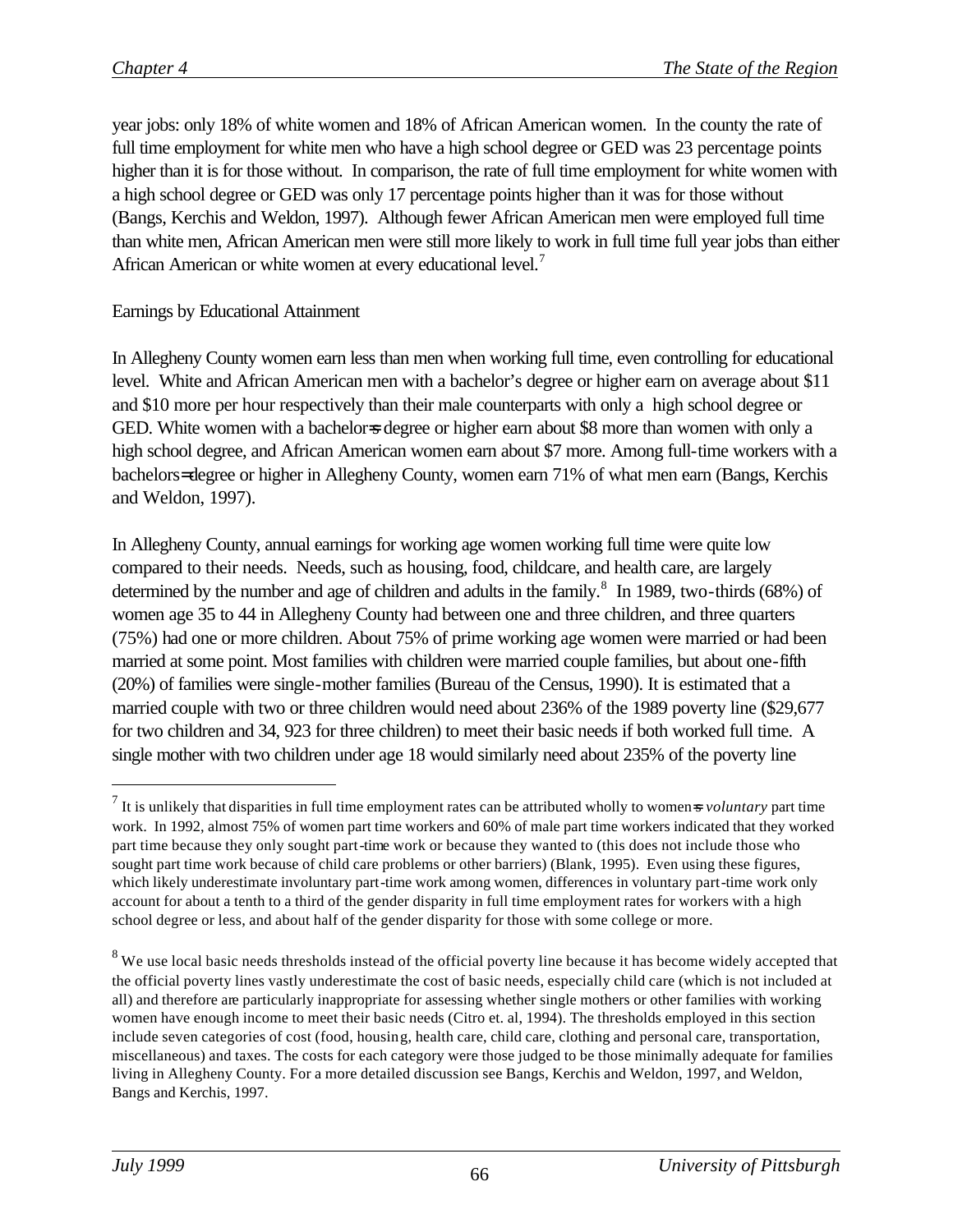(\$23,476) per year to make ends meet if she was working full time in 1989 (Bangs, Kerchis and Weldon, 1997). In Allegheny County in 1989, annual earnings for full-time, full-year workers without a high school degree were \$17, 030 for white women and \$18,864 for African American women. African American and white women with only a high school degree or GED, but no college, earned around \$21,000 per year on average when they worked full-time. Most women in Allegheny County (as nationally) have no college, and more than 20% lack a high school diploma (Table 4). Thus, many working mothers in Allegheny County will have trouble earning enough to pay for their family=s basic needs even when they worked full time. In fact, the majority of African American women in the city (62%) and the County (57%) are low-income, that is, lacked sufficient income to meet their basic needs. About one in three (32%) white women in the City and one in four (24%) white women in the County were low income in 1989 (Bangs, Kerchis and Weldon, 1997).

# The Wage Gap

In 1989 in the Pittsburgh region, women earned 66% of what men earned, less than what women earned compared to men in most metropolitan areas (70%) (McCall, 1997). Both nationally and in the Pittsburgh region, women earn less than men even when educational level is taken into account. However, at every level of education, women earn less compared to men in the Pittsburgh region than they do in metropolitan areas nationally (Table 2). This holds even for full time workers, regardless of educational level. For example, in 1989, among full time workers with a professional degree, women earned only 49% of mense earnings (McElroy, 1995). The wage gap has narrowed both state-wide and nationally since 1990, and a similar trend may have taken place locally, but Pennsylvania still lags behind the rest of the nation, and the wage gap remains large in both areas (IWPR, 1998).

These wage inequalities persist in analysis by race. In Allegheny County, depending on educational level, white women working full time full year earned between 62% and 71% of similarly situated white men in 1989. African American women earned 76% to 77% of what similarly situated African American men earned. These higher wage ratios for African American women likely reflect the depressed employment situation of African American men rather than better working conditions for African American women. The within gender differences by race were much less dramatic, although still indicative of racial inequality: African American men working full time full year earned between 85% and 90% of what similarly situated white men earned, and African American women working full time earned as much or more as white women working full time at lower levels of education. African American women with a degree of some kind (associates or college degree) earned between 90 and 93% of what similarly situated white women earned.

# Employment by Occupation and Industry

Despite the influx of women into the local labor market, working women are still confined to what has been referred to as the Apink collar ghetto<sup>o</sup>. low-wage, female-dominated occupations. Indeed, occupational segregation, that is, the division of the labor market into Amen=s occupations@ and Awomens occupations<sup>o</sup>, has dramatic implications for earnings, mobility, and job security (Hartmann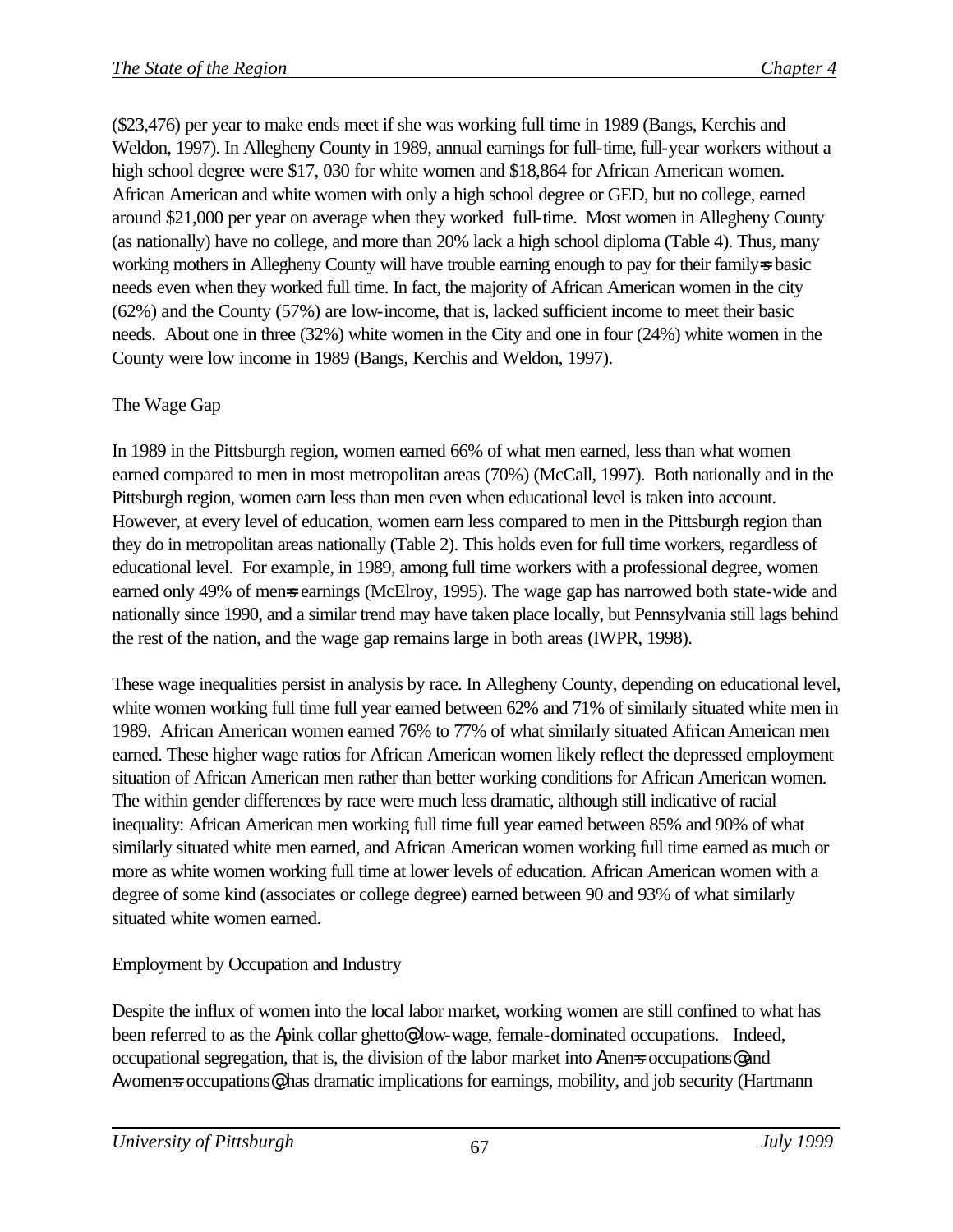and Treimann, 1981; King, 1992; Wooton, 1997). For example, male dominated jobs tend to pay higher wages than female dominated jobs. One study found that occupational differences alone accounted for between 30 and 45% of the wage gap (Hartmann and Treiman, 1981). Both locally and nationally, men are most likely to be employed as executives, administrators and managers or as workers in precision production, craft, and repair (Bureau of Labor Statistics, 1998; IWPR, 1998; Wooton, 1997). The 1990 Census showed that the Pittsburgh region has one of the highest disparities between the proportion of men and the proportion of women employed as executives, administrators and managers (Bangs and Weldon, 1998). By 1996, only 12.6% of women were employed in this category (compared to 18.9% of men)(Bureau of Labor Statistics, 1998).<sup>9</sup> Similarly, in Pittsburgh a much larger proportion of men (17.4%) than women (2.1%) is employed in occupations in precision production, craft and repair (Bureau of Labor Statistics, 1998). This is also true at the state and national level (Bureau of Labor Statistics, 1998; Institute for Women=s Policy Research, 1998).

In the Pittsburgh region (as nationally), women are disproportionately represented in lower paying, lower status jobs. The proportion (18%) of working women employed in service occupations is about twice the proportion of working men (8.8%). As of 1996, almost 25% of women in the Pittsburgh region were employed as administrative support workers (compared to 6.3% for men). This represents the largest occupational category for women in this region and includes typists, secretaries, general office clerks, bookkeepers, data entry specialists, and the like. The jobs in these occupational categories are mostly low paying jobs (Table 3). $^{10}$ 

A key factor that impacts the composition and quality of jobs available to women in the Pittsburgh region is the dramatic change in the health care industry both nationally and locally. Between 1994 and 1996, hospital employment in the Pittsburgh region declined by 7% compared to 1% nationally. In fact, a substantial proportion (nearly 90%) of the decline in hospital jobs in the Pittsburgh region occurred in Allegheny County, and a substantial proportion of the jobs lost in the County were within the City of Pittsburgh (80%) (Health Policy Institute, 1997).

A rising proportion of health care jobs is in non-hospital settings. These non-hospital health care jobs (e.g., home health care services, nursing homes and personal care homes) tend to employ a high proportion of women and will likely result in lower wages and reduced access to employee benefits. National data indicate that women held 78% of health care jobs in 1993.

Approximately one-fifth of employed African American women work in health care and are

 $\overline{a}$ 

<sup>&</sup>lt;sup>9</sup> Data on occupation by gender for 1996 are from the CPS and are estimated to have an error range of less than  $+/-$ 1%.

 $10$  In 1995 in the Pittsburgh region, service jobs were most likely to produce hourly earnings ranging from \$4.94 for food preparation jobs to \$6.30 for childcare work. In 1995, secretaries in the region started at annual salaries of \$16, 902 and experienced secretaries earned \$21,717. Data entry keyers started at \$13,358 and earned around \$16,966 if experienced. General office clerks earned \$14,078 to start and \$ 16,390 if experienced.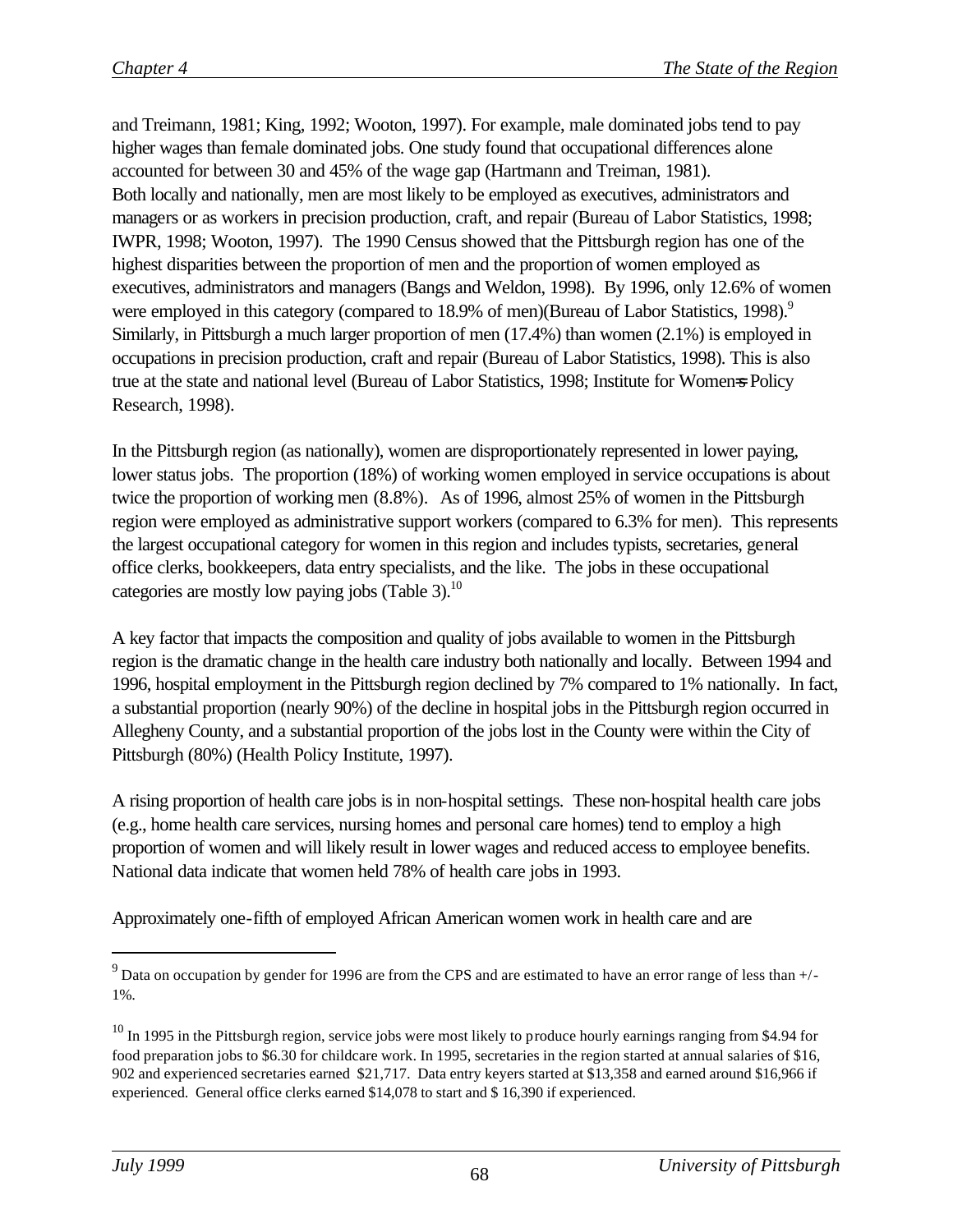disproportionately represented in the lower paying jobs and settings (e.g., aides, housekeeping, food service) (Health Policy Institute, 1997). Thus, changes in the health care and hospital employment situation within this region will likely have a disproportionately negative impact on women, especially African American women (Health Policy Institute, 1997).

### Economic Autonomy

Economic status includes economic autonomy, that is, whether women have the means to act independently and make choices. We examine the following indicators of economic autonomy:

- ß Educational Attainment
- Women=s Business Ownership
- **•** Percent of Women in Poverty
- ß Percent with Health Insurance

### Educational Attainment

Education is an important determinant of economic autonomy because education is closely related to earnings and job mobility. In Allegheny County, a slightly larger proportion of women than men over 25 years of age are high school graduates, and this was true for both African Americans and whites. Among prime working age people (ages 25 to 34), women and men have similar rates of obtaining a bachelor=s degree, although a much larger proportion of white men and women (34%) have a bachelor=s degree or higher than African American men (10%) and women (11%). The pattern of growing gender equity in educational attainment, and persistent racial disparity, mirrors similar developments statewide and nationally (IWPR, 1997; Bangs and Hong, 1996).

In some subject areas, women are still under represented. In Pennsylvania as a whole in 1996, women comprised only 11% of students receiving bachelor=s degrees in engineering related technologies, but almost 75% of students receiving degrees in Psychology and Education (Pennsylvania Department of Education, 1998). Thus, although womens educational attainment has improved, segregation by occupation and subject area continues.

### Women-Owned Businesses

In Allegheny County, only 30.3% of firms were owned by women in 1992, a lower proportion than both state (31.2%) and national (34.1%) averages (U.S. Bureau of the Census). In addition, from 1987 to 1992 the number of women-owned businesses increased faster in the State (where it increased by 35.9%) than in the county (27.8%). Most other counties in Pennsylvania and the nation as a whole also had larger increases in the number of women owned businesses between 1987 and 1992 (Pennsylvania State Data Center Homepage, 1998; IWPR, 1997). From 1987-1992 in Allegheny County, women-owned businesses did increase at a faster rate (27.8%) than did the number of firms overall (18.7%), but this was also true in Philadelphia, and most likely reflects the low growth rate of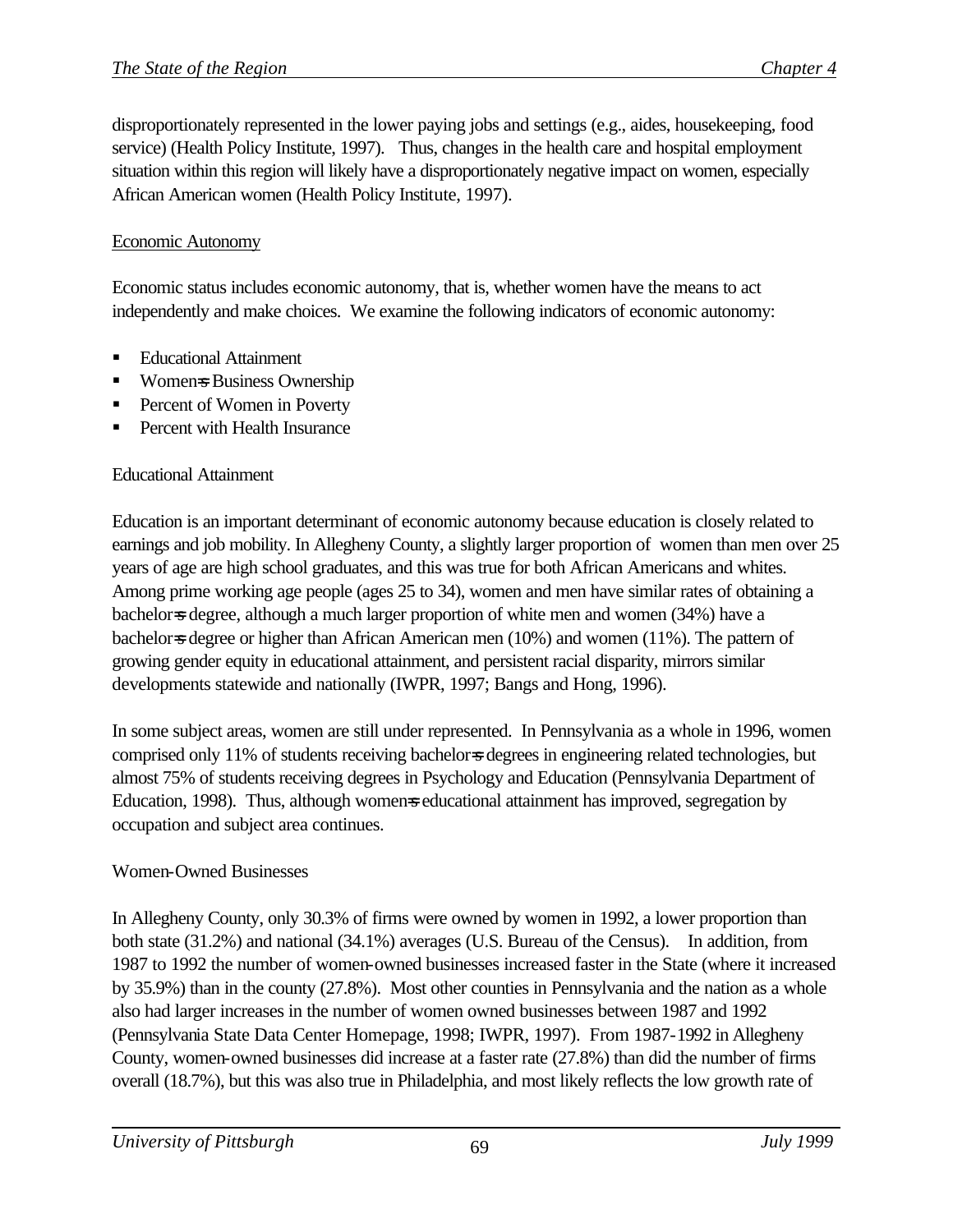firms in general rather than a particularly high rate of growth of women-owned businesses (Bureau of the Census, 1999).

### Poverty

Women who live in poverty have less economic autonomy than those who have enough money to meet their basic needs because they have fewer choices and their limited means prevent them from doing many things that they might want or need to do. In 1990, women had higher poverty rates than men in both the City and the County. In the City, the disparity between male and female poverty rates (3.8 percentage points) was higher than it was in the nation as a whole (3.5 percentage points). Poverty rates in the city were about 6 percentage points higher than they were in the United States as a whole for both men and women. In the County, the disparity between male and female poverty rates was somewhat less than it was in the state or nationally.

In the City, a large proportion of female-headed families live in poverty. In 1990, a quarter (24.6%) of white female-headed families and more than one half (55.6%) of African American female headed families lived in poverty (Bureau of the Census, 1990). In addition, of the fifty largest cities in the United States, the City of Pittsburgh had the greatest *disparity* (31 percentage points) between African Americans and whites in number of female headed families in poverty in 1990 (Bangs and Weldon, 1998).

## Percent with Health Insurance

The percent of women with health insurance is an important indicator of economic autonomy because it reflects Athe overall quality of health care for women and governs the extent of choice women have in selecting health services (IWPR, p.23). Among non-elderly (age 18-64) women in Pittsburgh MSA, 11% were uninsured over the period 1994-1996. This was less than the percentage of non-elderly men without insurance (14.5%) in the region over the same period. However, it should be noted that a much larger proportion of men (59.5%) than women (39.2%) had insurance in their own name, and a larger proportion of non elderly women (8.4%) than men (5.9%) received their insurance from Medicaid, reflecting higher rates of female poverty.

Women have relatively better rates of coverage locally than in the state or nationwide. This reflects the fact that the non-elderly population in the region has a higher rate of coverage than nationally. Over the years 1994 to 1996, workers in the Pittsburgh MSA had a higher rate of employment-based health insurance coverage, 78.7% compared to the national rate (72.3%) and this was true for both women and men. Full time workers had much higher rates of employment based coverage (85.7%) than part time workers (65.8%)(EBRI, 1998). The rate of private coverage for Pittsburgh MSA=s non-elderly population as a whole (81.5%) was higher than the national rate (70.9%). Again, men and women had roughly equal rates of private insurance.

### Assessment of Economic Status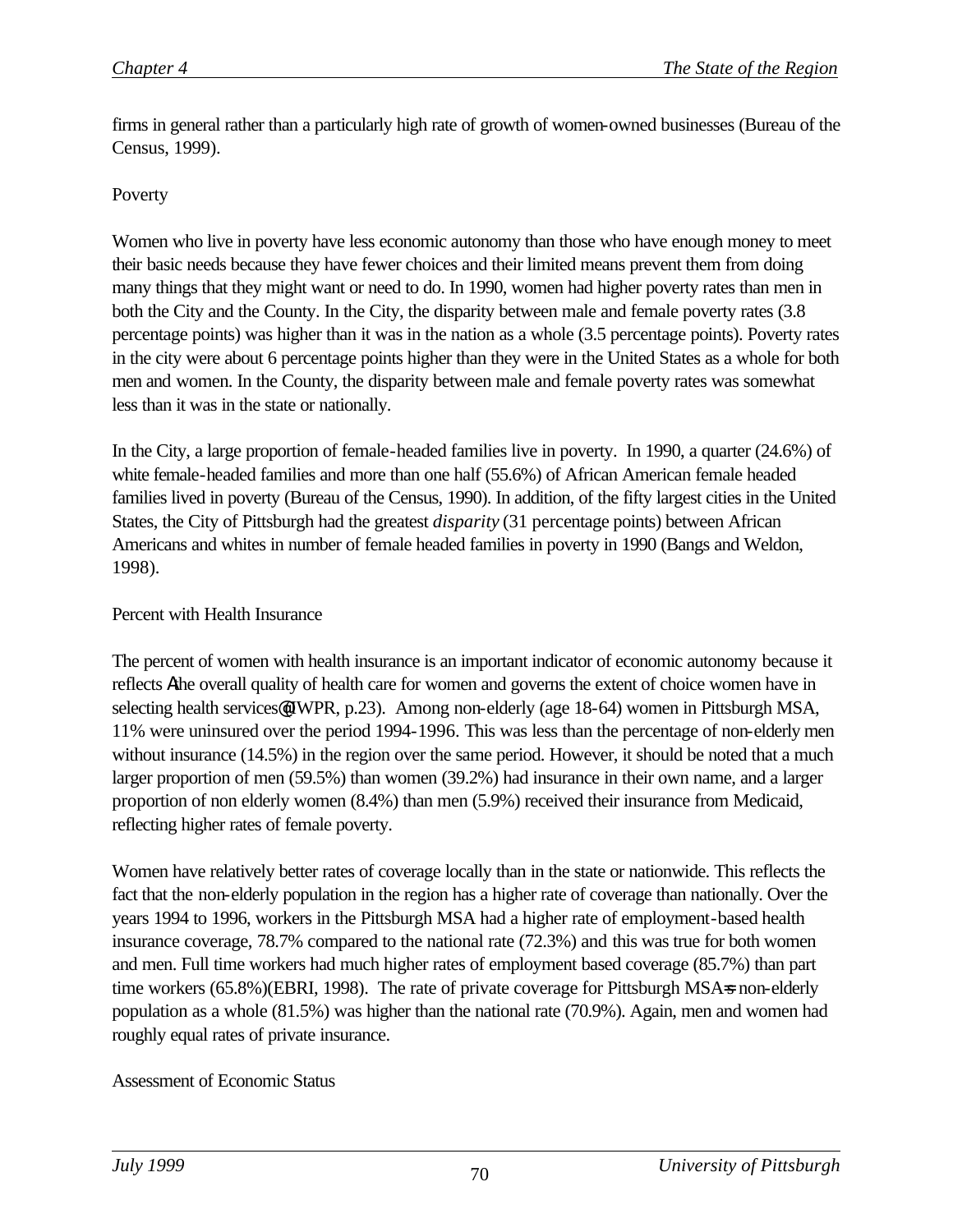Although women have low economic status vis a vis men throughout the nation, and although women have made some progress in terms of education and employment, in some respects women in the Pittsburgh MSA and Allegheny County face even greater barriers than their counterparts in other metropolitan areas and large counties. The gap between male and female participation in the local labor market has steadily narrowed, although the rate of female participation in the county may be slightly lower than the national average. But the disparity between the proportion of women and men who occupy the jobs with the highest economic status (executives, administrators and managers) is one of the largest in the nation. This may indicate that the Aglass ceiling<sup>o</sup> in the county is much worse than in other large counties. The wage gap for the Pittsburgh metro area is larger than the average for other metropolitan areas at every level of education. There are also large numbers of low-income and poor women in the county, especially African American women. Female poverty is a particular problem in the city, where the female poverty rate appears to be higher than the male poverty rate and much higher than the national female poverty rate.

In terms of economic autonomy, the picture is more mixed. Women in the city and county have made impressive gains in terms of educational attainment, as have women state- and nationwide. Women appear to have better access to health care in the Pittsburgh region than they do nationally, but it appears that more working-age women than men rely on Medicaid and many fewer women than men have health insurance in their own name. The latter factors are likely to limit the economic autonomy women gain from access to health care. The county appears to lag behind the State and the rest of the nation in terms of the proportion of women owned businesses. Importantly, there are great racial disparities between white and African American women in terms of poverty rates. A much greater proportion of African American women than white women are poor or unemployed. Thus, although women have enjoyed increased autonomy in some respects, there are still important areas (such as women owned businesses and poverty among African American women) in which the Pittsburgh region appears to lag behind comparable metropolitan areas or the rest of the nation.

# Implications

One factor that will continue to have a dramatic impact on the employment situation for women in this area is the changing composition of jobs within our region. More specifically, the hospital and health care employment picture will have critical importance to the economic well-being for women in the region, particularly African American women.

In addition, the regional economy is heavily dependent on the paid and unpaid labor of women and this dependence is projected to increase in the next decade. The increasing number of women providing the main wage for their families in this region means the economic well-being of families increasingly depends on how well women fare in the labor market. Therefore, growth and advancement for women is a central issue for any economic policy or regional growth strategy that aims to improve the economic well-being of the regions residents.

# **There should be increased attention to equity-related issues in economic development**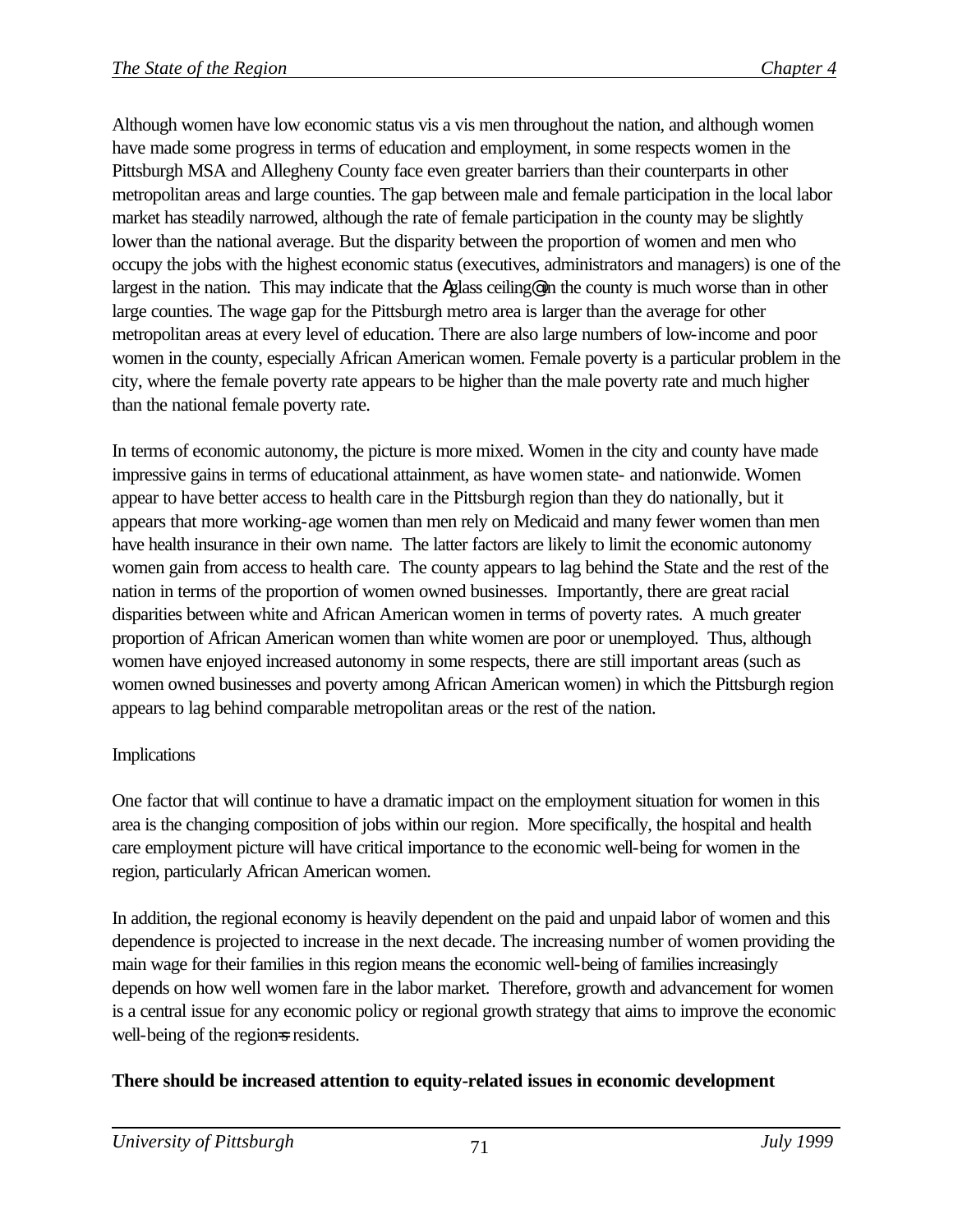## **planning, including recognition that:**

- Policies aimed at increasing access for all women workers to higher wage occupations should improve equity in economic status. Training programs should focus on training women for high wage jobs, rather than jobs in the pink collar ghetto, such as service, secretarial or data entry positions. In addition, measures to raise the wages of women in low wage jobs, such as minimum wage increases could help to decrease the wage gap. Further study of high wage, male-dominated occupations in the Pittsburgh region is needed to ascertain whether there are any structural obstacles (such as lack of child care, odd hours, unusual certification or mobility requirements) to women=s participation.
- Policies to address race and sex discrimination in employment should be incorporated into any economic development strategy for the region, in order to minimize the wage gap, occupational segregation and disparities in access to full time employment. These could include monitoring the fairness of hiring practices using testers, as is done in the area of housing discrimination. It could also include making increased hiring of women and minority candidates a basis for the evaluation and promotion of key supervisors in large companies, or as a condition for further public subsidy or support. A top-down strategy, which makes the hiring of minorities an important part of the evaluation of job-performance, was taken by Alcoa with some success. Last, given the larger than average wage gap, the implementation of strong pay equity policies should be considered.
- Measures to ensure equal treatment for women in the allocation of government contracts should be implemented. This should help to ensure that women-owned businesses have as much chance for survival as those owned by men.
- Given the larger than average proportion of female-headed households in poverty, economic support for these families, whether in cash or in kind, must be provided wherever possible. This might include measures to ensure the accessibility and affordability of high quality childcare to all women workers. The City and County should work closely with state and national governments wherever possible to obtain the resources to meet these larger than average needs.
- Due to the large number of female headed families, and the large and growing proportion of workers who are women, and the still untapped potential of local women workers, the Pittsburgh region has a particularly pressing need to develop workplaces that are family and woman friendly. Public, private and non-profit employers could have a competition to see who can develop the best programs make the workplace family friendly. The University of Pittsburgh=s Office of Child Development and/or Women=s Studies program (and similar departments from other universities) could co-operate with community groups to give awards for the best programs. Such programs might include the development of on-site daycare, more generous family leave policies, or more flexible working hours.
- Some of the disparity between white and African American women in employment and income might be overcome by improving access to higher education for African Americans and for poor women.

# **Women in Politics, Government, and Leadership Positions**

The proportion of women in important decision-making positions is a powerful indicator of which people the community values as leaders. It is also an indication of how many women are involved in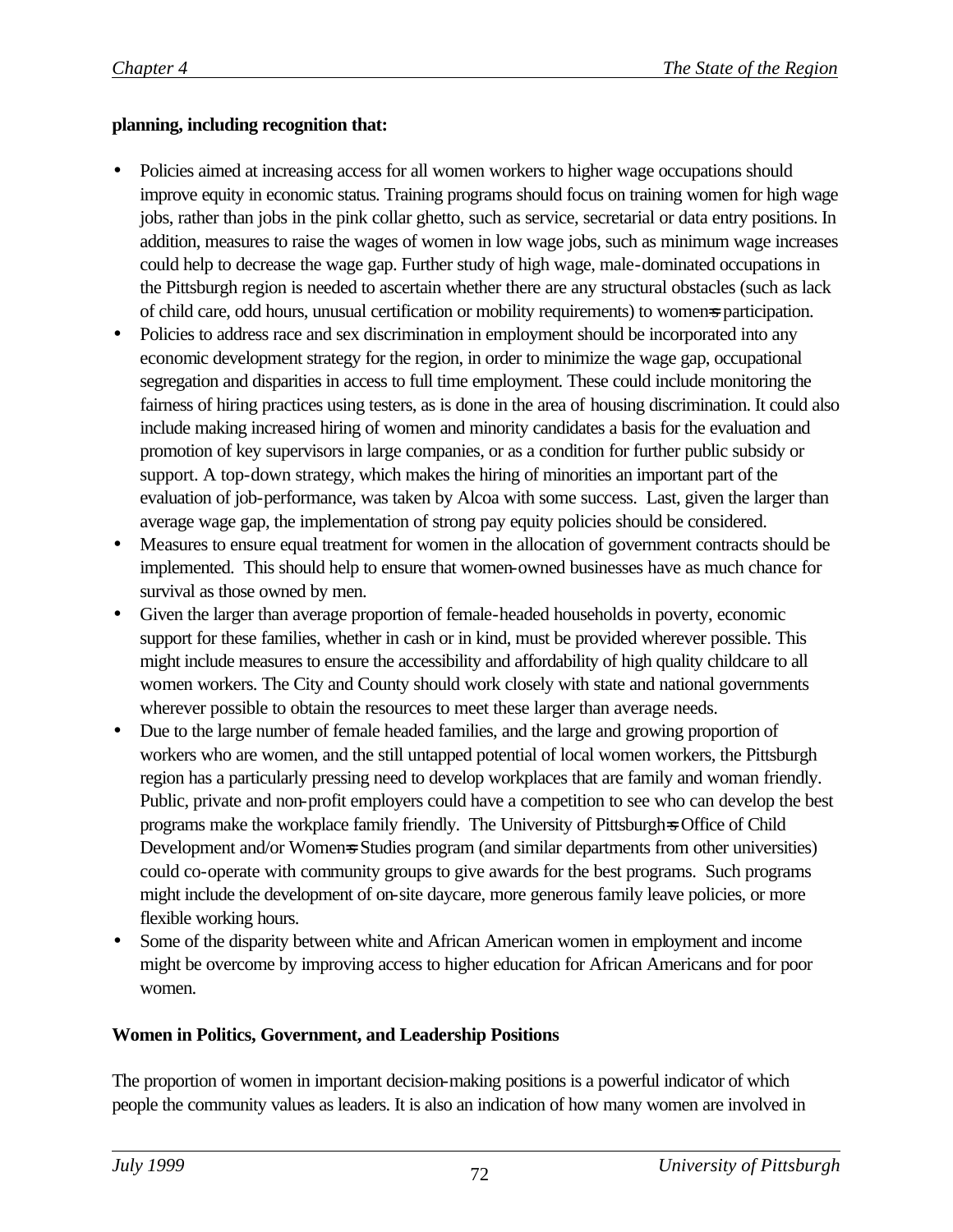making the decisions that affect their own lives. Below, we consider the number and proportion of women in the city and county who are: 1) elected and appointed government officials; 2) business leaders; and 3) leaders in the non-profit sector.

## Elected and Appointed Government Officials

City and County Government

In Pittsburgh, a woman holds only one (11%) of the nine elected City Council seats (Valerie MacDonald, who is African-American). In the history of city government, only one woman (Sophie Masloff) has served as mayor of Pittsburgh. In comparison, as of May 1998, 12 of the 100 largest cities in the U.S. (12%) had women as mayors (CAWP, 1999).

In the county, women ever elected to county row offices are Treasurer Mary Alice McDonough (1990 present); Register of Wills Rita Wilson Kane (1958-1988); Jury Commissioners Jean Milko (1974 present), Jane McMullen (1985-94), and Dorothy Childress (1995); and Clerk of Courts Carol Coyne (1992-1995) and Joyce Lee Itkin (1995-present.) Only one woman, Barbara Hafer, has ever served as county commissioner in Allegheny County. She was elected in 1984, served one term, was reelected in 1988, and resigned in 1989 to run for state auditor general (and in 1990, unsuccessfully, for governor.) There are currently three county commissioners, and none of them are women. Women constitute six (14.6%) of the 41 judges on the Court of Common Pleas and have remained at six since 1991. Thus, although a few women have been successful in getting elected, women are still under represented in elected office in the county.

The same low rates of representation occur in appointed positions. In the city, women head only onequarter (four) of sixteen city departments (law, parks and recreation, personnel, and city planning.) Two of the nine appointees on the Port Authority board are women. Only one of the five members of the URA board is a woman.

Women constitute 19%, or 13 of the 68 officers on the Pittsburgh Housing Authority security force. Indira Raichoudhury recently resigned after her brief tenure as the first executive director of the Citizen Police Review Board. As of 1997, Pittsburgh had more women on its police force than any other large U.S. city, due largely to the impact of a 1972 federal court order. Because of evidence of prior discrimination, the Court mandated the hiring of one white woman, one African American woman, and one African American man for every white male hired. Women have also risen in the police ranks to serve as sergeants, detectives, and even commanders (for example, Commander Gwen Elliott.) Since the court order was lifted in 1991, however, the trend has been sharply down; only 44 newly hired police officers have been women (8.25% of 538). If this pattern continues the proportion of women on the police force will decline dramatically.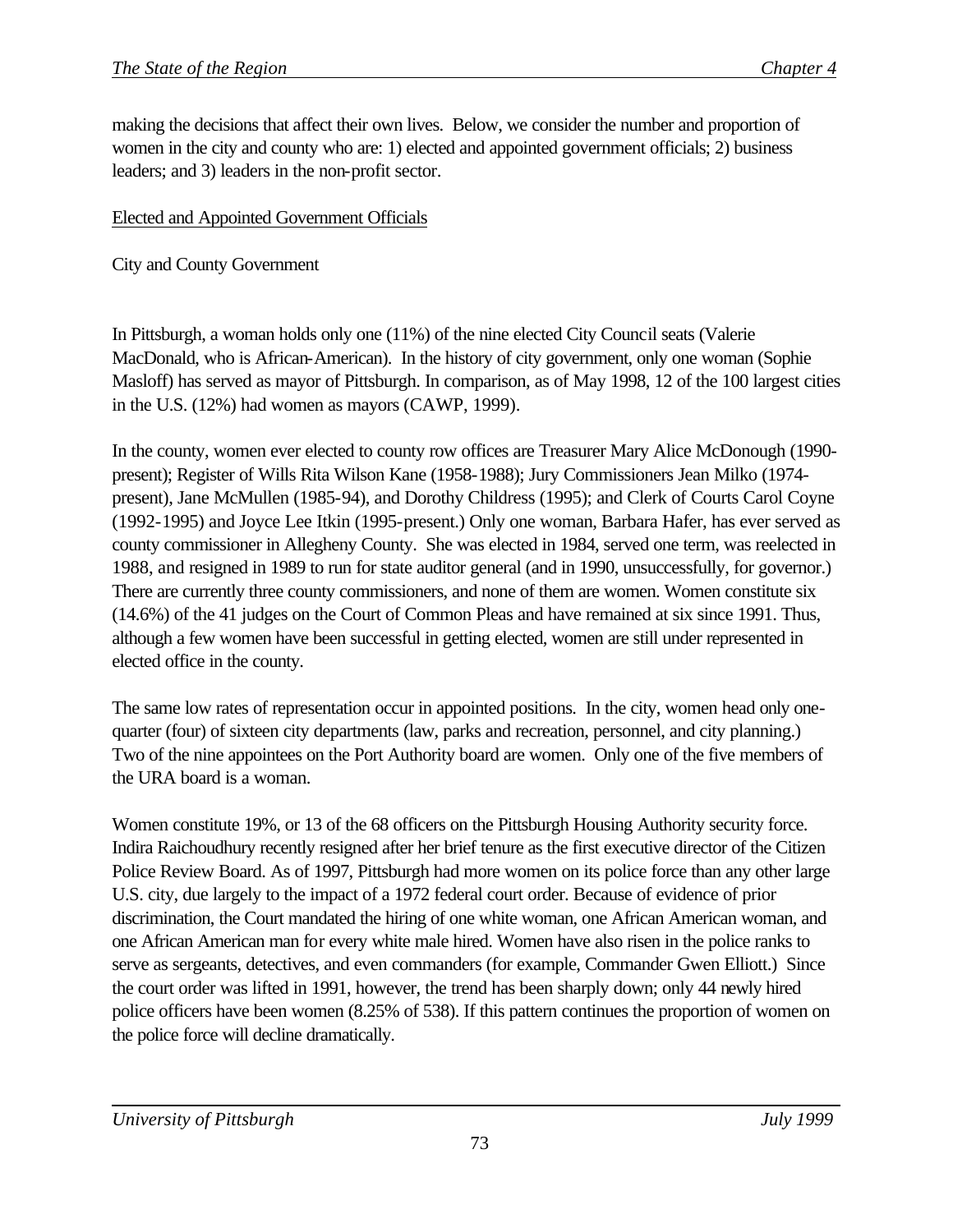Still, the city is faring better than the suburbs. A recent Pittsburgh Post-Gazette article (Jones, 1998) reported that 73 suburban communities had no women on their police forces, and outside the city women constitute only 1-2% of local police forces.

Women are better represented on the Pittsburgh School Board, currently holding 6 of 9 seats, as they have since 1990. These are nonpartisan, unpaid positions, and as is the case nationwide, women are disproportionately represented in such positions. The former Superintendent of Schools, Louise Brenner, was the only woman to hold this position. Locally Elected State and National Officials

In the Pittsburgh region, two out of 13 (15%) locally elected state senators are women (Melissa Hart, R-40th district and Mary Jo White, R-21st District). In comparison, women hold a total of 7 (14%) of the 50 state senate seats. In the state House of Representatives, 23 members, or 11.3% of the 203 legislators, are women. The Pittsburgh region elected three of these women, Patricia Vance (R-87), Jane Orie (R-28), and Susan Laughlin, (D-16). Nationwide, women hold a much larger proportion of elective offices at the state level. In 1999, women comprise 22.3% of 7424 available positions in state legislatures (CAWP, 1999). The highest share of state legislative seats held by women (40.8%) is in the Washington State legislature (CAWP, 1999).

Although the region lags behind the nation in electing women to public office, Pittsburgh=s low rate of electing women is par for the course in the state. Pennsylvania ranks  $47<sup>th</sup>$  out of the 50 states on one Political Participation Index (see Appendix 1) (IWPR, 1998). There are currently no women occupying any of the possible 21 Pennsylvania state seats in the U.S. House nor are there any women in either of the two Pennsylvania seats in the U.S. Senate. Women currently hold 12.1% of all seats in the U.S. Congress: 12.9% of seats in the U.S. House, and 9% of seats in the U.S. Senate (CAWP, 1999).

# Women in Leadership Positions in Private and Non-Profit Organizations

As noted, women are under represented in leadership positions in the private sector. In 1998, all 8 of the Fortune 500 companies located in the Pittsburgh region were headed by men (Fortune Magazine, 1998). In 1990, Pittsburgh ranked among the worst of 50 large cities in the disparity between the proportion of women and men holding executive, administrative, or managerial positions (Bangs and Weldon, 1998). Women are currently under represented among full time, tenured professors at the three largest four-year universities in the city. About one fifth (19%) of tenured faculty at the University of Pittsburgh are women and 15% of tenured faculty at Carnegie Mellon are women. In 1991, it was reported that 17.5% of professors at Duquesne University are women, but the authors were unable to confirm or update this figure for  $1998$ <sup> $11$ </sup> Nationally, women comprised 20% of the 293,498 full-time tenured professors (Morissey, 1991, p.10).

 $\overline{a}$ 

<sup>&</sup>lt;sup>11</sup> The authors requested updated figures from Duquesne University, but none were provided.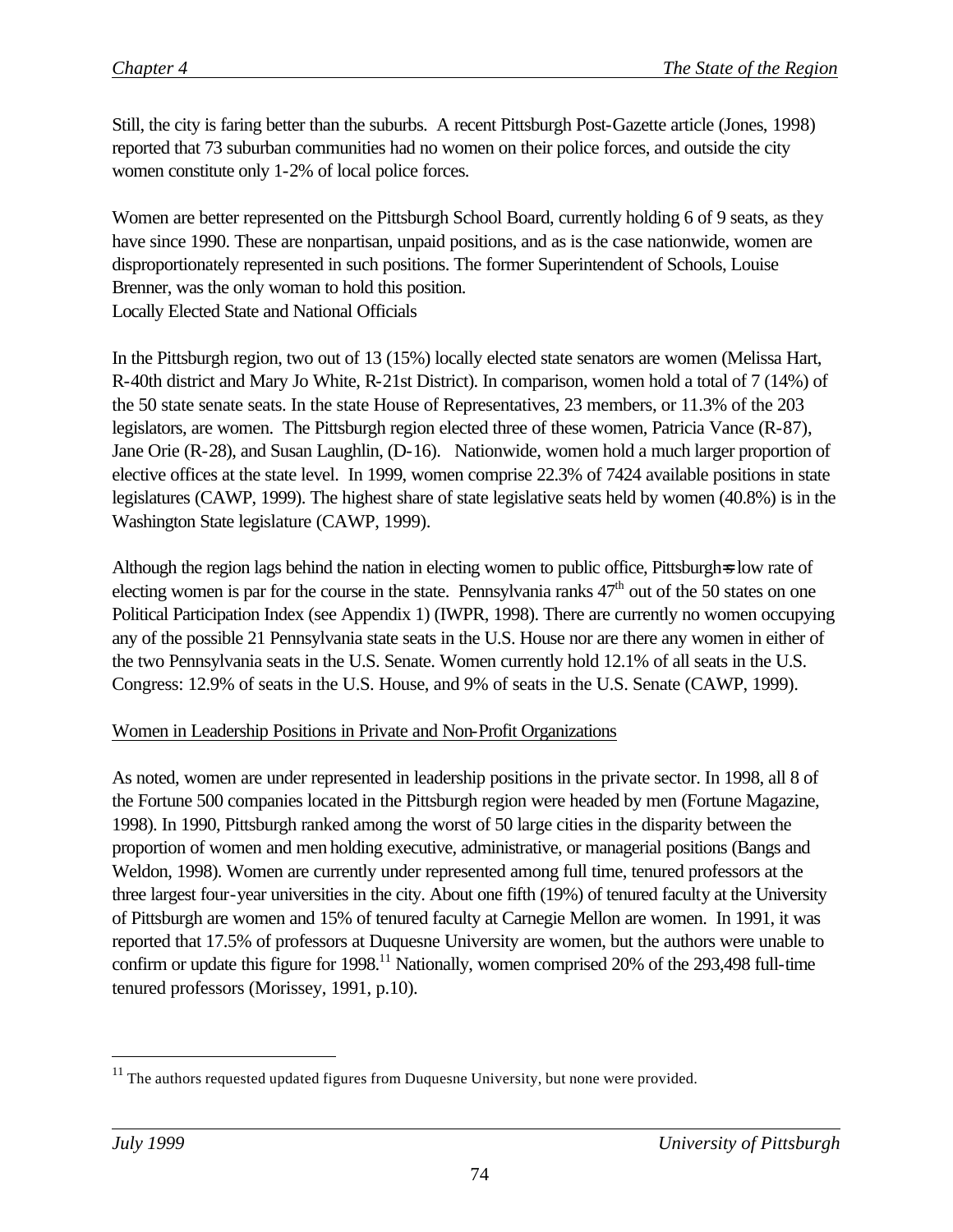The number of women heading local foundations has been one area where women have made inroads in the Pittsburgh region. In 1991, of the 49 foundations belonging to the Grant Makers Association of Western Pennsylvania, only 14 or 28.5% were headed by women, which was up by 10 percentage points since 1987 (Morrisey, 1991). Women now (in 1999) head about 50% of the region's 77 foundations (Grantmakers= Association of Western Pennsylvania, 1999). This suggests that the Pittsburgh region has caught up with the rest of the nation. In 1998, women were half of all CEOs of foundations across the nation (Council on Foundations, 1999).

Despite this progress, women are still under represented on the boards of many local foundations and other important organizations. Women constitute only 21% of United Way board members, although many of the social-service agencies they fund serve women and children. Similarly, women comprise only 21% (9) of the positions on the Board of the Pittsburgh Cultural Trust. As is the case nationwide, women are also under represented on the boards governing the various local agencies concerned with economic development (Penn Southwest, High Technology Council, RAD Board, Urban Redevelopment Authority.). For example, only three (10%) of the 28 positions on the Board of the Pittsburgh Partnership for Neighborhood Development are held by women. In 1997, Karen Wolk Feinstein, President of the Jewish Healthcare Foundation, was the first woman ever to join the Board of the Allegheny Conference.

# Assessing Women=s Status in Leadership Positions

Women are under represented in public office as well as in the private and non-profit sectors in the city and county. The one bright spot in the picture is the dramatically increased representation of women in the area of foundation leadership, although this progress does not appear to be reflected in board composition or in other areas of local leadership. In a few key areas, such as proportion of elected officials, executive and managerial positions, foundation board membership, and professorships, the city and county appear to lag behind the rest of the nation. Not only is womens political status is lower than mens in the Pittsburgh region, but the disparity between women and mens status is worse in the city and county than in comparable metropolitan areas across the nation.

# Explaining the Lack of Women in Elected Leadership Positions in the Pittsburgh Region

Why are so few women elected in the Pittsburgh region? Several reasons have been cited for the smaller number of women elected at a state level, and these may apply locally as well: incumbency, the strong party system, a highly professionalized and well-paid state legislature, and the relatively low educational levels of women in Pennsylvania. Political party endorsement no longer has the impact it once did in Pennsylvania, but both Democratic and Republican party officials have historically been slow to recruit, endorse, or nominate women candidates. Several women elected to office in both parties had to run against the party=s nominee in the primary (Hansen, 1994). Pennsylvania=s individualistic political culture also stresses politics as a route to material advantage for oneself and one=s social group. States more accepting of public service and the public interest have tended to elect more women to public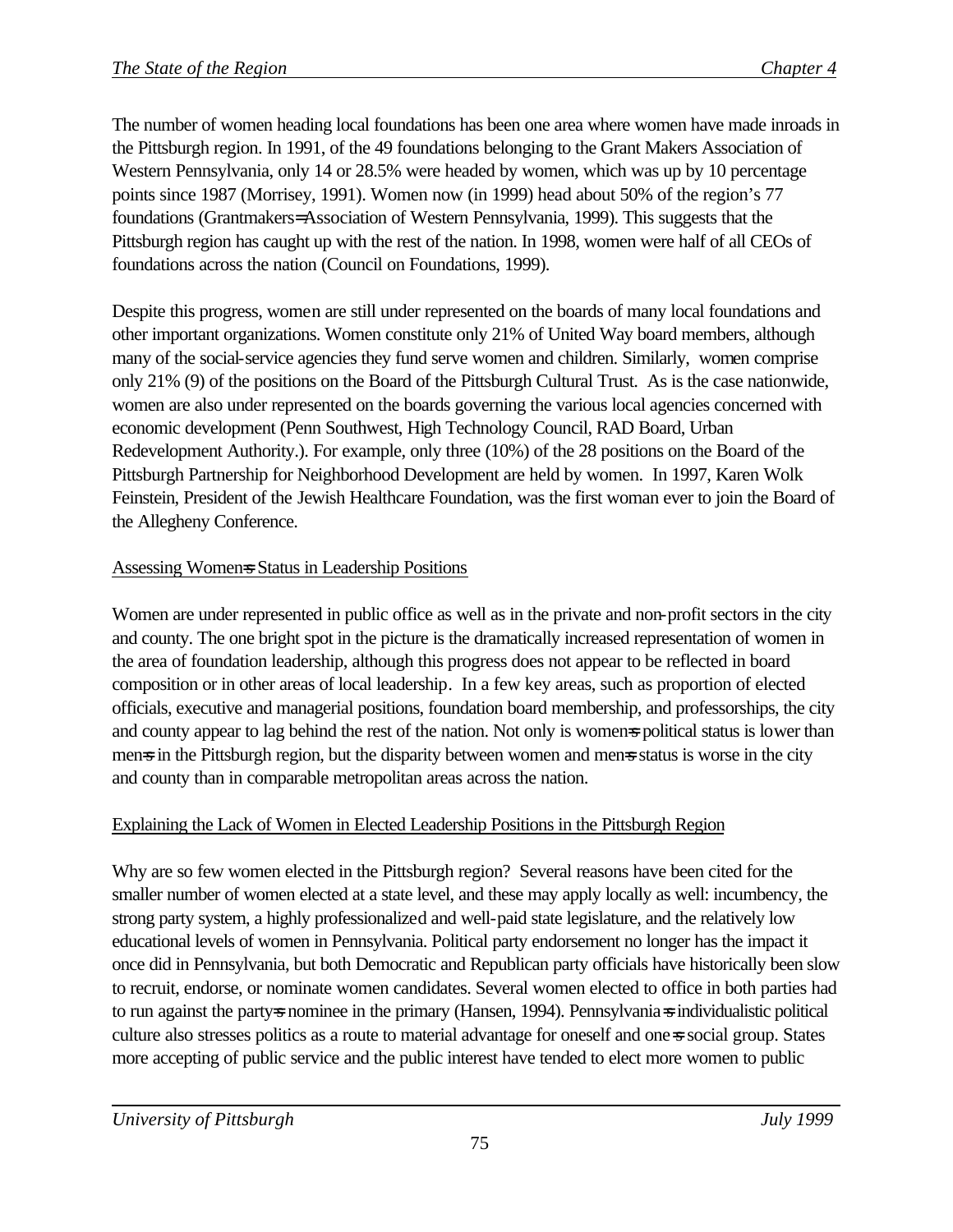office.

Although women are now as likely as men to have college degrees (Table 4), they are still under represented in the positions that are the most likely sources of recruitment to public office. Women have also been under-represented in the informal networks where people establish the contacts that can lead to public office or other leadership positions. For example, women were admitted to the Duquesne Club only in 1980 and still constitute only a small portion of the membership.

Women have also been less than welcome in the volunteer fire departments that constitute an important aspect of civic life in many smaller communities. The state Human Relations Commission has investigated several VFDs for their refusal to admit women as full members. AGirlie@ calendars, picturing male firemen rescuing scantily clad damsels from the flames, may have been good tactics for fund-raising or for garnering national press coverage for local VFDs, but hardly present a positive image for women (Hansen, 1994).

A comparison with San Jose, CA is illuminating. Janet Flammang' s 1997 book, *Women's Political Voice*, analyzed why that city had long had the highest proportion of women in public office of any city in the country. She suggested several reasons:

- High educational levels.
- High rates of labor force participation by women.
- High income. In 1980, Santa Clara County led the US in personal income.
- California's tradition of populism and weak parties has encouraged grassroots efforts.
- The leadership efforts of many women in local organizations and campaigns.
- In San Jose, district elections have seemed to benefit women candidates, although this has not been the pattern nationwide. (Pittsburgh tended to elect more women, but fewer minorities, under the previous at-large City Council system.)

There is certainly no shortage locally of qualified, well-educated women with considerable grassroots experience in community and civic organizations. Levels of education (for men as well as women) have increased dramatically during the last two decades. However, as we have seen, women (and minorities) tend to lag in the rate of return to higher education, and the low percentage of women in executive or administrative positions suggests a rigid Aglass ceiling.<sup>@</sup> It may be that women=s exclusion from leadership positions in the private and non-profit sector translates into lower rates of representation in public office. But this begs the question of why there are few women in leadership positions in the private and non-profit sector.

One important difference between Pittsburgh and San Jose is the absence of a tradition of populism, of inclusion of grass roots, community level organizations in publicly accessible decision making processes. Rather than a populist tradition, Pittsburgh has a tradition of decision making through public-private partnerships that only involve the most powerful, elite members of government, business, and nonprofits. Most economic development planning, for example, is conducted in private and then marketed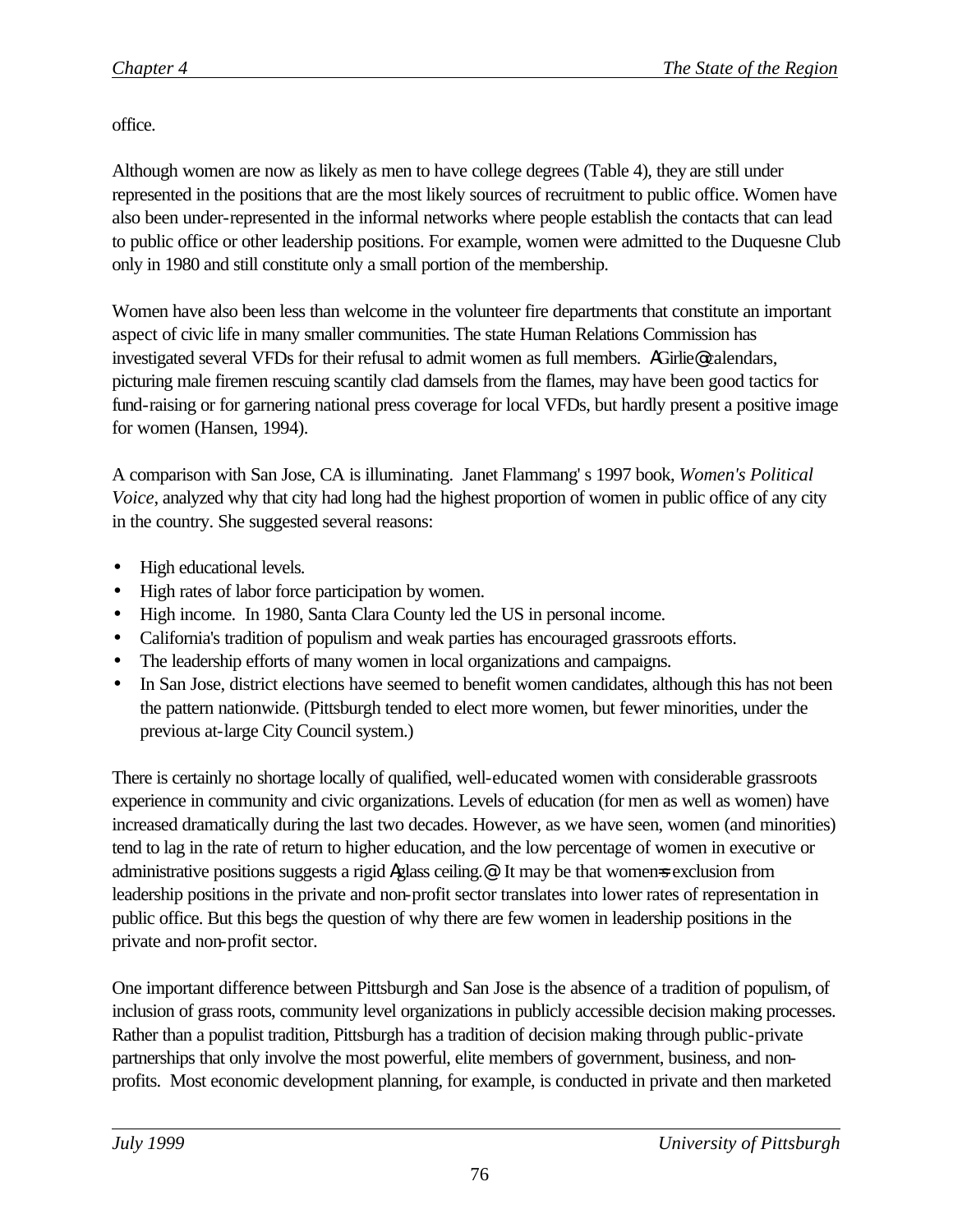to the public, rather than starting with public consultations or hearings to identify priorities and needs. Perhaps a conscious decision to develop a more consensual, public decision making style would draw more women into local politics.

The lack of women in public office is also likely a product of greater than average occupational segregation by sex. The concentration of women in Awomens occupations@ could be one indication of a stronger than average persistence of the ideal of the gender division of labor, with women (in theory) concentrated in Adomestic@ or Ahelping@ occupations, such as domestic labor, social worker, health care aide, secretary, or customer service. Better paying manual labor jobs and professional jobs were traditionally associated with men. The division of work into women=s work and men=s work has persisted in the Pittsburgh region, despite the large influx of women into the labor market. If there are especially strong barriers to women doing Amens work,<sup>@</sup> this makes it more difficult for women to penetrate a domain like politics, which was traditionally viewed as the province of men. Occupational segregation also likely contributes *directly* to womens exclusion from positions of power, by keeping women in dead-end jobs with few opportunities to advance to the more prestigious and powerful positions.

Thus, the state=s strong party system, well-paid state legislature, and individualistic political culture probably contribute to the lack of women in public office in the Pittsburgh region. But local factors, such as an elitist local decision making style and higher than average occupational segregation, also likely contribute to the lack of women in public office.

# Implications

The lack of women involved in politics, economic decision-making, and public life in Western Pennsylvania is not just a statistical anomaly: the region fails to make use of well-qualified individuals who could make a real contribution. Research on the impact of women on public office has found persistent gender differences: women are more supportive of citizen involvement, more likely to fund social services, more active on issues of concern to women (such as domestic violence), and far less likely to be indicted for corruption (Thomas, 1994; Murphy, 1997; CAWP, 1993.) Women candidates also encourage political involvement by both women and men in the electorate (Hansen, 1997.)

# Recommendations:

• **Identify qualified women willing to serve on local boards and commissions and to run for local office.** The Greater Pittsburgh Commission on Women began to assemble such lists several years ago. These need to be updated and disseminated widely. In addition, women's organizations are encouraged to send letters to local boards and governments with the fewest women currently serving, asking them to adopt gender-balance provisions, and suggesting the names of women ready and willing to serve. Local organizations should actively recruit women to run for the newly created County Legislature and run for the County Executive position.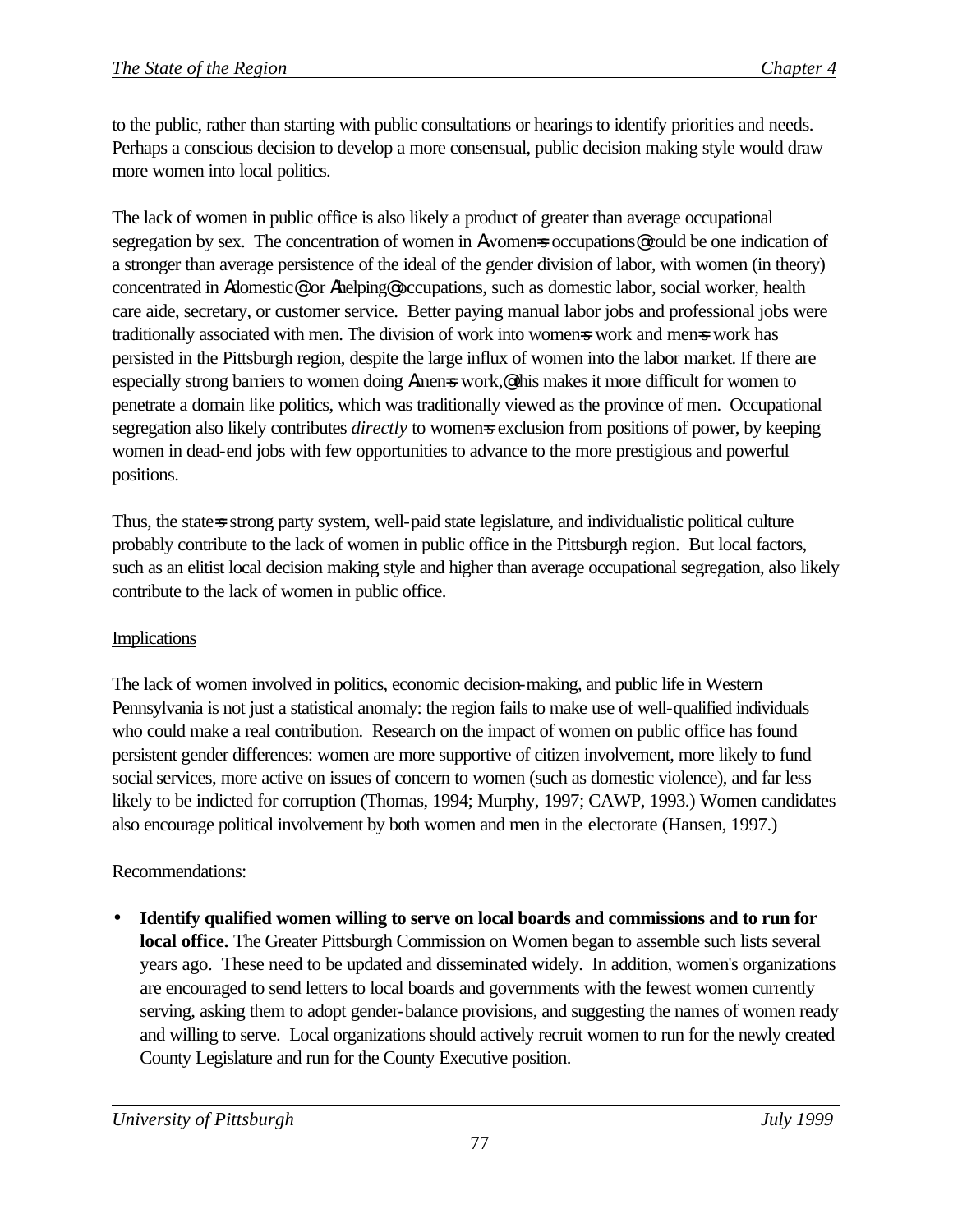- **City and county government should adopt a voluntary "gender balance" effort.** All executives should publicly pledge to seek out qualified women for any positions they have to fill. Gender balance is the law in a few states (notably Iowa and Oregon), and a gender balance bill was introduced into the Pennsylvania legislature by former state representative Ruth Rudy. Formal legal action is not necessary if good-faith efforts are made at all levels of government to seek out and appoint qualified women to positions of public responsibility.
- **Stepped-up efforts should be made to recruit more women veterans and other qualified women into police and fire training programs, both in Pittsburgh and in suburban communities**. Public-service ads on television, PAT buses, or in newspapers could be helpful.
- **Support state-level efforts at campaign finance reform**. Limits on campaign contributions, or public financing of campaigns, could reduce incumbency advantage and corruption and open up the political process to previously under represented groups.
- **An effort should be made to ensure that major community initiatives (such as the failed regional renaissance initiative or Plan B) involve community input right from the start.** This should facilitate the development of a more public, inclusive decision making style in the Pittsburgh region**.**
- **The efforts to diminish occupation segregation and to ensure access to high paying jobs for women and minorities, outlined in the previous section, may also help to improve access to public office.**

# **Violence Against Women**

In this section, we discuss violence against women in the Pittsburgh region. Freedom from violence and harassment is an important component of the status of women. Violence and the fear of violence have serious long-term consequences for mental and physical health, educational attainment, and employment (Heise, 1994; Chalk and King, 1998).

### What is Violence Against Women?

Violence against women refers to violence that women suffer by virtue of being women, such as rape, domestic violence, sexual harassment, and the like. Although violence against men is an equally serious problem, for analytic purposes it is important to recognize that women and men tend to be victims of different types of violence involving different dynamics. For example, a larger proportion of women than men are assaulted and killed by intimates in the United States. Conversely, men are more likely to be assaulted by strangers, and twice as likely to be killed by strangers (Bachman and Saltzman, 1995). American women are also more likely to be assaulted in their homes or in the home of a friend, neighbor or relative than on the street away from home or in a parking lot or garage. Women are more likely to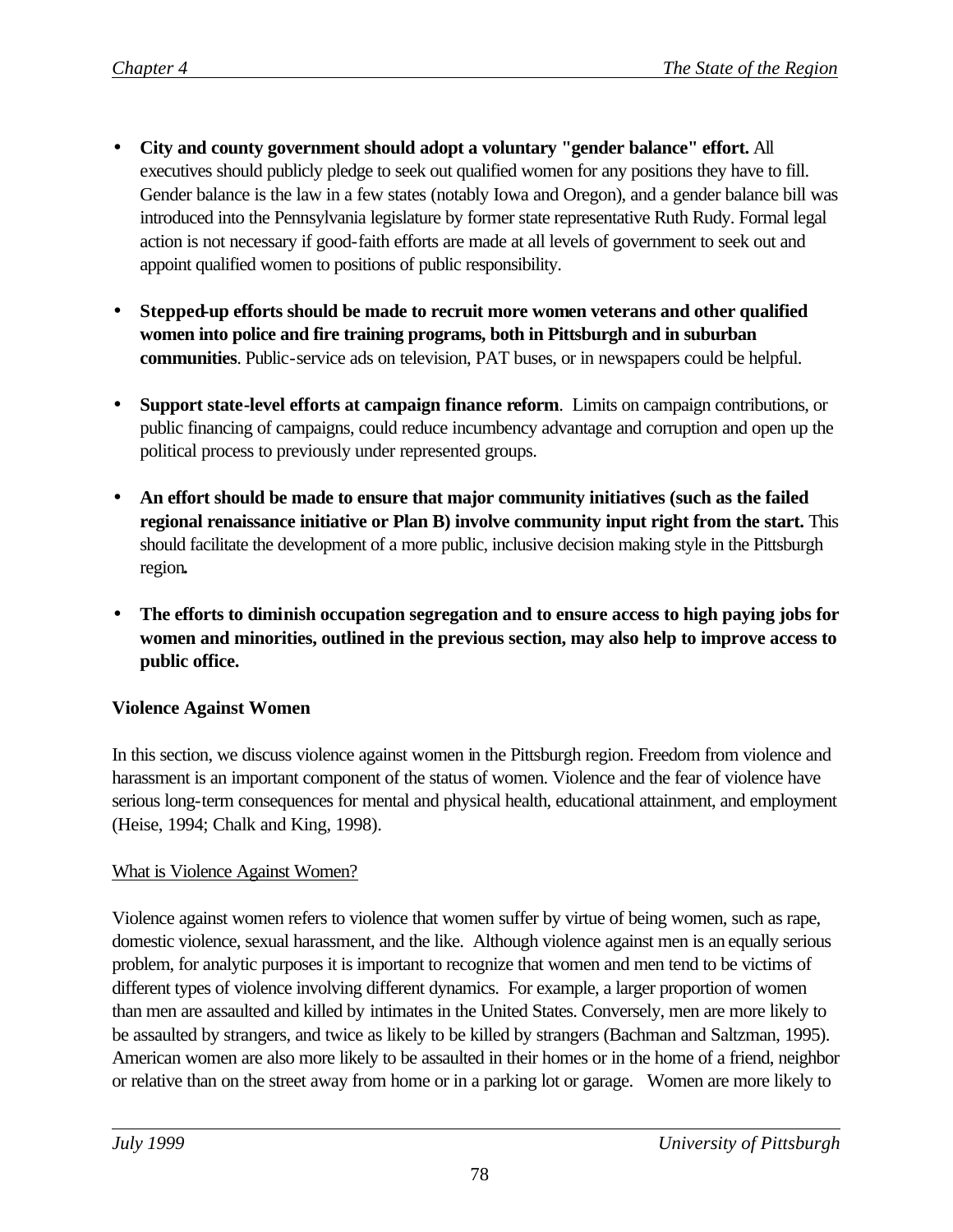be victims of sexual assault and rape, while men are more likely to be victims of aggravated assault. Thus, violence against women involves different types of assaults under different circumstances than does violence against men (Bachman and Saltzman, 1995; Greenfeld, 1997; Chalk and King, 1998).

# Causes of Violence Against Women

Contrary to popular belief, there is little evidence that particular types of mental illness or alcoholism, on their own, drive men to beat or sexually assault women (Chalk and King, 1998; Heise, 1994). Women of all races and classes are victims of violence against women. Most rapists (88%) are of the same race as their victims (Greenfeld, 1997). Although men who were victims of abuse in their own childhoods are more likely to exhibit violent behavior later in life, on its own, such an experience does not determine violent behavior, and most abusers were not victims of childhood abuse (Chalk and King, 1998). Gender inequality has been found to be an important risk factor for domestic violence and sexual assault (Chalk and King, 1998; Heise, 1994; Sanday, 1981; Levinson, 1988; Levinson, 1994). As the National Research Council notes: AThe greater the degree of gender inequality in a relationship, community, and society, the higher are the rates of violence towards women@ (Chalk and King, 1998, p. 48).

### The High Cost of Violence Against Women

Violence against women has also been recognized as posing major costs to the community and nation in terms of health care costs, employee absences, and the cost of criminal justice services. In Pennsylvania alone, such violence costs Pennsylvania Blue Shield \$326.6 million a year (Dayaratna, 1992). Nationally, short and long term medical treatments and lost productivity resulting from domestic violence are estimated at 5-10 billion dollars per year (Meyer, 1992). The total cost of medical bills, out of pocket expenses, property losses, productivity losses at home, work and school, pain suffering and lost quality of life that the nation incurs as a result of domestic violence are estimated at \$67 billion a year (Miller et al., 1994). Thus, the human and material costs of violence against women make this a pressing public policy problem.

### Violence Against Women in Pittsburgh and Allegheny County

In the Pittsburgh area, the main types of violence against women that have been documented are domestic violence and rape. It is very difficult to establish the exact incidence of domestic violence and rape using official crime statistics alone, because many victims do not report violence to the police. Although more victims call shelters than the police, many victims do not seek help from either of these groups. Nevertheless, it is possible to estimate the incidence based on a combination of local statistics and national studies. We develop such estimates below.

# Domestic Violence

*University of Pittsburgh July 1999*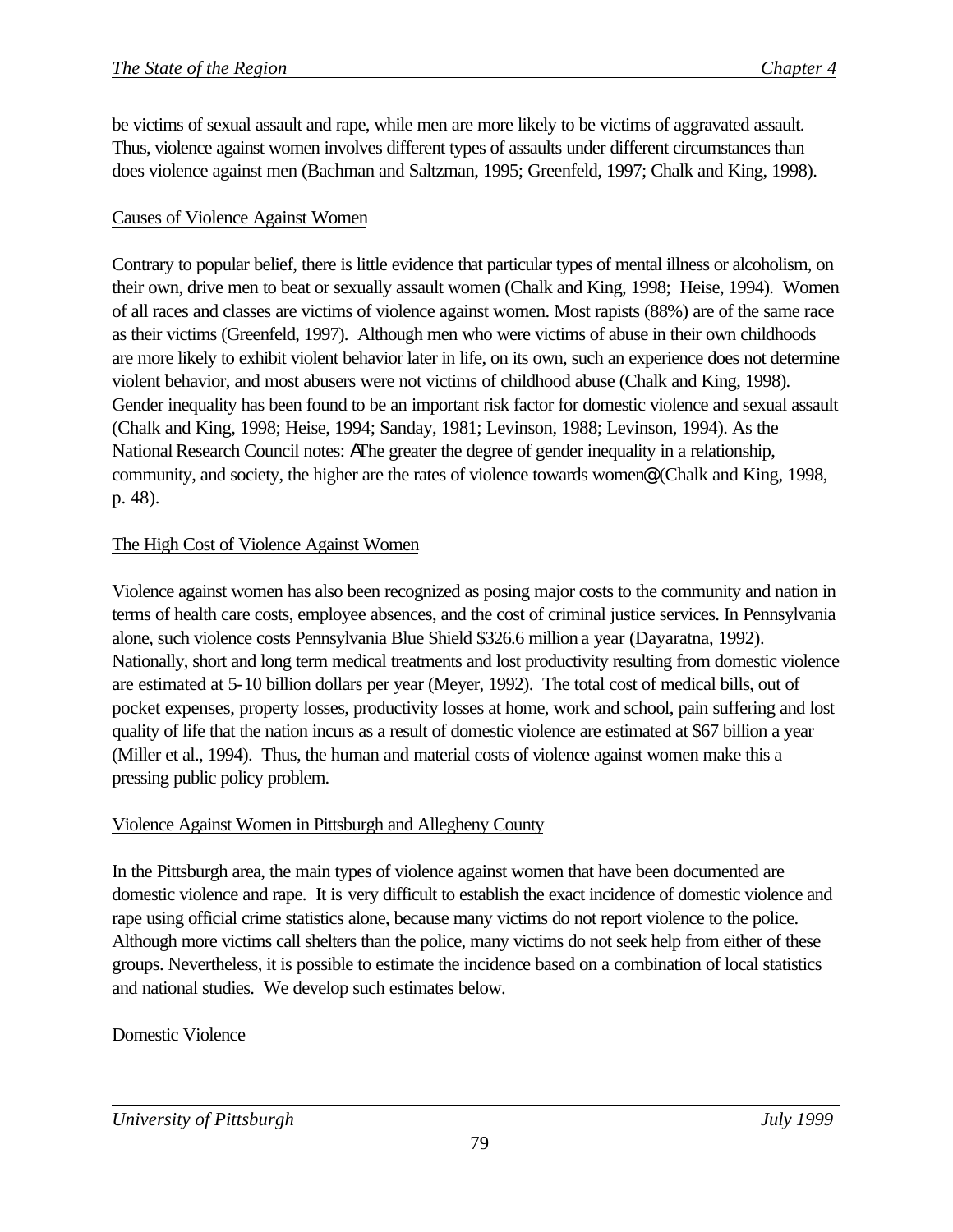In 1990, 1,741 incidents of domestic violence were reported to the Pittsburgh Bureau of Police (Family Violence and Sexual Assault Unit).<sup>12</sup> By 1997 the number of incidents reported was 2,250, although population declined over the period. In only one year, from 1996 to 1997, the number of incidents of domestic violence reported to the police increased by 14%.

Rates of reporting domestic violence to the police are estimated to be as low as 20% (Fagan, 1996). The most common reasons given by victims for not reporting were that they considered the incident a private or personal matter, they feared retaliation, or they felt the police would not be able to do anything about the incident. The increases in police reports, therefore, may reflect increasing willingness to report domestic violence to the police rather than an actual increase in violence.

Evidence from shelter and hotline calls suggests that the rate of reporting to police, even if it is increasing, is still low. The Womens Center and Shelter of Greater Pittsburgh reports that they received 7,985 hotline calls in 1996-1997 from women seeking help in dealing with violent domestic situations. They provided shelter to 354 women and 321 children, up from 581 women and children in the previous year and more than twice the number of women helped in 1976. The shelter-s legal advocates also report that 3,848 women in the city requested Protection From Abuse orders (PFAs) in 1997. The number of women requesting legal advocacy for domestic violence increased steadily from 1992 to 1996 but decreased in the last two years (Figure 1). Even with this decrease, the 1998 levels (8,052) remained above 1993-1994. This means that approximately 5% of women over age 15 in the city made use of legal advocacy services for domestic violence.

Similar rates of violence appear to prevail in the county. Between July 1, 1995 and June 30, 1996, a total of 20,224 adult victims received assistance from one of the county-s four counseling centers. An additional 5,570 children were served at these sites for abuse-related incidents during this time. This suggests that 4% of women over 15 years of age in the county are seeking help for domestic violence. These figures suggest a minimum local rate of domestic violence of about 5% in the city and 4% in the county. This is likely an underestimate since, as noted, many women do not seek help from either the police or womens centers.

 $\overline{a}$ 

 $12$ The 1990 number may include some double counting, that is, some cases may be counted twice in the same year. Thus, although we can be certain there were no more than 1741 incidents of domestic violence reported to the police, there may have been less than that number. Note that even if the number of incidents reported to police was much less, there was still an increase over the period while population declined, which is evidence of increased reporting of domestic violence.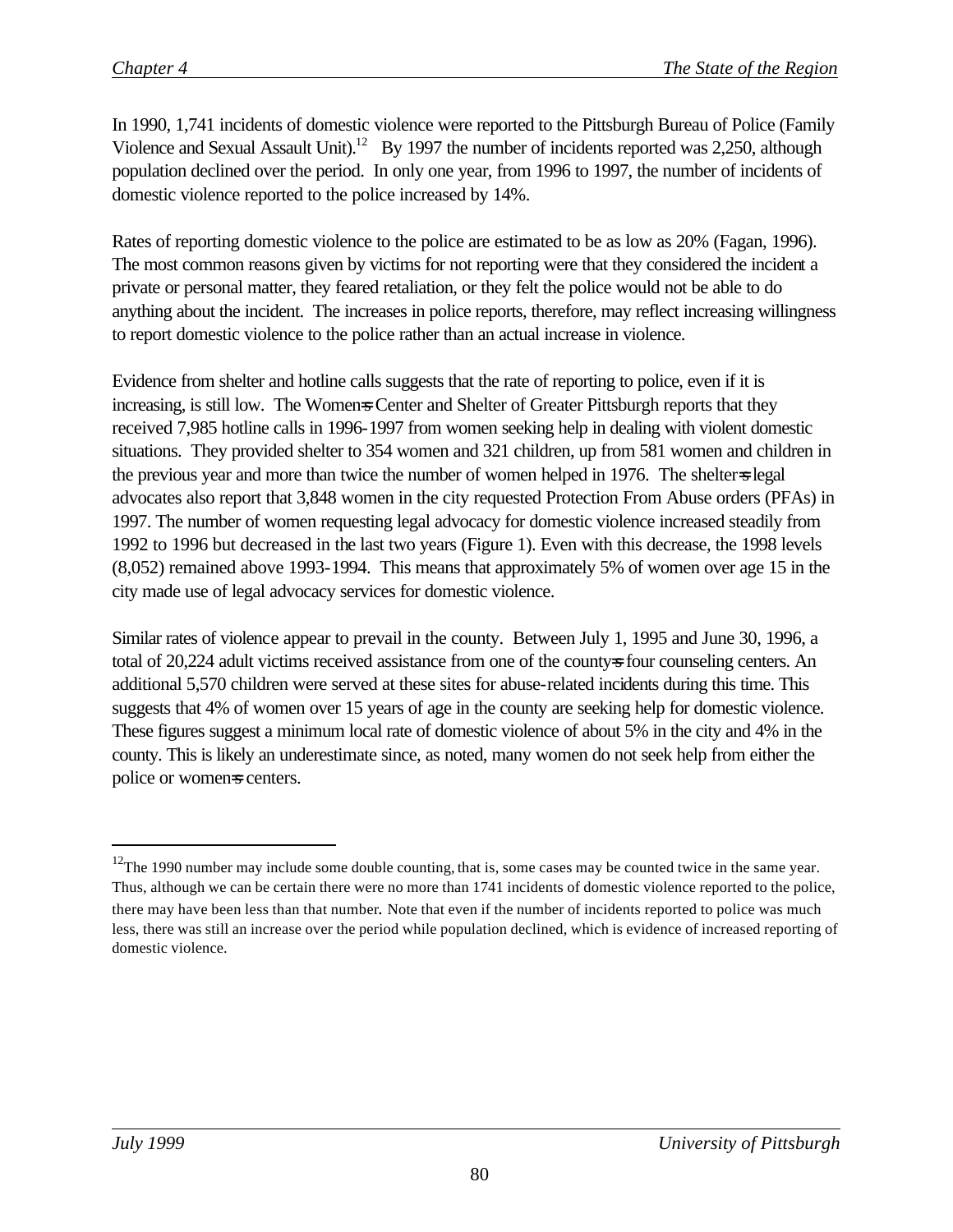If levels of domestic violence are the same locally as they are nationally, the numbers of abused women may be twice as high as the numbers of those served at local counseling centers and shelters.<sup>13</sup> National studies have found that about 11.6% of women, or about one in ten women, experience a violent act by an intimate partner each year. About 3% of women report severe violence by an intimate partner each year. Nationally, when women are asked about whether they have *ever* been victims of domestic violence (as opposed to within the last year) about one-quarter of women say they have. Pittsburgh has average or higher than average rates of gender inequality in the economy, as demonstrated above (see Bangs and Weldon, 1998; McCall, forthcoming; cf. McElroy, 1995), which has been associated with higher levels of violence against women.

If the 11.6% rate for intimate violence were applied locally, about 66,000 of the 586,663 working age women in Allegheny County and 18,000 of the 155,000 working age women in the city of Pittsburgh were victims of an act of intimate violence in 1997.<sup>14</sup> Similarly, we can estimate that 17,097 women in the county and 4,658 women in the city are victims of severe intimate violence in 1997. About 143,000 women in the county and 39,000 women in the city have been victims of domestic violence at some point in their lives. If these estimates are roughly correct, a small proportion (about 10% in 1997) of these incidents are reported to the police in the city of Pittsburgh. It also implies that there is a large, under served population of domestic violence victims in the City and County.





 $14$  Population figures from the Pennsylvania State Data Center, 1998.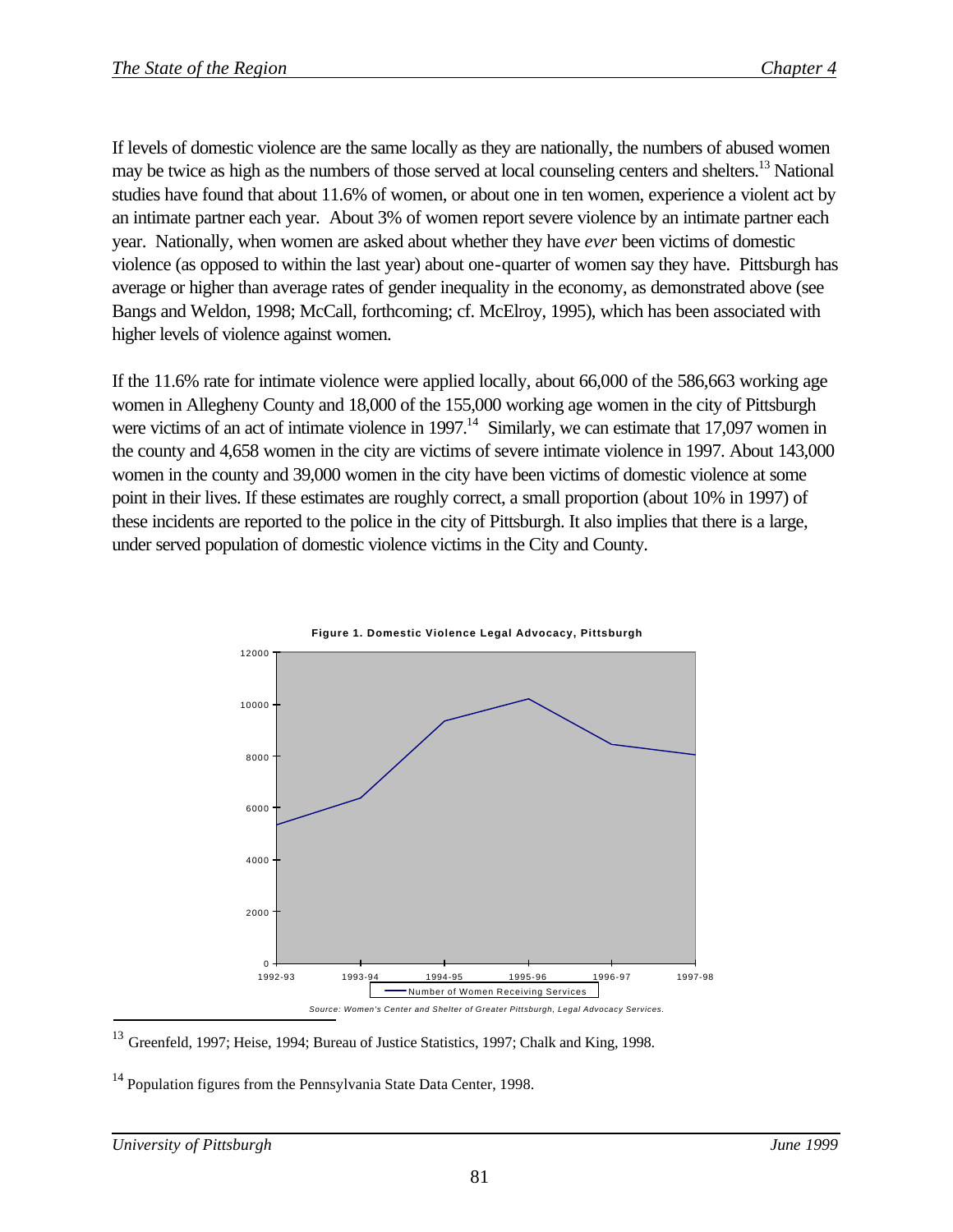As noted, the national rate of reporting to the police for domestic violence is thought to be about 20%, which is more than double this estimated rate for Pittsburgh. This would suggest either that Pittsburgh has a particularly low rate of reporting to the police or that rates of domestic violence are lower here than in other jurisdictions. Lower rates of domestic violence seem unlikely, however, given the numbers of women reporting domestic violence to local shelters and requesting assistance with civil protection orders. A recent study discovered that small proportions of those requesting PFA abuse orders contact the police, and that only about 30% use battered women's shelters and victim advocacy services (Keiletz, Davis, Efkeman, Flango and Hannaford, 1998). This suggests rates of domestic abuse are much higher than the estimates presented here (about 27,000 incidents per year).

# Rape

Rape is legally defined as sexual intercourse by force or threat of force (Pittsburgh Action Against Rape, 1998; Bureau of Justice Statistics, 1997). In 1997, 175 forcible rapes (as opposed to statutory rape) were reported to the Pittsburgh Police. In terms of reported rape per capita, the city of Pittsburgh appeared to have slightly lower rates of reported rapes (0.69 per 1000 population) than did the nation (0.72 per 1000 population) (Figure 2). Of course, most rapes are not reported to police, with estimated rates of reporting ranging from 1 in 10 to 1 in 3 rapes. If we assume that rates of reporting are between 10% and 30%, then, based on the official reporting, the number of women raped each year in the city is currently between 583 and 1750 (Table 7).

An examination of reports to a crisis center in the city suggests that levels are much higher than police records indicate, and that reporting rates are closer to 10% than 30%. Pittsburgh Action Against Rape (PAAR) reports receiving about 200 calls a month, or about 2,400 calls a year to the rape crisis hotline. In addition, each year PAAR serves 3,500 new clients, both children and adults. Some of these calls and new clients, however, involve help with past assaults or childhood incest.

National studies suggest that 8 out of every thousand women are raped each year, a yearly rate of 0.8%.<sup>15</sup> A 1992 study found that 12.1 million adult women, or about 15% of adult women, were victims of at least one forcible rape in their lifetimes.<sup>16</sup> Most (61%) of these women were raped before they were 18 years of age (National Victim Center, 1992; cf. Koss, Gidyoz and Wisniewski, 1987; Moore, Nord and Peterson, 1989). The National Crime Victimization Survey also finds that younger women are more likely to be raped. They find that 52% of all rape or sexual assault victims are females under 25 years of age.

 $\overline{a}$ 

<sup>&</sup>lt;sup>15</sup> Greenfeld, 1997; Bureau of Justice Statistics, 1997; Heise, 1994; National Victim Center, 1992; Koss, 1992; Koss, 1993; Chalk and King, 1998.

<sup>&</sup>lt;sup>16</sup> Similar rates of sexual assault have been found in Canada=s national sexual assault survey and in other national studies of violence against women.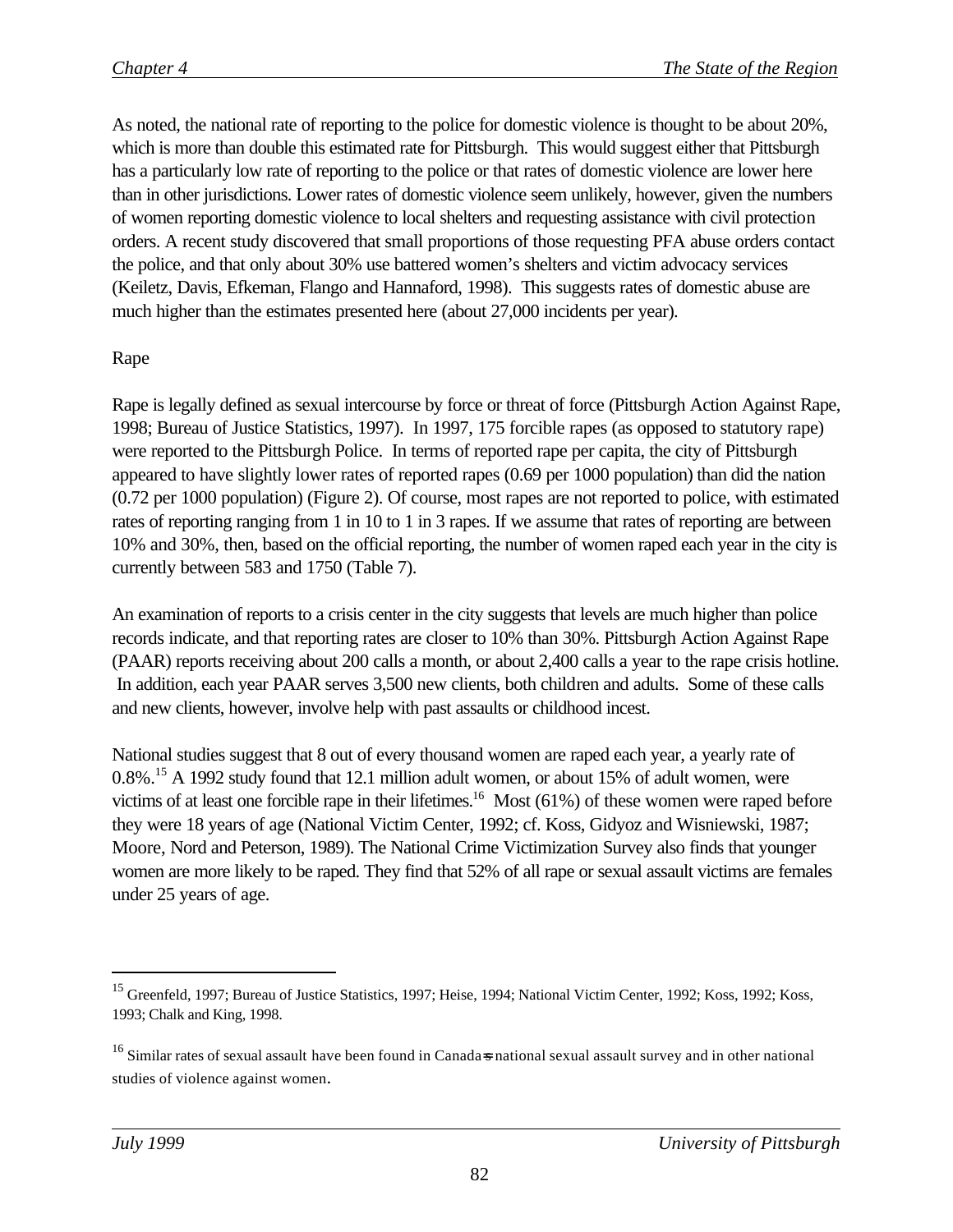If we were to apply these rates locally, we would estimate that about 1,242 women in the city, 4,559 in the county, and 8,179 in the Pittsburgh MSA are raped each year. We would expect that 23,289 working age women in the city of Pittsburgh, 85,484 working age women in Allegheny County and 153,348 women in Pittsburgh MSA have been victims of a completed rape in their lifetimes. Lifetime rates that include attempted rapes are likely to be much higher.

National studies and local data therefore suggest that local female rape rates are around 1% a year in the city and county each year. Estimates of local rates based on well-designed national studies suggest that 15% of all local women, or 85,484 women in the county and 23,289 women in the city, are living with the experience of a completed rape in their past.

Implications



Thus, violence against women likely affects a large number of women and their families in the Pittsburgh region. There is good evidence that need for services is also considerable, with at least as many as 3,000 adults seeking help in dealing with a sexual assault and 8,000 women seeking legal services for domestic violence each year in the City. Attempts to raise awareness are likely to increase the need for services.

In assessing the impact of this problem on women and the community they live in, it is important to remember that these incidents affect not only their immediate victims, but also their families and friends. Moreover, all women suffer from the curtailment of their freedom (i.e., not going for walks alone or after dark) that results from the fear of violence. Given the extent of this problem, and given the harmful effects of violence (both direct and indirect), efforts to improve the status of women in the Pittsburgh region should include efforts to mitigate violence against women.

# Improving Local Action to Combat Violence Against Women

Many agencies and individuals in the city of Pittsburgh and Allegheny County are working hard to stop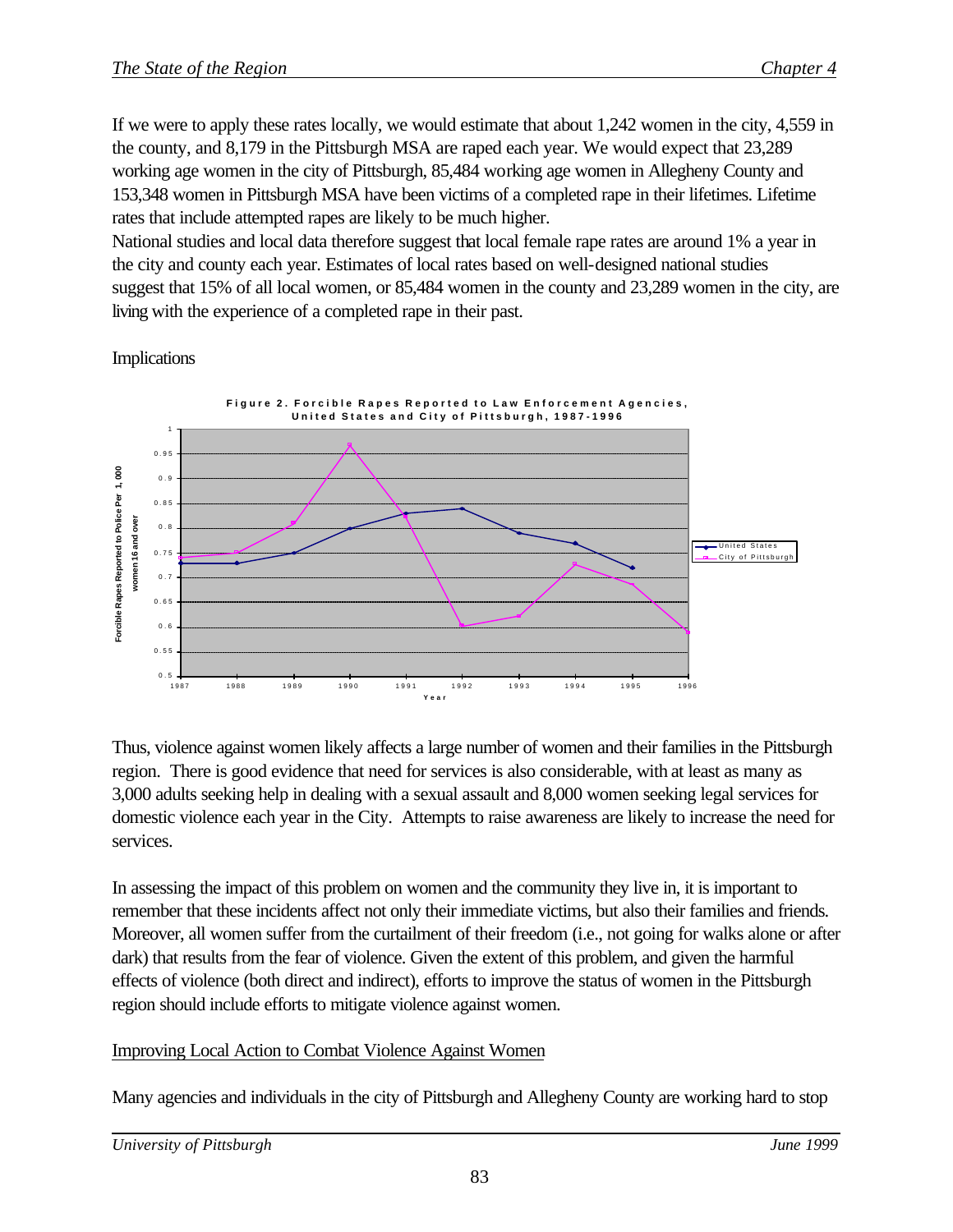violence against women. With the passage of the *Violence Against Women Act* of 1994<sup>17</sup>, more national resources have been committed to fighting rape and domestic violence, and local agencies have been able to tap into some of these funds. In addition, state legislators have been considering legislation on domestic violence. This may provide a golden opportunity for government, private, non-profit and community agencies in the city and county to increase the effectiveness of their efforts to combat both rape and domestic violence. The following sections outline the local response to violence against women, and suggest ways that the community can strengthen its response to violence.

# Importance of a Coordinated Community Response

The most important element in an effective response to violence against women at a community level is also the most difficult to achieve: a coordinated community response. Summarizing the evaluation literature on family violence, the National Research Council (Chalk and King, 1998) notes that one of the most serious problems with government response to family violence is that it is fragmented. The same applies to rape. Women leaving abusive situations or recovering from rape may require counseling, housing and income assistance, legal advocacy and police protection. Coordinating the many agencies that must be active to address violence is a formidable task. Similarly, raising awareness about violence may be best accomplished when leaders from diverse parts of the community work together to raise awareness.

Many communities have begun to implement community wide efforts to combat violence against women, especially domestic violence. In 1990, Seattle developed a Regional Domestic Violence Plan that involved a wide ranging set of initiatives to improve community response to violence against women. The regional plan was the product of cooperation between city, county and other local governments with state legislators, activists, business leaders, United Way, and local media. The regional plan includes efforts to provide a consistent message from the community leadership, training and education for those who come in contact with victims of violence, appropriate services for those victims, and a coordinated response. Other communities that have implemented such coordinated community plans for domestic violence include San Diego, Denver, Duluth, Quincy, Baltimore, and San Francisco.

Fortunately, Pittsburgh has demonstrated its capacity to come together as a community to transform the region when there is a pressing need. A number of events in the last two years suggest that there is already a willingness to sit down and talk about this issue. The YWCA organized a week against violence that included well-attended, high profile public events to promote awareness of domestic violence. There is a task force in place in the justice system and the Pittsburgh Partnership Against Domestic Violence. The Police are working with the Pittsburgh Action Against Rape to develop a training manual about sexual assault. Highmark Blue Cross Blue Shield decided to finance an advertising campaign aimed at encouraging victims of abuse to seek help. The campaign includes programs to educate physicians and a new fund raising event with the Mercy Hospital Foundation

 $\overline{a}$ 

<sup>&</sup>lt;sup>17</sup> The *Violence Against Women Act of 1994* is Title XVI of the Violent Crime Control and Law Enforcement Act of 1994 (Public Law 103-322).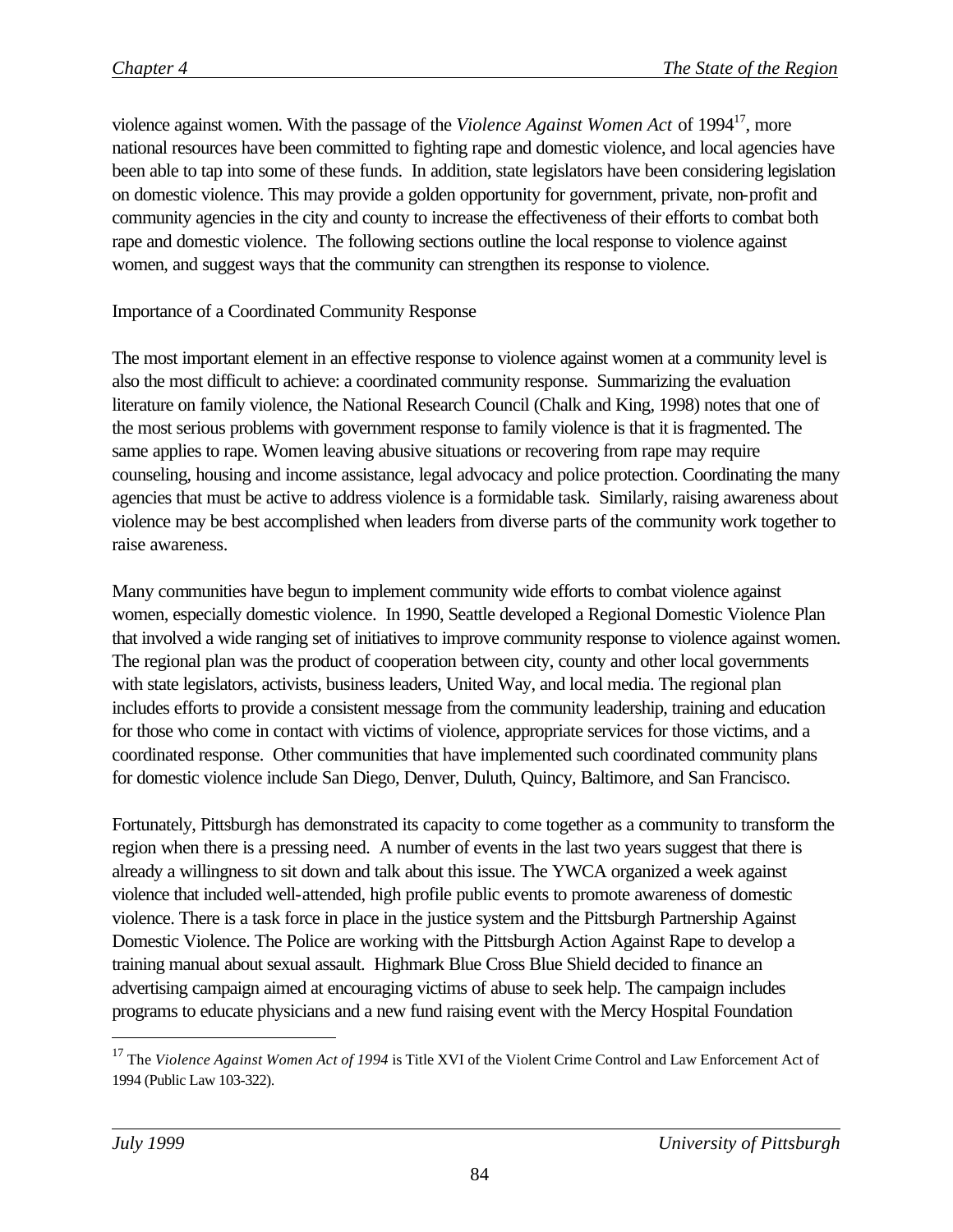(Carpenter, 1999). The University of Pittsburgh=s Institute of Politics ran a session on domestic violence that included representatives of the police, shelter activists, state legislators, judges, academics and other community leaders. Similarly, local foundations together with the Youth Crime Prevention Council of Allegheny County carried out an environmental scan for child and youth injury in Allegheny County. They called for community mobilization to build a Azero tolerance for violence.@ The National Research Council has suggested that programs to address violence against women can draw on the experience of 15 youth violence prevention programs (Chalk and King, 1998). Thus, Allegheny County may be well positioned to create the public-private partnerships required for a regional plan to address violence against women. Community leaders have identified a serious problem in the region. Top-level policy makers in the city and county would do well to show leadership to coordinate and support the diverse initiatives taking place in the community.

Such an effort would require that elected representatives, business leaders, religious leaders, private foundations, activists and social service providers in the city and county work together to provide a single, strong message to abusive men that the community will not tolerate violence against women. Coordination is also key in effectively identifying and assisting victims of violence. The planning group must include the community groups that are already working on this issue from the very beginning of the planning process. Since these are people that are the closest to the problem in our community, their expertise is critical to an effective plan.

Aside from coordinating the diverse agencies and individuals currently working to prevent rape and domestic violence, such a regional plan could also include some improvements to these initiatives where appropriate. These would include:

ß **Support and expand existing services to victims of rape and domestic violence (such as shelters and crisis centers, counseling, peer support groups and legal advocacy) and investigate ways of identifying and serving the large number of raped and abused women who do not contact these centers**. <sup>18</sup> Our estimates of the number of women being raped and abused suggest that a large number of them are not currently served by crisis centers and shelters, and these centers are already at capacity. They certainly cannot serve an increased number of clients with existing resources, and whether it is due to reporting or increased incidence, there appear to be an increasing number of people requesting services every year.

Although legal advocacy services have not been found to reduce domestic violence in the short term, there is evidence that they improve the self-esteem and feelings of empowerment of victims (Chalk and King, 1998). The same is likely to be true for rape crisis centers. Since any response to violence against women should focus both on long term preventative measures and on remedial

 $\overline{a}$ 

<sup>&</sup>lt;sup>18</sup> Only two formal evaluations of shelters have been carried out in the United States. One of these studies suggests that shelters do reduce new incidence of domestic violence in the six weeks following the shelter stay. The other study, which is not a controlled study, seemed to suggest that shelters play a pivotal role in helping women seek appropriate support services.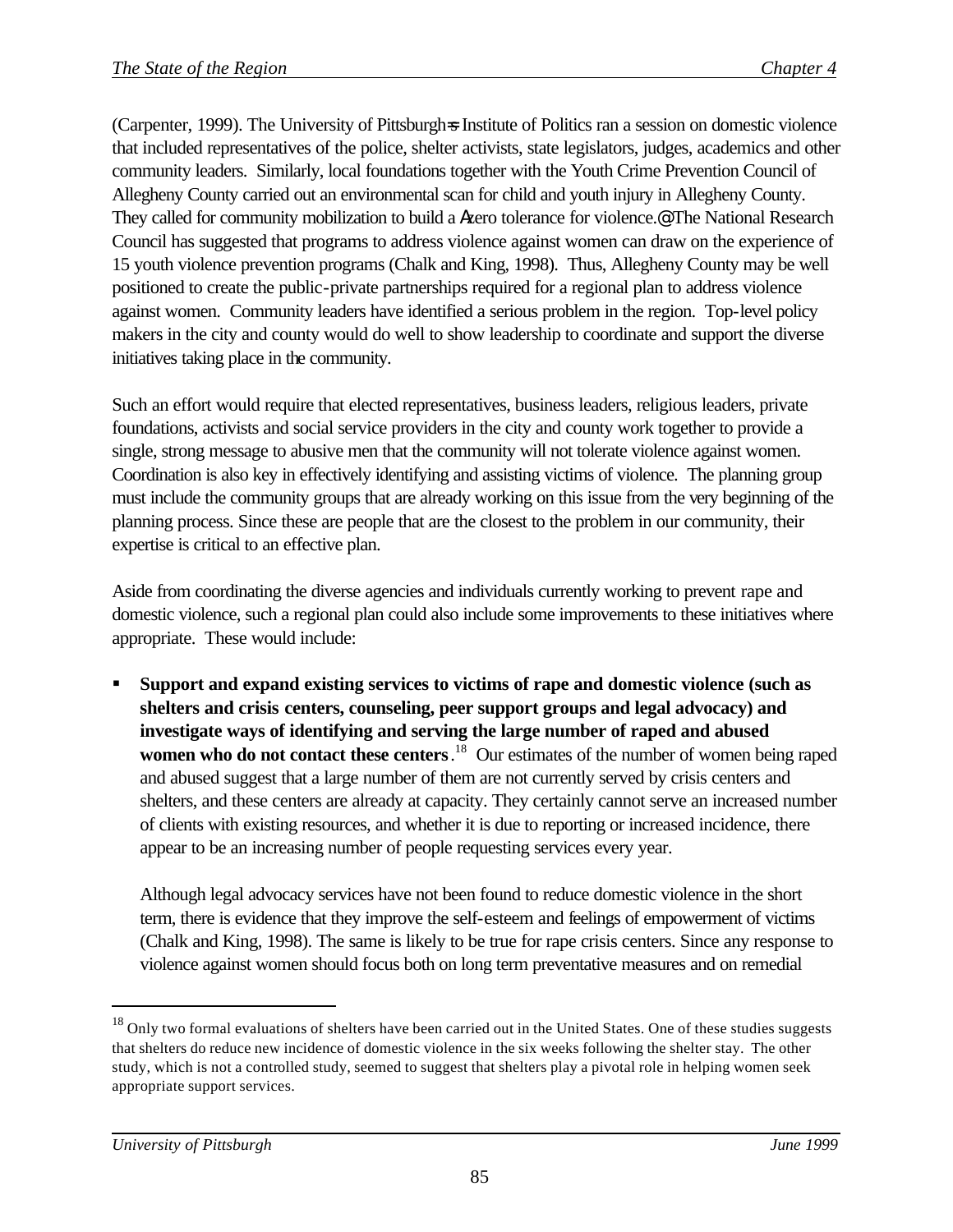measures to help present victims, advocacy services can comprise an important part of a community response to violence against women. In addition, health care and mental health services have been found to be central to recovery for raped and battered women (Chalk and King, 1998, p.226 and p.258).

This suggests that more resources are needed to ensure that all women who need help have access to the services available. Local leaders should examine the local government budgets to see whether more resources could be devoted to funding crisis centers and shelters. Under the Violence Against Women Act, each state receives money for law enforcement, shelters and other services to victims, and education. Community leaders should determine whether more of this money could be spent on expanding local shelters and crisis centers.

In addition, crisis centers and shelters should seek independent evaluations of their work to ensure that they are meeting their goals. One possible program that could be considered to address domestic violence is more comprehensive transitional housing programs that provide a variety of types of service including counseling, job training, and the like to help women with multiple barriers live violence free lives. These programs are relatively new and few formal evaluations have been carried out.

Our data suggests that many women are not accessing help of any kind. We ought to try to determine how many women are not using existing infrastructure (such as shelters, crisis centers, police and social workers), why they are not using them, and how they might be helped by increasing the accessibility of existing programs or designing new ones. It may be that some women need job search assistance, self-defense training, or emergency cash, more than shelter or support groups. Such a study would be based on existing victimization surveys and interviews with officials from crisis centers, shelters, police departments, and social workers. Information about reluctance to use existing agencies may also be garnered from

some of those who report to the police, but do not use shelters, or vice versa. Victims may also be interviewed about the gaps they perceive in the local response to violence.

ß **Public education programs, including programs in schools and the community at large, should be continued and expanded**. Although the link between public education and reduced rape and domestic violence has not been proven empirically, public education programs have been shown to affect attitudes about the acceptability of rape and domestic violence and it is likely that these attitudes have some impact on the actual incidence of violence against women (Chalk and King, 1998, p.114-155). There is also some evidence that public education programs and education for police and social workers make it more likely that victims will report crimes to the police.

The Women=s Center and Shelter and Pennsylvania Medical Society Alliance have developed domestic violence public education programs for both children and adults. Both PAAR and the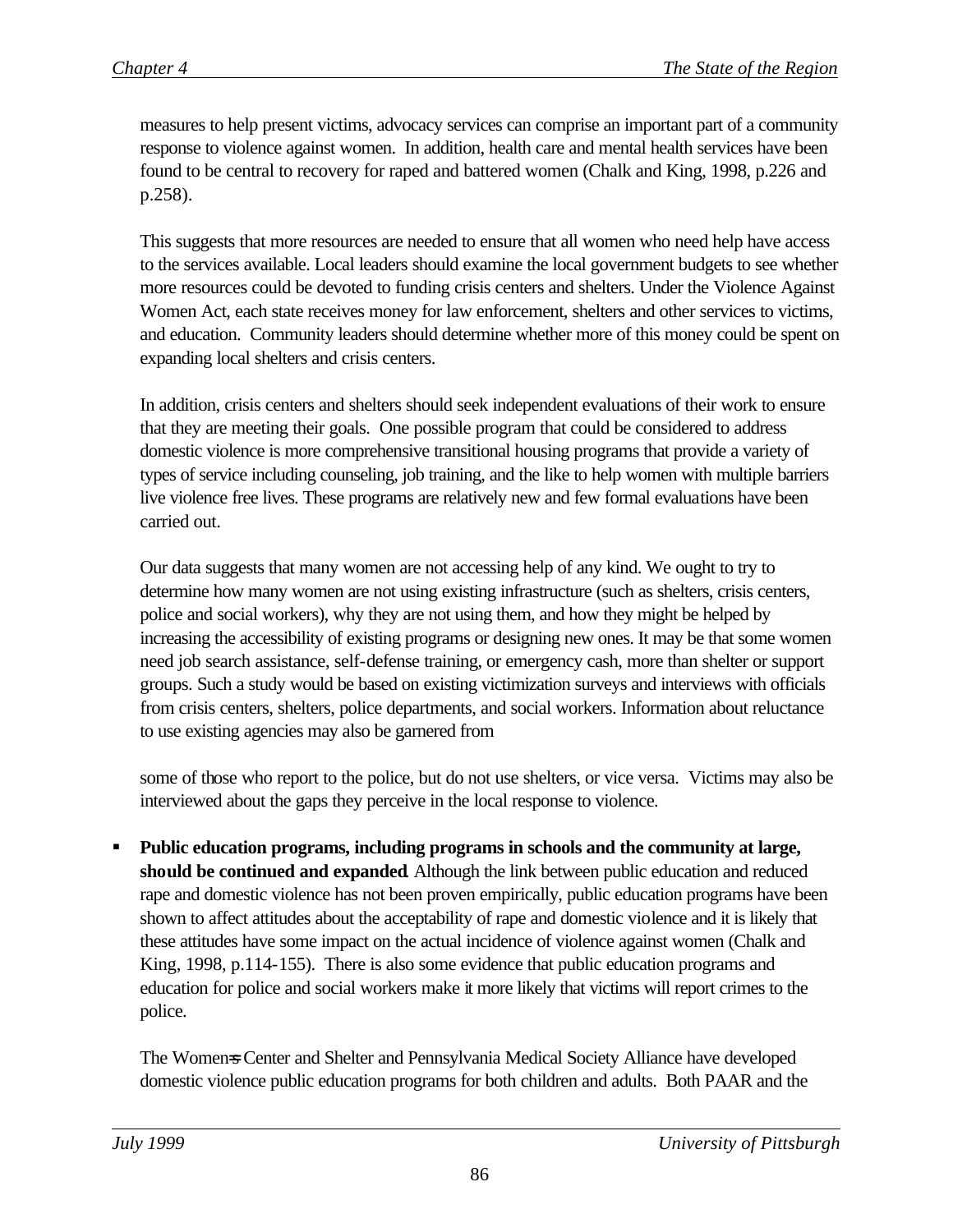Women=s Center provide prevention education to community groups on violence against women. These efforts must be supported and given more prominence. Religious communities and other groups that have not worked to educate their peers can help to promote awareness by inviting representatives of PAAR or the Womens Shelter to speak at their meetings.

Local men can organize a Awhite ribbon campaign,@ or a campaign to develop models of non-violent masculinity. A large scale white ribbon campaign was launched by mens groups in Canada who worked to raise public awareness of violence against women and raised funds for women=s shelters and crisis centers.

- ß **Information about services must be effectively communicated to victims, and victims must be aware and able to access the services available to them.** Given the important disparities among women, accessibility to and awareness of services for all women must not be assumed. African American women, elderly women, poor women and disabled women must be equally able to find out about and access help that is available. In particular, PAAR would like to be able to provide better services to the deaf.
- ß **Expanded prosecutorial unit for violence against women and expanded Violence Against Women police unit.** Many jurisdictions, such as New York and San Diego, have special prosecutors for domestic violence and sexual assault. In Allegheny County, there is a plan to establish a special prosecutorial unit. However, most observers agree that the proposed three assistant district attorneys will not be adequate to meet the demands of a growing caseload. There are currently about 1,000 cases moving through the criminal justice system (Carpenter, 1999).

Special prosecutors could be helped if police are trained and equipped to collect the types of evidence that prosecutors need for convictions, such as 911 tapes or pictures. The unit of the Pittsburgh police devoted to Family Violence and Sexual Assault, now headed by Commander Gwen Elliot, says it is doing a good job with the resources available, but that they need three times as many people in the unit to effectively handle all the cases. Of the 19 officers currently assigned to the unit for family violence and sexual assault, 10 to 11 are assigned to child abuse cases, seven or eight to sexual assault, and only one officer is assigned to domestic violence. Expansion of this unit is required if the police are to address any sizeable proportion of the incidents of domestic violence in the city and county.

- ß **Special courts for violence against women**. Dade County, Florida, has a special court for Domestic Violence that serves as a coordinating, systemic response to domestic violence in the courts. The court deals with misdemeanor cases, civil orders of protection, and violation of civil protection orders. There are no known formal evaluations of these courts.
- ß **Training for police, judges, prosecutors, lawyers, health professionals, social workers, clergy, and other occupational groups who deal with women victims of violence. T**raining can improve early detection of abuse and improve responsiveness of professionals. Law enforcement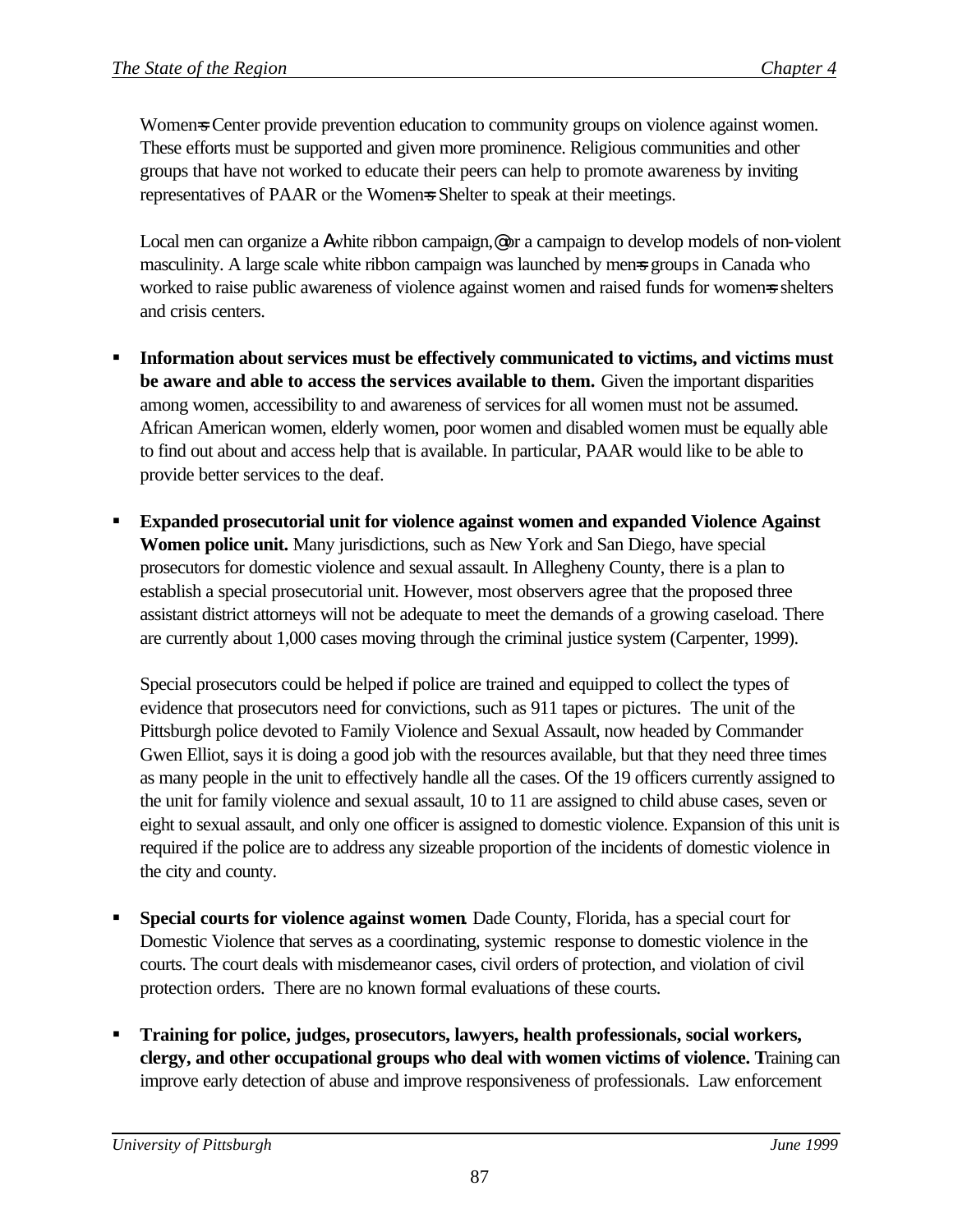officials must be trained to effectively implement legal reforms. Health professionals must be trained to screen, identify and respond to domestic violence and sexual assault. Several model protocols have been developed but they are generally not required as part of the training for professionals, such as social workers and ER personnel.

- ß **Businesses should continue and expand their efforts to promote awareness of violence against women as community leaders and employers**. *Eat >n Park* is an example of a local business that provides funds for victims of domestic violence. Other businesses in the community could adopt similar programs. Businesses could also work to raise awareness of violence against women among their employees by inviting shelter or crisis center officials to make presentations at work or by organizing volunteer activities for employees.
- ß **Finally, clergy, activists, and other grass roots community leaders should organize a citizen=s monitoring group to ensure that community leaders and agencies are doing all they can to combat violence against women**.

### **General Conclusions**

As noted, there are links between these different aspects of womens status, and improvements in one area have repercussions for other areas. For example, mobilizing women to participate more fully in politics may produce political leadership more apt to address violence against women and economic disparities between women and men. Similarly, better employment opportunities for women will make it easier for them to escape the economic dependency on men that can exacerbate violent situations. Creating a community in which women feel safe from violence should make it easier for women to access employment and education opportunities.

Our review of existing data reveals that there is much we can do to improve women=s status in the Pittsburgh region. We have enough information about women in the region to start improving women status in the Pittsburgh region right now. However, there are also some issues on which further research is needed, and we have indicated a few areas for further investigation in our recommendations. There are also many areas that we have not been able to consider in this chapter, such as health, education, and aging, where more research is needed.

A central repository or commission for analyzing and disseminating information on women=s status in the Pittsburgh region would be a critical resource for those concerned with assessing and promoting womens status. Since the Pennsylvania Commission for Women has been revitalized, it makes sense to strengthen the Pittsburgh Commission for Women as well.

# **References**

Bachman, R and L. E. Salzman. 1995. *Violence Against Women: Estimates from the Redesigned Survey*. NCJ-154348.Washington, D.C.: Bureau of Justice Statistics.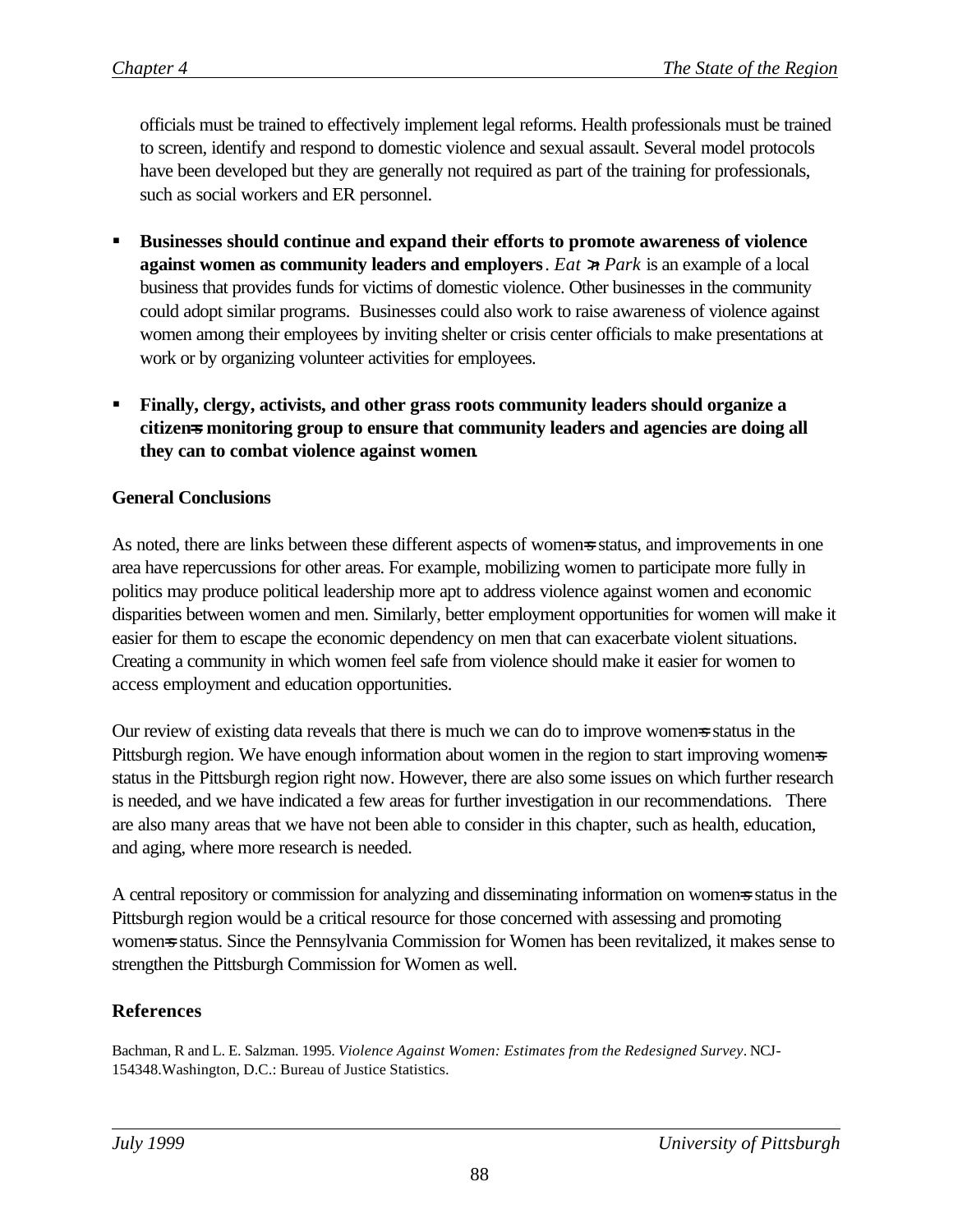Bangs, R.L., Cheryl Zarlenga Kerchis and S. Laurel Weldon. 1997. *Basic Living Costs and Living Wages for Pittsburgh and Allegheny County*. Pittsburgh, PA.: University of Pittsburgh.

Bangs, R.L. and S. Laurel Weldon. 1998. *Economic Benchmarks.* Pittsburgh, PA.: University of Pittsburgh.

Bangs, R.L. and J.H. Hong. 1996. *Pittsburgh Benchmarks.* Pittsburgh, PA.: University of Pittsburgh.

Bangs, R.L. and J. H. Hong. 1996a. *Employment-related problems in 1990 among blacks and non-Hispanics whites in large U.S. metro areas.* Benchmarks (Report 96-1), Pittsburgh, PA: University of Pittsburgh.

Carpenter, Mackenzie. 1999. ABusiness, government team to fight domestic violence.@ *Pittsburgh Post Gazette.* Thursday, January 21, 1999. p. B-8.

Center for the American Woman and Politics (CAWP). 1991. *The Impact of Women in Public Office: An Overview.* Rutgers, NJ: Eagleton Institute of Politics.

Center for the American Woman and Politics (CAWP). 1999. *Women in Elective Office 1999. Fact Sheet*. Rutgers, NJ: Eagleton Institute of Politics. www.rci.rutgers.edu/~cawp

Chalk, Rosemary and Patricia King, eds*.* 1998. *Violence in families: assessing prevention and treatment programs*. Committee on the Assessment of Family Violence Interventions, Board on Children, Youth, and Families, Commission on Behavioral and Social Sciences and Education, National Research Council and Institute of Medicine. Washington, D.C.: National Academy Press.

Cornwell, G.T., G.J. DeJong, L.M. Casper, and D.E. Shoop. 1990. *Pennsylvania=s changing labor force: Women and their families*. Harrisburg, PA: Governors Commission on Women.

Darcy, R., Susan Welch, and Janet Clark. 1994. *Women, Elections and Representation*, 2<sup>nd</sup> edition. Lincoln: University of Nebraska Press.

Economic Benefits Research Institute. 1998. http://www.ebri.org/facts/0998fact1.html.

Economic Benefits Research Institute. 1998. *Special tabulation.*

Fagan, Jeffrey. 1996*. The Criminalization of Domestic Violence: Promises and Limits*. NIJ Research Report.

Flammang, Janet A. 1997. *Women's Political Voice: How Women are Transforming the Practice and Study of Politics*. Philadelphia: Temple University Press.

Greenfeld, Lawrence A. 1997. *Sex Offenses and Offenders: An Analysis of Data on Rape and Sexual Assault.* U.S. Department of Justice, Office of Justice Programs, Bureau of Justice Statistics. NCJ-163392. http://www.ojp.usdoj.gov/bjs/abstract/soo.htm

Hansen, Susan B. 1997. ATalking about politics: Gender and contextual effects on political proselytizing.@ *Journal of Politics* 41: p. 37-56.

Hansen, Susan B. 1994. ALynn Yeakel vs. Arlen Specter in Pennsylvania: Why She Lost,@ pp. 87-108 in Elizabeth Cook et al., *The Year of the Woman: Myths and Realities.* Boulder, CO: Westview Press.

Health Policy Institute. 1997. *Employment trends in a changing health care system: The Pittsburgh Region=s Challenge*. Pittsburgh, PA: University of Pittsburgh. Heise, Lori. 1994. *Violence Against Women: The Hidden Health Burden*. World Bank.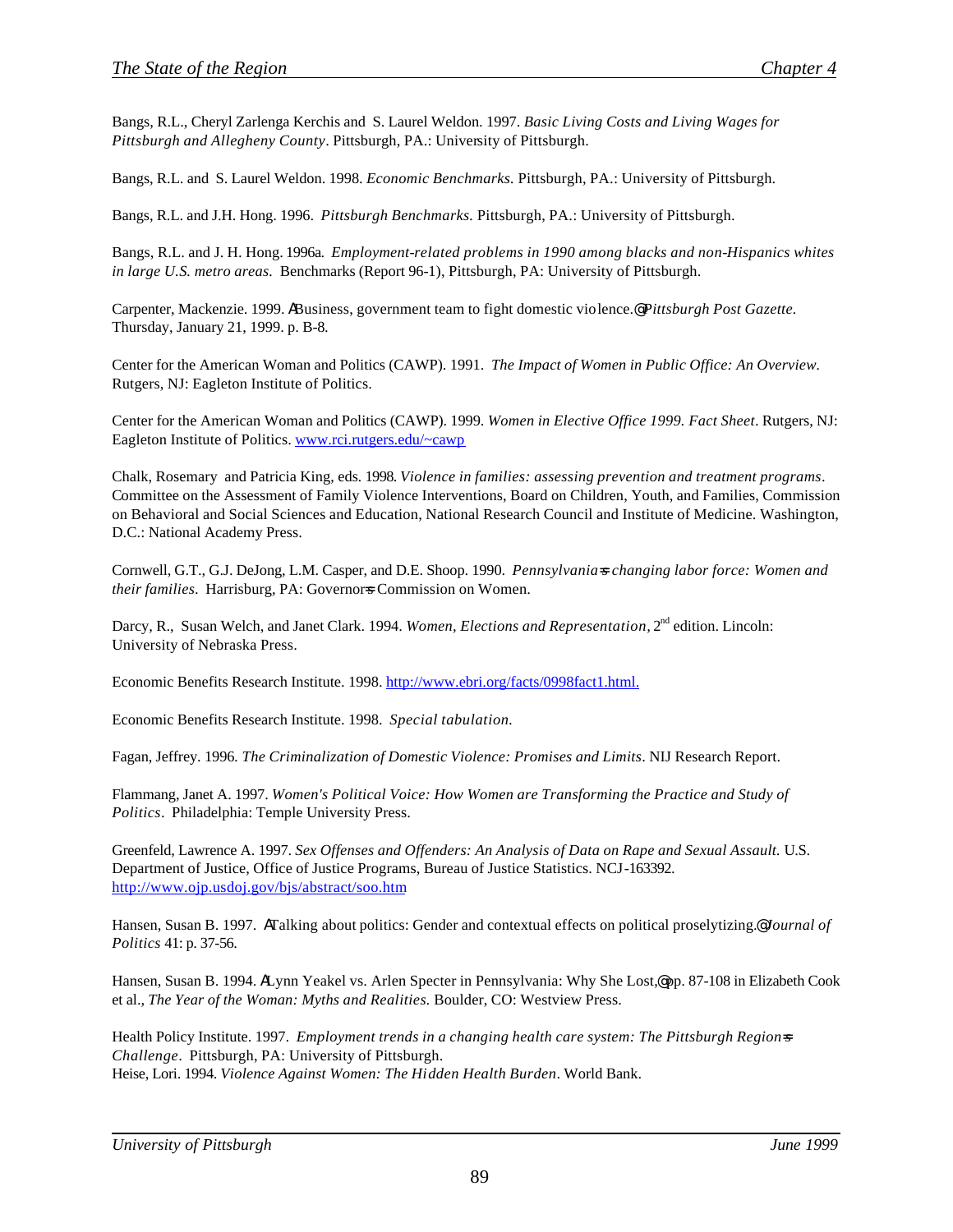Institute for Women=s Policy Research. 1996. *The Status of Women in the States: Politics, Economics, Health, Demographics.* Washington, DC: IWPR.

Jones, Diana Nelson. 1998. AThe woman behind the badge.@ *Pittsburgh Post-Gazette*, May 31, B1, 3.

Keilitz, Susan, Courtenay Davis, Hillery S. Efkeman, Carol Flango, and Paula L. Hannaford. Civil Protection Orders: Victims' Views on Effectiveness. U.S. Department of Justice, Office of Justice Programs, National Institute of Justice Research Preview, January 1998.

King, Mary. 1992. Occupation segregation by race and sex, 1940-88. *Monthly Labor Review*. Vol. 115 No.4.

Koss, Mary. 1993. Detecting the Scope of Rape: A Review of Prevalence Research Methods. *Journal of Interpersonal Violence* 8 (2): 198-222.

Koss, Mary. 1992. The Measurement of Rape Victimization in Crime Surveys. *Criminal Justice and Behavior* 23 (1): 55-69.

Koss, Mary. 1992. The Underdetection of Rape: Methodological Choices Influence Incidence Estimates*. Journal of Social Issues* 48 (1): 61-75.

Levinson, David, 1988. *Family violence in cross cultural perspective*. Newbury Park, CA: Sage Publications.

Levinson, David. 1994. *Aggression and conflict : a cross-cultural encyclopedia*. Santa Barbara, CA: ABC-CLIO.

Maguire, Kathleen, and Ann L. Pastore. 1996. *Sourcebook of Criminal and Justice Statistics1995.* U.S. Department of Justice, Bureau of Justice Statistics. Washington, D.C.: USGPO.

McElroy, Susan Williams. 1997. *Women and the Pittsburgh Regional Economy, 1969-1995: Change, Constancy, and Challenges.* Greater Pittsburgh Commission for Women.

McCall, Leslie. 1997. *Configurations of Inequality*.(forthcoming).

Morrisey, Maureen. 1991. AHow Pittsburgh Stacks Up.@ *The Pittsburgh Press* , 11-17-91.

Murphy, Patricia.1997. "Domestic Violence Legislation and the Police: The Role of Socio-Economic Indicators, Political factors, and Women's Political Activism on State Policy Adoption," *Women and Politics* Vol. 18 No.2 1997, pp.27-53.

National Victim Center, and Crime Victim Research and Treatment Center. 1992. *Rape in America: A Report to the Nation*. National Victim Center.

Pennsylvania Department of Education. 1998. *Colleges and Universities. Education Digest 1997-1998.* Compiled by Devki Khanna, Marcia McCormick and Judy Pollard, October 1998. Harrisburg, Pa.

Pennsylvania State Data Center Homepage: http://www.hbg.psu.edu/psdc/

Pittsburgh Action Against Rape. 1998. Personal communication.

Sanday, Peggy Reeves. 1981. *Female power and male dominance: on the origins of sexual inequality*. (Cambridge; New York: Cambridge University Press).

Shoop, D.E., J.J. Shultz, G.T. Cornwell, and C.L. Kilko. 1994. *Taking women into the 21st century: Issues facing Pennsylvania=s women*. Institute of State and Regional Affairs, Harrisburg, PA: Pennnylvania State Data Center.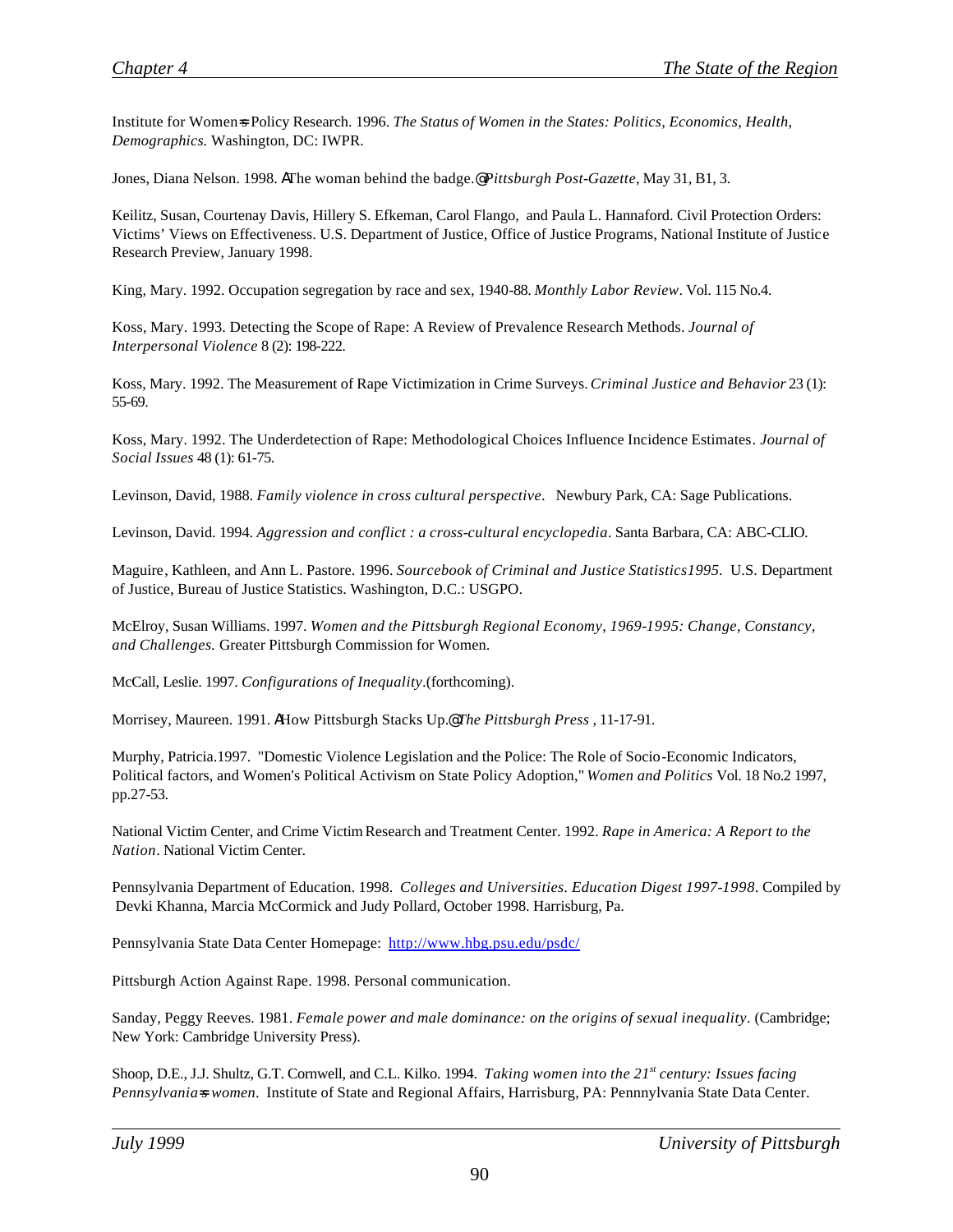Shulz, Richard and Cheryl Zarlenga Kerchis. 1996. *Profiling the Aged in the City of Pittsburgh and Allegheny County*. University Center for Social and Urban Research and Department of Psychiatry, University of Pittsburgh. Thomas, Sue. 1994. *How Women Legislate.* New York: Oxford University Press.

U.S. Bureau of Labor Statistics, http://stats.bls.gov/

U.S. Bureau of Labor Statistics. 1998. *Geographic Profile of Employment and Unemployment, 1996.* U.S. Department of Labor, April, 1998. Bulletin 2498.

U.S. Bureau of the Census. 1994. *Statistical Abstract of the United States.*

U.S. Bureau of Justice Statistics. 1994. *Sex Differences in Violent Victimization*. http://www.ojp.usdoj.gov/bjs/abstract/sdvv.htm

U.S. Bureau of Justice Statistics. 1991. *Criminal Victimization in the United States*,*1989: A National Crime Survey Report.* NCJ-129391.

U.S. Equal Employment Opportunity Commission. 1996. *Job Patterns for Minorities and Women in Private Industry.*  Washington, D.C. (Table 3, p. 288).

United Nations. 1995. *The Platform for Action: 12 Critical Areas of Concern*. The Fourth World Conference on Women 4 - 15 September 1995. Beijing, China. gopher://gopher.undp.org:70/00/unconfs/women/pim/back/1PLATFOR

Women=s Center and Shelter of Greater Pittsburgh. 1998. Personal communication.

Wooton, Barbara. 1997. AGender Differences in Occupational Employment.@ *Monthly Labor Review.* April, 1997. pp.15-24.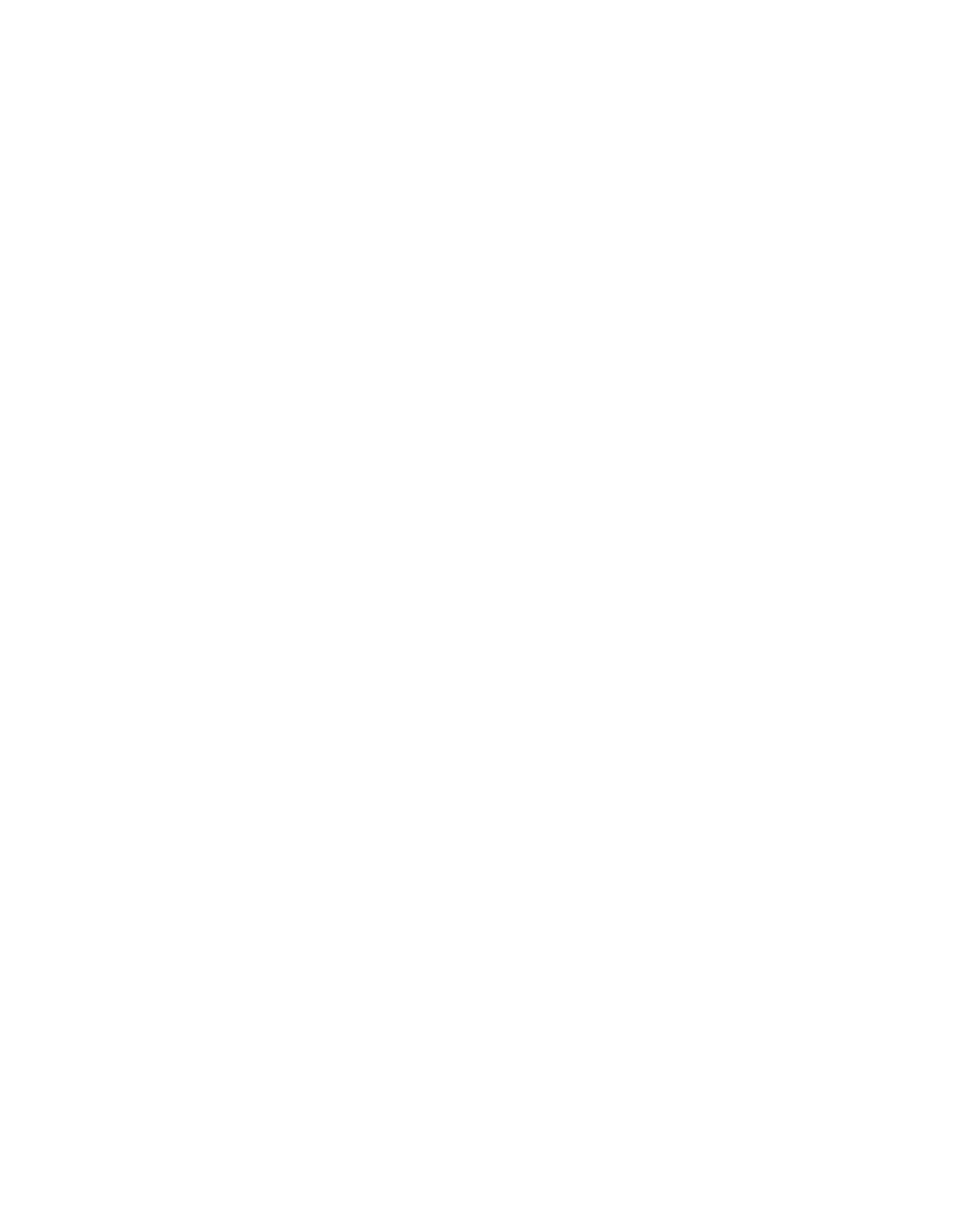| TABLE 1. LABOR FORCE PARTICIPATION AND UNEMPLOYMENT RATES (%) |      |      |      |           |
|---------------------------------------------------------------|------|------|------|-----------|
|                                                               | 1970 | 1990 |      | 1996 1997 |
| Labor Force Participation, Working Age Population             |      |      |      |           |
| <b>Allegheny County</b>                                       | 64.0 | 75.0 | 80.0 |           |
| <b>United States</b>                                          | 67.0 | 78.0 | 79.0 |           |
| By Gender                                                     |      |      |      |           |
| Allegheny County, Women                                       | 42.0 | 68.0 |      |           |
| United States, Women                                          | 50.0 | 70.0 |      | 73.0      |
| Allgeheny County, Men                                         | 87.0 | 85.0 |      |           |
| United States, Men                                            | 85.0 | 87.0 |      | 86.0      |
|                                                               |      |      |      |           |
| <b>Unemployment Rates</b>                                     |      |      |      |           |
| Total                                                         |      |      |      |           |
| Pittsburgh City                                               |      | 4.9  | 5.3  | 5.1       |
| <b>Allegheny County</b>                                       | 4.0  | 4.4  | 4.5  | 4.7       |
| Pittsburgh PMSA                                               |      |      | 5.4  |           |
| Pennsylvania                                                  |      |      | 5.3  |           |
| <b>United States</b>                                          | 4.9  | 5.6  | 5.4  | 4.9       |
| Women                                                         |      |      |      |           |
| Pittsburgh City                                               |      | 7.7  |      |           |
| Allegheny County                                              |      | 5.3  |      |           |
| Pittsburgh PMSA                                               |      | 5.9  |      |           |
| <b>United States</b>                                          |      | 6.2  |      |           |
| Men                                                           |      |      |      |           |
| Pittsburgh City                                               |      | 10.4 |      |           |
| Allegheny County                                              |      | 7.1  |      |           |
| Pittsburgh PMSA                                               |      | 8.9  |      |           |
| <b>United States</b>                                          |      | 6.4  |      |           |
| Prime Working Age (25-54) Women by Race                       |      |      |      |           |
| City of Pittsburgh                                            |      |      |      |           |
| African American                                              |      | 14.3 |      |           |
| Non-Hispanic White                                            |      | 4.4  |      |           |
| Allegheny County                                              |      |      |      |           |
| African American                                              |      | 11.9 |      |           |
| Non-Hispanic White                                            |      | 3.7  |      |           |
| Prime Working Age (25-54)Men by Race                          |      |      |      |           |
| City of Pittsburgh                                            |      |      |      |           |
| African American                                              |      | 19.9 |      |           |
| Non-Hispanic White                                            |      | 6.9  |      |           |
| <b>Allegheny County</b>                                       |      |      |      |           |
| African American                                              |      | 17.2 |      |           |
| Non-Hispanic White                                            |      | 5.2  |      |           |
| Young (16-19) Women by Race                                   |      |      |      |           |
| City of Pittsburgh                                            |      |      |      |           |
| African American                                              |      | 39.7 |      |           |
| Non-Hispanic White                                            |      | 10.6 |      |           |
| Allegheny County                                              |      |      |      |           |
| African American                                              |      | 38.5 |      |           |
| Non-Hispanic White                                            |      | 10.2 |      |           |
| Young (16-19) Men by Race                                     |      |      |      |           |
| City of Pittsburgh                                            |      |      |      |           |
| African American                                              |      | 49.2 |      |           |
| Non-Hispanic White                                            |      | 17.0 |      |           |
| <b>Allegheny County</b>                                       |      |      |      |           |
| African American                                              |      | 43.7 |      |           |
| Non-Hispanic White                                            |      | 14.6 |      |           |
|                                                               |      |      |      |           |

*Source: For 1970 and 1990 Unemployment rates: Bureau of the Census, 1990; For 1996 and 1997 Unemployment Rates: Bureau of Labor Statistics, 1998.*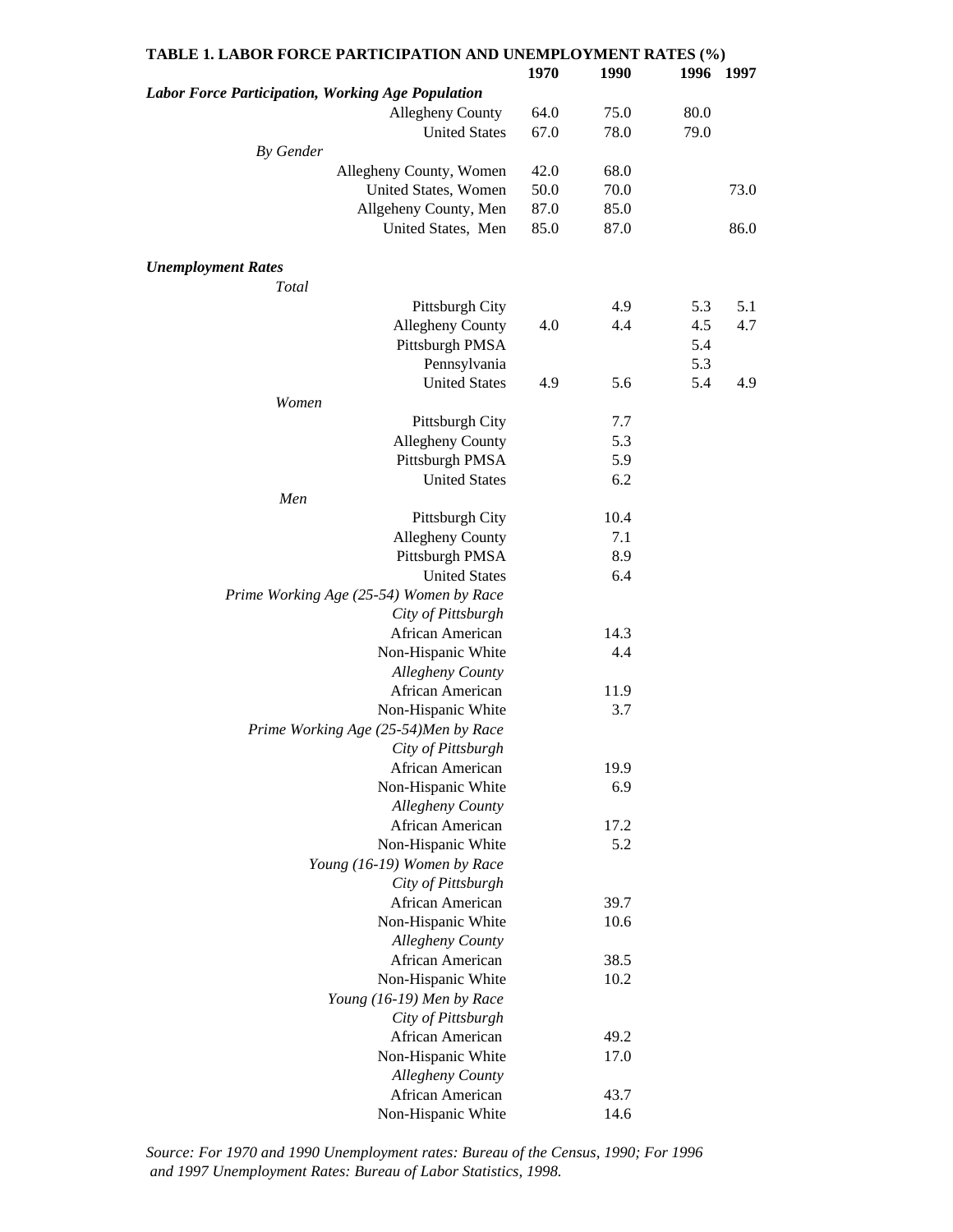|                           | <b>Total</b>  |    | % Working          |       | <b>FT-FY Median Earnings</b> |            |
|---------------------------|---------------|----|--------------------|-------|------------------------------|------------|
| White Men                 | <b>Number</b> |    | <b>Total FT-FY</b> | 1989  | 1997                         | 97 Hrly    |
| Less than HS degree       | 39668         | 70 | 39                 | 28954 | 26927                        | \$12.95    |
| HS graduate or GED        | 110203        | 88 | 62                 | 32336 | 30073                        | \$14.46    |
| Some college, no degree   | 62424         | 91 | 58                 | 36680 | 34112                        | \$16.40    |
| Associate degree          | 24404         | 94 | 74                 | 36680 | 34112                        | \$16.40    |
| Bachelor degree or higher | 104185        | 96 | 77                 | 52400 | 52924                        | \$25.44    |
| White Women               |               |    |                    |       |                              |            |
| Less than HS degree       | 40765         | 46 | 18                 | 17030 | 16689                        | \$<br>8.02 |
| HS graduate or GED        | 142376        | 66 | 35                 | 20960 | 20541                        | \$<br>9.88 |
| Some college, no degree   | 65550         | 80 | 43                 | 23942 | 23463                        | \$11.28    |
| Associate degree          | 29493         | 84 | 54                 | 26200 | 25676                        | \$12.34    |
| Bachelor degree or higher | 87292         | 85 | 48                 | 35370 | 37492                        | \$18.03    |
| African American Men      |               |    |                    |       |                              |            |
| Less than HS degree       | 8713          | 49 | 25                 | 26200 | 24366                        | \$11.71    |
| HS graduate or GED        | 13920         | 73 | 38                 | 26200 | 24366                        | \$11.71    |
| Some college, no degree   | 6960          | 85 | 52                 | 29090 | 27054                        | \$13.01    |
| Associate degree          | 2184          | 92 | 64                 | 31440 | 29239                        | \$14.06    |
| Bachelor degree or higher | 4232          | 90 | 62                 | 44540 | 44985                        | \$21.63    |
| African American Women    |               |    |                    |       |                              |            |
| Less than HS degree       | 9759          | 38 | 18                 | 18864 | 18487                        | \$<br>8.89 |
| HS graduate or GED        | 17662         | 58 | 30                 | 21615 | 21183                        | \$10.18    |
| Some college, no degree   | 10019         | 80 | 43                 | 23580 | 23108                        | \$11.11    |
| Associate degree          | 3923          | 79 | 35                 | 23580 | 23108                        | \$11.11    |
| Bachelor degree or higher | 4800          | 89 | 55                 | 32750 | 34715                        | \$16.69    |

### **TABLE 2. EARNINGS AND WAGE RATIOS BY RACE AND GENDER**

### *Full-Time, Full Year Emp. and Med. Annual Earnings, Allegheny County, 1989*

### *Wage Ratios by Educational Level, Race and Gender, 1989*

| Women's Earnings/Men's Earnings, Pittsburgh |      |
|---------------------------------------------|------|
| All Levels                                  | 0.66 |
| Less than High School                       | 0.61 |
| High School                                 | 0.64 |
| College                                     | 0.71 |
|                                             |      |

#### *Women's Earnings/ Men's Earnings, United States(Metro Areas)* All Levels 0.70 Less than High School 0.68

| v.vo |
|------|
| 0.68 |
| 0.73 |
|      |

### *White*

| Female/Male Median Earnings, Allegheny County |      |
|-----------------------------------------------|------|
| Less than HS degree                           | 0.62 |
| HS graduate or GED                            | 0.68 |
| Some college, no degree                       | 0.69 |
| Associate degree                              | 0.75 |
| Bachelor degree or higher                     | 0.71 |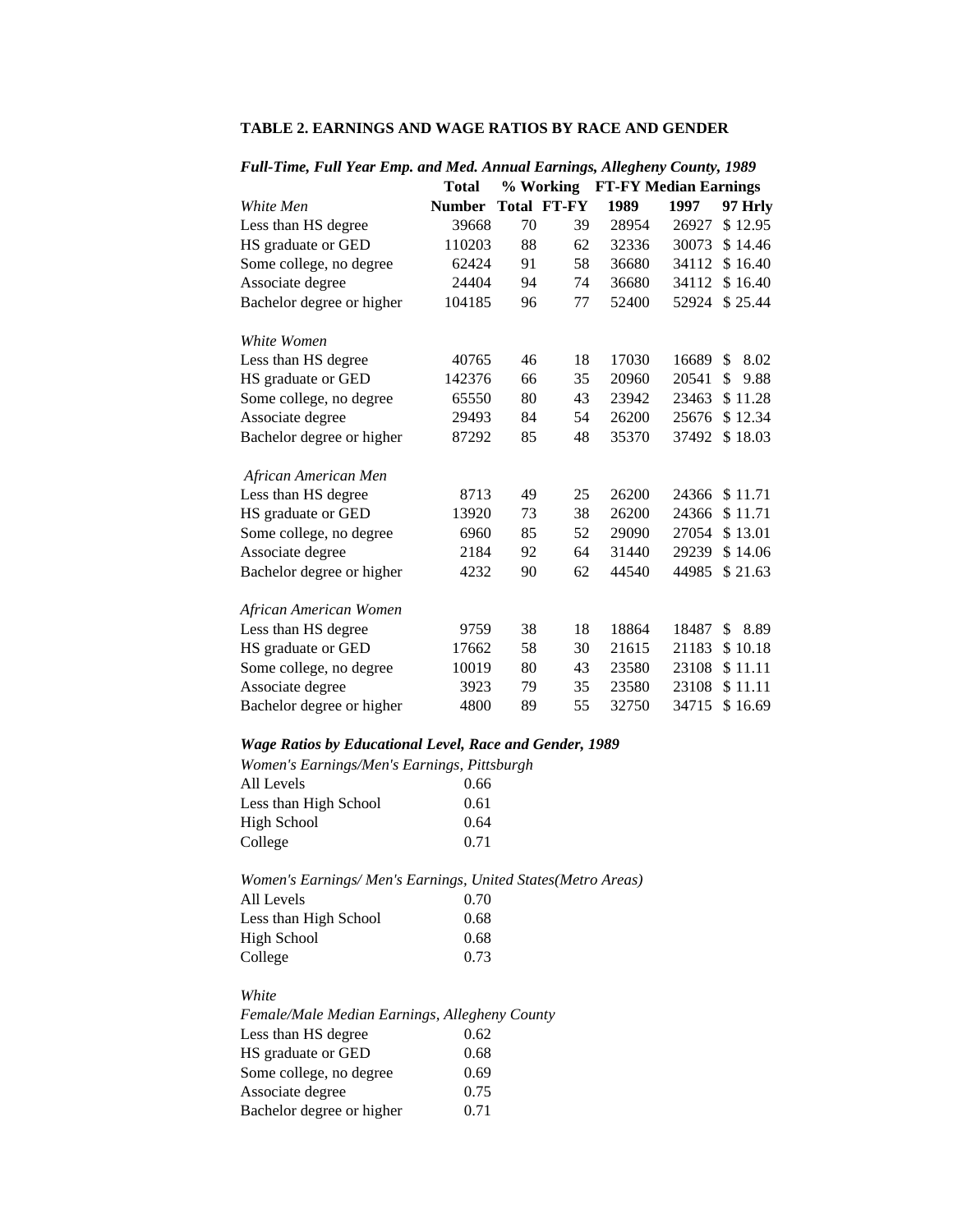### *Black*

| Female/Male Median Earnings, Allegheny County |      |
|-----------------------------------------------|------|
| Less than HS degree                           | 0.76 |
| HS graduate or GED                            | 0.87 |
| Some college, no degree                       | 0.85 |
| Associate degree                              | 0.79 |
| Bachelor degree or higher                     | 0.77 |

#### *Men*

| Black/White Median Earnings, Allegheny County |      |
|-----------------------------------------------|------|
| Less than HS degree                           | 0.90 |
| HS graduate or GED                            | 0.81 |
| Some college, no degree                       | 0.79 |
| Associate degree                              | 0.86 |
| Bachelor degree or higher                     | 0.85 |

### *Women*

| Black/White Median Earnings, Allegheny County |      |
|-----------------------------------------------|------|
| Less than HS degree                           | 1.11 |
| HS graduate or GED                            | 1.03 |
| Some college, no degree                       | 0.98 |
| Associate degree                              | 0.90 |
| Bachelor degree or higher                     | 0.93 |
|                                               |      |

*Sources: All Allegheny County numbers are derived from the authors' special tabulation of 1990 census 5% sample data. Wage trends by education and gender are from Mishel et al, The State of Working America: 1996-97, p. 169-170 (for detailed analysis see Bangs, Kerchis and Weldon, 1997). Pittsburgh figures taken from McCall, Configurations of Inequality, 1997.*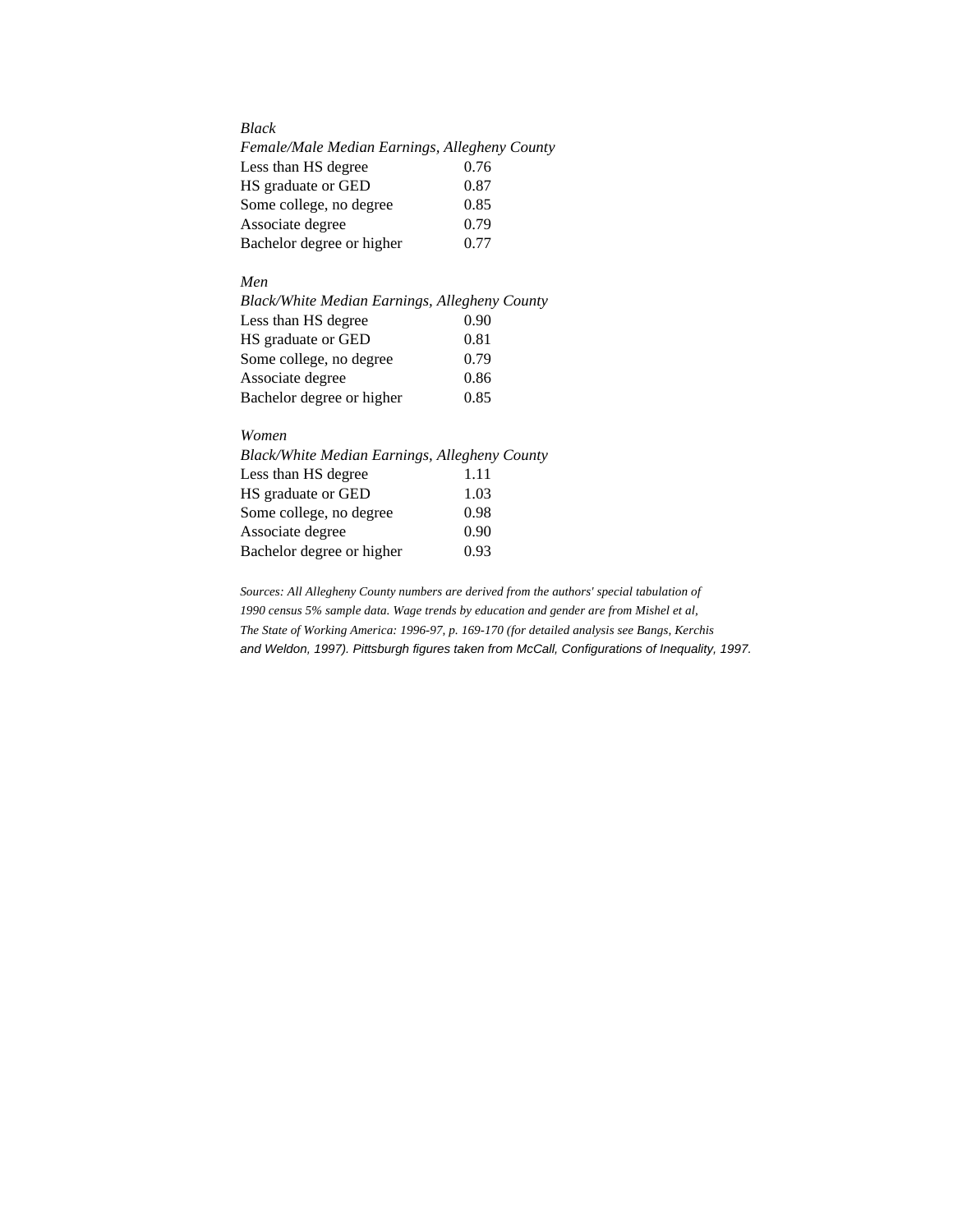|                       |                                                    | % of Employed Persons by Occupation |      |                    |  |
|-----------------------|----------------------------------------------------|-------------------------------------|------|--------------------|--|
|                       | <b>Occupational Category</b>                       | % Women % Men Total (%)             |      |                    |  |
| Pittsburgh MSA (1996) |                                                    |                                     |      |                    |  |
|                       | Executive, admin. and managerial                   | 12.6                                | 18.9 | 16.0               |  |
|                       | <b>Professional Specialty</b>                      | 20.9                                | 15.6 | 18.0               |  |
|                       | Technicians and related support                    | 3.3                                 | 3.0  | 3.2                |  |
|                       | Sales                                              | 14.7                                | 11.6 | 13.0               |  |
|                       | Admin. support, incl. clerical                     | 24.3                                | 6.3  | 14.6               |  |
|                       | Service occupations                                | 18.0                                | 8.8  | 13.0               |  |
|                       | Precision production, craft and repair             | 2.1                                 | 17.4 | 10.3               |  |
|                       | Machine operators, assemblers and inspectors       | 1.9                                 | 5.7  | 4.0                |  |
|                       | Transportation and material moving                 | 0.3                                 | 5.6  | 3.2                |  |
|                       | Handlers, equipment cleaners, helpers and laborers | 1.4                                 | 5.5  | 3.6                |  |
| Pennsylvania (1996)   |                                                    |                                     |      |                    |  |
|                       | Executive, admin. and managerial                   | 10.8                                | 14.9 | 13.0               |  |
|                       | <b>Professional Specialty</b>                      | 17.6                                | 13.9 | 15.6               |  |
|                       | Technicians and related support                    | 4.2                                 | 2.3  | 3.2                |  |
|                       | <b>Sales</b>                                       | 13.4                                | 10.4 | 11.8               |  |
|                       | Admin. support, incl. clerical                     | 24.9                                | 5.8  | 14.7               |  |
|                       | Service occupations                                | 19.3                                | 9.5  | 14.1               |  |
|                       | Precision production, craft and repair             | 1.6                                 | 18.1 | 10.4               |  |
|                       | Machine operators, assemblers and inspectors       | 5.0                                 | 8.3  | 6.8                |  |
|                       | Transportation and material moving                 | 0.7                                 | 7.2  | 4.2                |  |
|                       | Handlers, equipment cleaners, helpers and laborers | 1.9                                 | 7.0  | 4.6                |  |
|                       | Farming, forestry and fishing                      | 0.6                                 | 2.5  | 1.6                |  |
| United States (1997)  |                                                    |                                     |      |                    |  |
|                       | Executive, admin. and managerial                   | 16.0                                | 14.0 | 15.0               |  |
|                       | Professional Specialty                             | 18.0                                | 13.0 | 15.0               |  |
|                       | Technicians and related support                    | 4.0                                 | 3.0  | 4.0                |  |
|                       | <b>Sales</b>                                       | 10.0                                | 10.0 | 10.0               |  |
|                       | Admin. support, incl. clerical                     | 26.0                                | 6.0  | 15.0               |  |
|                       | Service occupations                                | 11.0                                | 6.0  | $\boldsymbol{8.0}$ |  |
|                       | Precision production, craft and repair             | 2.0                                 | 20.0 | 12.0               |  |
|                       | Machine operators, assemblers and inspectors       | 7.0                                 | 9.0  | 8.0                |  |
|                       | Transportation and material moving                 | 1.0                                 | 8.0  | 5.0                |  |
|                       | Handlers, equipment cleaners, helpers and laborers | 2.0                                 | 6.0  | 4.0                |  |
|                       | Farming, forestry and fishing                      | 0.0                                 | 3.0  | 2.0                |  |

### **TABLE 3. EMPLOYMENT BY OCCUPATION, PITTSBURGH MSA, PA AND U. S., 1996 and 1997**

*Source: Bureau of Labor Statistics, 1998.*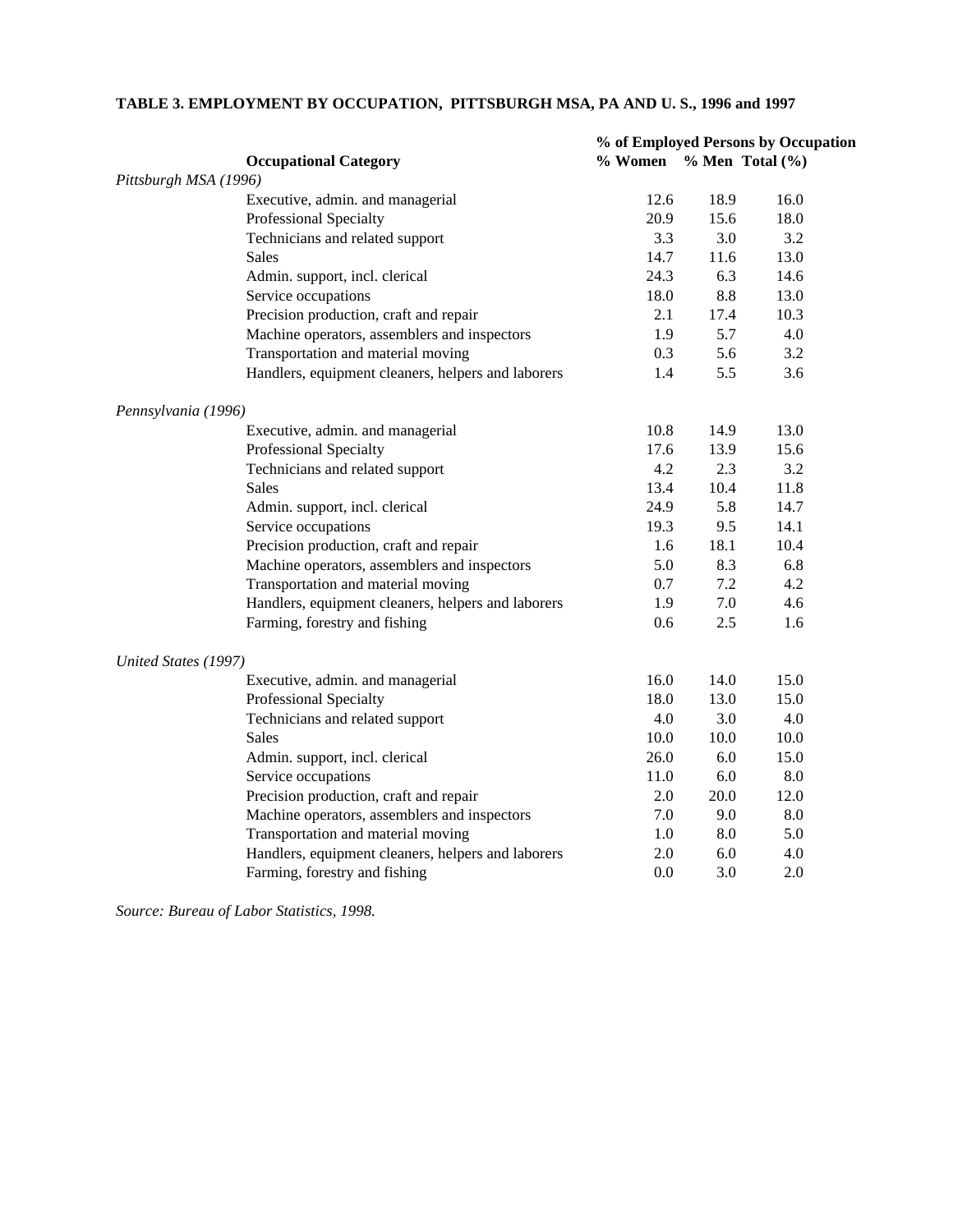### **TABLE 4. EDUCATIONAL ATTAINMENT, 1990**

|                                        | <b>Number</b> |              | <b>Percent</b>   |                             |
|----------------------------------------|---------------|--------------|------------------|-----------------------------|
| <b>City of Pittsburgh</b>              | White         | <b>Black</b> | White            | <b>Black</b>                |
| Females 25 years and over              | 101476        | 32813        | 100              | 100                         |
| Less than 5th grade                    | 1091          | 778          | 1                | 2                           |
| 5th to 8th grade                       | 8459          | 2139         | $\,8\,$          | 7                           |
| 9th to 12th grade, no diploma          | 17254         | 7842         | 17               | 24                          |
| High School Graduate                   | 38337         | 11541        | 38               | 35                          |
| Some college, no degree                | 11220         | 5637         | 11               | 17                          |
|                                        | 2316          |              |                  |                             |
| Associate degree, occupational program |               | 1283         | $\overline{c}$   | $\overline{4}$              |
| Associate degree, academic program     | 2073          | 893          | $\overline{2}$   | $\sqrt{3}$                  |
| Bachelor's degree                      | 11030         | 1651         | 11               | 5                           |
| Graduate or professional degree        | 8886          | 1046         | 9                | 3                           |
| Males 25 years and over                | 83298         | 23783        | 100              | 100                         |
| Less than 5th grade                    | 1952          | 760          | $\overline{c}$   | $\mathfrak 3$               |
| 5th to 8th grade                       | 5011          | 1734         | 6                | $\tau$                      |
| 9th to 12th grade, no diploma          | 14295         | 5829         | 17               | 25                          |
| High School Graduate                   | 26231         | 8289         | 31               | 35                          |
| Some college, no degree                | 10753         | 3716         | 13               | 16                          |
| Associate degree, occupational program | 2310          | 647          | $\mathfrak{Z}$   | $\mathfrak{Z}$              |
| Associate degree, academic program     | 1701          | 504          | $\overline{2}$   | $\sqrt{2}$                  |
| Bachelor's degree                      | 10855         | 1422         | 13               | 6                           |
| Graduate or professional degree        | 11030         | 885          | 13               | $\overline{4}$              |
| Females 25 to 34                       | 21905         | 8934         | 100              | 100                         |
| Percent High School Graduate           | 20087         | 7487         | 92               | 84                          |
| Percent Bachelors degree or higher     | 6749          | 786          | 34               | 11                          |
| Males 25 to 34                         | 22974         | 7063         | 100              | 100                         |
|                                        |               | 5622         | 90               | 80                          |
| Percent High School Graduate           | 20723         |              |                  |                             |
| Percent Bachelors degree or higher     | 6942          | 573          | 34               | 10                          |
| <b>Allegheny County</b>                |               |              |                  |                             |
| Females 25 years and over              | 451955        | 50952        | 100              | 100                         |
| Less than 5th grade                    | 5489          | 1063         | 1                | 2                           |
| 5th to 8th grade                       | 31783         | 3074         | $\boldsymbol{7}$ | 6                           |
| 9th to 12th grade, no diploma          | 59014         | 11137        | 13               | $22\,$                      |
| High School Graduate                   | 178523        | 17706        | 40               | 35                          |
| Some college, no degree                | 62606         | 9526         | 14               | 19                          |
| Associate degree, occupational program | 15360         | 2067         | 3                | $\overline{4}$              |
| Associate degree, academic program     | 12744         | 1407         | 3                | $\ensuremath{\mathfrak{Z}}$ |
| Bachelor's degree                      | 55842         | 3178         | 12               | 6                           |
| Graduate or professional degree        | 30594         | 1794         | 7                | $\overline{4}$              |
| Males 25 years and over                | 376945        | 37648        | 100              | 100                         |
| Less than 5th grade                    | 3295          | 1105         | 1                | 3                           |
| 5th to 8th grade                       | 19195         | 2647         | 5                | $\tau$                      |
| 9th to 12th grade, no diploma          | 46856         | 8361         | 12               | $22\,$                      |
| High School Graduate                   | 119275        | 12678        | 32               | 34                          |
| Some college, no degree                | 57067         | 6510         | 15               | 17                          |
| Associate degree, occupational program | 13338         | 1165         | $\overline{4}$   | $\mathfrak{Z}$              |
|                                        | 9474          | 813          | 3                | $\sqrt{2}$                  |
| Associate degree, academic program     |               |              | 18               | $\boldsymbol{7}$            |
| Bachelor's degree                      | 66559         | 2815         |                  | $\overline{4}$              |
| Graduate or professional degree        | 41886         | 1554         | 11               |                             |
| Females 25 to 34                       | 98174         | 13758        | 100              | 100                         |
| Percent High School Graduate           | 92971         | 11846        | 95               | 86                          |
| Percent Bachelors degree or higher     | 28821         | 1421         | 31               | 12                          |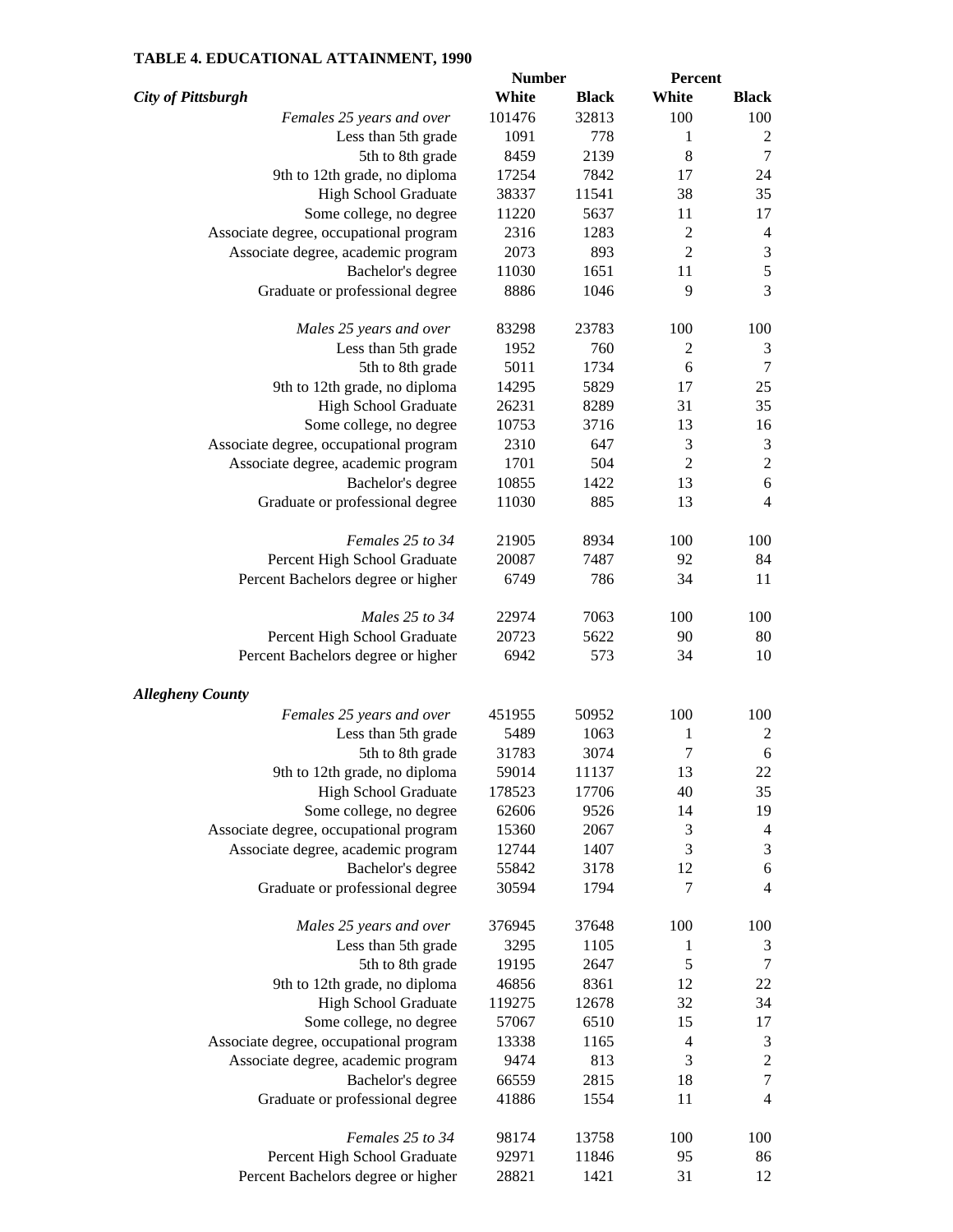| Allegheny County, Cntd.                  |         |        |                |                  |
|------------------------------------------|---------|--------|----------------|------------------|
| Males 25 to 34                           | 95087   | 10883  | 100            | 100              |
| Percent High School Graduate             | 89097   | 8957   | 94             | 82               |
| Percent Bachelors degree or higher       | 30649   | 1290   | 34             | 14               |
| Pennsylvania                             |         |        |                |                  |
| Females 25 years and over                | 3788517 | 360088 | 100            | 100              |
| Less than 5th grade                      | 44038   | 8149   | 1              | $\overline{c}$   |
| 5th to 8th grade                         | 322901  | 25522  | 9              | $\tau$           |
| 9th to 12th grade, no diploma            | 578959  | 93894  | 15             | 26               |
| High School Graduate                     | 1582829 | 122884 | 42             | 34               |
| Some college, no degree                  | 455606  | 55132  | 12             | 15               |
| Associate degree, occupational program   | 117645  | 10133  | 3              | $\mathfrak{Z}$   |
| Associate degree, academic program       | 95005   | 8212   | 3              | $\overline{c}$   |
| Bachelor's degree                        | 387414  | 23362  | 10             | $\sqrt{6}$       |
| Graduate or professional degree          | 204120  | 12800  | 5              | $\overline{4}$   |
| Males 25 years and over                  | 3305304 | 282013 | 100            | 100              |
| Less than 5th grade                      | 34509   | 9410   | 1              | 3                |
| 5th to 8th grade                         | 248713  | 21191  | 8              | 8                |
| 9th to 12th grade, no diploma            | 480266  | 76074  | 15             | 27               |
| High School Graduate                     | 1206589 | 94158  | 37             | 33               |
| Some college, no degree                  | 451121  | 42585  | 14             | 15               |
| Associate degree, occupational program   | 92031   | 5876   | 3              | $\boldsymbol{2}$ |
| Associate degree, academic program       | 73147   | 4823   | $\overline{2}$ | $\overline{c}$   |
| Bachelor's degree                        | 443409  | 18179  | 13             | $\overline{6}$   |
| Graduate or professional degree          | 275519  | 9717   | 8              | 3                |
| Females 25 to 34                         | 846354  | 99275  | 100            | 100              |
| Percent High School Graduate             | 770182  | 78527  | 91             | 79               |
| Percent Bachelors degree or higher       | 180223  | 9894   | 23             | 13               |
| Males 25 to 34                           | 95087   | 10883  | 100            | 100              |
| Percent High School Graduate             | 84532   | 8043   | 89             | 74               |
| Percent Bachelors degree or higher       | 20119   | 893    | 24             | 11               |
| <b>United States</b>                     |         |        |                |                  |
| Females 25 years and over                |         |        |                |                  |
| Completed 4 or more years of High School |         |        | 79             | 67               |
| Completed 4 or more years of college     |         |        | 19             | 11               |
| Males 25 years and over                  |         |        |                |                  |
| Completed 4 or more years of High School |         |        | 79             | 66               |
| Completed 4 or more years of college     |         |        | 25             | 12               |
| Females 25 to 29                         |         |        |                |                  |
| Completed 4 or more years of High School |         |        | 88             | 82               |
| Completed 4 or more years of college     |         |        | 24             | 12               |
| Males 25 to 29                           |         |        |                |                  |
| Completed 4 or more years of High School |         |        | 85             | 82               |
| Completed 4 or more years of college     |         |        | 24             | 15               |

*Source: U.S. Bureau of the Census, 1990 Census of Population, Social and Economic Characteristics: Pennsylvania; For national figures see Census Bureau Homepage: http://www.census.gov/population/socdemo/education/tablea-02.txt*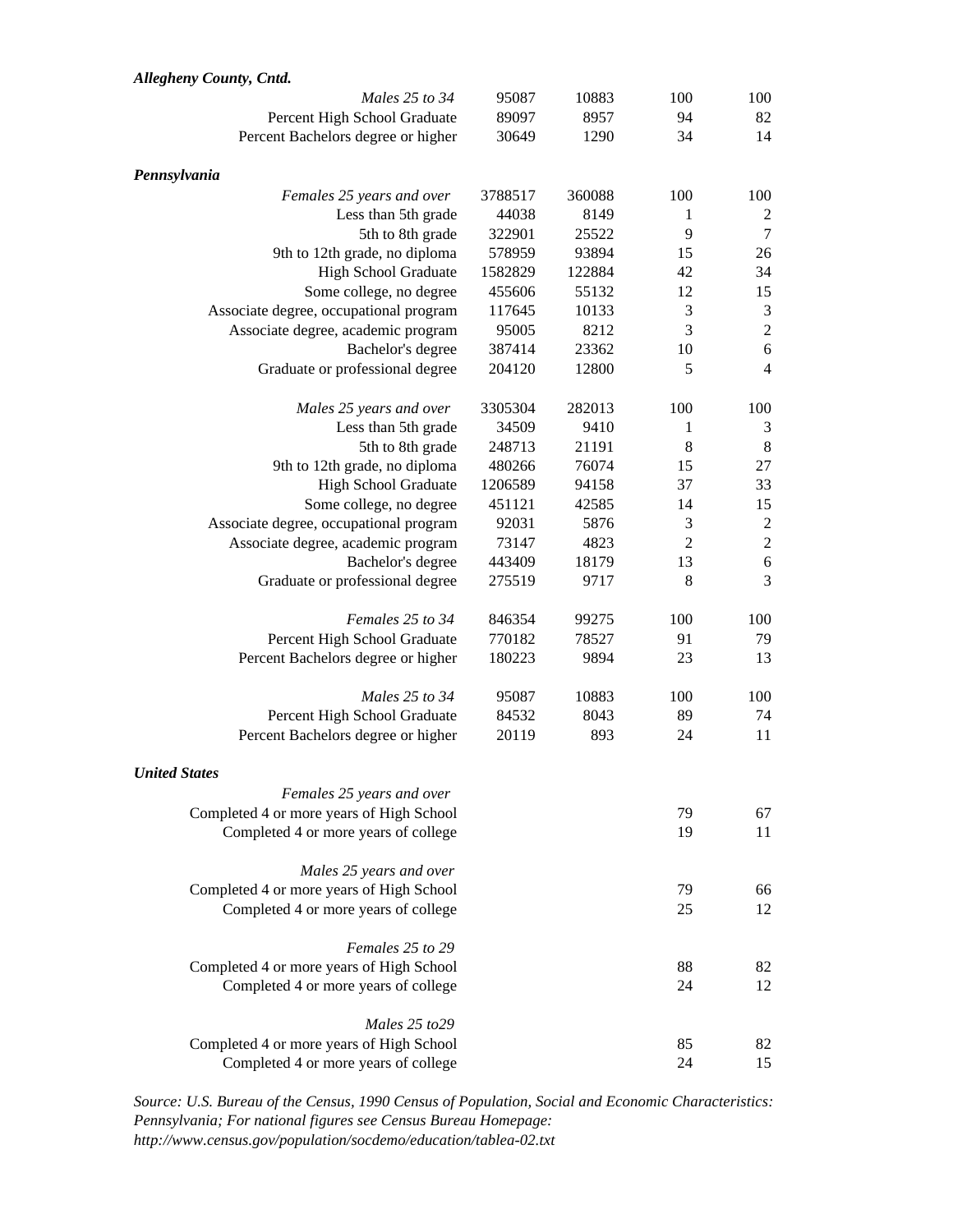### **TABLE 5. WOMEN OWNED-BUSINESSES, POVERTY AND HEALTH CARE**

### *Proportion of firms owned by women, 1992*

| 1 roporuon oj ju ms owncu by women, 1992 |      |      |
|------------------------------------------|------|------|
| <b>Allegheny County</b>                  | 30.3 |      |
| Pennsylvania                             | 31.2 |      |
| <b>United States</b>                     | 34.1 |      |
| Poverty Rates, 1990 and 1997             |      |      |
| Pittsburgh City                          | 1990 | 1997 |
| Male                                     | 18.3 |      |
| Female                                   | 22.1 |      |
| Allegheny County                         |      |      |
| Male                                     | 9.6  |      |
| Female                                   | 12.7 |      |
| Pennsylvania                             |      |      |
| Male                                     | 9.4  |      |
| Female                                   | 12.7 |      |
| White                                    |      |      |
| Male                                     | 7.4  |      |
| Female                                   | 10.2 |      |
| Black                                    |      |      |
| Male                                     | 26.0 |      |
| Female                                   | 31.4 |      |
| <b>United States</b>                     |      |      |
| Male                                     | 11.7 | 11.6 |
| Female                                   | 15.2 | 14.9 |
| White                                    |      |      |
| Male                                     |      | 9.6  |
| Female                                   |      | 12.4 |
| Black                                    |      |      |
| Male                                     |      | 23.6 |
| Female                                   |      | 28.9 |

#### *Female Headed Households in Poverty By Race, 1990*

| 55.6 |
|------|
| 24.6 |
|      |
| 43.5 |
| 20.9 |
|      |

#### *Percent Uninsured (No Health Insurance), 1994-1996*

| Pittsburgh MSA       |    |
|----------------------|----|
| Women age 18-64      | 11 |
| Men age 18-64        | 15 |
| Pennsylvania         |    |
| All Women            |    |
| <b>United States</b> |    |
| All women            | 14 |

#### *Percent with Insurance in Own Name, 1994-1996*

| Pittsburgh MSA  |    |
|-----------------|----|
| Women age 18-64 | 39 |
| Men age 18-64   | 60 |

### *Received Health Insurance through Medicaid, 1994-1996*

| Pittsburgh MSA  |     |
|-----------------|-----|
| Women age 18-64 | 8.4 |
| Men age 18-64   | 5.9 |

Source: Pennsylavania State Data Center, 1992; U.S. Bureau of the Census; EBRI, 1998.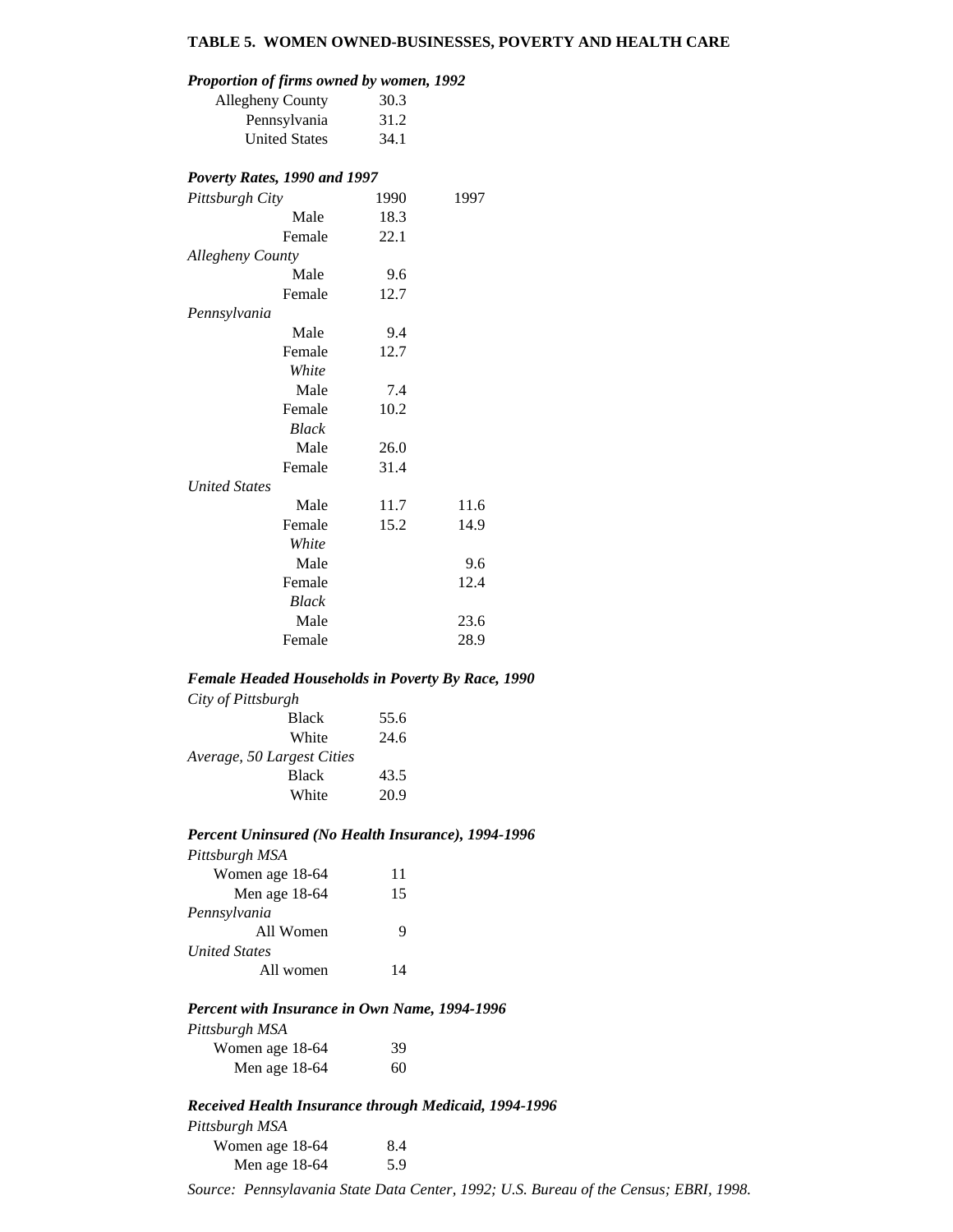### **TABLE 6. WOMEN IN POLITICS AND DECISION MAKING**

|                                                                                             | Women            |                  |
|---------------------------------------------------------------------------------------------|------------------|------------------|
| City and County Government - Elected Positions                                              | Number           | Percent          |
| Office of the Mayor (1998)                                                                  | $\boldsymbol{0}$ | $\boldsymbol{0}$ |
| Mayors, 100 Largest Cities in the U.S.(1998)                                                | 12               | 12               |
| Women in Elected City Council Seats, Pittsburgh (1998)                                      | 1                | 11               |
| Women in Elected County Commissioner Seats, Allegheny County (1998)                         | $\boldsymbol{0}$ | $\boldsymbol{0}$ |
| Women in Elected County Row Offices, Allegheny County (1998)                                | 3                | 30               |
| Judges, Court of Common Pleas                                                               | 6                | 15               |
| City and County Government- Appointed Positions                                             |                  |                  |
| City Department Heads, Pittsburgh, 1998                                                     | 4                | 25               |
| Pittsburgh School Board                                                                     | 6                | 66               |
| Port Authority Board, Allegheny County                                                      | $\overline{2}$   | 22               |
| Women in Police Force, Pittsburgh                                                           | 13               | 19               |
| Women in Police Force, Rest of PMSA                                                         | $\boldsymbol{0}$ | $\boldsymbol{0}$ |
| Executive Director, Civilian Review Board (1998)                                            | 1                |                  |
| <b>Locally Elected State Officials</b>                                                      |                  |                  |
| Locally Elected State Senators(1998)                                                        | 2                | 15               |
| State Senators Elected State-wide (1998)                                                    | 7                | 14               |
| Total Women State Senators Elected Nationwide (1999)                                        | 388              | 20               |
| Locally Elected State Representatives (1998)                                                | $\overline{2}$   | 6                |
| State House Seats State-wide (1998)                                                         | 23               | 11               |
| Women in Pennsylvania State Legislature (1999)                                              | 32               | 12.6             |
| Women in State House Seats Nationwide (1999)                                                | 1264             | 23               |
| Locally Elected National Officials                                                          |                  |                  |
| Locally Elected Congresspeople(1999)                                                        | $\boldsymbol{0}$ | $\boldsymbol{0}$ |
| Proportion of All Congressional Seats Held By Women (1999)                                  |                  | 12               |
| Pennsylvania Senators that are women                                                        | $\boldsymbol{0}$ | $\boldsymbol{0}$ |
| National Senate Seats Held By Women (1999)                                                  | 9                | 9                |
| Leadership in Private and Non-Profit Sector                                                 |                  |                  |
| Women in Executive Positions                                                                |                  |                  |
| Head, Fortune 500 companies in Pittsburgh                                                   | $\boldsymbol{0}$ | $\boldsymbol{0}$ |
| Proportion of Employed Women Working in Exec., Admin., Managerial Posns. Pittsburgh City    |                  | 10.1             |
| Proportion of Employed Women working in Exec., Admin., Managerial Posns., 50 largest Cities |                  | 12.5             |
| Women in Foundation Leadership                                                              |                  |                  |
| Leadership Positions, Western Pennsylvania Foundations                                      | 32               | 50               |
| Leadership Positions, Foundations in United States                                          |                  | 50               |
| Women on Local Boards                                                                       |                  |                  |
| United Way Board                                                                            |                  | 21               |
| Allegheny Conference Board                                                                  | 1                | 3                |
| Penn Southwest                                                                              | 1                | $\overline{c}$   |
| <b>High Technology Council</b>                                                              | 1                | $\overline{4}$   |
| RAD Board                                                                                   | 2                | 33               |
| Urban Redevelopment Authority Board                                                         | 1                | 20               |
| Pittsburgh Partnership for Neighborhood Development                                         | 3                | 10               |
| Pittsburgh Cultural Trust                                                                   | 9                | 21               |
| Women's Leadership in Academia                                                              |                  |                  |
| Full time, tenured professors that are women, University of Pittsburgh                      | 140              | 19               |
| Full time, tenured professors that are women, Carnegie Mellon University                    | 55               | 15               |
| Full time tenured professors that are women, Duquesne                                       |                  | 17.5             |
| Full-time, tenured professors that are women, United States                                 |                  | 20               |

*Notes: Figures for the University of Pittsburgh are for the main campus only and exclude the medical school.*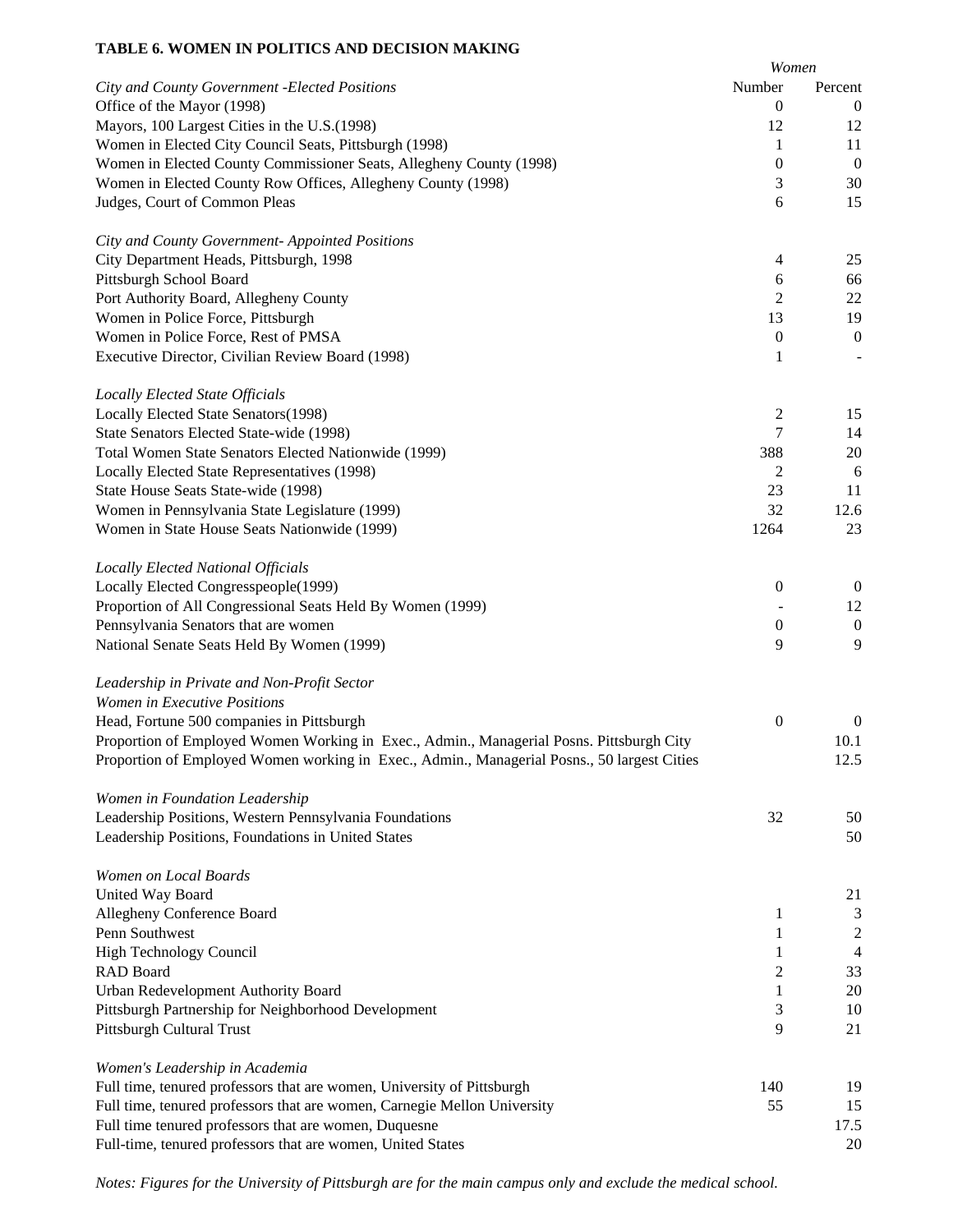### **TABLE 7. VIOLENCE AGAINST WOMEN IN THE PITTSBURGH REGION**

#### **Domestic Violence Legal Aid Services Used Per Capita, City of Pittsburgh**

| Year    |                                                                                              |        | Legal Aid Services Fem. Pop. 1 Percent of Women Receiving Services |
|---------|----------------------------------------------------------------------------------------------|--------|--------------------------------------------------------------------|
| 1992-93 | 5328                                                                                         | 163954 | 3                                                                  |
| 1993-94 | 6381                                                                                         | 162905 | 4                                                                  |
| 1994-95 | 9341                                                                                         | 160983 | 6                                                                  |
| 1995-96 | 10226                                                                                        | 158725 | 6                                                                  |
| 1996-97 | 8472                                                                                         | 156994 | 5.                                                                 |
| 1997-98 | 8052                                                                                         | 155263 | 5                                                                  |
|         | $C_1, \ldots, C_n, C_n, \ldots, C_{n+1}, \ldots, C_1, \ldots, C_n, \ldots, C_1, \ldots, C_n$ |        |                                                                    |

*Source: Womens Center and Shelter of Greater Pittsburgh*

*Note: Population Figures use Prorated Census Population Estimates for Females Age 15 and over, City of Pittsburgh.*

#### **Domestic Violence Victims Served at Four Counselling Centres, Allegheny County**

| Year      | Number served |                | Female Pop Percent of Adult Women Receiving Services                                                               |  |
|-----------|---------------|----------------|--------------------------------------------------------------------------------------------------------------------|--|
| 1995-1996 |               | 20.224 575.611 |                                                                                                                    |  |
|           |               |                | Note: Per Capita Figures use Pennsylvania State Data Center Figures for Females Age 15 and over, Allegheny County. |  |

#### **Domestic Violence Cases before the Domestic Violence Court, Pittsburgh**

|                                                                     |               | Cases Fem. Pop. Percent of Women in Domestic Violence Court |
|---------------------------------------------------------------------|---------------|-------------------------------------------------------------|
| 1996                                                                | 1.966 156.994 | $-1.3$                                                      |
| 1997                                                                | 2.250 155.263 | 14                                                          |
| Source: Sexual Assault and Family Violence Unit, Pittsburgh Police. |               |                                                             |

#### **Estimated Number of Domestic Violence Incidents based on National Studies, 1997**

|                      |                                    |       |            | Experience Any Violence Experience Severe Violence Experience in Lifetime |           |                                 |                 |
|----------------------|------------------------------------|-------|------------|---------------------------------------------------------------------------|-----------|---------------------------------|-----------------|
|                      | Female Popn. 15+, 1997 Yearly Rate |       | Yearly#    | Yearly Rate                                                               |           | Yearly # Lifetime Ra Lifetime # |                 |
| City of Pittsburgh   | 155.263                            | 0.116 | 18.011     | 0.03                                                                      | 4.658     | 0.25                            | 38.816          |
| Allegheny County     | 569,890                            | 0.116 | 66.107     | 0.03                                                                      | 17.097    | 0.25                            | 142,473         |
| Pittsburgh MSA       | 1,022,322                          | 0.116 | 118.589    | 0.03                                                                      | 30.670    | 0.25                            | 255,580         |
| <b>United States</b> | 106,482,500                        | 0.116 | 12.351.970 | 0.03                                                                      | 3.194.475 |                                 | 0.25 26,620,625 |

#### **Forcible Rapes Reported to Police and Estimated Actual Incidence at 10% and 30% Reporting Rates**

| <b>Forcible Rapes Reported</b> |     | 30% rep. | 10% rep. |
|--------------------------------|-----|----------|----------|
| 1987                           | 286 | 953      | 2860     |
| 1988                           | 286 | 953      | 2860     |
| 1989                           | 304 | 1013     | 3040     |
| 1990                           | 358 | 1074     | 3580     |
| 1991                           | 302 | 1006     | 3020     |
| 1992                           | 221 | 736      | 2210     |
| 1993                           | 226 | 753      | 2260     |
| 1994                           | 261 | 870      | 2610     |
| 1995                           | 243 | 810      | 2430     |
| 1996                           | 206 | 686      | 2060     |
| 1997                           | 175 | 583      | 1750     |
|                                |     |          |          |

*Source: Crime Analysis Unit, Pittsburgh Police*

### **Forcible Rapes Reported to Police Per 1000 Population, Pittsburgh and United States**

|      |             |      | Pittsburgh United States |
|------|-------------|------|--------------------------|
|      | Total Popn. |      | Reports per 1000         |
| 1987 | 386103      | 0.74 | 0.73                     |
| 1988 | 380695      | 0.75 | 0.73                     |
| 1989 | 375287      | 0.81 | 0.75                     |
| 1990 | 369879      | 0.97 | 0.80                     |
| 1991 | 367092      | 0.82 | 0.83                     |
| 1992 | 365895      | 0.60 | 0.84                     |
| 1993 | 363555      | 0.62 | 0.79                     |
| 1994 | 359266      | 0.73 | 0.77                     |
| 1995 | 354227      | 0.69 | 0.72                     |
| 1996 | 350363      | 0.59 | n/a                      |

*Source: Crime Analysis Unit; Bureau of the Census; Bureau of Justice Statistics.*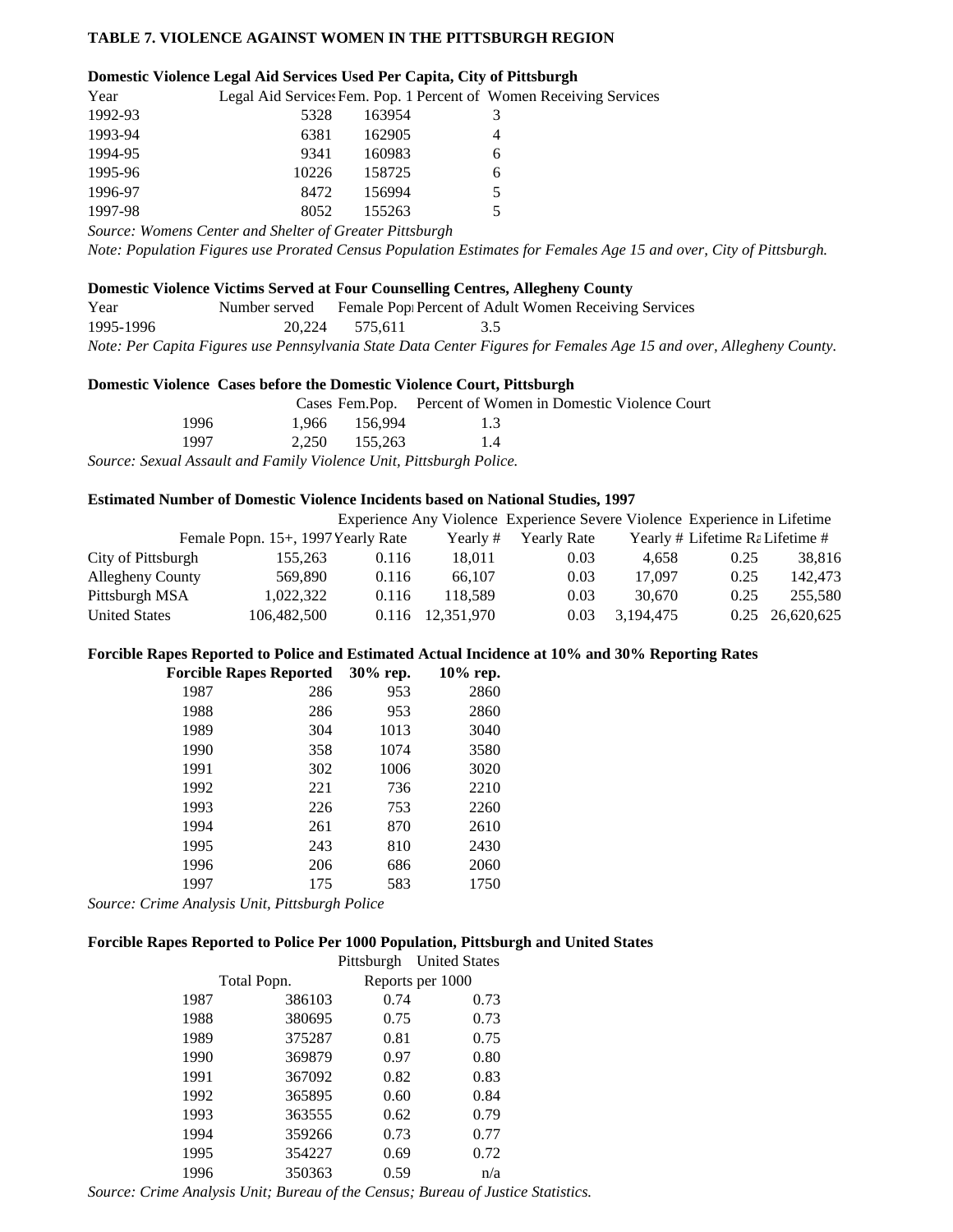| <b>Sexual Assaults reported to Pittsburgh Crisis Center Each Year</b> |  |  |  |
|-----------------------------------------------------------------------|--|--|--|
|                                                                       |  |  |  |

| Number of New Clients each year        | 3.500 |
|----------------------------------------|-------|
| Estimated # of crisis calls each year  | 2.400 |
| Source: Pittsburgh Action Against Rape |       |

### **Estimated Number of Rapes based on National Studies, 1997**

|                         |                                                  |             | Victim of Rape |         | Experience A Completed Rape in Lifetime |                 |  |
|-------------------------|--------------------------------------------------|-------------|----------------|---------|-----------------------------------------|-----------------|--|
|                         | Est. Female Popn. 15+, 1997 Yearly Rate Yearly # |             |                |         | Lifetime Rate Lifetime #                |                 |  |
| City of Pittsburgh      |                                                  | 155.263     | 0.008          | 1.242   | 0.15                                    | 23.289          |  |
| <b>Allegheny County</b> |                                                  | 569,890     | 0.008          | 4.559   | 0.15                                    | 85.484          |  |
| Pittsburgh MSA          |                                                  | 1,022,322   | 0.008          | 8.179   | 0.15                                    | 153.348         |  |
| <b>United States</b>    |                                                  | 106,482,500 | 0.008          | 851.860 |                                         | 0.15 15.972.375 |  |

*Source: National Victim Center, 1992. Greenfeld, 1997. Koss, Mary. 1993; U.S. Bureau of the Census.*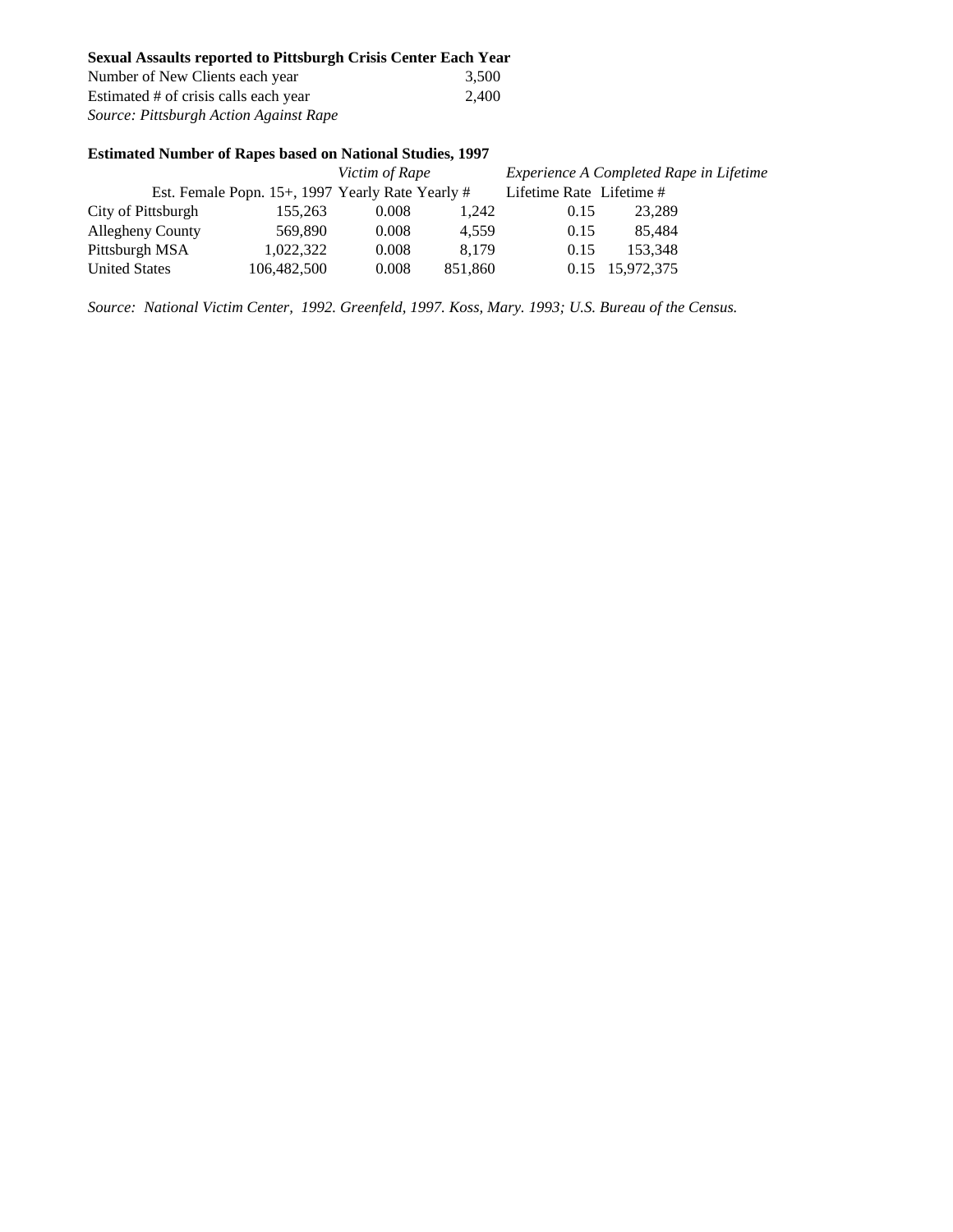# **CHAPTER 5. THE STATE OF THE CHILD IN ALLEGHENY COUNTY**

Christina J. Groark, Ph.D. and Beth Osborne Daponte, Ph.D. Office of Child Development University Center for Social and Urban Research University of Pittsburgh

# **Significance of the State of Children in Allegheny County**

Today's children are tomorrow's parents, leaders, politicians, educators, law enforcers, and policy makers. Allegheny County cannot afford to ignore its children if it seeks to assure a society of peace and prosperity. It is apparent that Allegheny County is making strides toward a stronger future, one that acknowledges the natural resource of healthy, secure, and educated children and the severe drain caused to society when this precious resource is neglected.

It is also evident that leaders, practitioners, and researchers in this region increasingly are joining forces to integrate data and research findings with policies and practices. Progress in several areas of childrens programs, finances, and policies has helped to achieve diverse regional goals that in the past were considered unrelated, such as allowing welfare recipients to become self-sufficient through training, employment, and child care; promoting the productivity of the future work force through youth programs, mentoring, and training; reducing the incidence of juvenile violence, delinquency, teen pregnancy, welfare dependence, and school failure; and supporting families by helping parents in their roles as teachers of their children (The Future of Children, 1996).

Furthermore, this region is beginning to see early childhood as a social opportunity, one that has broad implications for its future economic strength and for its local, national, and international competitiveness. In part, this is due to the recent barrage of media attention on early childhood research. Never before has the period of early childhood been so clearly and publicly defined as a crucial time of intervention with far-reaching preventative effects. We know that early cognitive, social, and emotional experiences improve the development of infants= rapidly-maturing brains (Kotulak, 1997). The research community nationwide has made available a wealth of information, and local policy makers and practitioners are incorporating this latest brain research into policy development and financial applications. The implementation of these policies and practices, now grounded in empirical information, gives early childhood education and prevention agendas more credibility among less traditional audiences, such as the corporate and business sectors and greatly increases the likelihood of producing positive outcomes for our children (Smith, Fairchild, and Groginsky, 1997).

Concurrent to an increasing public awareness of the importance of early childhood development, "welfare reform" has been instituted. Pressured by welfare reform, many low-income mothers are shifting from full-time parents to full- or part-time workers, often in low-paying jobs that increase stress for themselves and for their children. For many of these families, their most pressing needs include child care, child health care, transportation, and family support. Low-income families need quality care for their young children and comprehensive, continuous, family supportive services to ensure that their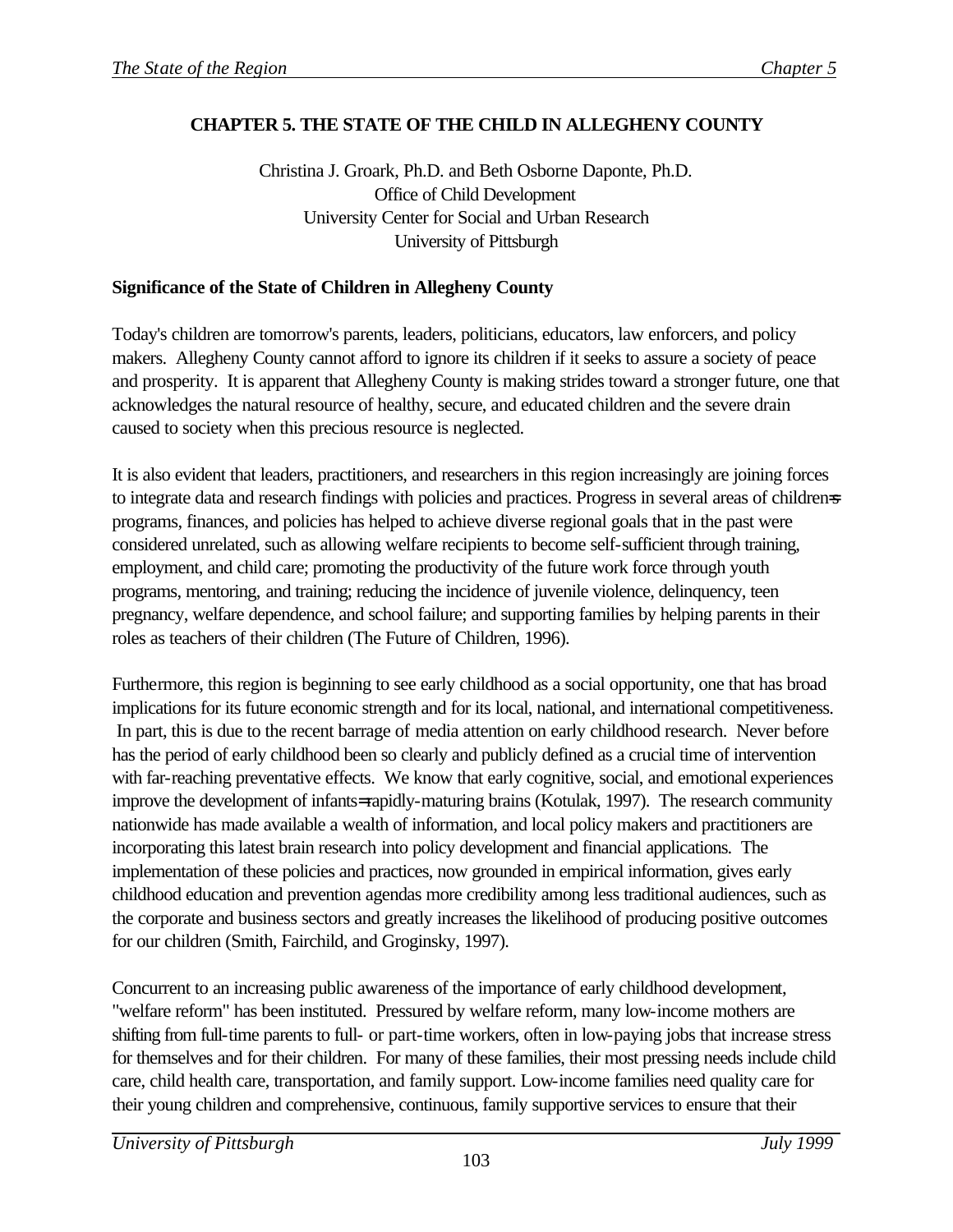children have a strong beginning to their lives and hope for their futures.

This chapter will identify and describe Allegheny County-s response to these needs. The intent is not to be judgmental but rather to integrate research, demographics, and literature with recent policy and programmatic trends in the region.

This chapter also provides a context for the status of children in this county through an integration of demographic information on the number of children residing here by age, gender, and race; their economic status; their physical well-being; and their use of human services. In addition, the chapter provides an analysis of recent themes and strategies that have directly and indirectly affected policies and services associated with the quality of life of children and youth in Allegheny County. We also examine policy areas that have recently received much attention, such as youth leadership, youth crime, early education and child care, family support, and financing strategies. In an attempt to move from theory to practice, several exemplars of recent local studies are summarized along with descriptions of several program delivery models. For instance, the selected descriptions include approaches and strategies such as empowering communities to use neighborhood benchmarking, the trend for agencies to use participatory evaluation methods and self-assessments, and the interest of some leaders to explore a policy change model of Results Based Accountability and prevention investments which cut across several policy and programmatic areas.

Finally, this chapter concludes with recommendations that are deduced from the research and literature findings and the policy trends, strategies, and current program implementation models.

#### **Status of Allegheny County=s Children**

The relative status of children in Allegheny County is mixed. Outcomes for children in Allegheny County have generally improved since the beginning of this decade. However, there remains room for more improvement. Below, we describe some of the changes in the demographics of children and the implications these changes may have for public policies.

#### Population

According to the U.S. Census Bureau, the number of children in Allegheny County has decreased slightly. Because of declining fertility, aging of the baby boomers, and assumptions about out-migration from the county, Allegheny County-s child population (less than 18 years of age) is estimated to have decreased since 1990 by nearly 1%. In contrast, the child population of Pennsylvania during the same period increased by 1.4%. The U.S. Census Bureau estimates the *proportion of the population* younger than 18 years of age to have slightly increased in both Allegheny County and the state between 1990 and 1996 (U.S. Bureau of the Census 1997).

In contrast to the U.S. Census Bureau=s estimates, recent data on school enrollment in Allegheny County show an increase in the school-aged population. The number of enrolled children increased from 202,311 in the 1990-91 academic year to 210,924 in the 1997-98 academic year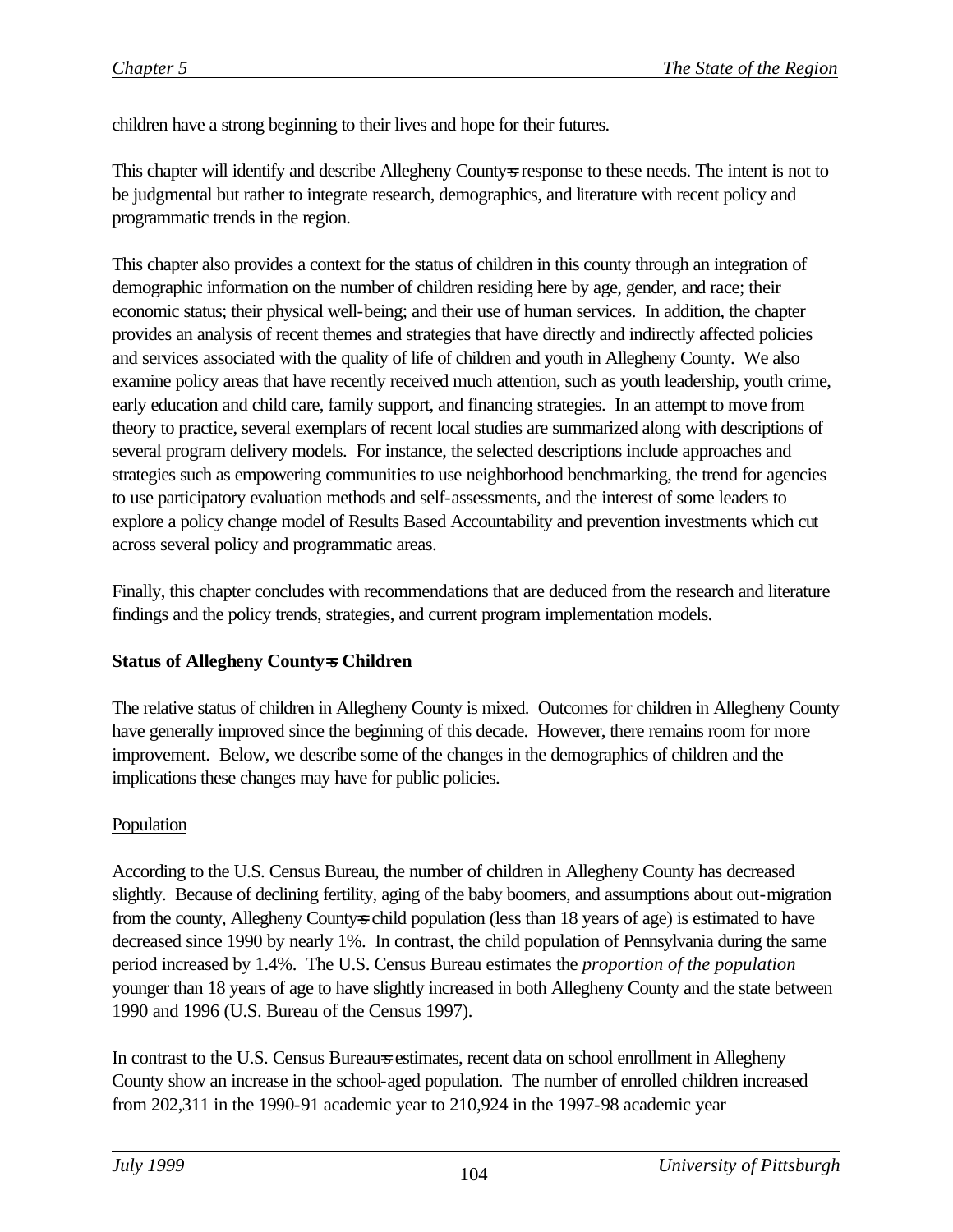|                                      | <b>Allegheny County</b>            | Pennsylvania | USA         |
|--------------------------------------|------------------------------------|--------------|-------------|
| Population $<$ 18                    |                                    |              |             |
| 1990                                 | 282,063                            | 2,797,516    | 64,164,000  |
| 1996                                 | 279,794                            | 2,894,676    | 69,022,000  |
| % change                             | $-.8\%$                            | 3.5%         | 7.6%        |
| <b>Total Population</b>              |                                    |              |             |
| 1990                                 | 1,335,864                          | 11,895,491   | 249,440,000 |
| 1996                                 | 1,296,037                          | 12,056,112   | 265,179,000 |
| % change                             | $-3.0\%$                           | 1.4%         | 6.3%        |
| <b>Percent of Population &lt; 18</b> |                                    |              |             |
| 1990                                 | 21.1%                              | 23.5%        | 25.7%       |
| 1996                                 | 21.6%                              | 24.0%        | 26.0%       |
|                                      | Source: U.S. Census Bureau (1997). |              |             |

(Pennsylvania Department of Education, 1998). While the U.S. Census Bureau relies on a number of assumptions to arrive at an intercensal population, this 4% increase in the school-aged population represents a documented, realized gain in school-aged children.

#### Racial Distribution of Children

**Children of different races are not equally distributed throughout the county**. Data from the 1990 census show that nonwhite children are disproportionately located in the Pittsburgh central city. While 83% of the children in the county were reported as white, 60% of the children in the city of Pittsburgh and 91% of the children in suburban Allegheny County were reported as white. In Pennsylvania, 85% of children were reported as white. The proportion of children reported as white slightly decreases with age.

| Percent of Children Reported as White by Age and Area, 1990 |              |                      |            |                                             |  |
|-------------------------------------------------------------|--------------|----------------------|------------|---------------------------------------------|--|
| Age of child                                                | Pennsylvania | <b>Allegheny Co.</b> | Pittsburgh | <b>Remainder of</b><br><b>Allegheny Co.</b> |  |
| Less than 5 years                                           | 82%          | 82%                  | 58%        | 90%                                         |  |
| 5 through 11 years                                          | 86%          | 83%                  | 61%        | 91%                                         |  |
| 12 through 17 years                                         | 85%          | 83%                  | 60%        | 91%                                         |  |
| Less than 18 years                                          | 85%          | 83%                  | 60%        | 91%                                         |  |

Source: U.S. Bureau of the Census. 1997. Analysis of data from STF3A, found on http://venus.census.gov/cdrom/lookup/901046035.

**Natality**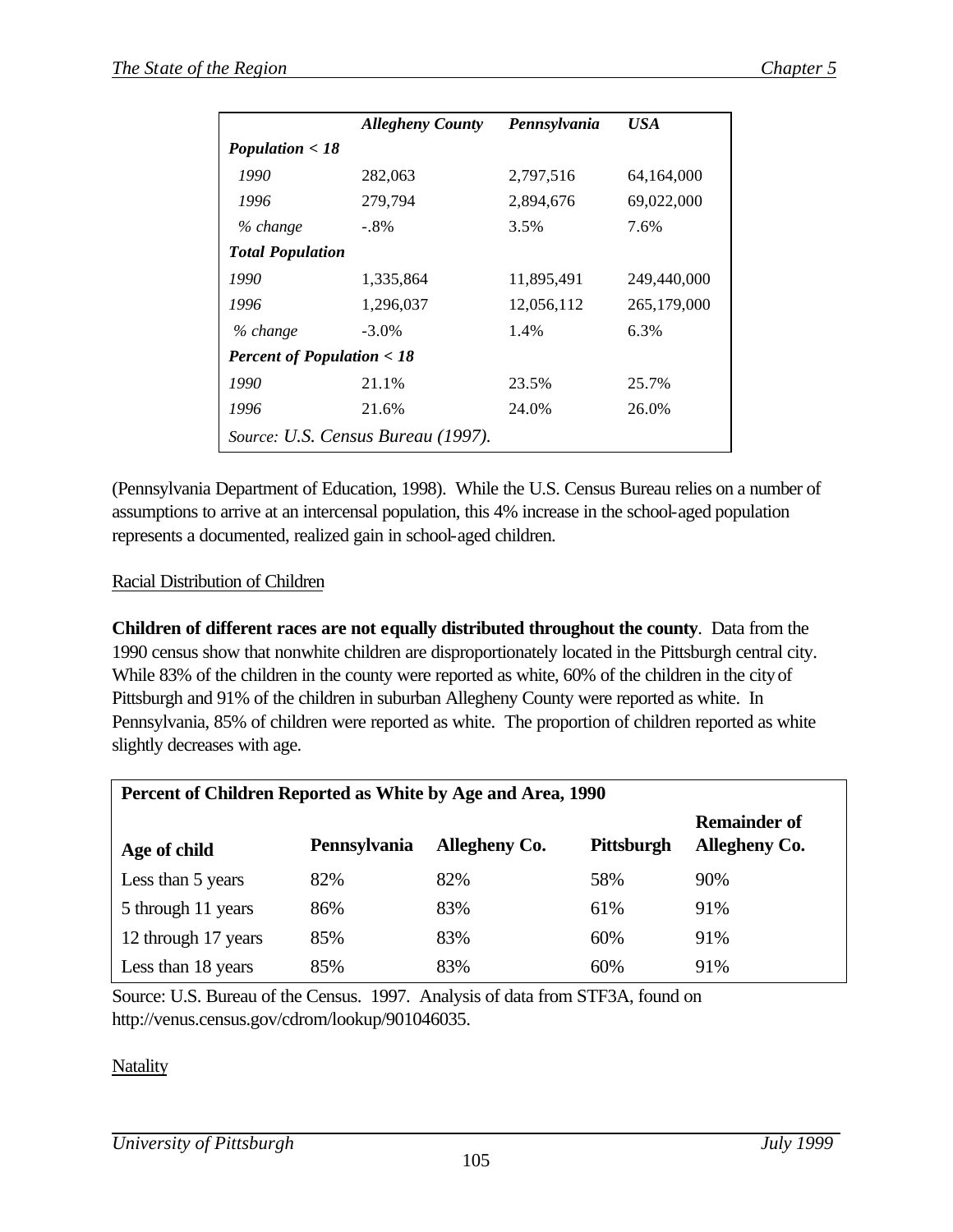**The annual number of births in Pittsburgh, Allegheny County, Pennsylvania, and in the United States have decreased throughout the 1990s.** Between 1990 and 1996, the number of babies born in Pittsburgh, Allegheny County, the state, and the nation had decreased by 15%, 18%, 14%, and 6%, respectively.

In 1990, births to residents of Pittsburgh accounted for 30% of Allegheny County=s births, a figure which remained relatively constant through 1996 (Pennsylvania Department of Health, Division of Health Statistics, Annual Series).

Examining the proportion of births born to teenaged mothers reveals important information about the proportion of children from families who face increased challenges in parenting and who may need additional assistance. Throughout the 1990s, the proportion of births born to teenaged mothers (younger than 20 years of age) has decreased.

One can also examine teenaged parenthood by simply considering the number of births to teens. Whereas between 1990 and 1996 the state experienced a 16% decrease in the number of births to teenagers, Allegheny County experienced an 18.5% reduction and Pittsburgh experienced a 25% reduction in the number of teenage births. Nationally, the decline in the number of teenaged births has only been 6%.

Considering the teenage birth rate (number of births per thousand female teens), from 1990 to 1996 this figure decreased from 46 to 40 in Pennsylvania and from 41 to 35 in Allegheny County. Nationally, the rate has decreased from 60 in 1990 to 55 in 1996 (Ventura, Curtin, & Matthews, 1998). Teens in Allegheny County have a substantially lower probability of giving birth than teens in the state as a whole and teens in the entire United States.

|                                                                            | Pittsburgh                              | <b>Allegheny County</b> | Pennsylvania | <b>USA</b> |  |  |
|----------------------------------------------------------------------------|-----------------------------------------|-------------------------|--------------|------------|--|--|
| Number of births to women of all ages                                      |                                         |                         |              |            |  |  |
|                                                                            |                                         |                         |              |            |  |  |
| 1990                                                                       | 5,504                                   | 18,088                  | 171,532      | 4,158,212  |  |  |
| 1996                                                                       | 4,679                                   | 14,904                  | 147,890      | 3,891,464  |  |  |
| % change                                                                   | $-15.1\%$                               | $-17.6\%$               | $-13.8\%$    | $-6.4%$    |  |  |
|                                                                            | To mothers younger than 20 years of age |                         |              |            |  |  |
| 1990                                                                       | 859                                     | 1624                    | 18586        | 521826     |  |  |
| 1996                                                                       | 647                                     | 1324                    | 15588        | 494272     |  |  |
| % change                                                                   | $-24.7\%$                               | $-18.5%$                | $-16.1\%$    | $-5.3\%$   |  |  |
| <b>Teenage birth rate</b> (# of births per 1,000 women 15-19 years of age) |                                         |                         |              |            |  |  |
| 1990                                                                       | NA.                                     | 40.5                    | 46.4         | 59.9       |  |  |
| 1996                                                                       | <b>NA</b>                               | 35.2                    | 40.0         | 54.7       |  |  |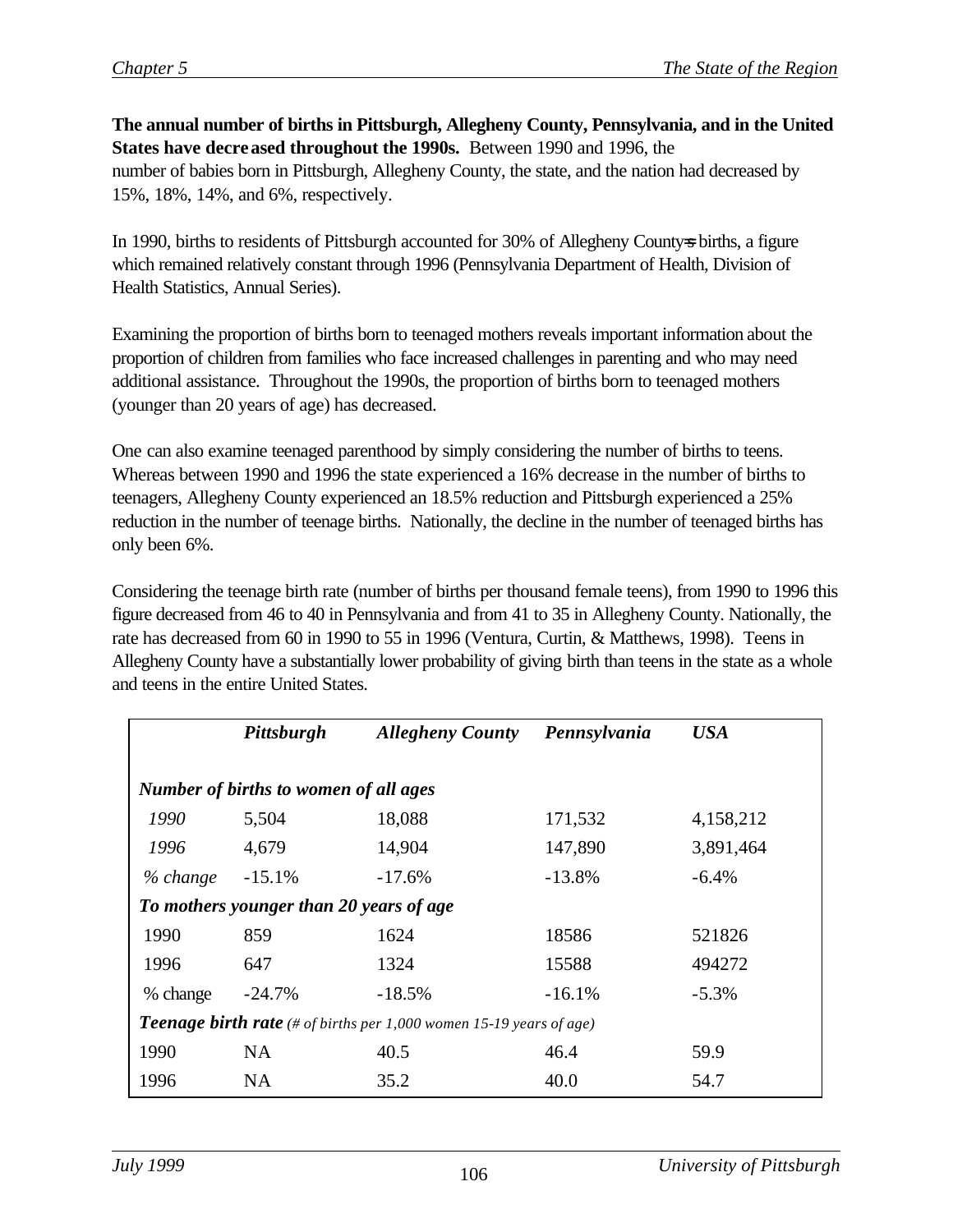|          | Pittsburgh                                                       | <b>Allegheny County</b> | Pennsylvania | USA     |  |
|----------|------------------------------------------------------------------|-------------------------|--------------|---------|--|
| % change | NA                                                               | $-13.3\%$               | $-13.8\%$    | $-9.5%$ |  |
|          | Proportion of all births born to women less than 20 years of age |                         |              |         |  |
| 1990     | 15.6%                                                            | 9.0%                    | 10.8%        | 12.8%   |  |
| 1996     | 13.8%                                                            | 8.9%                    | 10.5%        | 12.9%   |  |

Infant Mortality

Infant mortality, which is measured in terms of the number of deaths per thousand live births, has decreased throughout the 1990s. The infant mortality rate is often used as an indicator of a populations access and utilization of health care. At the national and at the county level, this rate has decreased by 26% between 1990 and 1996. As is characteristic of urban areas, Pittsburgh=s infant mortality rate exceeds the county-s and the nation-s and has decreased at a somewhat lesser rate  $(21\%)$ . The state-s infant mortality rate has decreased by 19% since 1990 (Pennsylvania Department of Health Statistics, Annual Series).

Whites in Pittsburgh and Allegheny County fare better while blacks<sup>1</sup> fare worse than their statewide and national counterparts with respect to infant mortality. The infant mortality rate for all racial groups in the state, county, and city decreased between 1990 and 1996.

| <b>Infant Mortality Rate</b>                   |                                                |                         |              |            |  |
|------------------------------------------------|------------------------------------------------|-------------------------|--------------|------------|--|
| Year                                           | Pittsburgh                                     | <b>Allegheny County</b> | Pennsylvania | <b>USA</b> |  |
| 1990                                           | 13.3                                           | 9.4                     | 9.5          | 9.2        |  |
| 1996                                           | 10.5                                           | 7.0                     | 7.7          | 6.8        |  |
| % change                                       | 21\%                                           | 26%                     | 19%          | 26%        |  |
|                                                |                                                |                         |              |            |  |
|                                                | <b>Infant Mortality Rate, White Population</b> |                         |              |            |  |
| 1990                                           | 5.7                                            | 5.6                     | 7.6          | 7.6        |  |
| 1996                                           | 5.7                                            | 5.4                     | 6.4          | 6.6        |  |
| % change                                       | 0%                                             | $-4%$                   | $-16%$       | $-13%$     |  |
|                                                |                                                |                         |              |            |  |
| <b>Infant Mortality Rate, Black Population</b> |                                                |                         |              |            |  |
| 1990                                           | 24.0                                           | 23.6                    | 20.1         | 18.0       |  |

<sup>&</sup>lt;sup>1</sup>The term "black" is used rather than African American because statistics refer to the "black" population and the discussion is with respect to race, not ethnicity. The term "African American" was coined for ethnic identification, not racial identification.

 $\overline{a}$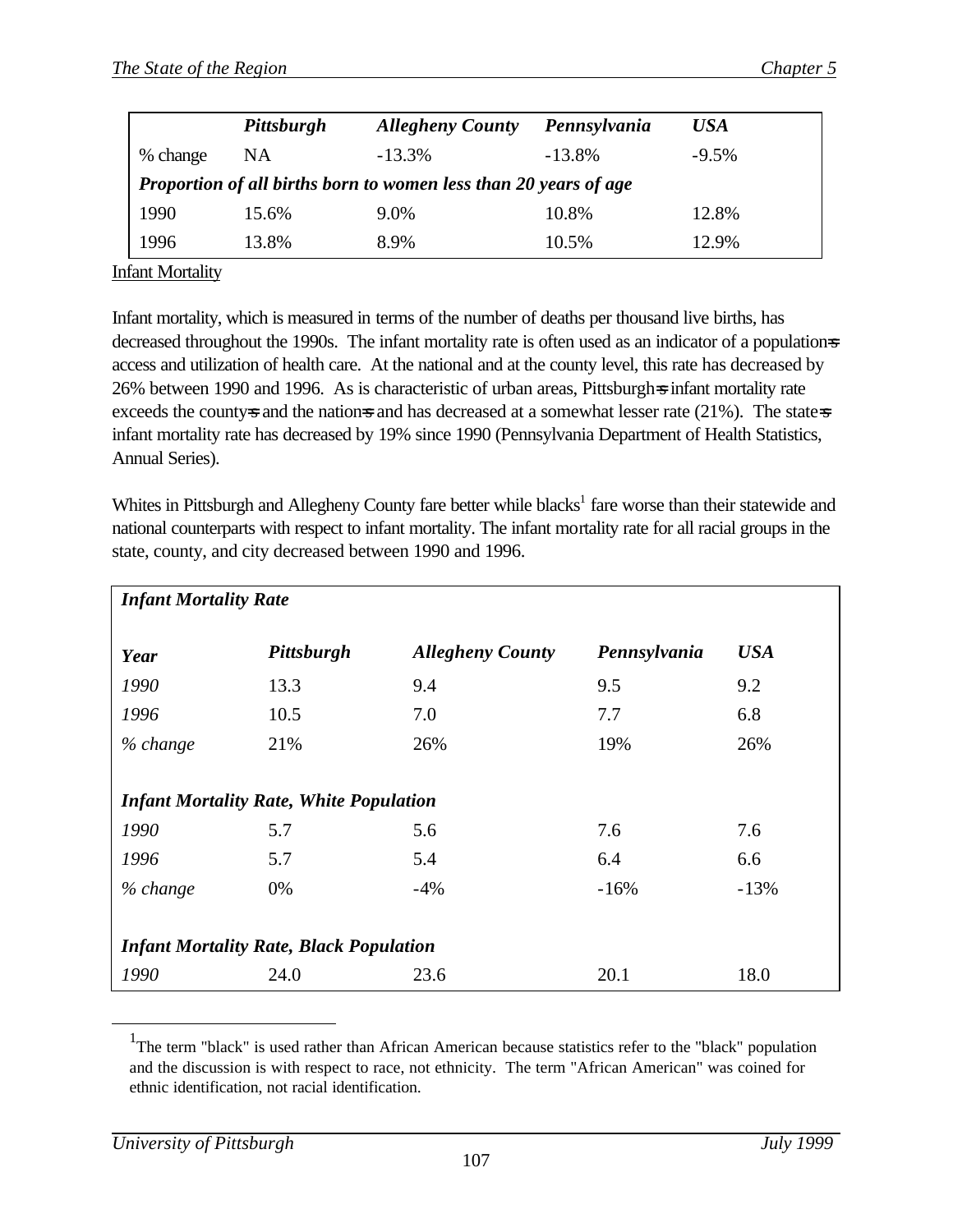| 1996                       | 19.5   | 19.6   | 16.6   | 15.8   |
|----------------------------|--------|--------|--------|--------|
| % change                   | $-19%$ | $-17%$ | $-17%$ | $-12%$ |
|                            |        |        |        |        |
| <b>Black IMR/White IMR</b> |        |        |        |        |
| 1990                       | 4.2    | 4.2    | 2.6    | 2.4    |
| 1996                       | 3.4    | 3.6    | 2.6    | 2.4    |
| % change                   | $-19%$ | $-14%$ | $-2\%$ | 1%     |

Considering the ratio of black to white infant mortality, in 1990 Pittsburgh and Allegheny County-s black infants had over four times the likelihood of death than white infants. Infant death statistics for 1996 show that this ratio is now well below four. However, the black to white differential in infant mortality rates far exceeds those found at the state and national levels.

## Low Birthweight Births

Approximately 7.5% of babies born in Allegheny County in 1996 were born with a low birthweight (less than 5.5 pounds), a figure that is comparable to those found at the state (7.6%) and national (7.4%) levels. While the proportion born with a low birthweight has decreased since 1990, the proportion of babies born with a low birthweight has not yet reached the 6.8% level that the county enjoyed in 1980 (Pennsylvania Department of Health Statistics, Annual Series). This same trend of increasing proportions of babies born with a low birthweight can be seen at the state and national levels.

|      | Pittsburgh                              | <b>Allegheny County</b> | Pennsylvania | USA  |
|------|-----------------------------------------|-------------------------|--------------|------|
|      | % of babies born with a low birthweight |                         |              |      |
| 1990 | 11.2%                                   | 8%                      | 7.1%         | 7.0% |
| 1996 | 9.3%                                    | 7.4%                    | 7.5%         | 7.4% |

# Poverty

Many children in the county face considerable obstacles, as indicated by poverty status, to becoming successful and productive adults. Recent data show that in 1993 more than 1 out of five children in the United States lived in poverty. Comparable figures exist locally. In 1993, approximately 21% of children in the county, 20% of children in the state, and 22% of children in the nation lived in poverty (U. S. Bureau of the Census, 1998). By 1997, the national child poverty rate improved by decreasing to 20%. Significant disparities exist between races nationally, with 37.2% of black and 16.1% of white children living below poverty in 1997 (Delaker and Naifeh, 1998).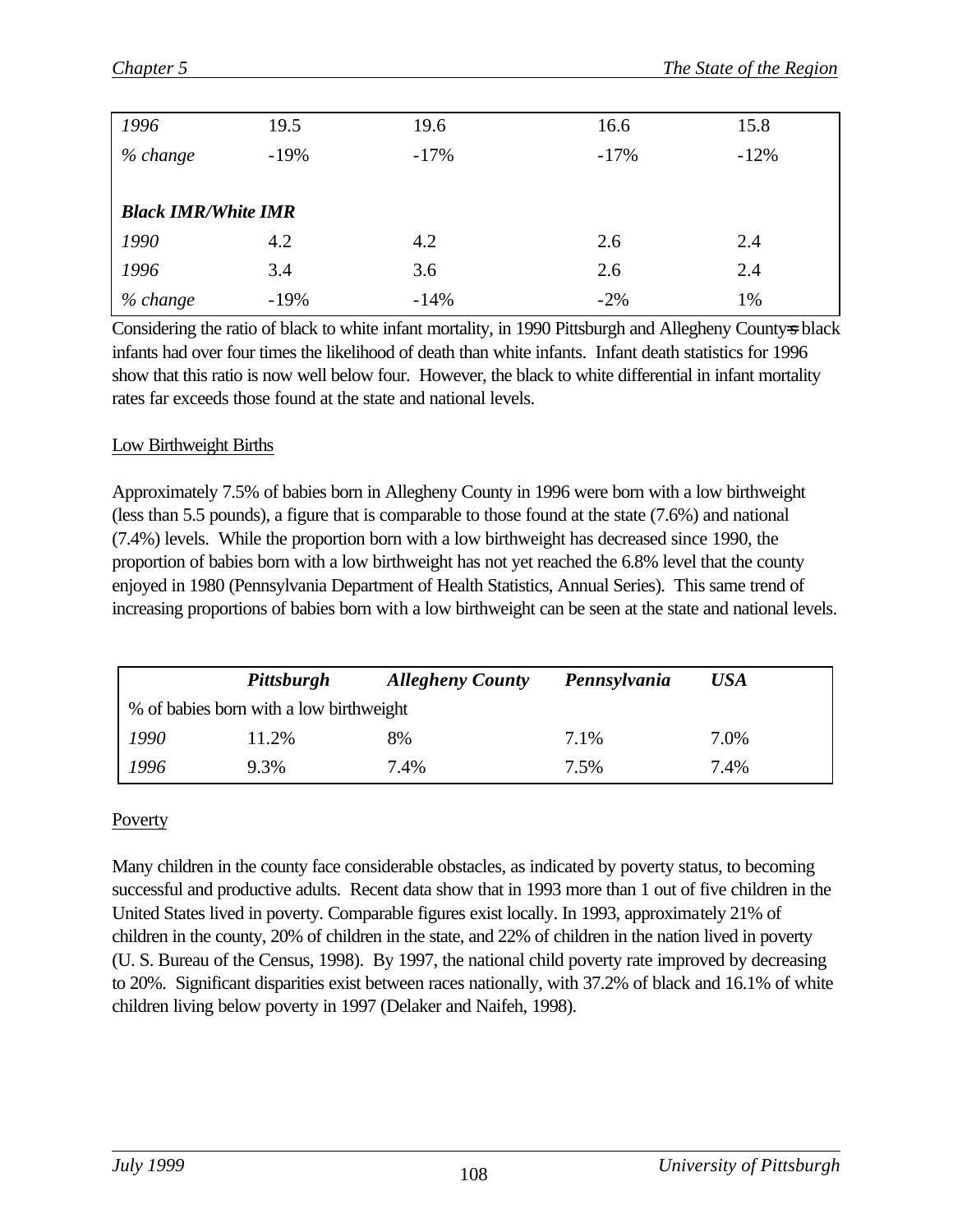According to data from the 1990 census, child poverty is nearly twice as prevalent in the city than in the county or state as a whole and that poverty is three to five times more prevalent among minority children than among white children. Black children in Allegheny County and the city of Pittsburgh have a higher prevalence of children in poverty than is found in Pennsylvania.

Child poverty is generally more prevalent among the younger children as compared to older children, and poverty is more prevalent among children than any other age group, including the elderly.

High School Dropouts and Juvenile Crime

Dropping out of school and juvenile crime are both indicators of youth that may face considerable challenges to becoming productive adults. Between 1985 and 1995, the United

| <b>Poverty Rates by Age, 1989</b> |            |                                                        |              |  |  |  |
|-----------------------------------|------------|--------------------------------------------------------|--------------|--|--|--|
| Age                               | Pittsburgh | <b>Allegheny County</b>                                | Pennsylvania |  |  |  |
| < 5                               | 37.0       | 19.3                                                   | 17.5         |  |  |  |
| 5                                 | 32.8       | 17.0                                                   | 17.0         |  |  |  |
| $6 - 11$                          | 32.0       | 17.1                                                   | 15.7         |  |  |  |
| $12 - 17$                         | 28.4       | 14.8                                                   | 13.8         |  |  |  |
| 18-64                             | 19.8       | 10.0                                                   | 9.5          |  |  |  |
| 65-74                             | 12.3       | 8.2                                                    | 8.7          |  |  |  |
| $75+$                             | 17.4       | 13.1                                                   | 13.5         |  |  |  |
| All Ages                          | 21.4       | 11.5                                                   | 11.1         |  |  |  |
| Children $<$ 18                   | 32.5       | 17.1                                                   | 15.7         |  |  |  |
| White                             | 16.6       | 10.7                                                   | 11.5         |  |  |  |
| <b>Black</b>                      | 56.9       | 50.0                                                   | 40.6         |  |  |  |
|                                   |            | Source: U.S. Census Bureau (1997), 1990 Census, STF3A. |              |  |  |  |

States witnessed a decrease in its dropout rate. However, Pennsylvania experienced an increase. While Pennsylvania still enjoys a dropout rate among youth 16-19 years of age that is slightly better than the national average (9 dropouts per 100 youth 16-19 years of age compared to 10 per 100 for the nation), Pennsylvania=s trend runs counter to the nation=s. In 1985, 7% of youth had dropped out of school, compared with 11% nationally (The Annie Casey Foundation, 1998). In the 1990s, the dropout rate of youth in Allegheny County appears to have decreased (Steketee & Bergsten, 1997).

Throughout the 1990s, Pennsylvania and Allegheny County have experienced an increase in the rate of juvenile delinquency placements. In 1996, Pennsylvania had 3.25 juvenile delinquency placements per 1000 children 10-17 years of age and Allegheny County had a substantially higher rate of 6.7. These rates represent for the state, nearly a 10% increase and for the county, a 46% increase in the juvenile placement rate since 1990. Considering youth violent crime, Pennsylvania seems to have a higher rate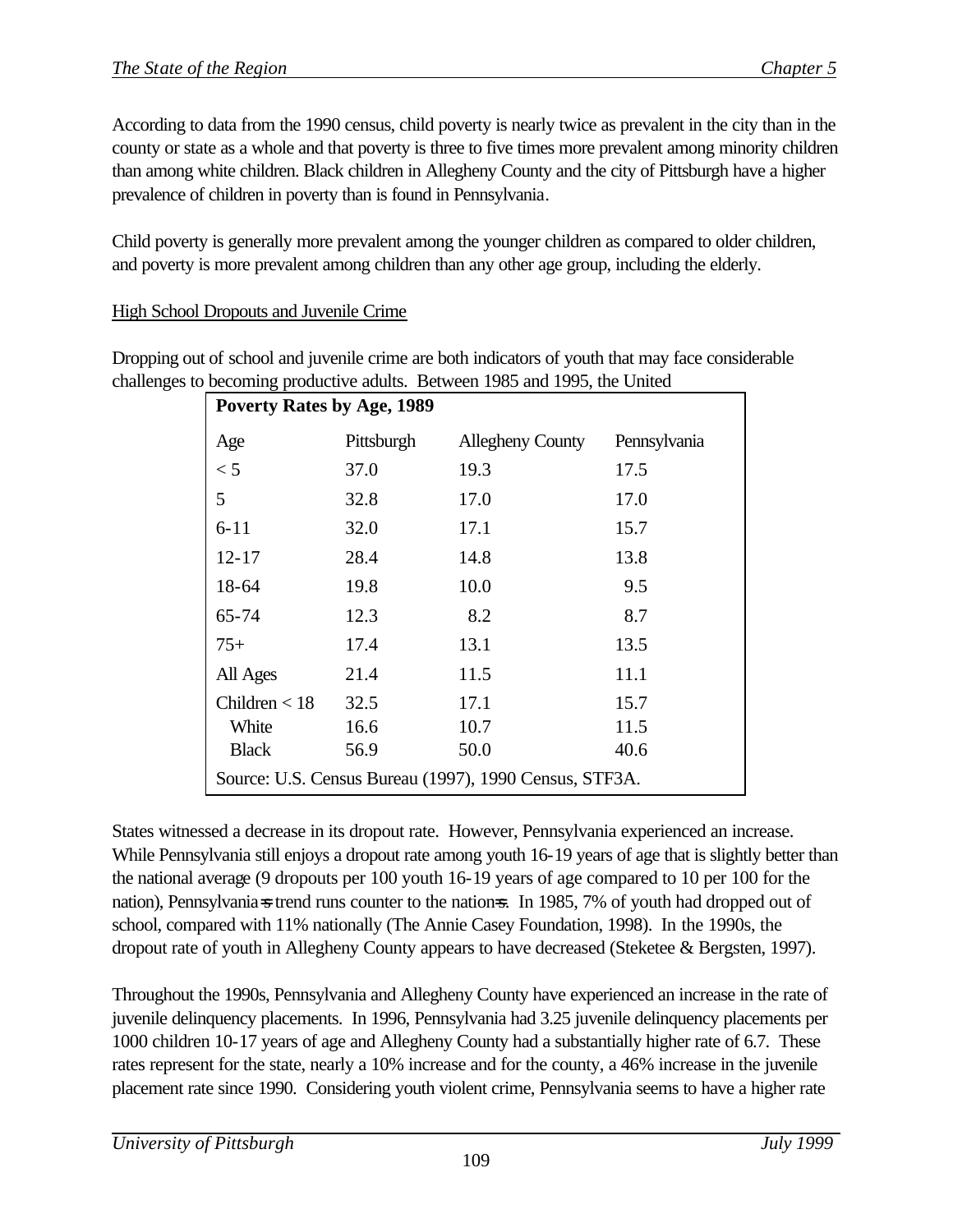than the nation with a 1995 juvenile violent crime arrest rate of 8 per 1,000 youth 10-17 years of age while the nations arrest rate is 5. Pennsylvanias juvenile crime arrest rate increased by 104% between 1985 and 1995, while the nations juvenile violent crime arrest rate increased by 66% (The Annie E. Casey Foundation, 1998).

While there are indications that childrens status is improving, child poverty, births to teenage mothers, and children=s health are still salient issues today. Juvenile crime and high school dropouts pose particularly difficult issues for policymakers. While progress has been made in many arenas, there remains room for improvement. For example, while locally, the black infant mortality rate has greatly improved, more progress needs to be made in order for local black infant mortality rates to be in line with national rates. We now turn to examining practices currently used to affect the lives of children and families.

## **Policies and Practices Affecting the Lives of Children in Allegheny County**

The above data demonstrate that children in poverty, African American infant mortality rates, births to teenage mothers, school failure, and juvenile crime are still major problems for Allegheny County. This agenda for policymakers represents a mix of long-standing problems for which traditional approaches seem insufficient and relatively new problems for which we have limited background on which to craft solutions.

Poverty is the biggest single correlate of nearly every problem of children and families, and the National Center for Children in Poverty (*News and Issues,* Spring 1998) has argued that we cannot rely on the recent period of economic growth to overcome child poverty. Further, welfare reform has put time limits on the receipt of various forms of public assistance, forcing low-income individuals to find jobs, many of which are not likely to pay the self-sufficient wage that welfare reform presumably requires (Bangs, Kerchis, and Weldon, 1997). Therefore, in the immediate future there are likely to be more poor families with children, greater need for early childhood and out-of-school-time services to permit parents to work, and a continuing need for a variety of services to deal with the existing and perhaps new problems of low-income families, especially single-parent families. We have had only modest success at curbing many long-standing problems, warranting a need for new approaches.

Youth violence, however, is a relatively new problem, at least in magnitude. Most crime statistics have remained rather steady over several decades, and crime tends to diminish during times of economic prosperity. However, violent crime by juveniles, in marked contrast to the general trends, has increased substantially since approximately 1985, presumably as a consequence of drug lords arming youth, which made carrying a weapon fashionable. In this case, we have little background from previous attempts to reduce this problem and must create innovative programming out of our best judgment.

The call for new approaches to solving these issues rests on dissatisfaction with certain characteristics of traditional service programming as well as their relative lack of success in reducing these problems. Three elements of traditional services have recently been targeted for change in Allegheny County and across the United States (Schorr, 1998):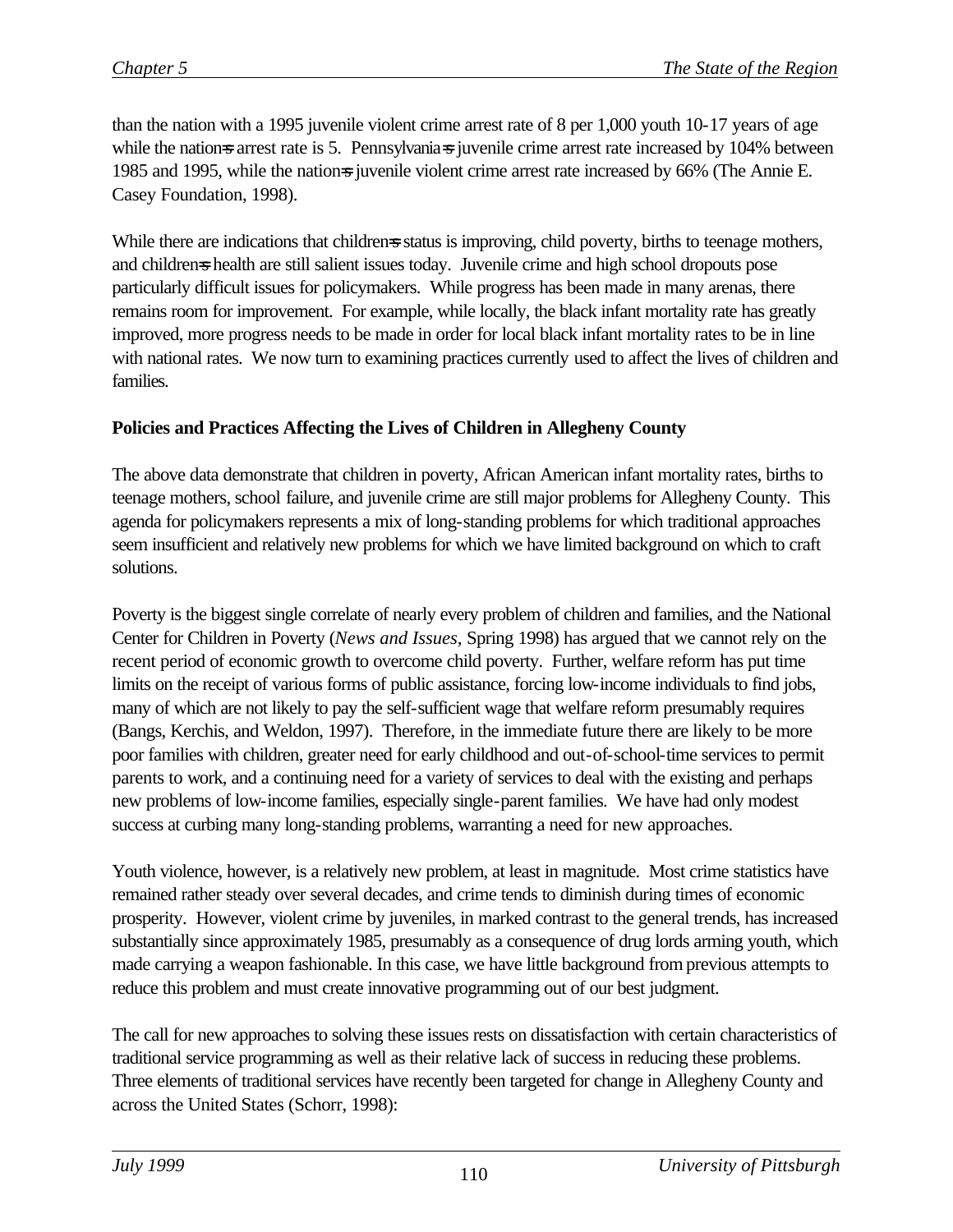- ß **Categorical funding and services**. Policymakers tend to respond to problems and crises by funding programs to deal with specific issues. The result is that separate programs exist for improving the academic success of teenage mothers, treating parents with alcohol and drug problems, providing job training, etc. Often, only those people targeted for improvement are eligible, the eligibility criteria differ from one program to another, various programs locate in various places, and programs do not coordinate services with each other. The result is that services are fractionated and unrelated to one another, people in need of services must go hither and yonder for the services they need, children go one place and adults to another, etc. In short, services become a collage of isolated, separate, different, and often confusing and inefficient programs.
- ß **Top-down implementation**. Traditionally, services have been designed by policymakers and service professionals and offered to, if not imposed on, eligible participants. While under such an approach, policymakers can control the nature and extent of services and professionals can provide their knowledge and experience in dealing with certain problems. However, communities often complain that the services offered are not what they need, problems targeted are not their priorities, solutions are culturally insensitive and ineffectual, and non-residents who come into the community to resolve problems are not accepted and are often not trusted.
- **Professionally-driven services**. In the extreme, traditional services consist of a professional who identifies a participant=s problem and prescribes a treatment. The treatment or service is done *to* or *for* the participant, who has little choice and is not encouraged to take responsibility for achieving progress.

Current themes in policies and service delivery nationally (Schorr, 1998) and locally represent reactions to the limitations of the above characteristics. Some of these themes include:

- ß **Integrated, comprehensive, flexible, holistic services**. To combat categorical funding and the collage of isolated services it produces, the emphasis today is on integrating a comprehensive set of services to deal holistically with the entire range of child, family, and community issues that may plague a low-income, often single-parent, family. Such case-coordinated services attempt to help low-income participants negotiate the system of isolated services to obtain those that they need. This approach is based on the fact that the prognosis of children and families depends more on how *many* risk factors and problems they have than *which particular ones* they have. Therefore, an integrated comprehensive service system stands ready to deal with each unique set of issues that plagues an individual family. To be successful, a variety of services must be conveniently available, eligibility criteria must be similar across services, transportation needs to be available to take participants to services that are not be geographically convenient, and governments must be willing to financially support the increased cost of more services and case coordination to families.
- ß **Community-based and community-empowered services**. Rather than a top-down approach, communities are now asked to design their own service systems by identifying needs specific to their community, organizing themselves to obtain resources to fulfill their service needs, hiring individuals from their own communities to provide services, and integrating the services available in that community. The assumption is that communities that help themselves will provide their residents with more relevant services, will focus the entire community on a common purpose, will knit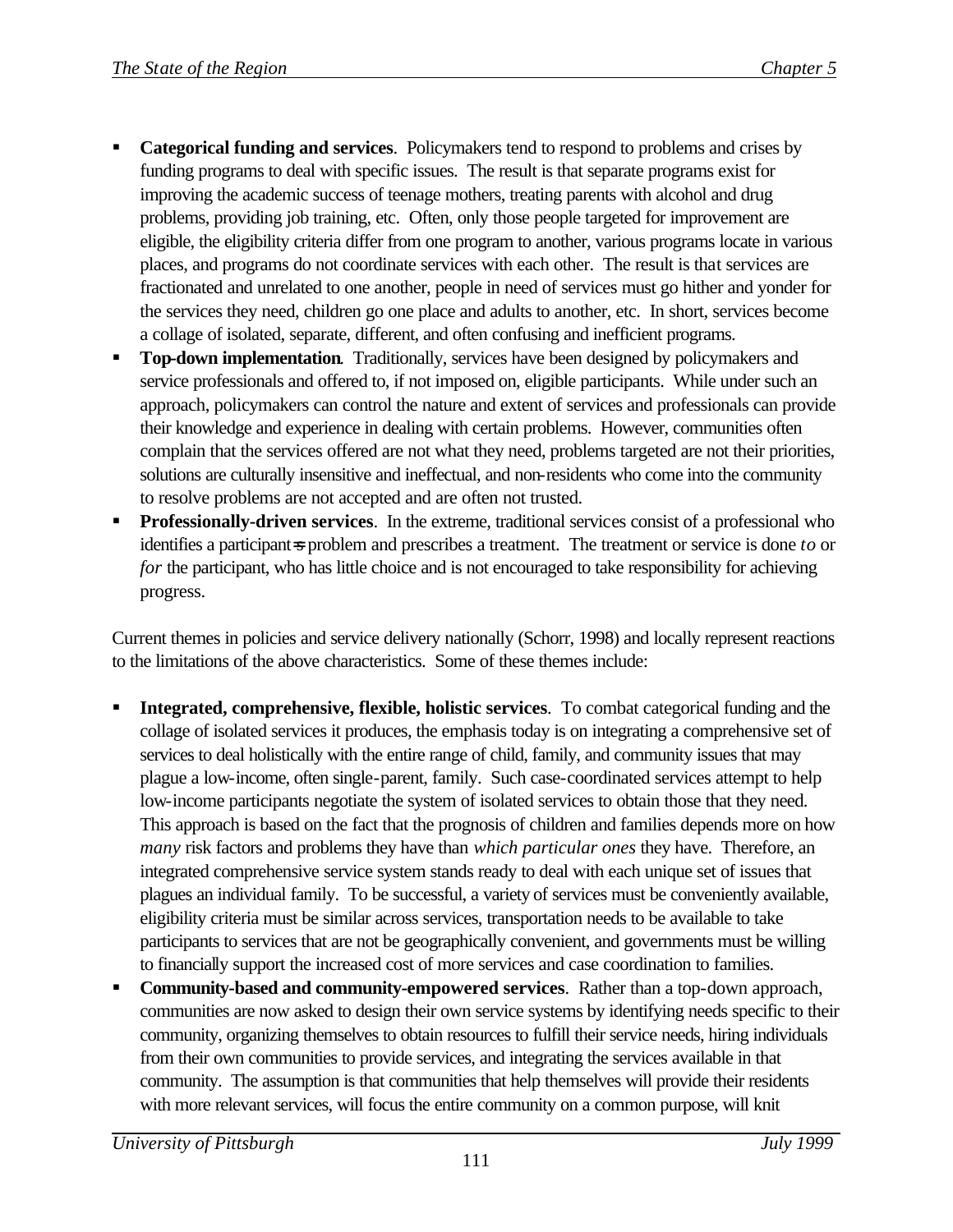participants more closely to the support that a wider community can provide, and will develop a sense of pride and accomplishment in the community because of what it has achieved by its own efforts. To be successful, such an approach requires that communities are able to organize themselves effectively, know what they need and how to obtain it, identify the relevant goals and outcomes, have the personnel to manage and provide services, have oversight from outside of the community, and have policymakers who are willing to relinquish control over services and spending to the citizens of different locales that are likely to produce substantially different programs from one community to the next (which also makes the total set of programs difficult to evaluate).

ß **The shift to personal responsibility**. To counter the lack of personal responsibility that professionally-driven services allegedly produce, contemporary services expect the participant to lead in taking responsibility for his or her own progress towards financial and psychological selfsufficiency. This may mean that residents select their own goals and benchmarks for attaining them, are personally responsible for seeking out and participating in relevant services (albeit with the guidance of a case coordinator), and are trained to become better parents, thus taking more personal responsibility in improving the future of their own children. This strategy has also led to a greater emphasis on prevention, rather than after-the-fact treatment. Such an approach assumes that parents will accept these challenges and take the initiative to help themselves, and that they can be trained to be more effective parents.

Two other themes guide current national and local service practices (Schorr, 1998):

- ß **Theory of change**. Policymakers are increasingly requiring a more systematic strategic planning process in which programs articulate and justify why they believe a particular set of services and activities are likely to produce specific short- and long-term changes in participants as well as how those activities and changes are to be monitored and measured. Previously, services were often assumed to be intrinsically beneficial and claims were sometimes made that a particular service would produce a particular benefit without much rationale or documentation. Today, policymakers require more justification for why specific service activities ought to produce specific outcomes in participants as a means of identifying those services to fund that have the most compelling and supportable rationales for being effective.
- ß **Results-based accountability**. As a corollary, policymakers and funders are increasingly demanding that service programs demonstrate that they have actually produced the improvements in their participants that they specified in their theory of change. In previous years, program managers were required simply to report the number, the race, and the geographic distribution of participants and the types and extent of services delivered. The unstated assumption was that the services themselves were inherently good and beneficial. But policymakers recently have become more skeptical of programs= claims that their services actually produce benefits in their participants consistent with the programs= claims and goals. Consequently, funders now want to know if the program Aworks,@ that is, produce improvements in their participants with a frequency and extent that is cost-effective.

## Recent Local Needs Assessments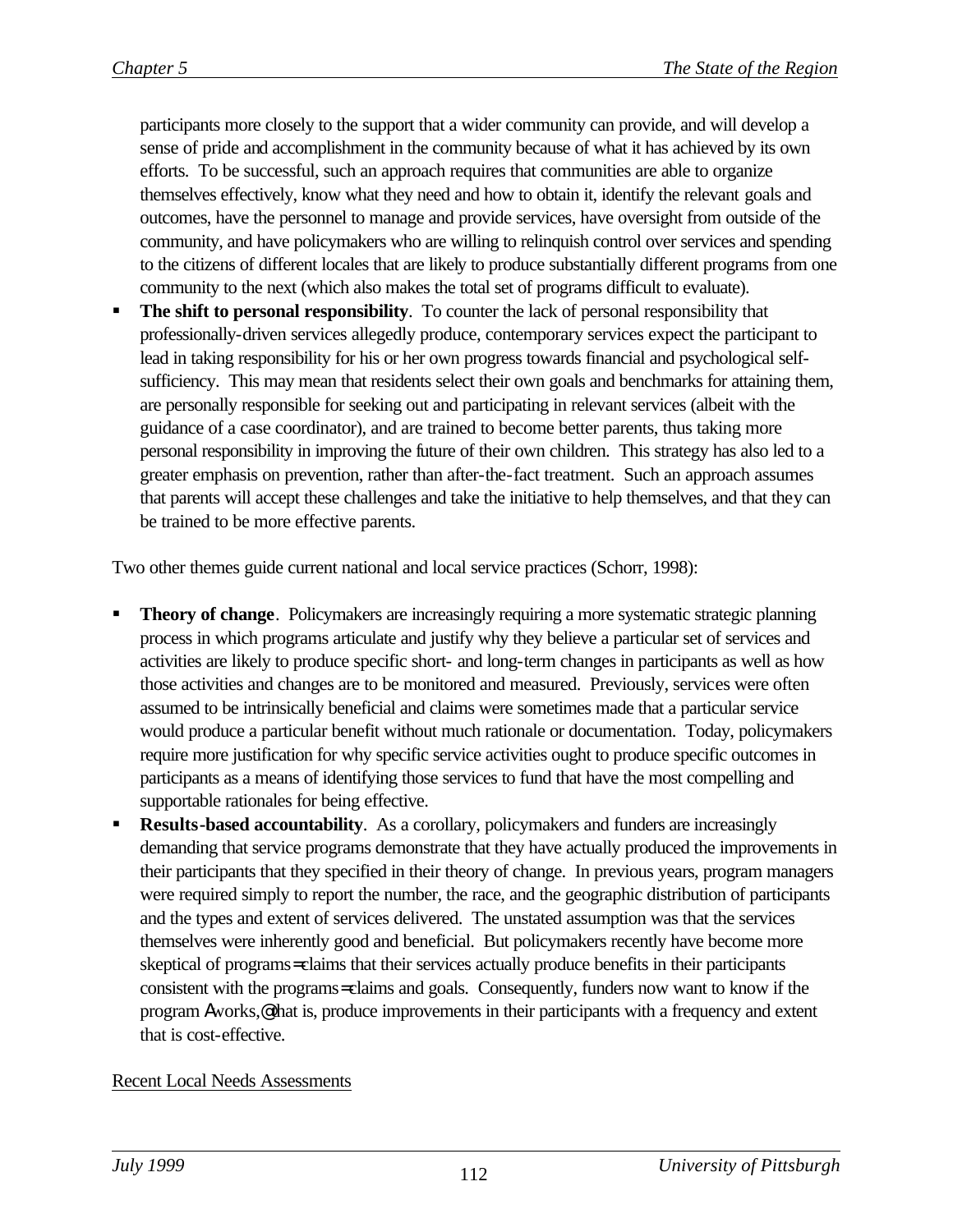To provide a basis for policies and funding of programs in major areas of need, several recent needs assessments have been conducted in Allegheny County to identify the amount and nature of needed services, the characteristics of effective services, where such services should be located, and their likely effectiveness and financial benefit.

An example of a recent study that informs policy and funding decisions in the county is *Promising Futures: A Health Scan of Adolescent Girls in Pittsburgh and Allegheny County Neighborhoods* (1998). This report, funded by The Heinz Endowments and produced by the University of Pittsburgh Office of Child Development in collaboration with Magee-Women's Hospital and Children=s Hospital of Pittsburgh, is a first step toward developing an information and action agenda for adolescent female health in Allegheny County. Although this report concludes that adolescent females in Allegheny County are no worse off with respect to health outcomes than their counterparts in the state and nation, countywide indicators obscure the severity of problems in high-risk communities. In addition, surprising variations occur within individual neighborhoods, in which some low-risk communities (e.g., Shadyside) have surprisingly high rates of serious and violent crimes and where some high-risk communities (e.g., Northview Heights) have a relatively low rate of low-weight births. Although many services are available overall, these services are not necessarily located in the communities where at-risk youth live. Most poignant is the report=s conclusion that female adolescents in Allegheny County are at significant risk for problems that can adversely affect their future productivity as citizens and that these youth themselves are aware of many of these risks and the barriers that prevent them from receiving adequate services. Access to health services for adolescents is not limited by capacity but rather by the lack of accessibility, confidentiality, comprehensiveness, and sensitivity of the services that do exist.

Another significant study conducted recently is *Home Visiting in Allegheny County: The Potential, The Reality, The Future* (Daponte, Dempsey, Farber, Groark, McCall, & Plemons, 1998). This needs assessment provided funders and policy makers with information on home visiting services available to families with young children and expectant parents. The information included what works, characteristics of home visiting in this County, and service gaps and geographic areas in need of services.

This needs assessment led to several conclusions and recommendations. One of the significant conclusions is that home visiting programs in Allegheny County have shown positive results in domains such as enhancement of parenting skills; improvement of the physical, social, and mental development of children; and promotion of parental financial and psychological self-sufficiency. It also determined, through the detailed inventory of 86 programs (response rate of 90%) in Allegheny County, that on average, home visiting programs in this County possess the characteristics that literature suggests contribute to achieving service goals. Although these programs generally are operating well, the advisory committee of this study recommended more training for increased staff competency and that an effort be made to improve the coordination of home visiting services in the County.

Also extremely relevant in the area of learning and development is the study, *Potential Returns on Investment From a Comprehensive Family Center Approach in High-Risk Allegheny County Neighborhoods* (Bruner, Scott, & Steketee, 1996), conducted by Charles Bruner, Ph.D., of the Child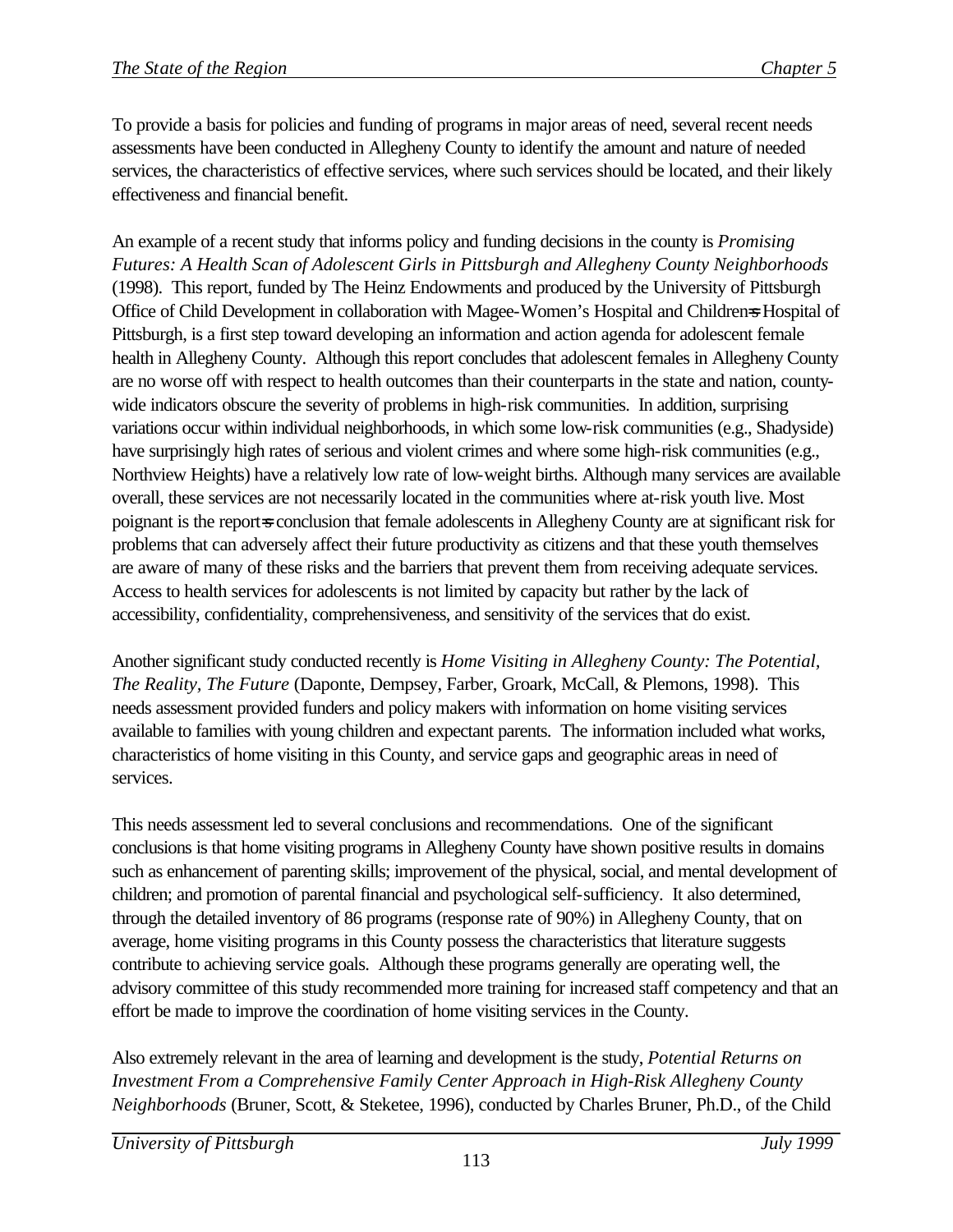and Family Policy Center in collaboration with the University of Pittsburgh Office of Child Development. This study has shown that the cost of failure to overturn the trend of negative child outcomes in Allegheny County exceeds a billion dollars annually. That includes the cost of corrections (juvenile justice and jails), law enforcement (courts, police, probation), health care (premature births, teen pregnancies), protection (child welfare), and income support (welfare) (*Better Beginnings: A Case for Family Support Centers,* Starting Points, 1997).

Using the information provided by studies such as these, several programs have dominated recent innovations in childrens services in Allegheny County. Descriptions of some of the most notable program initiatives of this region follow. Allegheny County Program Initiatives

The following is a compendium of relatively new program initiatives. It is intended to present a broad description that provides the initiative=s general purpose and scope. Because many of these programs are community driven and somewhat new and flexible, their individual implementation sites differ, sometimes significantly, from each other and the actual details of their design are continuously evolving.

## Early Childhood Initiative

The Early Childhood Initiative (ECI) is a five-year plan designed to help low-income children achieve their potential. ECI, a program of the United Way, is a public/private enterprise that has this county=s charge to increase availability and excellence in child care for low-income children. It provides leadership, technical assistance, and financial support to local communities to implement communitybased early child care services that are integrated and flexible. The financial goal of ECI is to generate \$59 million to achieve its goals, over half of which has already been raised. It intends to create an integrated system by assuring that new or expanded programs and services and those already in place, complement, reinforce and strengthen each other and focus on the poorest children and families because they are documented as being at the greatest risk of school failure (Yoshikawa, 1995). ECI seeks to develop programs in up to 80 targeted communities in Allegheny County, and to reach over 7,600 new children, bringing the total number of low-income children enrolled from approximately 8,500 to 16,000 at the end of the five-year plan.

## Family Support

This county-wide effort represents a comprehensive approach to the economic and social well-being of families in low-income neighborhoods. Its theoretical basis emphasizes prevention, investing in families early, and creating a cycle of activities that intends to shift personal responsibility to participants and to produce good parenting, an understanding of typical child development, greater aspirations of youth, a more trained and self-sufficient work force, stronger families, and more vital communities through community empowerment (*Better Beginnings, A Case for Family Support Centers*, Starting Points, 1997).

Currently, there are 24 family support centers in Allegheny County that are funded by private and public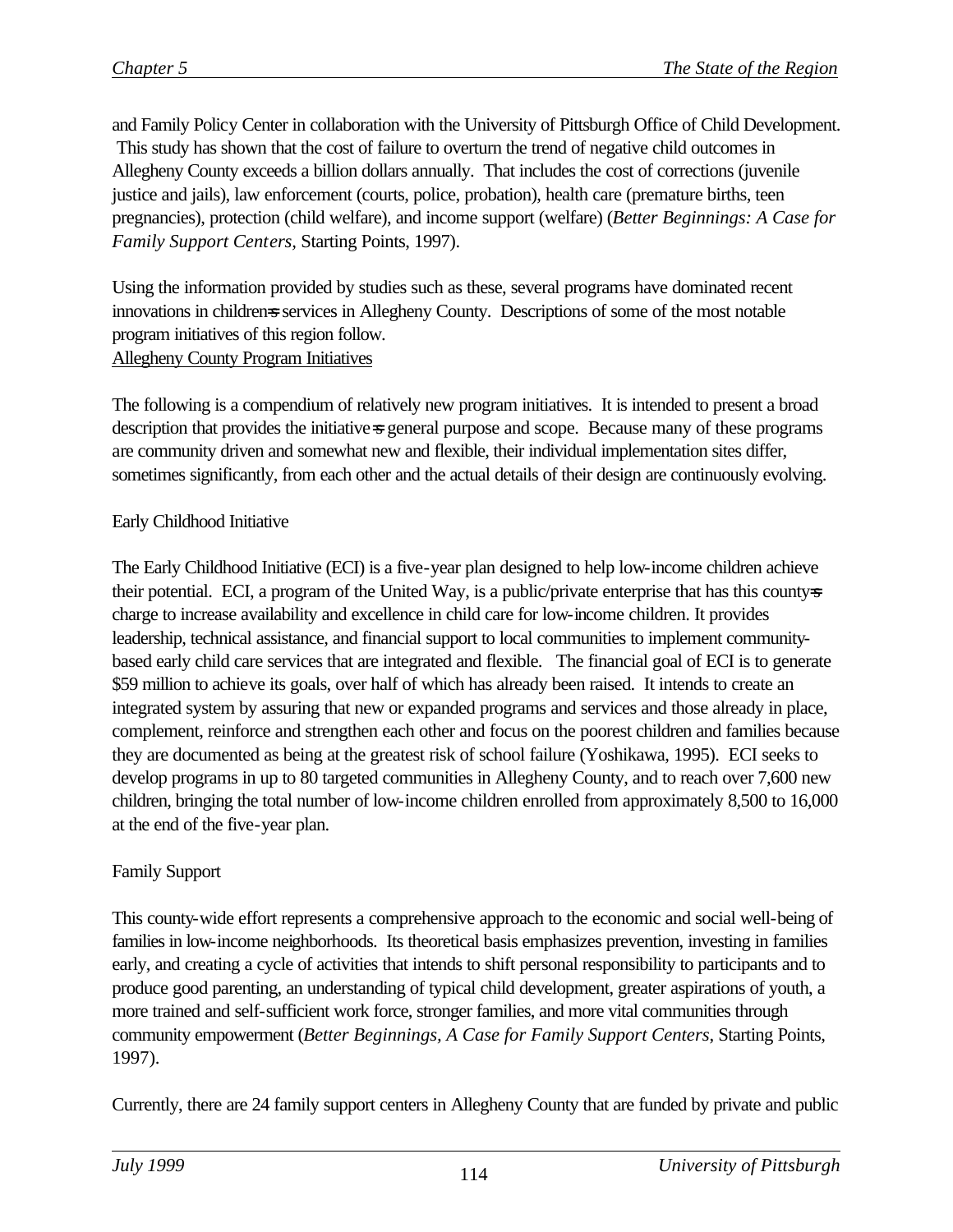dollars from local, state, and federal sources. This public/private partnership also supports the infrastructure of this movement, which includes a Policy Board, technical assistance and training provided by the Partnerships for Family Support Project of the University of Pittsburgh Office of Child Development, and governance and advice from provider and parent groups. In 1997, the centers assisted 3,200 families with approximately 8,700 family members in their goals toward self-sufficiency.

## Family Services System Reform (FSSR)

FSSR is related to the Family Support movement in principle and funded by the County from a State award. FSSR was instituted in Allegheny County in 1997 and attempts to demonstrate through neighborhood-designed pilot projects that traditional systems, such as foster care and economic development, can be reformed to better accomplish current needs, ideals, and practices. This demonstration project is working at the policy and service levels in five neighborhoods on a myriad of projects addressing issues such as family stability, school readiness, accessibility of health care, early intervention for children with special needs, and job training through non-traditional collaboratives, partnerships and innovative pilot services. It has begun the process of results-based accountability through training and promotion of community empowerment through benchmarking.

## Early Head Start

Early Head Start (EHS) is a nationally-developed new initiative that is based on the principles of community empowerment and strengths. Locally known as Family Foundations, this program provides a family support model that coordinates existing quality services in three neighborhoods -- Terrace Village, Sto-Rox and Clairton -- and develops new services only when needed. These services emphasize four program areas: child, family, and staff development and community building. This model integrates child development approaches through community organization and is based on mutual expectations between families and staff and among other community resources. It currently provides comprehensive services to 140 selected families with children under age three and pregnant women.

## Healthy Start

Healthy Start aims to create and coordinate a comprehensive service delivery system that makes accessible preconceptional, pregnancy, and parenting services. Healthy Start focuses on the need to strengthen and enhance community systems of maternal and infant care. It challenges communities to fully address the medical, behavioral, and psycho-social needs of women and infants by increasing awareness of infant mortality; streamlining and coordinating services between public and private agencies; and building partnerships of commitment among families, volunteers, businesses, health care, and social services providers. Healthy Start concentrates its efforts in six areas of the county with historically high infant mortality: North Side, Center City, East End and Wilkinsburg, South Side, Western Communities, and Duquesne and Braddock.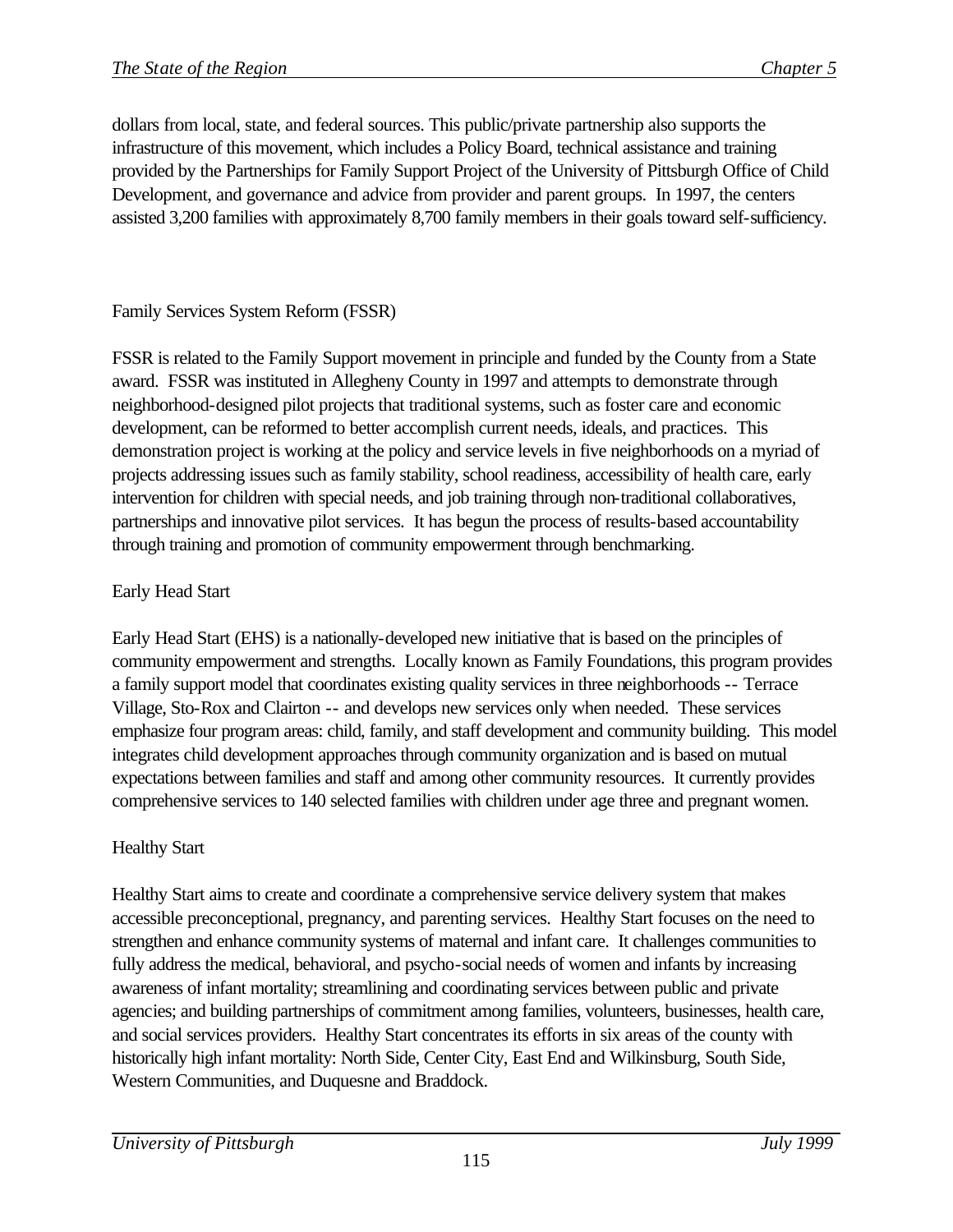# Starting Points

The Starting Points grant of Pittsburgh and Allegheny County was awarded by the Carnegie Corporation of New York with matching funds from the Howard Heinz Endowment in 1996 and renewed in 1998 to the University of Pittsburgh Office of Child Development to create knowledgebased support for children's policies. These policies emphasize prevention and ensure access to family support, health care, and early childhood services for Allegheny County children, particularly those at highest risk. This project is based on a Theory of Change model documenting changes in family support, early literacy, youth crime, childrens health, and community mobilization and promotes resultsbased accountability at the neighborhood level.

In addition, using existing literature on multiple risks of early childhood and youth, best practice examples, local and national strategies that work, economic analysis of the cost-benefit ratios of effective strategies, and media campaigns such as the Early Literacy campaign chaired by John Murray, President of Duquesne University, this initiative attempts to build the case for investing in prevention and to bring leaders to the table as participants in the planning process.

#### Communities That Care

Communities That Care is a neighborhood-based, holistic, anti-violence and delinquency prevention initiative. Communities assess their juvenile crime prevention needs and develop and implement plans to reduce juvenile crime that meet their unique local needs. The process involves a data-based model which focuses on 19 risk factors with priority given to 2 or 3 three of those factors. Promising approaches are considered to reduce those particular risk factors and selection is based on ability to produce results.

In Pittsburgh, two initiatives receive Communities That Care funding: Hosanna House and East End Cooperative Ministries. At Hosanna House, Communities that Care funding serves 130 youth through five different programs. The second program under the management of the East End Cooperative Ministry assists 50 children at each of two elementary schools in the East Liberty/Larimer section of Pittsburgh by providing after-school homework assistance, in-school interventions, and after-school recreation and homework assistance.

## Truancy Prevention

The Truancy Abatement Center seeks to reduce the number of illegally-absent students on the streets, on public transportation, in business establishments, and in other places other than schools during school hours. The Center serves students who are in middle and high school. The Truancy Abatement Center program was designed to: 1) provide an effective tool for law enforcement officers to keep children off the streets during the day, therefore reducing the likelihood that they will engage in criminal or disruptive activity or be victims of it; 2) assist parents and guardians who are struggling with ways to get their children to go to school regularly by providing immediate consequences for not attending; and 3) assist students who, for many different reasons, are not attending school by providing a comprehensive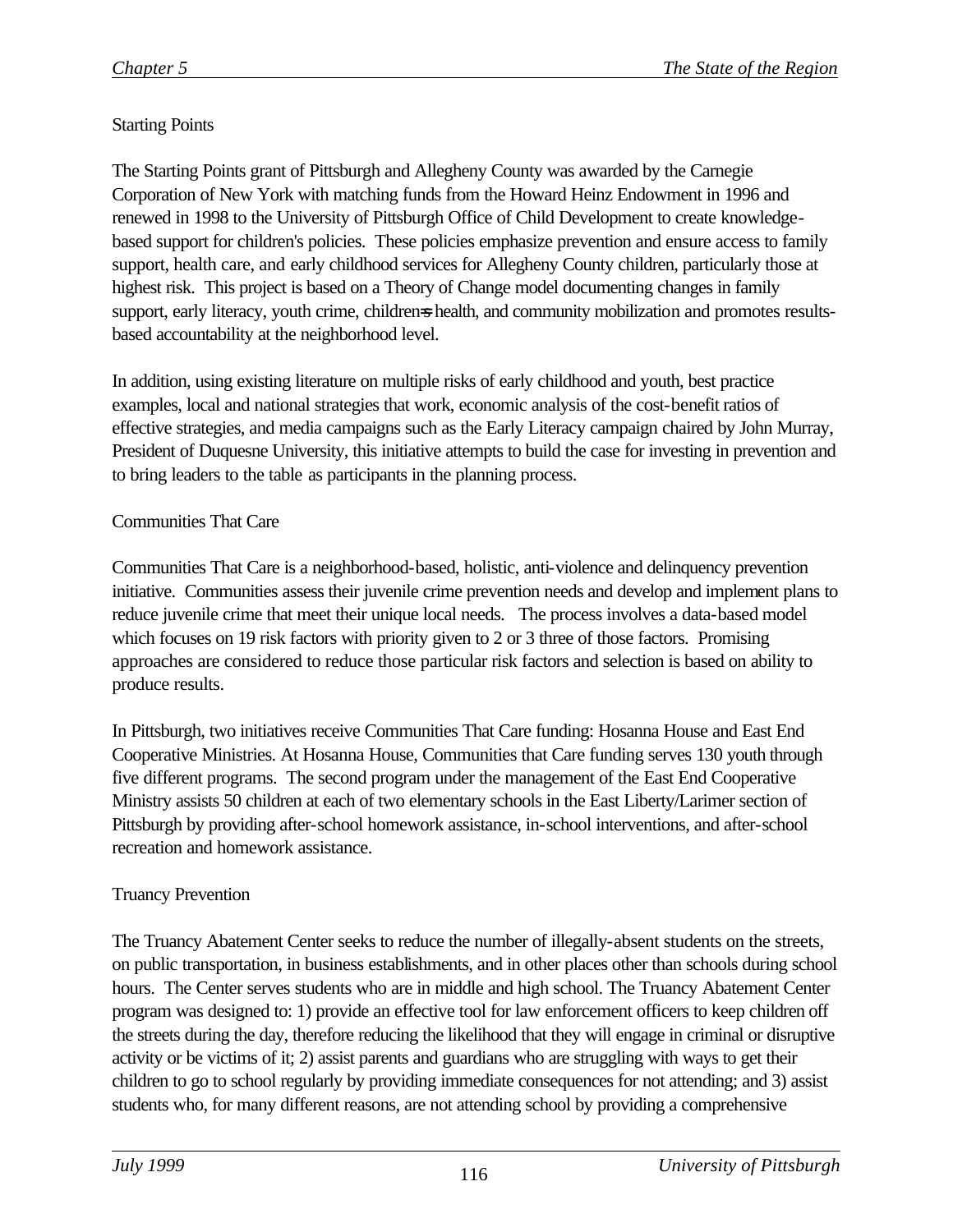diagnostic-prescriptive program complete with education and counseling components for students in need. The Center began operation April 6, 1998 and resides on the ground floor of the Public Safety Building downtown, as does the Safety Zone (see below). From April 6, 1998 until May 29, 1998, the center has served 280 children found to be illegally absent from school.

# Safety Zone

The Safety Zone seeks to reduce juvenile delinquency and victimization by providing a place for youths who are found on the streets between 10:00 PM - 6:00 AM during the week and 12:00 AM **B** 6:00 AM on weekends. During the summer months, the curfew hours are extended to 11:00 PM B 6:00 AM on weekdays. When an officer finds a youth younger than 16 on the street during those times and the youth does not meet any of a number of reasonable exceptions and is not an adjudicated delinquent, the youth can be taken to the Safety Zone. There, youth are provided emergency shelter, assessment, crisis intervention, and counseling. The Center provides a point for early identification and intervention by officials or community agencies and parents. When necessary, it can link a youth with an array of specialized services in the community. The Safety Zone resides in the same building downtown as the Truancy Center B the Public Safety Building. In the first year of operation, 36 youth were brought to the Safety Zone by police officers. Also in that period there were 252 verbal curfew warnings issued.

## Community Intensive Supervision Program

Community Intensive Supervision Program (CISP) provides a community-based alternative to residential placement for adjudicated 13-18-year-old males. Since 1990, it has functioned as an alternative to institutionalization for repeat juvenile offenders, and starting in January of 1997, CISP has functioned as an aftercare program for youth released from institutional placements. In addition to traditional Probation Department personnel, the Program is staffed by paraprofessional ACommunity Mentors,<sup>@</sup> who are adult residents of the same neighborhoods in which youth reside. A full range of programming is offered in four specially-designed neighborhood centers during afternoon and evening hours. Participants live with their parents and remain in school or work but are required to spend evenings and weekends at the CISP Center for counseling, study, recreation, and participation in community service. Because the majority of participants have drug and alcohol problems, that is a major component to their treatment. Supervision of youth continues throughout the night by use of an active electronic monitoring system, and youth are always held accountable for their actions. CISP operates in four community centers: Garfield, Hill District, Homewood-Brushton, and Wilkinsburg. Each center has the capacity to program for between 30-35 youth for a total of 120-140 youth systemwide. Presently, there are approximately 120 youth in the four centers.

# YouthReach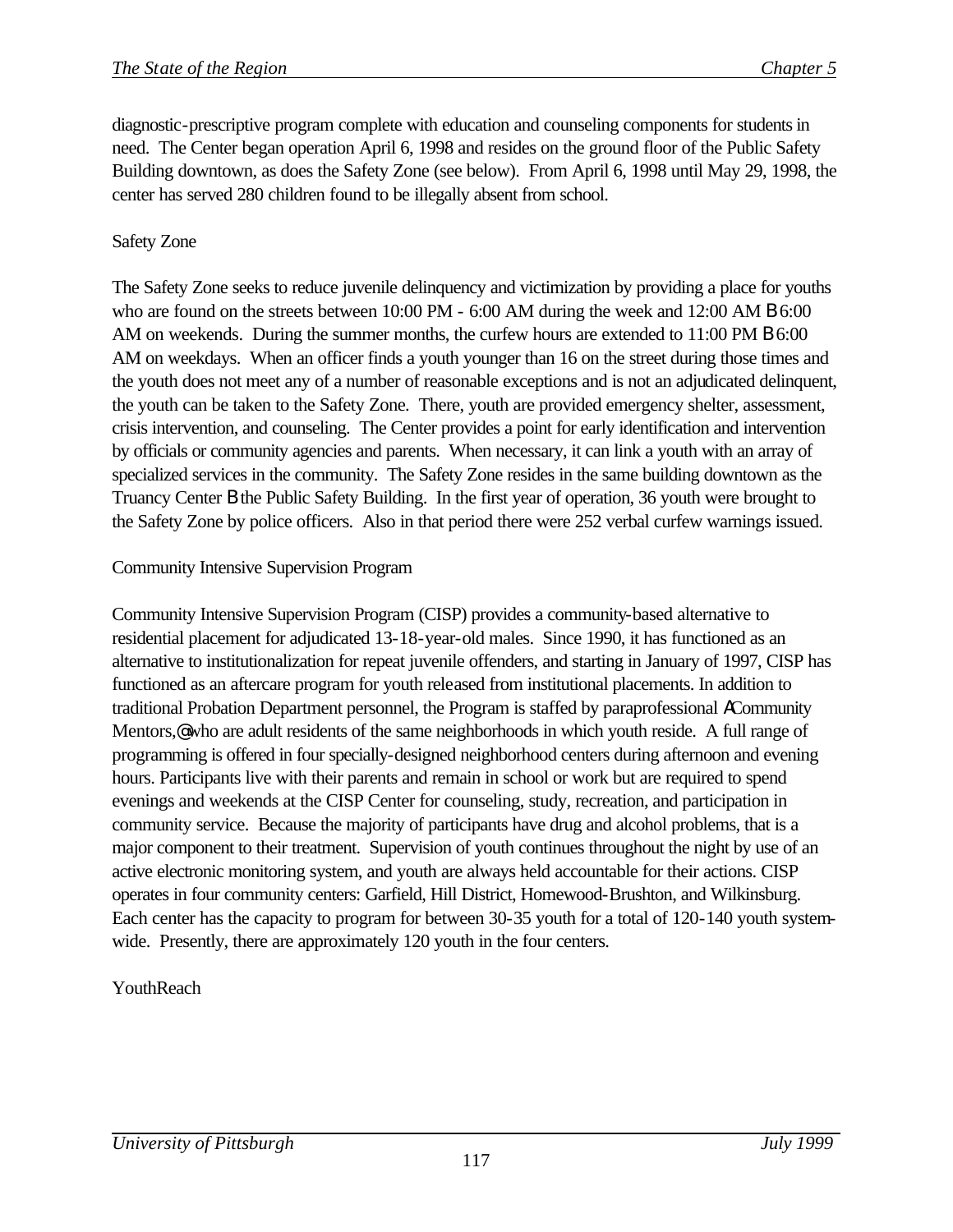YouthReach is a model for reducing delinquency-related risks and enhancing protective factors among youth through close collaboration and communication among youth-serving public agencies and community based organizations. Youth between the ages of 12-18 who are exhibiting early warning signs of potential delinquency can be referred to the program by community organizations, agencies, schools, or other institutions. YouthReach is a collaboration among official agencies to identify and offer support to families through Family Support Centers during the early stage of problems. The YouthReach model links local police and child welfare agencies, and invites neighborhood Family Support Centers to follow-up on early warning signals and offer support. YouthReach currently serves two communities: Manchester and Allequippa Terrace. It serves 68 youth now (1998) and hopes to serve 100 youth by the year 2000.

#### YouthLeads

YouthLeads aims to empower youth and provide support mechanisms for youth to be active and involved citizens. It builds the leadership capacity of youth by offering training that fosters personal leadership using innovative, experimental models for learning and exposure to the broader community. YouthLeads also builds the capacity of the community to support youth leadership by working in collaboration with neighborhood-based, youth-serving organizations to design and implement youth leadership programs. Youth who have advanced leadership skills are active and involved in their community, organize and run effective groups, serve in mentor roles, and more effectively deal with the challenges that face their communities. Each YouthLeads program site has a youth council that is assigned decision-making roles in program development. A mentor/trainer provides direct technical assistance to neighborhood programs, council leaders, and youth councils. YouthLeads serves 125 youth per year.

## YouthPlaces

YouthPlaces are planned community-based Asafe havens@ for youth. YouthPlaces sites are located in high-crime neighborhoods and municipalities where rates of poverty, crime and delinquency, and referral to the Children, Youth & Families indicate that youth are at high risk. The initiative aims to provide a safe environment, programs, and activities that shift personal responsibility to the participants. It targets youth between the ages of 12 to 19 during the before- and after-school hours and during the weekends. The initiative further seeks to promote the positive cognitive, social, physical, emotional, and moral development of the children and youth served as means of enhancing their potential to become productive adults and resources to their communities. YouthPlaces provides opportunities for entertainment, academics, computer use, mentoring, cultural enrichment, community service and career exploration. There are currently 600 youths participating in YouthPlaces programs. The goal is to help close to 1,800 youth by the year 2000.

#### YouthWorks

YouthWorks is a community-wide, multi-institutional effort interested in youth workforce development.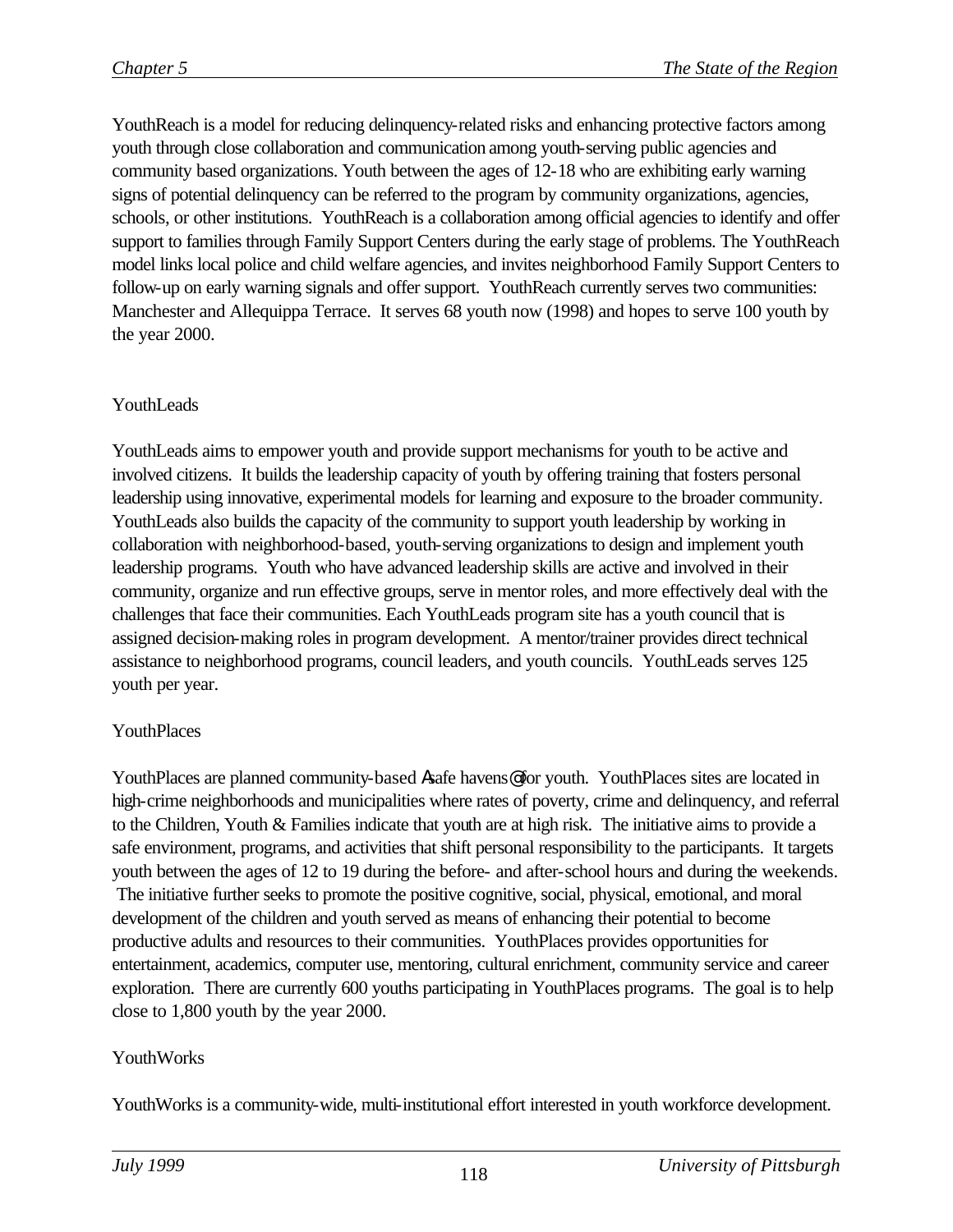Through YouthWorks partnerships and affiliations in industry, educational institutions, and nonprofit organizations, young people are given the chance to experience summer employment in real work environments. To effectively link qualified youth seeking summer employment and part-time employment, YouthWorks screens, trains, and matches young people with employers. These services additionally serve the business community by enabling employers to access youth whose interests and skills are matched with the needs of their particular organization. There are currently 2,600 youth participating in the YouthWorks program. YouthWorks aims to provide 3,500 youth with meaningful, paid employment by the year 2000.

## The Mentoring Partnership

*One to One: The Mentoring Partnership of Southwestern Pennsylvania* is a network of community leaders and organizations who provide support and resources to enhance quality mentoring and encourage economic self-sufficiency for youth. The initiative pledges to children that they will connect them with a caring and committed adult mentor. With that ambition in mind, each of the 65 mentoring agencies seeks to provide an opportunity for young people to experience a sustained and supportive relationship, to exchange ideas, and to participate in activities together. To serve every youth in need of a mentor, the Mentoring Partnership aims to increase the number of mentors in the community through marketing and recruitment. The initiative further seeks to improve the quality of existing programs through training, technical assistance, referrals, and public awareness. There are currently 2,385 youth participating in active mentoring relationships. The Mentoring Partnership aims to provide active mentoring services for 3,500 youth by the year 2000.

Pittsburgh Youth Collaborative (PYC)

The Pittsburgh Youth Collaborative is an effort to provide intensive Aaftercare@ for serious juvenile offenders on probation to promote productivity in these young men and women. The PYC Initiative is a long-term commitment providing comprehensive, individualized, community-based services to youth and their families in the home setting.  $\text{PYC}$  specific goals are 1) to assist youth in determining their strengths and underlying needs, 2) to assist in family reunification and with maintaining family structure, and 3) to secure appropriate supports and services by implementing a personalized plan for each youth and family. PYC=s services incorporate advocacy, finding and developing resources, and encouraging personal growth. The PYC has six local agencies that currently serve 120 youth.

Hands Without Guns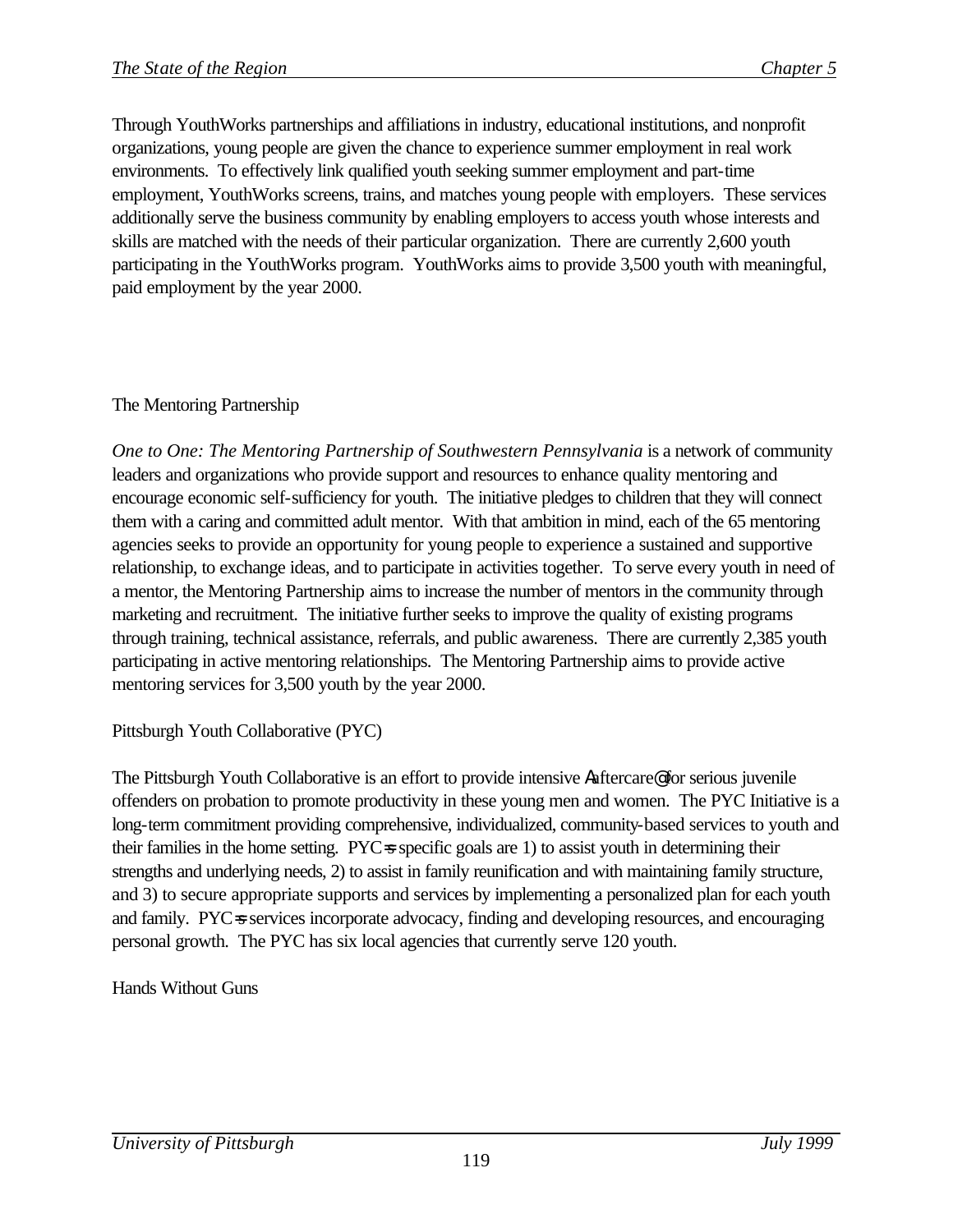The Hands Without Guns initiative is a public awareness and mobilization campaign operating through television, radio, and print that communicates a Azero tolerance for violence@ message throughout the Western Pennsylvania region. It aims to change peoples attitudes towards guns by shifting personal responsibility to youth. The campaign is based on research that says most kids carry guns for their safety because other kids carry guns, also known as the contagion effect. Hands Without Guns works on the reverse of that model with the assertion that once youth stop carrying guns and put pressure on other youth to not carry guns, it is possible that fewer youth will have guns and therefore be less at risk. Hands Without Guns is built upon youth-designed, scripted, and voiced public service announcements dealing with gun violence.

#### School-Based Probation

The School-Based Probation Initiative is a program designed to integrate and coordinate efforts that increase communication between school districts and probation departments to meet the holistic educational and management (behavioral) needs of mutual clients. School-Based

Probation aims to provide supervision and counseling to youth on probation, increase rates of compliance, increase school attendance, decrease the number of suspensions, improve academic performance, decrease the need for institutional placement, and lower the rates of recidivism among the youth. School-Based Probation serves approximately 600 clients under the supervision of 21 Probation Officers. These Probation Officers are assigned to 19 schools within Allegheny County, 11 of which are City of Pittsburgh Public Schools.

#### Youth Mini-Grants

Youth Mini-Grants is a program supported by the Jewish Healthcare Foundation that mobilizes and empowers local high-school students by providing them with a pool of funds to distribute to innovative local efforts to curb youth violence. Grantees included programs to teach parenting skills, shift to personal responsibility, peer monitoring for young fathers to prevent child abuse, and scouting-based adventures as an alternative to gang-related activities.

#### **Recommendations**

Reconciling the discrepancy between need and the limited available resources will be a daunting task. But given the findings of this chapter, certain policy decisions could be the key to efficient and effective provision of a network of services for children in Allegheny County.

Prevention programs, such as Healthy Start and Family Support, are out of the planning phases and in full implementation, and, perhaps as a consequence, the health of children has improved in some of the areas these programs address, such as decreased infant mortality and a reduction in the proportion of births to teens. Therefore, future policy and fiscal decisions might be geared more toward prevention activities than they have in the past.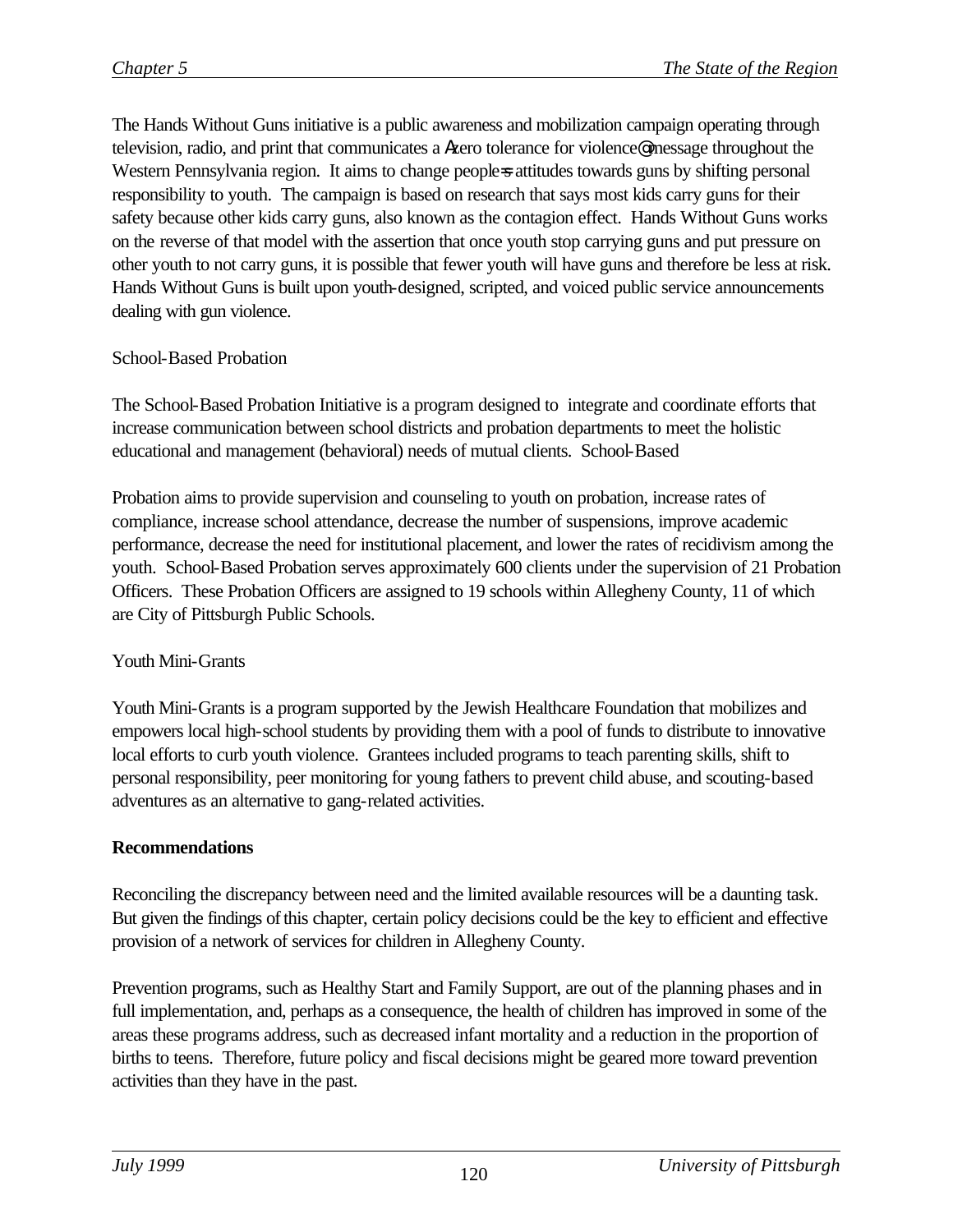In addition, while providers and policymakers are serious about supporting various youth crime prevention programs and the policy agenda of the Youth Crime Prevention Council, the rate of juvenile delinquency placements nevertheless has increased. This suggests that prevention efforts take time to produce effects, that the effects are aimed at too few youth, we do not yet know what works, and/or that programs need to be intensified and more innovative.

However, because of the number of young children, especially minority children, in poverty in this County and especially in the City, policymakers must reevaluate their practices. Consensus must be reached in several primary areas: a) who is a priority and therefore who gets served; b) what services will be provided from what we know works; c) what are the funding levels and sources; d) what funding mechanisms will be used; e) how will staff be trained in pre-service and in-service; and f) how will quality and outcomes be monitored?

Finally, while much progress has been made by children, families, and communities that have been touched by the numerous human service programs in Allegheny County, we see modifications that could be adopted that we believe would increase cooperation between programs, the comprehensiveness of programs, and the effectiveness of programs. Also, in many cases, there is a mismatch between the progressiveness of funders and policymakers in promoting new approaches such as Theory of Change and Results-Based Accountability and the slow progress of providers in applying these approaches. Therefore, we recommend the following:

- 1. **Convene a county-wide leadership group to formulate and monitor a Theory of Change or other conceptual framework for policies and programs related to children and families and design a Results-Based Accountability system that is directly related to the framework.** Currently, the system and the rationale for many individual services for children operate with no overarching philosophy, coordination, or plan for accountability. Systematically thinking through this, logic of change would provide an understanding of where a program fits in the overall county system, lead to better integration and coordination of services for individual children and their families, provide a basis for monitoring of program quality and child outcomes as well as client tracking, and avoid duplication of services.
- 2. Create a local Resource and Coordination Center that coordinates and provides support services and training to agencies and makes recommendations for improvement in the integration of services to children. Currently, under traditional categorical funding, services are a collage of isolated, separate, and often confusing programs. Coordination of providers on behalf of families is needed. Also, typical pre-service training programs provide staff with in-depth, specialized education in traditional disciplines that are limited to their content areas and confined in their clinical applications. However, the contemporary holistic view of children and their families requires training that is ongoing, flexible, grounded in several content areas, and matched with the ever-changing needs of the child and family in todays society. For example, home visiting, family support, agency collaboration, and parent education are not currently emphasized in college curricula, and few students take enough course work and obtain practical experience in program monitoring and evaluation. Besides supporting the training needs of staff and directors, the Resource and Coordination Center could also provide a voice from the providers to the policymakers regarding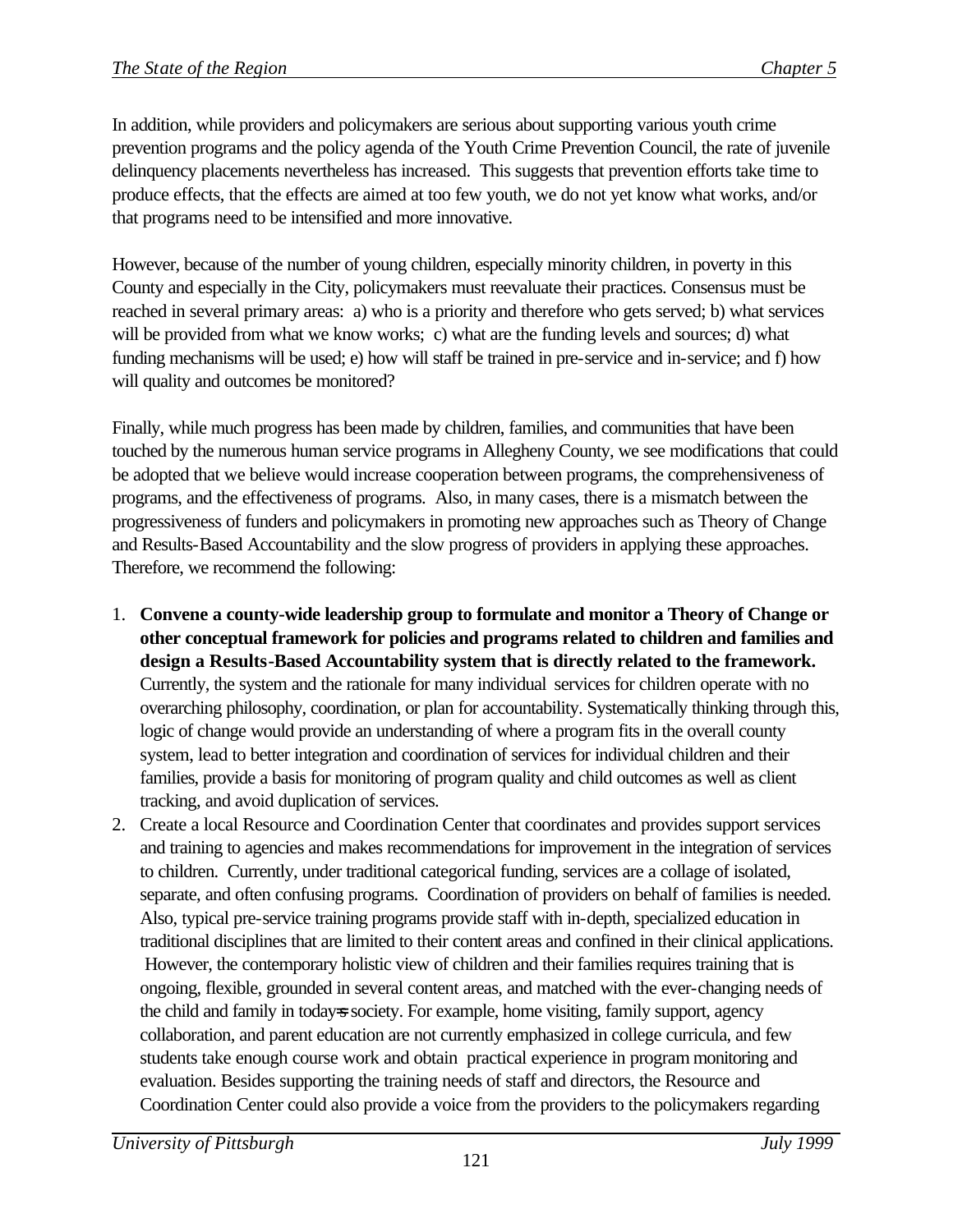where the system is succeeding or failing, the nature of the barriers to effective service delivery, and where opportunities for improvement and innovation may exist. In addition, policymakers could use such a center to coordinate efforts to streamline the system for those who provide and those who receive services. Services must be conveniently available, eligibility criteria must be more similar across services, transportation needs to be available, and governments must financially support the increased costs of these services.

- 3. Develop policies and procedures that a) assist targeted communities to monitor their own progress through benchmarking, b) allow residents to implement their own solutions, and c) reach children in poverty who live in higher-income neighborhoods. Priorities must be made with limited resources. Outcome indicators and demographic variables suggest that the children most in need of social services are from low-income families. Often, these families reside in low-income neighborhoods. Policy trends for community-based services that are developed by the residents seem to be successful at improving the conditions of children in particular geographical areas. Systematic benchmarking is necessary to document such alleged progress toward community goals. However, community residents who monitor this progress need assistance in the methodology and technical skills necessary to accomplish this task. Typically, communities in Allegheny County have not worked well together on a common purpose because of lack of desire, resources, or skills. To do so, communities must be able to organize themselves and have personnel with good skills to manage and provide services. On the other hand, policymakers also must be willing to relinquish control over services and spending to promote local autonomy. Also, many children who live in poverty and are otherwise needy in this County do not live in low-income communities. As a result, they cannot benefit from community-based services that tend to be established in the most depressed neighborhoods. Because they are in the minority in their communities of residence, policymakers often forget to address their needs. The recent Housing and Urban Development Authority emphasis on terminating mass public housing and dispersing low-income families to other neighborhoods is likely to increase the number of low-income families in economically diverse areas and increase their isolation from services and a supportive community. However, these children and families still need social services. Some initial strategies that can assist these children include home visiting programs, transportation to needed services, and comprehensive referral services that are user-friendly and address needs holistically.
- 4. **Assess the need to increase early childhood and after-school services, and then fill gaps in services to permit parents to work**. Much attention is being given to economic development of communities through efforts in training and job creation. However, this trend, along with welfare reform, forces low-income parents to find jobs, increasing the need for a variety of services for very young children not yet in school and for children ages 5-12 during off-school hours, vacations, sick times, etc. During the planning phase of the Early Childhood Initiative, a thorough assessment was made of early childhood program capacity. A similar comprehensive study that assesses both the supply and demand for out-of-school-time care for school-aged children must also be conducted.
- 5. **Provide county-wide resources and training to parents that assist them to be more effective parents**. New approaches to services focus on preventing negative family outcomes by expecting adults to take responsibility for their financial and psychological self-sufficiency and the upbringing of their children. Many contemporary services assume parents are willing and able to take the initiative to help themselves and their children. Although this is true in most cases, without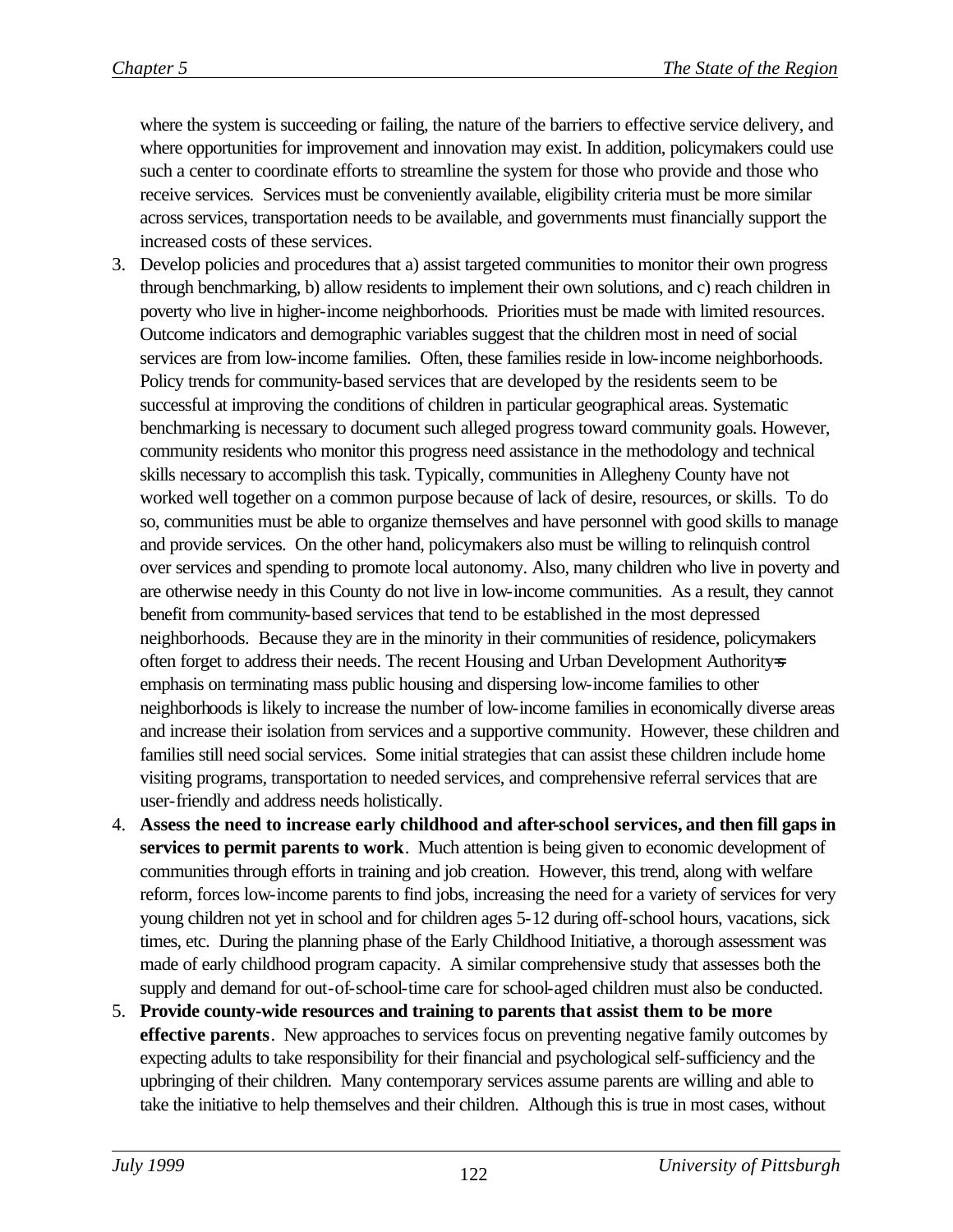the proper understanding, knowledge, and training, many parents are often frustrated, ineffective, and unable to make positive strides toward their goals. This region needs a comprehensive parent training program that is accessible, affordable, and available to all family members who want it. Such a program must be based on nationally-recommended best practices and be integrated with more comprehensive programs.

In conclusion, we see that the state of the child in Allegheny County is in flux. In this era of high technology and affluence, policymakers should be far from pleased. Children and families in Allegheny County need concerted and organized attention from those in positions to redirect resources and to create policy. Moreover, most taxpayers favor increased government expenditures to support children and families (PPC survey, 1998). Families need resources and programs that unite them, train them, and allow them to reach their greatest potentials.

## **References**

- The Annie E. Casey Foundation (1998). *Kids Count Data Book: State Profiles of Child Well-Being*. Baltimore: The Annie E. Casey Foundation.
- Bangs, R., Kerchis, C., and Weldon, S.L. (1997). *Basic Living Cost and Living Wage Estimates for Pittsburgh and Allegheny County.* Pittsburgh, PA: University Center for Social and Urban Research, University of Pittsburgh.
- *Better Beginnings: A Case for Family Support Centers* (1997). Pittsburgh, PA: University of Pittsburgh Office of Child Development Starting Points Project.
- Bruner, C., Scott, S., and Steketee, M. W. (1996). *Background Paper: Potential Returns on Investment from a Comprehensive Family Center Approach in High-Risk Allegheny County Neighborhoods.* Pittsburgh, PA: University of Pittsburgh Office of Child Development Family Support Policy Board.
- *The Commonwealth Speaks: A 1997 Public Opinion Poll On Children=s Issues* (1997). Pennsylvania Partnerships for Children, Harrisburg, PA.
- Daponte, B.O., Dempsey, J., Farber, A., Groark, C. J., McCall, R. B., and Plemons, B. W. (1998). *Home Visiting in Allegheny County: The Potential, The Reality, The Future*. Pittsburgh, PA: University of Pittsburgh Office of Child Development Policy and Evaluation Project.
- Delaker, J., and Naifeh, M. (1998). U.S. Bureau of the Census, Current Population Reports, Series p. 60-201. *Poverty in the United States: 1997.* U. S. Government Printing Office, Washington, DC.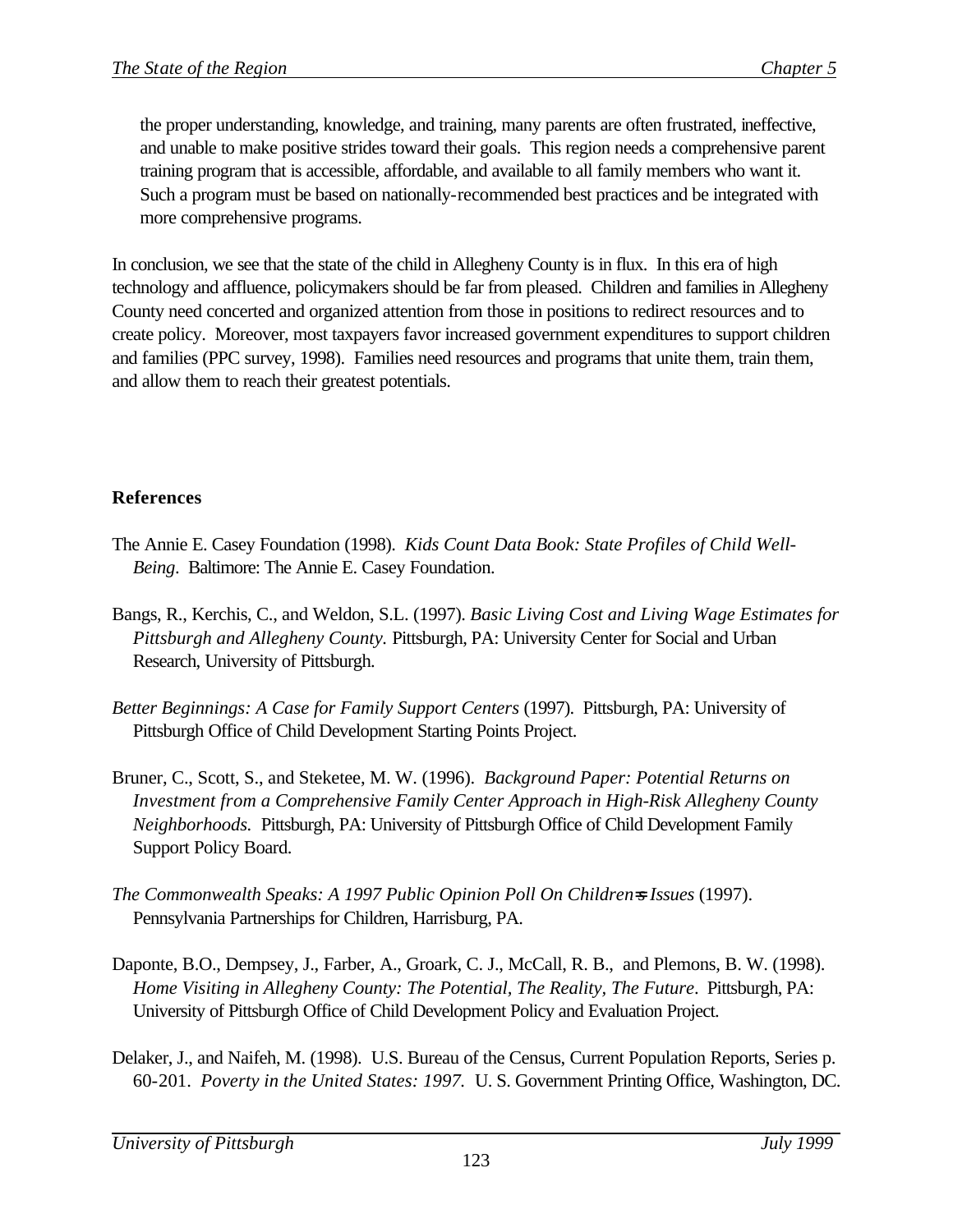- The Future of Children (1996). Center for the Future of Children, The David and Lucile Packard Foundation, Vol. 6, Number 2 - Summer/Fall 1996, Los Altos, CA.
- Kotulak, R. (1997). Inside the Brain: Revolutionary Discoveries of How the Mind Works. Andrews and McMeel, Kansas City, MO.
- *News & Issues* (1998, Spring). AChild Poverty Rates Remain High Despite Booming U.S. Economy.@ National Center for Children in Poverty, Vol 8, No. 1. Columbia University: New York.
- Pennsylvania Department of Health, Division of Health Statistics. Annual Series. *Pennsylvania Vital Statistics Annual Report*. Harrisburg, PA: Division of Health Services.
- *Promising Futures: A Health Scan of Adolescent Girls in Pittsburgh and Allegheny County Neighborhoods* (1998). Pittsburgh, PA: University of Pittsburgh Office of Child Development in collaboration with Magee-Women's Hospital and Children=s Hospital of Pittsburgh.
- Rutter, M. (1979). Protective factors in childrens responses to stress and disadvantage. In M. W. Kent and J. E. Rolf (Eds.), *Primary prevention of psychopathology, Vol. 3. Social competence in children* (pp. 49-74). Hanover, NH: University Press of New England.
- Sameroff, A. J., & Fiese, B. H. (1990). Transactional regulation and early intervention. In S. J. Meisels and J. P. Shonkoff (Eds.), *Handbook of early childhood intervention* (pp. 119-149). New York: Cambridge University Press.
- Sameroff, A. J., & Seifer, R. (1983). Familial risk and child competence. *Child Development,* **54**, 1254-1268.
- Schorr, L. B. (1998). *Common Purpose: Strengthening Families and Neighborhoods*. New York: Doubleday.
- Smith, S., Fairchild, M., and Groginsky, S. (1997). *Early Childhood Care and Education: An Investment That Works*, Second Edition, The National Conference of State Legislatures. Denver, CO and Washington, DC.
- Steketee M. & Bergsten, M. (1997). *The State of the Child in Pennsylvania: A 1997 Guide to Child Well-Being in Pennsylvania Counties*. State of the Child in Pennsylvania Fact Book Series. Harrisburg, PA: Pennsylvania KIDS COUNT Partnership.
- U.S. Bureau of the Census (1992). *Statistical Abstract of the United States: 1992 (112th edition)*. Washington, DC.
- U.S. Bureau of the Census (1997). http://venus/census.gov/cdrom/lookup/901046035.
- U.S. Bureau of the Census (1997). http://www.census.gov/www.estimates/co\_as.html. A1996 Round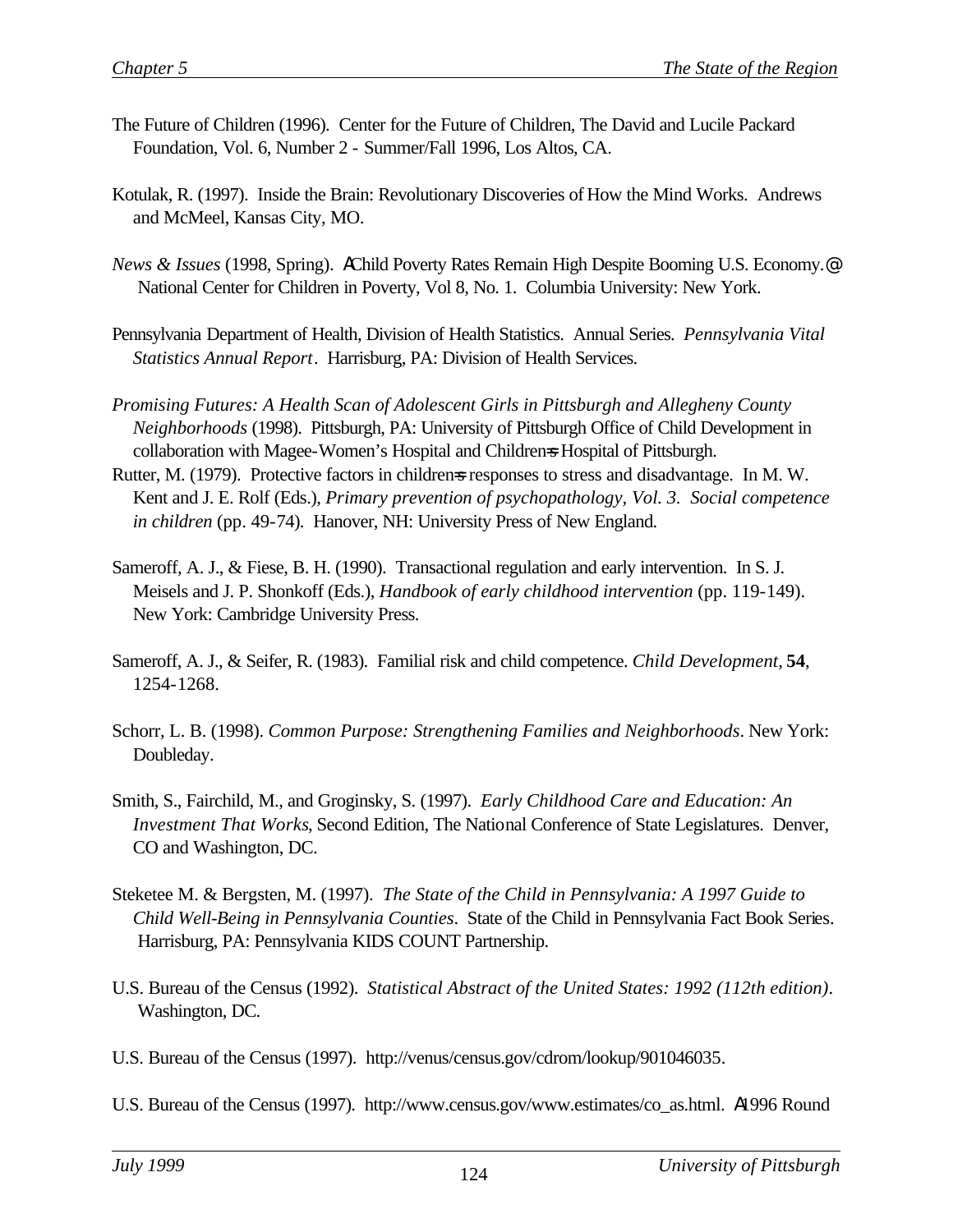of Estimates.@

- U.S. Bureau of the Census (1998). http://www.census.gov/ftp/pub/housing/saipe. ASmall Area Income and Poverty Estimates.@
- Ventura, Curtin, & Matthews (1998). *Teenage Births in the United States: National and State Trends, 1990-96. National Vital Statistics System.* Hyattsville, Maryland: National Center for Health Statistics.
- Ventura, Martin, Curtin, Matthews (1998). "Report of Final Natality Statistics, 1996." *Monthly Vital Statistics Report:* 46(11), supp. Hyattsville, Maryland: National Center for Health Statistics. 1998.
- Werner, E. E., & Smith, R. S. (1982). *Vulnerable but invincible: A longitudinal study of resilient children and youth.* New York: Adams, Bannister, Cox.
- Werner, E. E., & Smith R. S. (1992). *Overcoming the odds: High risk children from birth to adulthood.* Ithaca, NY: Cornell University Press.
- Yoshikawa, H. (1995). Long-term effects of early childhood programs on social outcomes and delinquency. *The future of children, vol. 5. Long-term outcomes of early childhood programs* (pp. 51-75). Los Angeles, CA: The David and Lucile Packard Foundation.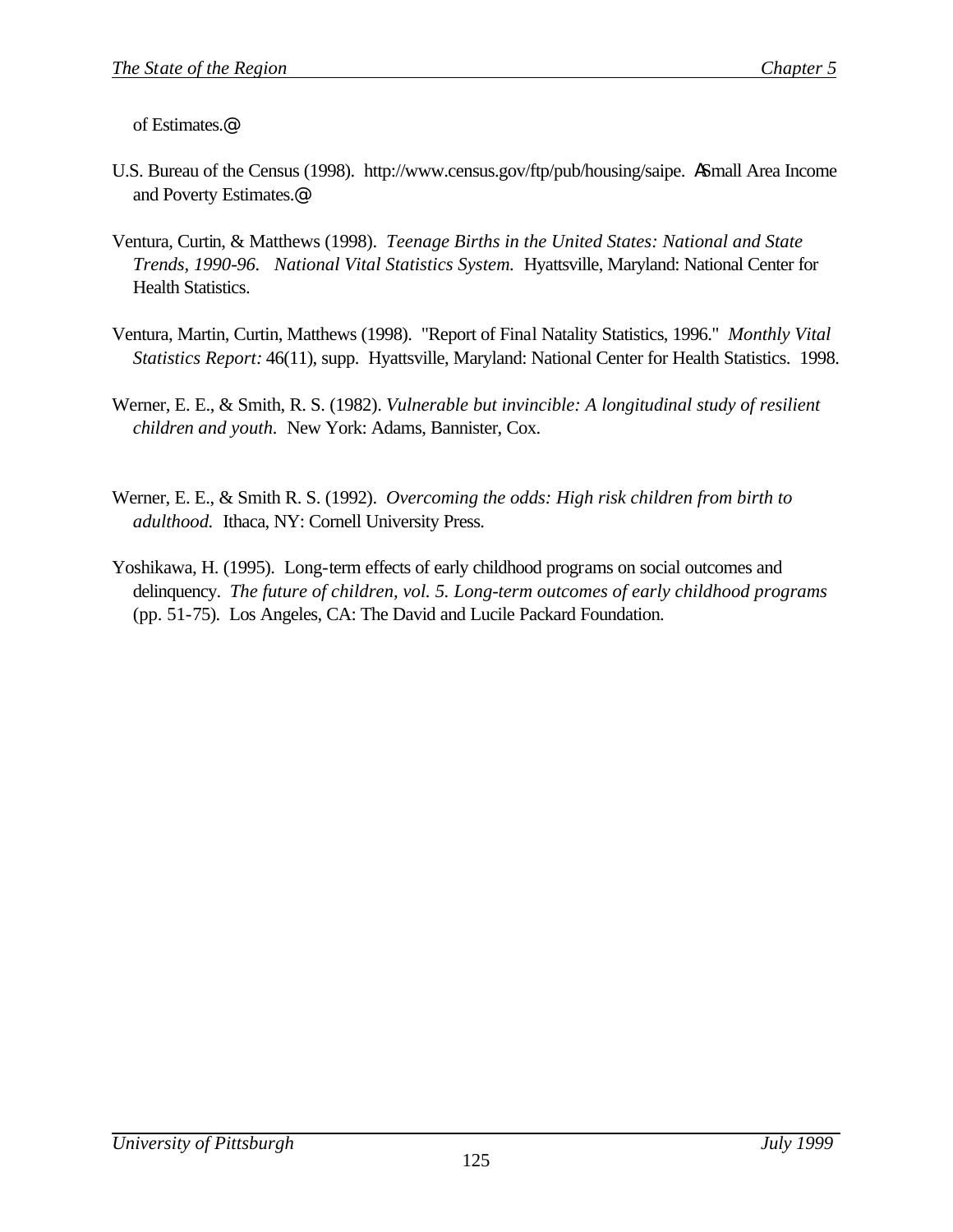## **CHAPTER 6. ECONOMIC IMPACT OF THE ELDERLY IN ALLEGHENY COUNTY**

Christopher Briem, Research Assistant Richard Schulz, Ph.D., Professor of Psychiatry and Director, University Center for Social and Urban Research University of Pittsburgh

#### Introduction

It is widely known that the city of Pittsburgh and Allegheny County contain one of the highest concentrations of elderly individuals in the nation. Several recent reports have characterized this population in terms of their marital status and living arrangements, health status, educational attainment and employment, and their needs and potential (Schulz & Kerchis, 1996; Aging Environmental Scan, 1996). The purpose of this manuscript is to focus specifically on the economic impact of the elderly on Allegheny County. In doing so, we will address a commonly held view that because older persons are generally not part of the work force, they represent an economic drain on the local economy.

This paper is an attempt to quantify some of the direct and indirect impacts of the elderly on the regional economy as a whole. A regional input-output model, the REMI model, will be used to translate some of the direct economic spending of the elderly into an overall economic impact on the region in terms of output, earnings and employment. Although typically used for economic forecasting and impact analysis of specific changes in the regional economy such as plant openings or closing, it will be used here to simulate a hypothetical smaller elderly population in the region and to quantify some of those consequent changes in the local economy. The model takes into account the linkages between income, consumption and the employment generated across industries, yielding a more complete picture of economic activity generated by the elderly.

This report is divided into five parts. First, we review the demographic characteristics of Allegheny County and answer the question, why do we have such a high concentration of elderly in this area? Next, we examine the economic status of the elderly, the sources of their income, and their employment status. This is followed by two simulations. The first examines the impact on the local economy of a reduction in the elderly population to levels equivalent to those of the U.S. as a whole. The second simulation assesses the impact on the regional health care industry of a 10% reduction in Medicare payments. We conclude with a summary and some tentative forecasts for the future.

#### **Allegheny County Demographics<sup>1</sup>**

A commonly known fact about Allegheny County is the relatively high percentage of the elderly in the total population. The percentage of the population over 65 has been increasing continuously over the last several decades. The fraction of the population over 65 in Allegheny County is now 18%, which is

l

<sup>&</sup>lt;sup>1</sup> General demographic information on elderly in the county is provided in Appendix A.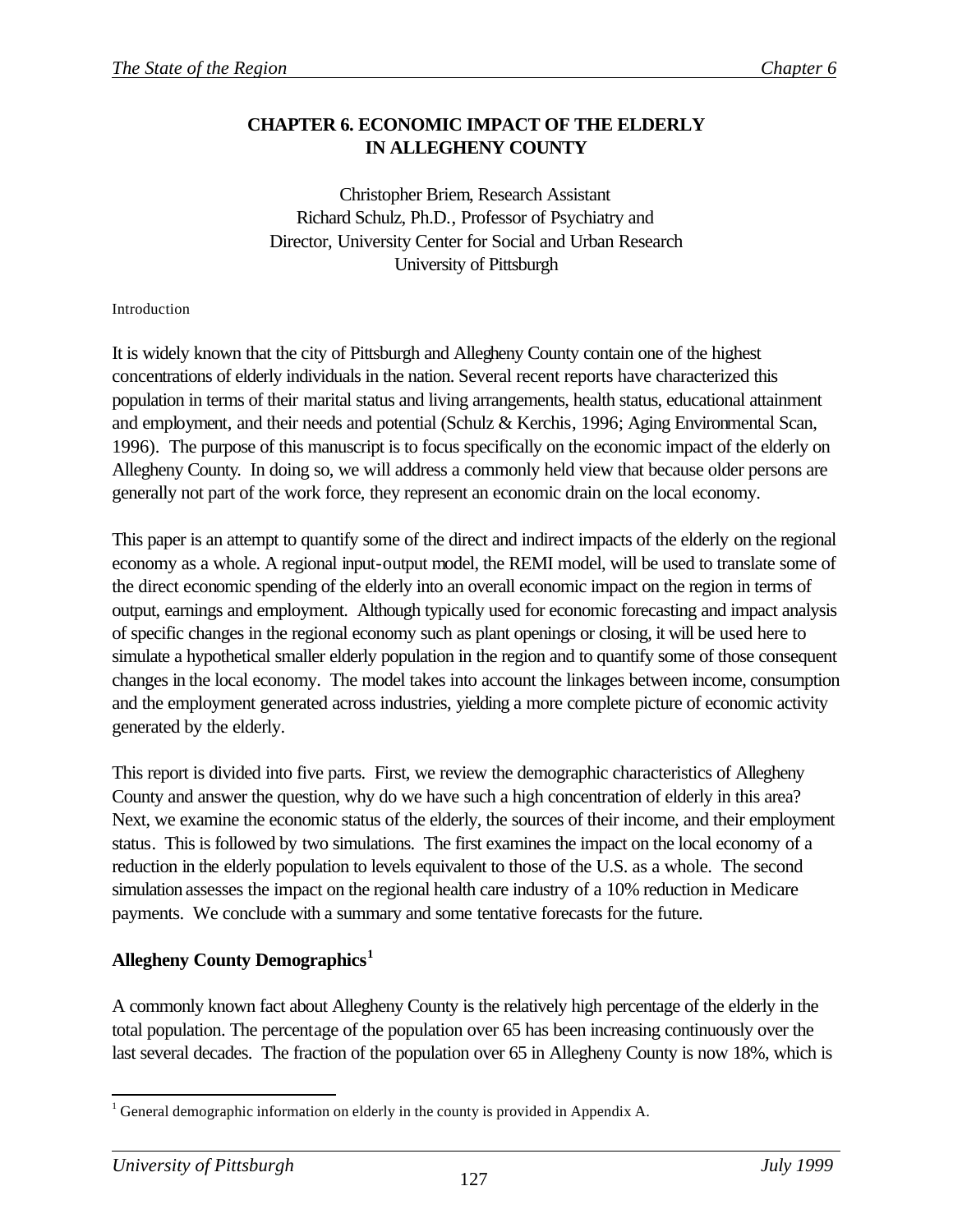significantly higher than the national average of 12%. Allegheny County itself has a larger percentage of the elderly than any large county outside of the traditional retirement locations in Florida (see Table 1). The percentage of elderly (17.4%) in the region's population is nearly as high as in the county.

|              | Table 1. Large Counties (>500,000 population) Ranked by Percentage 65 and Older - 1997 |            |              |              |  |  |  |
|--------------|----------------------------------------------------------------------------------------|------------|--------------|--------------|--|--|--|
|              | County                                                                                 | Population | Population   | Percentage   |  |  |  |
|              |                                                                                        |            | 65 and older | 65 and older |  |  |  |
| $\mathbf{1}$ | Palm Beach County, FL                                                                  | 1,018,524  | 252,415      | 24.8         |  |  |  |
| 2            | Pinellas County, FL                                                                    | 871.766    | 209,228      | 24.0         |  |  |  |
| 3            | Allegheny County, PA                                                                   | 1,280,624  | 231,928      | 18.1         |  |  |  |
| 4            | Broward County, FL                                                                     | 1,470,758  | 265,151      | 18.0         |  |  |  |
| 5            | Montgomery County, PA                                                                  | 712,466    | 116,821      | 16.4         |  |  |  |
| 6            | Providence County,                                                                     | 574,429    | 93.431       | 16.3         |  |  |  |
| 7            | Delaware County, PA                                                                    | 543.010    | 87.294       | 16.1         |  |  |  |
| 8            | Cuyahoga County, OH                                                                    | 1,386,803  | 221,279      | 16.0         |  |  |  |
| 9            | Erie County, NY                                                                        | 944.472    | 150,313      | 15.9         |  |  |  |
| 10           | Bergen County, NJ                                                                      | 851.344    | 135,238      | 15.9         |  |  |  |

*Source: US Bureau of the Census, PE-62 Population Estimates.*

This large elderly cohort is a consequence of the economic history of the Pittsburgh region over the last several decades. Large scale downsizing in the American heavy manufacturing industries, particularly steel, has had a significant impact on the regional economy, as well as the age structure of the population. As jobs were lost in the region, younger workers left the region in search of jobs elsewhere. Older workers who had fewer opportunities to find jobs elsewhere, had stronger ties to the region, and were able to collect retirement benefits tended to stay here. Figure 1 illustrates some of the differences between young and old migration patterns over the last two decades. The demographics of the Pittsburgh region thus result from reasons opposite those of many Florida communities with similar age structures. In many retirement communities the large elderly cohort results from the in-migration of retirees; the Pittsburgh region has a large elderly population because of the out-migration of younger individuals in the population.



*Source: US Bureau of the Census, 1997 REMI Model*

If older workers had left the region at the same rate as younger workers through the 1970's and 1980's, the expected age distribution of the region would be closer to the national average (12% vs.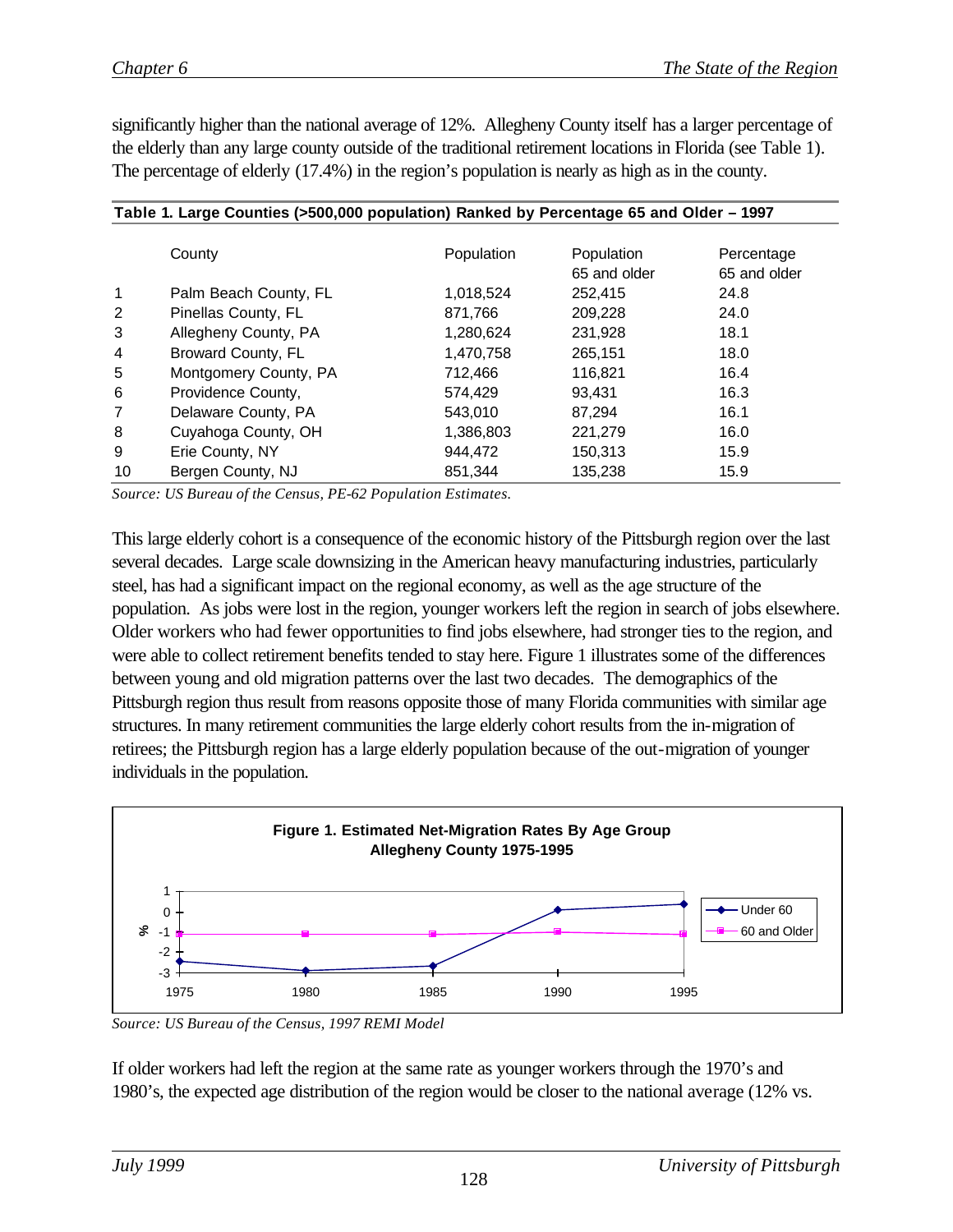18%). For the region to have the same base population of those under 65 (approximately two million in 1997) a proportional size of the elderly population would number just over 300,000. This is over 150,000 people fewer than the current size of the elderly population. Allegheny County alone would have over 77,000 fewer elderly in this scenario. The regional economy would be noticeably different if this were the case. The net impact of such a large group of elderly in the population is substantial and should not be ignored in studying the regional economy.

It is important to note that the elderly are not evenly distributed across the county. Different communities have very different concentrations of the elderly. Based on data from the 1990 Census, municipalities ranged from as low as 4.9% elderly (Pennsbury Village Borough) to as high as 28.1% (Braddock Hills Borough). Figure 2 highlights the distribution of elderly across the county. Although beyond the scope of this paper, the economic costs and benefits of a high concentration of elderly at the level of municipalities is a topic that has received little attention in regional policy analysis.

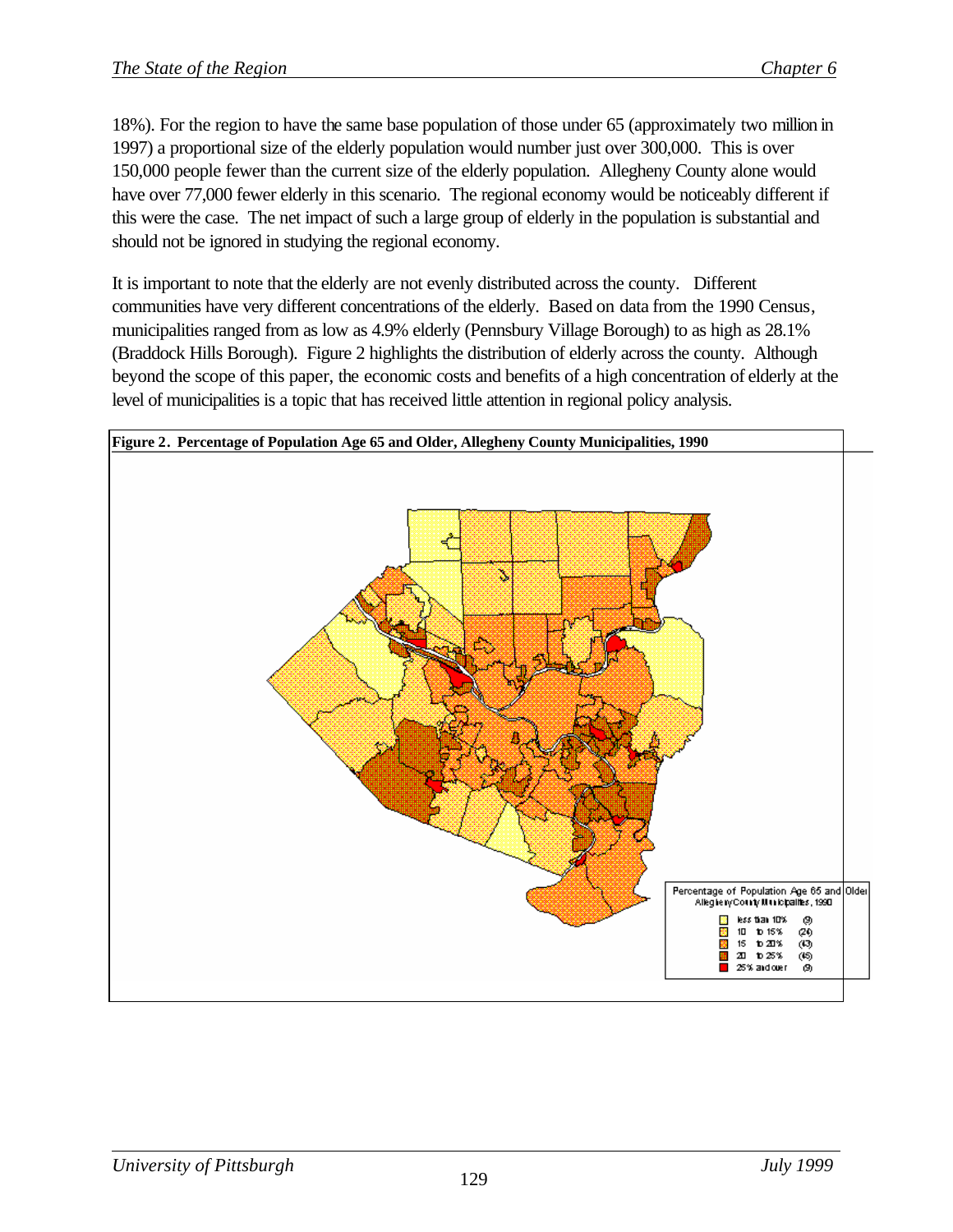#### **Elderly Income, Benefits, and Employment**

The elderly receive income from many sources, including public and private retirement programs. Government retirement benefits (social security, military and federal civilian retirement programs) make up a sizable part of all personal income in Allegheny County, over 17% in 1996 (see Figure 3). As the size of the elderly population has increased so has the proportion of income in the region derived from retirement benefits. Figure 4 shows the growth in average per capita retirement benefits for Allegheny County over the last decade. The \$4,824 per capita retirement benefit is greater than a comparable number for Pennsylvania or the United States and is much higher than many comparable urban counties. Table 2 lists some metropolitan counties comparable to Allegheny County. The contrast in retirement benefits per capita is striking. The figure for Allegheny County is almost 50% higher than that for Franklin County, Ohio, which is the location of the city of Columbus.



*Source: Regional Economic Information System 1969-1996, Bureau of Economic Analysis*

However, these numbers do not represent the total impact of the elderly on the region. It is important to note that some of the earnings and an even greater share of the income from dividends and interest are also generated by the elderly. Nor does this begin to quantify the impact of medical and other benefits that accrue to the elderly, which will be discussed later in this paper.



*\* 1995 dollars*

*Source: Regional Economic Information System 1969-1996, Bureau of Economic Analysis*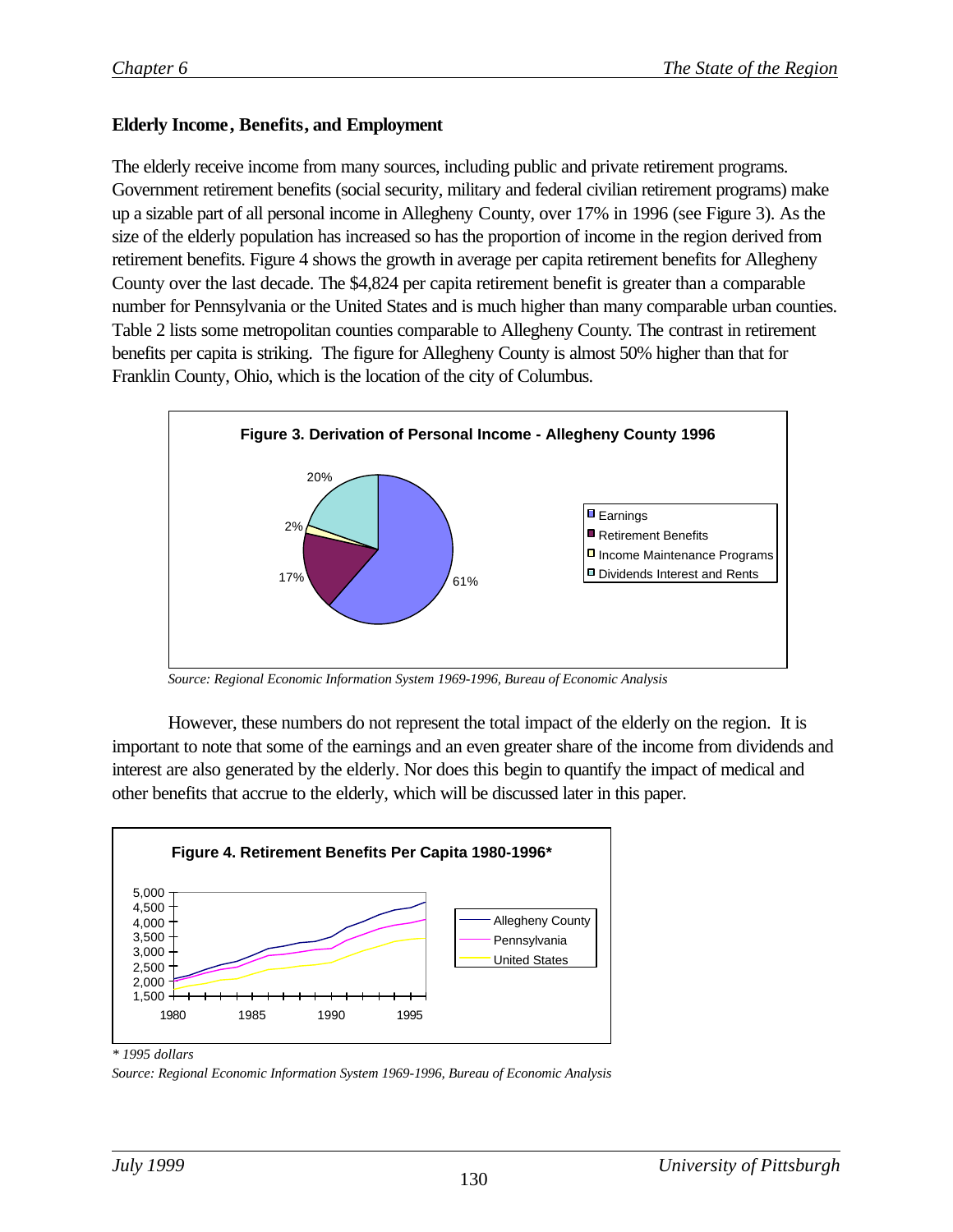| \$4,824 |
|---------|
| \$3,892 |
| \$4,555 |
| \$4,052 |
| \$3,905 |
| \$3,301 |
| \$3,489 |
| \$4,067 |
| \$3,469 |
| \$3,378 |
|         |

**Table 2. Retirement Benefits Per Capita – 1996**

 *Source: Regional Economic Information System 1969-1996, Bureau of Economic Analysis.*

Taken together, the income sources of the elderly are substantial. Overall, the view that the majority of elderly are poor and destitute is a myth. The percentage of elderly in poverty is less than that of the population as a whole. Table 3 shows the breakdown in poverty rates for Allegheny County by age group. The bulk of the elderly, those between 65-74 years of age have a poverty rate below the overall average. Older persons aged 75 and over have a poverty rate just above the overall average but below the rates for all age groups 24 and under.

| Table 3. Percent Living in Poverty by Age |              |  |  |  |
|-------------------------------------------|--------------|--|--|--|
| Allegheny County - 1990                   |              |  |  |  |
|                                           |              |  |  |  |
| <b>Age Range</b>                          | % in Poverty |  |  |  |
| $0 - 5$                                   | 23.4         |  |  |  |
| $6 - 11$                                  | 17.1         |  |  |  |
| 12-17                                     | 14.8         |  |  |  |
| 18-24                                     | 19.1         |  |  |  |
| 25-34                                     | 10.5         |  |  |  |
| 35-44                                     | 7.9          |  |  |  |
| 45-54                                     | 7.3          |  |  |  |
| 55-59                                     | 7.3          |  |  |  |
| 60-64                                     | 7.8          |  |  |  |
| 65-74                                     | 8.2          |  |  |  |
| 75+                                       | 13.1         |  |  |  |
|                                           |              |  |  |  |
| Average                                   | 11.5         |  |  |  |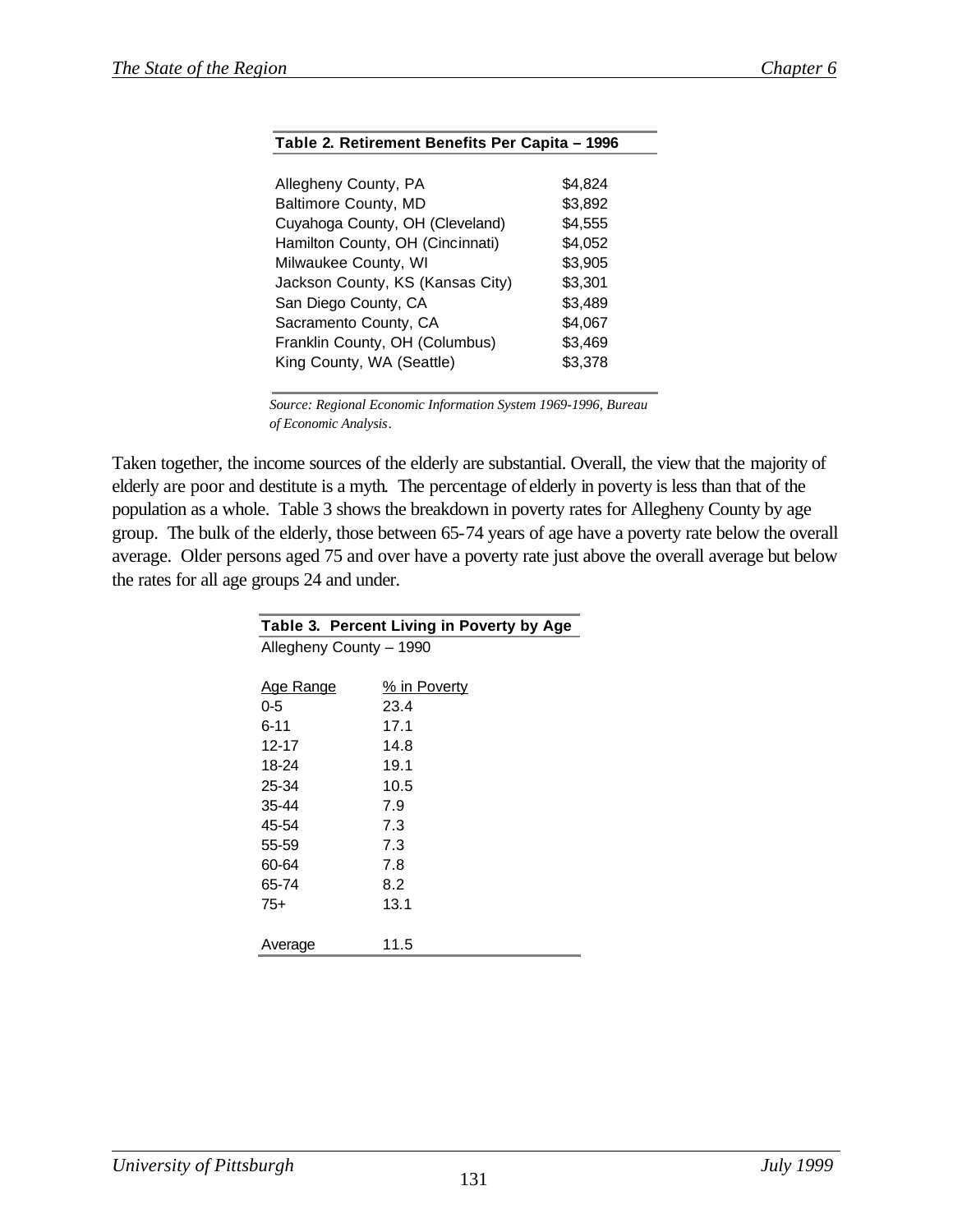Most but not all of the elderly have left the workforce. Ten percent of the elderly still work on a regular basis. This has an impact on the regional labor market. It is possible that the elderly are displacing jobs that might go to younger workers. Alternatively, the presence of elderly in the workforce expands the total job pool and may keep labor costs constrained. Table 4 compares the elderly workforce of Allegheny County to Pennsylvania, the United States and a set of other urban counties. Only in Cuyahoga County (Cleveland) do the elderly make up a larger percentage of the workforce than in Allegheny County.

| Table 4. Age 65 and Older Employment-1990 |             |            |                         |  |  |
|-------------------------------------------|-------------|------------|-------------------------|--|--|
|                                           |             |            |                         |  |  |
|                                           | Total       | $65+$      | 65+ % Share of          |  |  |
|                                           | Employment  | Employment | <b>Total Employment</b> |  |  |
| Allegheny County, PA                      | 604,923     | 22,037     | 3.64                    |  |  |
| Pennsylvania                              | 5,434,532   | 185,840    | 3.42                    |  |  |
| <b>United States</b>                      | 115,681,202 | 3,595,418  | 3.11                    |  |  |
|                                           |             |            |                         |  |  |
| Baltimore County, MD                      | 366,276     | 11,956     | 3.26                    |  |  |
| Cuyahoga County, OH (Cleveland)           | 629,512     | 23,200     | 3.69                    |  |  |
| Hamilton County, OH (Cincinnati)          | 406,974     | 12,526     | 3.08                    |  |  |
| Milwaukee County, WI                      | 446,630     | 11,920     | 2.67                    |  |  |
| San Diego County, CA                      | 1,145,266   | 31,051     | 2.71                    |  |  |
| Sacramento County, CA                     | 485,063     | 11,855     | 2.44                    |  |  |
| Franklin County, OH (Columbus)            | 496,524     | 11,365     | 2.29                    |  |  |
| King County, WA (Seattle)                 | 818,326     | 20,107     | 2.46                    |  |  |
| Wayne County, MI (Detroit)                | 843,731     | 21,984     | 2.61                    |  |  |
|                                           |             |            |                         |  |  |
|                                           |             |            |                         |  |  |

*Source: 1990 Census*

## **Elderly Spending: The Impact of a Simulated Population Reduction**

Given the relatively large net income of the elderly, one might ask, how do they spend their money? Table 5 shows the breakdown in consumption patterns for a U.S. representative sample. The consumption pattern of the elderly is quite similar to the overall population with a few important differences. They spend fewer resources on mortgage payments or new car purchases, reflecting the fact that they are more likely to have paid off these assets. Their expenditure on medical insurance, medical supplies and drugs are all higher. This spending generates both income and employment in the regional economy.

In order to quantify the level of economic activity generated by the elderly a regional economic simulation model was used. This model, the 1997 Pittsburgh REMI Model, uses regional input-output analysis to determine the impact on spending and employment resulting from simulated changes in the demography of the region. The simulation used in this analysis compares the current regional economy to an alternate economy with a smaller elderly population. It is argued that the difference between these two scenarios will help us understand how the elderly contribute to the regional economy.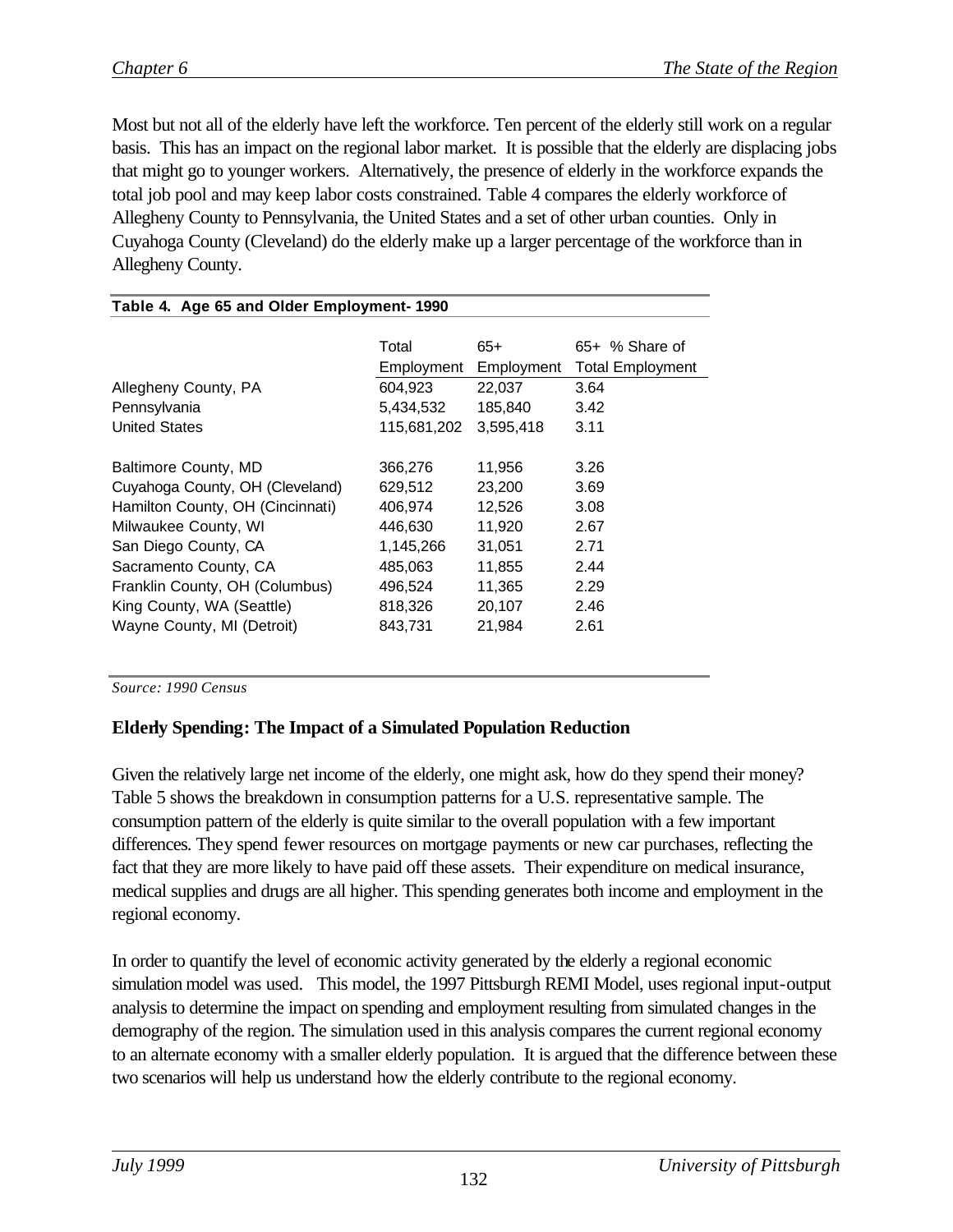In the Pittsburgh metropolitan region there are approximately 457,000 individuals aged 65 or older or about 17.5% of the total population. The simulation estimates the impact of a 1/3 decrease in the elderly population, a reduction of 152,000 in the elderly population. This was chosen because it would result in a ratio of elderly to total population equivalent to that for the US or 12%.

|                                                     | <b>All Consumers</b> | Over <sub>65</sub> |
|-----------------------------------------------------|----------------------|--------------------|
| Food                                                | 14.0                 | 15.2               |
| Alcoholic beverages                                 | 0.9                  | 0.8                |
| Mortgage interest and charges                       | 6.5                  | 2.3                |
| Property taxes                                      | 2.9                  | 4.4                |
| Maintenance, repairs, insurance, household expenses | 2.2                  | 4.1                |
| Rented dwellings                                    | 5.5                  | 4.2                |
| Other lodging                                       | 1.2                  | 1.5                |
| Utilities, fuels, and public services               | 6.8                  | 8.9                |
| Household operations                                | 1.6                  | 2.1                |
| Housekeeping supplies                               | 1.3                  | 1.9                |
| Household furnishings and equipment                 | 4.3                  | 4.7                |
| Apparel and services                                | 5.3                  | 3.9                |
| Other apparel products and services                 | 0.8                  | 0.5                |
| Vehicle purchases (net outlay)                      | 8.2                  | 5.2                |
| Gasoline and motor oil                              | 3.1                  | 2.7                |
| Other vehicle expenses                              | 6.2                  | 5.8                |
| Public transportation                               | 1.1                  | 1.5                |
| Health insurance                                    | 2.7                  | 6.9                |
| <b>Medical services</b>                             | 1.6                  | 2.2                |
| <b>Drugs</b>                                        | 0.9                  | 2.4                |
| <b>Medical supplies</b>                             | 0.2                  | 0.4                |
| Entertainment                                       | 5.0                  | 4.2                |
| Personal care products and services                 | 1.2                  | 1.5                |
| Reading                                             | 0.5                  | 0.7                |
| Education                                           | 1.5                  | 0.7                |
| Tobacco products and smoking supplies               | 0.8                  | 0.6                |
| Miscellaneous                                       | 2.4                  | 2.7                |
| Cash contributions                                  | 2.9                  | 4.9                |
| Life and other personal insurance                   | 1.2                  | 1.1                |
| Pensions and Social Security                        | 8.0                  | 2.5                |

# **Table 5. Percentage Breakdown of Consumption by Age Group – United States 1995**

*Source: Bureau of Labor Statistics, Consumer Expenditure Survey, 1995*

The first effect generated by the simulation is that the total population change exceeds the total loss of the elderly. Total population change is 203 thousand, yet only 152 thousand fewer elderly are assumed. The excess population reduction would be the result of job losses in areas that directly or indirectly support the elderly. The loss in jobs induces a set of younger workers to leave the region further decreasing population and the regional economy. The additional 51 thousand decrease in population is an illustration of the secondary, yet sizable, impacts that the elderly have on the region. Table 6 illustrates the impact of these population changes on different sectors of the regional economy. It shows that the elderly are responsible for employment across a wide range of industries. The greatest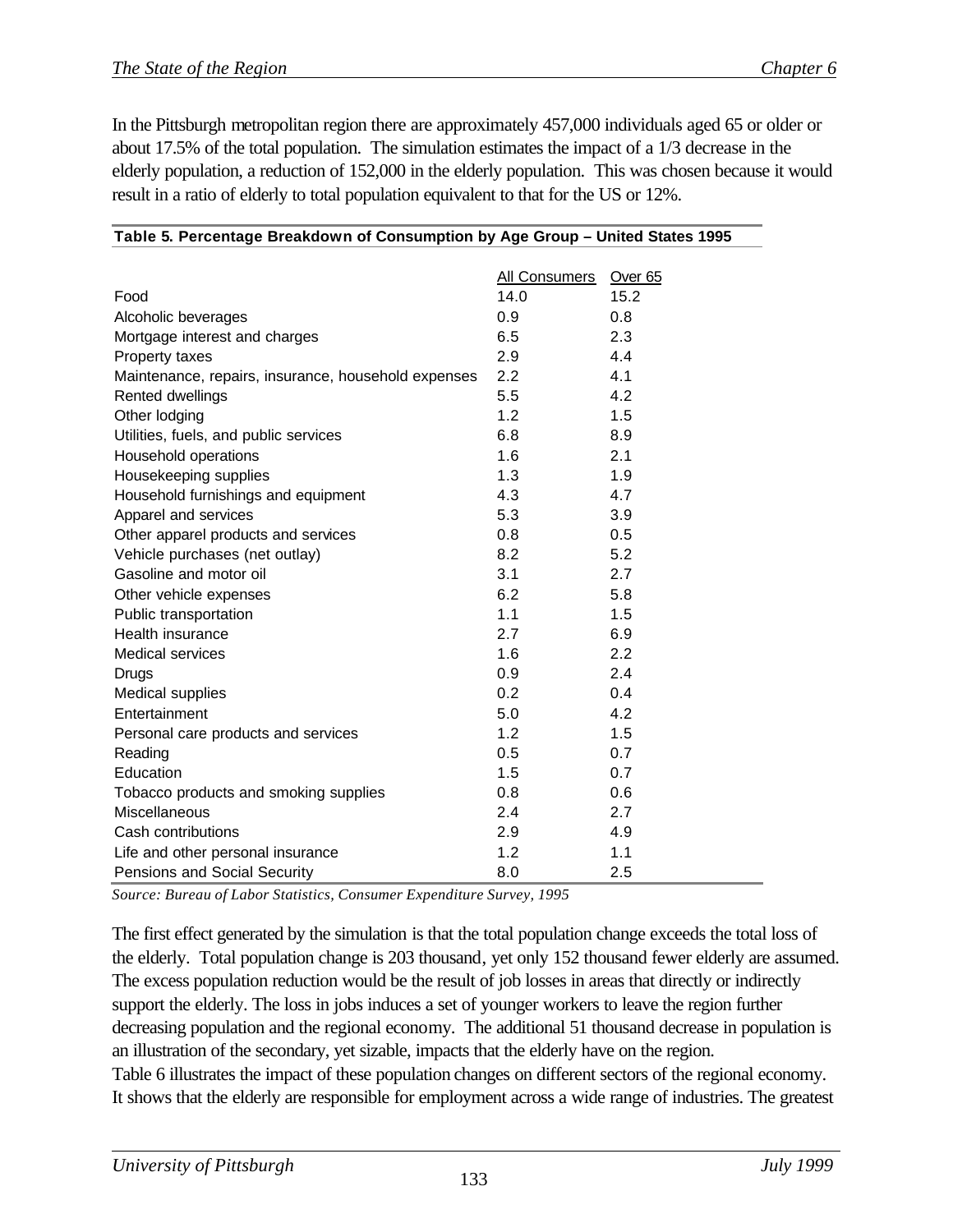impact is in the retail and wholesale trade and service industries. Forty-two percent of the total loss of jobs comes from the service industries and another 30% in retail and wholesale trade. This is because people employed in these industries are generally serving customers in the local area.

Manufacturing industries actually show a small marginal increase in employment. This is mostly due to the increased labor supply that is available in the regional economy which no longer needs as large a service sector supporting the elderly. Also shown in this table is the ratio of jobs lost as a ratio to the total decrease in the elderly population. This provides an estimate of how many jobs each elderly individual is responsible for through his or her economic activity. One example is in medical services industries where this ratio is 0.11. This translates to one job loss in the region for approximately every 9 elderly individuals in the simulation. Finally, the table shows the loss in gross regional product for the region. This is a measure of the size in dollars of the regional economy. The total regional economy is approximately \$50 billion dollars annually. The simulation shows a decrease of \$3 billion or approximately 6%.

| Sector:                                | <u>Change in</u>  |            |              |  |
|----------------------------------------|-------------------|------------|--------------|--|
|                                        | <b>Employment</b> | % of total | Jobs/Elderly |  |
| Manufacturing                          | 1,200<br>n/a      |            | n/a          |  |
| Mining                                 | -65               | 0.1        | 0.00         |  |
| Construction                           | $-6,729$          | 7.9        | $-0.04$      |  |
| <b>Transportation/Public Utilities</b> | -1,940            | 2.3        | $-0.01$      |  |
| Finance Insurance Real Estate          | -4,767            | 5.6        | $-0.03$      |  |
| Retail                                 | -24,230           | 28.4       | $-0.16$      |  |
| Wholesale                              | $-2,270$          | 2.7        | $-0.02$      |  |
| Services - total                       | -35,870           | 42.0       | $-0.24$      |  |
| <b>Medical Services</b>                | -15,920           | 18.6       | $-0.11$      |  |
| Agriculture/Forestry/Fish              | -435              | 0.5        | 0.00         |  |
| Government                             | -9,151            | 10.7       | $-0.06$      |  |
| <b>Total Jobs lost</b>                 | -85,457           |            | $-0.57$      |  |
| <b>Other Economic Impacts</b>          |                   |            |              |  |
| <b>Total Population Loss</b>           | $-210,000$        |            |              |  |
| <b>Gross Regional Product</b>          | -3 Billion \$     |            |              |  |

#### **Table 6. Simulation Results: Employment Change Resulting from a 1/3 decrease (152,000 total) in the Elderly Population of Pittsburgh Region**

Our simulation shows impacts across a wide range of industries and a large percentage of regional jobs. This would not have been the case 20 or more years ago, when the regional economy was dominated by heavy manufacturing. In the past, a far smaller percentage of local jobs were tied to the elderly. These sectors produced goods that were exported to other regions both in the US and around the world and would have been unaffected by a smaller or larger elderly population. Our regional economy has mirrored changes in the national economy in that service sectors have expanded while manufacturing sectors have decreased. Service sector jobs are tied directly to the size and characteristics of the local population. For this reason, a significant economic impact of any large subgroup of the population is to be expected.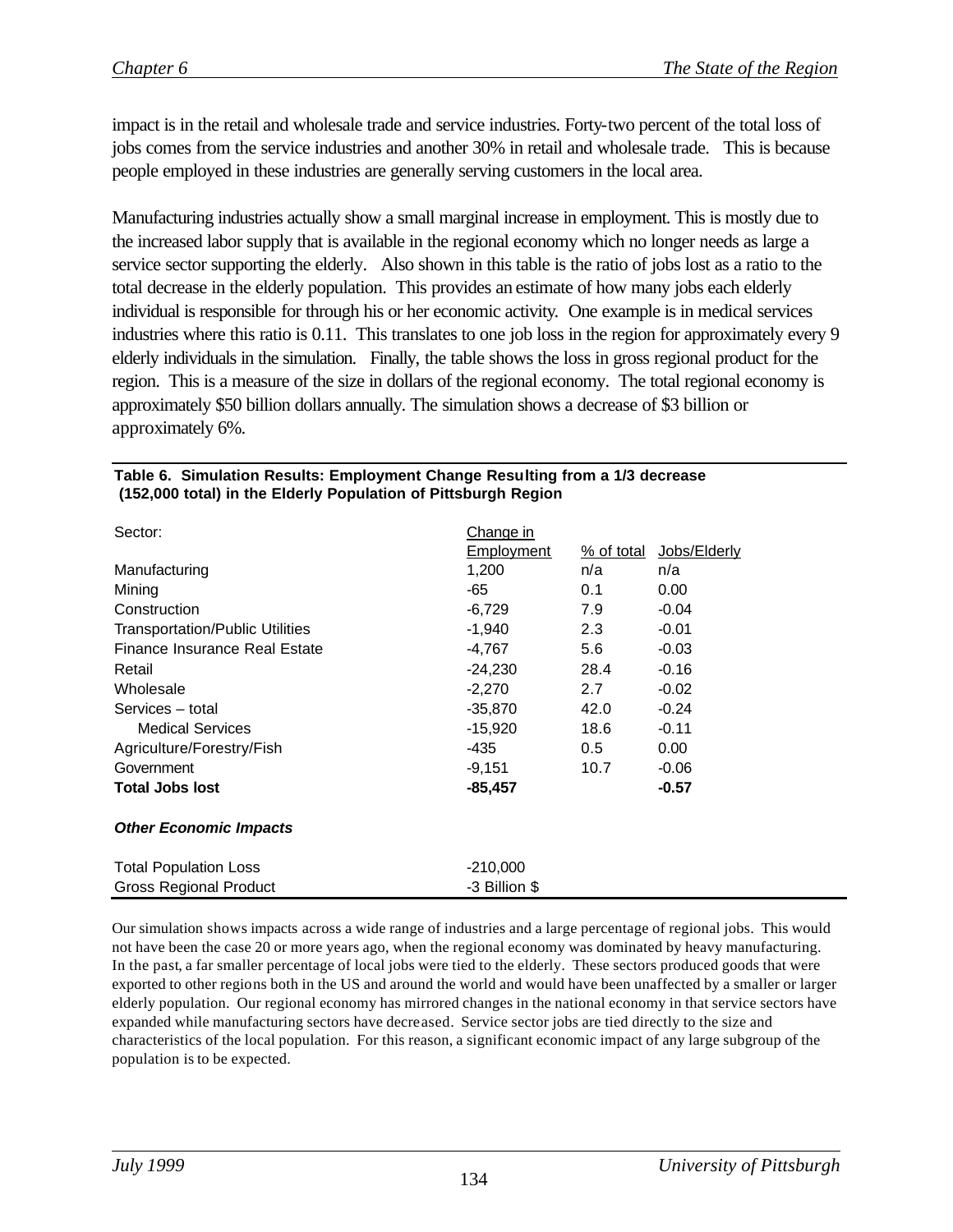# **Impact of the Elderly on the Regional Health Care Industry: Simulation of a Reduction in Medicare Payments**

The previous section illustrated the impact of the elderly across a number of industries. One of the most significant impacts was on the health care industry. Medicare payments of more than 1.6 billion dollars came into Allegheny County in 1996. Table 7 shows that Allegheny County receives far more per capita in Medicare payments than a number of similar counties in the US.

| Table 7. Medicare Payments Per Capita, 1996 |         |  |  |
|---------------------------------------------|---------|--|--|
|                                             |         |  |  |
| Allegheny County, PA                        | \$1,167 |  |  |
| Baltimore County, MD                        | \$831   |  |  |
| Cuyahoga County, OH (Cleveland)             | \$995   |  |  |
| Hamilton County, OH (Cincinnati)            | \$797   |  |  |
| Milwaukee County, WI                        | \$770   |  |  |
| Jackson County, KS (Kansas City)            | \$548   |  |  |
| San Diego County, CA                        | \$669   |  |  |
| Sacramento County, CA                       | \$700   |  |  |
| Franklin County, OH (Columbus)              | \$564   |  |  |
| King County, WA (Seattle)                   | \$543   |  |  |

*Source: Regional Economic Information System 1969-1996, Bureau of Economic Analysis*

More medical dollars are coming into Allegheny County than the other counties in the region because of a growing concentration of medical services here. Figure 5 shows percentage of medical earnings in the region that come into Allegheny County compared to the entire Pittsburgh region over the last 30 years. Although the percent of the regional population located in Allegheny County has continuously decreased over this time period, the proportion of medical earnings has been steady and has even increased slightly. In 1996 Allegheny County accounted for only 54% of the Pittsburgh regional population but over 74% of all medical earnings in the region were in the county.



Because of a highly developed health care industry and the demographic structure of Allegheny County, the impact of federal medical programs for the elderly is larger than for other counties. This is important point because it means that the County is vulnerable to proposed changes in Medicare and Medicaid discussed in recent years. The aim of almost all proposed changes is to reduce the total costs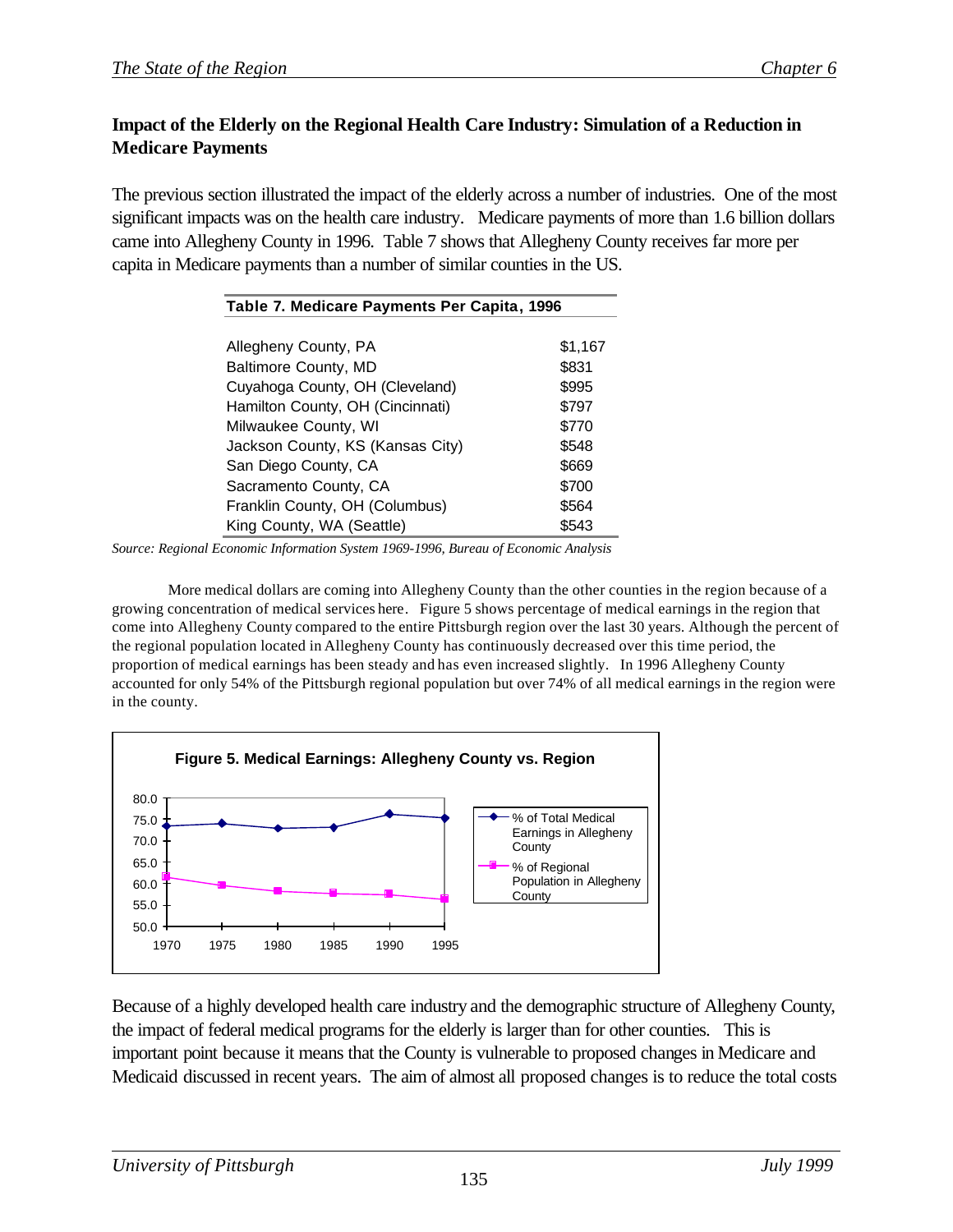of these programs. This potentially translates directly into fewer medical transfer payments coming into the region.

UCSUR has studied the economic impact of decreased medical transfer payments in the region using a REMI simulation (Rushen, 1996). This simulation assumed that the total level of spending of Federal medical programs decreases by 10%, an estimated \$235 million for 1997. This is unlike the previous impact analysis because this simulation does not presume any decrease in the size of the elderly population. The lower total medical spending is assumed to derive from lower spending per person.

Table 8 summarizes the result of this simulation. Even this moderate change in Medicare payments would result in the loss of significant jobs in Allegheny County, between 9 and 12 thousand jobs. Half of these lost jobs are in the medical service industries. The indirect impact will also cause job losses across other non-manufacturing sectors of the economy. To put this in perspective this is almost 15 times the number of jobs lost because of the recent closing of the LTV Steel plant in 1998. Most of this job loss would happen immediately. As the regional economy adjusts, some of the total job loss is absorbed over the decade immediately following the decrease in transfer payments. All of lost jobs cannot be absorbed by the local economy and will result in a complementary loss in population exceeding 15 thousand by 2010. Although not discussed here, the results also show that a comparable loss of jobs, output and population would take place in the outlying five counties of the region.

|                               | 1997      | 2000     | 2005      | 2010      | 2015      | 2020      |
|-------------------------------|-----------|----------|-----------|-----------|-----------|-----------|
| <b>Total Employment</b>       | -11.343   | -9,809   | $-9,343$  | $-10.097$ | $-11.011$ | $-11,785$ |
| Manufacturing                 | -83       | 75       | 117       | 67        | 16        | $-22$     |
| Non-Manufacturing             | $-11.150$ | $-9.502$ | $-8.873$  | $-9.476$  | $-10.283$ | $-10.995$ |
| <b>Medical Services</b>       | $-5.109$  | -4.999   | $-5,067$  | $-5.302$  | $-5.555$  | $-5,743$  |
| <b>Gross Regional Product</b> | $-0.442$  | $-0.392$ | $-0.39$   | $-0.437$  | $-0.491$  | $-0.54$   |
| <b>Total Output</b>           | $-0.776$  | $-0.657$ | $-0.632$  | $-0.706$  | $-0.798$  | $-0.884$  |
| Population                    | $-2.504$  | -8.645   | $-12,879$ | -15.185   | $-16.601$ | $-17.461$ |

#### **Table 8. Estimated Impact of a 10% decline in Medical Transfer Payments on Allegheny County**

*Source: Rushen, 1996: 1996 Pittsburgh REMI Model.* 

*Gross Regional Product and Total Output are in billions of 1992 dollars.*

#### **Summary and Future Directions**

Clearly, the elderly have a sizeable economic impact on the county. Through retirement benefits, interest and dividends, earned income and transfer payments they account for sizable portion of resources that flow into the region and thereby support a significant proportion of the existing labor force. Moreover, our assessment of their economic impact is likely to be an underestimate of their impact on the region because we have not included a number of additional funds that flow in the region because of their presence here. This includes state grant aide and multiple federal programs. These funds support programs as diverse as Meals on Wheels to elderly community centers. The total amounts can be significant with each dollar spent by Allegheny County's Department of Aging matched almost 8 to 1 by state and federal grants as shown in Table 9. These expenditures provide additional economic stimulus programs throughout the region. This does not include additional funds that come to the region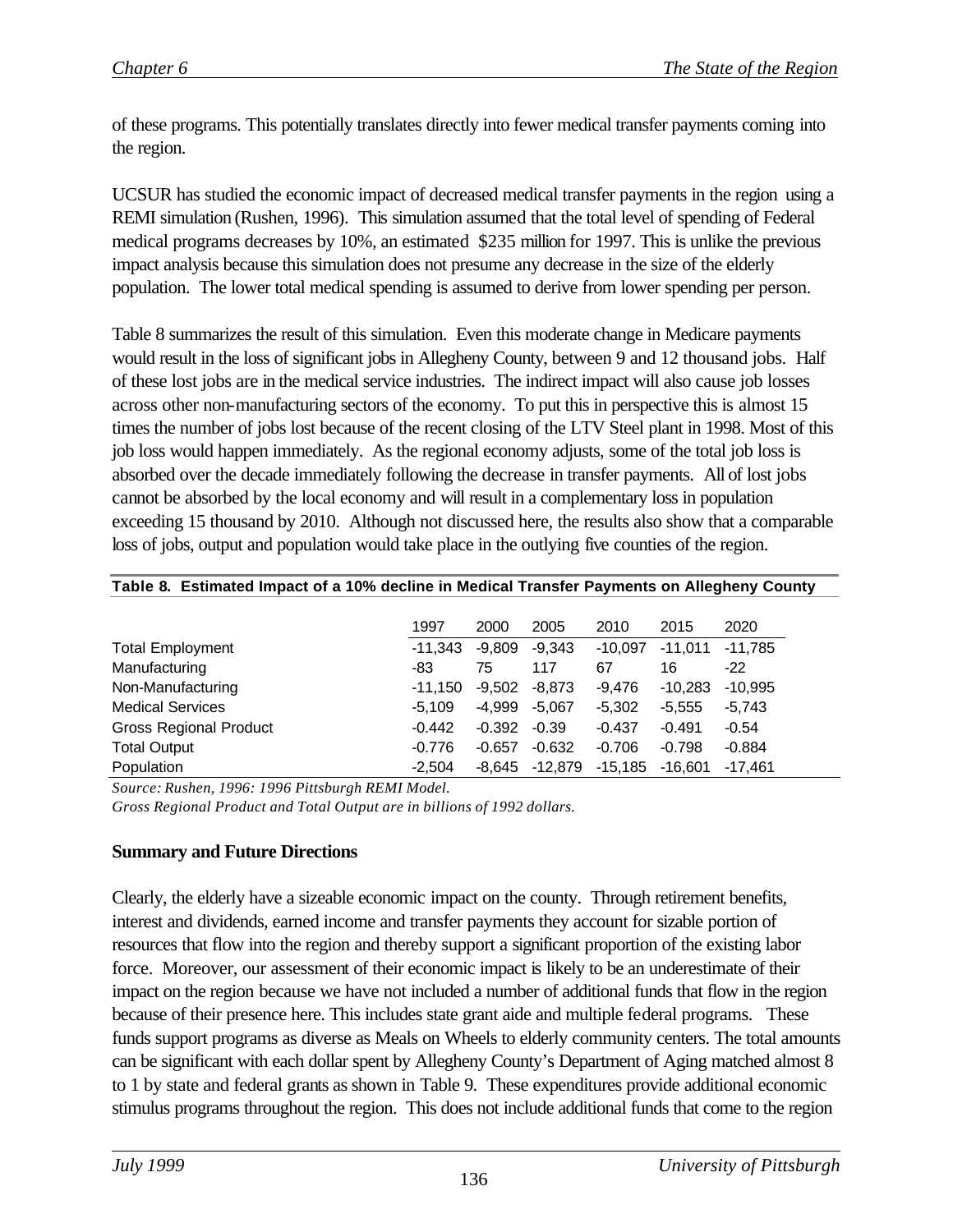in support of medical and academic research on the elderly. One estimate of research funding for the elderly in Pittsburgh exceeds \$30 million annually. All of these funds add to the net inflow of money into the region.

| Table 9. Funding of County Aging Department |              |  |  |
|---------------------------------------------|--------------|--|--|
|                                             |              |  |  |
| <b>County Funds</b>                         | \$396.797    |  |  |
| <b>State Funds</b>                          | \$30,091,659 |  |  |
| <b>Federal Funds</b>                        | \$2,112,727  |  |  |
| Total                                       | \$32,601,183 |  |  |

*Source: County of Allegheny, Pennsylvania 1998 Operating Budget*

Finally, the elderly impact several sectors of the regional economy that are difficult to measure. Volunteer activity of the elderly has a real and positive impact on the region. In addition, many of the elderly may have left the work force but remain an integral part of home production activities. This could include many activities such as providing some form of childcare for grandchildren or care for other relatives.

**Demographic forecasts predict that the elderly population of Allegheny will decrease in both percentage and absolute number over the next decade.** This is because the large elderly population here is not matched by an equally large pre-elderly population in the region. Over the next 15 years the number of people turning 65 will not match the natural decrease in the current elderly population. Figure 6 shows an estimated forecast of the elderly population over the next 15 years. This forecast predicts that the size of the elderly population will decrease almost 15% between 1995 and 2012. Elderly spending and medical transfer payments can be expected to decrease a similar amount, unless the local health care industry is able to further increase its share of the regional market.

The Pittsburgh region is unlike the nation when it comes to the age composition of the population. Figure 7 highlights the differences between the local and national age distribution of the population. The elderly in Allegheny County compose a far larger percentage of the population than in the US but the percentage composed of younger age groups is less than national levels. At the national level the large baby boom generation has not yet reached retirement age. As it does, the size of the national elderly population will grow in both magnitude and percentage of the population over the next several decades. Here the baby boom generation is actually smaller than the elderly group it will replace in the future.

The elderly have a large impact on a wide range of industries in the region. Planning for the future will have to take into account the demographic projections for the elderly for both the near and long term. Unlike other aspects of economic development and planning, there are few policy actions that can affect the size of the future elderly population. Given low net migration trends among these groups, the future size of the elderly population depends on fundamental factors such as mortality rates, something that cannot be changed significantly by local public policy. Regional planning needs to take into account these anticipated structural changes. Our simulations were intentionally designed to capture two potential future scenarios, a reduction in the population of elderly and a decrease in medical reimbursement rates. They convincingly illustrate the economic impact of the elderly, but also point to a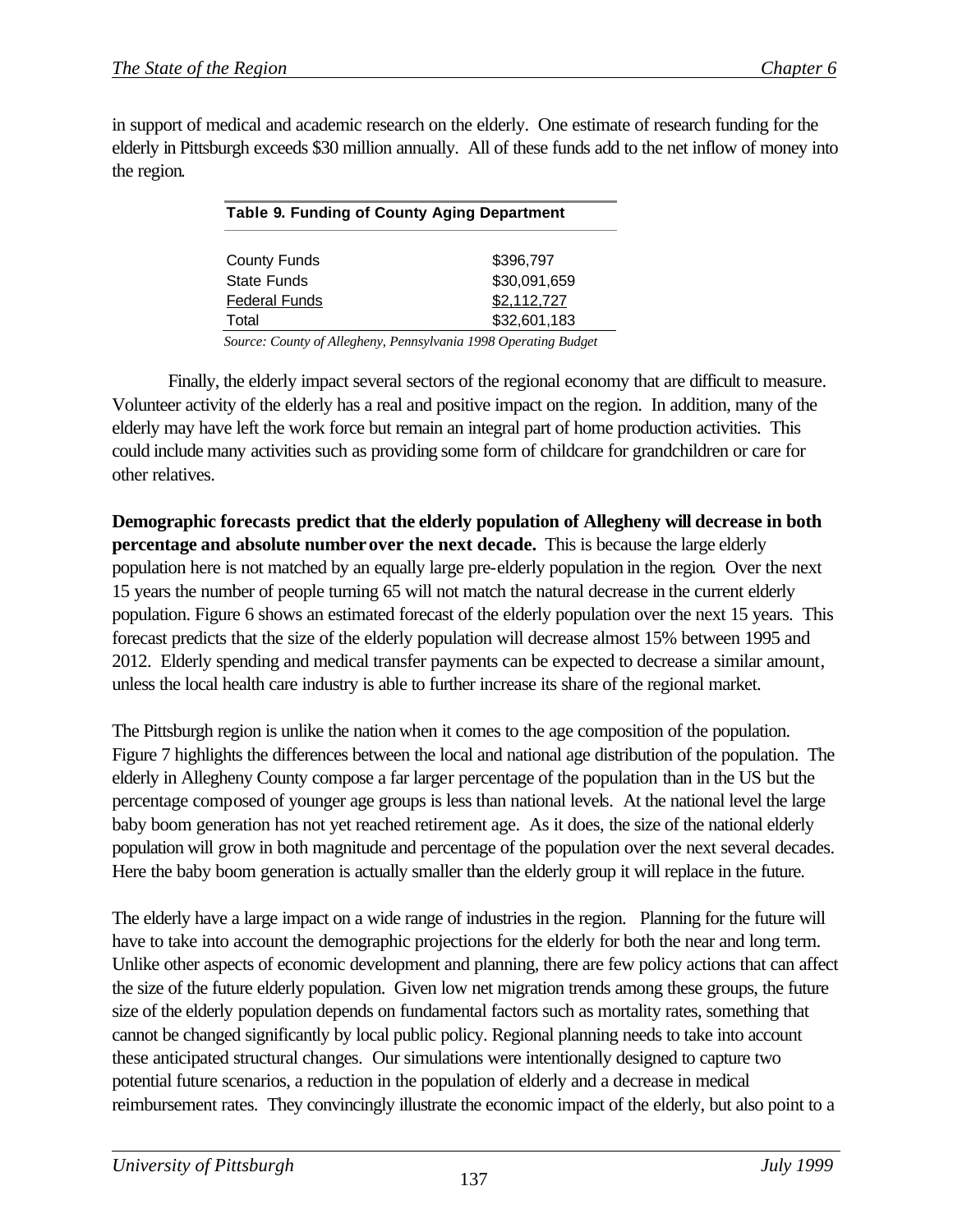future of further regional economic decline unless we are able to develop and implement policies that anticipate these changes.



*Source: 1997 Pittsburgh REMI Model*



*Source: US Bureau of the Census, Pittsburgh REMI Model*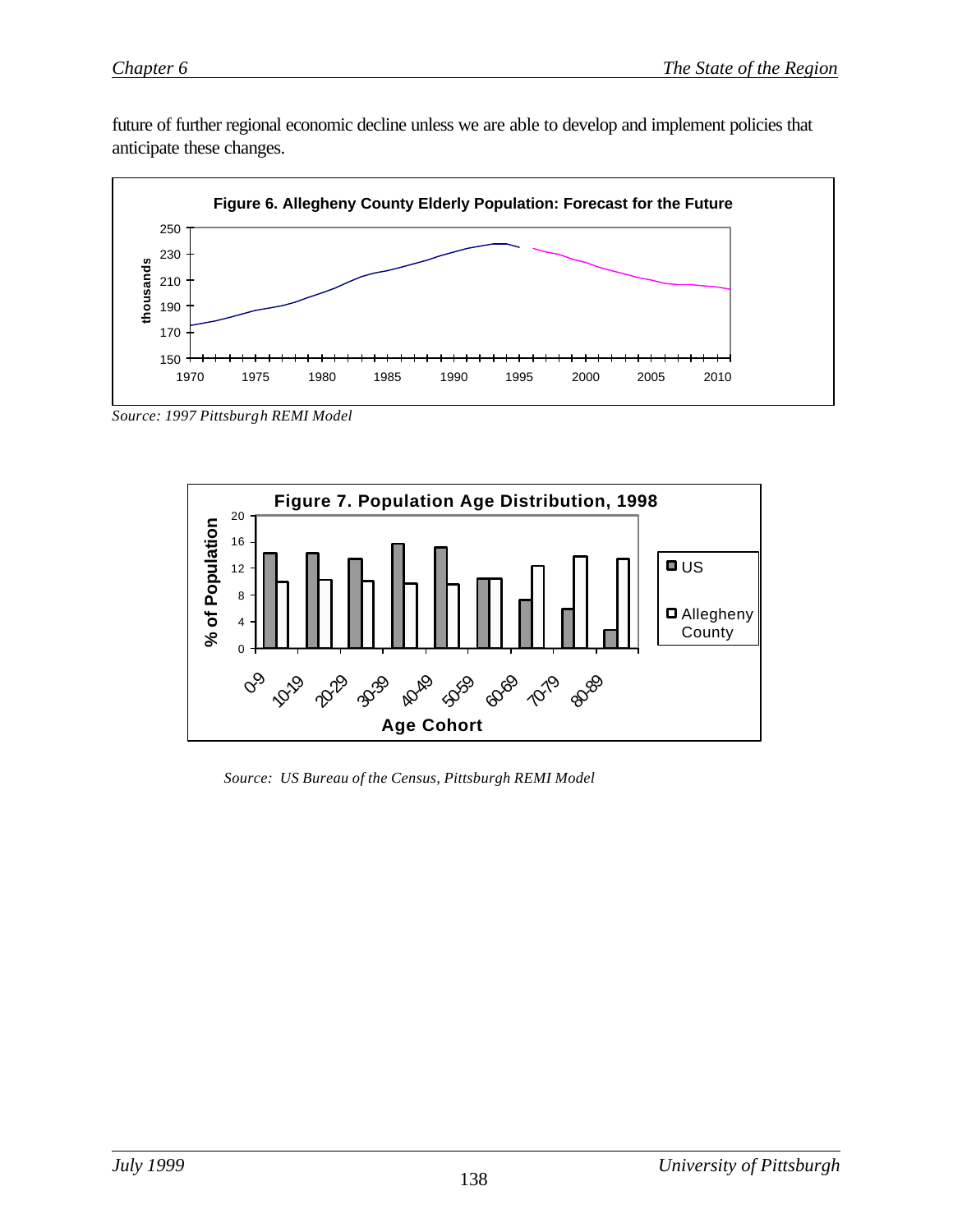## **References/Bibliography**

Briem, Christopher P. (1999). *The Pittsburgh Remi Model: Long-Term Remi Model Forecast For Allegheny County and The Pittsburgh Region and Policy Simulation Methods*. University Center for Social and Urban Research, University of Pittsburgh, March.

County of Allegheny, Pennsylvania, *1998 Operating Budget*.

Jewish Healthcare Foundation of Pittsburgh (1996). *Aging Environment Scan*.

Rushen, Steven (1997). *The 1996 Pittsburgh Remi Model: Long-Term Remi Model Forecast For Allegheny County and The Pittsburgh Region and Policy Simulation Methods*. University Center for Social and Urban Research, University of Pittsburgh.

Sastry, M. Lakshminarayan (1992). "Estimating the Economic Impacts of Elderly Migration: An Input Output Analysis", in *Growth and Change*, 54-77, Winter.

Schulz, Richard and Cheryl Zarlenga Kerchis (1996). *Profiling the Aged in the City of Pittsburgh and Allegheny County*, University Center for Social and Urban Research and Department of Psychiatry, University of Pittsburgh, August.

US Bureau of the Census (1990). *Special Tabulation on Aging*. [CD-ROM]

US Department of Commerce, Bureau of Economic Analysis (1998). Regional Economic Information System 1969-1996, RCN-0191 [CD ROM]. Washington, D.C.: May.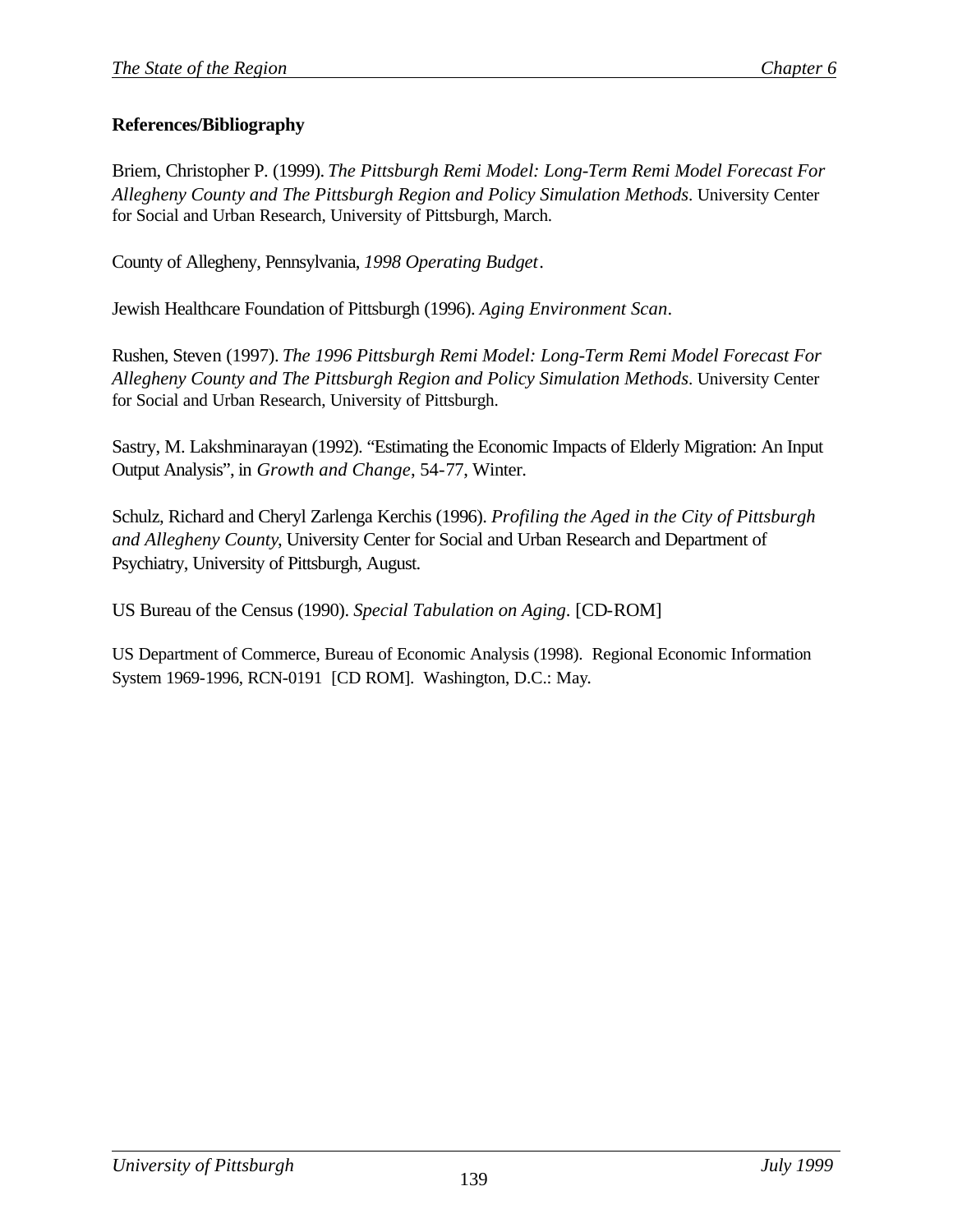| Appendix A. Facts about the Elderly Population of Allegheny County |              |  |  |  |  |
|--------------------------------------------------------------------|--------------|--|--|--|--|
|                                                                    |              |  |  |  |  |
| Estimated Elderly Population - 1997                                | 231,928      |  |  |  |  |
| Percentage of Total Population                                     | 18%          |  |  |  |  |
| Percentage Female                                                  | 61.7         |  |  |  |  |
| Total Interest, Dividend or Rental Income -1990                    | 819 Million  |  |  |  |  |
| Total Earnings - 1990                                              | 604 Million  |  |  |  |  |
| Total Social Security Income - 1990                                | 1.27 Billion |  |  |  |  |
| Percent of Population in Poverty aged 17 and under - 1989          | 17.1         |  |  |  |  |
| Percent of Population in Poverty aged 18-64 - 1989                 | 10.0         |  |  |  |  |
| Percent of Population in Poverty aged 65-74 - 1989                 | 12.3         |  |  |  |  |
| Percent of Population in Poverty aged 75 and over - 1989           | 17.4         |  |  |  |  |
| Percent of Elderly in Labor Force                                  | 10.0         |  |  |  |  |
| Percent of Elderly Living in Owner Occupied Housing                | 72.6         |  |  |  |  |
| Percent of Elderly Receiving Social Security                       | 87.8         |  |  |  |  |
| Percent of Elderly Receiving Public Assistance Income<br>5.0       |              |  |  |  |  |
| Percent of Elderly with Mobility or Self-Care Limitation           | 21.6         |  |  |  |  |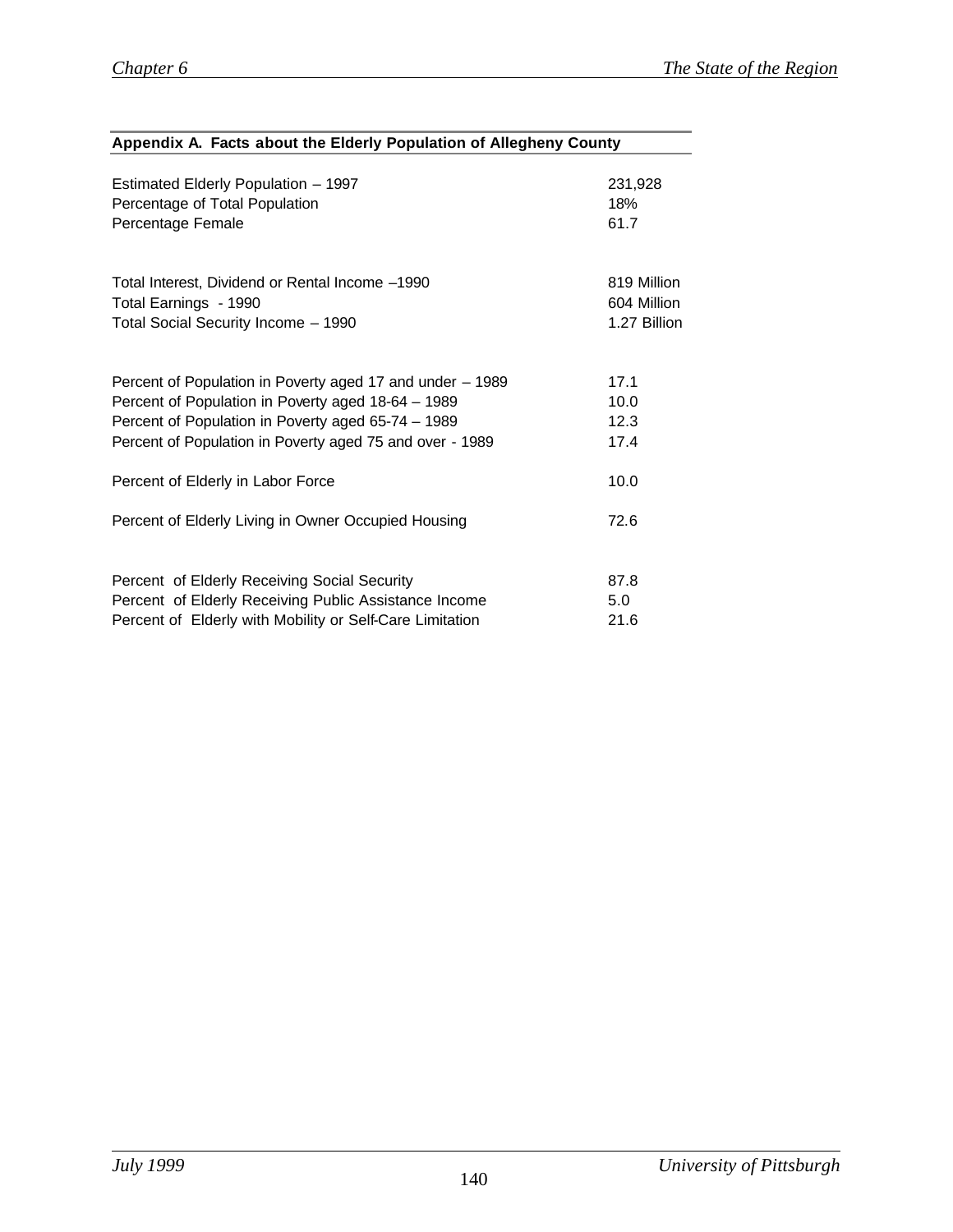# **CHAPTER 7. POLICIES TO IMPROVE AFRICAN AMERICAN ECONOMIC CONDITIONS IN PITTSBURGH AND ALLEGHENY COUNTY**

Leon L. Haley, Ph.D. Graduate School of Public and International Affairs University of Pittsburgh

Ralph L. Bangs, Ph.D. University Center for Social and Urban Research University of Pittsburgh

# **Introduction**

African American economic conditions in the City of Pittsburgh and Allegheny County have been among the worst in the US in the 1990s in two general ways:

- 1. African American economic conditions here are worse than African American economic conditions in nearly all other large cities and counties in the nation
- 2. While racial disparities in economic conditions exist in nearly every American urban area, disparities between African American and white conditions are greater here than the disparities in nearly all other large US cities and counties (Bangs and Hong, 1994-1996; and Bangs and Weldon, 1998).

The severity of these problems is illustrated in the six measures of unemployment and poverty shown in Appendix 1. On all of the measures, local African American rates are several times local white rates, local African American rates rank no better than eighth worst out of 50 cities and counties, and the disparities between local African American and white rates rank no better than seventh worst out of 50 cities and counties.

While little economic data by race exist for the local area since the 1990 census, it should be noted that African Americans in the Pittsburgh Metropolitan Statistical Area in 1996 had the highest unemployment rate among large metro areas of the US. Further, the slow job growth in the city, county, and region during most of the 1990s suggests that little improvement in African American conditions could have occurred since the 1990 census. In general, most African Americans are likely to continue to be largely left out of the local economy.

The unusually severe economic problems among African Americans in this city and county means that local institutions will need to make more effort alleviating these problems than they would normally expect to be necessary or than would be necessary in most other urban areas. In effect, local institutions are likely to under respond to local problems and these problems are likely to persist.

The amelioration of poverty and other forms of economic disadvantage within the African American community will require significant short and long-range actions across a number of policy areas by government in cooperation with individuals and nongovernmental sectors. And while considerable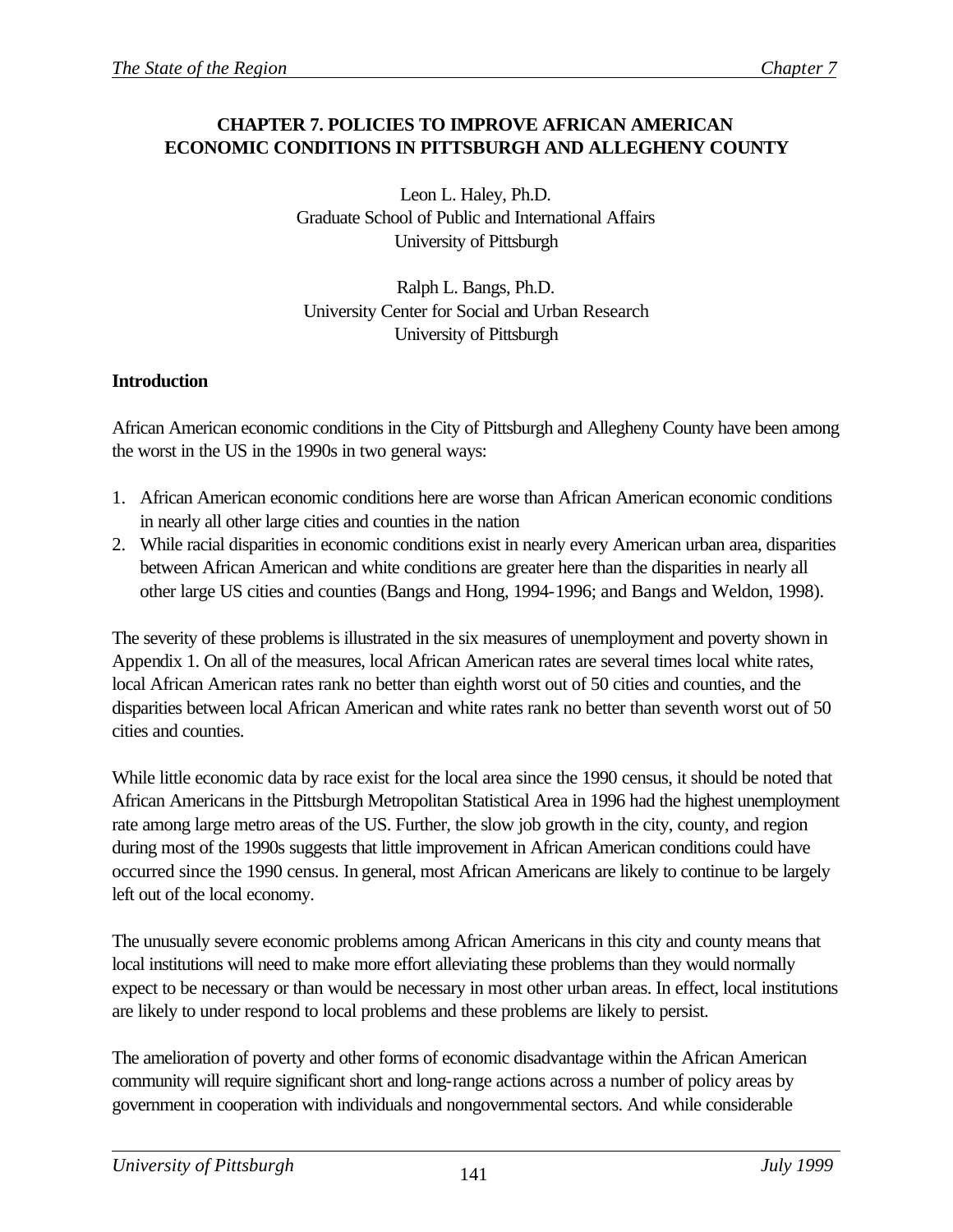involvement on the part of state and federal government will be needed, there are complementary local and regional actions that may also be undertaken. Consequently, the policy actions recommended in this paper are mostly for regional and local organizations.

Policy options were identified through a review of national literature on how to improve conditions for African Americans and other low-income populations. Policy options are recommended for adoption if they address factors that are believed to contribute to poor African American conditions in the city and county and if formal studies have shown that the policy options can lead to a substantial improvement in conditions in urban areas of the US. We also recommend the testing of several policy options, at least on an experimental basis, where the options appear promising but definitive evidence from formal studies is not yet available.

# **Rationale for Public Policy**

Throughout the American political experience - in spite of individual and group self-help efforts to respond to certain economic circumstances which they faced - there is a tradition in which government at all levels - has intervened with policies and programs designed to alleviate economic crises - whether in the form of direct assistance or by making provisions for assistance through other means. These actions have been based upon an understanding that, in some circumstances, there are certain economic or social conditions that are clearly beyond individual and/or private enterprise means to change. Early evidence of this tradition was federal assistance to the railroads and agriculture. In the specific case of the poor and the most vulnerable segments of society, the policy intervention role of government in American history is equally demonstrable - even though the extent of what that assistance should be has been, at times, controversial and highly debated.

In the context of the current economic conditions among certain segments of the African Americans population in this city and county, the rationale for government assistance can be argued on several grounds. These include: 1) the benefits to be derived by community investment in helping to improve the economic status of all members of the community; 2) acknowledgment of the human value loss associated with a wasted life, and 3) the inherent failure of a market-oriented economy to guarantee adequate support for all participants (Blank, 1997).

A critical assumption, then, for this analysis of policies to improve African American conditions, is the acknowledgment that public action must be considered as necessary, though not sufficient, for alleviating the economic problems of African Americans. Without such action, it is evident that the conditions will continue to persist, becoming increasingly a permanent characteristic of the regional social and economic landscape.

# **Policy Recommendations**

The goal should be to help reduce poverty and unemployment rates and advance the economic conditions of African Americans to levels comparable to that of other groups in the city and county. Our recommendations for local policy actions are: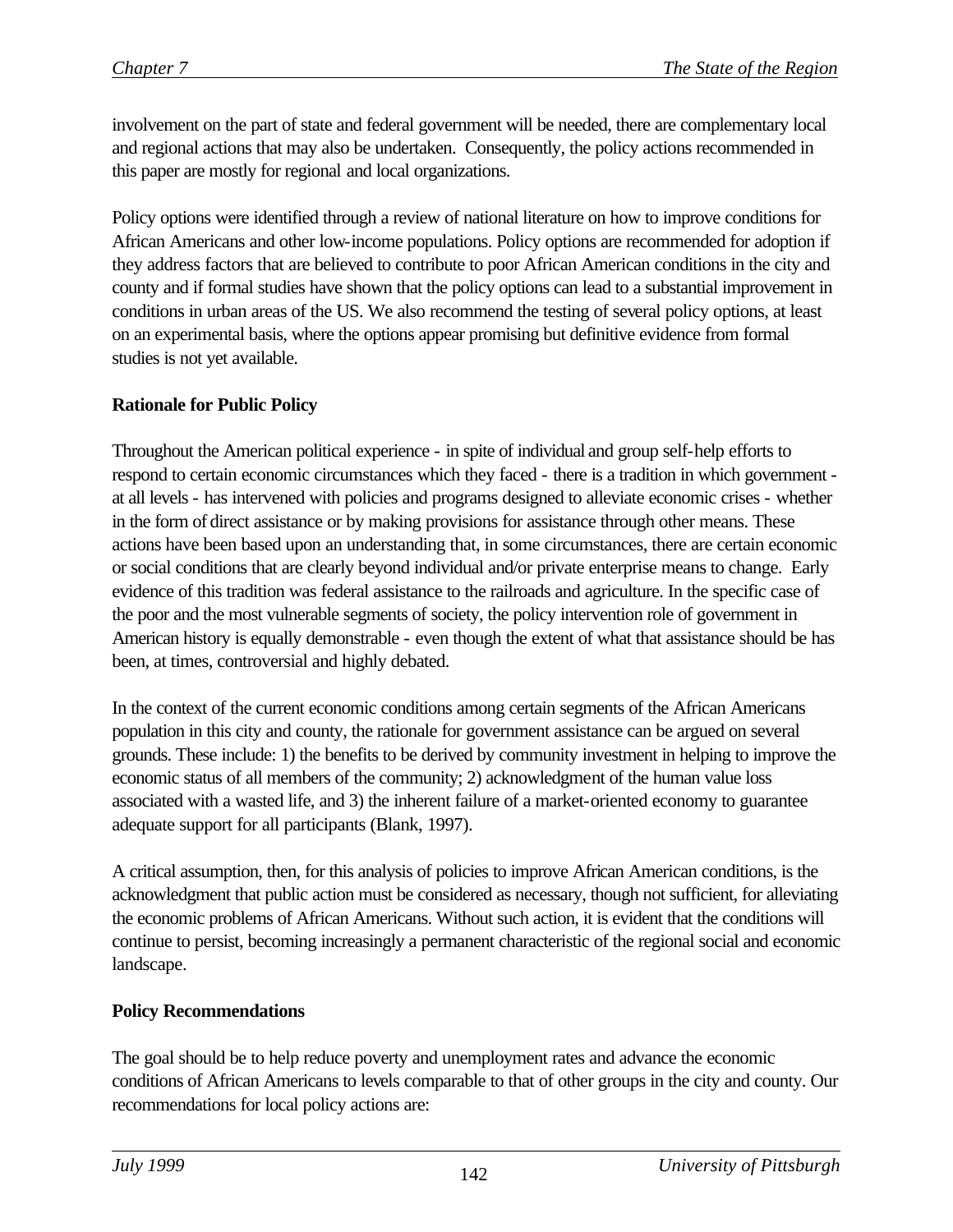**1) Minority Business Development.** Lack of minority businesses is an important cause of the problem in Pittsburgh and Allegheny County. Only six percent of all small firms were owned by African Americans in the city in 1992 and 2.9 percent in the county even though about 26 percent of the city's population and 11 percent of the county's population was African American. Minority business development is also important because most future job growth is likely to occur through the creation and expansion of small and medium-size businesses.

While there are many federally-funded and locally-funded programs currently in place to assist with small business development in the form of loans and grants, these programs should be reviewed and expanded. Specifically, we recommend that:

ß The mayor of Pittsburgh, commissioners of Allegheny County, and governor of the state should greatly expand their minority business programs. Minority and women-owned businesses (MWBs) currently receive small percentages of local and state purchasing contracts. For example, in Pennsylvania in 1997 MWBs received only \$78 million out of billions of dollars in prime contracts (Bureau of Contract Administration and Business Development, 1998).

MWB programs can make a big difference in minority business activity and employment. In the state of Texas efforts by the governor and state legislature resulted in an increase in MWB contracts and subcontracts from 2 percent of total dollars spent in 1991 to 15.9 percent in 1995. MWB contracts went from about \$100 million in 1991 to nearly \$900 million in 1995 (Breyer, 1995).

- ß Minority small businesses should aggressively pursue federal contracts under the new Small Business Administration HUBzone program. This program sets aside federal spending and gives price advantages to small firms located in distressed areas. Minority businesses and the organizations designed to assist them should see the website http://www.sba.gov/hubzone/ for a description of the program and a list of the geographic areas that are eligible.
- ß The City of Pittsburgh and Allegheny County should enact resident employment requirements for publicly funded construction projects. This could greatly increase job opportunities, particularly in the city where only 16 percent of the construction jobs funded by the City or its authorities in 1997 went to city residents (City Controller's report, 1998).

**2) Expanded Anti-Discrimination Efforts**. Strong evidence exists that housing and employment discrimination against African Americans continues to be a serious problem in US urban areas. Specifically, national audits of the behavior of real estate and rental property agents show that about 50 percent of the time minorities are discriminated against in home purchasing and apartment renting situations, and national audits of hiring decisions show discrimination by race about 20 percent of the time (Goering and Wink, 1996; Fix and Struyk, 1993).

Locally, on-going audits by the Fair Housing Partnership of Pittsburgh show continuing discrimination based on race by real estate and rental agents. Also, one would expect the low representation of African Americans in many industries in the local area, such as manufacturing, construction, mining, and entertainment/recreation services (Bangs and Hong, 1995, Table 2), would be due in part to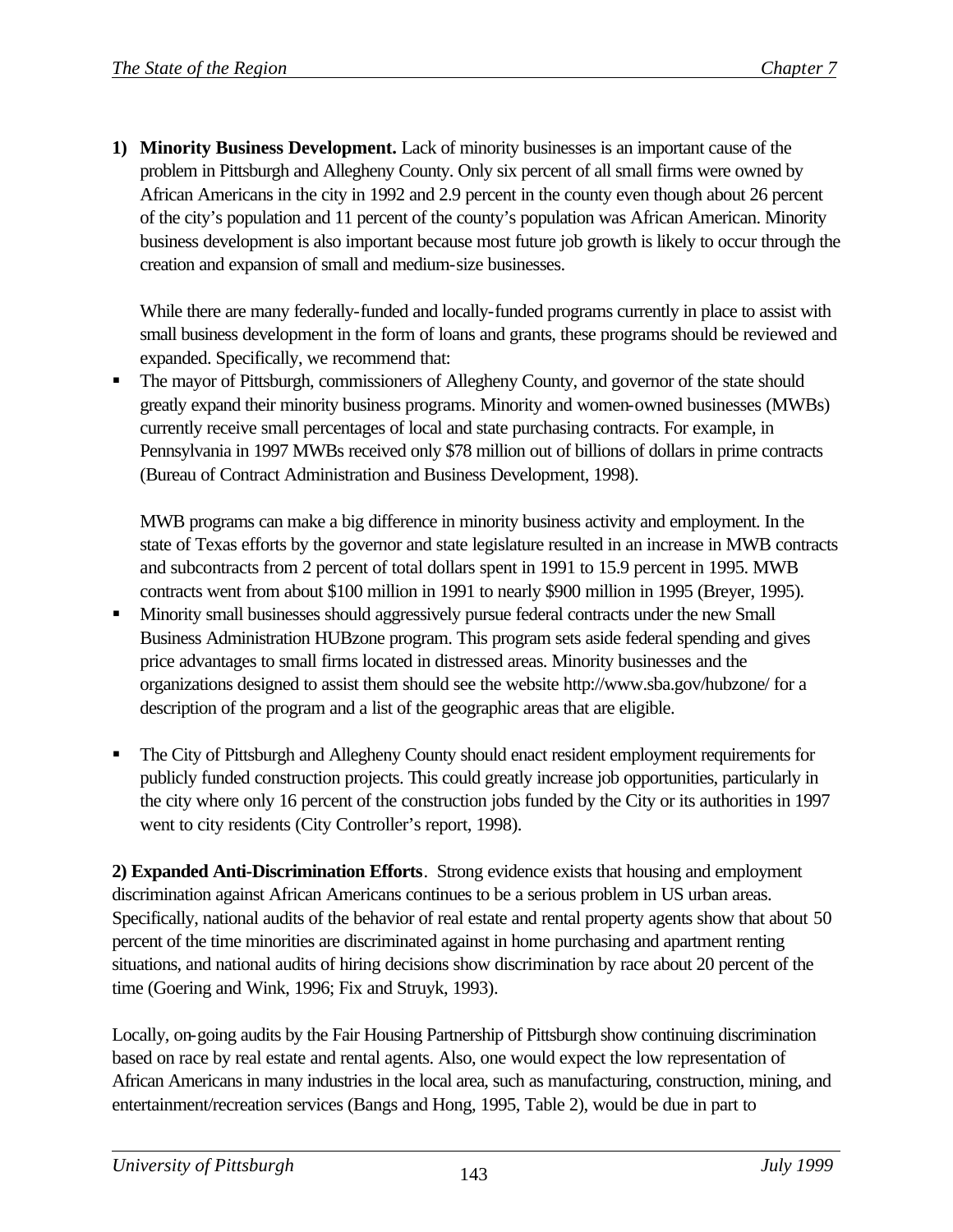employment discrimination.

In addition, there is strong evidence that racial discrimination in mortgage lending is occurring. Munnell et al. (1996) found a discrimination rate of 8.2 percent in Boston. Further, anecdotal information exists that discrimination continues in lending to minority-owned small businesses (see Recommendation #1 above for more discussion of minority small business development).

While employment and small business lending discrimination have obvious economic consequences, the economic effects of housing discrimination may be less apparent. One immediate effect of racial discrimination in housing is that African Americans are still largely concentrated in central cities and lack access to many of the new service and retail jobs in suburban areas. Not only are African Americans spatially isolated from jobs, but living within poor and racially homogenous neighborhoods and communities limits their ability to develop the network of ties to others with information about jobs - a mechanism which has worked especially well for other ethnic groups throughout American history (Patterson, 1998).

Recent evidence suggests that housing discrimination can be reduced, progress can be achieved in desegregating suburban white neighborhoods, and living in the suburbs has clear economic benefits for poor African Americans (Rosenbaum, 1995). Further, a study of random assignment of low-income African Americans in the Gautreaux program in Chicago showed that moving to middle-income white suburbs as opposed to remaining in black urban areas resulted in greater adult employment and child education and much less social isolation (Rosenbaum, 1995).

Reducing discrimination in Pittsburgh will require better information as well as much greater use of enforcement and public education. First, audits on representative samples of cases and statistical studies are needed to determine the levels of housing, mortgage, employment, and small business lending discrimination in the local area. This will tell the community actual local levels of discrimination and can be used with follow-up studies to judge change over time. The local studies to date have not had large enough samples to determine systemic levels of discrimination. Second, any findings from a study of systemic discrimination should be used as part of campaigns to step up public education and enforcement. Moreover, the increased use of and threat to use audits for enforcement can bolster a public education campaign.

Similarly, fair-housing initiatives which seek to promote voluntary residential integration must be given additional resources to mount stronger educational programs. This includes programs targeted to the sometimes African American resistance to moving into integrated neighborhoods. To further remove racial barriers to employment, we recommend that as many as possible private establishments with 25 or more employees and with at least one job opening be audited at some time over the next five years. There are about 5,000 private establishments in Allegheny County with 25 or more employees.

Findings of discrimination should be addressed by legal remedies. Further, those enterprises found to have a low African American employment ratio should be asked by local leaders to develop a plan for addressing the problem and should be monitored for regular progress.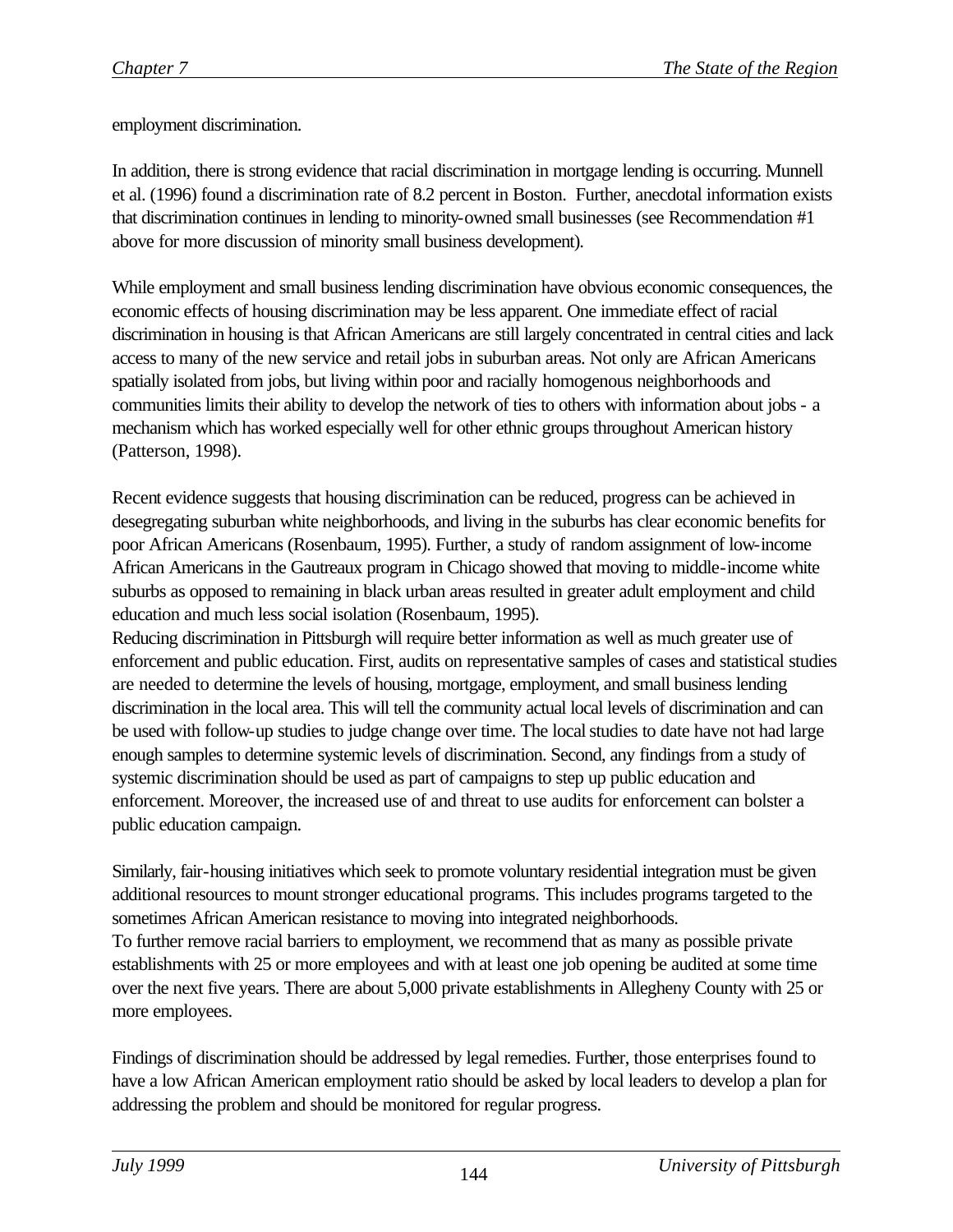**3) Educational Investments.** Over the long term, educational achievement can do more to maximize economic opportunity for African Americans than other interventions since job opportunities and income are closely tied to educational attainment. Improving the quality of education for low-income children in Pittsburgh and Allegheny County is even more critical than usual because the city and county have exceptionally high poverty rates among African American children and poverty is know to be one of the most important determinants of school achievement. Overcoming the poverty and other disadvantages of many African American youth here will necessitate increasing our investment in public schools, engaging in alternative educational programs such as Charter Schools, and incorporating model programs in local school districts which have proven effective in certain educational arenas.

In regards to the latter, there are a number of evaluation-validated programs that have demonstrated effectiveness in improving academic performance. One such program is the **Early Literacy Learning Initiative (ELLI),** a collaboration effort between individual schools and/or school districts and the Ohio State University with the goal of raising the level of literacy achievement of kindergarten, first, and second grade students. In schools where the ELLI program had been fully implemented for four or more years, 80 percent of the schools demonstrated a consistent pattern of improved standardized test results (Ohio State University, 1998).

A second effective program is **Success For All (SFA),** an experimentally designed program for teaching reading to low-income, low-skill youth. Research findings show consistently higher reading scores over a six year period for participants compared to their counterparts (Slavin et al., 1996). Currently, neither program is operating in the area's largest school districts.

Monetary investments will enable reductions in class size, provide resources for teacher performance incentives, assist with the purchase of state-of -the art computers, make available additional academic, remedial, and personal counseling, and provide innovative and experimental programs for the most academically and behaviorally challenged students. Monetary incentives cannot substitute for the normative expectation of producing well-educated youth. However, where these expectations are not realized, communities and parents ought to be empowered to take legal action to bring about better educational outcomes. In such instances, there is a role that monetary incentives can play. School districts, for example, which demonstrate annual performance increases on standardized tests of reading and math in schools which are heavily minority populated, should be given monetary incentives through a state allocated formula. At the local school district level, school taxing bodies should initiate a policy which ties tax increases to school performance outcomes on standardized achievement tests.

**4) Earned Income and Dependent Care Tax Credits.** Since 1975 the federal tax system has had a separate program, known as the Earned Income Tax Credit (EITC), which provides a supplemental income for low-wage earners in the form of reduced or eliminated tax liability or a lump sum payment when those eligible file their returns. In 1993, new provisions in the EITC program were proposed by the Clinton administration and enacted by Congress, and resulted in an additional \$21 billion to the working poor and near-poor. Under those provisions, the minimum wage, supplemented by the EITC, is now equal to \$5.95 for those families. In terms of its impact on poor and near-poor, the EITC is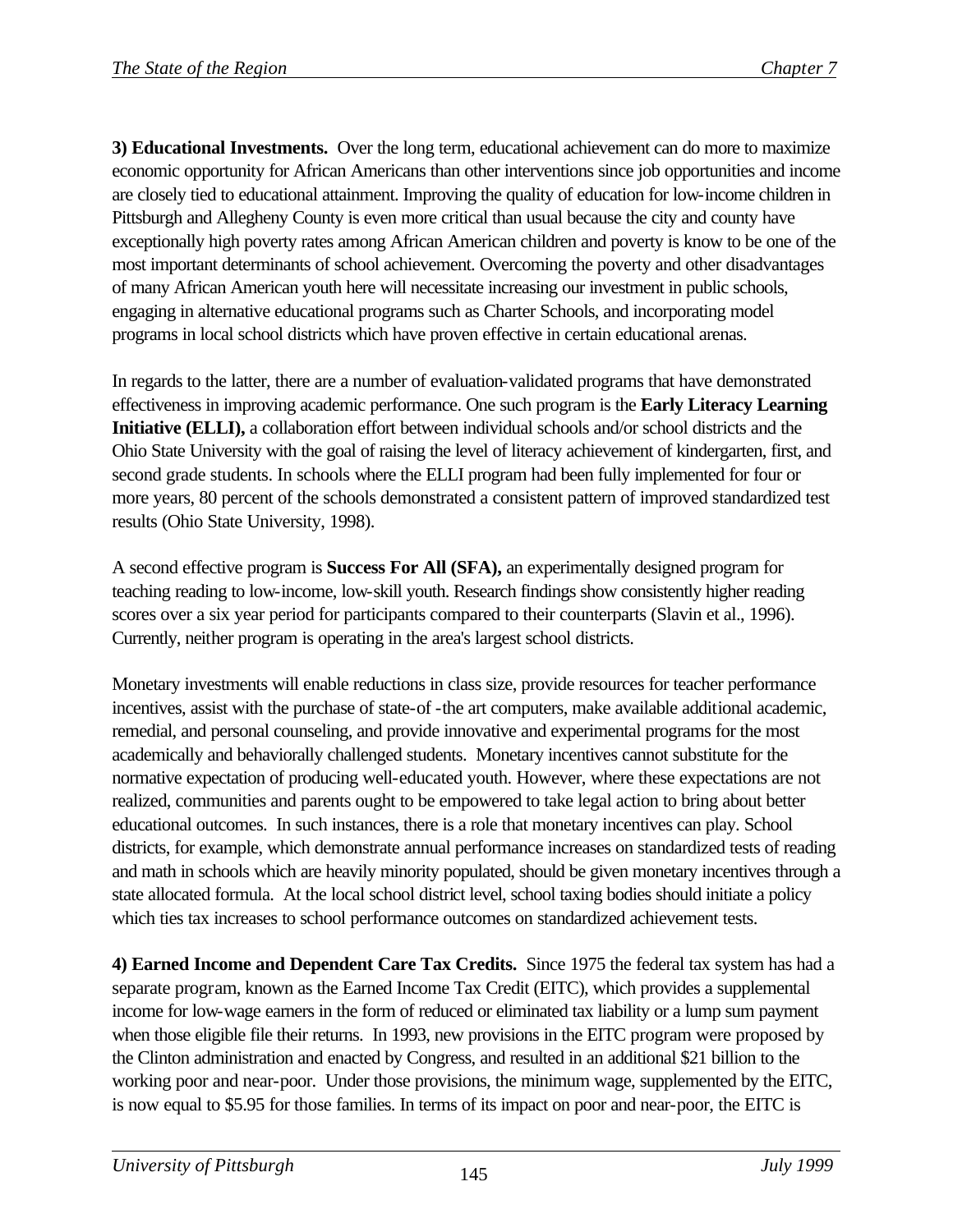considered by one noted welfare economist as Athe most important antipoverty policy implemented during this decade@ and by another as the more efficient way of addressing long-term changes in the labor market through its capacity to provide income protection to working poor families and increasing economic self-sufficiency (Blank, 1997; Danziger and Gottschalk, 1993).

While the EITC is designed for the working poor and will have no effect upon those not working (except perhaps to act as an incentive), the program should be fully utilized by low-income, working African Americans. The problem is that only 80-86 percent of eligible workers participate in the program (Scholz, 1994). We recommend, therefore, that increased efforts be made on the part of the public, private, and nonprofit sectors to educate the working poor about the EITC and how it can improve family income in the short run, and in the long run, facilitate movement to greater selfsufficiency.

The suggested increase in EITC participation could add 5,600 African Americans living in 3,400 households to the number enrolled in EITC in Allegheny County. This estimate is based on the finding by Bangs, Kerchis, and Weldon (1997) that there were 28,000 African American working poor and about 17,000 African American households with working poor adults in the county in 1989 (20 percent of 28,000 and 20 percent of 17,000). Each household would be expected to receive about \$850 in EITC and related state tax refunds (see Chapter 3 in this report by Engel et al, Figure 1).

Further, following Danziger and Gottschalk (1995) proposals, we recommend that local officials and others begin a lobbying campaign to change the existing Dependent Care Tax Credit from a nonrefundable to a refundable program with direct cash payments to minimum wage workers. This change alone could add \$1,200 to the annual income of a working poor family with child care costs (Danziger and Gottschalk, 1995). Up to 3,000 African American households could benefit from this change since there are about 11,000 African American working poor households with children under age 18 in the county, about one-third of these have children age 0-4, and few of the households will have one parent working and have a nonworking parent present.

**5) Living Wage Policy for Subsidized Jobs.** A major factor in the economic condition of the Aworking-poor@ is the poor quality of jobs available to low-skill workers. Living wage policy is one way for government to increase the number of jobs that support a minimal standard of living for low-skill workers.

While living wages differ by family size, one option would be to set the living wage for the smallest household size, one person, which also happens to have the largest number of residents among all household types in the county. A second option would be to set the living wage for a family of four since more working poor adults and their children live in married couple families than in any other family type and four persons is the average size of a working poor married couple family (Bangs, Kerchis, and Weldon, 1997). The living wage in Allegheny County for a single person living alone and working fulltime would be about \$8.50 per hour in 1999. The living wage in the county for a married couple with two children under age six and with both adults working full-time would be about \$9 per hour in 1999 (Bangs, Kerchis, and Weldon, 1997).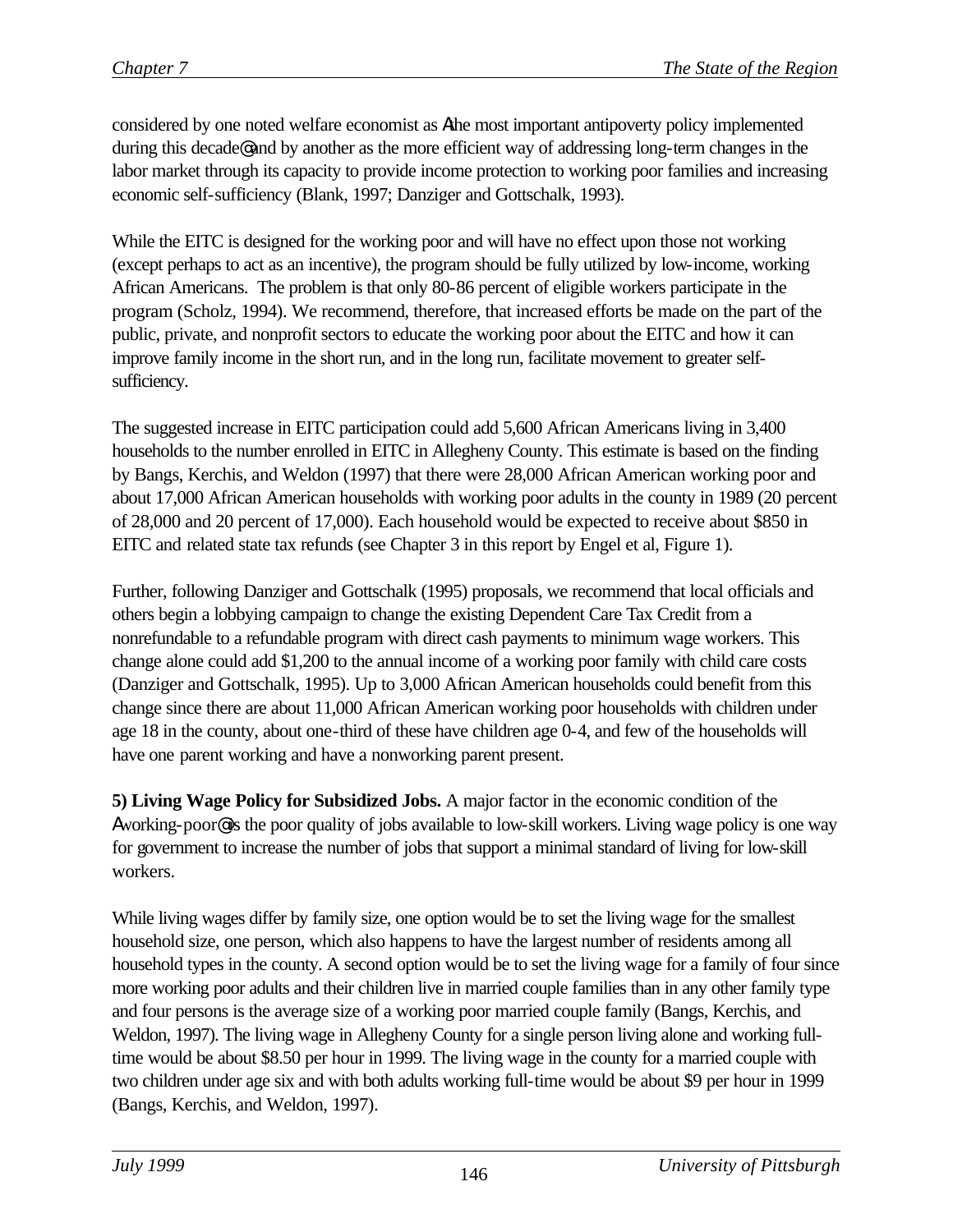Four basic options exist for local living wage policy: A) all jobs in a geographic area pay a living wage; B) all government jobs pay a living wage; C) all government contractors pay a living wage; and D) all private sector jobs subsidized by public funds pay a living wage. We cannot recommend Option A at this time because an analysis of likely benefits and costs should be conducted and this is beyond the scope of the paper.

Options B, C, and D can be recommended at this time. In our opinion, government should not be in the business of directly or indirectly creating poverty-level jobs. Only jobs paying above the local living wage should be supported by the City, County, local authorities, school districts, other local governments, and state and federal agencies operating in the county. However, jobs paying less then the living wage during a short training period (such as six months) could be subsidized if after training a living wage is paid.

**6) Expansion of the Nonprofit Sector.** Many nonprofit organizations perform vital services which enhance the quality of life in the city and county. Their focus (or services) are often in areas which the public sector has chosen to delegate to them or which serve to complement those services provided by government. Yet, there are many more services requiring limited special skills that could be provided through the nonprofit sector if resources for service expansion were available. This includes family support programs, child care, environmental improvement and rebuilding (parks, playgrounds, nature trails), recreation, and neighborhood revitalization.

A Regional Fund, with a sustained life of at least five years, and with public, foundation and corporate financial support, should be created to provide significantly enhanced resources to enable nonprofit agencies and organizations to hire low-skilled African Americans to carry out these public-enhancing services. Further, this Fund should be capitalized at a level to make an appreciable dent in the unemployment rate among African Americans. A similar Fund was created in the early 1990's in Allegheny County to provide summer employment for low-income youth, with some notable success. The United Way, given its on-going involvement with over 100 nonprofit agencies, would be a primary candidate to serve as the Fund administrator.

In the main, job-creating programs such as that being proposed are not new; indeed several were in place in the 1960's and 70's under various federal titles, and only with limited long term success. For this reason, we caution that a non-profit sector jobs program should not be regarded as an alternative to job expansion in the private sector, but should be seen as a complementary effort to produce a net increase in the overall employed labor force (even if only in the short run), while at the same time, improving the quality of life in many communities needing services.

**7) Growth Sector Specific Site Based Employment Training**. New job growth projections for the Pittsburgh region by the Bureau of Research and Statistics, PA Department of Labor and Industry, can be used to identify the industries with the largest forecasted gains from 1994 to 2005. Some of these are: personnel supply services, 6,250; residential care, 5,050; nursing and personal care facilities, 4,850; home health care, 4,600; child day care, 3,900; individual and family services, 3,600; and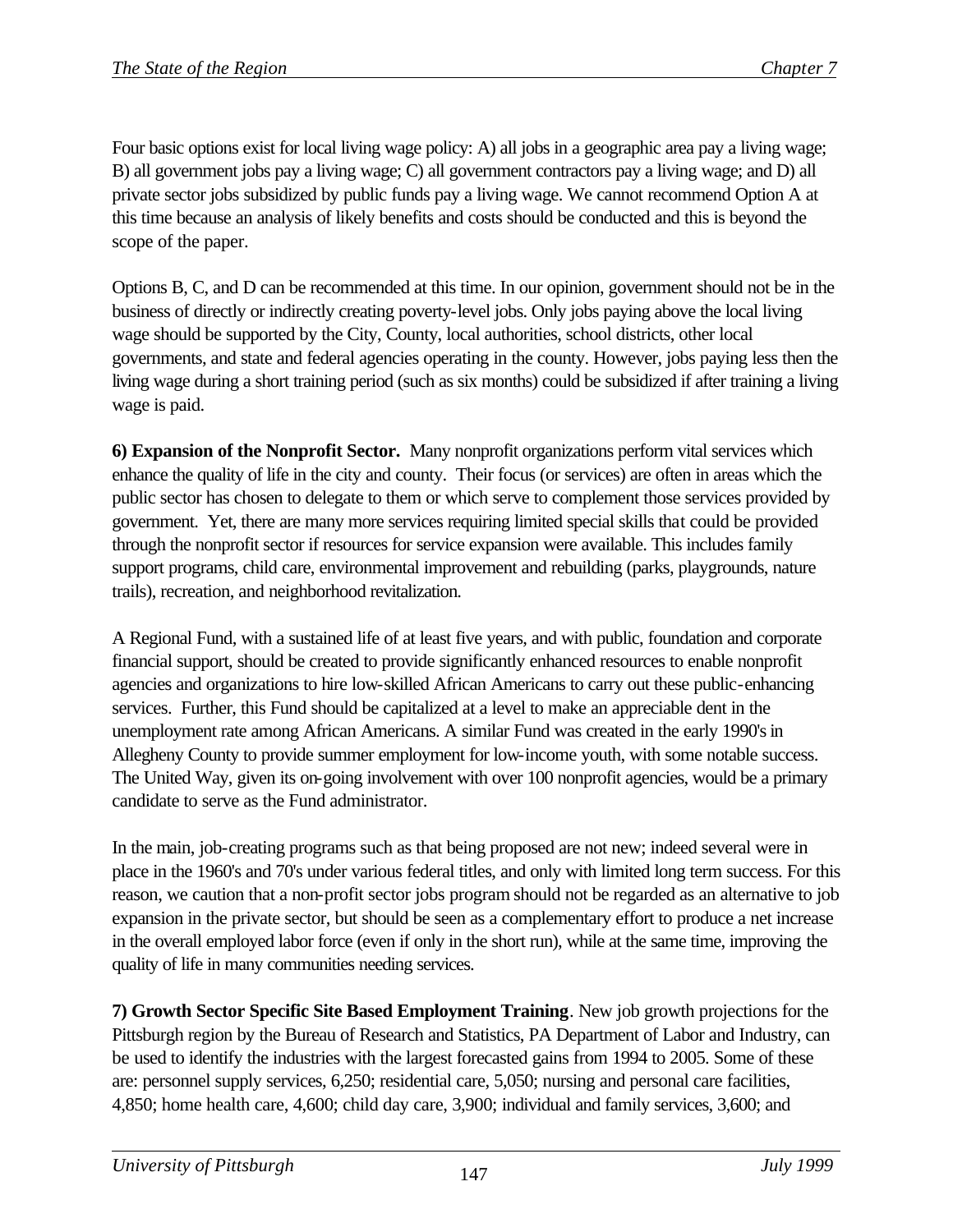computer services, 3,300 (www.lmi.state.pa.us/palmids).

To ensure availability and access to these growth sectors, local efforts should be made to selectively recruit and provide site-based training to African Americans. While the initial employee investment costs may be higher, site-based training nevertheless provides greater flexibility in tailoring the training to the individual needs of the employee and well as to the specific needs of the employer. In instances where employers are the recipients of public funds, site-based training of the under-served and those who are skill-deficient should be a public policy requirement. The Allegheny Policy Council and other regionallybased job-training advocacy groups should take the leadership in assembling and disseminating model programs of how site-based training has been implemented successfully in other parts of the country.

**8) Family Support Programs.** Behavior problems which are the source of some of the social and interpersonal dysfunction among African American youth are often rooted in family problems, ranging from child neglect in the early developmental stages to early adolescent involvement in delinquency behavior, alcohol and drug abuse, and sexual activity. Such behaviors must be reduced if school and community environments are to be made healthier and future employment opportunities made available. With regard to the latter, for example, there is a growing body of literature which links unemployment to criminal embeddedness, suggesting that once in contact with the criminal justice system, lowered employment prospects result, creating a pattern difficult to reverse (Donziger, 1995; Hagan, 1993).

Family support programs, operating through neighborhood-based centers, are a relatively new approach to addressing the problems of families. In Allegheny County, for example, family support programs operate in 22 communities, but many predominantly African American low-income neighborhoods are not currently served by these service-consolidated and accessible programs. Family support programs could be an important component of a community-wide strategy for improving family conditions when coupled with neighborhood economic development and revitalization initiatives (OCD, 1998). We recommend that through a combination of public, private, and nonprofit sector policy collaboration, research support be made available to study the effectiveness of Family Support Centers in the city and county, and if and when outcomes effectiveness is substantiated, that new investments be made to ensure such centers are established in **every** low-income African American neighborhood. Such centers could fill the service gap in certain neighborhood need areas such as after-school programs, both academic and recreational, career exploration, drug awareness counseling, delinquency prevention, and assistance to families during every phase of the child-rearing cycle, with particular emphasis on single parent households were support needs are most crucial.

While comprehensiveness in family support services is desirable, we wish especially to note that to the extent family support centers can devote more resources to delinquency prevention in order to help youth avoid engaging in behaviors which are likely to result in their having a criminal record, a very important need would be served based upon the Hagan analysis cited above.

#### **Summary and Conclusions**

In the initial discussion which portrayed the characteristics of the economic conditions of the region's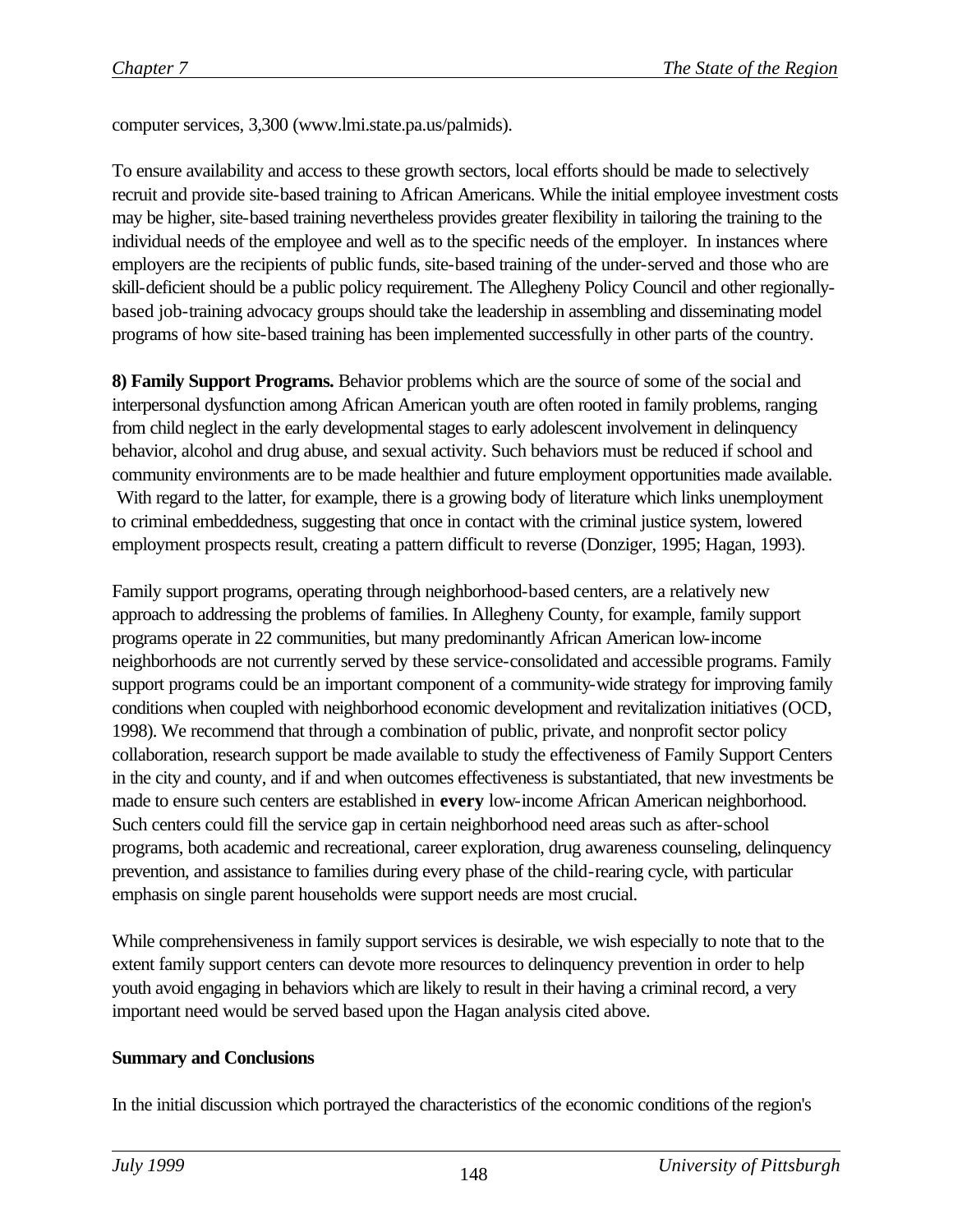African Americans, the urgency of developing policy responses to advance the economic well-being of the most marginalized segment of this population and which is increasingly being left behind, as evidenced by regional trends over the past decade, is apparent. Notwithstanding the moral imperative to act upon these conditions, it is economically in the best interest of the region's long term competitiveness to help raise the economic status of all its citizens. Left behind in the economic race, poor African Americans or those whose marginal economic status seem permanent and leaves little room for hope will only continue to be a disaffected group, contributing little to the area's overall economic growth.

In spite of the need for radical policy responses, we have, in the main, proposed policy recommendations in areas where certain validated strategies are already in place, but which will require some modification, change, or expansion to meet current needs in our city and county. We believe this is the major contribution of this analysis. Even still, there are many who will regard our recommendations as beyond local fiscal capacity, too costly to implement, or lacking in political support. These issues are debatable, but given the severity of the problems of African Americans in the region, addressing the substantive needs of the poor, unemployed, and low-income African Americans, as is true with any other major policy initiatives, will require us to make choices, even when the benefits and outcomes expected may not be either discernible or realizable in the near future. On the other hand, not acting in the present may make it even more costly to do so in the future.

# **References**

Bangs, Ralph and Jun Hong (1994). *Economic Benchmarks*, University of Pittsburgh.

Bangs, Ralph and Jun Hong (1995). *Black and White Economic Conditions in the City of Pittsburgh*, University of Pittsburgh.

Bangs, Ralph and Jun Hong (1996). *Pittsburgh Benchmarks*, University of Pittsburgh.

Bangs, Ralph, Cheryl Kerchis and Laurel Weldon (1997). *Basic Living Cost and Living Wage Estimates for Pittsburgh and Allegheny County*, University of Pittsburgh.

Bangs, Ralph and Laurel Weldon (1998). *Economic Benchmarks*, University of Pittsburgh.

Blank, Rebecca (1997). *It Takes a Nation: A New Agenda for Fighting Poverty*, Princeton University Press.

Breyer, R. Michelle (1995). "State increase HUB spending," *Austin American Statesman* newspaper, Oct. 24, 1995.

Bureau of Contract Administration and Business Development, Commonwealth of Pennsylvania (1998). "Agency Contracting Report."

City Controller Tom Flaherty (1998). "1997 Survey on Construction Projects," City of Pittsburgh.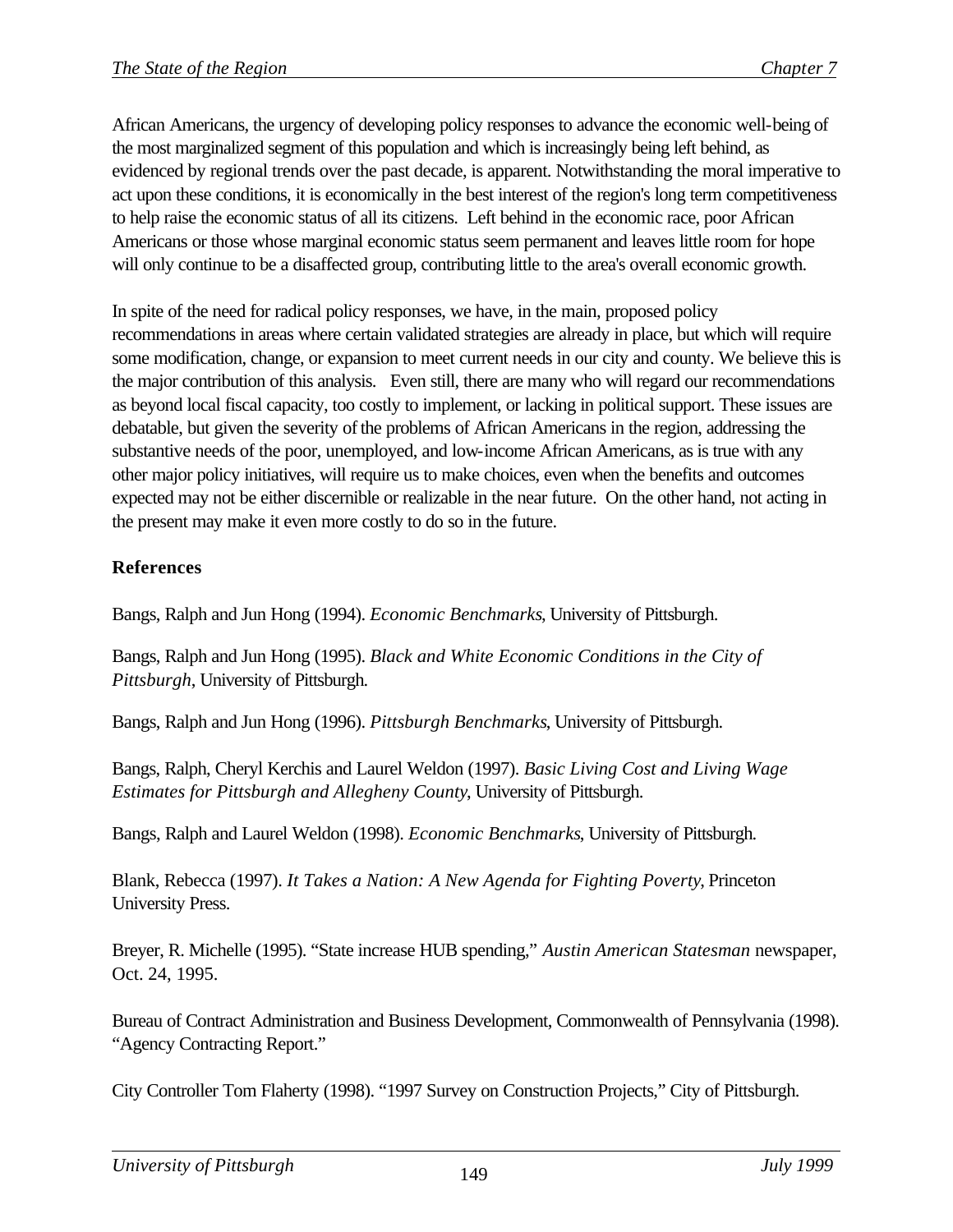Danziger, Sheldon and Peter Gottschalk (1995). *America Unequal*, Russell Sage Foundation.

Donzinger, Steven R. editor (1993). *The Real War on Crime,* The Report of the National Criminal Justice Commission.

Fix, Michael and Raymond J. Struyk, editors (1993). *Clear and Convincing Evidence*, The Urban Institute.

Goering, John and Ron Wink (1996). *Mortgage Lending, Racial Discrimination, and Federal Policy*, Urban Institute Press.

Hagan, John (1993). *"*The Social Embeddedness of Crime and Unemployment," *Criminology*, Vol 31, No. 4.

Hammond, Linda D. (Spring 1998). "*Unequal Opportunity*," *Brookings Review*, Vol. 16, No. 2.

Munnell, Alicia H. et al. (1996). "Mortgage Lending in Boston: Interpreting HMDA Data," *American Economic Review*.

Ohio State University (Jan. 1998). "Early Literacy Learning Initiative (ELLI), Research Report".

Patterson, Orlando (Spring 1998). "Affirmative Action, Opening up the Workplace Networks to Afro-Americans," *Brookings Review*, Vol. 16, No. 2.

Rifkin, Jeremy (1995). *The End of Work: The Decline of the Global Labor Force and the Dawn of the Post-Market Era*, Putnam's Son.

Rosenbaum, James E. (1995). "Changing the Geography of Opportunity by Expanding Residential Choice: Lessons from the Gautreaux Program," *Housing Policy Debate*, 6, 1.

Scholz, John Karl (1994). "The Earned Income Tax Credit," *National Tax Journal*. Vol. 47, pp. 63- 88.

Slavin, R., M. Madden, L. Dolan, and B. Wasik (1996). "Success for All: A Summary of Research," *Journal of Education for Students Placed at Risk*, Johns Hopkins University.

Thernstrom, Abilgail and Stephan Thernstrom (Spring 1998). "Black Progress, How Far Have We Come - and How Far We Have to Go," *Brookings Review*, Vol. 16, No. 2.

Wilson, William (1996). *When Work Disappears: The World of the New Urban Poor*, Knoph.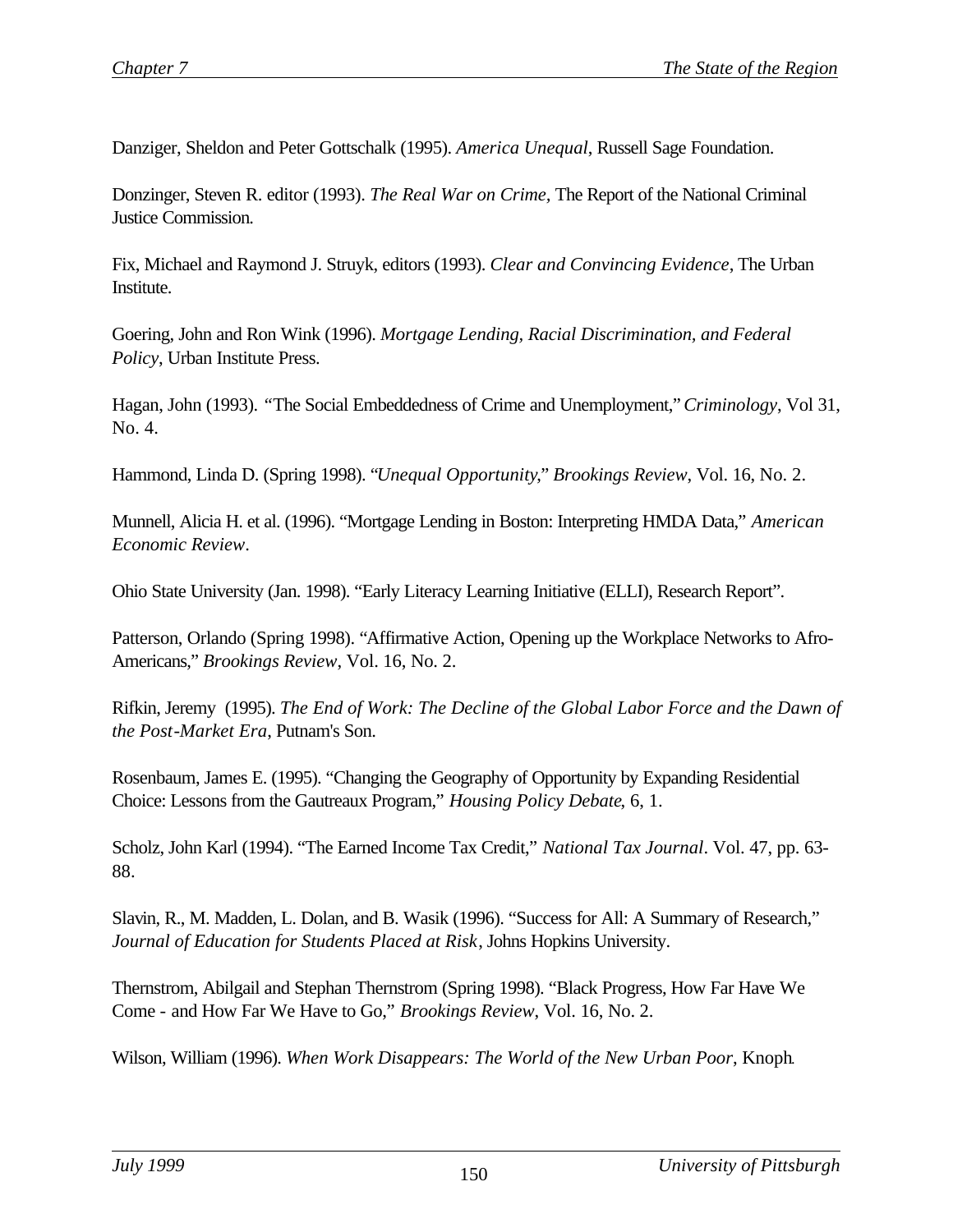#### APPENDIX 1. SELECTED ECONOMIC CONDITIONS IN PITTSBURGH AND ALLEGHENY COUNTY, 1990

|                                                                                                                                                   | City of Pittsburgh |   |              | <b>Allegheny County</b> |                |   |              |           |
|---------------------------------------------------------------------------------------------------------------------------------------------------|--------------------|---|--------------|-------------------------|----------------|---|--------------|-----------|
|                                                                                                                                                   | Afr. Am. Cond.     |   | White        | Disparity               | Afr. Am. Cond. |   | White        | Disparity |
|                                                                                                                                                   | Percent Rank       |   | Percent Rank |                         | Percent Rank   |   | Percent Rank |           |
| Male Youth (age 16-19) Unemployment Rate                                                                                                          | 49.2               | 4 | 17.0         | 6                       | 43.7           | 4 | 14.6         | 5         |
| Female Youth Unemployment Rate                                                                                                                    | 39.7               |   | 10.6         | 3                       | 38.5           | 3 | 10.2         | 4         |
| Working Age (25-54) Male Unemployment Rate                                                                                                        | 19.9               | 4 | 6.9          | 3                       | 17.2           | 6 | 5.2          | 7         |
| Working Age Female Unemployment Rate                                                                                                              | 14.3               | 8 | 4.4          | 6                       | 11.9           | 8 | 3.7          | 7         |
| Children ( <age 18)="" in="" poverty<="" td=""><td>56.7</td><td>3</td><td>16.9</td><td>4</td><td>50.0</td><td>4</td><td>10.7</td><td>4</td></age> | 56.7               | 3 | 16.9         | 4                       | 50.0           | 4 | 10.7         | 4         |
| Working Age (18-64) In Poverty                                                                                                                    | 35.2               | 2 | 14.5         | 4                       | 30.4           | 3 | 7.6          | 4         |

Source: Bangs and Hong (1996), Pittsburgh Benchmarks.

Notes: A rank of 1 means the worst (highest) rate among the 50 largest cities or 50 largest counties in the US. Rankings are shown for African American conditions comparisons and racial disparities comparisons.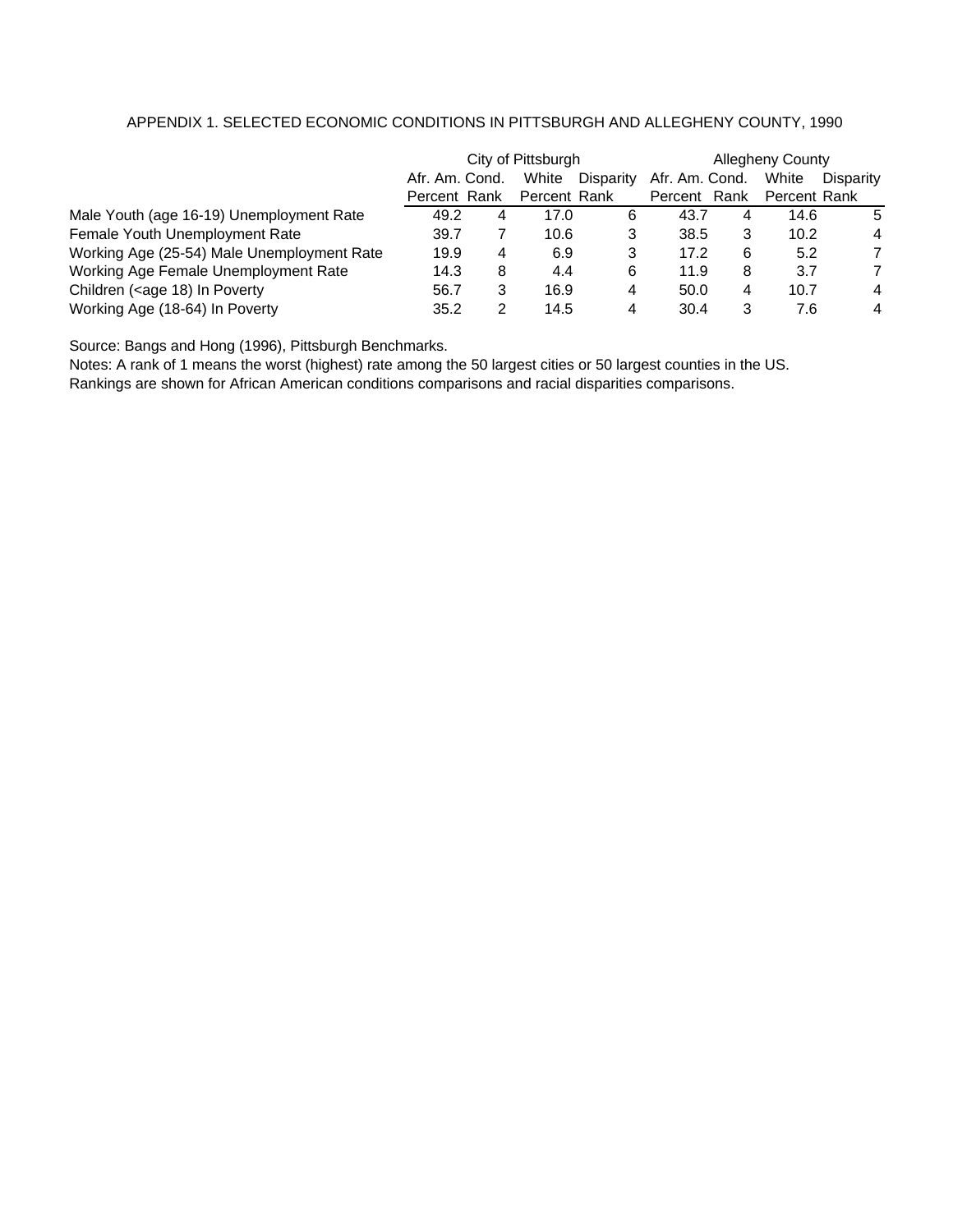# **CHAPTER 8. TRANSFORMING THE GOVERNANCE OF WESTERN PENNSYLVANIA FROM TOWN TO REGION**

David Y. Miller. Ph.D., Associate Dean Graduate School of Public and International Affairs University of Pittsburgh

### **Introduction**

A 17<sup>th</sup> century governance innovation in America was the formation of the town<sup>1</sup>. As a practical response to the decentralized western colonization of North America, towns formed the organizational structure around which the American Revolution was fought and under which the American system of government has developed. Over the last 300 years, the town has gone from a vague concept to an institutionalized and constantly reinforced primary means of decision-making at the local level. Fundamental to this "Town Form of Government" is the partitioning of a geographic area into a series of almost autonomous units of government; each empowered to define its own role in the broader community of which it is a part.

A still embryonic  $20<sup>th</sup>$  century governance innovation is the region. In a similar fashion to the town, the region is emerging as a practical response to the technological and demographic changes that have occurred over the past 300 years. Unlike the town, the region does not yet have the institutionalized decision-making authority or structure that allows it to be seen or used as a place where decisions are made. Fundamental to the "Region Form of Governance" is the need for communities to maintain economic competitiveness in the face of the globalization of the market.

What follows is an assessment of the path western Pennsylvania is taking down this road toward a restructuring of its governance system. I would be remiss if I did not indicate that the retention of the "Town Form of Government" does have its proponents. One school argues that public services in a metropolitan area are less costly and more consumer oriented when there are numerous small governments (Schneider, 1991; Bish and Warren, 1972; Tiebout, 1956; Tiebout, Bish, and Warren, 1961). A second, more recent school, holds that decentralized, multi-nucleated regions are more effective economic engines then the traditional center city focused region (Garreau, 1992). Rather than critique these competing theories, it is my purpose to demonstrate that the current system of governance in western Pennsylvania has significant weaknesses and needs to be reformed along the lines of the 'Region Form of Governance'.

Pennsylvania has embraced the "Town Form of Government" to a significantly greater degree than most other states. Under existing state laws, local governments are produced in quantity. There are: 2,571 municipalities (31% under 1,000 population, 61% under 2,500, 80% under 5,000 population); 1,615 planning commissions; 1,211 police departments; 2,603 fire departments; 501 school districts; and 2,217 municipal authorities.

<sup>&</sup>lt;sup>1</sup> Throughout this paper the term "town" is used interchangeably with city and borough.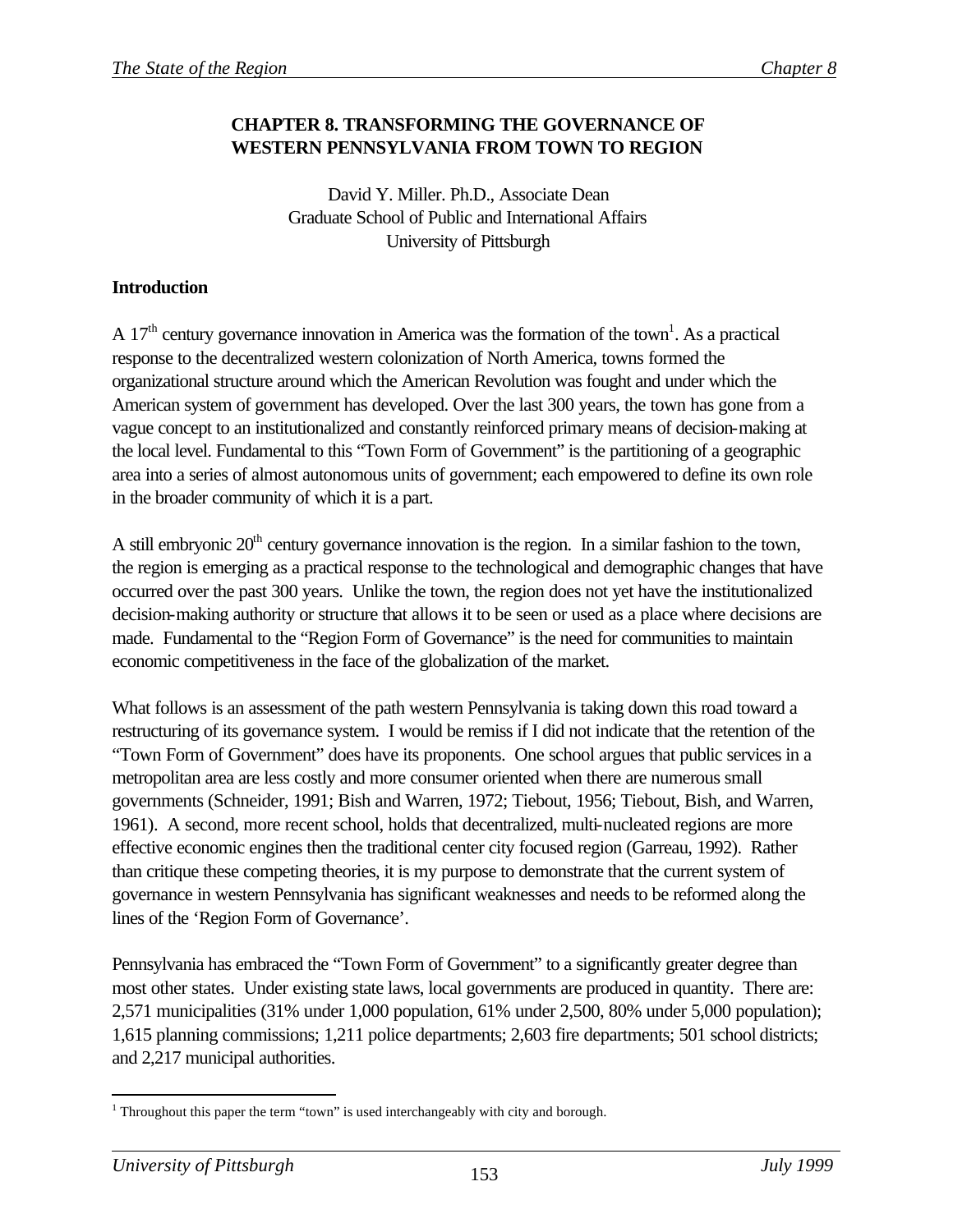Once created, those governments are not easily "uncreated". Since 1920, 87 new municipalities have been created while 50 have gone out of business even though 158 have lost 40% or more of their 1950 population and 100 have less than 200 people. The major factor making dissolution so difficult is the veto power through referendum that voters in a municipality have over the decision. Further, even if a municipality decides it wants to go out of business, it needs to find a willing partner -- again requiring voter approval of that host municipality.

In many parts of the United States, the limits of the "Town Form of Government" are becoming obvious while the "Region Form of Governance" appears as an attractive alternative. Although, not intended to be comprehensive, the following issues identify potential explanations for the weakness of the "Town Form of Government".

First, the traditional value placed on the town is often in direct and inherent contradiction to the pragmatic need for regional responses to many current policy issues. The geographic and political boundaries of the town, particularly in an urban region, are often inappropriate or insufficient to address the particular issue at hand. A classic example of this point exists within Allegheny County. To the east and southeast of Pittsburgh, along the banks of the Monongahela River, are 39 municipalities that make up, for lack of a better word, "Mon City". This "city" with a 1990 population of 268,884 has witnessed economic disruption perhaps reminiscent of the 1930's -- at least as systematic a disruption in the economy as exists anywhere in urban America. Between 1980 and 1990, 38 of the 39 communities lost population; 25 of them by more than 10%. Overall, the total population loss was 11.4% -- comparable to the 12.8% loss for the City of Pittsburgh during the same period. "Mon City" is an urban area - percent of families below poverty is almost as high as the city of Pittsburgh, per capita income is actually lower than the city. This economic disruption was not isolated to any one of the 39 municipalities. But the organizational structure that had to deal with the economic disruption included -- 34 mayors, 272 council members, 12 municipal managers, 38 police departments, 12 school districts, 18 sewage systems, and 36 zoning ordinances. This archaic and unwieldy administrative structure has impeded the ability of that area to respond effectively.

Second, the increased mobility of residents and the development of new decision-making arrangements increasingly make geographically bound towns less relevant to the constituents of the region. Perhaps the much-discussed loss of a sense of community is merely a transformation from community primarily defined by territory to community where territory is only one of several definitional criteria.

Third, at the same time that our society is heading toward diversity, our towns are seeking homogeneity. David Rusk, author of *Cities without Suburbs*, comments that the goal of the town is to *attract* and *retain* citizens who look "just like the ones that are currently there"(Rusk, 1993). Indeed, implied within the "town form of government" is the pursuit of homogeneity. And, with 130 municipalities in Allegheny County alone, the opportunity to segregate by race and class is significant. In contrast, the region may be a more appropriate institution to successfully balance our multi-cultural future with our homogeneous instincts (Weiher, 91).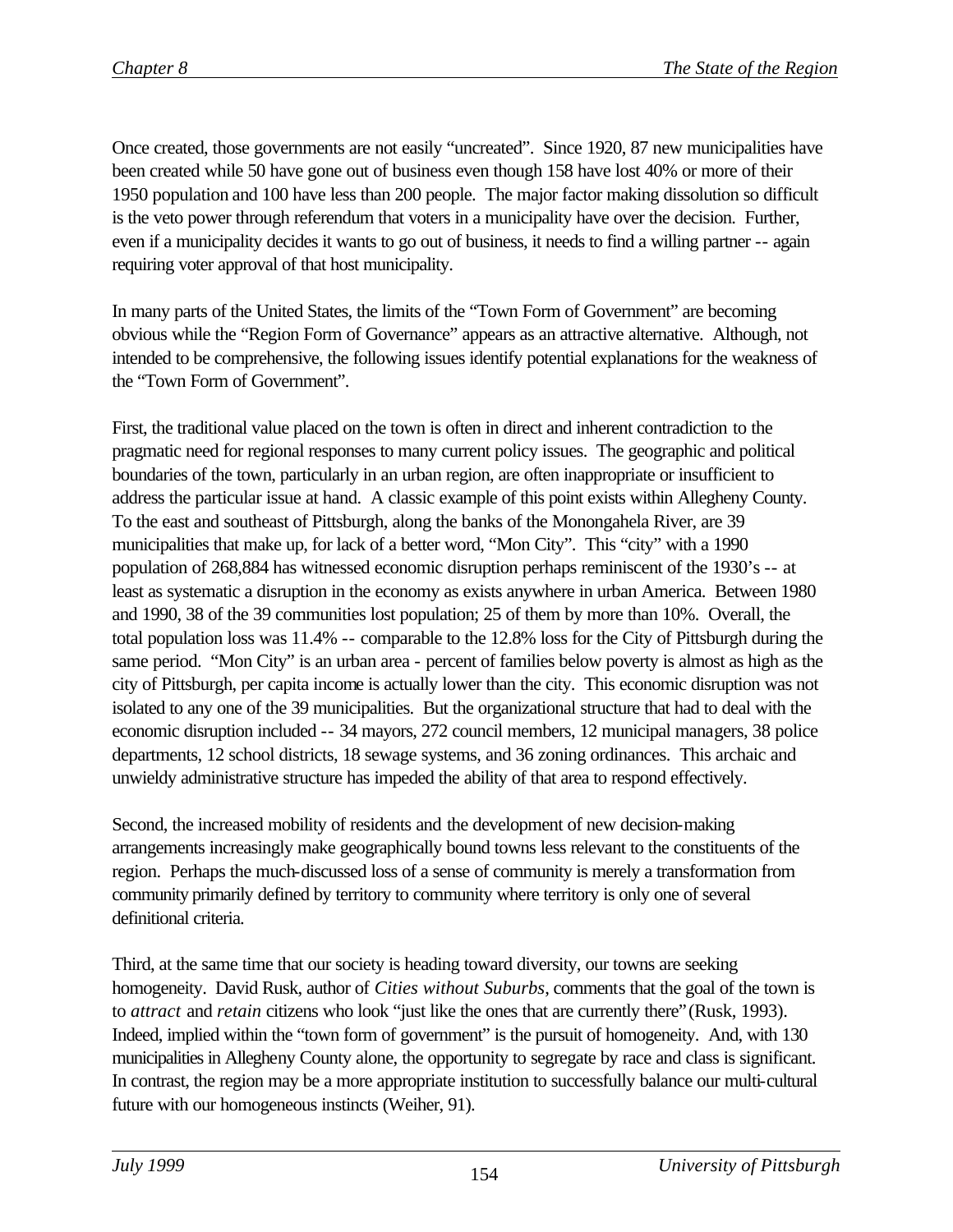Finally, even though the limits of the town seem obvious, in an urban setting, American legal and formal institutional arrangements for decision-making often only exist at the town level. However, the sum of these independent and often contradictory local decisions poorly substitutes for a regional decision. With this kind of additive decision-making, towns may more likely thwart the pursuit of regional goals than be the engines by which those goals are achieved.

While the above constitutes the weaknesses of the "Town Form of Government", the asserted advantages of the "Region Form of Governance" fall into four broad areas. The first concerns issues of fairness and equity. Regional approaches to housing, land use, educational and tax policies are argued to better serve all citizens fairly and equitably (Rusk 1993; Peirce, 1993; Downs, 1994; Orfield, 1997). The concentration of urban problems and the shrinking tax base of the center city and county create disparities with surrounding areas.

A second area involves issues of cost effectiveness of service delivery. Systems for the delivery and funding of government services have evolved based on town boundaries. Yet as the nature, demand for and cost of government services has changed, towns may not be the best unit of delivery for every government service. A regional approach, which makes cost effective service delivery to citizens its primary goal, could lead to rethinking the best systems for delivering those services resulting in some services likely being delivered along regional lines (ComPAC21, 1996; Competitive Pittsburgh, 1996).

The third involves issues of economic competitiveness and responsiveness in the global marketplace. In the global marketplace the unit of competition is the region and town boundaries have little meaning. Companies seeking to expand or establish operations make comparisons based on regional advantages and disadvantages, not just on the characteristics of the town that might be the site of their physical location (Peirce, 1993).

Although larger than towns, regions are still comparatively small areas on the global map. As John Naisbitt, author of *Megatrends* has stated, it is the small elements of the larger global system that have the most power and flexibility (Naisbitt et al, 1996). The comparative smallness of regions makes them more responsive in the global marketplace.

The fourth asserted advantage involves issues of strategic resource utilization and development. The towns and counties of a region have limited resources to accomplish their governmental objectives. A regional approach to the utilization of those resources might result in more effective, higher quality government. Similarly, local governments have made substantial investments in infrastructure - such as water and sewer systems, utilities and highways - that are integral to maintaining and increasing economic growth. A regional approach to these infrastructure resources would result in enhancing the value of investments already made in a manner that benefits all of the region. In addition to the improved utilization of existing resources and past infrastructure investments, a regional approach would mean more strategic investment of new resources in those engines of growth that will benefit the region as a whole.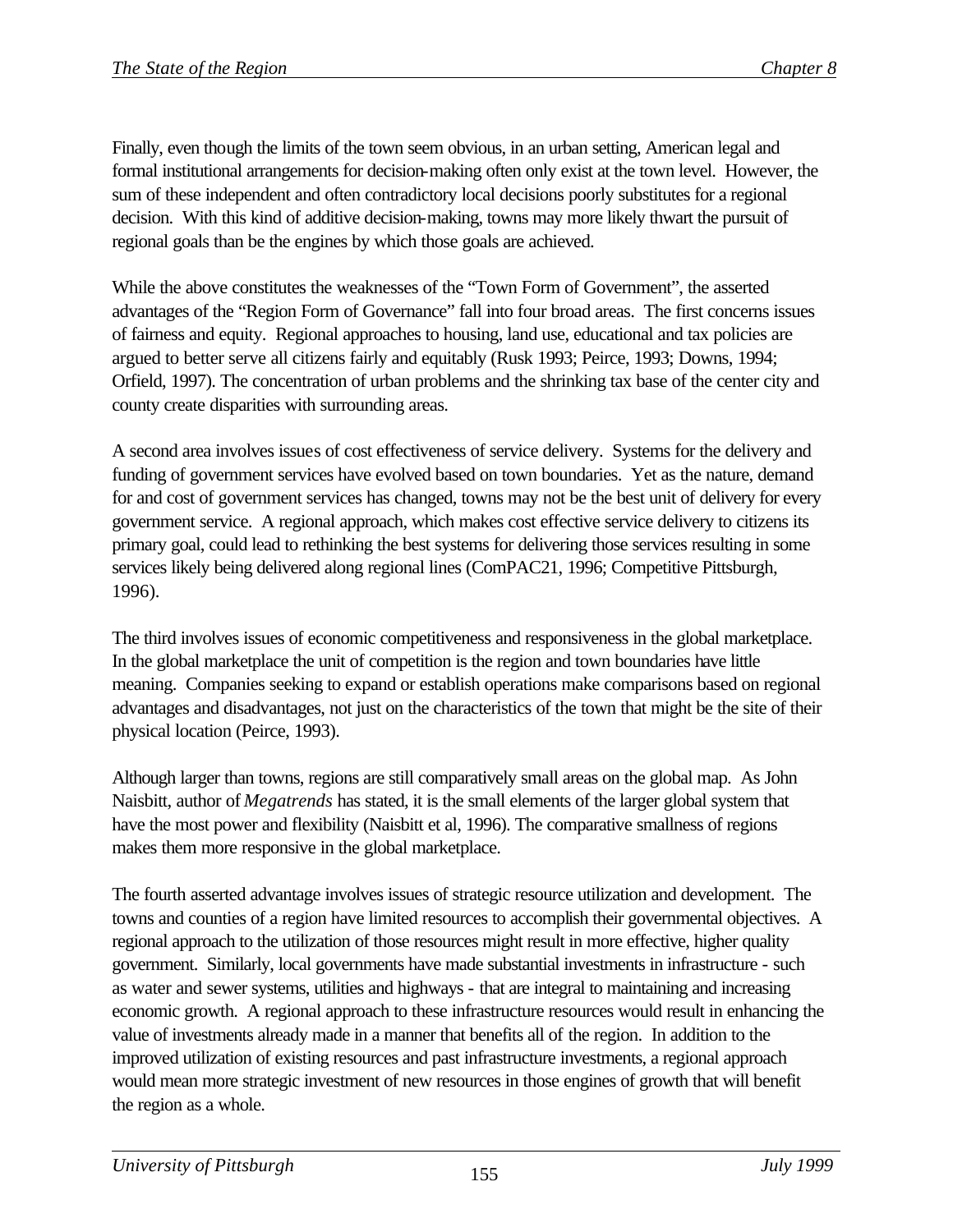The movement from town to region should not necessarily be confused with consolidation or merger of governments. Regional decision-making is different than simply creating a single decision-making regional body to replace towns. Rather, in policy areas where individual decision-making by towns can impede the economic competitiveness of the region, arrangements for a regional resolution can be institutionalized. Just as  $18<sup>th</sup>$  century political theorists were to struggle with how the town would be institutionalized,  $20<sup>th</sup>$  century political theorists are struggling with the emerging role of the region.

Part of the problem the concept of the region faces is the inability to place a boundary around its meaning. "Region" shifts with the issue and perspective of the individual or group. For the purposes of this paper, I will use Neal Peirce's suggestion that a region is best defined by flying over a land mass at night and drawing a boundary around the continuous connections of light which symbolize the geographic and socioeconomic connections of the towns. If such a flight were taken in Western Pennsylvania, the region would be defined, at a minimum, as Allegheny County and the five counties contiguous to Allegheny County.

These six counties cover 4,391 square miles, include 2.3 million inhabitants and contain 425 municipalities, 107 school districts, and 370 authorities. Conceptually, those numbers equate to one government for every 2,580 people. No region in the United States has the per capita density of local governments found in Western Pennsylvania. Perhaps more important than the number of governments is their small size. Only 27 towns represent more than 15,000 people. Overall, 70 percent of all towns have less than 5,000 inhabitants.

At the center of the region are Allegheny County and the City of Pittsburgh. The County covers 727 square miles, has a population of 1.3 million, and is served by 296 separate governments and special districts. Benchmarked against other regions, Allegheny County's fragmented system is apparent.

For instance, Seattle is a larger region with three times the area, 15% more people but half as many governments. Cleveland is a smaller region with two-thirds the area, a slightly larger population and approximately one third as many governments. Minneapolis is also a smaller region with three fourths as much area and population, and one quarter as many governments. Dallas is a larger region with 20% more area, nearly 50% more people and only one quarter as many governments.

# **Criteria for Assessing the "Regional Form of Governance"**

Based on the preceding, what might an emerging 'region form of governance' look like? Over the last several years, I have developed, at least initially, four critical ingredients that appear to be issue areas that serve to frame the discussion about the structure of regions in North America. Few regions exhibit all of these characteristics. Further, it is unclear whether there is a strong causal linkage between governance structure and economic performance. However, the presence of strategies that address these criteria clearly make for a region that is making decisions at the regional level.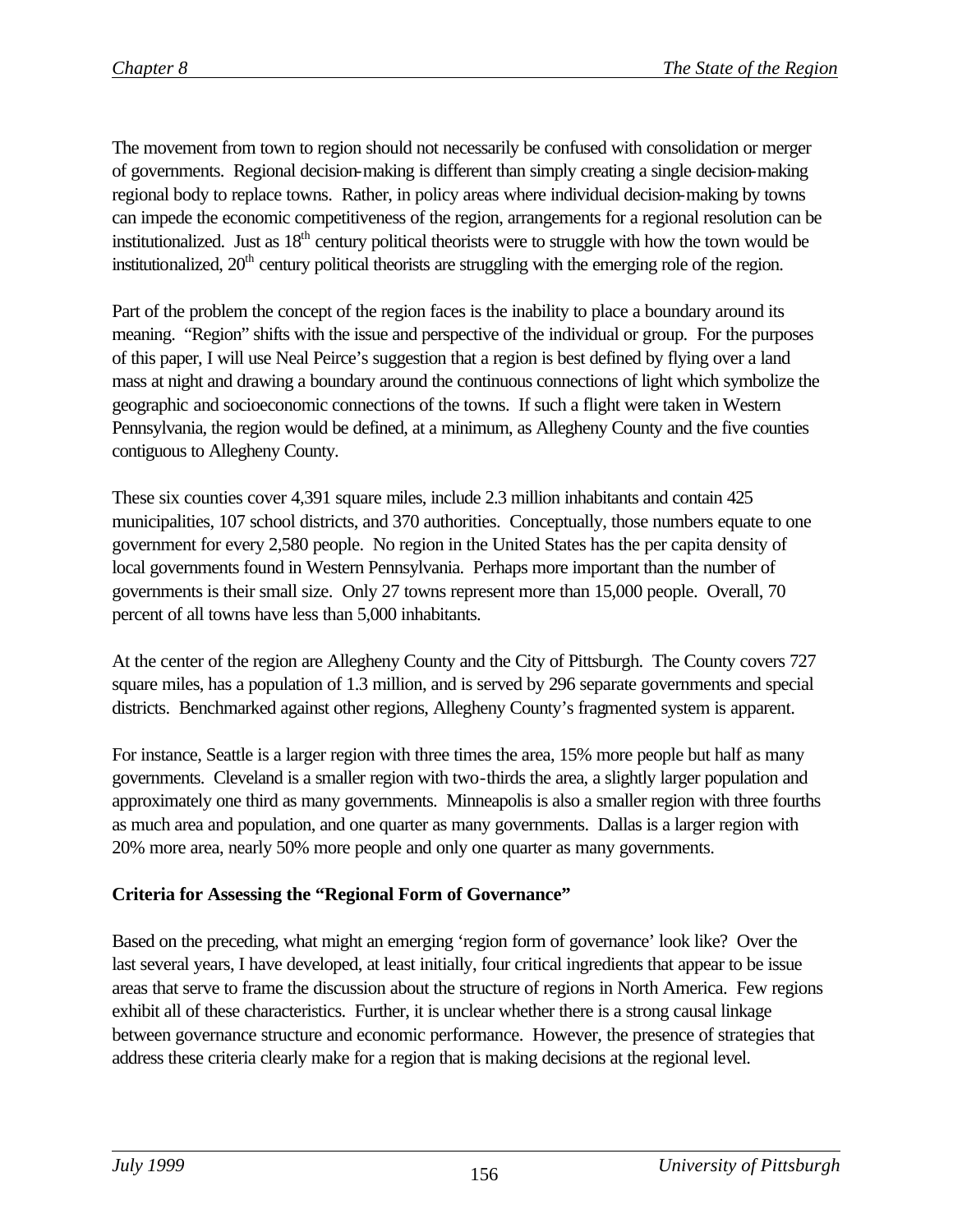# Criteria for Assessing Regions



- *The Region contains a fiscally and managerially sound center city and county.* Nationally, regions that are successful usually have a fiscally and managerially sound center city and county. The more professional the management of these core regional assets, the more these institutions can exercise the governmental leadership so critical to the success of the region.
- *The Region has mechanisms to bring key regional governance leaders together to take unified economic and community development actions.* Regions need key mechanisms, both formal and informal, for local and regional leaders to meet, discuss, and resolve critical public issues. Formal means include a Regional Council, one or several Councils of Government, County Governments, and economic development organizations. The greater the authority of these institutions, the more successful will be the region. Informal mechanisms include the partnering of the regional mechanisms with the neighborhoods, both territorial and issue-based, and the private sector to provide a means for these important constituents to participate in the regional decision-making process.
- *The Region legally makes and enforces housing, land use, education, and tax policy issues.* There are a number of key policy areas that should be formally addressed at the regional level. Although they have been the traditional domains of local government, housing, education, land use, and tax policy are important regional issues that need to be the domain of the region.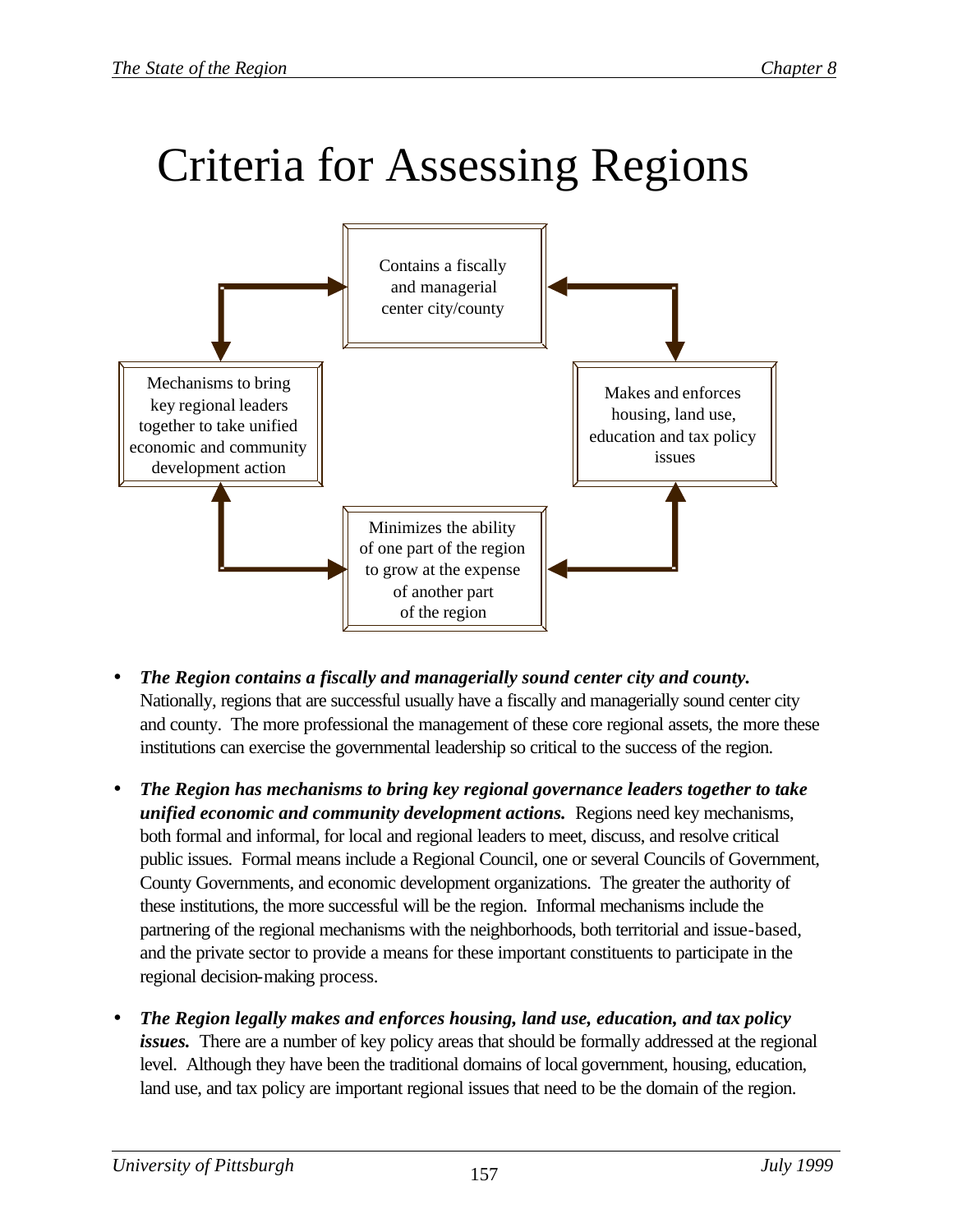Local interpretation and implementation of these policies can still leave a large and important role for the towns.

• *The Region acts to minimize the ability of one part of the region to grow at the expense of another part of the region.* Successful regions compete against other regions while unsuccessful regions create opportunities for intra-regional predation. If the primary growth in a region is occurring as a result of business relocation within a region, the region as a whole loses. Generally, the centralizing and coordination of economic development activities can serve the region and its constituent parts while minimizing counter-productive predation.

# **The Pittsburgh Region Benchmarked Against the Criteria**

Assessed against the above criteria, the Pittsburgh region fares poorly (ComPAC 21, 1996; Competitive Pittsburgh, 1996). The fiscal plight of the city and the county has been recently dramatized with a significant bond rating downgrades. The absence of regional approaches to housing, land use, education and tax policy has led to an "out of sight, out of mind" public housing policy, walled communities that have effectively insulated themselves from the broader community, and bankrupt and fiscally distressed municipalities and school districts. Collectively, the impact of this system of the "Town Form of Government" has resulted in a growing problem of racial and geographic disparity and inequity.

As Allegheny County and the City of Pittsburgh's economic problems mount, the surrounding counties in the region have adopted economic development policies and strategies that simply move business from Allegheny County to the outlying counties. Indeed, the location of industrial parks just over the border of Allegheny County is a vivid symbol of this intra-regional predation.

Several of the above observations need further discussion. First, and of immediate concern, is the problem of the growing disparity between communities within our region. Using a methodology more fully discussed elsewhere, I have cataloged municipalities in Allegheny County into groups based on their relative fiscal health. (Miller, Miranda et al, 1995) This classification system assumes local elected decision-makers are aware of the competitive metropolitan market of which they are an integral part. This knowledge includes an assessment of how their community compares with their neighbors. Indeed, in the world of local politics, elected officials optimize their community's standing and their standing within the community by maximally meeting demands while minimally taxing voter consumers. The desired result is a bundle of services desired by the consumer and willingly financed by the voter.

This ideal state of maximum services and minimum taxes has a relative dimension. The worst possible extreme is the condition under which a set of elected officials, relative to other tax jurisdictions, are minimally meeting demands but maximally taxing voter-consumers. Several assumptions can be made about the low-service, high-tax community. First, such a condition is not one of choice; no logical reason exists for elected officials to design such a system. Few, if any, voter-consumers would seek out, as Tiebout suggests, such a community (Tiebout, 1956). In the absence of legal authority to go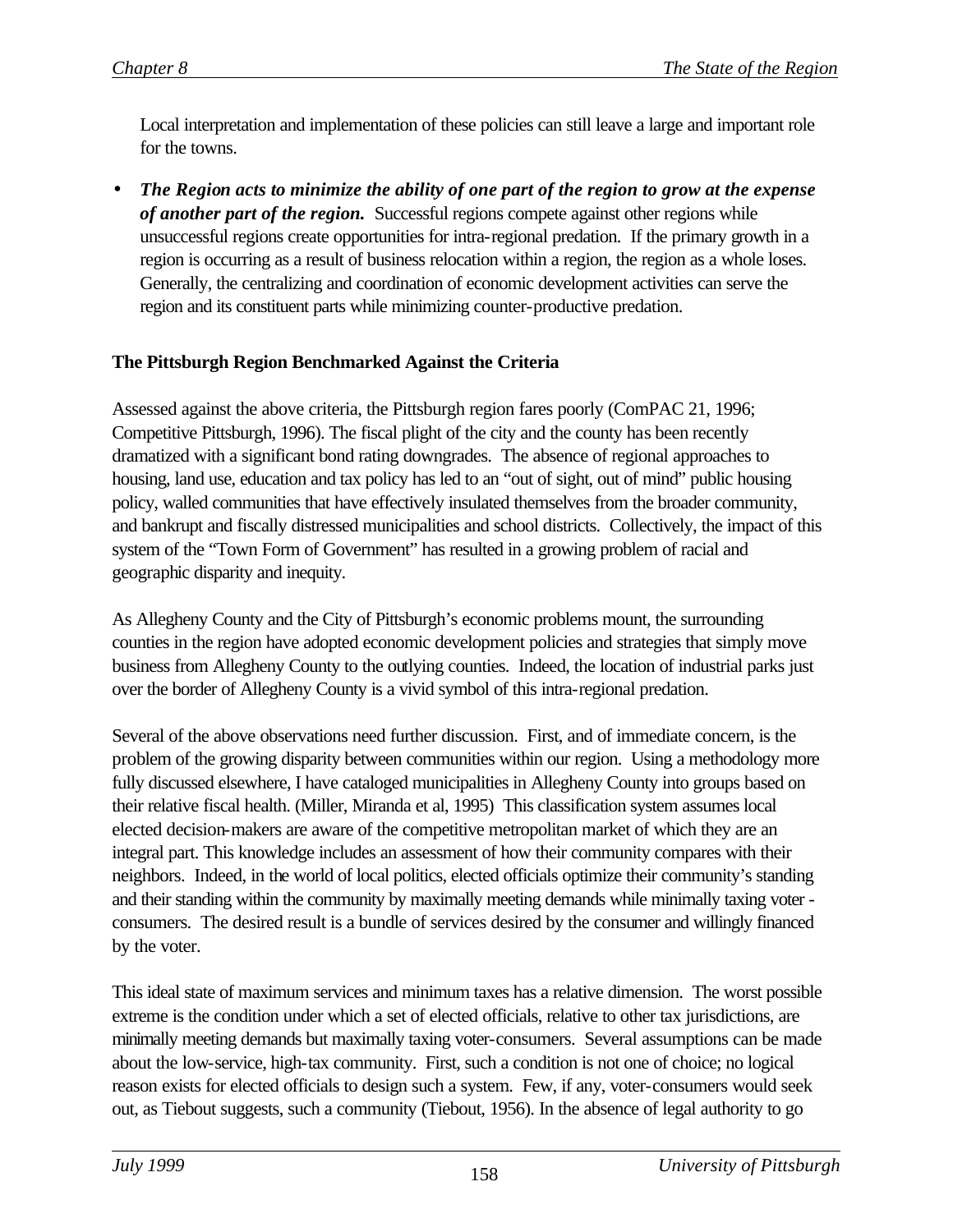out of business, such a community may be precluded from ceasing to exist. Scale economies aside, individuals deciding to locate in these communities would have to contribute more in taxes than they get back in services if the community were to improve its fiscal position.

Second, if a fragmented metropolitan system is "working," then over time, the low-service, high-tax communities should be moving toward a more competitively priced and attractive bundle of services. Whether the choice is increasing services, reducing taxes or a combination of the two, a working metropolitan system should have few instances of low-service, high-tax communities that are not moving out of that economic predicament.

The scale developed to assess the above assumptions ranks each municipality in Allegheny County on the extent of service, degree of taxation continuum. Taxation is measured by calculating the rate of taxation of each municipality. The service bundle is measured by estimating the per capita yield generated by that the rate of taxation. The higher the yield, the more resources exist for the elected officials to meet voter-consumer demands that legitimize the jurisdiction's rate of taxation.

For purposes of evaluation, I refer to the degree of taxation as "tax effort" and the extent of services delivered as "tax yield." Communities with low tax effort and high tax yield represent the optimal situation for elected officials. Conversely, high tax effort, low tax yield communities represent the least desired state. These latter communities face conditions defined as "fiscal stress."

For the  $128<sup>2</sup>$  communities in Allegheny County, relative fiscal stress is an ordinal ranking of the total tax efforts and tax yields. The municipality with the highest relative fiscal stress has a highest tax effort and a lowest tax yield relative to all other municipalities in the county. Conversely, the municipality with the lowest relative fiscal stress has a lowest tax effort and a highest tax yield compared to the other municipalities in the county. The results of this process is a ranking of each municipality in the county from 1 to 128 with 1 (Wilkinsburg - the most stressed) to 128 (Sewickley Heights - the least stressed). (Jensen, 98) Since I first developed the scale, Brian Jensen at the Pennsylvania Economy League has made several modifications, particularly the development of a set of z-scores to provide a sense of distance between municipalities on the Miller-Jensen Scale of Municipal Fiscal Stress. The full list of municipalities can be found in Appendix 1.

For purposes of analysis, the 32 communities with the highest fiscal stress rankings are grouped and labeled "Stressed". The next 32 are grouped and labeled "Strapped". The next 32 are grouped and labeled "Stable". Finally, at the other end of the continuum are the 32 communities with the least level of fiscal stress. These communities are grouped and labeled "Stately".

Assessing the results of this analysis over time yields several very disturbing findings. First, the gap between the rich and poor not only is a wall that is hard to climb, it has become harder over the study period. As is indicated in Table 1, all 32 of the most stressed communities in 1981 were still stressed

 $2$ <sup>2</sup> There are officially 130 communities in Allegheny, but two lie partially in neighboring Westmoreland County and are omitted from this analysis because of incomparable data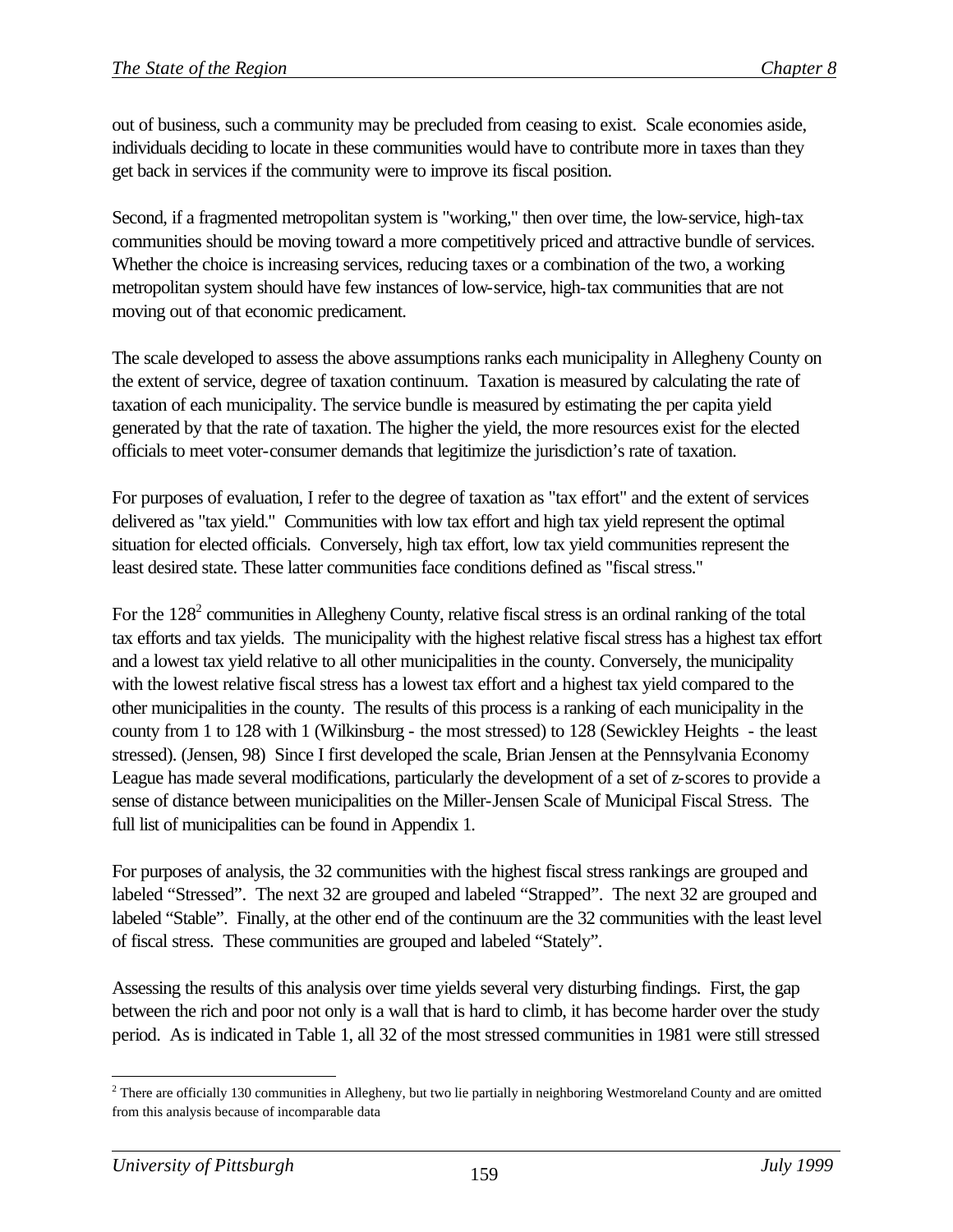or strapped in 1994. Indeed, the relative position of municipalities is surprisingly constant. The notion that communities can retool or design their packages of services and tax structure to become more competitive is not born out by the data.

| Rank in 1994 |                |        |          |                 |       |  |
|--------------|----------------|--------|----------|-----------------|-------|--|
| Rank in 1981 | <b>Stately</b> | Stable | Strapped | <b>Stressed</b> | Total |  |
| Stately      | 24             | 8      |          |                 | 32    |  |
| Stable       |                | 16     |          |                 | 32    |  |
| Strapped     |                |        | 16       |                 | 32    |  |
| Stressed     |                |        | 8        | 24              | 32    |  |
| Total        | 32             | 32     | 32       | 32              | 128   |  |

# **Table 1. Ranking of Allegheny County Communities by Fiscal Stress, 1981 and 1994**

The second finding also demonstrates a partial explanation for why the system is not self-correcting. Not only are the poor communities still poor after a number of years, they are relatively poorer. This widening gap has been detailed elsewhere and will not be repeated here (Miller, Miranda et al, 1995). However, as the following analysis suggests, the current system cannot self-correct.

Citizens are attracted to communities expecting a quality of life that makes the locational decision rational. Indeed, the more a community can invest in quality of life investments, the more attractive the community is to potential citizens. I have developed a rough measure of the capacity each community has to invest in quality of life issues. The expenditures each community makes in its "core services" (public safety, public works, and general government) is deducted from the communities revenues received from property tax and all other taxes. The residual from this calculation represents discretionary dollars that are available to address a wide variety of community issues. I refer to these as "quality of life" resources.

As is demonstrated in Table 2, the richer communities have seen these discretionary resources grow significantly -- from \$22.68 per person in 1981 to \$85.40 per person in 1994. Conversely, the poorest communities have actually seen the virtual elimination of the limited discretionary resources they had as they have been forced to reallocate those funds back into core services. Given this growing mismatch, it is unlikely that the poorer communities can or will become competitive.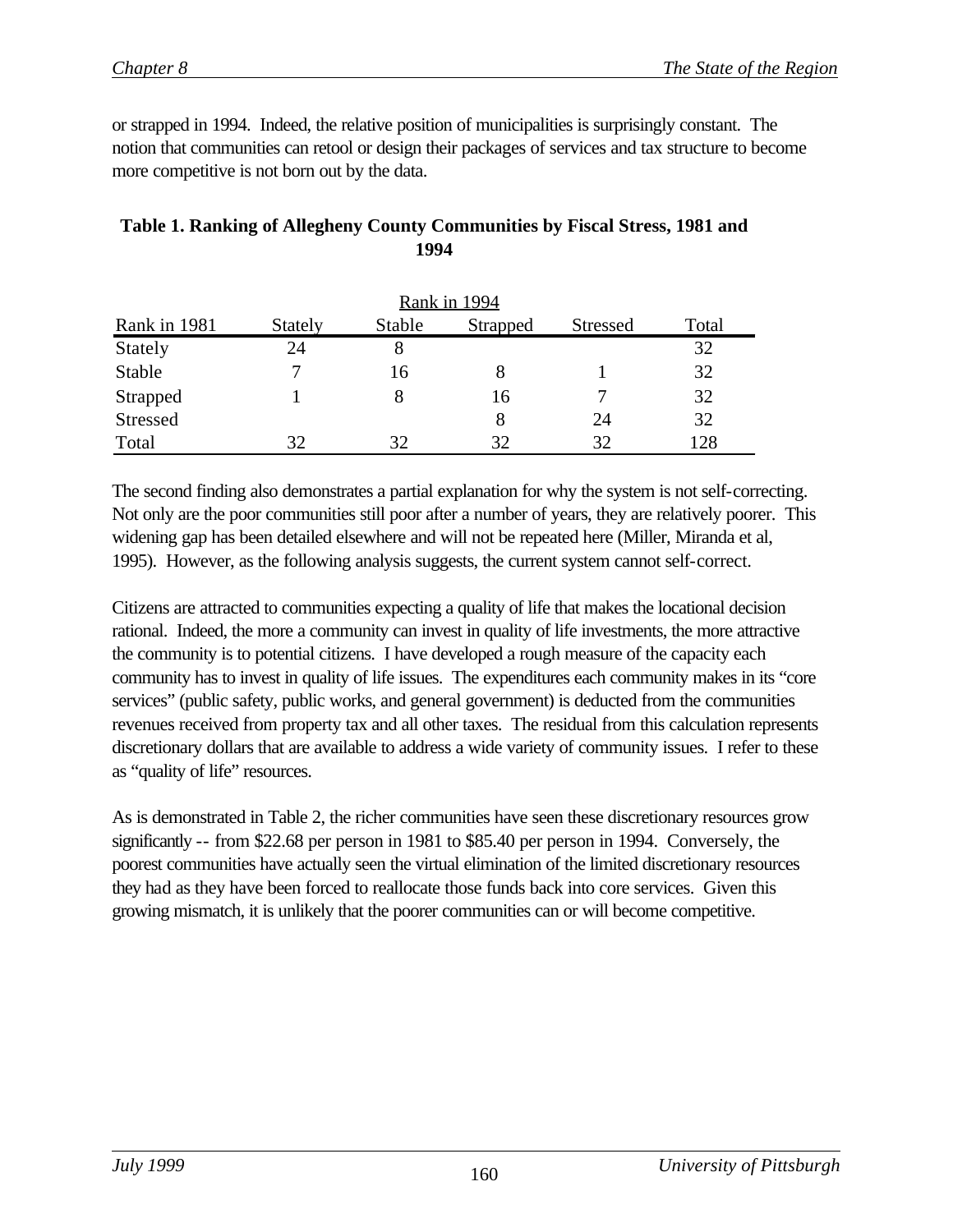|                 |         | Per Capita Quality of Life Expenditures |         |         |  |  |  |
|-----------------|---------|-----------------------------------------|---------|---------|--|--|--|
|                 | 1981    | 1984                                    | 1991    | 1994    |  |  |  |
| Stately         | \$22.68 | \$39.49                                 | \$71.41 | \$85.40 |  |  |  |
| Stable          | \$25.70 | \$20.52                                 | \$44.28 | \$43.75 |  |  |  |
| Strapped        | \$6.57  | \$2.86                                  | \$19.97 | \$11.66 |  |  |  |
| <b>Stressed</b> | \$9.37  | \$5.96                                  | \$1.07  | \$1.90  |  |  |  |

# Table 2. Change in Quality of Life Expenditures of Allegheny County Municipalities 1981 to 1994

The third finding relates to growing evidence that these disparities have racial connotations. In the city of Pittsburgh, 80% of the African-American population live where 12% of the city's white population live. Yet, these neighborhoods, which comprise 30% of the total population of the city, represent 61% of all city families in poverty and 70% of all female-headed households. In the other 129 communities in Allegheny County outside of the city, 80% of the African-American population live where 20% of the county's white population live. Yet, these municipalities, which comprise 23% of the total Allegheny County population outside of Pittsburgh, represent 43% of all county families in poverty and 52% of all female headed households.

Further, a closer examination of those communities classified as "stressed" suggests that the more fragmented the region the more segregation by race and class is likely to occur. With 20.3% of the non-Pittsburgh population in Allegheny County, "stressed" communities have 52% of all families in poverty; 53% of all violent crimes; and 43% of the vacant housing units. Demographically, 58% of non-Pittsburgh African-Americans reside in "stressed" communities. In "stressed" communities, median family income is 50% of incomes of families in the "stately" communities. "Stressed" communities have 15% of the non-Pittsburgh workforce, but 24% of the non-Pittsburgh unemployed.

# **The Emergence of the "Region Form of Governance"**

Although the preceding is a critical analysis of the current state of the region, there are signs of reform and change. Over the past several years, the following initiatives may prove to have served to lay a foundation for the development of a more equitable and effective governance system.

# County Governments are Becoming More Important

Although, from an historical perspective, county government is old; operationally, counties have only recently been called upon to deliver a more comprehensive set of services. This relatively dramatic change can be observed by assessing the relationship of the 29 county governments in western Pennsylvania to the 1,181 municipal governments that are located within those 29 counties. In 1970, the 29 county governments spent (in constant 1993 dollars) \$869 million while the 1,181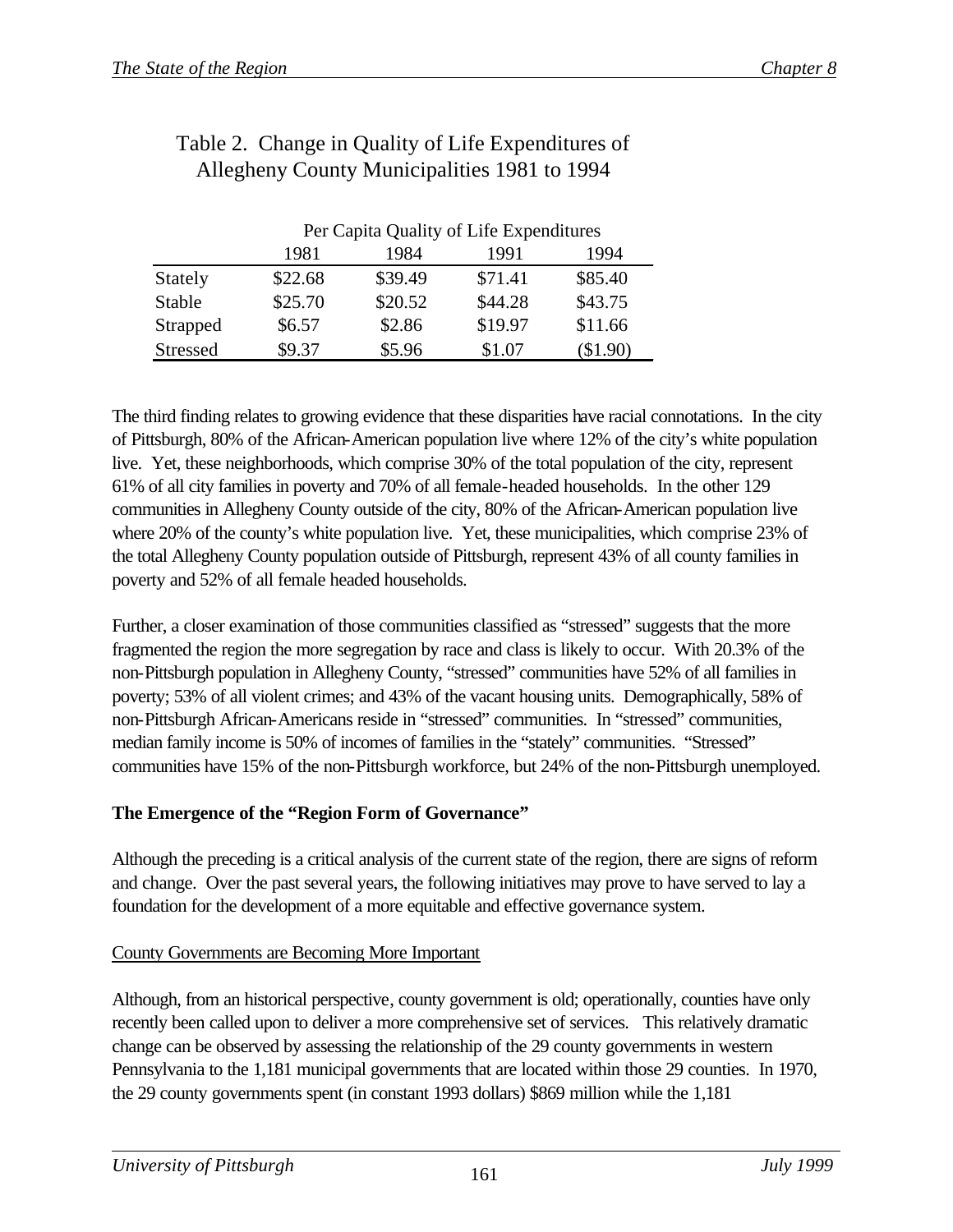municipalities spent \$1,212 million. More simply put, counties spent 42% of combined county/municipal spending while municipalities spent 58%. By 1993, the tables were reversed -- 53% of combined county/municipal spending was undertaken by the 29 county governments.

Several reasons exist for the emergence of the county as the primary unit of local government. First, federal/state mandates and new programs have disproportionately been assigned to county governments. Indeed, non-tax revenues grew by 171% for the counties compared to 76% for the municipalities. Even though strings may be attached to the money, counties are nonetheless the choice of federal and state agencies as the location for program responsibilities.

Secondly, county governments are beginning to take on responsibilities for programs that transcend municipal boundaries. Tax revenues of the 29 county governments (in constant dollars) grew by 30% over the 1970 to 1993 period, but only 1.4% in the 1,181 municipalities. Albeit slowly, the trend toward increased responsibility on the part of county government is a regionalizing trend.

Unfortunately, this demand has been superimposed over an antiquated county governmental structure and a far too limited resource base for counties to deal with the complex issues of contemporary society.

#### The Allegheny County Regional Asset District

Based on an underlying assumption that a region has both an identity and a responsibility to finance the public portion of assets that serve this broader regional constituency, the Allegheny County Regional Asset District has been created. Through an additional .005% on the sales tax, over \$60 million is available annually to publicly fund the region's shared assets. Facilities like the zoo, aviary, libraries, parks and stadiums are now the responsibility of the region.

Two important purposes were thought to be addressed through this legislation. First, approximately \$40 million is provided to the region's assets directly from the sales tax proceeds, replacing funding that had previously been provided to the assets by individual local governments. This transfer of funding responsibility, primarily away from the City of Pittsburgh (estimated impact - \$18 million) and Allegheny County (estimated impact - \$18 million), has helped to make those governments more fiscally sound and competitive than they would be otherwise.

The second purpose of the asset district is to provide a more stable and elastic funding base for the region's assets. Initially, approximately \$13 million was available annually to increase funding to new or existing assets. This discretionary portion of the program has grown to over \$20 million in several years.

#### The Allegheny County Tax Base Sharing Program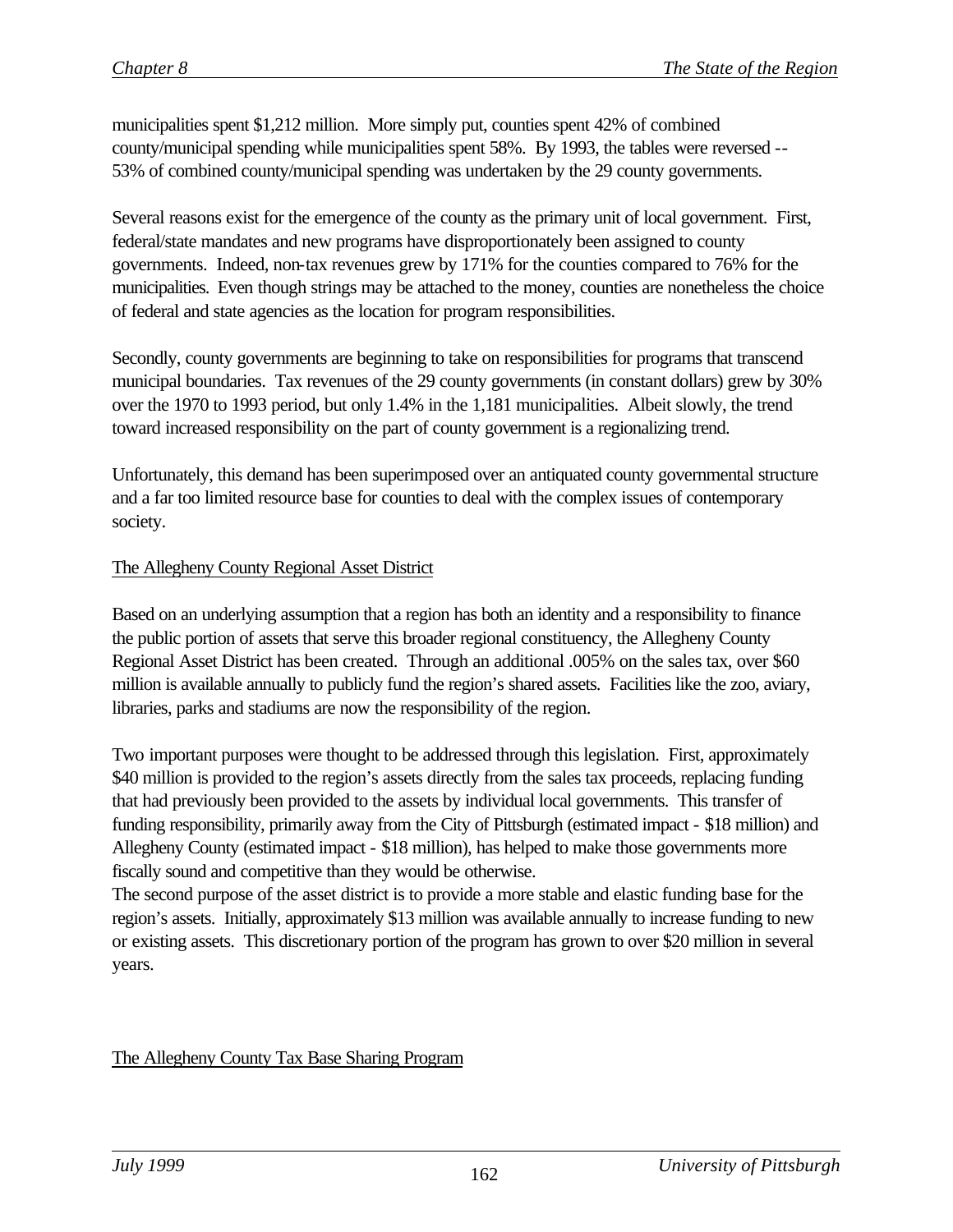One of the most significant advances in the development of the region has been the "other half" of the legislation that created the Regional Asset District. This less visible reform has created a tax base sharing program second only in size to the Minnesota Tax Base Sharing Plan. Through an additional .005% on the sales tax, over \$60 million is available annually to assist Allegheny County governments in shifting a portion of their funding requirements away from the property tax and other taxes. The distribution is as follows: 50% goes to the Allegheny County government and 50% is shared between the participating municipalities in the county. Approximately 50% of the latter distribution to municipalities goes directly to the City of Pittsburgh. Between the relieved obligations under the asset district and the tax relief provisions cited above, the economic impact on Allegheny County government was close to \$45 million and the impact on the city was close to \$30 million.

The other half of the municipal revenue sharing program distributes proceeds to the municipalities outside the city of Pittsburgh. Although all municipalities in the county have a right to participate, the formula used for this distribution targets the less affluent. Using the original estimates of available funds and the ranking system outlined earlier in this paper, Table 3 indicates that the per capita impact on the "stressed" communities is twice the impact on the "stately" communities.

|                 | Population | Proceeds     | Per Capita |
|-----------------|------------|--------------|------------|
| Stately         | 254,908    | \$2,500,000  | \$9.81     |
| Stable          | 263,944    | \$3,100,000  | \$11.74    |
| Strapped        | 250,794    | \$3,200,000  | \$12.76    |
| <b>Stressed</b> | 196,211    | \$3,700,000  | \$18.86    |
| Total           | 965,857    | \$12,500,000 | \$12.94    |

# Table 3. Original Estimated Distribution of Tax Sharing Proceeds to Allegheny County Municipalities Outside of Pittsburgh

# City of Pittsburgh/County of Allegheny Cooperative Services Program

The County of Allegheny and the City of Pittsburgh are the second and third largest local governments in Pennsylvania. Between them, they have a \$1 billion budget and employ over 11,000. The City/County Cooperative Services Program, a three-year public-private effort, conducted between 1994 and 1997, identified a wide variety of areas where cooperation between these governments can lead and has led to fiscal savings and managerial effectiveness.

The principle initiative among a number that were started has been the combining of the economic development programs of the city and county. Other initiatives, desperately needed, remain on the back burner.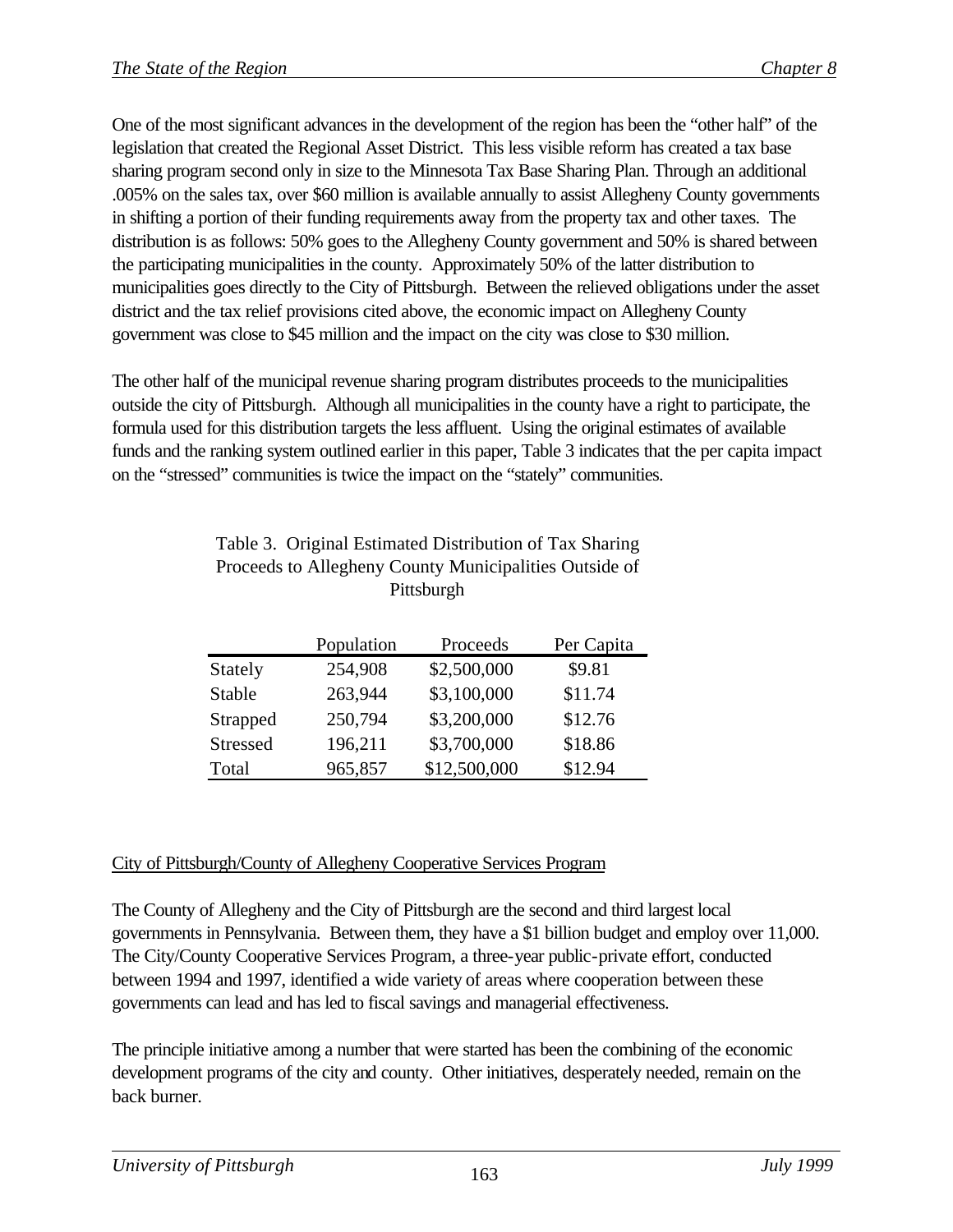# Strengthened Councils of Government

There are currently eight Councils of Government (COGs) in Allegheny County. These voluntary associations of municipalities serve as intermediary institutions between the many local governments, the few counties, and the state. That there are eight COG's for one county alone (Allegheny) is unlike most other regions. Indeed, the more typical model is for COG's to be multi-county, sometimes even coterminous with the region. (James and Miller, 1995)

The region's political fragmentation and unequal economic growth has lead to unequal fiscal capacity on the part of the COG's. As is demonstrated in Table 4, several of the COG's (Steel Valley, Turtle Creek, and Twin Rivers) are simply collections of the region's distressed municipalities. In these instances, the collective capacity of the fiscally stressed is still far less than the resources necessary to address important public policy issues.

# Table 4. Classification of Municipalities that Constitute the Councils of Governments (COG's) in Allegheny County

|                      | Population | <b>Stately</b> | Stable | Strapped Stressed |    |
|----------------------|------------|----------------|--------|-------------------|----|
| Alle Valley North    | 45,529     |                |        | 3                 |    |
| Char-west            | 122,097    | 9              |        | 6                 |    |
| North Hills          | 190,863    | 9              | 4      | $\overline{2}$    | 2  |
| <b>Quaker Valley</b> | 35,717     | 5              | 4      | 3                 | 2  |
| South Hills          | 211,430    | 2              | 6      | 4                 | 3  |
| <b>Steel Valley</b>  | 42,440     |                |        | 2                 | 6  |
| <b>Turtle Creek</b>  | 127,451    | 2              | 3      | 4                 | 11 |
| <b>Twin Rivers</b>   | 95,110     | 0              | 3      | 6                 | 2  |
| Total                | 870,637    | 28             | 31     | 30                | 31 |

Efforts are now underway to secure a more solid funding base for COGs - important building blocks in regional governance. Imbedded within the legislation that created the Allegheny County Regional Asset District and the Tax Base Sharing program is a provision to set aside a small portion of the annual growth in receipts to support intergovernmental organizations of which COG's have been the primary recipient. Although this funding source is currently small, ranging from \$5,432 to \$27,660 for each COG, it nonetheless represents an important commitment to these institutions. Further, as this funding source is based on the redistributive formula noted above which provides greater support to the less affluent communities, COG's that serve less affluent communities will receive a proportionally greater share.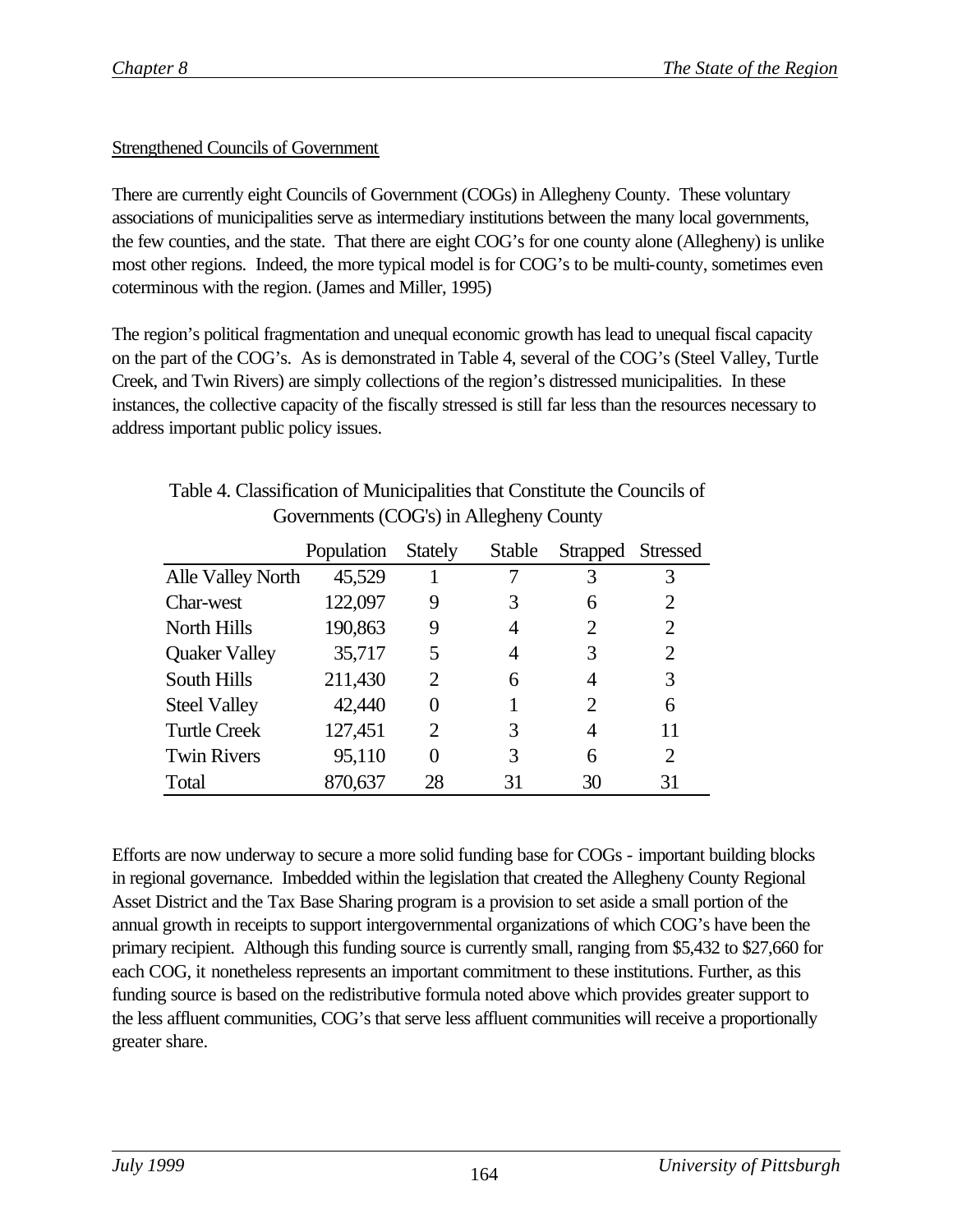# The Emergence of SPRPC

The region's foremost regional governance structure is the Southwest Regional Planning Commission (SPRPC or soon to be referred to as SPC with the combining of its planning and economic development functions). The governing structure of SPC is built around the County Government's of Allegheny, Beaver, Butler, Washington, Westmoreland and the City of Pittsburgh. Several years ago, it received the official designation as the Metropolitan Planning Organization or MPO for the region. In that capacity, SPC is responsible for allocating federal transportation dollars that flow into the region. It is estimated that over the next 20 years, \$12 billion of federal aid will flow to the region generating \$16 billions in transportation improvements.

The importance of controlling the allocation of transportation funding should not be underestimated. With the withdrawal of the federal government from its aggressive urban agenda of the 60's and 70's, transportation has emerged as one of the few policy areas that it continues to fund. In that capacity, it provides an important link between the federal government and local governments. Second, largescale transportation projects define regions. In addition to public visibility, decisions about which projects are funded determine where growth occurs and, more importantly, where growth does not occur. Third, the process of making transportation decisions is, at the same time, a decision about the region in general and it is predicated on consensus on other aspects of the community such as economic development, environmental preservation, and quality of life issues. Hence, to arrive at agreement on transportation expenditures requires agreement on other aspects of the region.

# **Final Thoughts**

These actions while significant, only scratch the surface of shifting the governance of Western Pennsylvania from Town to Region. This transition will be painful and will probably occur with many sectors "kicking and screaming." But, it will occur. Just as the Town emerged in the 18<sup>th</sup> century as a powerful organizing institution, the Region will emerge as the  $21<sup>st</sup>$  century equivalent. Let me offer the following recommendations on next steps that should be taken as we move inexorably slowly toward reform of our governance system.

First, the growing disparity between rich and poor municipalities has to be reversed. Because municipalities are "creatures of the state", this resolution rests with the state legislature. Legislation to rationalize, through incentives, the governance structure of the poorer regions needs to be a high priority. For instance, turning basic governance functions over to the COG's in poorer areas makes economic and practical sense. In addition, revenue and tax- base sharing programs need to be expanded.

Second, the call for zero tolerance of service duplication outlined in the ComPAC 21 Report must be seriously answered. Why Allegheny County, for instance, continues to have two bomb squads (one city, one county), two homicide squads (one city, one county), and 174 separate delinquent real estate tax collection organizations defies logic and taxpayer interests.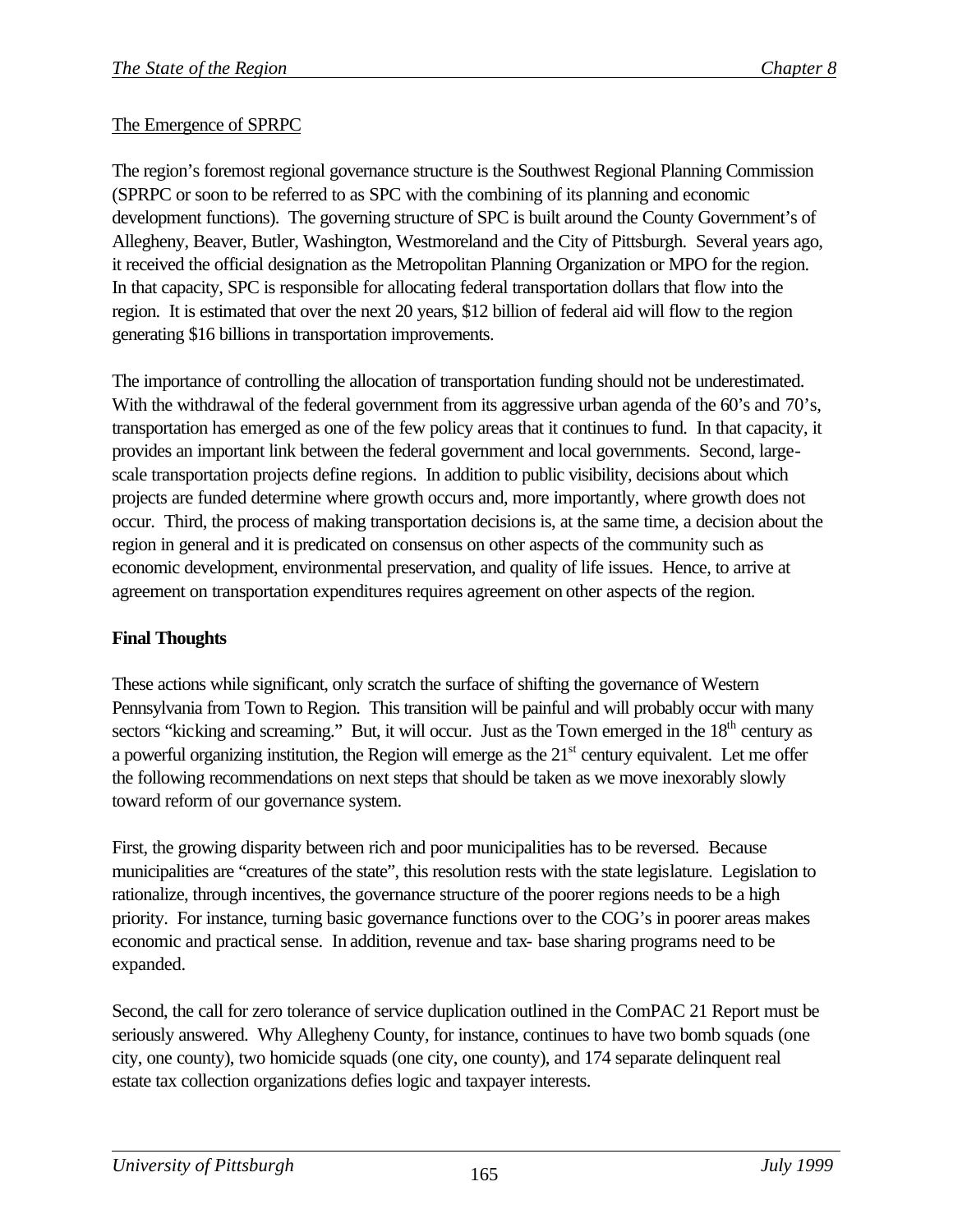Third, SPC needs to emerge as the premier regional organization. However, that can occur only if it becomes more representative of the geography and demography of the region. Currently, each county has equal representation on the board of SPC, affording rural interests a proportionately greater weight then their population and economic value dictates. Urban under representation also has the impact of diminishing the credibility of the organization in the eyes of institutions representing major urban interests. The principle of "one person-one vote" that applies to most systems of democratic decision-making ought to apply to the board of SPC.

Under the category of achieving multiple objectives, a possible solution to SPC's representativeness and the need for incentives for regional governing is to afford COG's that represent 100,000 or more people the same voting rights as counties and the city of Pittsburgh currently enjoy. Had my earlier reference to "Mon City" actually been accomplished and "Mon City" had a voice on SPC, a very different distribution of transportation dollars would have emerged.

Fourth, the urban core needs to think "outside the box". In our collective minds, Allegheny County is divided between the City of Pittsburgh on one end and all the other municipalities on the other. As a result, we solve problems based on this division. For instance, "Intermediate Units" (IU's) are the school district equivalents of COG's. There are two in Allegheny Couty – the City of Pittsburgh School District as one and all other 42 districts in the second. Allegheny County's solution to 911 involves fundamentally a Pittsburgh solution, and a north, east, south, and west suburb solution.

Instead of the city-suburb dichotomy, recent research has demonstrated that the 38 municipalities that share a common border with Pittsburgh have more in common with the city then they do with the outer ring of suburbs. (Paytas and Miller, 1997; see also Orfield, 1997) Pittsburgh and those 38 communities have a combined population of 865,000, affording it far more economic and political weight in the shaping of regional policies than is currently wielded by that coalition. A starting point for those discussions between the urban core municipalities could be the convening of mayors and chief elected officials of those jurisdictions for the purposes of exploring mutual interests and a mutual agenda.

# **References**

Bish and Warren (1972). "Scale and Monopoly Problems in Urban Government Services". *Urban Affairs Quarterly*. 8: 97-122

ComPAC21 (1996). *Preparing Allegheny County for the 21st Century*. Pittsburgh: Committee to Prepare Allegheny County for the 21st Century.

Competitive Pittsburgh Taskforce (1996). *Establishing a Culture of Excellence*: R*ecommendations of the Competitive Pittsburgh Taskforce*. Pittsburgh: Competitive Pittsburgh Task Force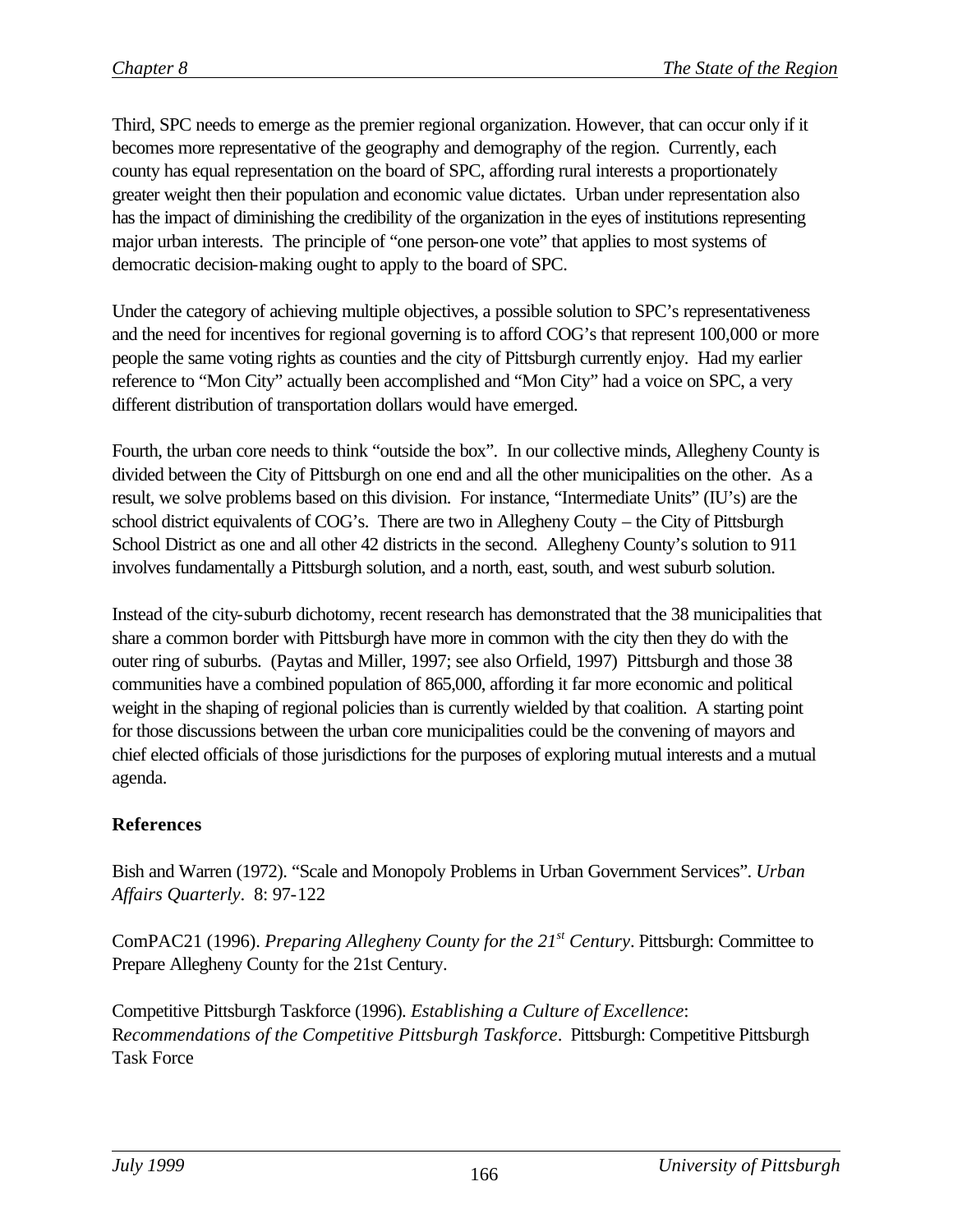Downs, Anthony (1994). *New Visions for Metropolitan America*. Washington D.C.: Brookings Institute.

Garreau, Joel (1992). *Edge City: Life in the New Frontier*. NY: Anchor Books.

James, J. and D. Miller (1995). *"Assessing the Councils of Governments in Allegheny County".* Pittsburgh: Pennsylvania Economy League.

Jensen, Brian (1998). "Z-scores for the Miller-Jensen Fiscal Stress Scale for 1998". Unpublished manuscript.

Miller, D., R. Miranda, R.Roque, amd C. Wilf (1995)."The Fiscal Organization of Metropolitan Areas: The Allegheny County Case Reconsidered*". Publius: The Journal of Federalism*. Volume 25, Number 4. 19-36.

Naisbitt, John et al (1996). *Megatrends.*

Orfield, Myron (1997). *Metro-Politics: A Regional Agenda for Community and Stability*. Washington D.C.: Brookings Inst.

Paytas, J. and D. Miller (1997) "Allegheny United: Building a Metropolitan Coalition for Stability and Growth." University of Pittsburgh (1997). Available from http://www.pitt.edu/~jrpst8/allegh1.html

Peirce, Neal et al (1993). *Citi-States: How Urban America can Prosper in a Competitive World*. Washington D.C.: Seven Lock Press.

Rusk, Dave (1993). *Cities without Suburbs*. Baltimore: John Hopkins University Press.

Schneider, Mark (1989). *Competitive City: The Political Economy of Suburbia*. Pittsburgh: University of Pittsburgh Press.

Tiebout, C. (1956). "A Pure Theory of Local Expenditures"*. Journal of Political Economy*; 64: 416-424

Tiebout, Ostrom and Warren (1961). "The Organization of Government in Metropolitan America: A Theoretical Inquiry" *American Political Science Review*; 55: 831-842

Weiher, Greg (1991). *The Fragmented Metropolis*. Albany: State University of New York Press.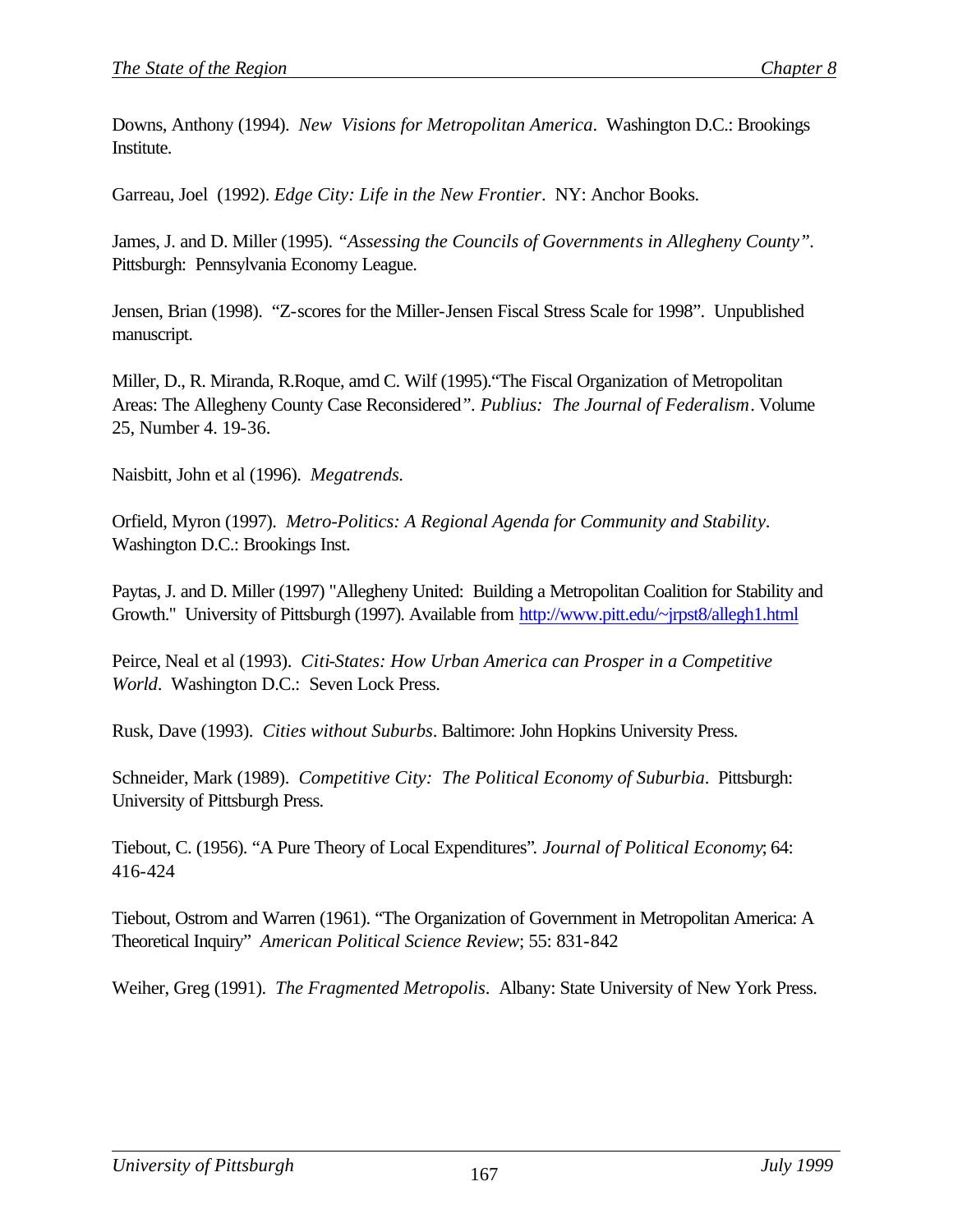| Stressed        |        | Strapped         |        | Stable            |          | Stately           |          |
|-----------------|--------|------------------|--------|-------------------|----------|-------------------|----------|
| Wilkinsburg     | 3.9026 | Coraopolis       | 1.0972 | West View         | (0.0230) | Kennedy           | (1.1015) |
| Clairton        | 3.7110 | Whitaker         | 0.9975 | Springdale        | (0.0233) | Hampton           | (1.1204) |
| Homestead       | 3.5368 | West Homestead   | 0.9945 | Wilkins           | (0.0596) | North Fayette     | (1.1627) |
| Duquesne        | 3.1981 | East Deer        | 0.9635 | Shaler            | (0.1150) | Neville           | (1.1671) |
| McKeesport      | 3.0718 | Crafton          | 0.9447 | Pennsbury Village | (0.1253) | McCandless        | (1.2328) |
| Rankin          | 3.0583 | North Versailles | 0.9283 | Blawnox           | (0.1447) | Clorchill         | (1.2420) |
| North Braddock  | 2.8958 | Carnegie         | 0.9136 | Ben Avon          | (0.1790) | Monroeville       | (1.3004) |
| East Pittsburgh | 2.7741 | Port Vue         | 0.8196 | Oakmont           | (0.1816) | Indiana           | (1.3417) |
| Braddock        | 2.7195 | Elizabeth        | 0.7912 | Scott             | (0.2094) | Bradford Woods    | (1.4713) |
| Stowe           | 2.4015 | Baldwin          | 0.7423 | Frazer            | (0.2352) | Moon              | (1.5215) |
| McKees Rocks    | 2.3636 | Penn Hills       | 0.6685 | Cheswick          | (0.2630) | Aleppo            | (1.5695) |
| Wilmerding      | 2.1428 | Pitcairn         | 0.6528 | Edgewood          | (0.2636) | Franklin Park     | (1.6076) |
| Tarentum        | 2.0926 | Harrison         | 0.5625 | Forward           | (0.2661) | Upper St. Clair   | (1.6115) |
| Verona          | 2.0508 | Reserve          | 0.5489 | Whitehall         | (0.2684) | Sewickley         | (1.6379) |
| Turtle Creek    | 1.8317 | White Oak        | 0.5149 | Crescent          | (0.2858) | Collier           | (1.7010) |
| Swissyale       | 1.8120 | Baldwin          | 0.4027 | <b>Jefferson</b>  | (0.3228) | Ohio.             | (1.8580) |
| East McKeesport | 1.6388 | Elizabeth        | 0.3546 | Braddock Hills    | (0.3722) | Bell Acres        | (1.8835) |
| Dravosburg      | 1.6027 | Forest Hills     | 0.3427 | Lincoln           | (0.3884) | Robinson          | (1.9063) |
| Avalon          | 1.5443 | Bridgeville      | 0.3167 | Pleasant Hills    | (0.4480) | Rosslyn Farms     | (1.9221) |
| Chalfant        | 1.4975 | Mt. Oliver       | 0.2675 | Fawn              | (0.4874) | Findlay           | (2.1789) |
| West Elizabeth  | 1.4889 | South Versailles | 0.2269 | South Fayette     | (0.5100) | Ben Avon Heights  | (2.1888) |
| Versailles      | 1.4681 | Haysville        | 0.1756 | Springdale        | (0.5176) | Sewickley Hills   | (2.2083) |
| Glassport       | 1.4555 | Heidelberg       | 0.1748 | Glenfield         | (0.5288) | Pine              | (2.2227) |
| Millvale        | 1.4220 | Sharpsburg       | 0.1633 | Kilbuck-          | (0.5323) | O'Hara            | (2.2877) |
| Etna            | 1.4091 | Pittsburgh       | 0.1585 | Phim              | (0.5542) | Green Tree        | (2.3028) |
| Dormont         | 1.3722 | Ingram           | 0.1353 | Leet              | (0.5851) | Thornburg         | (2.3375) |
| Wall            | 1.3250 | Emsworth         | 0.1138 | West Mifflin      | (0.6783) | Osborne           | (2.5109) |
| Castle Shannon  | 1.3240 | Leetsdale        | 0.1110 | Bethel Park       | (0.7521) | Harmar            | (2.6067) |
| Munhall         | 1.3173 | West Deer        | 0.0832 | Ross              | (0.9158) | Marshall          | (3.1253) |
| Brackenridge    | 1.3066 | South Park       | 0.0773 | Aspinwall         | (1.0154) | Edgeworth         | (4.5054) |
| Bellevije       | 1.2306 | Liberty          | 0.0516 | Richland          | (1.0230) | Fox Chapel        | (5.0006) |
| Brentwood       | 1.1477 | Oakdale          | 0.0149 | Mt. Lebanon       | (1.0580) | Sewickley Heights | (6.2567) |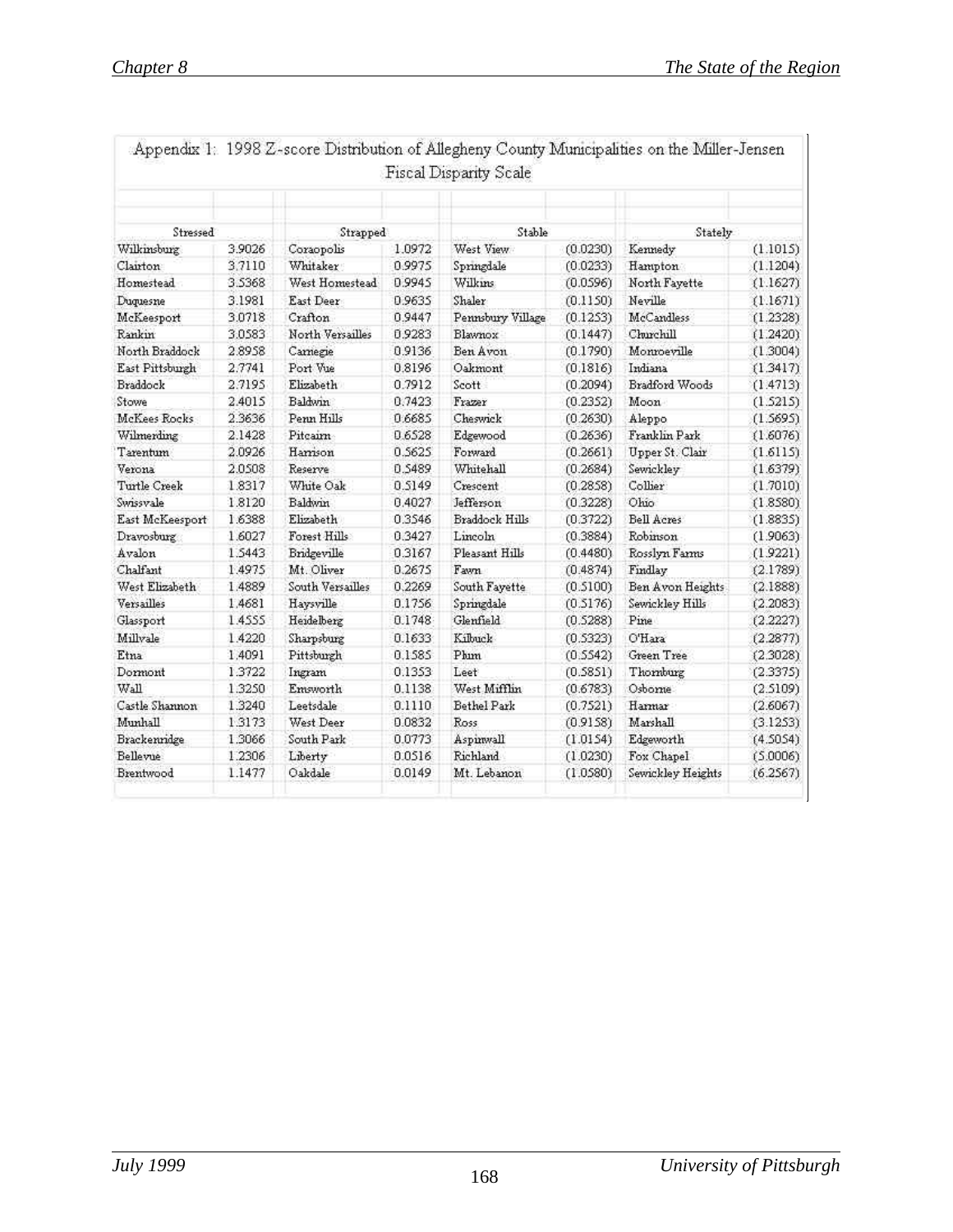#### Chapter 9. Crime Patterns in the Pittsburgh Region Phyllis Coontz and Jim Nesbitt

#### **Introduction**

 "The crime problem," "law and order," "crime in the streets," and the "war on drugs" are catch phrases used to characterize popular fears and concerns about rising crime rates and the drug epidemic. While concern with crime and violence is not new, for the last thirty years Americans have been preoccupied with crime and it has been at the forefront of our domestic policy agenda. Three related trends account for this: unprecedented increases in the amount of serious (especially violent) crime that began in the early 70s; the crack epidemic that began in the early 80s, and unprecedented increases in our prison and jail populations that began spiraling in the late 80s.

The toll from crime can be measured in terms of *direct costs*—attributable to the offenses themselves—and *indirect costs*—attributable to our reactions to crime. These costs may be intensified by other changes, i.e. economic decline and population that threaten the stability of a community. Over last thirty years, the region has lost thousands of full-time, good paying jobs; thousands of people have left the area; and we've seen an erosion of our middle class tax base. Despite these changes, when we compare crime in the region with other urban areas, it is, on average, lower. Nevertheless, crime impacts the quality of life in our communities and our approaches to it absorb a sizable chunk of public resources. Consequently, any serious discussion about the "state of the region" must include a discussion about crime and our criminal justice system.

 Our concern with crime took shape in the early 70s when crime rates skyrocketed. Figure 1 depicts the magnitude of these increases over five year intervals from 1970 to 1995, and 1997. Note that between 1970 and 1980 the rate for *Index* crime jumped from 2,741 per 100,000 to 5,950 per 100,000. The biggest increases occurred in all categories of violent crime (murder, forcible rape, robbery, and aggravated assault). Increased crime along with a hue and cry to "do something" about it, led to what have come to be known as *"tough on crime"* and *"war on drugs"* policies.

1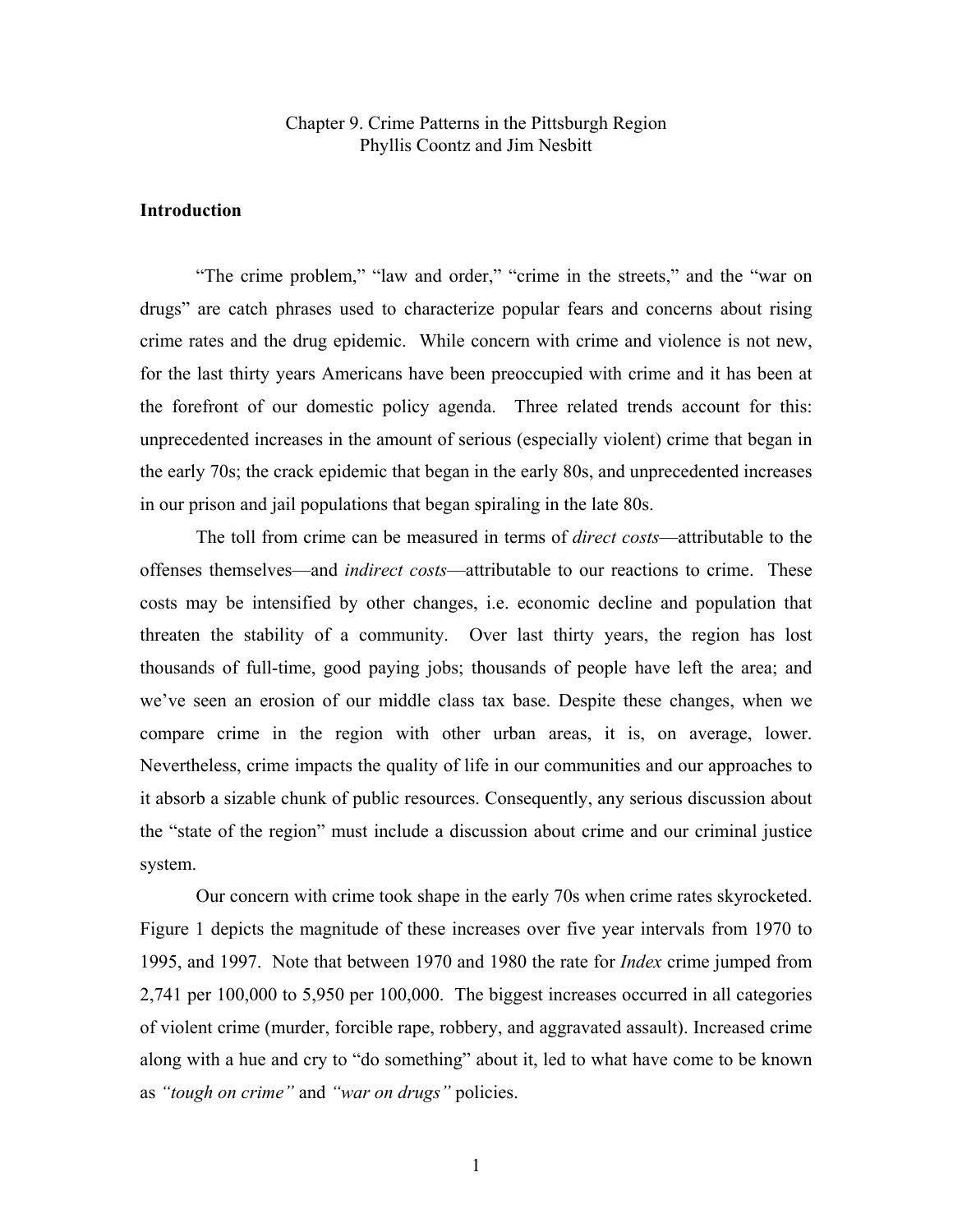



**National Index Crime Changes at 5-Year Intervals from 1970-95** 

The backbone of these policies resulted in a two-pronged strategy that gave greater power to law enforcement to arrest suspected criminals and drug users/dealers, and mandated longer sentences for offenders convicted of crime. The rationale behind this strategy is simple: easing constitutional safeguards makes it easier to arrest suspected offenders and lengthening criminal sentences keeps convicted offenders behind bars for longer periods of time, thus protecting society from further predation. Predictably, these policies have strained the criminal justice system's capacity.

 Consequently, federal, state and local spending patterns have dramatically increased as the crime rate, and the prison population increased. Focusing only on corrections spending, state expenditures between 1980 and 1992 increased 340 percent (Bureau of Justices Statistics, 1993). In Pennsylvania we added seven new 1,000 cell prisons to our correctional system. Taking into account the cost of design, construction, debt service, and operations over a fifteen year period, it is estimated that by 2005 each facility will cost taxpayers more than an additional \$800 million dollars.<sup>1</sup> Add to that

Source: Uniform Crime Reports, 1971, 1976, 1981, 1986, 1991, 1996

 1 Estimated by the Pennsylvania Commission on Sentencing, 1992.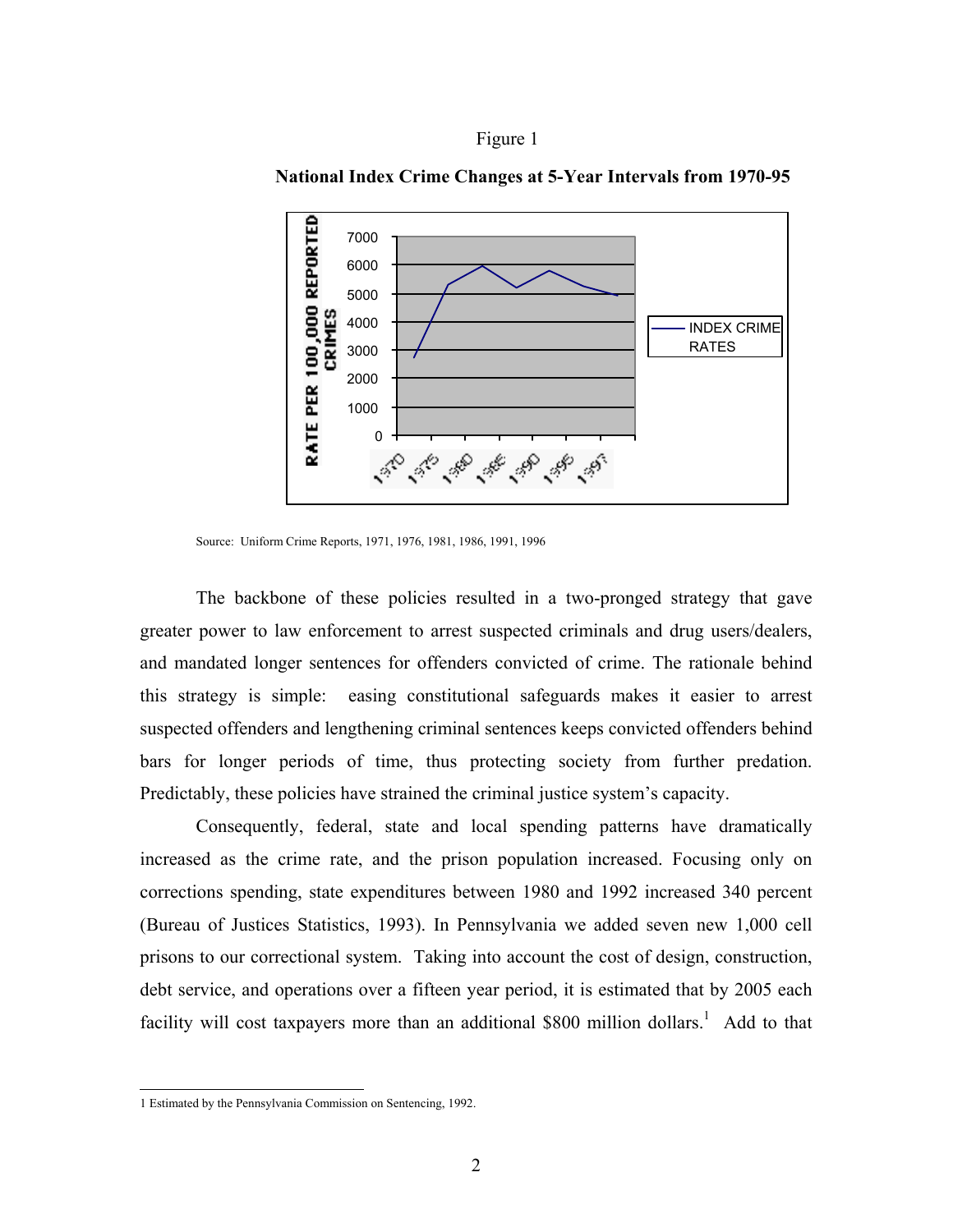another \$1.3 billion for adding 10,000 more cells to current capacity. County and city justice expenditures, which fund local police, jails, and probation, have outpaced spending for law enforcement and the judiciary. Accelerated spending on criminal justice system siphons resources away from other social programs, leaving policymakers with dilemmas about public value. State spending on corrections between 1994-95 and 1998- 99 increased by 33 percent, while spending on education for the same period increased by 3 percent.<sup>2</sup> State spending on corrections between 1988-99 increased by 73 percent while it increased by 28 percent for education. The spending imbalance is so skewed that former Commissioner of Corrections of PA, Joseph Lehman, stressed the need to evaluate the fiscal realities of our current criminal justice policies, particularly around the use of incarceration (National Press Club Conference, 1992). This call was supported by the Pennsylvania Sentencing Commission who concluded that it is difficult to show that "incarceration is a cost-effective means of reducing crime."<sup>3</sup>

 This chapter aims to lay the groundwork for opening the debate on criminal justice policies by providing a descriptive overview of the nature and extent of crime in the region. We present information on crime rates and examine how our crime patterns compare to the nation's, the state's, and other cities. We also examine the current status of our correctional institutions and what crime policies cost us. We have organized this chapter into four sections. Section One provides an overview of the measurement of crime. Section Two examines crime rates for the city, region, and nation and then compares crime in Pittsburgh with twelve other benchmark cities. Section Three examines the incarceration rates generally and in the county and the six county region. Finally, Section Four highlights the cost for the region's criminal justice system.

#### **Section One: Defining and Measuring Crime**

Before crime can be measured, it must be defined. In the broadest legal sense, crime refers to any act for which a court may lawfully impose punishment. The police are the *"front line"* of government efforts not only to combat crime, but also to count it.

 <sup>2</sup> The correctional general fund budget for 1994-95 was \$721,558; in 1998-99 it was estimated at \$1,076,660. The general fund budget for corrections in 1988-89 was \$289,029.

<sup>3</sup> Darrell Steffensmeier, "Incarceration and Crime: Facing Fiscal Realities in Pennsylvania", 1992:7.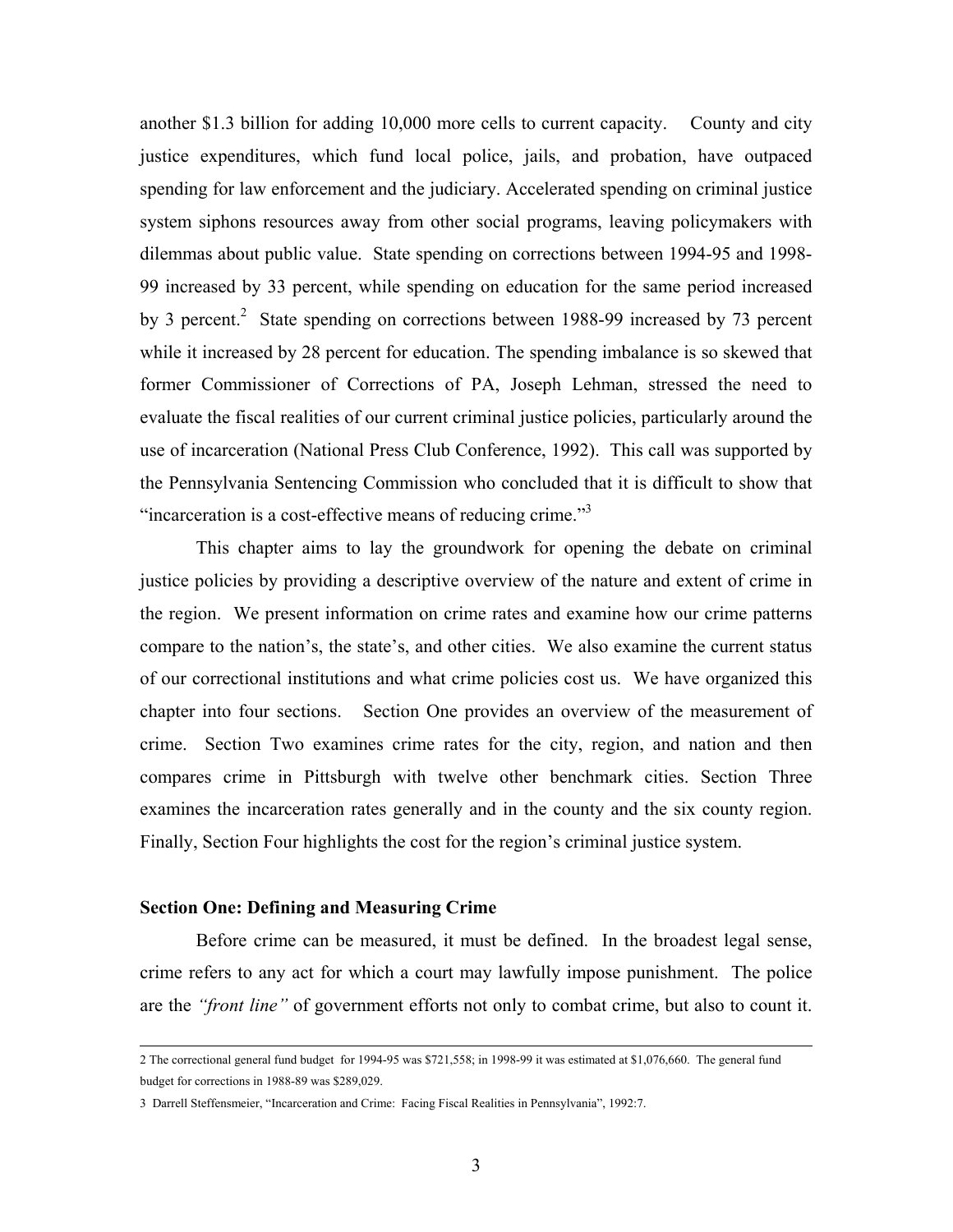In this regard, the United States is unique from other countries because our law enforcement is fragmented into thousands of autonomous municipal, county, state, and federal agencies operating under 50 separate state criminal codes and federal law. These agencies provide information to the FBI, which publishes, each year, the **Uniform Crime Report**. The Uniform Crime Report (hereafter referred to as the **UCR**) is accepted as the "official" indicator of crime in the United States. Approximately 98% of all law enforcement agencies submit crime data to the FBI. And while crime is defined and enforced differently in each of our 50 jurisdictions, the FBI standardizes jurisdictional variations by creating two aggregate indices known as Part I and Part II categories of crime. Part I offenses consist of 4 serious violent crimes (murder, forcible rape, aggravated assault, and robbery) and 4 serious property crimes (burglary, larceny, arson, and auto theft) and collectively make up the *Crime Index*. Offenses other than these eight are classified as Part II crimes and typically are not part of the public debate on crime.

 The *Crime Index* is the "gold standard" for discussions about crime. This is because law enforcement agencies consider *Index* crimes to be the most serious, the crimes most feared by the general public, and the crimes most likely to be reported. The *crime rate* is the statistic most often used in discussions of crime and it is calculated by multiplying the number of offenses by 100,000 people in the population, and dividing that number by the locality's population. The rate gives us the number of crimes per 100,000 persons in the population and thus allows us to make meaningful comparisons across cities and regions by controlling for differences in population size.

 Crime is not random, but exhibits certain regularities. It occurs more frequently at certain times, in certain groups, at certain places, and under certain conditions. Murder rates, for example, are higher in southern states (ironically states with the death penalty) than in western states (or states without the death penalty). Cities have higher rates of crime than suburban or rural areas (the rate of *Index* crime is 5,761 per 100,000 in the population in metropolitan areas compared with a rate of 2,083 per 100,000 in rural areas) Robbery is many times higher in cities than in outlying areas. Within any given city, both the nature and amount of crime will vary by community--inner city neighborhoods always have higher rates of violent and property crime than neighborhoods in outlying areas, and crime rates are higher in commercial districts than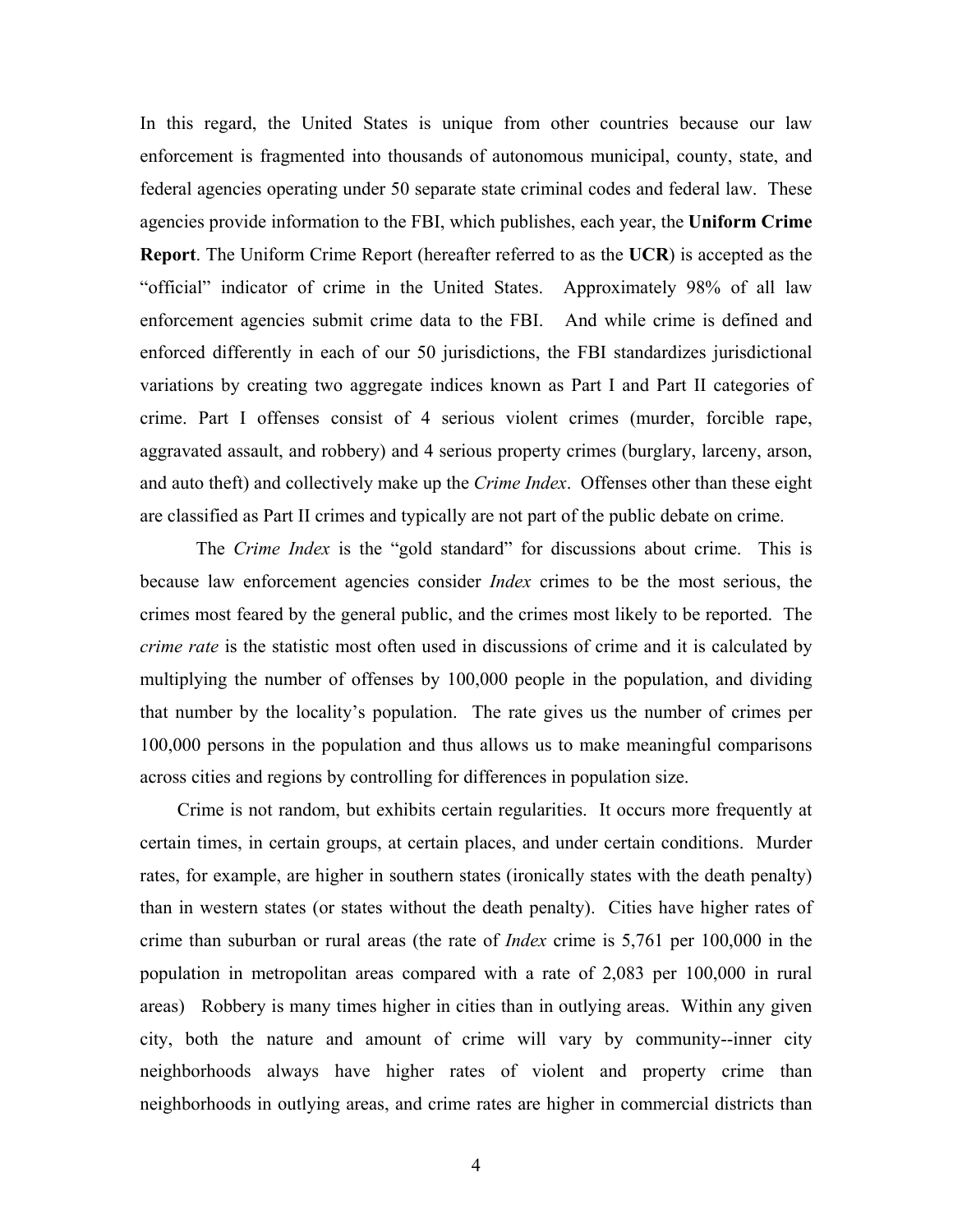residential districts. For particular types of crime, e.g. murder or robbery, there is variation by season, day, and time of occurrence. For example, on average, robbery occurs more frequently in the cold winter months reaching its peak during the holiday season in December while murder is more likely to occur during the late spring and summer, peaking in July and August. Crime occurs more frequently over the weekend, starting at 6 p.m. on Friday and tapering off around midnight on Sunday. These variations are neutralized by aggregation, therefore, when considering aggregate data it is important to remember that such data provide an "average" depiction of crime.

 While the *Crime Index* provides a glimpse of the crime that occurs, it does not reflect all crime that occurs—it represents only crime that comes to the attention and is recorded by police. Not all crime that occurs is observed or reported to the police- victims/bystanders may be afraid to report it, victims may believe it's useless to report it, or victims may not be aware of their own victimization. Similarly, since police officers have considerable discretion, not all reported crimes get officially recorded. And since nonindex offenses are not included in the *Crime Index* or the UCR, the most common infractions, e.g. summary offenses, and regulatory violations such as violations of antitrust laws are not counted in *Crime Index* tabulations. Finally, as pointed out earlier, not all law enforcement agencies submit arrest data to the FBI, nor do police arrest all perpetrators of crime (either because the person is already incarcerated for another offense or the perpetrator is unknown). Consequently, the *Crime Index* must be treated as an undercount of actual crime.

 The state counterpart to the national UCR is Pennsylvania's Uniform Crime Reporting Program (UCR) that was started in 1970. Pennsylvania uses the same system of reporting used by the FBI and is thus compatible with national offense classifications. The focus throughout this chapter is on the *Crime Index* (Part 1 offenses) with occasional reference to Part 2 offenses.

#### **Section Two: Crime Comparisons**

How much crime is there in the region? Since the early 90s crime has been decreasing. According to the FBI, in 1997 *Index* crimes reached their lowest levels since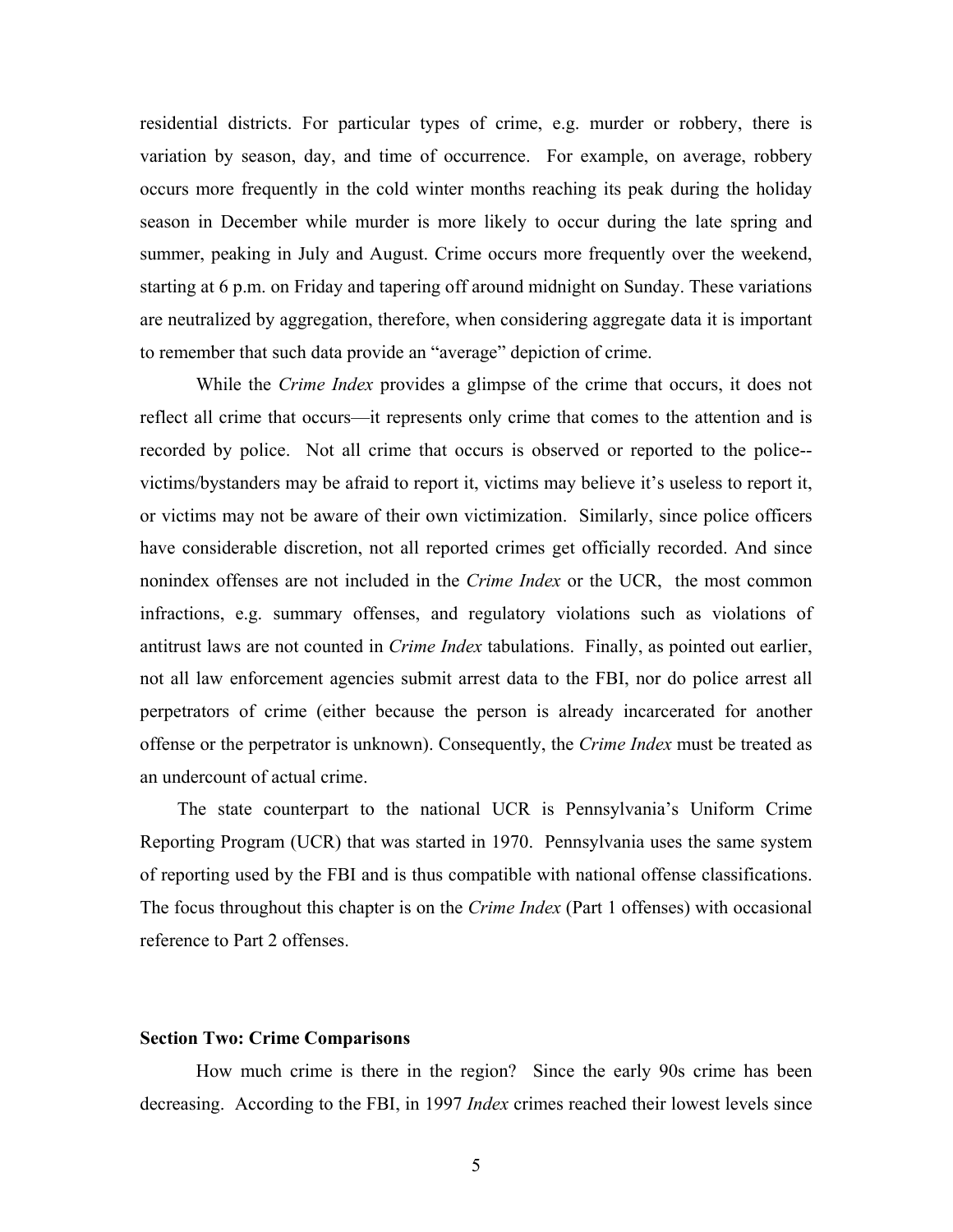the early 70s. *Index* crimes are the ones that concern most Americans because they affect personal safety—whether at home, at work, or in the streets. Thus, a declining *Index* crime rate is welcome news. In 1997, the national *Index* crime rate was 4,922.7 per 100,000 inhabitants while in the state it was 3,432 per 100,000 inhabitants, and in the region it was 2,783 per 100,000 inhabitants. In fact, the region's lower crime is frequently touted as a regional strength. When we compare Pennsylvania's *Index* crime rate with our Northeastern neighbors, it is lower than New York, Massachusetts, and New Jersey, but higher than Connecticut, Rhode Island, Maine, and Vermont. The *Index* crime rate for the region is lower than the *Index* crime rate in the Philadelphia region

How does crime in the city compare to the crime other cities? Figure 2 compares number of offenses in Pittsburgh with twelve other "benchmark" cities for 1996 and 1997. Here we see the number in Pittsburgh is substantially lower than that in other cities.



Figure  $2^4$ Benchmark Comparisons with City of Pittsburgh

Focusing only on the region, how does crime in Pittsburgh compare with crime in the county and the six county MSA region? A comparison shows that over a four year period (from 1993 through 1997) crime remains stable for the City of Pittsburgh,

 <sup>4</sup> UCR 1997 Preliminary Annual Release, May 17, 1998.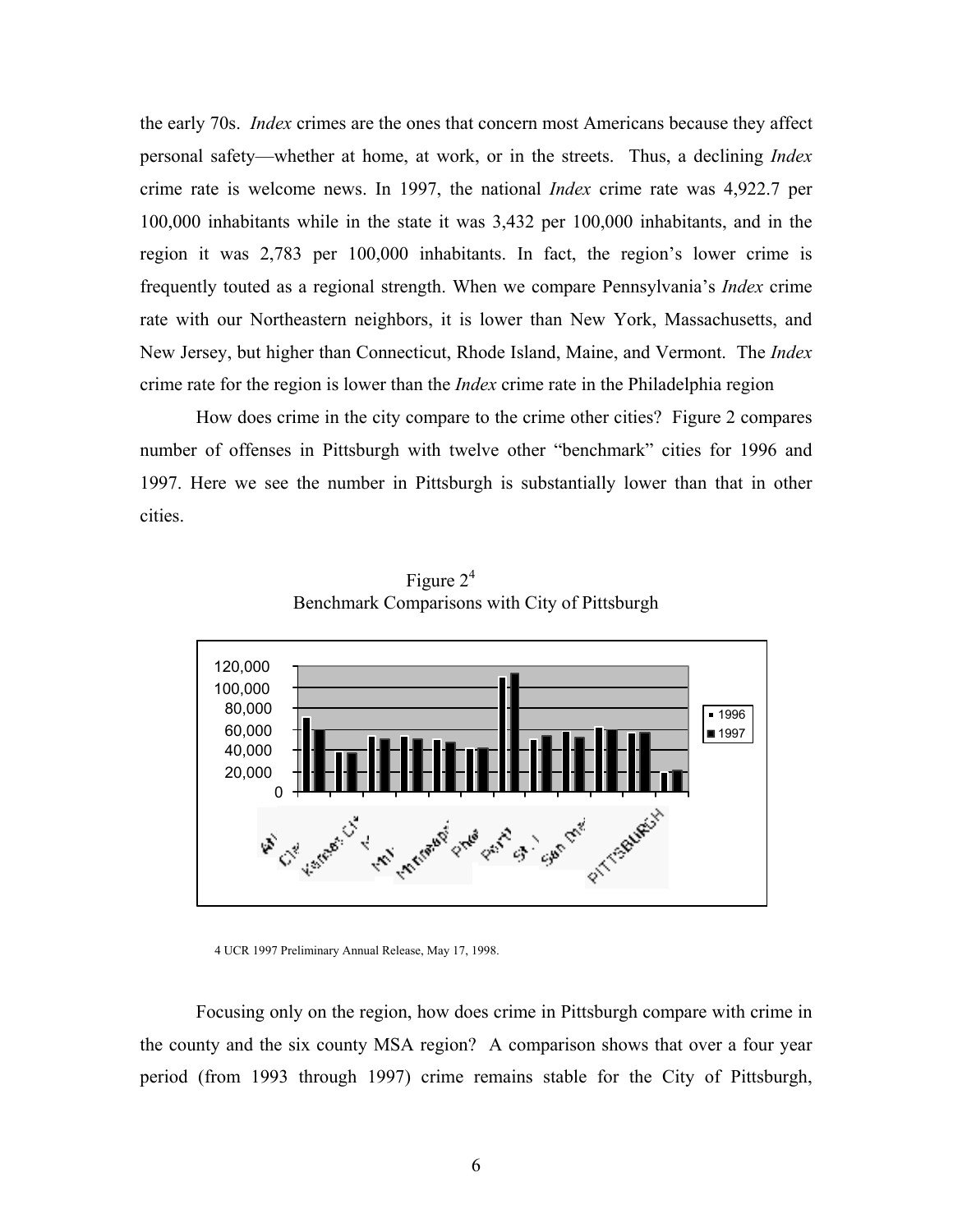Allegheny County, and the six county region. However, index crime was higher in Pittsburgh than in the county or the region.

Earlier we stated that certain communities have higher levels of crime than other communities. Looking across communities in Allegheny County, which communities have the higher levels of crime? Table 1 ranks the top ten municipalities with the highest levels of *Index* crime and the ten municipalities with the lowest levels of *Index* crime. We see that five of the highest risk communities (McKeesport, Monroeville, Wilkinsburg, Penn Hills, and Plum) are located in the eastern part of the county while the remaining five communities are disbursed around the county. The safest communities in the county are concentrated in the northwestern part of the county (Leetsdale, Edgeworth, Emsworth, Sewickley, and Kilbuck).

| Municipalities with High Levels of Reported Index Crime<br>1996 |                     |                   |                                        |  |  |  |
|-----------------------------------------------------------------|---------------------|-------------------|----------------------------------------|--|--|--|
| Rank                                                            | <b>Municipality</b> | <b>Population</b> | <b>Number of Reported Index Crimes</b> |  |  |  |
|                                                                 | McKeesport City     | 25,162            | 1,105                                  |  |  |  |
|                                                                 | Monroeville         | 29,668            | 1,085                                  |  |  |  |
|                                                                 | Wilkinsburg         | 20,338            | 1,078                                  |  |  |  |
| 4                                                               | Penn Hills          | 52,361            | 984                                    |  |  |  |
|                                                                 | West Miflin         | 23,414            | 869                                    |  |  |  |
| $\mathfrak b$                                                   | <b>Ross</b>         | 34,056            | 693                                    |  |  |  |
|                                                                 | Duquesne City       | 7,890             | 572                                    |  |  |  |
| 8                                                               | Moon                | 19,967            | 420                                    |  |  |  |
| 9                                                               | Harrison            | 11,962            | 390                                    |  |  |  |
| 10                                                              | Plum                | 26,135            | 384                                    |  |  |  |

Table 1

Г

| <b>Rank Municipality</b>                                  | <b>Population</b> | <b>Number of Reported Index Crimes</b> |  |  |  |  |  |
|-----------------------------------------------------------|-------------------|----------------------------------------|--|--|--|--|--|
| 1996                                                      |                   |                                        |  |  |  |  |  |
| Municipalities with Lowest Levels of Reported Index Crime |                   |                                        |  |  |  |  |  |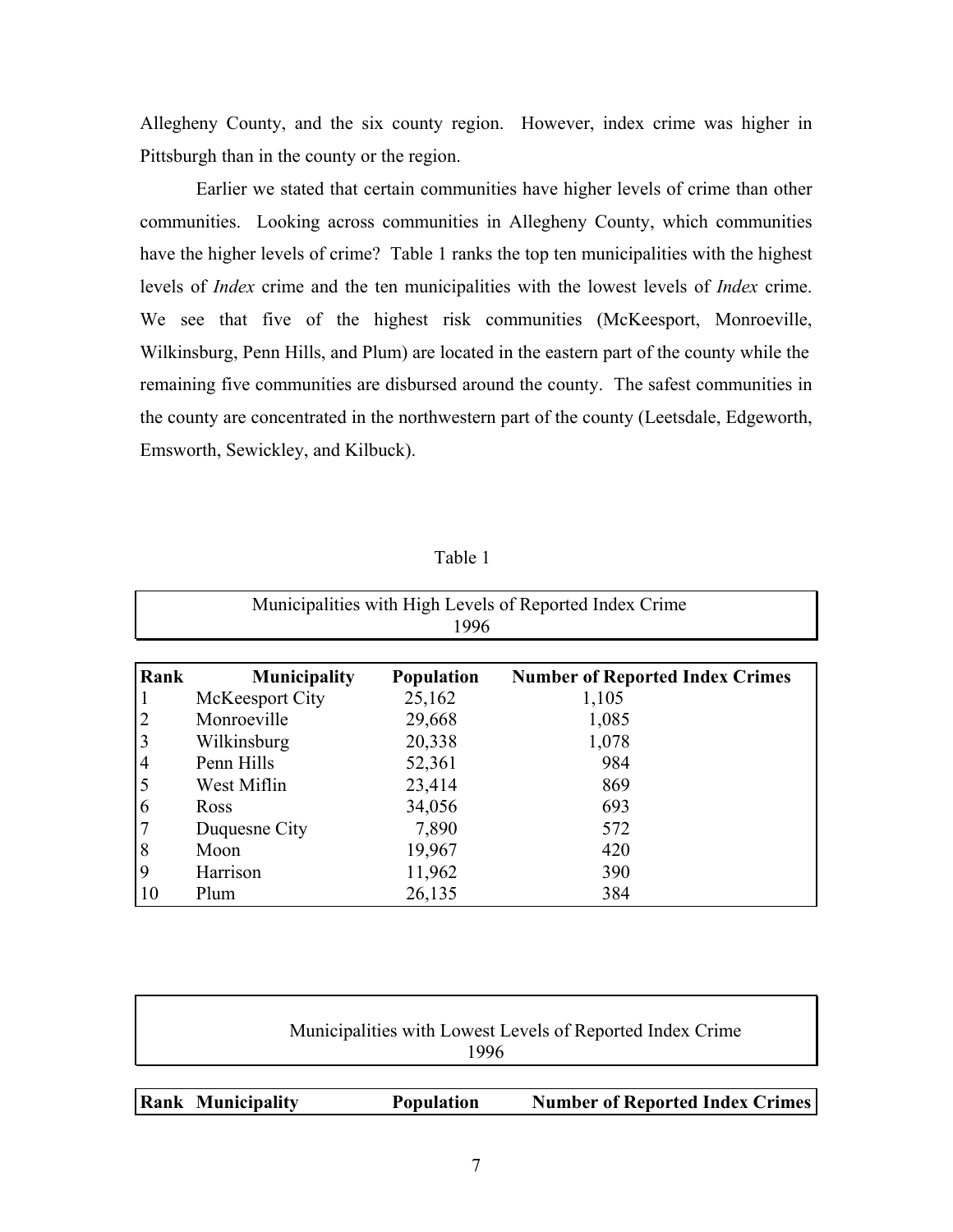|                | Aleppo                            | 1,469 | 2  |
|----------------|-----------------------------------|-------|----|
|                | Leet                              | 1,757 |    |
| $\overline{2}$ | Rankin                            | 2,292 | 4  |
| 3              | Sewickley Heights                 | 999   | 4  |
|                | Fox Chapel                        | 5,526 | 8  |
| 6              | Leetsdale                         | 1,446 | 8  |
|                | Edgeworth                         | 1,772 | 12 |
| 8              | Emsworth                          | 2,839 | 14 |
| 9              | $O'$ Hara                         | 9,250 | 15 |
| 10             | Kilbuck                           | 1,283 | 17 |
|                | Source: PCCD Crime Reports, 1997. |       |    |

Although public debate focuses on *Crime Index* offenses, there are actucally more reports and arrests for Part II offenses. Part II offenses include: other assaults, forgery and counterfeiting, fraud, embezzlement, stolen property (buying, receiving, possessing), vandalism, weapons (carrying, possessing, etc.), prostitution and commercialized vice, sex offenses (except forcible rape and prostitution, drug abuse violations, gambling, offenses against the family and children, driving under the influence, liquor laws, drunkenness, disorderly conduct, vagrancy, all other offenses (except traffic), suspicion, curfew and loitering, and runaways. Like the rates for *Index* offenses, rates for Part II offenses have declined since 1995. Figure 3 compares Pittsburgh, Allegheny County, the Pittsburgh  $MSA<sup>2</sup>$  and the Suburban MSA (MSA excluding Pittsburgh) from 1992 to 1996 for Part II offenses. This comparison shows that for both Pittsburgh and the Pittsburgh MSA, there has been a decline in reported Part II offenses while reported Part II offenses for the suburban MSA (excluding Pittsburgh) has remained stable over this four year period.



**RATE REPORTED PART 2 OFFENSES PGH MSA AND SELECTED COMPONENTS**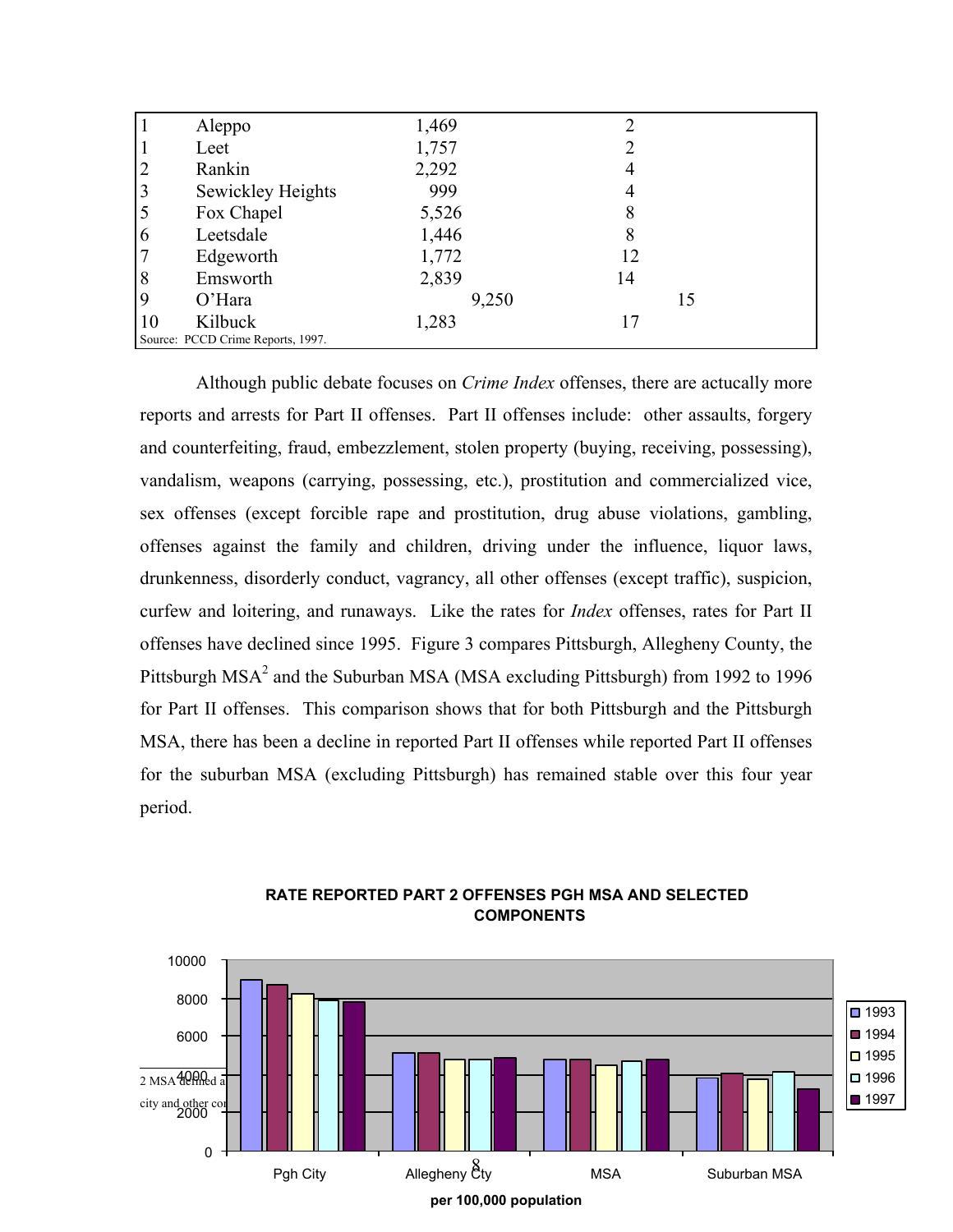#### Figure 3

### **Section Three: Incarceration Rates**

The United States leads the world in incarceration rates (UN Crime Series, 1995; Amnesty International, 1996). Today, the U.S. has approximately 1.8 million people behind bars--1.1 million of these are in state prisons while another 600,000 are in local jails (the rest are in federal prisons).<sup>3</sup> Between 1920 and 1975, the incarceration was impressively stable, averaging 110 per 100,000 in the general population (Blumstein, 1995).  $4$  The boom in the prison population is a relatively recent phenomenon. By the mid-70s, this rate began to climb. This increase was coupled with a major shift in the political environment. For two-thirds of the twentieth century, the dominant perspective was the view that incarceration was a "corrective" and "rehabilitative" response to nonconformity.

Faith in the rehabilitative effect of incarceration began to erode in the late 70s when research showed empirically that rehabilitative programs were no more effective in deterring criminal behavior than simply prison. At a political level, it is important to stress that being "tough on crime" consistently wins elections. Although the controversy between those who believe prison makes prisoners more nonconforming and those who believe that punishment makes prisoners think twice about crime has not been resolved, the persistent fact remains that the crime rate has not declined as dramatically as the incarceration rate has increased--raising important questions about whether long term incarceration is a panacea.

The rate of incarceration (state and federal prisons) in the U.S. at yearend 1997 was 445 per 100,000 population (BJS, 1998). That translates into a rate of 1 in every 117 men and 1 in every 1,852 women in the population. At yearend 1996 in Pennsylvania, the incarceration rate for state prisons was 287 per 100,000 population. The incarceration rate for all institutions (state prisons and county jails) in Pennsylvania in 1996 was 470 per 100,000 population (PCCD, Bureau of Statistics and Policy Research, 1997). According to the Bureau of Justice Statistics, Pennsylvania ranks among the 10 highest jurisdictions for the number of inmates incarcerated (Gillliard & Beck, 1998), and  $11<sup>th</sup>$  in

 3 U.S. Department of Justice, bureau of Justice Statistics, Correctional Populations in the United States, 1996.

<sup>4</sup> According to Blumstein, this rate had a coefficient of variation of only about 8 percent (Blumstein, 1993:743).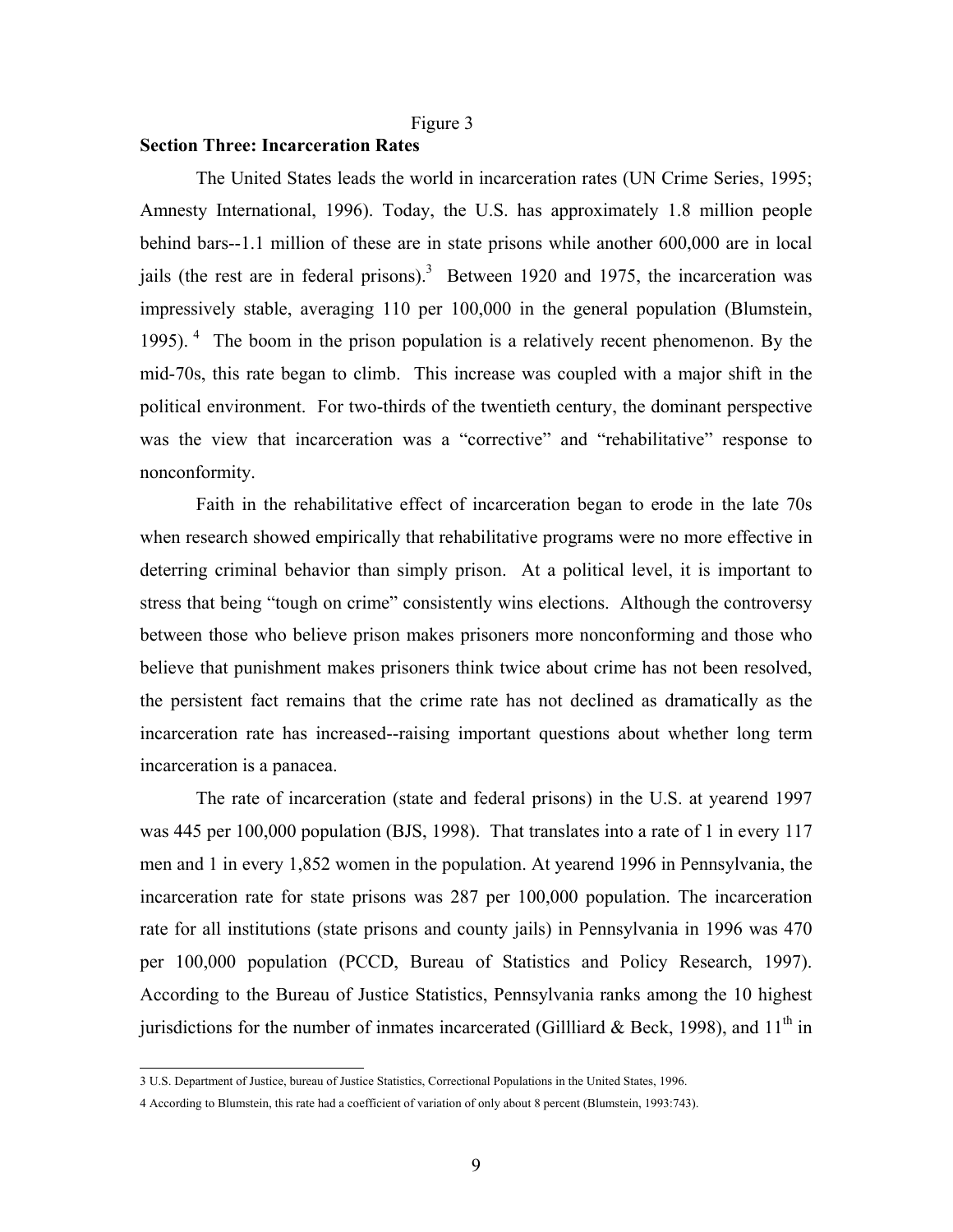the number of correctional facilities (BJS.1999). Considering the State trend of lower crime rates and higher incarceration rates, the pattern is certainly consistent with the general observation that increases in the correctional population cannot be explained by sustained increases in crime.

Over the last twenty years, about a thousand new prisons and jails have been built in the United States. As stated earlier, Pennsylvania has added seven new prisons to our correctional system. Ironically, the expansion of our correctional system has not reduced overcrowding conditions in our prisons and jails. The overcrowding phenomenon is due to lengthening sentences for both violent and nonviolent drug offenders. According to the Bureau of Justice Statistics, the average amount of time served in prison among violent offenders increased by six months over a four year period (BJS, 1999) and the average amount of time for drug offenders increased by six months. The Bureau of Justice Statistics also reports that since 1990, the percentage of prisoners being released from state prisons fell by six percent (BJS, 1999).

Historically, prison and jail population growth has been related to offender indices such as crime prone populations, adult arrests, the crime rate, and state population growth. Commenting on the propensity to use incarceration as the answer to social problems, criminologist, Franklin Zimring, states that "[N]o matter what the question has been in American criminal justice over the last generation, prison has been the answer" (Schlosser, 1998). When we focus on violent crime--the types of crime that raises public fear--over the last twenty years, the number of offenders convicted of violent offenses has declined while the number of offenders convicted of nonviolent and drug offenses has skyrocketed. In 1980 approximately half of those entering the correctional system were so convicted of violent offenses, but by 1995, less than a third were convicted of violent offenses. According to a recent Department of Justice report, approximately half of new prisoners since 1994 have been incarcerated for drug offenses. Incarceration is, by far, the most expensive form of punishment. Figure 4 below captures the divergence between decreasing arrest rates for serious (index) offenses and an increasing prisoner population (federal and state prisons, local jails) nationally.

### Figure 4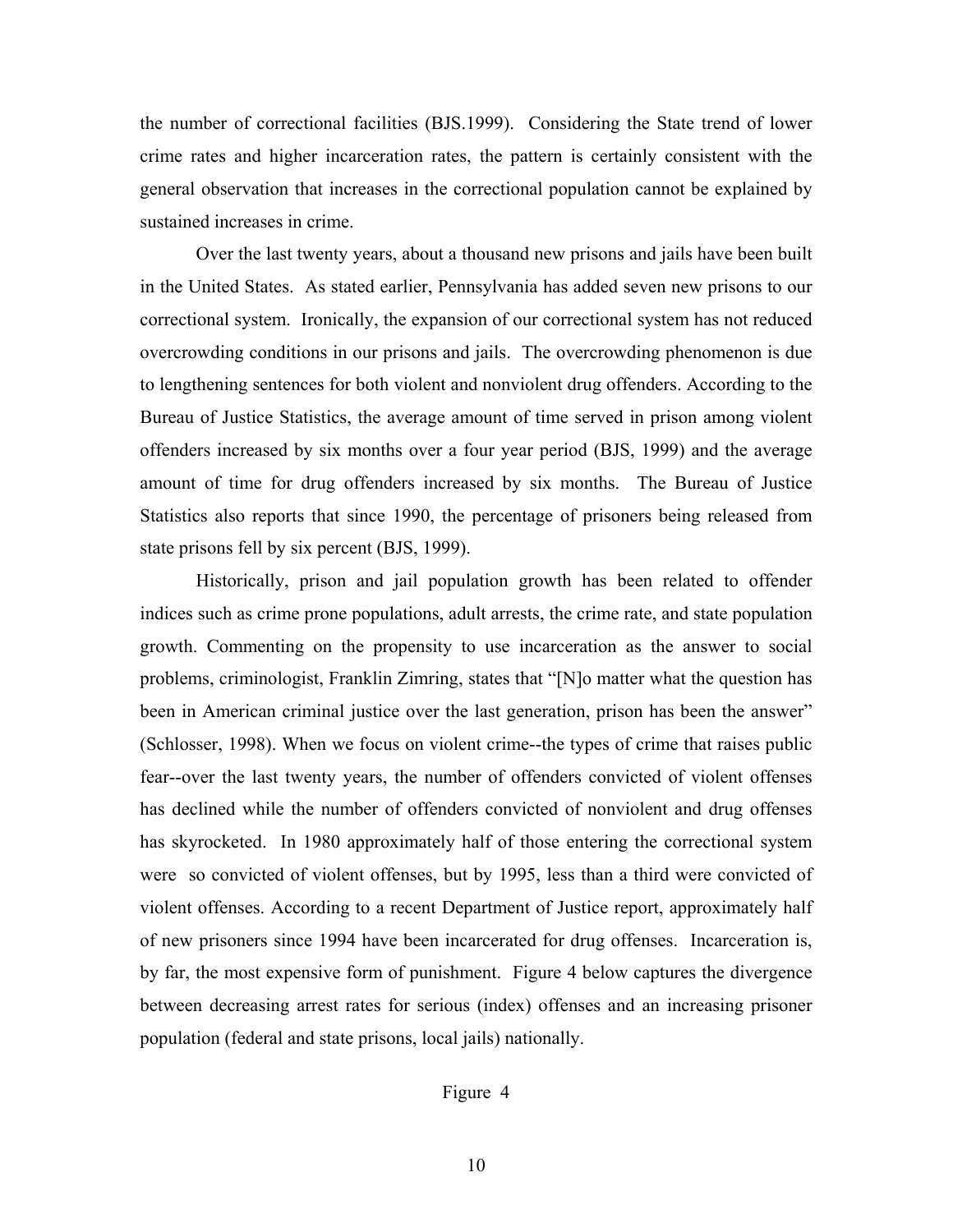

Source: Criminal Justice Source Book, 1997

As suggested earlier, the divergence between crime or arrest rates, and incarceration rates has been the subject of much discussion, and especially about the effectiveness of our current policies. The more we rely on the criminal justice system, particularly incarceration, to control the population, the more resources a criminal justice response will require. It has been estimated that the average cost to supervise a felon in a community correctional context is \$98 per month compared to \$1,400 a month for incarceration (Feeley, 1991). In Pennsylvania, we see in Figure 5 that like the national trend, the incarceration rate had quadrupled since 1979.



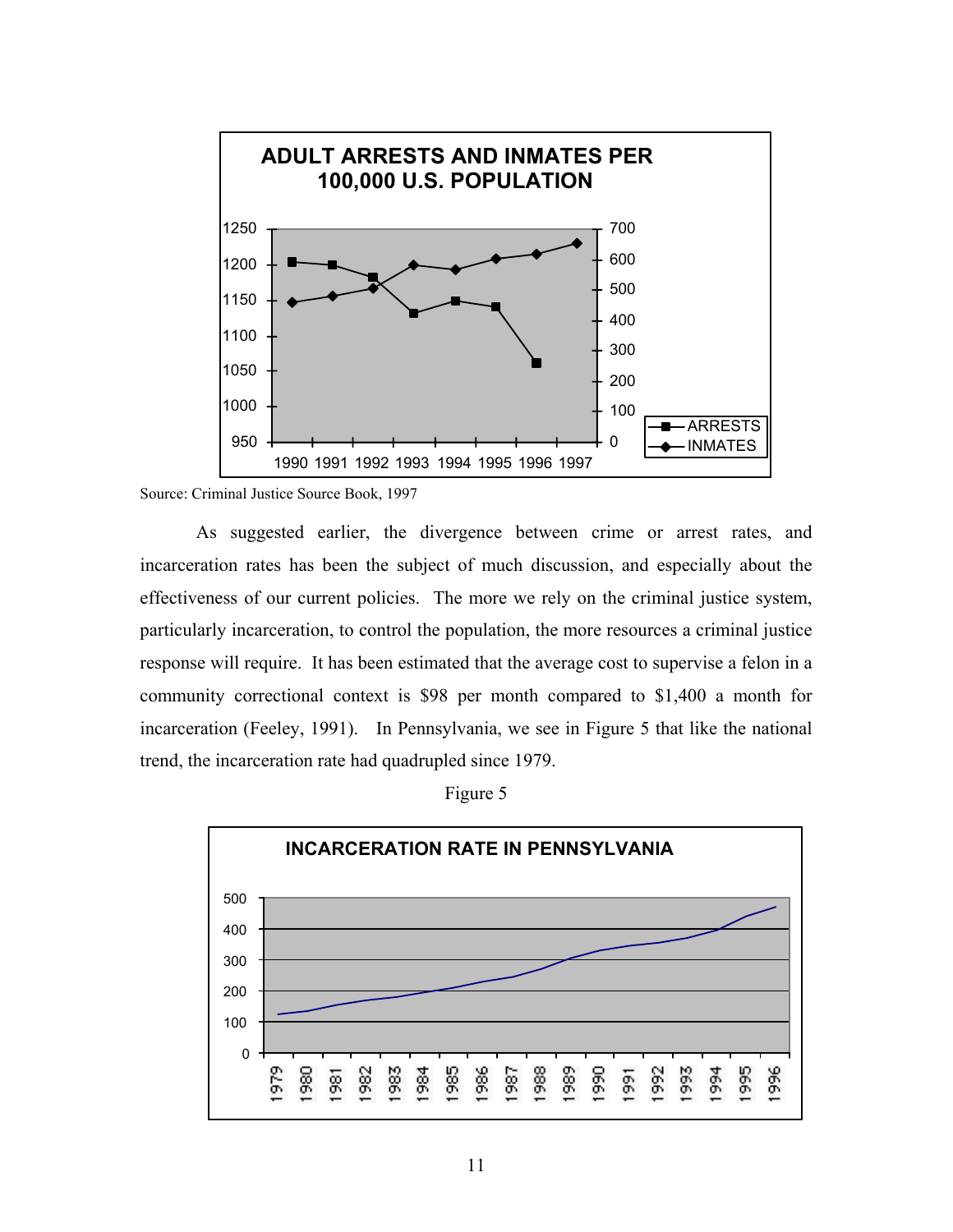\*Source: PCCD Bureau of Statistics and Policy Research

Not surprising, the incarceration rates in the county have also increased. Focusing only on increases between 1992 and 1996, we see in Figure 6

## Figure 6

# **INCARCERATION RATES FOR THE SIX COUNTY PGH MSA--PA. DEPT. OF CORRECTIONS**



We also see that the greatest increases have been in Allegheny County.<sup>5</sup> Figure 7 shows us that the pattern of increase is not been limited to our state prison, but that the pattern is also applicable to our new jail.





Source: Allegheny County Jail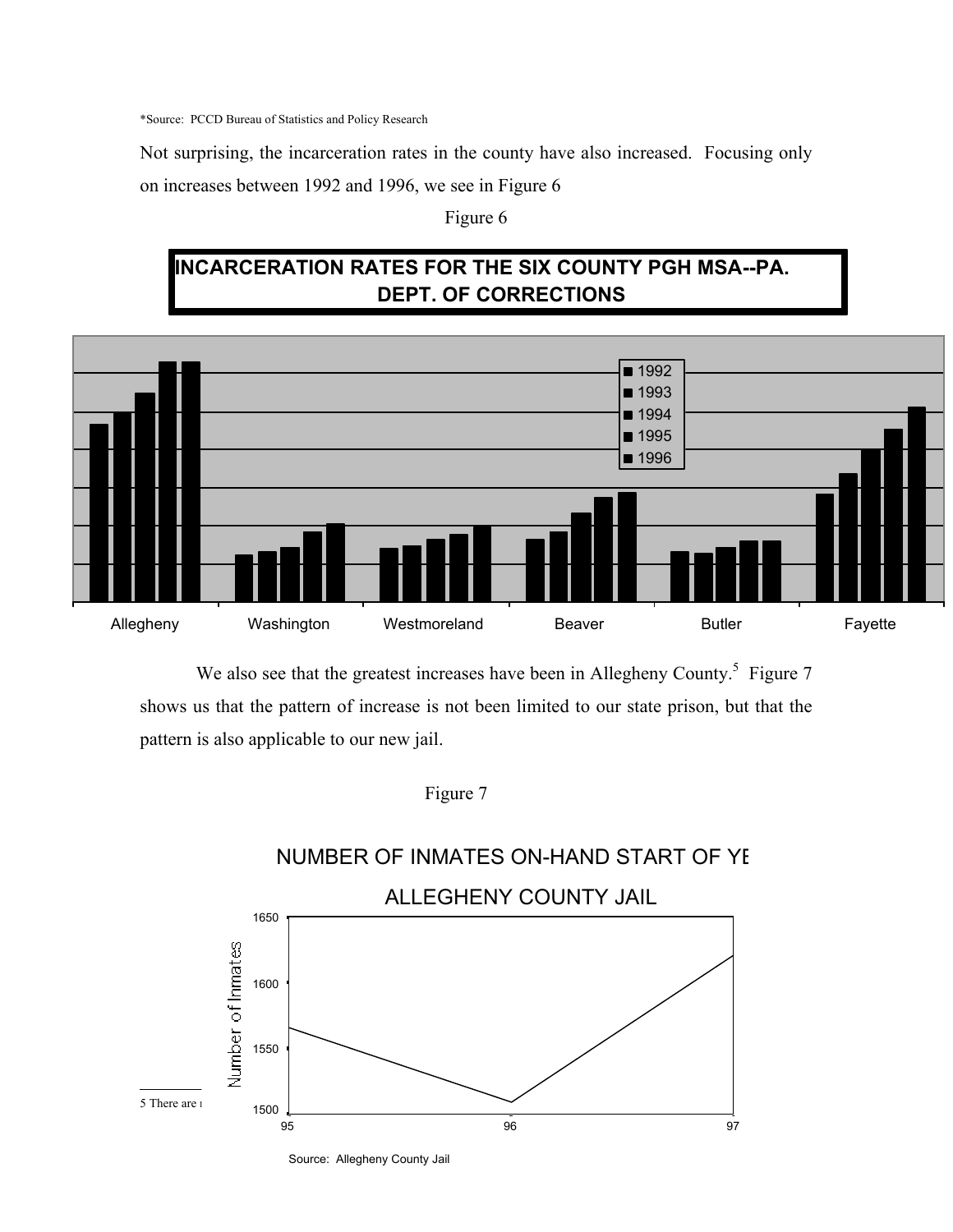Nationally, the incarceration rate (state and federal prisons) in 1997 was 445 per 100,000 in the population--an increase from 292 per 100,000 in 1990 (Gilliard & Beck, 1998). According to Bureau of Justice Statistics, between 1990 and 1996, the distribution of sentences for four major offense categories--violent, property, drug, and public order offenses--did not change among state offenders. As a percentage of total growth, violent offenders accounted for 50% of the total growth, drug offenders 25%, property offenders 18%, and public-order offenders 7% (Guilliard & Beck, 1998).

### **Section Four: Criminal Justice Expenditures**

Since the late 70s, our response to rising crime rates has been to increase the peanlties for crime. It has turned out that such a response is expensive. It costs approximately \$75,000 to construct a prison cell and about \$20,000 per year to maintain a prisoner in it. In most states, the corrections budget, even ignoring new construction, is the only item being increased (Blumstein, 1995).

The percentage increase for all levels of government (federal, state, county and municipal) expenditures on criminal justice was 162 percent between 1982 and 1992. State and county expenditures increased by 195 percent and 185 percent respectively which is slightly higher than the aggregate percentage increase. Table 2 shows government expenditures for criminal justice between 1982 and 1992.

| Government Expenditures on Criminal Justice |              |              |             |             |  |  |  |
|---------------------------------------------|--------------|--------------|-------------|-------------|--|--|--|
| Yr.                                         | Total        | Police       | Judiciary   | Corrections |  |  |  |
|                                             |              |              |             |             |  |  |  |
| 1982                                        | \$35,841,916 | \$19,022,184 | \$7,770,785 | \$9,048,947 |  |  |  |
| 1983                                        | 39,680,167   | 20,648,200   | 8,620,604   | 10,411,363  |  |  |  |
| 1984                                        | 43,942,690   | 22,685,766   | 9,463,180   | 11,793,744  |  |  |  |
| 1985                                        | 48,563,068   | 24,399,355   | 10,626,816  | 13,534,897  |  |  |  |
| 1986                                        | 53,499,805   | 26,254,993   | 11,485,446  | 15,759,366  |  |  |  |
| 1987                                        | 58,871,348   | 28, 767, 553 | 12,555,026  | 17,548,769  |  |  |  |
| 1988                                        | 65,230,542   | 30,960,824   | 13,970,563  | 20,299,155  |  |  |  |
| 1989                                        | 70,949,468   | 32,794,182   | 15,588,664  | 22,566,622  |  |  |  |
| 1990                                        | 79,433,959   | 35,923,479   | 17,356,826  | 26,153,854  |  |  |  |
| 1991                                        | 87,566,819   | 38,971,240   | 19,298,379  | 29,297,200  |  |  |  |

 Table 2  $G^{\dagger}$  in Figure  $G^{\dagger}$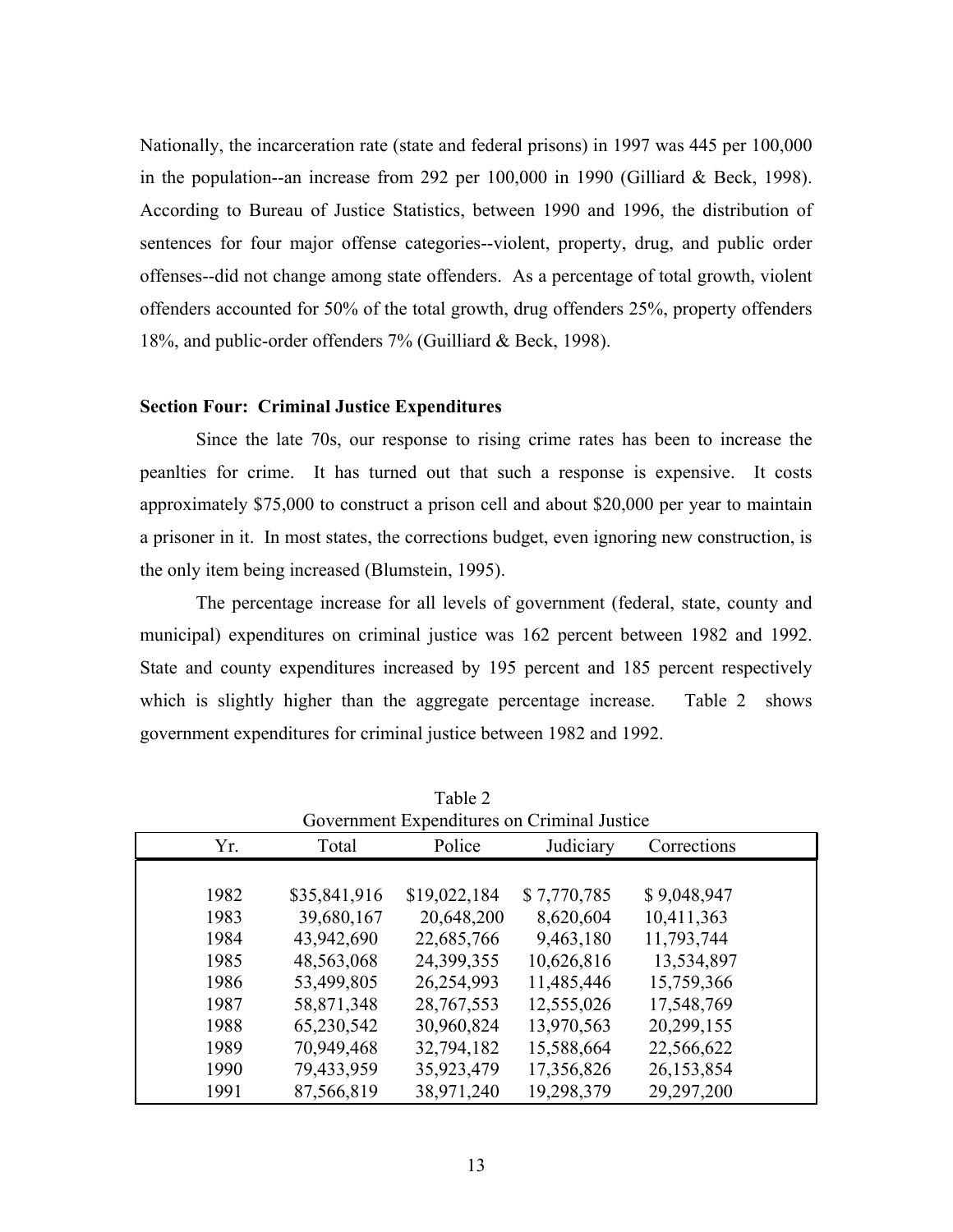| 1992                                                         | 93,776,852 | 41,326,531 | 20,988,888 | 31,461,433 |  |  |  |
|--------------------------------------------------------------|------------|------------|------------|------------|--|--|--|
| $\%$ Change                                                  | 161.8      | 117.3      | 170.1      | 247.7      |  |  |  |
| Source: Instice Expenditure and Employment Extracts RIS 1992 |            |            |            |            |  |  |  |

Source*: Justice Expenditure and Employment Extracts,* BJS, 1992.

In fiscal year 1996, Pennsylvania spent \$1.24 billion on managing its correctional system. Pennsylvania has a total of thirty-seven facilities, twenty-two of which are prisons. The average daily per capita cost at SCI Pittsburgh is \$47.33. Looking more broadly in the region, the daily per capita cost at SCI Waynesburg is \$74.93, and \$53.27 at SCI Greensburg. It is important to bear in mind that per capita expenditures do not include health costs, nor administrative and capital expenses.

In Allegheny County criminal justice expenditures between 1993 and 1997 increased nearly 30% (from \$47 million in 1993 to \$61 million in 1997). The daily per capita cost of the county jail is \$60.03. The new county jail that opened only three years ago and cost taxpayers \$147 million, is on the verge of exceeding capacity. The county jail budget has increased by 42% since 1993. Figure 8 shows the steady increase in criminal justice expenditures for Allegheny County.

### Figure 8



## **Allegheny County Public Safety Expenditures 1993-1997**

**Source: Allegheny; County Budget, 1997**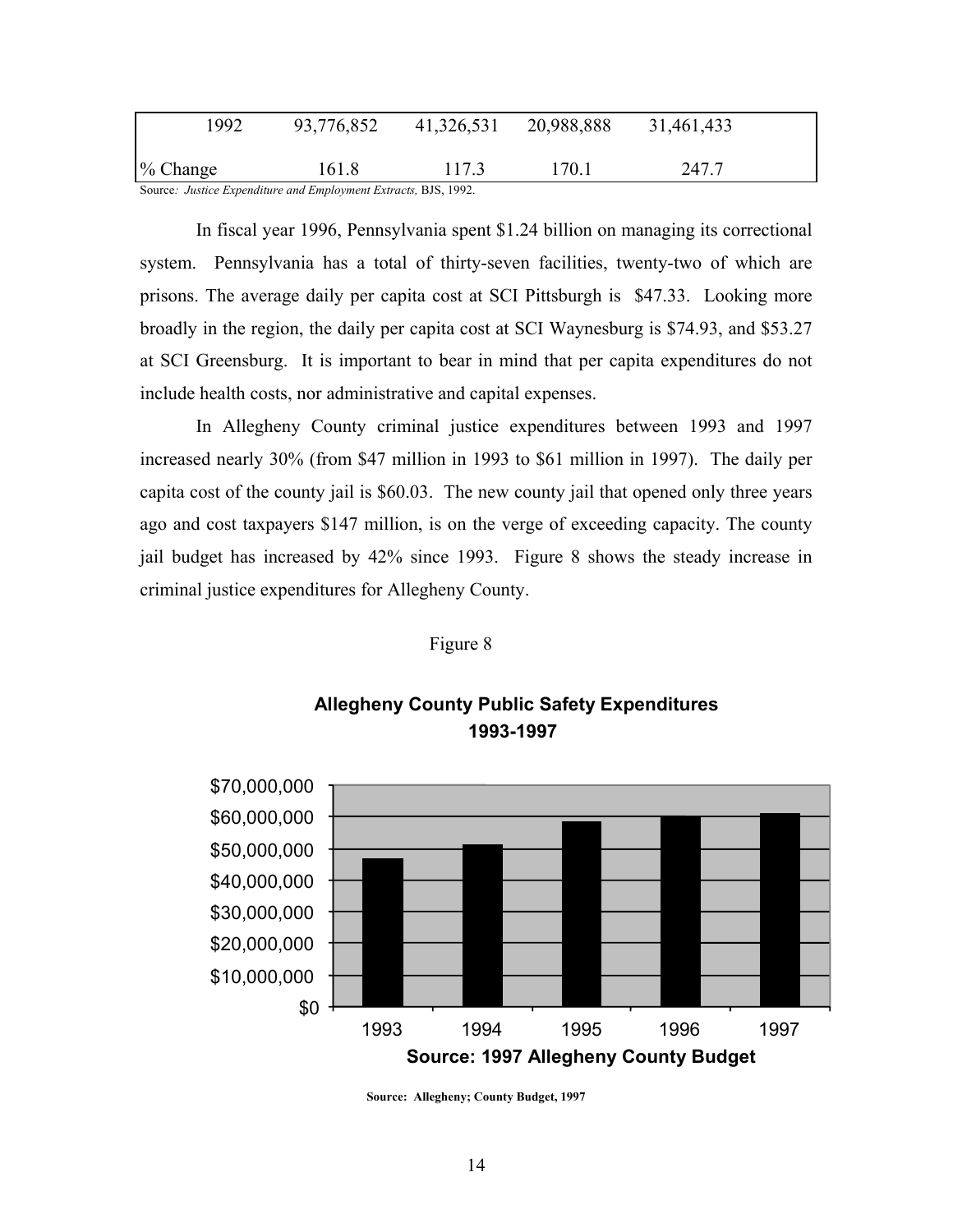One issue that figures prominently in both the cost of controlling crime and incarcerating offenders is the "war on drugs." One result from this war has been an increase in the number of offenders in our correctional population. Over 60 percent of the prisoners in federal prisoners and 25 percent of those in state prisoners are there because of drugs. These figures contrast sharply with those from the 80s where drug offenders accounted for roughly 9 percent of the prisoner population. The persistent question is that if the incarceration were truly effective in reducing drug abuse, there should be some evidence to that effect. So long as the market demand persists and there is a continued supply of sellers, incarceration will likely have little effect on drug transactions.

 Included in the impact of our drug policies is the cost of our "war on drugs" which is staggering. We spend more than \$8 billion in federal drug enforcement and another \$12 billion in state and local enforcement each year (National Drug Control Strategy: Budget Summary, 1995). The human toll is not so easily measured. The drug war, like any war, causes collateral damage. By moving drugs underground, our policies force buyers to turn to addiction-based crime (drugs that would be relatively inexpensive if legal, are made expensive when supplied in the black market). Sellers' turn to trade based crime. Conservative criminologist James Q. Wilson describes how this happens: "The more profitable drug sales are, the greater the incentive dealers have to protect their profits by arming themselves against rivals, forcibly maintaining discipline among subordinates, and corrupting or otherwise resisting the criminal justice system" (1990:522). As we indicated earlier, crime is not evenly distributed, but tends to occur with greater frequency in poor urban areas. When the war against supply and users collides with social conditions in inner cities, those who will be most affected inevitably will be the poor and minorities. Deteriorating social conditions and the lack of opportunities common in inner cities draw the poor and minorities into the lucrative drug trade itself. Finally, the corruption from the drug trade spreads. The laws that create a black market put law enforcement and other public officials in the position to trade power and authority for kickbacks and payoffs. Creating conditions where tens of thousands of